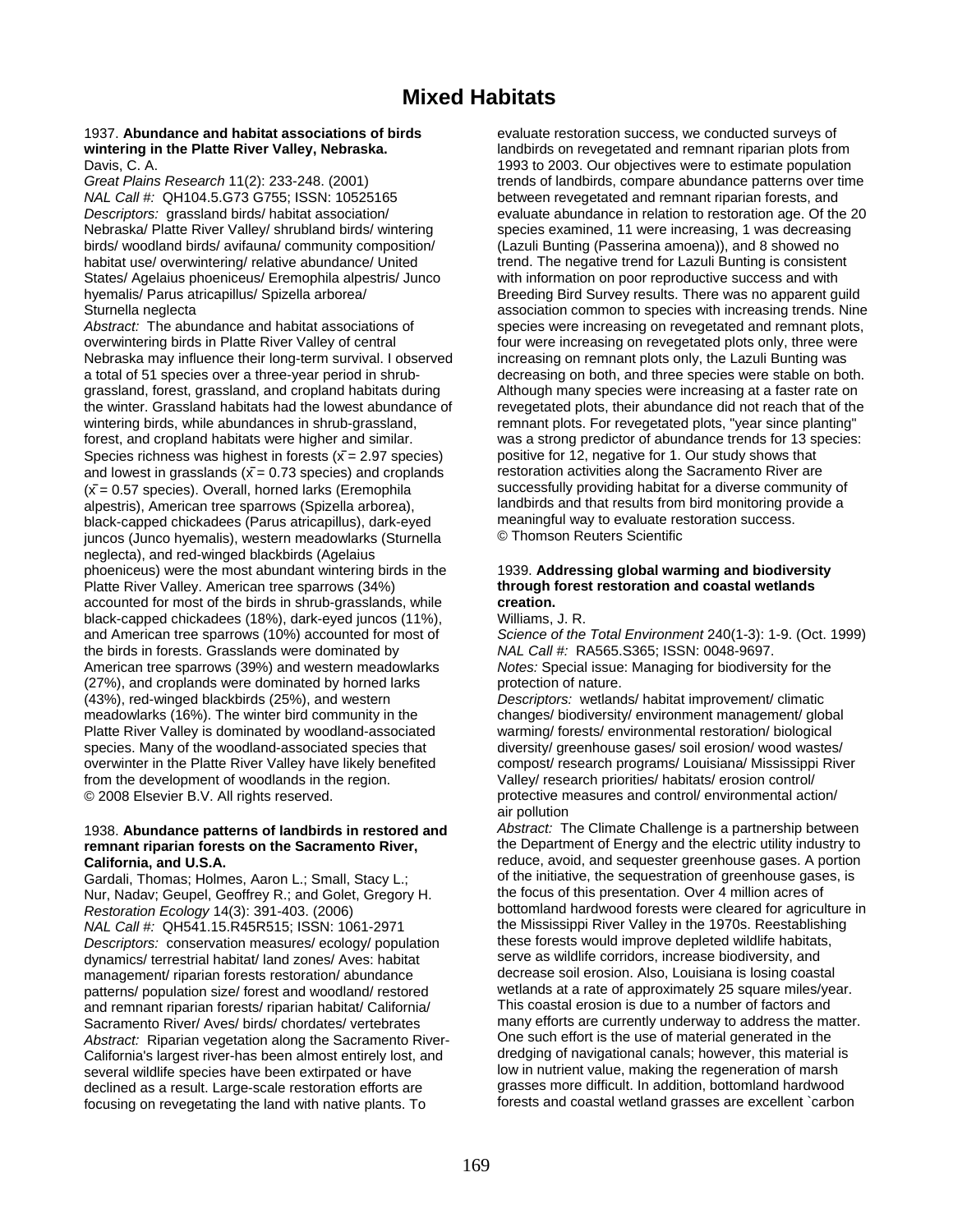sinks' because they take carbon dioxide out of the 1941. **Agricultural land use patterns of native ungulates**  atmosphere and store it in living plant tissue. Entergy **in south-eastern Montana.**  Services, Inc. is an electric utility with a service territory that Selting, J. P. and Irby, L. R. comprises portions of both the Lower Mississippi River *Journal of Range Management* 50(4): 338-345. (July 1997) Valley and the Gulf of Mexico coastline. This provides an *NAL Call #:* 60.18 J82 ; ISSN: 0022-409X [JRMGAQ] opportunity to positively address both habitat losses noted *Descriptors:* Odocoileus hemionus/ odocoileus virginianus/ above while at the same time addressing global warming, antilocapra americana/ wild animals/ habitat selection/ forest fragmentation, and biodiversity. Entergy, through its population density/ patterns/ seasonal variation/ agricultural affiliation with the UtiliTree Carbon Company, is land/ Montana/ Conservation Reserve Program lands participating in projects that will investigate the feasibility of *Abstract:* Mule deer (Odocoileus hemionus), white-tailed using bottomland hardwood reforestation on cleared deer (Odocolieus virginianus), and pronghorn antelope marginal farmlands now managed by the Louisiana (Antilocapra americana) use of 6 agricultural land use Department of Wildlife and Fisheries and the US Fish and categories in southeastern Montana were monitored to Wildlife Service. Entergy has also begun a research project identify use patterns at specific sites. Alfalfa (Medicago with the Environmental Protection Agency and the state of sativa L.), bottom rangeland, Conservation Reserve Louisiana. The research is a compost demonstration Program (CRP) lands, upland rangeland, wheat (Triticum project that will utilize wood waste generated through our asstivum L.) stubble, and growing wheat were observed project that will utilize wood waste generated through our aestivum L.) stubble, and growing wheat were observed<br>tree-trimming program as a compost material that will be during dawn, day, dusk, and night hours over a perio tree-trimming program as a compost material that will be mixed with low nutrient dredge material to create new months. Mule deer densities on alfalfa peaked in fall and coastal wetlands. Taken together, Entergy's initiatives will again in spring. The CRP lands were selected in all be able to address global warming through carbon seasons. Rangeland sites were most heavily used in winter sequestration, restore fragmented forest habitats, reduce and summer. White-tailed deer used CRP lands in all coastal erosion and improve the quality of a vital coastal seasons except fall. Alfalfa was selected in fall, spring, and aquatic nursery habitat. Efforts will be made to manage the summer. Antelope densities on alfalfa were highest in created habitats for biodiversity. Pulling all these ideas spring and fall, while growing wheat fields were used most together creates an effect in which the whole is greater than in spring. Antelope in the northern study area selected CRP the sum of the parts. In such a synergy of ideas, there are land in all seasons except fall. Densities of animals and no losers and the winners are both industry participants and patterns of use observed during this study would be unlikely the environment. to produce significant impacts on forage or crops at most of © ProQuest our study sites.

### 1940. **Agricultural conservation: Status of programs that provide financial incentives.** 1942. **Agricultural landscapes: Can they support**

Washington, DC: GAO; 60 p. (1995). Peterjohn, B. G. *Notes:* Report No.: GAO/RCED-95-169. *Auk* 120(1): 14-19. (2003) http://www.gao.gov/archive/1995/rc95169.pdf *Descriptors:* economics/ land use/ agriculture/ *Descriptors:* agricultural ecosystem/ avifauna/ conservation/ federal programs/ economic analysis/ nature conservation sociological aspects/ soil conservation/ erosion control/  $\degree$  2008 Elsevier B.V. All rights reserved. environmental protection/ pollution control/ habitat improvement/ farms/ water pollution control/ wildlife 1943. Agriculture and wildlife: More than peacefully conservation/ environmental action/ protective measures **coexistent.**<br>and control/ watershed protection/ United States **building** Johnson, Phyllis E. and control/ watershed protection/ United States *Abstract:* The Agriculture Department (USDA) administers *Agricultural Research* 51(10): 2. (2003) 17 programs that provide financial incentives to farmers<br>and ranchers who use conservation measures. Under 10 of and ranchers who use conservation measures. Under 10 of http://www.ars.usda.gov/is/AR/archive/oct03/form1003.htm<br>the programs, USDA, through direct payments or low-cost Descriptors: agricultural practices/ birds/ census-su the programs, USDA, through direct payments or low-cost *Descriptors:* agricultural practices/ birds/ census-survey loans, helps defray the cost of implementing conservation methods/ ecosystem management/ habitat management/<br>practices. Under the other seven programs, USDA insecticides/ livestock/ pesticides/ pollution/ plants/ public purchases easements or rents land in order to retire it from relations/ study methods/ wildlife/ Secale cereale/ agricultural production. The incentive-based conservation Triticum spp./ Maryland programs are intended to encourage voluntary efforts to *Abstract:* This article has notes about the relationship reduce soil erosion, lessen water pollution, enhance fish between agriculture and wildlife. The Henry A. Wallace<br>Betsville Agricultural Research Center (BARC) is home and wildlife habitat, and address other conservation Beltsville Agricultural Research Center (BARC) is home to<br>Concerns. This report provides information on these diverse native wildlife. The 'Green Wedge'- the 30,000 plus concerns. This report provides information on these diverse native wildlife. The 'Green Wedge'- the 30,000 plus<br>incentive-based programs since fiscal year 1992, including acre natural area which is shared with the U.S. Dep information on their budgets and levels of activity and on of the Interior's Patuxent Research Refuge harbors a native<br>the primary purposes of the conservation measures taken one nool of worldwide significance. The Agricul the primary purposes of the conservation measures taken gene pool of worldwide significance. The Agricultural<br>under the programs. GAO also identifies potential options Research Center Insect Biocontrol Laboratory contrib under the programs. GAO also identifies potential options Research Center Insect Biocontrol Laboratory contributes<br>for consolidating them.

This citation is from AGRICOLA.

# General Accounting Office **healthy bird populations as well as farm products?**

insecticides/ livestock/ pesticides/ pollution/ plants/ public

incentive-based programs since fiscal year 1992, including acre natural area, which is shared with the U.S. Department<br>information on their budgets and levels of activity and on of the Interior's Patuxent Research Refuge h for consolidating them.<br>
© ProQuest Consolidating them. to sustainable agricultural systems by developing naturally derived pest control agents, decreasing the amounts of synthetic insecticides used, reducing undesirable effects of synthetic pesticides, and delaying development of resistance to environmentally friendly insect control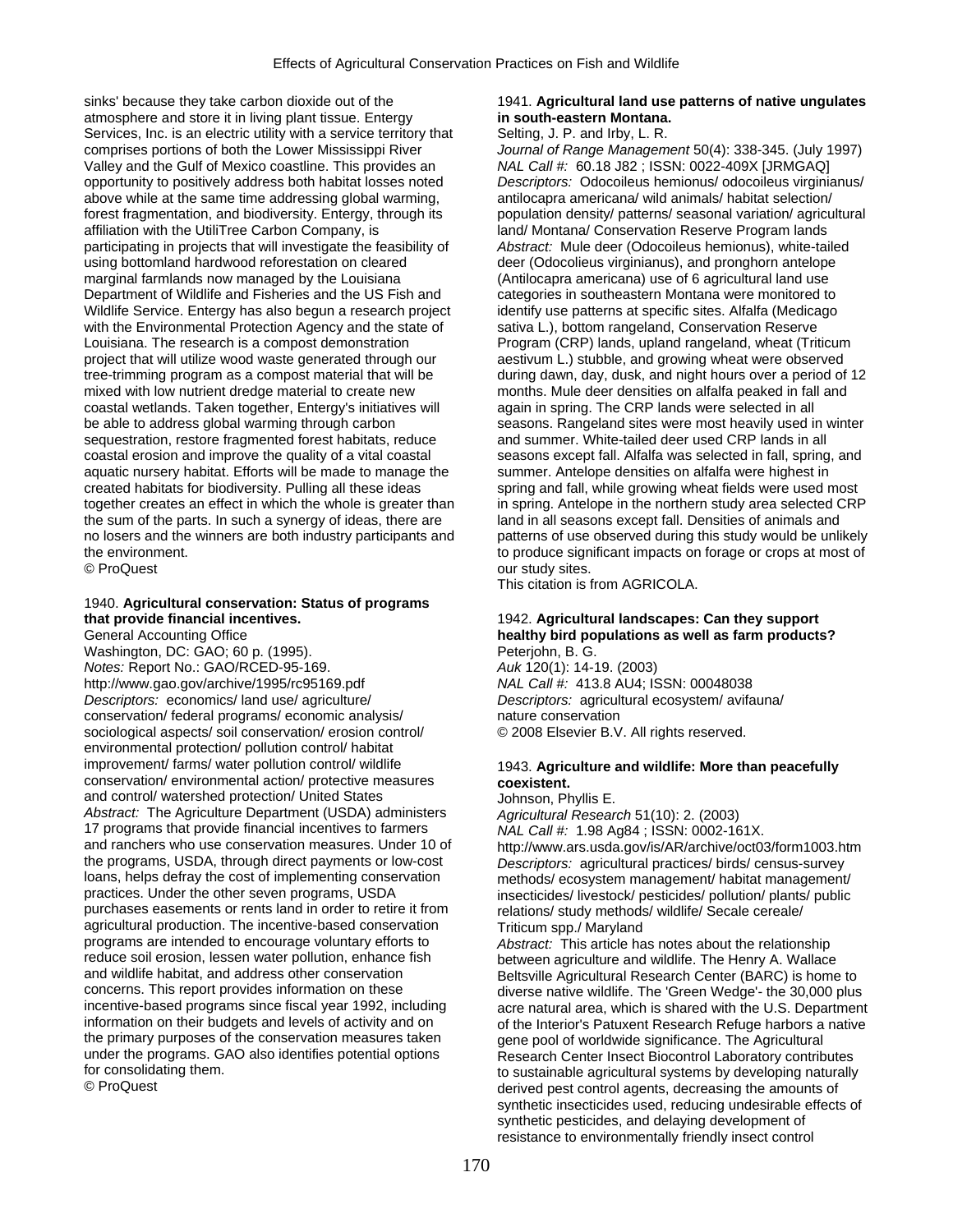measures. Ten years ago, a sustainable agriculture *Notes:* Literature review; Meeting held August 7-10, 1994, program was started, and ARS research results were used Fort Collins, Colorado. Includes references. to grow corn, soybean, wheat, rye, and other crops to feed *NAL Call #:* aSD11.A42 no.261 livestock. BARC scientists are doing agricultural research, *Descriptors:* wildlife/ agroforestry/ ecosystems/ farm and Patuxent scientists are doing wildlife research, and management/ land use/ land use planning/ habitats/ they work together quite nicely in these research projects. fragmentation/ fauna<br>There are BARC scientists who both on and off duty This citation is from AGRICOLA. There are BARC scientists who both on and off duty promote environmental causes like speaking to the public, participating in Earth Day festivities, or working with participating in Earth Day festivities, or working with 1947. **American black duck and mallard breeding**  their own in national bird surveys that document the birds of BARC and surrounding lands and contribute to scientific understanding of birds and their migrations. The native flora Grenier, M.; Beaulieu, J.; Gabor, S.; and Filion, B.<br>and fauna at BARC contain the heritage of the farm.<br>*Journal of Wildlife Management 70(2)*: 450-459. Natural biocontrol agents from this gene pool can help further reduce pesticide and fertilizer use on all farms. *Descriptors:* aerial survey/ agricultural landscape/

Andover, UK: Intercept; 356 p. (2002) North America, no systematic survey has been done in the *Descriptors:* agricultural land/ animal ecology/ biological agricultural lowlands of southern Quebec, where the control agents/ biological indicators/ crop husbandry/ species is suspected to be relatively abundant and cohabits cultivation/ diets/ habitats/ pest control/ predators/ predatory with the mallard (Anas platyrhynchos), often considered as insects/ seed predation/ spatial distribution/ species a competing species. During the spring of 1 diversity/ survival/ weeds/ Carabidae/ insects we surveyed breeding waterfowl in 343 4-km<sup>2</sup> plots *Abstract:* This book, divided into 11 chapters, provides an distributed in the lowlands of the St. Lawrence Valley and extensive overview of the recent literature on the ecology Lac-Saint-Jean, Canada, and in agricultural extensive overview of the recent literature on the ecology Lac-Saint-Jean, Canada, and in agricultural areas of Abitibi-<br>and behaviour of carabid beetles inhabiting agricultural Temiscamingue. Canada. American black duck d land, their role in pest control and in the diet of farmland were higher in dairy farm and forested landscapes (>39 wildlife, along with a summary of their value as bioindicators. Emphasis is also given on carabid survival, their spatial distribution in agricultural landscapes, their use in agroecosystems and in weed seed predation, carabid Habitat modeling using data derived from satellite imagery assemblage organization and species composition, and the indicated that the presence of black ducks decreased with impact of cultivation and crop husbandry practices and of increasing areas of corn, ploughed fields, and deciduous non-crop habitat management on carabid beetles. forests, whereas it was favored in areas where topography © CABI was undulating with slopes of 10-15%. The same

*Descriptors:* agroforestry/ wildlife management/ small population. Results of our habitat analyses support the farms/ wildlife habitats/ forest wildlife relations/ lowland hypothesis that habitat changes may be a primary factor<br>forests/ silvicultural practices/ Quercus/ frogs/ Ranidae/ leading to these declines. Dairy farm landscap toads/ Bufonidae/ songbirds/ birds of prey/ bats/ Chiroptera/ rabbits/ Leporidae/ water birds/ cover crops/ Missouri/ root type of landscape toward a cropland landscape represents<br>production method/ soil cultivation and cropping systems/ a threat to an important portion of the popula production method/ soil cultivation and cropping systems/ a threat the population of the population of the population of the population of the population of the population of the population of the population of the populat natural resources, environment, general ecology, and species. wildlife conservation/ forestry production artificial regeneration

## 1946. Agroforestry and wildlife: Opportunities and

In: Agroforestry and sustainable systems symposium

Service, Rocky Mountain Forest and Range Experiment Station; pp. 67-73; 1995. The station; pp. 67-73; 1995.

# distribution and habitat relationships along a forest-<br>agriculture gradient in southern Quebec.

Maisonneuve, C.; Belanger, L.; Bordage, D.; Jobin, B.; Journal of Wildlife Management 70(2): 450-459. (2006)<br>NAL Call #: 410 J827: ISSN: 0022541X American black duck/ Anas platyrhynchos/ Anas rubripes/ breeding/ habitat model/ mallard/ southern Quebec 1944. **The agroecology of carabid beetles.** *Abstract:* Although the American black duck (Anas Holland, J. M. rubripes) has been designated a priority species in eastern a competing species. During the spring of 1998 and 1999, Temiscamingue, Canada, American black duck densities indicated breeding pairs  $[IBPs]/100 km^2$ ) than in cropland landscapes (8 IBPs/100  $km^2$ ). Mallard densities were similar across all landscape types (30-43 IBPs/100 km<sup>2</sup>). parameters had the opposite effect on mallard presence. 1945. **Agroforestry and wildlife management go** The odds of black ducks being present were doubled where **together on small farms.** mallards were present, indicating that both species seem to Core, J. be attracted to areas supporting adequate habitats, which *Agricultural Research* 52: 18-19. (Dec. 2004) contradicts the hypothesis of competition between these 2 *NAL Call #:* 1.98 Ag84 species to explain for recent declines in the black duck<br>Descriptors: agroforestry/ wildlife management/ small population. Results of our habitat analyses support the forests/ silvicultural practices/ Quercus/ frogs/ Ranidae/ leading to these declines. Dairy farm landscapes are of<br>toads/ Bufonidae/ songbirds/ birds of prey/ bats/ Chiroptera/ great importance for black ducks, and the con

### This citation is from AGRICOLA. 1948. **Amphibian responses to helicopter harvesting in forested floodplains of low order, blackwater streams.**

**alternatives.** *Forest Ecology and Management* 90(2-3): 225-235. (1997) Allen, A. W. *NAL Call #:* SD1.F73; ISSN: 0378-1127 proceedings.<br>
Fort Collins Colo: U.S. Dent of Agriculture Forest habitat/ land and freshwater zones/ Amphibia: forestry/<br>
helicopter harvesting effects on communities/ community Fort Collins, Colo.: U.S. Dept. of Agriculture, Forest helicopter harvesting effects on communities/ communities<br>Service Rocky Mountain Forest and Range Experiment structure/ population dynamics/ responses to helicopter woodland/ floodplain forested wetlands/ community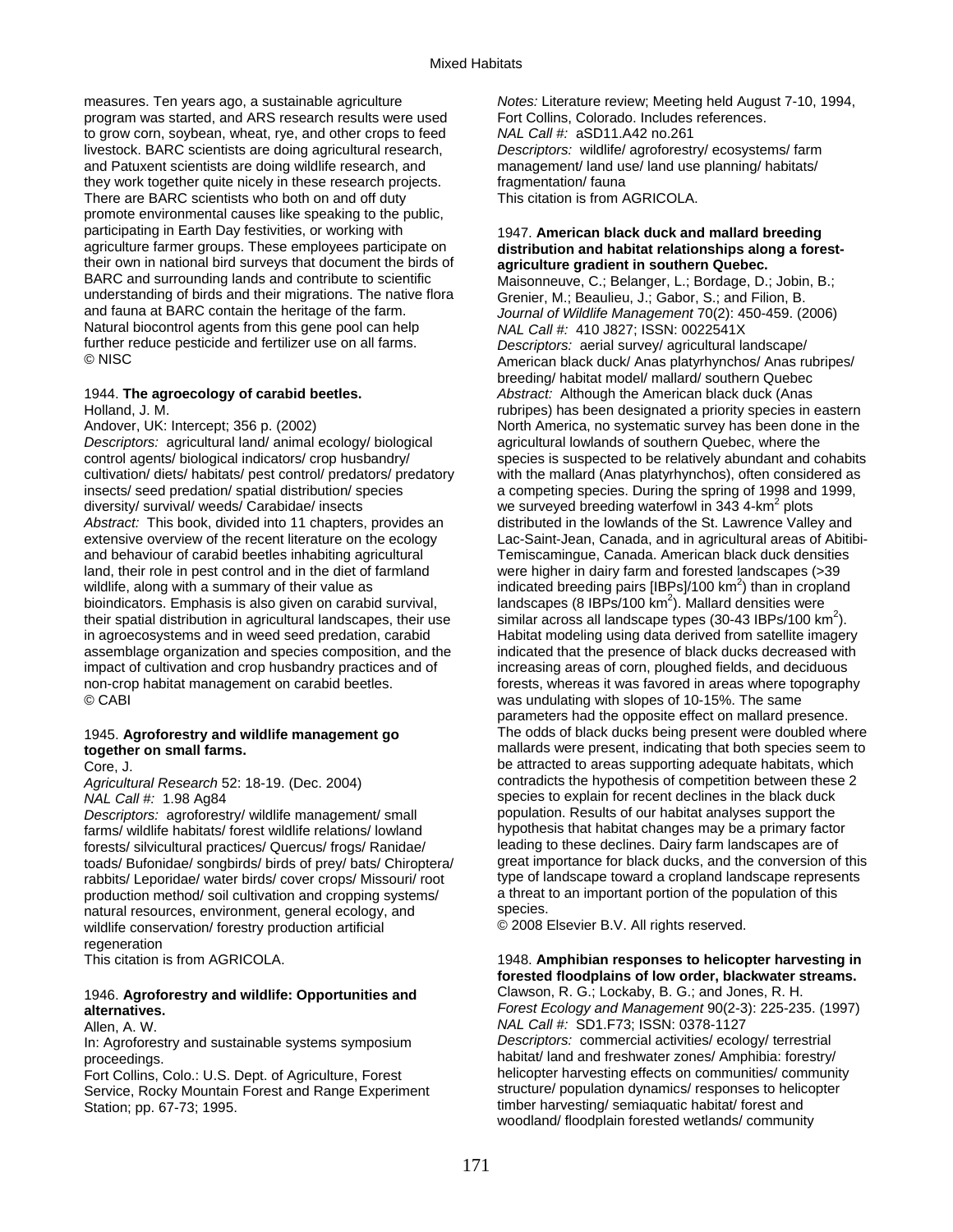responses to timber harvest/ Alabama/ community most critical habitats in priority of management responses to helicopter timber harvesting/ forested needs/preservation are: 1. Grassland/Prairie; 2. Plains

# **River. II. Patterns of abundance and occurrence in hammocks and pastures.**

Donnelly, Maureen A.; Baber, Matthew J.; and

*Herpetological Natural History* 8(2): 171-179. (2001); ISSN: 1069-1928

*Descriptors:* terrestrial habitat/ land zones/ Amphibia/ including increasing use of the Conservation Reserve<br>Reptilia: terrestrial habitat/ Hammocks/ abundance and **Program will also likely effect distributional patterns** Reptilia: terrestrial habitat/ Hammocks/ abundance and Program will also likely effect distributional patterns<br>Cocurrence/ grassland/ pasture/ Florida/ Kissimmee River/ Wildlife, perhaps to the detriment of some species. occurrence/ grassland/ pasture/ Florida/ Kissimmee River/ wildlife, perh<br>nasture habitats/ Amphibia/ amphibians/ chordates/ © ProQuest pasture habitats/ Amphibia/ amphibians/ chordates/ reptiles/ vertebrates

*Abstract:* We sampled amphibians and reptiles in two 1951. **Application of logistic regression analysis of**  habitats in the Kissimmee River basin using drift fence **proportional hazard modelling for investigating**  arrays from March 1997-September 1998. Oak-cabbage **relationships between habitat and population dynamics**  palm hammocks and pastures were sampled as part of a **of bobwhite quail.**  more inclusive study of the amphibians and reptiles of the Call, E. M. University of Missouri-Columbia, 2002. Kissimmee Basin. Hammocks mark the limits of the *Notes:* Wildlife Coop. Unit Report, Thesis floodplain, and pastures replaced floodplain vegetation *Descriptors:* Colinus virginianus/ colinus/ Phasianidae/ when the river was channelized. Twenty-one species were Colinus virginianus/ bobwhite/ cover/ cultivated farmland/ captured during the study (ten frogs, four lizards, six grassland/ habitat/ habitat management for wildlife/ snakes, and one turtle). An additional species, Gopherus modeling/ nests and nesting/ population dynamics/<br>polyphemus, was observed near arrays but not captured in productivity/ reproduction/ statistics/ survival polyphemus, was observed near arrays but not captured in productivity/ reproduction/ statistics/ survival<br>traps. Species richness differed between habitats and *Abstract:* Objectives were to quantify bobwhite quail traps. Species richness differed between habitats and among sites. Twelve of the 21 species were captured only in oak-cabbage palm hammock, nine species were habitat factors influencing bobwhite survival and collected in both habitats, and no species was unique to the reproductive success. Study was conducted on Reform, pasture habitat. Three species, Gastrophryne carolinensis, Prairie Fork, and Whetstone Creek Conservation Areas. Rana sphenocephala, and Scincella lateralis were captured © NISC in all five sites. The greatest number of species were trapped in Hammock C and the lowest number of species 1952. Applied disequilibriums: Riparian habitat were trapped in Pasture C. Patterns of species **management for wildlife.** accumulation differed among sites but were difficult to Boyce, M. S. and Payne, N. F.<br>interpret because of flooding associated with the 1997-98  $\vert$ n: Ecosystem management: A interpret because of flooding associated with the 1997-98 In: Ecosystem management: Applications for sustainable<br>El Niijo Southern Oscillation Event. We found a significant forest and wildlife resources/ Boyce, M. S. and H El Niiio Southern Oscillation Event. We found a significant forest and wildlife resources/ Boyce, M. S. and Haney, A.<br>difference in amphibian and reptile abundance among surfaces are the Hayen Conn : Yale University Press, months but no significant difference in abundance between pp. 133-146. habitats. The abundance of amphibians and reptiles was *Notes:* ISBN: 0-300-06902-2; Conference: Based on a not associated with variation in rainfall. not associated with variation in rainfall.<br>
© Thomson Reuters Scientific Supervisory of Wisconsin-Stevens Point 3-5 March 1

### 1950. **Animal and habitat relationships in the South** forests/ riparian vegetation/ wildlife conservation/ North **Platte Basin with emphasis on threatened and <br>
America endangered species.** *Abstract:* The role of riparian zone management is

Future, Proceedings of the 6th Annual 1996 South Platte is concluded that management to maintain or restore Forum. Greeley, Colorado. Graf, D. and disturbance regimes is fundamental to ecosystem Williams, D. J. (eds.) Fort Collins, CO: Colorado Water management in riparian areas.

Resources Research Institute, Colorado State University; **CABI** pp. 8; 1995.

*Descriptors:* United States/ Colorado/ South Platte River 1953. **Area requirements of grassland birds: A regional**  Basin/ wildlife habitats/ river basins/ animal populations/ **perspective.** priorities/ wildlife management/ preservation/ spatial Johnson, D. H. and Igl, L. D. distribution/ species diversity/ water development impacts *Auk* 118(1): 24-34. (2001)<br>Abstract: A minimum of 353 species of terrestrial *NAI* Call #: 413 8 AU4 · II *Abstract:* A minimum of 353 species of terrestrial *NAL Call #:* 413.8 AU4 ; ISSN: 00048038 vertebrates reside in or make important seasonal use of *Descriptors:* avifauna/ density/ grassland/ patch size/ habitats in the South Platte River Basin in Colorado. The prairie/ species occurrence/ United States/ Agelaius<br>International species occurrence/ Annodramus legislation in the prairie of the proportional special of the sta list includes 252 birds, 69 mammals, 22 reptiles, and 10 phoeniceus/ Ammodramus bairdii/ Ammodramus leconteii/<br>amphibians. When species are tied to habitat requisites, the ammodramus sayannarum/ Circus cyaneus/ Cistothorus

wetlands/ Amphibia/ amphibians/ chordates/ vertebrates Riparian/Wetlands; 3. Middle to High Elevation Forests. In a<br>© Thomson Reuters Scientific management context the two most critical habitat types present the most serious problems. Most of the eastern 1949. **The amphibians and reptiles of the Kissimmee** plains is in private ownership with few incentives available becoming fragmented with less than one-third still in prairie.<br>Water allocation and use patterns as well as human Farrell, Christopher J.<br>
Herpetological Natural History 8(2): 171-179 (2001). Temaining plains landscapes, especially at the foothills/plains interface in the basin. Agricultural patterns including increasing use of the Conservation Reserve

survival and reproductive success, and to identify the major

New Haven, Conn.: Yale University Press, 1997;

University of Wisconsin-Stevens Point, 3-5 March, 1994. *Descriptors:* forests/ resource management/ riparian

Fitzgerald, J. P. reviewed in the context of ecosystem management, with In: Endangered Species Management: Planning Our particular reference to wildlife species in North America. It

Ammodramus savannarum/ Circus cyaneus/ Cistothorus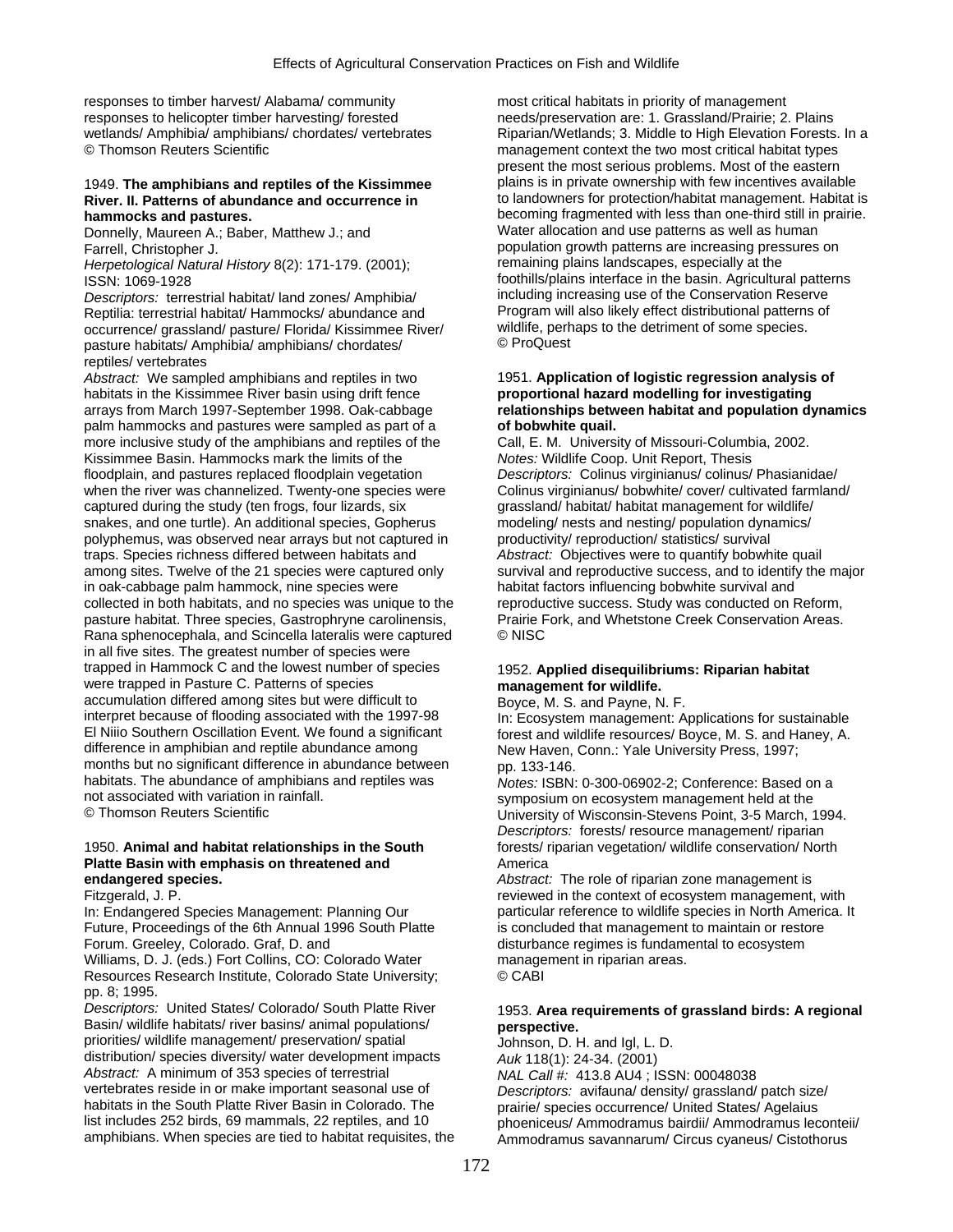Molothrus ater/ Passerculus sandwichensis/ Spizella amphibians, mammals, and rare species in both

been studied except in tallgrass prairie. We studied the Water Quality scenario was similar to or slightly better than relation between both species-occurrence and density and the Biodiversity scenario for reptiles and butterflies in both patch size by conducting 699 fixed-radius point counts of watersheds, and both ranked higher than the patch size by conducting 699 fixed-radius point counts of 15 bird species on 303 restored grassland areas in nine scenario for these taxa. counties in four northern Great Plains states. Northern © 2008 Elsevier B.V. All rights reserved. Harrier (Circus cyaneus), Sedge Wren (Cistothorus platensis), Clay-colored Sparrow (Spizella pallida), 1955. **Assessing effects of timber harvest on riparian**  $\alpha$  or  $\beta$ Sparrow (Ammodramus bairdii), Le Conte's Sparrow **habitat.**  (Ammodramus leconteii), and Bobolink (Dolichonyx Taratoot, Mark oryzivorus) were shown to favor larger grassland patches in Research Triangle Park, N.C.: National Council of the one or more counties. Evidence of area sensitivity was Paper Industry for Air and Stream Improvement; weak or ambivalent for Eastern Kingbird (Tyrannus Series: Technical bulletin 775. (1999) tyrannus), Common Yellowthroat (Geothlypis trichas), *NAL Call #:* TD899.P3N34-no.775 Savannah Sparrow (Passerculus sandwichensis), and *Descriptors:* logging/ riparian forests/ water pollution/ Blackbirds (Agelaius phoeniceus) preferred larger patches This citation is from AGRICOLA. in some counties, and smaller patches in others. Mourning Noves (Zenaida macroura) and Brown-headed Cowbirds<br>
(Molothrus ater) tended to favor smaller grassland patches.<br>
Three species showed greater area sensitivity in counties<br>
where each species was more common. Five species<br>

Santelmann, M.; Freemark, K.; Sifneos, J.; and White, D. factors as landscape change, habitat fragmentation, Agriculture, Ecosystems and Environment 113(1-4): depredation, and supplemental feeding. However, no *Agriculture, Ecosystems and Environment* 113(1-4): depredation, and supplemental feeding. However, no

*Descriptors:* butterflies/ future scenarios/ Iowa watersheds/ birds when the majority (> 90%) of land is privately owned,

Abstract: A habitat-change model was used to compare three breeding bird survey routes (~120 km) that represent<br>past, present, and future land cover and management a continuum of rural-to-urban landscapes in Southeastern past, present, and future land cover and management a continuum of rural-to-urban landscapes in Southeastern<br>practices to assess potential impacts of alternative Michigan from October through December 2000. Our practices to assess potential impacts of alternative Michigan from October through December 2000. Our agricultural practices on wildlife in two agricultural agricultural practices on wildlife in two agricultural survey was designed to investigate (1) the proportion of<br>watersheds, Walnut Creek and Buck Creek, in central lowa, a landowners involved in bird feeding, providing bir watersheds, Walnut Creek and Buck Creek, in central Iowa, landowners involved in bird feeding, providing bird houses,<br>USA. This approach required a habitat map for each local planting or maintaining vegetation for birds, g USA. This approach required a habitat map for each planting or maintaining vegetation for birds, gardening, vertically scenario based on soil type and land cover, a list of planting and anolying fertilizer, and applying pe scenario based on soil type and land cover, a list of landscaping, applying fertilizer, and applying pesticides or<br>Interview of languary of the suitability of each berbicides: (2) whether differences existed between urban resident species, and an estimate of the suitability of each herbicides; (2) whether differences existed between urban,<br>of 26 habitat classes for every species. Impact on wildlife suburban, and rural landowner activities: was calculated from median percent change in habitat area landowners that carried out a given activity were<br>relative to the present. Habitat classes with the highest sociodemographically different from those who d relative to the present. Habitat classes with the highest sociodemographically different from those who did not. Of<br>species richness for native vertebrates were ungrazed the 968 respondents (58.5% response rate), 912 (94%) species richness for native vertebrates were ungrazed the 968 respondents (58.5% response rate), 912 (94%)<br>
riparian forest, upland forest and wet prairie. Differences in carried out at least one of the activities on their riparian forest, upland forest and wet prairie. Differences in carried out at least one of the activities on their land and the habitat composition and configuration were evident among average landowner carried out 3.7 act habitat composition and configuration were evident among average landowner carried out 3.7 activities. A total of maps of the watersheds for the past, present, and three  $\frac{65.6\%}{65.6\%}$  fed birds. 45.7% provided bird h alternative future scenarios (Production, Water Quality, and planted or maintained vegetation for birds, 72.7%<br>Biodiversity). The Production scenario ranked lowest in eardened. 72.3% landscaped. 49.3% applied ferti providing habitat for all native taxa. For most taxa, changes  $\frac{25.2\%}{25.2\%}$  applied pesticides or herbicides. Significant in wildlife habitat due to land use changes in the distriction differences existed between the in wildlife habitat due to land use changes in the differences existed between the landscapes, with rural<br>Biodiversity, Water Quality, and Past scenarios were and andowners having more bird houses and applying Biodiversity, Water Quality, and Past scenarios were landowners having more bird houses and applying<br>similar, resulting in greater habitat than either the present pesticides or herbicides in greater frequency, Simila

platensis/ Dolichonyx oryzivorus/ Geothlypis trichas/ landscape or the Production scenario. For native birds, pallida/ Sturnella neglecta/ Tyrannus tyrannus/ watersheds, the Biodiversity scenario ranked highest in Zenaida macroura providing habitat, and the Water Quality scenario was Abstract: Area requirements of grassland birds have not similar to or slightly below the Biodiversity scenario. The

# zone features and functions for aquatic and wildlife

wildlife habitat/ aquatic habitat/ riparian zones

ownership/ Midwest, United States

1954. **Assessing effects of alternative agricultural** *Abstract:* Fluctuations of bird abundances in the Midwest region of the United States have been attributed to such 243-253. (2006)<br>
MAL Call #: S601.A34: ISSN: 01678809. The statempt has been made to estimate the collective role of *NAL Call #:* S601.A34; ISSN: 01678809. landowner activities that may influence birds across a *Notes:* doi: 10.1016/j.agee.2005.09.015.<br>*Descriptors: \butterflies/ future scenarios/ Iowa watersheds/where hirds when the majority (> 90%) of land is privately owned* landscape change/ wildlife habitat was used to compare we surveyed all 1694 private domestic landowners living on<br>Abstract: A habitat-change model was used to compare three breeding bird survey routes (~120 km) that repres suburban, and rural landowner activities; and (3) whether 65.6% fed birds, 45.7% provided bird houses, 54.6% gardened, 72.3% landscaped, 49.3% applied fertilizer, and pesticides or herbicides in greater frequency. Similarly,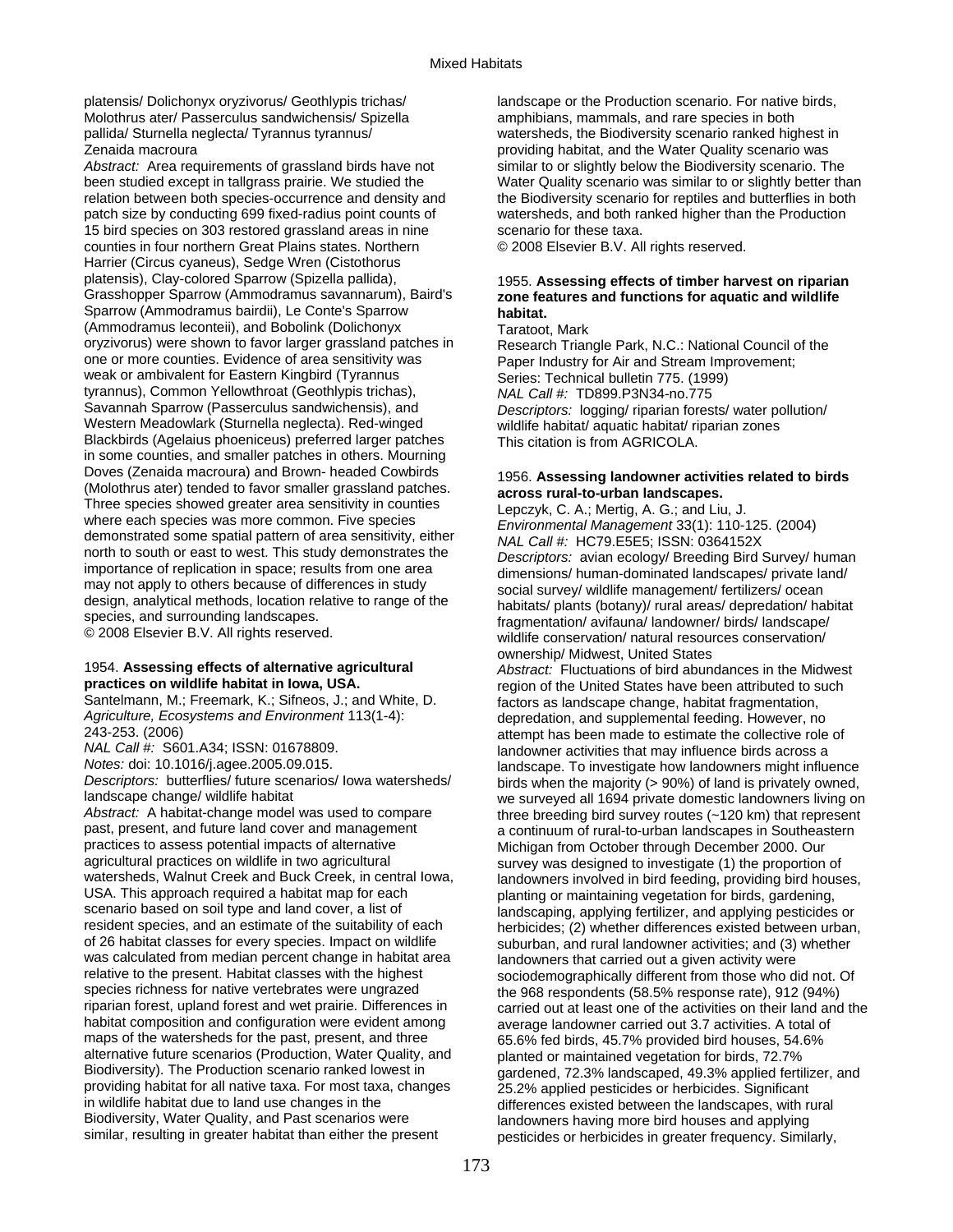urban landowners had a greater density of bird feeders and traffic is prohibited) provide quality habitats for bottomland houses, but planted or maintained vegetation in the lowest hardwood wildlife. The back channel side ( $\bar{x}$  = 19.93 frequency. Participation in activities varied by demographic cavities/50-m radius plot, SE = 2.48) contai frequency. Participation in activities varied by demographic cavities/50-m radius plot, SE = 2.48) contained more factors, such as age, gender, and occupation. Scaling each cavities than the navigational channel side ( $\bar$ factors, such as age, gender, and occupation. Scaling each cavities than the navigational channel side ( $\bar{x}$  = 11.58 activity to all landowners, including nonrespondents, across cavities/50-m radius plot, SE = 1.73) (P activity to all landowners, including nonrespondents, across all landscapes indicates that between 14% and 82% of lower on the back channel side, while bird diversity landowners may be engaged in a particular activity, with  $(PP = 0.025)$  was higher on the back channel side in 2001.<br>application of pesticides or herbicides having the least House wrens (Troglodytes aedon) (F = 12.91, P F = application of pesticides or herbicides having the least House wrens (Troglodytes aedon) (F = 12.91, P F = 4.82, potential involvement (13.9%-55.4%) and gardening having  $P = 0.033$ ), and bird species building moss nests ( the greatest potential involvement (40.1%-81.6%). Taken  $P = 0.023$  appear to select nest sites based on total area collectively, our results indicate that landowners are both of nest boxes visible. Management should concentrate on intentionally and unintentionally engaged in a wide range of restoration of bottomland hardwoods and protection against activities that are likely to influence bird populations. erosion of the islands. © 2008 Elsevier B.V. All rights reserved. © NISC

## **landscape designs on amphibian population dynamics. a mountain wetland.**

Rustigian, H. L.; Santelmann, M. V.; and Schumaker, N. H. Rossell, C. Reed; Patch, Steven C.; and Landscape Ecology 18(1): 65-81. (2003)<br> **NAL Call #: QH541.15.L35 L36; ISSN: 09212973.** Wildlife Society Bulletin 31(4): 1099-1104. (2003) *NAL Call #: QH541.15.L35 L36; ISSN: 09212973. Notes:* doi: 10.1023/A:1022936613275. *NAL Call #:* SK357.A1W5; ISSN: 0091-7648 *Descriptors:* agriculture/ amphibians/ future scenarios/ *Descriptors:* Parulidae/ Passeriformes/ Vermivora Iowa/ landscape change/ population dynamics/ spatially chrysoptera/ Fringillidae/ behavior/ conservation/ explicit population model/ conservation planning/ ecological conservation status/ forest habitat/ forested wetlands/<br>impact/ individual-based model/ land use change/ ecological geographic information system/ Graham County/ landscape ecology/ population dynamics/ United States Creek/ ecosystems/ habitat characteristics/ habitat *Abstract:* An individual-based, spatially explicit population composition/ habitat types/ habitat use/ land zones/<br>model was used to predict the consequences of future land-<br>montane habitat/ mountain wetlands/ model was used to predict the consequences of future land-<br>use alternatives for populations of four amphibian species in two central Iowa (Midwest USA) agricultural watersheds. spatial distribution/ successional habitat/ terrestrial ecology/ The model included both breeding and upland habitat and territorial defense/ home range-territory/ territory incorporated effects of climatic variation and demographic characteristics/ U.S. Fish and Wildlife Service/ GIS/ stochasticity. Data requirements of the model include life neotropical migrant/ United States, southeastern region/ history characteristics, dispersal behavior, habitat affinities, territory/ early succession/ golden-winged warbler/ as well as land use and landcover in geographic Appalachian Mountains information systems databases. Future scenarios were *Abstract:* The golden-winged warbler (Vermivora ranked according to change in breeder abundance, saturation, and distribution, compared to baseline federal listing by the United States Fish and Wildlife Service conditions. Sensitivity of simulation results to changes in because of its continual decline in the southern model parameters was also examined. Simulated results Appalachians and the northeastern United States. To date, suggest that while all four species modeled are likely to no studies have examined the spatial distribution of habitat persist under present and future scenario conditions, two characteristics of golden-winged warbler territories. We may be more at risk from future landscape change. describe the habitat attributes of golden-winged warbler Although the study species are all widespread generalists territories (n=10) in a mountain wetland in North Carolina regarded as having a low conservation priority, they depend using a Geographic Information System (GIS). We on wetlands and ponds, increasingly endangered habitats compared proportions of 4 habitat types (open, shrub, in agricultural landscapes. Broader conservation strategies forest, water), length of edge between forest and each in the region would ensure that these currently common habitat type, and total length of edge between all habitat organisms do not become the endangered species of the types among territories, 10-m zones around territories, and future. the study area. Habitat composition among territories was the study area. Habitat composition among territories was

### 1958. **An assessment of natural cavity abundance, nest** less forest (P= 0.02, P= 0.037) and more total edge **box use, and management recommendations for birds** (P= 0.006, P= 0.002) than the study area. The 10-m zones on the Chine Refunded and the Chine Refunded and the Chine Refunded and the Chine Refunded and the Chine Refunded on the Ohio River Islands National Wildlife Refuge, **West Virginia. West Virginia. than the territories (P= 0.014). All other attributes were**

*Notes:* Advisor: Anderson, James T.; Thesis/ Dissertation These results suggest that golden-winged warblers<br>Descriptors: birds/ nesting boxes/ erosion/ evaluation/ **These results suggest that golden-winged warblers** and *Descriptors:* birds/ nesting boxes/ erosion/ evaluation/ islands/ habitat management/ habitat restoration/ Ohio structural complexity. Territory boundaries also probably<br>River Islands National Wildlife Refuge/ Ohio extend farther than is typically delineated by song perche *Abstract:* Aquatic habitats connected with Ohio River with peripheral areas likely providing important edge<br>islands and their back channels (areas where commercial attributes for nesting. Management guidelines for goldenislands and their back channels (areas where commercial

 $P = 0.033$ ), and bird species building moss nests (F = 5.59, ̄ ̄

## 1957. **Assessing the potential impacts of alternative** 1959. **Attributes of golden-winged warbler territories in**

geographic information system/ Graham County/ Tulula North Carolina/ population decline/ wetlands/ shrub habitat/

© 2008 Elsevier B.V. All rights reserved. diverse and included a wide range of areas covered by each habitat type. Territories and the 10-m zones contained less forest ( $P = 0.02$ ,  $P = 0.037$ ) and more total edge Sacilotto, Karen A. West Virginia University, 2003. Similar between territories, 10-m zones, and the study area.<br>Notes: Advisor: Anderson, James T.: Thesis/ Dissertation These results suggest that golden-winged warblers se extend farther than is typically delineated by song perches, with peripheral areas likely providing important edge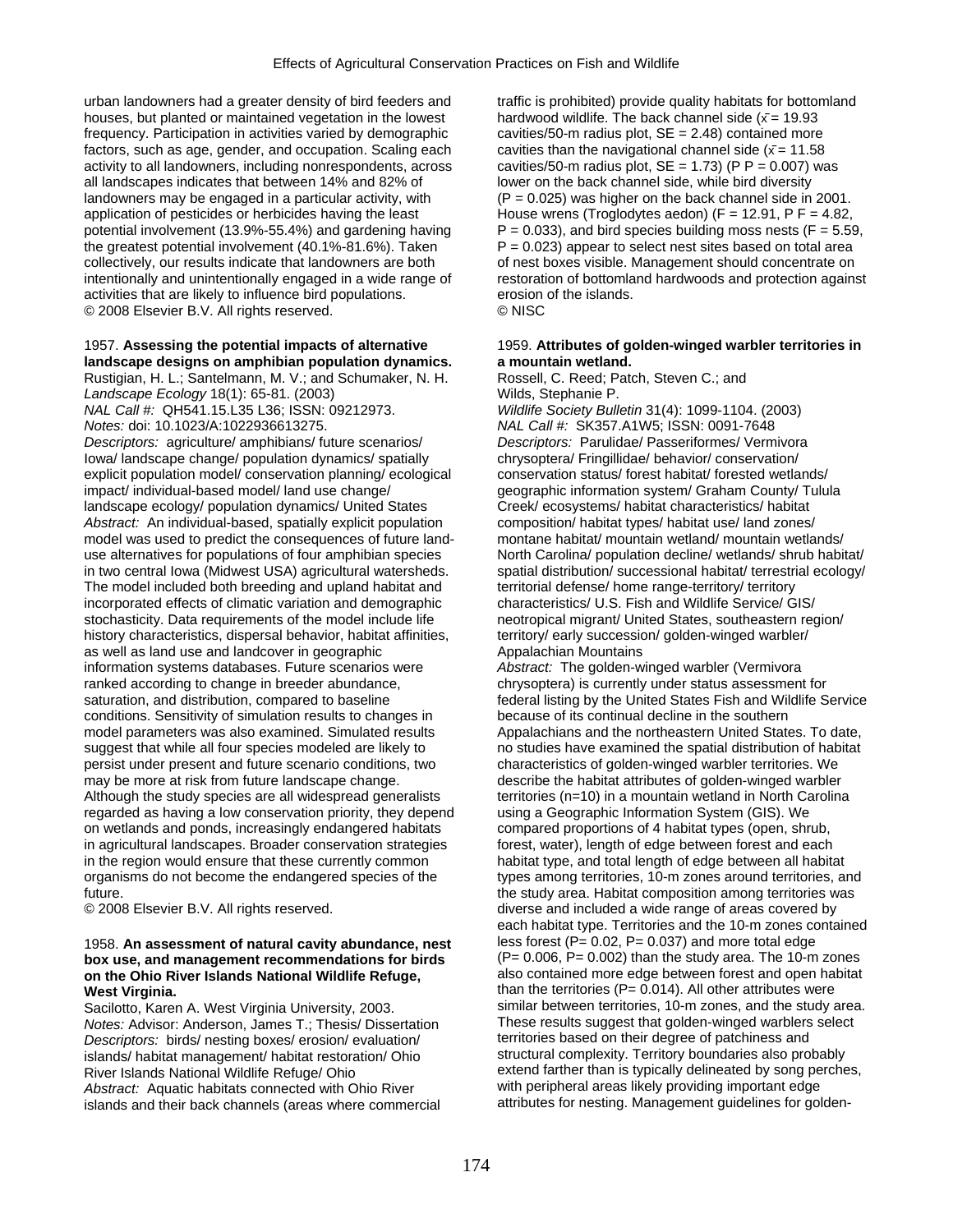winged warblers should include maintaining a diverse herbicide application on ROW sustained shrubland

# **fields, pastures, and restored and native grasslands during winter.**

*Passenger Pigeon* 62(3/4): 217-224. (2000);

*Descriptors:* birds/ crops/ conservation/ species diversity/ early-succession habitat will be necessary to sustainent population and the necessary to sustainent species. hibernation/ snow/ grass prairies/ meadows/ agricultural conservation programs © 2008 Elsevier B.V. All rights reserved.

*Abstract:* I compared grassland bird use of land set aside by the Conservation Reserve Program (CRP), crop fields, 1962. **Avian community response to pine-grassland**  pastures, and restored and native prairies during winter in **restoration.**  southern Wisconsin. Species diversity was highest in crop Wood, D. R.; Wes Burger, L.; Bowman, J. L.; and fields, followed by restored prairie, CP2 (CRP fields planted Hardy, C. L. to native grasses), native prairie remnants, and pastures. *Wildlife Society Bulletin* 32(3): 819-828. (2004) Avian abundance (number of individuals seen per hour of *NAL Call #:* SK357.A1W5; ISSN: 00917648. observation) was highest in pastures, followed by restored *Notes:* doi: 10.2193/0091-7648(2004)032 prairie, CP2, crop fields and native prairie. No birds were [0819:ACRTPR]2.0.CO;2.<br>observed in CP1 fields (CRP fields planted to introduced *Descriptors:* landscape/ midstory removal/ Mississippi/ observed in CP1 fields (CRP fields planted to introduced grasses and legumes). Avian abundance in crop fields and Picoides borealis/ pine-grassland restoration/ prescribed native prairie was higher during periods of incomplete snow fire/ red-cockaded woodpecker/ songbirds/ avifauna/ cover than during periods with 100% snow cover, while the community structure/ coniferous forest/ grassland/ habitat reverse was true for restored prairie and CP2 sites. The management/ habitat structure/ restoration ecolo reverse was true for restored prairie and CP2 sites. The management/ habitat structure/ restoration ecology/<br>variety of habitats used by grassland birds during winter Homochitto National Forest/ Mississippi/ Aimophila/ variety of habitats used by grassland birds during winter should be taken into account when management plans are Aimophila aestivalis/ Aves/ Galliformes/ Icteria virens/ being developed for these species. **Passeri/ Passeridae/ Picidae/ Picoides/ Picoides borealis/** Passeridae/ Picoides borealis/ © NISC Vireo/ Vireo olivaceus/ Vireonidae

*Forest Ecology and Management* 185(1-2): 193-205. (2003)

*Descriptors:* habitat selection/ nesting success/ rights-of- restoration stands, whereas 5 species were more abund<br>way/ shrubland birds/ shrubland management/ succession/ in traditionally managed pine sawtimber stands. Ma way/ shrubland birds/ shrubland management/ succession/ biodiversity/ herbicides/ reforestation/ vegetation/ restored pine-grassland stands had greater avian species<br>
shrublands/ forestry/ avifauna/ community structure/ richness, total bird abundance, and avian conservation shrublands/ forestry/ avifauna/ community structure/ richness, total bird abundance, and avian conservation<br>
conservation management/ cutting/ habitat management/ value than traditionally managed pine sawtimber stands. conservation management/ cutting/ habitat management/ value than traditionally managed pine sawtimber standle<br>herbicide/ prescribed burning/ right of way/ shrubland/ We used logistic regression models in an exploratory herbicide/ prescribed burning/ right of way/ shrubland/<br>United States/ Molothrus ater

utility rights-of-way (ROW) managed primarily by selective herbicide application in New York, Massachusetts and increased with increasing hardwood canopy cover, and Maine. For comparison, we also estimated bird density in probability of yellow-breasted chat (Icteria virens) Maine. For comparison, we also estimated bird density in probability of yellow-breasted chat (Icteria virens)<br>ROW managed by cutting in New Hampshire and New York occurrence increased with increasing grass ground cover. ROW managed by cutting in New Hampshire and New York and in shrublands managed by fire in the Finger Lakes Species richness, total avian abundance, and occurrence of National Forest (FINF), New York On herbicide-managed red-eved vireos and Bachman's sparrows (Aimophila National Forest (FLNF), New York. On herbicide-managed red-eyed vireos and Bachman's sparrows (Aimophila<br>ROW we detected a mean of 14.3 individuals and 12.2 assame assivalis) increased with increasing values of Shannon's ROW, we detected a mean of 14.3 individuals and 12.2 aestivalis) increased with increasing values of Shannon's<br>Species per point count including many species of early-<br>Habitat Diversity Index. Pine-grassland restoration fo species per point count, including many species of early-<br>succession habitat that are declining throughout cockaded woodpeckers created vegetation composition succession habitat that are declining throughout cockaded woodpeckers created vegetation composition<br>northeastern United States, Nesting success in forested and structure at the stand and landscape scales that may northeastern United States. Nesting success in forested and structure at the stand and landscape scales that may<br>Iandscapes of New York, Maine, and Massachusetts was benefit numerous avian species of regional conservation landscapes of New York, Maine, and Massachusetts was benefit numerous avian species of New York, Maine, and Massachusetts was benefit numerous avian species of regional concernation species of regional concernational cons 55% on the ROW, 69% in forests within 20 m of the ROW, concern.<br>and 63% in forests more than 20 m from the ROW, Brown- © 2008 Elsevier B.V. All rights reserved. and 63% in forests more than 20 m from the ROW. Brownheaded cowbirds (Molothrus ater) parasitized 5.3% of the nests and reduced host recruitment by even less. This suggests that ROW in forested areas support high production of shrubland birds and do not exert a measurably harmful effect on forest-nesting birds. Selective

mosaic of successional habitat types, with particular vegetation and supported high densities and high nesting attention to providing herbaceous openings. success. Mechanical cutting lowered the structural diversity © NISC of vegetation the following spring and was associated with fewer individual birds and species. Cool burns in early 1960. **Avian abundance and diversity in CRP, crop** spring produced a high structural diversity of herbs, shrubs<br> **Supported a high density of birds and proportional diversity** of birds and bird species. Long-term maintenance of shrublands by burning Morris, Kelly<br>
Passenger Pigeon 62(3/4): 217-224 (2000): The reforestation continues to reduce shrubland habitat, ISSN:  $\overline{0031}$ -2703<br>
Descriptors: birds/crops/conservation/species diversity/ early-succession habitat will be necessary to sustain

*Abstract:* Habitat management for an endangered species 1961. **Avian communities on utility rights-of-ways and** may affect nontarget communities. We examined avian **other managed shrublands in the northeastern** community response to pine-grassland restoration for red-**United States.** cockaded woodpeckers (Picoides borealis) and traditional Confer, J. L. and Pascoe, S. M.<br>
Forest Forest Service pine sawtimber management<br>
Forest Forlogy and Management 185(1-2): 193-205. (2003) at Homochitto National Forest, Mississippi from 1994-1996. *NAL Call #:* SD1.F73; ISSN: 03781127 <br>Descriptors: habitat selection/ nesting success/ rights-of-<br>Rescriptors: habitat selection/ nesting success/ rights-of-<br>restoration stands, whereas 5 species were more abundant analysis to predict occurrence of selected species using<br>stand- and landscape-scale habitat characteristics. *Abstract:* We studied bird density and nesting success on stand- and landscape-scale habitat characteristics.<br>utility rights-of-way (ROW) managed primarily by selective Probability of red-eyed vireo (Vireo olivaceus) occu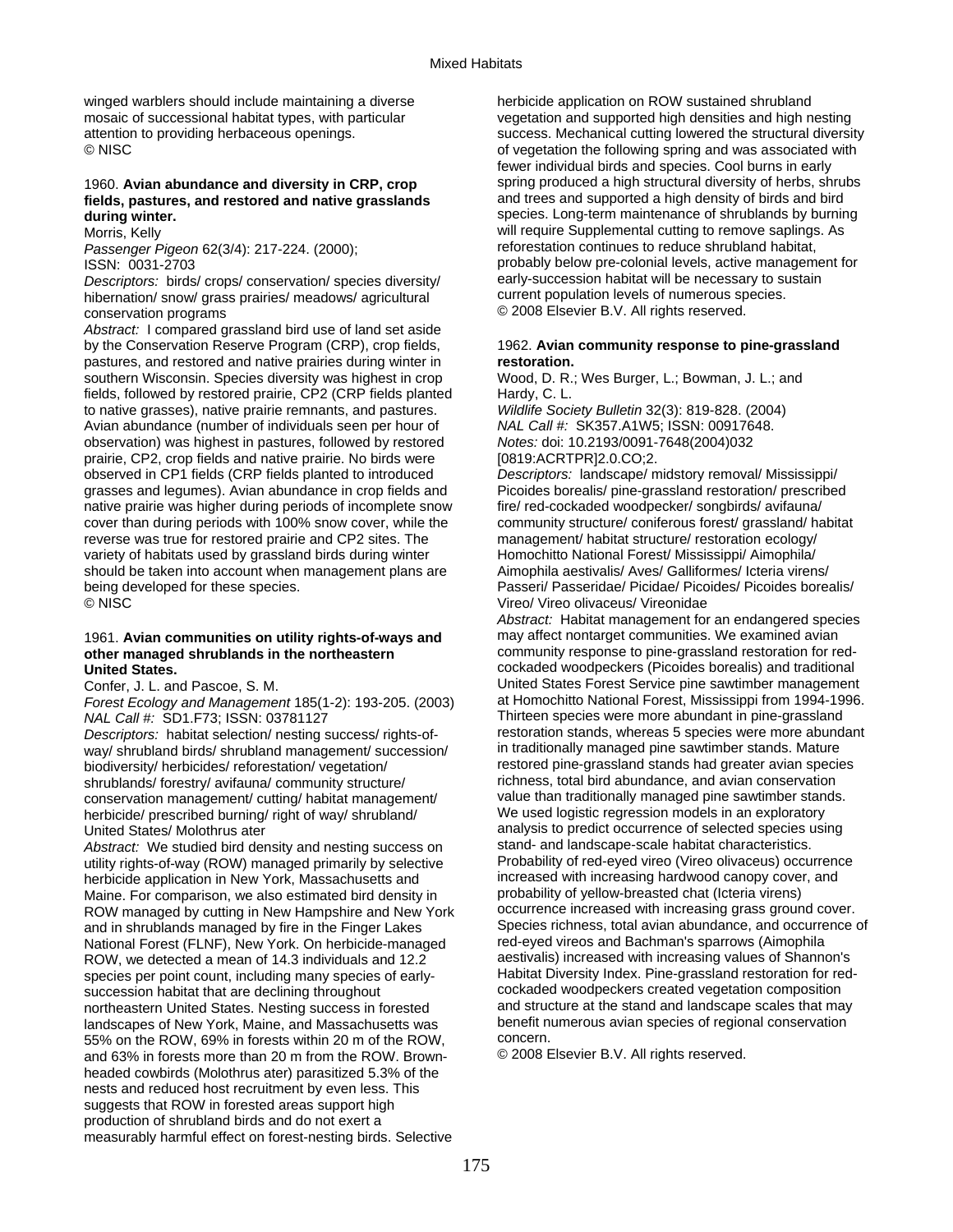Kelsey, K. W. South Dakota State Univeristy, 2001. *Notes:* Project no. SD W-107-R/Study No. 1011; Wildlife Coop. Unit Report - Thesis 1965. **Beaver (Castor canadensis) in heavily browsed** 

http://wfs.sdstate.edu/wfsdept/Publications/Theses/ **environments.** Kelsey,%20Kyle%20W.%20MS-2001.pdf Baker, Bruce W.

*Descriptors: abundance/ birds/ grassland/ habitat/ habitat <i>Lutra 46(2): 173-181. (2003); ISSN: 0024-7634*<br>management/ population density/ population dynamics/ *Descriptors: Castoridae/ Rodentia/ Cervidae/ A* prairie/ species diversity/ transect survey/ vegetation/ Castor canadensis/ Cervus elaphus/ Cervus canadensis/<br>wildlife-habitat relationships/ woodland climax/ biogeography/ animal interactions/ interspecies wildlife-habitat relationships/ woodland climax/ biogeography/ animal interactions/ interspecies<br>South Dakota relationships/ heavily

Abstract: Purpose was to conduct an intial inventory of environment/ Castor canadensis/ Cervus elaphus/ prairie woodlands, native and planted, in non-fragmented Colorado/ Douglas Creek and Rocky Mountain National<br>and fragmented landscapes in the mixed-grass prairie Park/ food supply/ foods-feeding/ interspecies relationsh region of western South Dakota. Objectives were to: Salix/ diets/ habitat use/ land zones/ nutrition/ American<br>(1) determine if patch size, vegetation metrics, and serve beaver/ wapiti/ food/ yegetation/ damage [forest]/ o landscape characteristics had any effects on avian habitat change/ den/ ecosystem<br>
community structure (species composition, richness, *Abstract: Beaver (Castor canad*) abundance, and density); and (2) evaluate if exist in bird declined or failed to recover in heavily browsed<br>assemblages between planted and native woodlands. The question of whether planted woodlands create habitat or ungulates can disrupt beaver-willow (Salix spp.)<br>
for woodland birds of management concern despite their mutualisms that likely evolved under relatively low degrading affects on grassland bird habitat is addressed. in a more predator-rich environment, and that this<br>
© NISC interaction may explain be aver and willow declines

# 1964. **Avian population trends within the evolving** USA, found the interaction of beaver and elk (Cervus

*Descriptors:* Conservation Reserve Program/ migratory stems. Evaluation of a winter food cache showed beaver birds/ CRP fields/ nesting success/ breeding birds/ North had selected woody stems with a lower percentage of America/ habitat/ grassland/ abundance/ songbirds leaders browsed by elk. A lack of willow stems suitable as *Abstract:* State-level Breeding Bird Survey (1980-1998) winter beaver food may cause beaver populations to and U.S. Department of Agriculture statistics were used to decline, creating a negative feedback mechanism for test the hypothesis that changes in agricultural land use beaver and willow. In contrast, if browsing by livestock or within the eastern and central U.S. have driven population ungulates can be controlled, and beaver can disperse from two decades. The degree to which population trends marginal habitat which will benefit willow and cause a differed between grassland and shrub habitats was positive riparian response that restores proper function to evaluated with respect to migratory and nesting behavior. degraded habitat. In a shrub-steppe riparian ecosystem of Grassland birds declined significantly between 1980 and northwestern Colorado, USA, rest from overgrazing of 1999, but, on average, shrub habitat species did not. livestock released herbaceous vegetation initiating Grassland-breeding, long-distance migrants exhibited the restoration of a beaver-willow community. Thus, strongest negative trends. Most species  $(78\%; n = 63)$  competition from livestock or ungulates can cause beaver exhibited at least one significant association between and willow to decline and can prevent their restoration in population trends and changes in agricultural land use, and heavily browsed riparian environments, but beaver and in most, land use "explained" 25-30% of the variation in willow populations can recover under proper grazing population trends among states. Changes in the farmland management.<br>landscape accounted for more of the interstate variability of CNISC landscape accounted for more of the interstate variability of population trends of short-distance migrants than of both<br>long- distance migrants and residents, and that variability long- distance migrants and residents, and that variability 1966. **Biodiversity and ecological value of conservation**  the area of rangeland and cover crops were followed by **Canada.**  population declines and increases, respectively, by many Milne, R. J. and Bennett, L. P. species. Increases of land in the Conservation Reserve *Landscape Ecology* 22(5): 657-670. (2007) Program had negative associations with population trends *NAL Call #:* QH541.15.L35 L36; ISSN: 09212973. of some shrub species. The results indicate that grassland *Notes:* doi: 10.1007/s10980-006-9063-5.

1963. **Avian community structure associated with** and that regardless of migratory behavior or nesting habits, **woodland habitats in fragmented and unfragmented** avian population trends are linked strongly to changes in **landscapes in western South Dakota. and South and South America. and South America. and South America. and South Pakota State University, 2001. Common Retailers** Scientific **Common Retailers** Scientific

management/ population density/ population dynamics/ *Descriptors:* Castoridae/ Rodentia/ Cervidae/ Artiodactyla/ relationships/ intraspecies relationships/ heavily browsed and fragmented landscapes in the mixed-grass prairie Park/ food supply/ foods-feeding/ interspecies relationships/<br>
region of western South Dakota. Objectives were to:<br>
Salix/ diets/ habitat use/ land zones/ nutrition/ Ame beaver/ wapiti/ food/ vegetation/ damage [forest]/ overuse/

Abstract: Beaver (Castor canadensis) populations have environments. I suggest that intense browsing by livestock mutualisms that likely evolved under relatively low herbivory interaction may explain beaver and willow declines. Field experiments in Rocky Mountain National Park, Colorado, **agricultural landscape of eastern and central <br>
United States.** Willow litense elk browsing of simulated beaver-cut willow. Intense elk browsing of simulated beaver-cut willow. willow. Intense elk browsing of simulated beaver-cut willow Murphy, M. T. **produced plants which were small and hedged with a high** produced plants which were small and hedged with a high *Auk* 120(1): 20-34. (Jan. 2003) percentage of dead stems, whereas protected plants were large and highly branched with a low percentage of dead trends of grassland and shrub habitat birds over the past a nearby source population, then beaver may build dams in

# lands in agricultural landscapes of southern Ontario,

**Descriptors: anuran/ avian/ biodiversity/ connectivity/** ecological value/ integrated assessment/ multifunctional/ patch size/ rarity/ sub-watershed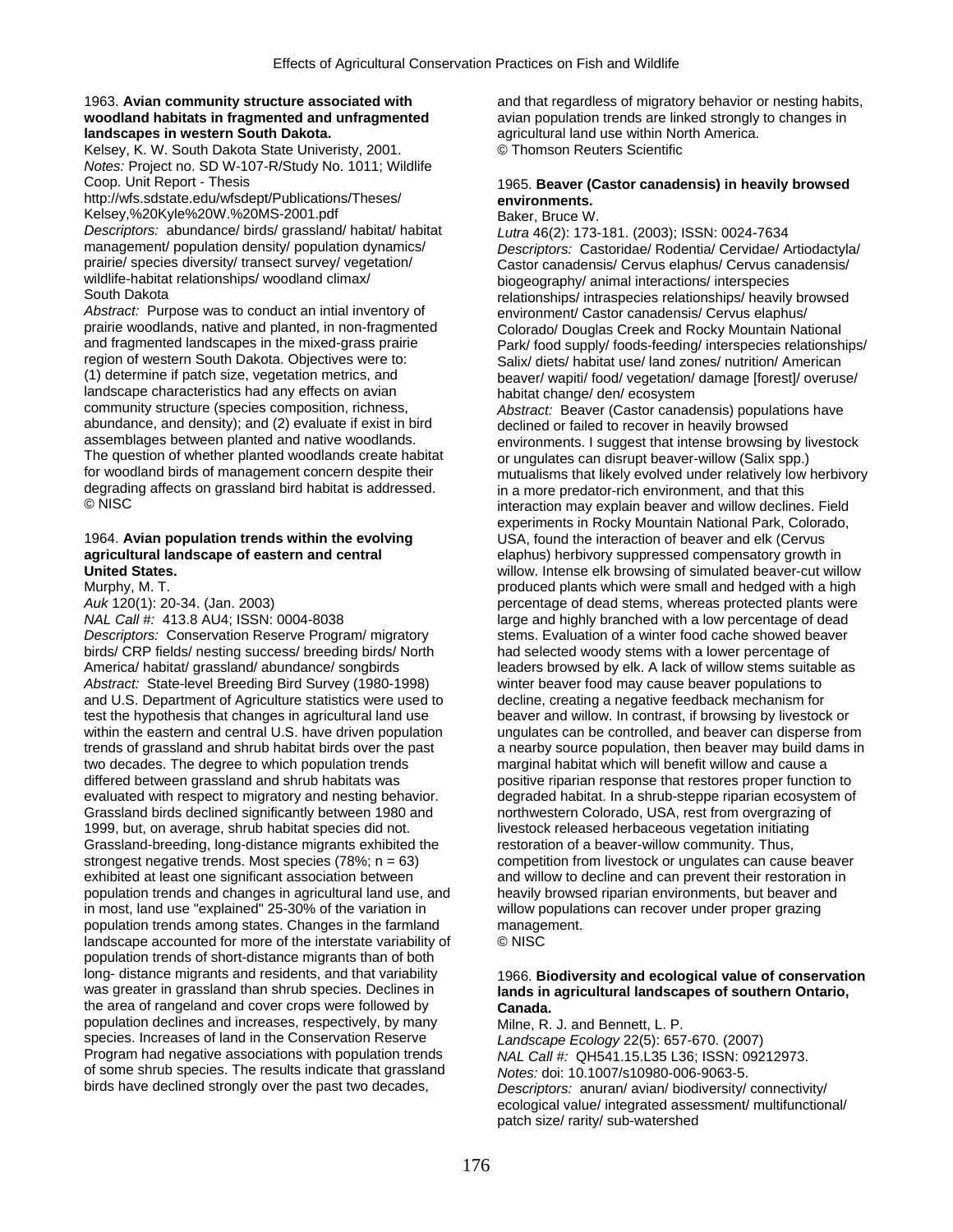*Abstract:* In eastern North America, large forest patches Projects and Avian Communities of Southeastern have been the primary target of biodiversity conservation. Minnesota; (3) Trout Habitat Improvement Projects,<br>This conservation strategy ignores land units that combine Macroinvertebrate Communities and Riparian Physical This conservation strategy ignores land units that combine to form the complex emergent rural landscapes typical of this region. In addition, many studies have focussed on one wildlife group at a single spatial scale. In this paper, studies Habitat Improvement and Louisiana Waterthrushes, of avian and anuran populations at regional and landscape © NISC scales have been integrated to assess the ecological value<br>of agricultural mosaics in southern Ontario on the basis of of agricultural mosaics in southern Ontario on the basis of 1969. **Biological criteria for buffer zones around**  avian and anuran populations were conducted between **reptiles.**<br>2001 and 2004 at the watershed and sub-watershed levels. Semlitsch, Raymond D. and Bodie, J. Russell 2001 and 2004 at the watershed and sub-watershed levels.<br>The ecological values of land units were based on a The ecological values of land units were based on a *Conservation Biology* 17(5): 1219-1228. (2003)<br>
combination of several components including species MAI Call #: OH75 A1C5: ISSN: 0888-8892 combination of several components including species *NAL Call #:* QH75.A1C5; ISSN: 0888-8892<br>
richness, species of conservation concern (rarity), *Descriptors:* conservation measures/ behave richness, species of conservation concern (rarity), *Descriptors:* conservation measures/ behavior/ ecology/ abundance, and landscape parameters (patch size and terrestrial habitat/ Amphibia/ Reptilia: habitat management/<br>connectivity). It was determined that habitats such as buffer zones/ wetland habitat/ biological criteria/ mi connectivity). It was determined that habitats such as buffer zones/ wetland habitat/ biological criteria/ migration/<br>thicket swamps, coniferous plantations and cultural terrestrial migration distances/ distribution within thicket swamps, coniferous plantations and cultural this exprestrial migration distances/ distribution within habitat/<br>savannas can play an important role in the overall save habitat utilization/ semiaquatic habitat/ wetla savannas can play an important role in the overall habitat utilization/ semiaquatic habitat/ wetlands/ biological<br>habitat/ amphibians/ chordates/ reptiles/ landscape. Thicket swamps at the edge of agricultural fields vertebrates<br>or roads provided excellent breeding habitat for anurans.  $\Delta h$ stract: T or roads provided excellent breeding habitat for anurans. *Abstract:* Terrestrial habitats surrounding wetlands are Coniferous plantations and cultural savannas attracted critical to the management of natural resources. Although<br>many birds of conservation concern. In many cases, the the protection of water resources from human activitie land units that provided high ecological value for birds did such as agriculture, silviculture, and urban development is not score well for frogs. Higher scores for avian and anuran obvious, it is also apparent that terrestrial areas populations were recorded along the Niagara Escarpment surrounding wetlands are core habitats for many<br>and other protected areas as expected. However, some semiaquatic species that depend on mesic ecotor and other protected areas as expected. However, some semiaquatic species that depend on mesic ecotones to private land areas scored high, some spatially connected to complete their life cycle. For purposes of conservation private land areas scored high, some spatially connected to complete their life cycle. For purposes of conservation and<br>the protected areas and therefore providing an opportunity management, it is important to define core the protected areas and therefore providing an opportunity management, it is important to define core habitats used by<br>
for private land owners to enter into a management<br>
local breeding populations surrounding wetlands. O for private land owners to enter into a management local breeding populations surrounding wetlands. Our arrangement with the local agencies. © 2007 Springer considerative was to provide an estimate of the biologically arrangement with the local agencies. © 2007 Springer objective was to provide an estimate of the biologically<br>Science+Business Media, Inc.

of an international symposium. Stakis Brighton m for amphibians and from 127 to 289 m for reptiles from

diversity/ genetic diversity/ community ecology/ landscape on the level of protection needed, can be used to set

### 1968. **Biodiversity of southeastern Minnesota forested** maintaining biodiversity. streams: Relationships between trout habitat **improvement practices, riparian communities and Louisiana waterthrushes.** 1970. **Biological effects of agriculturally derived**

*Notes:* Degree: M.S. Cooper, C. M.

*Descriptors:* wildlife-habitat relationships/ interspecies *Journal of Environmental Quality* 22(3): 402-408. relationships/ habitat management/ policies and programs/ (July 1993-Sept. 1993) ecology/ nests and nesting/ reproduction/ statistics/ habitat *NAL Call #:* QH540.J6; ISSN: 0047-2425 [JEVQAA]. changes/ Minnesota/ Winona County/ Wabasha County/ *Notes:* Paper presented at the USDA-ARS Beltsville *Abstract:* Thesis is divided into the following chapters: (1) Water Quality Priorities, A Team Approach to Conserving Louisiana Waterthrush (Seiurus motacilla) Ecology in Natural Resources," May 4-8, 1992, Beltsville, MD. Southeastern Minnesota; (2) Trout Habitat Improvement Includes references.

Habitats of Southeastern Minnesota; and (4) Conservation<br>and Management Implications for Riparian Forests: Trout

# wetlands and riparian habitats for amphibians and reptiles.

criteria/ riparian habitat/ amphibians/ chordates/ reptiles/

the protection of water resources from human activities Science+Business Media, Inc. relevant size of core habitats surrounding wetlands for<br>© 2008 Elsevier B.V. All rights reserved. The metal of the amphibians and reptiles. We summarize data from the amphibians and reptiles. We summarize data from the literature on the use of terrestrial habitats by amphibians 1967. **Biodiversity of agricultural land: Habitats,** and reptiles associated with wetlands (19 frog and 13 salamander species representing 1363 individuals; 5 snake Usher, M. B. and 28 turtle species representing more than 2245 In: Biodiversity and conservation in agriculture proceedings individuals). Core terrestrial habitat ranged from 159 to 290 Metropole Hotel, UK. the edge of the aquatic site. Data from these studies also Farnham, UK: British Crop Protection Council; indicated the importance of terrestrial habitats for feeding, pp. 1-14; 1997. overwintering, and nesting, and, thus, the biological *Notes:* Literature review.<br>*NAL Call #:* SB599.B73-no.69; ISBN: 190139669X **interdependence between aquatic and terrestrial habitats**<br>that is essential for the persistence of populations. The that is essential for the persistence of populations. The *Descriptors:* agricultural land/ biodiversity/ species minimum and maximum values for core habitats, depending ecology/ habitats biologically meaningful buffers for wetland and riparian<br>This citation is from AGRICOLA. These results indicate that large areas of habitats. These results indicate that large areas of terrestrial habitat surrounding wetlands are critical for

# Stucker, J. H. University of Minnesota, 2000. **surface water pollutants on aquatic systems: A review.**

Agricultural Research Center Symposium XVII, "Agricultural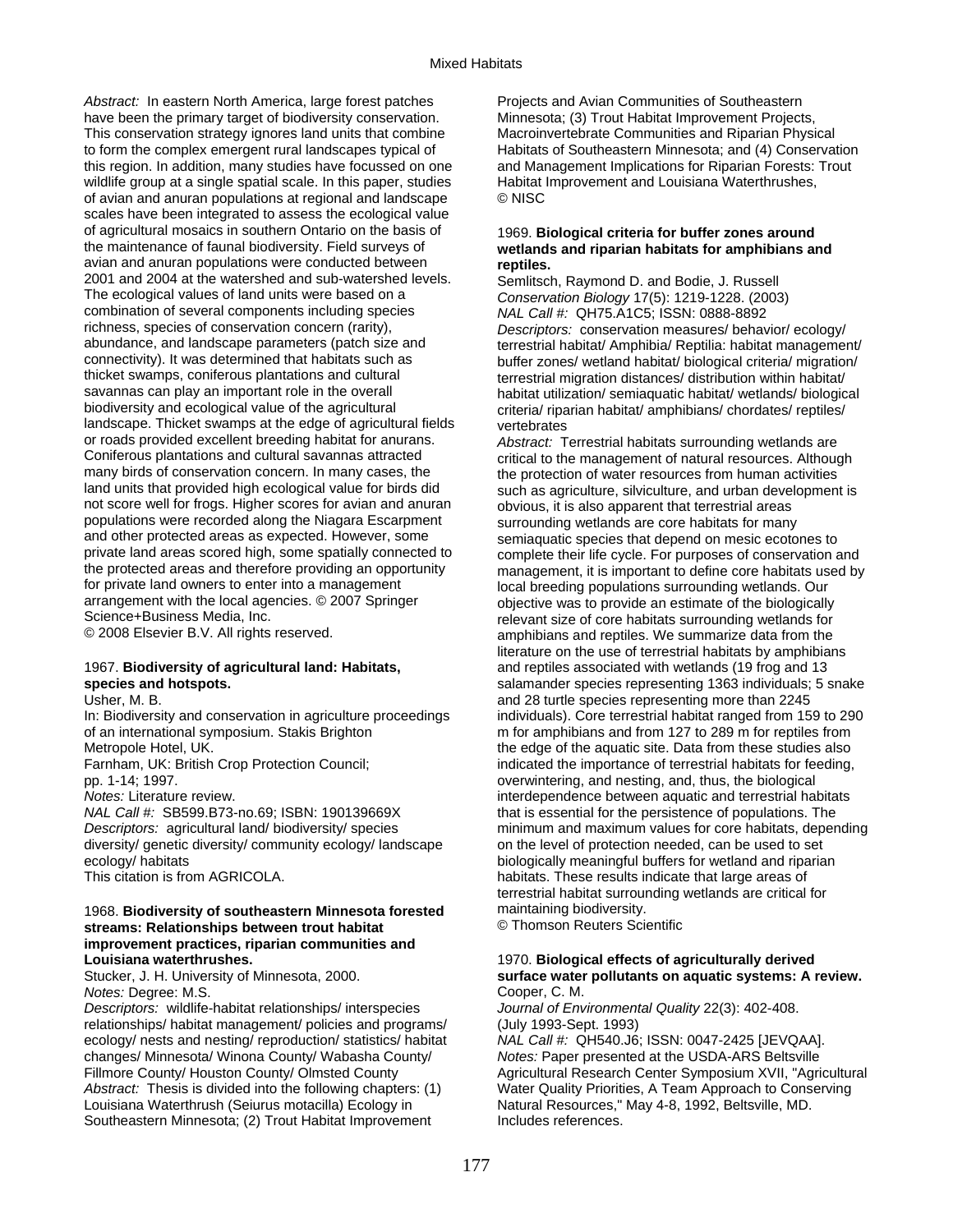*Descriptors:* aquatic environment/ surface water/ water Soil organic carbon (C) adjacent to tree rows has increased heavy metals/ pollution/ agriculture fine root turnover. It is estimated that intercropping has

Abstract: Environmental manipulations and other human reduced nitrate loading to adjacent waterways by 50%, a Of the many sources of surface water pollutants, roots. We have also noticed increased bird diversity and agricultural activities have been identified as major usage within the intercropped area as compared to monocontributors to environmental stress, which affects all cropped adjacent agricultural areas, and have recorded ecosystem components. In water, agricultural contaminants increases in small mammal populations. Earthworm are most noticeable when they produce immediate, distribution and abundance was also found to be higher dramatic toxic effects on aquatic life although more subtle, closer to the tree rows when compared to earthworm sublethal chronic effects may be just as damaging over numbers in the crop alleys. We speculate that these are long periods. Aquatic systems have the ability to recover indicative of major changes in the flow of energy within the from contaminant damage if not seriously overloaded with trophic structure identified with intercropping systems. In irreversible pollutants. Thus, contaminant loading level is as light of climate change mitigation processes, C important as type of pollutant. Although suspended sequestration and NO2 reduction potentials in tree-based sediment represents the largest volume of aquatic intercropping systems were studied and compared to contaminant, pesticides, nutrients, and organic enrichment conventional agricultural systems. The results suggest that are also major stressors of aquatic life. Stream corridor sequestration of C was 5 times more in the former system habitat traps and processes contaminants. Loss of buffering than in the latter. Competitive interactions between trees habitat, including riparian zones, accelerates effects of and crops for nutrients, moisture and light were also pollutants and should be considered when assessing studied. The tangible benefits that are derived from properly damage to aquatic life. Protection of habitat is the single designed and managed tree-based intercropping systems most effective means of conserving biological diversity. place this land management option above conventional Current available management practices and promising agriculture in terms of long-term productivity and new technology are providing solutions to many sustainability. © 2004 by The Haworth Press, Inc. contaminant-related problems in aquatic systems. All rights reserved. This citation is from AGRICOLA. <br>
© 2008 Elsevier B.V. All rights reserved.

### 1971. **Biophysical and ecological interactions in a** 1972. **Bird communities of prairie uplands and temperate tree-based intercropping system. wetlands in relation to farming practices in**

Thevathasan, N. V.; Gordon, A. M.; Simpson, J. A.; **Saskatchewan.**  Reynolds, P. E.; Price, G.; and Zhang, P. Shutler, D.; Mullie, A.; and Clark, R. G. *Journal of Crop Improvement* 12(1-2): 339-363. (2004); *Conservation Biology* 14(5): 1441-1451. (2000) ISSN: 15427528. *NAL Call #:* QH75.A1C5; ISSN: 08888892.

*Descriptors:* agroecosystems/ agroforestry/ biodiversity/ *Descriptors:* avifauna/ community composition/ biophysical interactions/ carbon sequestration/ sustainable farming system/ prairie/ wetland/ Canada/ Aves vulgare subsp. vulgare/ Juglans/ Mammalia/ Pheretima on tillage versus chemicals to control weeds, and sieboldi/ Picea/ Populus/ Quercus/ Thuja/ researchers know little about which emphasis has greater

*Abstract:* Tree-based intercropping is considered an wetlands in four treatments: conventional farms, excellent farming system and can contribute much to our conservation farms (contrasting those that minimized understanding of sustainable agriculture practices. Our frequency of tillage [minimum tillage] with those that current research goals are to address and quantify the eliminated chemical inputs [organic]), and restored or numerous biophysical interactions that occur at the tree- natural (wild) sites in Saskatchewan, Canada. Of 37 crop interface in order to enhance our understanding of the different upland bird species encountered during surveys, ecology of tree-based intercropping (a form of agroforestry). one made greater use of farms, four made greater use of In 1987, the University of Guelph established a large field wild sites, and the remaining species showed no experiment on 30 ha of prime agricultural land in Wellington preference. When all upland species were combined, county southern Ontario, Canada to investigate various higher relative abundance occurred on wild than on farm aspects of intercropping trees with agricultural crops. A sites, and on minimum tillage than on conventional farms. variety of spacing, crop compatibility and tree growth, and Wild upland sites also had more species than did survival experiments were initiated at that time, utilizing 10 conventional farms. Of 79 different species encountered tree species within the genera Picea, Thuja, Pinus, Juglans, during surveys of wetlands and their margins, most had Quercus, Fraxinus, Acer, and Populus. Two between row- similar encounter probabilities among treatments, although spacings (12.5 m or 15 m) and two within row-spacings (3 seven were more common on either organic farms or wild m, or 6 m) were utilized in conjunction with all possible sites. Higher relative abundances were documented in combinations of three agricultural crops (soybean, corn, wetland habitat of wild sites and organic farms than of and either winter wheat or barley). Investigations over the minimum tillage or conventional farms. Wetlands of wild last decade have documented several complementary sites had more species than did minimum tillage or biophysical interactions. Nitrogen (N) transfer from fall-shed conventional farms. Overall, in terms of both avifaunal leaves to adjacent crops with enhanced soil nitrification as density and diversity, small treatment effects could be the proposed mechanism was estimated to be 5 kg N ha-1. ascribed to differences between conventional and

quality/ sediment/ nutrients/ organic wastes/ pesticides/ by over 1%, largely as a result of tree litterfall inputs and activities are major causes of stress on natural ecosystems. hypothesized function of deep percolate interception by tree

*Notes:* doi: 10.1300/J411v12n01\_04. *Notes:* doi: 10.1046/j.1523-1739.2000.98246.x. agriculture/ Acer/ Aves/ Fraxinus/ Glycine max/ Hordeum *Abstract:* Modern farm practices can vary in their emphasis Triticum aestivum/ Zea mays ecological benefits. We compared avifaunas of uplands and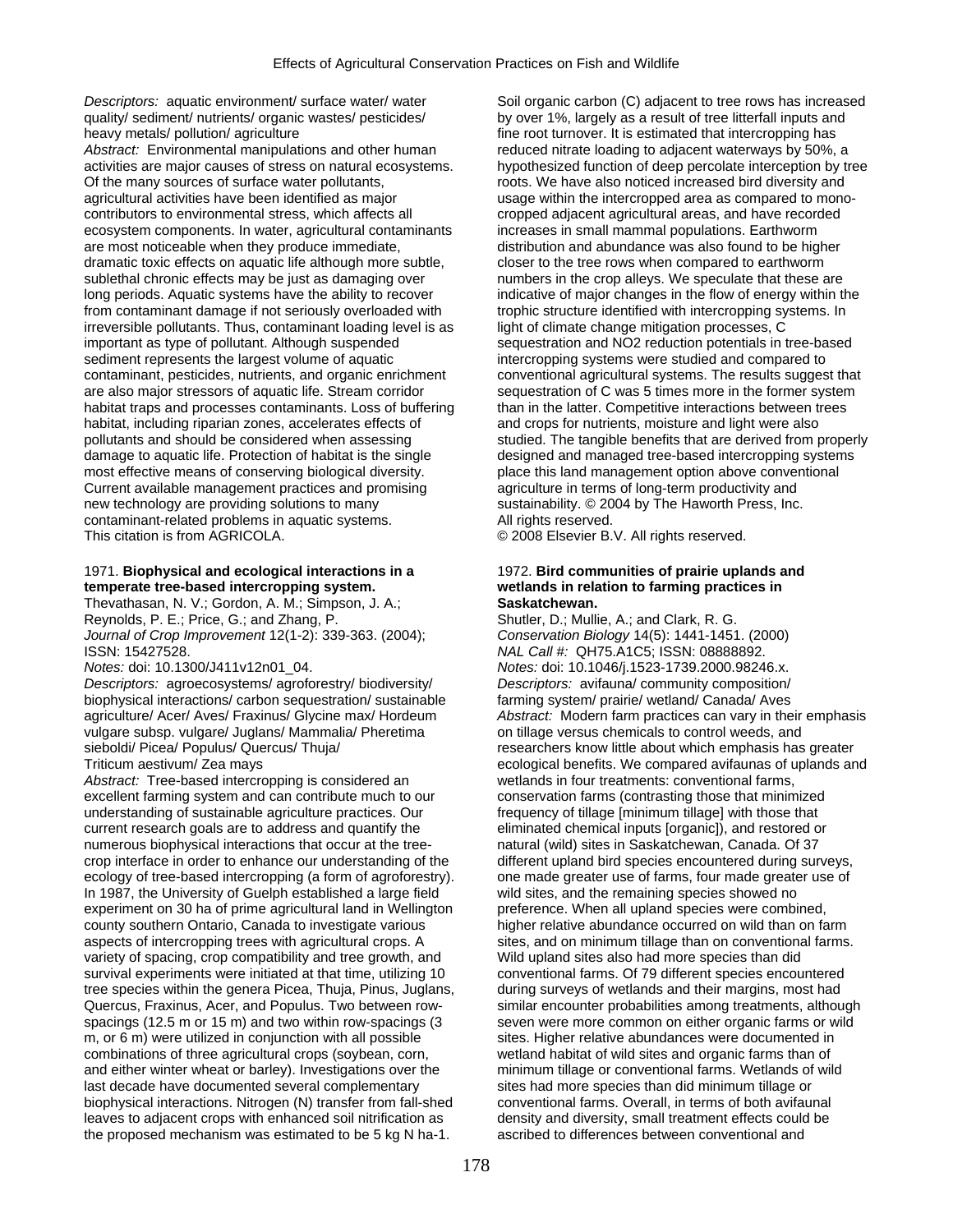conservation farms, whereas larger effects were due to than conventional sites and four (9.3%) approached differences between farms and wild sites. Wetlands were significance (0.05 < P < 0.10). Eight of these 12 species heavily used by birds in all treatments, suggesting high had negative population trends for 1967-1998 Breeding conservation priority regardless of context. Bird Surveys (BBS) in this region. Two of the 43 species

### 1973. **Bird observations in five agricultural field types** approached significance. Two of these five species had **of the Everglades agricultural area in summer and fall.** The earlier BBS population trends. A canonical proportio<br>Pearlstine, Flise V.: Mazzotti, Frank J.: Rice, Kenneth G.: Correspondence analysis (CCA) of 13 practices a Pearlstine, Elise V.; Mazzotti, Frank J.; Rice, Kenneth G.;

*Descriptors:* biodiversity/ biogeography: population studies/ contributed 23.7% of TV, habitat 26%; habitat and practices terrestrial ecology: ecology, environmental sciences/ wildlife management: conservation/ restoration planning/ applied (i.e. clustering of field sites within farms). CCA ordinations and field techniques/ cane field/ fallow field/ sod field indicated considerable mixing of organic and conventional Abstract: The Everglades Agricultural Area (EAA) is a sites across a gradient from sites with many birds species<br>280.000 ha seament of former Everglades that was drained associated with greater habitat heterogeneity and mo 280,000 ha segment of former Everglades that was drained associated with greater habitat heterogeneity and m<br>early in this century and converted to agricultural pasture, winter grain, farmstead and other non-crop early in this century and converted to agricultural pasture, winter grain, farmstead and other non-crop<br>cultivation It is near natural Everglades habitat: however habitats (hedgerow, woodland) to sites with few bird cultivation. It is near natural Everglades habitat; however, habitats (hedgerow, woodland) to sites with few bird the wildlife of this area remains relatively unknown. We species associated with larger fields, more rowcrop and<br>surveyed 18 sites in five agricultural field types for bird spring grain. more passes and tilling, and use of surveyed 18 sites in five agricultural field types for bird spring grain, more passes and tilling, and use of herbi<br>presence and abundance from mid-June to December and chemical fertilizers. Our results re-emphasize the presence and abundance from mid-June to December and chemical fertilizers. Our results re-emphasize the<br>1999, We compared these FAA sites with four sites at the importance of non-crop habitats, more permanent crop 1999. We compared these EAA sites with four sites at the importance of non-crop habitats, more permanent crop<br>adiacent Arthur R. Marshall Loxahatchee National Wildlife cover, and less intensive management practices to the adjacent Arthur R. Marshall Loxahatchee National Wildlife cover, and less intensive management practices to the<br>Refuge (LNWR) and tallied 4.005 individuals and 72 conservation of avian biodiversity on farmland. [Canadian Refuge (LNWR) and tallied 4,005 individuals and 72 conservation of average conservation of average system of a<br>species within the 9 sites Flooded babitats such as rice Crown Copyright species within the 9 sites. Flooded habitats such as rice Crown Copyright]<br>and fallow flooded fields contained a larger numbers of  $\degree$  2008 Elsevier B.V. All rights reserved. and fallow flooded fields contained a larger numbers of birds and higher species diversity than terrestrial habitats (cane, sod, fallow fields) within the EAA. However, each 1975. **Bobwhite quail myths.**  field type supports a unique assemblage of species and White, Bill contributes to overall avian diversity of the area. We *Missouri Conservationist* 65(8)(2004); ISSN: 0026-6515. recommend that flooded habitats be expanded within the http://mdc.mo.gov/conmag/2004/08/10.htm EAA, especially on idle lands. There is a need for further *Descriptors:* Colinus virginianus/ agricultural practices/ study and the inclusion of wildlife in agricultural and birds/ fences/ habitat alterations/ habitat management/

## **Ontario: Partitioning effects of habitat and practices on** species composition and abundance. **predators** are eating all the quail. The main reason behind

*Biological Conservation* 101(3): 337-350. (2001)

correspondence analysis/ farmland birds/ habitat and friendly shrubs and weeds, but they also provide an<br>practices/ Ontario/ organic farms/ variation partitioning/ advantage for quail predators. A Mississippi study found practices/ Ontario/ organic farms/ variation partitioning/ advantage for quail predators. A Mississippi study fo<br>abundance/ avifauna/ conservation management/ intensive that quail near trees were most susceptible to avian abundance/ avifauna/ conservation management/ intensive that quail near trees were most susceptible to avian<br>agriculture/ population decline/ species richness/ Aves/ predators like great horned owls and Cooper's hawks. The agriculture/ population decline/ species richness/ Aves/

*Abstract: Population declines of farmland birds over recent* decades in Europe, Canada and the USA have been raccoons, skunks. A study shows that quail numbers triple<br>attributed to more intensive agricultural management. When habitat is managed in a quail-friendly manner. attributed to more intensive agricultural management. When habitat is managed in a quail-friendly manner.<br>We counted birds during the 1990 breeding season on Wooded fence lines and draws can be restored for quail by We counted birds during the 1990 breeding season on Wooded fence lines and draws can be restored for quail by<br>The tield sites in southern Ontario, Canada, paired between dropping the trees with a chainsaw. Stumps of undesi 72 field sites in southern Ontario, Canada, paired between dropping the trees with a chainsaw. Stumps of undesirab<br>10 organic and 10 conventional farms for local habitat to trees should be treated to prevent resprouting. V 10 organic and 10 conventional farms for local habitat to trees should be treated to prevent resprouting. Valuable<br>enhance our ability to detect effects of agricultural surface and wildlife food trees should remain uncut. enhance our ability to detect effects of agricultural lumber and wildlife food trees should remain uncut. I<br>
practices Of 68 species recorded 58 were on organic brome or fescue is present under these trees, those practices. Of 68 species recorded, 58 were on organic sites, 59 on conventional. Species richness and total grasses should be eliminated. The long-term increases in abundance were significantly greater on organic than wild turkey and deer populations are not the cause for the<br>
conventional sites based on log-linear regression Of 43 decline in quail. They do, though, indicate the reaso conventional sites based on log-linear regression. Of 43 decline in quarrelation in quarter in quarrelation for the reason for the reason for the real the reason for the reason for the reason for the reason for the reason species analyzed with log-linear regression, eight (18.6%) the decline.<br>Were significantly ( $P < 0.05$ ) more abundant on organic.  $\bullet$  NISC were significantly ( $P < 0.05$ ) more abundant on organic

© 2008 Elsevier B.V. All rights reserved. **All analyzed (4.7%)** were significantly more abundant on conventional than organic sites and three (7.0%) and Liner, Anna **habitat variables explained 44% of total variation (TV)** habitat variables explained 44% of total variation (TV) *Florida Field Naturalist* 32(3): 75-84. (2004); and the secounted for in a detrended correspondence analysis of solid species composition and abundance. Practices bird species composition and abundance. Practices contributed 23.7% of TV, habitat 26%; habitat and practices

restoration planning in the area.<br>
© Thomson Reuters Scientific **in the area.** The state of the management/ providing the management/ population ecology/ predators/ restoration/ wildlife/ northern bobwhite quail/ Missouri

1974. **Birds on organic and conventional farms in** *Abstract:* This article has notes about the myths related to Freemark, K. E. and Kirk, D. A. this, though, is a lack of proper habitat. A survey of<br>
Riological Conservation 101(3): 337-350 (2001) landowners at a quail field day showed that 60 percent of *NAL Call #:* S900.B5; ISSN: 00063207. The participants were managing their land for quail. Those *Notes:* doi: 10.1016/S0006-3207(01)00079-9.<br>Descriptors: bird population declines/ Canada/ canonical Wooded fence lines and draws not only crowd out quail *Descriptors:* bird population declines/ Canada/ canonical Wooded fence lines and draws not only crowd out quail correspondence analysis/ farmland birds/ habitat and friendly shrubs and weeds, but they also provide an Galliformes<br>
Galliformes<br>
Abstract: Population declines of farmland birds over recent additional food sources and dens to such predators as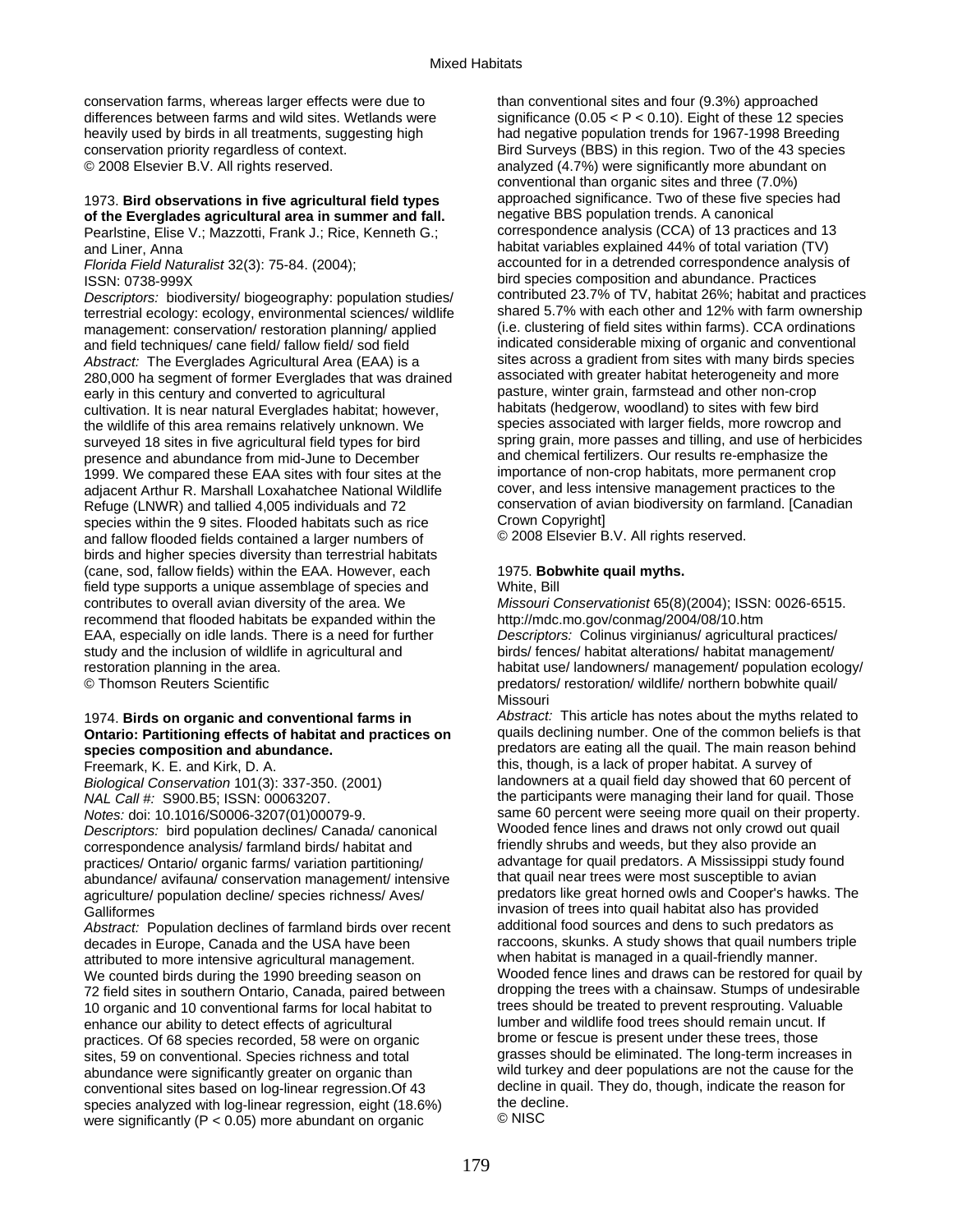### 1976. **Breeding bird population changes in the Gila** assigned to four treatments (three plots per treatment). **River Bird Area.** Analyses revealed a significant response of the bird

established in 1970 by the Forest Service in order to similar to uncut and control buffer communities in species preserve and restore prime riparian habitat. From 1995 composition. All treatment buffers continued to have more through 1999, eight wetlands were constructed for stream species and individuals than control buffers; these bird bank stabilization and to create habitat for the endangered species had affinities for early-successional forests. No extimus). Fencing was also constructed to manage cattle birds were evident between treatments 9 years postaccess. Beginning in 1996 periodic avian strip censuses harvest. © 2007 Elsevier B.V. All rights reserved.<br>have been conducted to measure changes in avian <br>© Thomson Reuters Scientific have been conducted to measure changes in avian population numbers. Using linear regression analysis, I compared the average number of detections per km per 1978. **Breeding pond selection and movement patterns** breeding season for the years 1997 through 2003, for 21 by eastern spadefoot toads (Scaphiopus holbrookii) in breeding species chosen to represent diversity in both **relation to weather and edaphic conditions.**  taxonomic and habitat preference. The species chosen Greenberg, Cathryn H. and Tanner, George W. were: Mallard (Anas platyrhynchos) Common Black-Hawk *Journal of Herpetology* 38(4): 569-577. (2004)<br>(Buteogallus anthracinus), Wild Turkey (Meleagris *NAL Call #:* QL640.J6; ISSN: 0022-1511 (Buteogallus anthracinus), Wild Turkey (Meleagris *gallopavo), Killdeer (Charadrius vociferus), Yellow-billed* gallopavo), Killdeer (Charadrius vociferus), Yellow-billed *Descriptors:* Anura/ Lissamphibia/ Pelobatidae/ Aristida Cuckoo (Coccyzus americanus), Northern Flicker (Colaptes stricta/ eastern spadefoot/ longleaf pine/ Pinus palustris/<br>auratus), Western Wood-Pewee (Contopus sordidulus), Scaphionus holbrookii/ breeding pond selection/ breed Southwestern) Willow Flycatcher, Black Phoebe (Sayornis pond selection/ wildlife movement patterns/ breeding<br>nigricans), Brown-crested Flycatcher (Myiarchus orgunds/ climate/ weather/ environmental factors/ hal nigricans), Brown-crested Flycatcher (Myiarchus grounds/ climate/ weather/ environmental factors/ habitat tyrannulus), Bell's Vireo (Vireo bellii), Lucy's Warbler, entity grounds/ climate/ weather/ Florida. Putnam County/ tyrannulus), Bell's Vireo (Vireo bellii), Lucy's Warbler, www.muse/ Florida, Marion County/ Florida, Putnam County/<br>Yellow Warbler (Dendroica petechia), Common Marional Core Docala National Forest/ land zones/ North Americ Yellowthroat (Geothlypis trichas), Yellow-breasted Chat reproduction/ breeding/ Aristida stricta/ Pinus spp./ (Icteria virens), Summer Tanager (Piranga rubra), Northern wiregrass Cardinal (Cardinalis cardinalis), Red-winged Blackbird *Abstract:* Eastern Spadefoot Toads (Scaphiopus (Agelaius phoeniceus), Hooded Oriole (Icterus cucullatus), holbrookii) require fish-free, isolated, ephemeral ponds for<br>Bullock's Oriole (Icterus bullockii), and Lesser Goldfinch betweeding but otherwise inhabit surroundin Bullock's Oriole (Icterus bullockii), and Lesser Goldfinch breeding but otherwise inhabit surrounding uplands,<br>(Carduelis psaltria), Results indicate significant increases brown only xeric longleaf pine (Pinus palustris) (Carduelis psaltria). Results indicate significant increases commonly xeric longleaf pine (Pinus palustris) and<br>in populations of Western Wood Pewees, Brown-crested wiregrass (Aristida bevrichiana) ecosystem. Fire in populations of Western Wood Pewees, Brown-crested wiregrass (Aristida beyrichiana) ecosystem. Fire Northern Cardinals. The first two species are forest birds alter upland and pond suitability through increased<br>while the remainder prefers dense underbrush. Significant hardwood densities and resultant higher transpiratio declines occurred in populations of Killdeer and Red-<br>winged Blackbirds owing to decreases in their preferred<br>emigration movements in relation to weather, hydr winged Blackbirds owing to decreases in their preferred emigration movements in relation to weather, hydrological<br>Conditions of ponds, and surrounding upland matrices. We

Hanowski, JoAnn; Danz, Nick; and Lind, Jim and the state of adult nor metamorph captures differed between ponds *Forest Ecology and Management* 241(1-3): 272-277. (2007) within the two upland matrices, suggesting that they are *NAL Call #:* SD1.F73; ISSN: 0378-1127 tolerant of upland heterogeneity created by fire frequency. *Descriptors:* commercial activities/ terrestrial habitat/ land Explosive breeding occurred during nine periods and in all zones/ Aves: forestry/ riparian forest managment/ breeding seasons; adults were captured rarely otherwise. At the<br>species response/ forest and woodland/ Minnesota/ and scape-level. an interaction between rainfall and species response/ forest and woodland/ Minnesota/ landscape-level, an interaction between rainfall and<br>Pokegama Lake tributary streams/ breeding species/ maximum change in barometric pressure were the to response to riparian forest management/ Aves/ birds/ significant predictors of explosive breeding. At the pondchordates/ vertebrates level, rainfall and the change in pond depth during the

*Abstract:* We previously examined the 3-year response of month prior to breeding were the top significant predictors breeding bird communities to timber harvest in riparian of adult captures. Metamorphic emigrations occurred and cut-to-length (CTL)) along first- to third-order streams week regardless of rainfall levels. Movement by adults and in northern Minnesota, USA. We revisited the same 12 sites metamorphs was directional, but mean directions of adult 9 years post-harvest and compared community emigrations and immigrations did not always correspond. composition, total abundance, species richness, and the Our results suggest that spadefoot toads are highly abundance of bird guilds on harvest plots randomly

Shook, R. S. community to timber harvest in the riparian area. Nine *NMOS Bulletin* 32(2): 49-50. (2004). years post-harvest, bird communities in the uncut riparian *Notes:* Published by New Mexico Ornithological Society. buffers were statistically indistinguishable from control bird *Descriptors:* forests/ riparian habitat/ birds/ breeding/ communities. Differences in bird communities between CTL Aves/ fencing/ cattle and GPL treatments detected 3 years post-harvest in<br>Abstract: The Gila River Bird Area, approximately 48 km buffers were no longer evident after 9 years. Breeding buffers were no longer evident after 9 years. Breeding bird west of Silver City, Grant Co., New Mexico, was community composition in harvested buffers became more (Southwestern) Willow Flycatcher (Empidonax trailii differences among forest interior species or ground-nesting

# by eastern spadefoot toads (Scaphiopus holbrookii) in

Scaphiopus holbrookii/ breeding pond selection/ breeding Ocala National Forest/ land zones/ North America/

suppression in the Florida sandhills has the potential to hardwood densities and resultant higher transpiration. In habitat.<br>
conditions of ponds, and surrounding upland matrices. We<br>
use nine years of data from continuous monitoring with drift use nine years of data from continuous monitoring with drift fences and pitfall traps at eight ephemeral ponds in two 1977. **Breeding bird response to riparian forest** upland matrices: regularly burned, savanna-like sandhills **management: 9 years post-harvest. and hardwood-invaded sandhills (N = 4).** Neither maximum change in barometric pressure were the top areas using two harvest techniques (full tree harvest (GPL) following transformation and usually were complete within a emigrations and immigrations did not always correspond.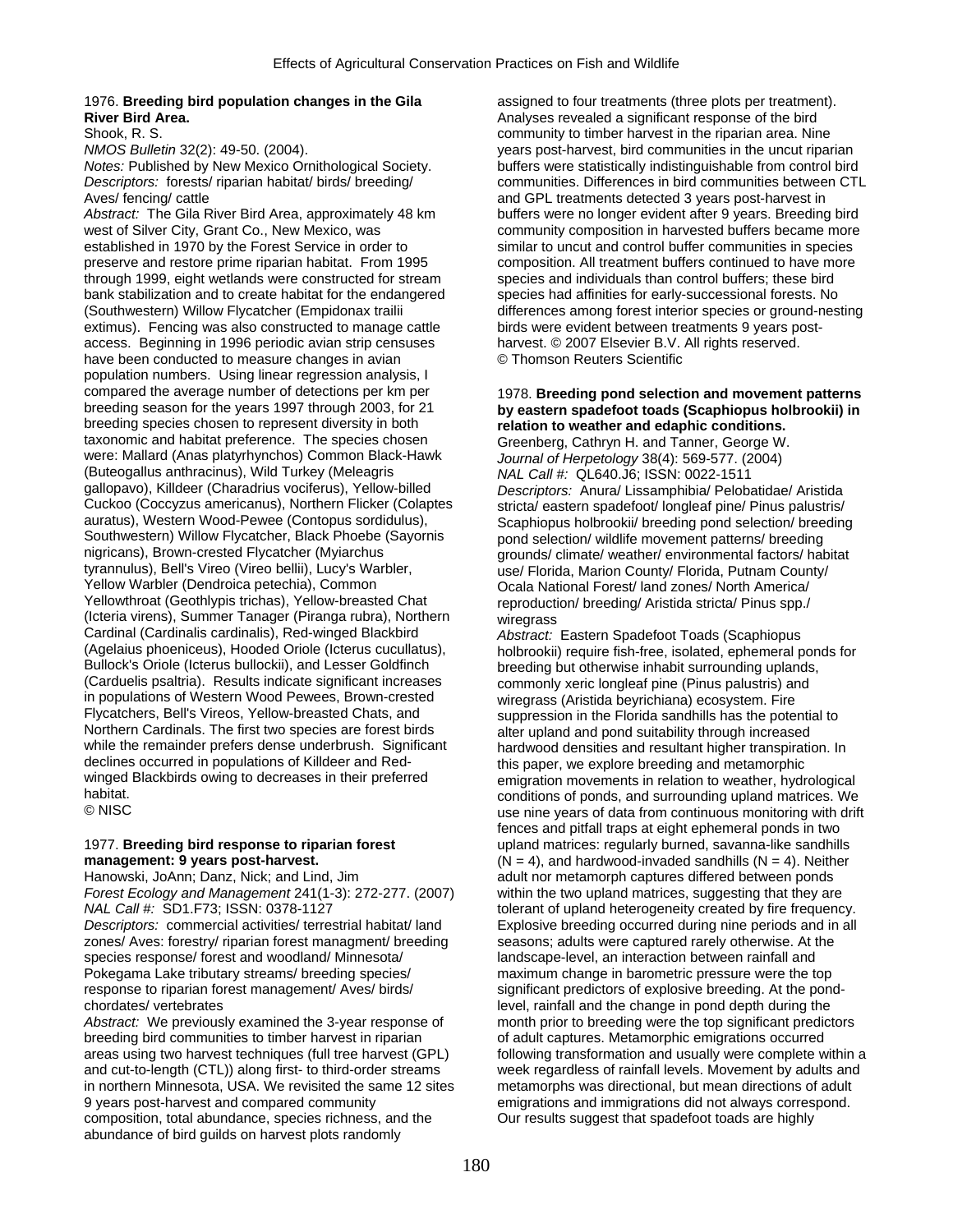adapted to breeding conditions and upland habitat *Abstract:* We studied nest success, burrow longevity, and heterogeneity created by weather patterns and fire rates of burrow reuse for a migratory population of

## the Prairie Pothole Region: Environmental, agronomic, **Reuse and Satellite Available neater and economic evaluations.** years was 87% in 1996 and 57% in 1997. Reuse was

*Descriptors:* agriculture/ crop budgets/ farming systems/ erosion resulted in closure of 17%. Both causes of b<br>Prairie Pothole Region/ requistions/ wetland buffer strips/ failure occurred more frequently in soils with a s Prairie Pothole Region/ regulations/ wetland buffer strips/

*Abstract: A farm site with four seasonal wetlands was* chosen in Lake County, S.D. to examine agronomic, control efforts be revised to exclude mortality of badgers.<br> **CONSC** environmental, and economic performance of cropped fields with buffered and non buffered wetlands. Buffers were established in blocks around two of the wetlands in 1981. **Calhoun Point Habitat Rehabilitation and**  1995. In 1997 and 1998, soil/water/plants were analyzed for **Enhancement Project.** nutrient content in the buffered and non buffered wetlands. Miller, D. Results showed that the wetland buffer vegetation In: Proceedings of the 2001 Wetlands Engineering and effectively removed nutrients, thus reducing nutrient content River Restoration Conference. Hayes D.F. and in wetland soils and vegetation, and cycling captured Hayes D.F. (eds.) Reno, NV; pp. 733-739; 2001. ISBN: nutrients through hay and forage crops. Long term budgets 0784405816<br>were developed for combinations of five wetland Descriptors: were developed for combinations of five wetland *Descriptors:* agriculture/ dams/ dredging/ floods/ forestry/<br>management scenarios and three crop farming systems. project management/ rivers/ sediments/ bottomland forest/ Net returns from buffered wetland fields were generally habitat rehabilitation/ biodiversity lower than net returns from maximum crop production. Net *Abstract:* The U.S. Army Corps of Engineers returns were greatest for the Wetland Reserve Program Environmental Management Program (EMP) is a program (WRP) or Conservation Reserve Program (CRP) scenarios, for enhancing wildlife habitat in the upper Mississippi River regardless of farming system. The results suggest that system. In recognition of the benefit of balanced enrolling wetlands in WRP or CRP has both economic and management of the multiple functions that the river

Holmes, Aaron L.; Green, Gregory A.; Morgan, Russell L.;

*Western North American Naturalist* 63(2): 244-250. (2003)<br>NAL Call #: QH1.G7; ISSN: 1527-0904

behavior/ terrestrial ecology/ burrow destruction/ burrow success/ athene cunicularia/ predation/ foods-feeding/ management/ livestock trampling of burrows/ predators/ in early summer 2001. When construction has bee<br>mammals/ minimization of burrow trampling by livestock/ completed the area will be managed by the Illinois Morrow County/ mortality/ natural soil erosion/ nesting Department of Natural Resources. This paper describes<br>success/ Oregon/ environmental factors/ Taxidea taxus/ design of the project, including information about design success/ Oregon/ environmental factors/ Taxidea taxus/ design of the project, including information about c<br>habitat use/ wildlife-human relationships/ commercial criteria, problems that were encountered and their habitat use/ wildlife-human relationships/ commercial example criteria, problems that were encountered and their<br>enterprises/ conservation/ wildlife management/ diets/ solutions, engineering tools, and coordination among t enterprises/ conservation/ wildlife management/ diets/ solutions, engineering tools, and coordination among the<br>disturbances/ land zones/ nutrition/ population ecology/ consultant, the Department of Natural Resources, and disturbances/ land zones/ nutrition/ population ecology/ consultant, the Department of Natural Resources, and the Natural Resources, and the Natural Resources, and the Natural Resources, and the Natural Resources, and the reproduction/ den/ fertility-recruitment/ habitat/ nest/ philopatry/ badger/ burrowing owl **Develops** COOS Elsevier B.V. All rights reserved.

frequency in Florida sandhills.<br>
® NISC in north central Oregon in north central Oregon in north central Oregon in Nullaria) in north central Oregon from 1995 to 1997. Nest success varied annually from 50% to 67%. Principal causes of nest failure were desertion 1979. **Buffered wetlands in agricultural landscapes in** (26%) and depredation by badgers (Taxidea taxus; 13%). Rickerl, D. H.; Janssen, L. L.; and Woodland, R. highest at burrows in sandy soils, which may indicate that Journal of Soil and Water Conservation 55(2): The set-site availability is a limiting factor in sandier soil types *nest-site availability is a limiting factor in sandier soil types.* 220-225. (2000)<br>
MAL Call #: 56.8 J822; ISSN: 00224561 **Trampling by livestock resulted in the loss of 24% of all**<br>
burrows between one season and the next, and natural burrows between one season and the next, and natural erosion resulted in closure of 17%. Both causes of burrow Wetlands Reserve Program/ wetlands/ agronomy/ component due to their friable nature. We recommend that buffering/ cropping practice/ nutrient cycling/ wetland/ habitat used by livestock be evaluated for use by Burrowing United States<br>
Abstract: A farm site with four seasonal wetlands was destruction of burrows by livestock, and that predator-<br>
Abstract: A farm site with four seasonal wetlands was destruction of burrows by livestock, and t

project management/ rivers/ sediments/ bottomland forest/

environmental benefits.<br>
© 2008 Elsevier B.V. All rights reserved. 
<br>
© 2008 Elsevier B.V. All rights reserved. 
Something that provides for improvements to navigation. Calhoun that provides for improvements to navigation. Calhoun Point, at the confluence of the Illinois and Mississippi 1980. **Burrowing owl nest success and burrow** Rivers, is a key area within the program; containing **longevity in north central Oregon. abundant bottomland forest, open water, emergent**<br>
Holmes, Aaron L.: Green, Gregory A.: Morgan, Russell L.: **and wetlands, and scattered agricultural fields**. The current and Livezey, Kent B.<br>
Western North American Naturalist 63(2): 244-250. (2003) frequent, sediment-laden floods, and to provide a means to perch water on the interior to increase waterfowl habitation.<br>The project also includes stop log structures, sluice gates, *Descriptors:* Taxidea taxus/ Mustelidae/ Carnivora/ Athene The project also includes stop log structures, sluice gates,<br>cunicularia/ Strigiformes/ Strigidae/ Speotyto cunicularia/ and pump sites to move water into, out of cunicularia/ Strigiformes/ Strigidae/ Speotyto cunicularia/ and pump sites to move water into, out of, and between the longevity/ burrow reuse/ migratory population/ nest also a dredging component to provide fisheries and reverse<br>success/ athene cunicularia/ predation/ foods-feeding/<br>some of the siltation that has occurred. The project is burrows/ farming and agriculture/ productivity/ habitat currently under design with construction scheduled to begin<br>management/ livestock trampling of burrows/ predators/ in early summer 2001. When construction has been mammals/ minimization of burrow trampling by livestock/ completed the area will be managed by the Illinois<br>Morrow County/ mortality/ natural soil erosion/ nesting Department of Natural Resources. This paper describes the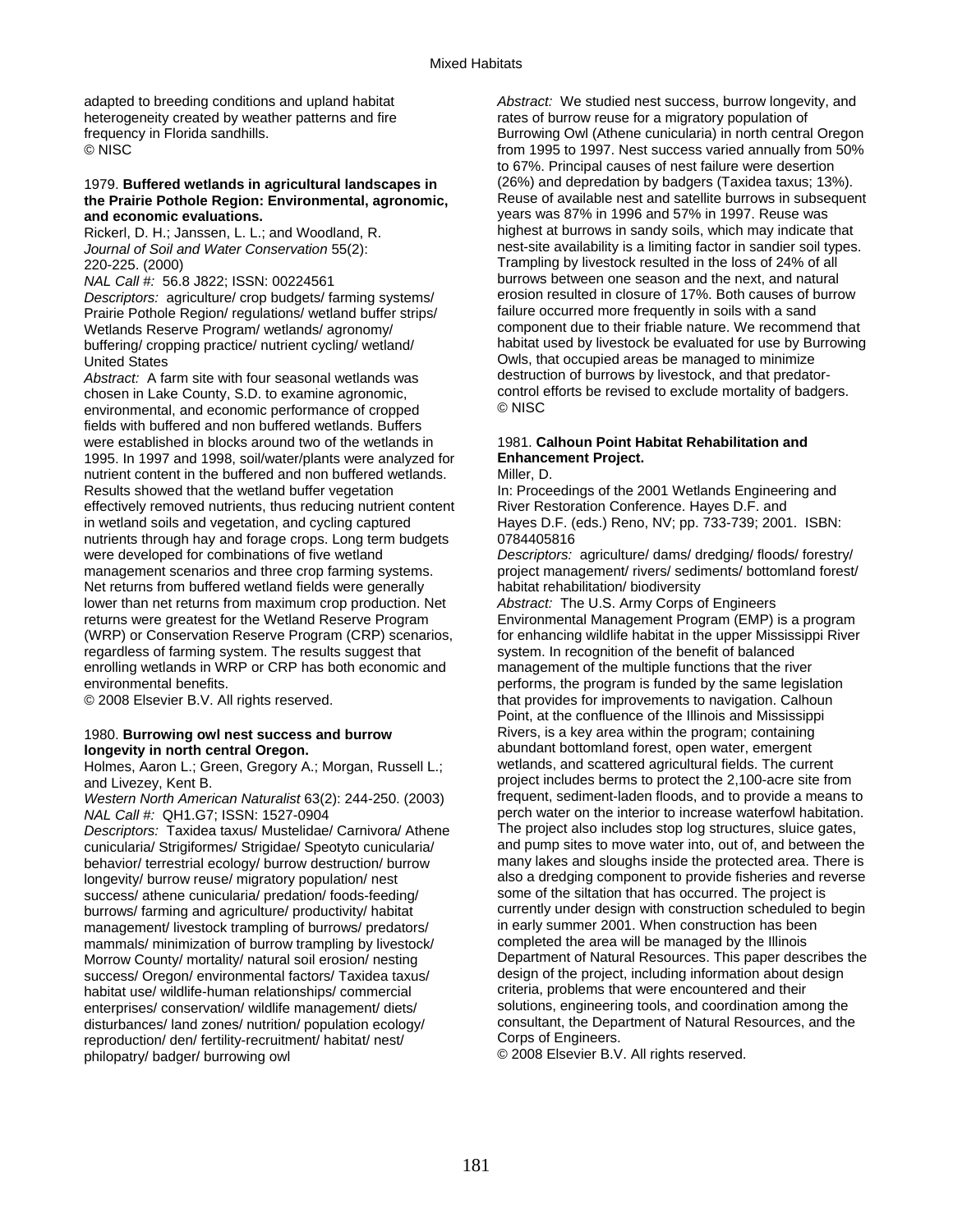*Canadian Journal of Plant Science* 78(2): 191-198. (1998) m into the forest. Percent occurrence did not vary with

*Abstract:* Our paper provides an ecological perspective on greater on ridges and midslopes than in bottomlands;<br>the interrelationship between livestock grazing and riparian consequently, disturbances such as mountaintop m the interrelationship between livestock grazing and riparian consequently, disturbances such as mountaintop mining in areas through a review of topical literature, We also which ridges are removed may have a greater impact describe the Alberta Riparian Habitat Management Project populations compared to other sources of fragmentation (also known as "Cows and Fish"), and draw upon our where ridges are not disturbed. Models based on the experience to provide a perspective on future riparian information-theoretic approach indicated that Cerulean management actions. Those actions should begin with an Warblers were more likely to be present in productive sites understanding that prairie landscapes evolved with on northwest to southeast facing slopes, upper slope herbivores, in a grazing regime timed and controlled by positions (midslope to ridgetop), and forests with low season and climatic fluctuations where grazing by native sapling density. Cerulean Warbler abundance was grazers was followed by variable rest periods. Prevailing positively associated with more productive sites, higher range management principles represent an attempt to snag density, large blocks of mature deciduous forest, and imitate the natural system and describe ecologically based low amounts of edge in the landscape. In addition to grazing systems. Traditionally, range management outright loss of forested habitat, mountaintop mining-valley guidelines have focused on grazing practices and impacts fill alters the spatial configuration of forested habitats, in upland, terrestrial rangelands, with a lack of attention creating edge and area effects that negatively affect devoted to riparian areas. Three decades of riparian Cerulean Warbler abundance and occurrence in the investigation have quantified the effect unmanaged reclaimed mine landscape.<br>
livestock grazing can have on range productivity and C Thomson Reuters Scientific livestock grazing can have on range productivity and watershed function. We contend that suitable grazing strategies for riparian areas will be developed first by 1984. The challenge of conservation in agriculture and understanding the function of riparian systems and then by **the role of entomologists.**  applying range management principles to develop riparian Van Hook, T.<br>grazing strategies. A key step towards determining the fit of Florida Entomologist 77(1): 42-73. (Mar. 1994) grazing strategies. A key step towards determining the fit of livestock grazing is an understanding of the formation of *NAL Call #:* 420 F662; ISSN: 0015-4040 [FETMAC]. riparian systems and their ecological function. We describe *Notes:* Literature review; Symposium: Insect Behavioral riparian structure, function and process to provide linkages Ecology--'93. Includes references. between livestock grazing, riparian vegetation health and *Descriptors:* arthropods/ conservation/ sustainability/ unmanaged livestock grazing on riparian habitats and fish biodiversity/ endangered species act<br>and wildlife populations. The general conclusion is that This citation is from AGRICOLA. and wildlife populations. The general conclusion is that unmanaged grazing results in overuse and degradation of riparian areas. The literature provides several options for<br>the development of riparian grazing strategies. We provide<br>an overview of strategies suitable for riparian areas in<br>Southern Alberta which should maintain ecolog

# 1983. **Cerulean warbler abundance and occurrence** ecology/ terrestrial habitat/ zoogeography/ land zones/

*Descriptors:* human ecology: anthropology/ terrestrial reclaimation/ distribution within habitat/ riparian forest<br>ecology: ecology, environmental sciences/ wildlife corridors role/ riparian habitat/ riparian forest corrid ecology: ecology, environmental sciences/ wildlife corridors role/ riparian habitat/ riparian forest corridors/<br>community dynamics and distribution/ dispersal/ Indian management: conservation/ species abundance/ forest community dynamics and distribution/ dispersal/ Indiana/<br>fragmentation/ species occurrence/ edge effect/ Warrick County/ Pigeon Creek watershed/ riparian forest fragmentation/ species occurrence/ edge effect/ Warrick County/ Pigeon Creek watershed/ riparian forest<br>mountaintop mining/ reclaimed mine landscape entity contribution and distribution/ Aves/ birds/ *Abstract:* We examined Cerulean Warbler (Dendroica cerulea) abundance and occurrence in southwestern West *Abstract:* Data on the cerulea) abundance and occurrence in southwestern West *Abstract:* Data on the response of bird communities to Virginia, where the coal-mining technique of mountaintop surface mining and habitat modification are limited, with removal mining-valley fill converts large contiguous tracts of virtually no data examining the effects of m deciduous forest to forest patches surrounded by early communities in and along riparian forest corridors. Bird successional habitats. Our study objectives were to quantify community composition was examined using line transects abundance and occurrence of Cerulean Warblers relative to from 1994 to 2000 at eight sites within and alo abundance and occurrence of Cerulean Warblers relative to from 1994 to 2000 at eight sites within and along a riparian<br>(1) distance from the edge of extensive reclaimed forest corridor in southwestern Indiana that was impa (1) distance from the edge of extensive reclaimed forest corridor in southwestern Indiana that was impacted<br>grasslands and (2) habitat structure and landscape by an adiacent surface mining operation. Three habitats

1982. **Can cows and fish co-exist?** characteristics. Cerulean Warbler abundance increased Fitch, L. and Adams, B. W. with distance from the edge and edge effects extended 340 *NAL Call #:* 450 C16; ISSN: 0008-4220 distance from mine edge, suggesting a degree of tolerance<br>
Descriptors: agriculture/ grazing management/<br> **Descriptors: agriculture/ grazing management/** and the extensive edge occurr to the extensive edge occurring at the interface of forest riparian ecosystem and reclaimed lands. Abundance and occurrence were which ridges are removed may have a greater impact on

land cape ecology/ environmental education/ legislation/

Southern Alberta which should maintain ecological function<br>and sustained use.<br>© Thomson Reuters Scientific **and State of the Constant of Management** 12(5): 447-457. (2004)<br>© Thomson Reuters Scientific **and State of the Cal** *Descriptors:* commercial activities/ conservation measures/ **relative to large-scale edge and habitat characteristics.** Aves: industry/ surface mining/ impacts on riparian forest Mood, Petra Bohall; Bosworth, Scott B.; and **and represent and represent of antigat** community dynamics Wood, Petra Bohall; Bosworth, Scott B.; and corridor community dynamics and distribution/ habitat<br>Dettmers, Randy community dynamics and distribution/ Dettmers, Randy<br>Condor 108(1): 154-165. (2006) example and the management/ surface mining habitat reclaimation/<br>Condor 108(1): 154-165. (2006) *Condor* 108(1): 154-165. (2006) community structure/ species composition changes/ riparian forest corridor/ impacts of surface mining and corridor community ecology and distribution/ Aves/ birds/

virtually no data examining the effects of mining on bird by an adjacent surface mining operation. Three habitats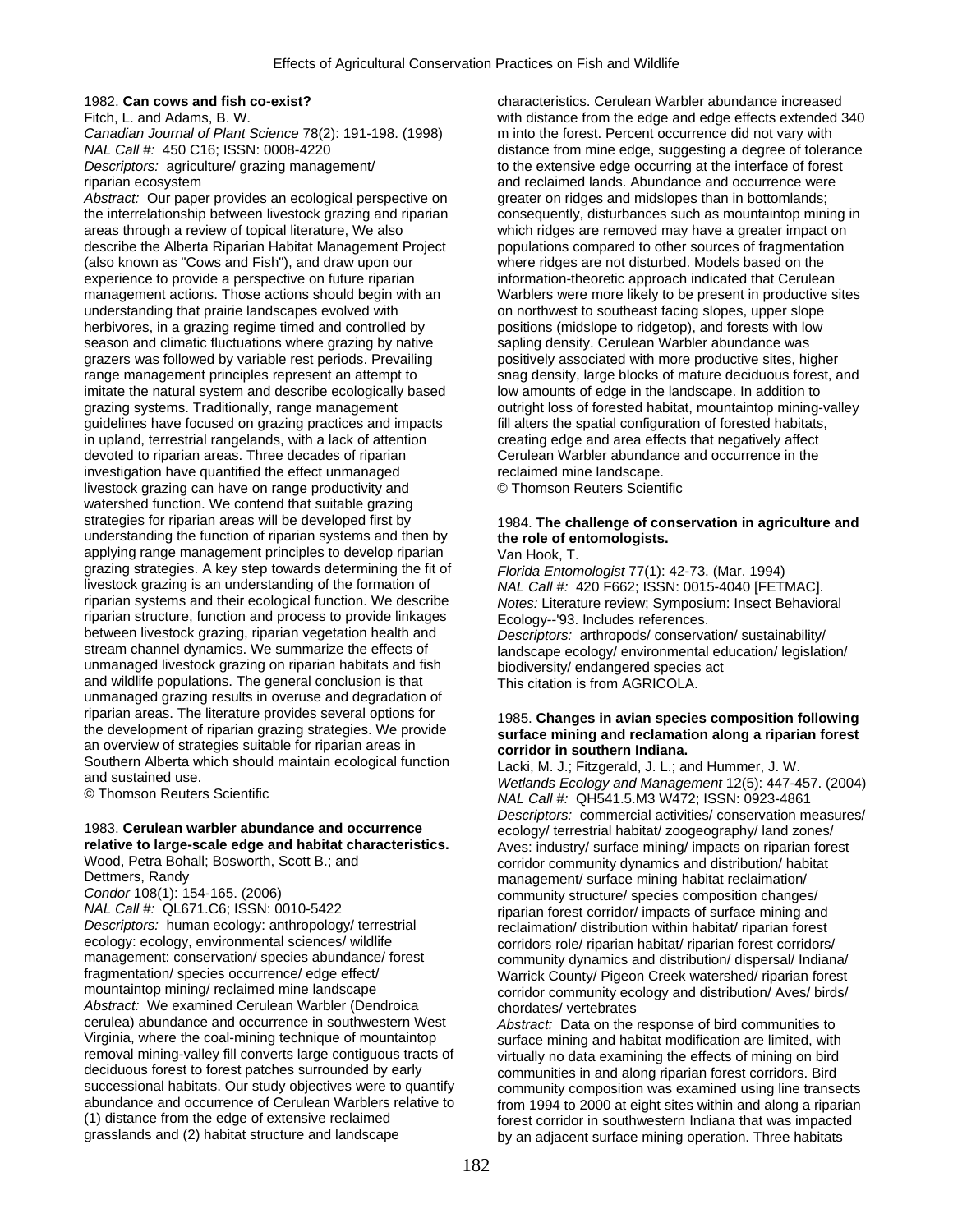were sampled: closed canopy, riparian forest with no open 1987. **Changes in land use in eastern Kansas,** water; fragmented canopy, riparian forest with flood plain **1984-2000.**  oxbows; and reclaimed mined land with constructed ponds. Applegate, Roger D.; Flock, Brian E.; and Finck, Elmer J. Despite shifts in species composition, overall bird species *Transactions of the Kansas Academy of Science* 106(3-4): richness, measured as the mean number of bird species 192-197. (2003) recorded/transect route, did not differ among habitats and *NAL Call #:* 500 K13T; ISSN: 0022-8443 remained unchanged across years. More species were *Descriptors:* biodiversity/ conservation/ terrestrial ecology: recorded solely on mined land than in either closed forest ecology, environmental sciences/ LANDSAT thematic or forested oxbow habitats. Mined land provided stopover mapper images/ brushland/ cropland/ grassland/ habitat habitat for shorebirds and waterfowl not recorded in other availability/ habitat modification/ lakes/ land use change/ habitats, and supported an assemblage of grassland-<br>landscape ecology/ open water/ population declines/ rural associated bird species weakly represented in the area landscape/ urbanization/ watershed ponds/ woodland prior to mining. A variety of wood warblers and other *Abstract:* Populations of ring-necked pheasant (Phasianus migrants were recorded in the forest corridor throughout the colchicus), northern bobwhite (Colinus virginianus), survey period, suggesting that, although surface mining cottontails (Sylvilagus sp.), greater prairie-chicken reduced the width of the forest corridor, the corridor was (Tympanuchus cupido), and black-tailed jackrabbit (Lepus still important habitat for movement of forest-dependent californicus), have been declining in eastern Kansas for birds and non-resident bird species in migration. We 40+ years. During the same timeframe populations of wild<br>suggest that surface mining and reclamation practices can turkey (Melagris gallopavo) and tree squirrels (Sciuru be implemented near riparian forest and still provide for a have increased. We measured change in land use based diverse assemblage of bird species. These data indicate on Landsat Thematic Mapper images for spring, summer, that even narrow (0.4 km wide) riparian corridors are and fall of 1984, 1992, and 2000. Open water (lakes, potentially valuable in a landscape context as stopover watershed ponds) and woodland increased 17% and 23% habitats and routes of dispersal and movement of forest-<br>
respectively during the 16 year period. Cropland declined dependent and migratory bird species. 6% during the 16-year period. Grassland increased <1%

## America: Urban sprawl and global footprint?

*Bioscience* 57(4): 360-370. (2007) **bobwhite, cottontails, greater prairie-chicken, and black-<br>
NAL Call #: 500 Am322A: ISSN: 00063568** *NAL Call #: 500 Am322A; ISSN: 00063568. Notes:* doi: 10.1641/B570410. woodland area along with increases in timber volume have *Descriptors:* habitat losses/ loss of birds created additional habitats for wild turkey and squirrels.<br>Abstract: The abundance of birds recorded in the North © Thomson Reuters Scientific *Abstract:* The abundance of birds recorded in the North American Breeding Bird Survey decreased by up to 18 and Canadian resident species decreased by 30 percent, **Canada, 1981-2001.**  decreased by 19 percent. By contrast, Neotropical migrants and Weins, T. increased by up to 20 percent. Land-cover changes in *Canadian Journal of Soil Science* 87(2 Spec. Iss.): northern latitudes therefore seem more consequential for 225-233. (2007) bird populations than those occurring in Neotropical *NAL Call #:* 56.8 C162 ; ISSN: 00084271 habitats. Lower abundances were most marked for resident *Descriptors:* agroecosystems/ biodiversity/ Indicators/ breeding birds that used open, edge, and wetland habitats, land use change/ wildlife habitat the environments most affected by human disturbances- *Abstract:* Agricultural land in Canada comprises cultivated particularly urban sprawl-in northern latitudes. The land, hayland and grazing land with associated riparian abundance of resident and migrant forest-dwelling birds areas, wetlands, woodlands, and natural grasslands. increased (although trends va ried from species to species), Although these agro-ecosystems support many species of with the increases seeming to follow the 20th-century Canada's native fauna, agricultural land use is dynamic, expansion of forest area in northern latitudes, rather than and changes in agricultural practices can have important the loss of Neotropical forests. The geographic footprint of implications for biodiversity. We report on Agriculture and changes in bird abundance linked to habitat changes in Agri-Food Canada's National Agri-environmental Health North America may thus be extending southward, with Analysis and Reporting Program's assessment of wildlife<br>
negative effects on birds that use open habitats and habitat on farmland in Canada. Habitat use matrices were positive effects on forest birds. © 2007 American Institute of developed for 493 species of birds, mammals, reptiles and Biological Sciences. amphibians associated with farmland habitat in Canada.

turkey (Melagris gallopavo) and tree squirrels (Sciurus sp.) © Thomson Reuters Scientific due to CRP, and urbanization permanently removed 26% of all other land uses in the study area. Loss of open land 1986. **Changes in bird abundance in eastern North** habitat due to increases in woodland, open water, and Valiela, I. and Martinetto, P. grassland species such as ring-necked pheasant, northern

## 1988. Changes to wildlife habitat on agricultural land in

Javorek, S. K.; Antonowitsch, R.; Callaghan, C.; Grant, M.;

habitat on farmland in Canada. Habitat use matrices were © 2008 Elsevier B.V. All rights reserved. We derived patterns of land use from Statistics Canada's Census of Agriculture data and applied them at the soil landscape polygon scale. We developed a proportionally weighted Habitat Capacity index to relate habitat use and land use. A 5% decrease in Habitat Capacity occurred on Canada's agricultural land from 1981 to 2001, associated with an expansion in cropland and a decline in pasture. A regional pattern of small decline in Habitat Capacity is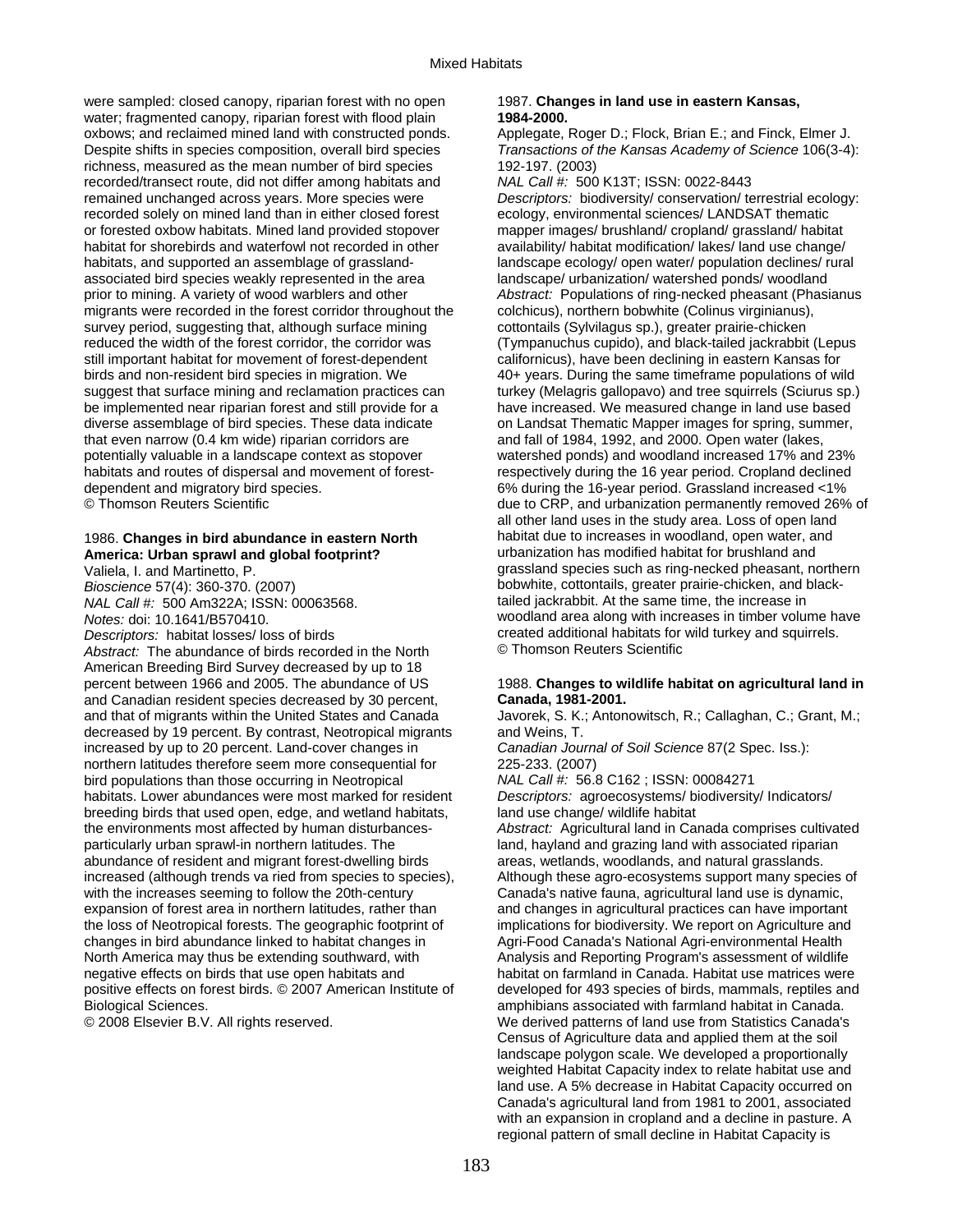the use of summerfallow had a positive impact on Habitat the model can produce dramatic reductions in perimeter of Capacity. In eastern Canada, greater decreases in Habitat the reserve system (increasing clustering and Capacity occurred, associated with an increase in compactness) at the expense of relatively small decreases agricultural intensification. Policies and programs designed in performance against area and suitability measures. to sustain biodiversity should not be developed © 2008 Elsevier B.V. All rights reserved. independently of socioeconomic factors or policies favouring agricultural intensification. We recommend a 1991. **Coastal fisheries enhancement through U.S.**  holistic approach to making policy approach to making policy approach to making policy decisions relevant to a<br>Agricultural land scape.<br>Agricultural and economic sustainability in the Canadian Menzel, B. W. American F

## Great Plains agroecosystems. **Resources Conservation Service/ U. S. Department of** Resources Conservation Service/ U. S. Department of

*Global Environmental Change* 10(4): 289-298. (2000); fisheries enhancement/ fisheries resources/ ISSN: 0959-3780 watershed management

*Descriptors:* climatic change/ habitats/ agricultural land/ © Thomson Reuters Scientific landscape/ biodiversity/ land use/ ecosystems/ research/ wildlife conservation/ resource management 1992. Colony choice in cliff swallows: Effects of *Abstract:* Global change and habitat fragmentation are **heterogeneity in foraging habitat.**  agroecosystems in the Great Plains. In this region, *Auk* 119(2): 446-460. (2002) croplands occupy the majority of the landscape, forming *NAL Call #:* 413.8 AU4 ; ISSN: 00048038 mosaics with linear riparian zones and shelterbelts. These *Descriptors:* bird/ colony/ food availability/ foraging three elements play different roles in the maintenance of behavior/ habitat/ heterogeneity/ nesting/ United States/ biodiversity, and their continued effectiveness under a Petrochelidon pyrrhonota<br>
changing climate is critical to maintaining a healthy and *Abstract:* One potential do changing climate is critical to maintaining a healthy and *Abstract:* One potential determinant of colony size in birds productive agricultural ecosystem. This article evaluates is the local availability of food near a nesting site.<br>Current research and discusses future directions. The goal insectivorous Cliff Swallows (Petrochelidon pyrrh current research and discusses future directions. The goal Insectivorous Cliff Swallows (Petrochelidon pyrrhonota) in<br>Insectivorous Cliff Swallows (Petrochelidon pyrrhonota) in is to provide a southwestern Nebraska nest in is to provide a scientific base for future conservation biology southwestern Nebraska nest in colonies ranging from 2 to<br>over 3.000 nests, but they feed on so many kinds of insect and wildlife management.<br>
© CABI<br>
CABI

# 1990. **Clustering and compactness in reserve site** colony size was correlated with the extent of different

*Forest Science* 49(4): 555-565. (2003) availability. Amount of flowing and standing water in the *NAL Call #:* 99.8 F7632; ISSN: 0015749X foraging range was a significant predictor of mean colony *Descriptors:* Integer programming/ optimization/ reserve size across years at a site, with larger colonies associated mathematical models/ planning/ biodiversity management/ analyzed separately. The extent of flowing water in the

mathematical models and heuristics have been developed addition, univariate tests suggested that the amount of for the purpose of selecting sites for biodiversity cultivated cropland in the foraging range varied inversely conservation. One of these models, the Biodiversity with colony size. Land use diversity, as measured by Management Area Selection (BMAS) model (Church et al. Simpson's index, increased significantly with colony size, 1996a), places a major emphasis on protecting at least a and all of the sites with perennially very large colonies certain area for each biodiversity element. Viewed spatially, (mean colony size >1,000 nests) were associated with solutions from this model tend to be a combination of foraging ranges of relatively high land use diversity. isolated planning units and, sometimes, small clusters. One Repeatability of colony size across years differed method to identify solutions with potentially less significantly from zero across all sites, but repeatabilities fragmentation is to add an objective to minimize the outside were significantly lower (colony sizes less similar between perimeter of selected areas. Outside perimeter only counts years) for sites situated in low-diversity habitats and for those edges of a planning unit that are not shared in sites used less often. There was no strong effect of plant common with another selected planning unit in a cluster, species diversity within the foraging range on either colony incorporates this perimeter objective into the BMAS model. site) might influence insect distribution and constrain We present an application using data from the USDA formation of the larger colonies to certain sites. These Forest Service-funded Sierra Nevada Ecosystem Project findings emphasize that colony choice in Cliff Swallows is (Davis et al. 1996) and show that the model can be solved complex, reflecting both the socially mediated costs and

evident in the Prairie Provinces, where dramatic declines in optimally by off-the-shelf software. Our tests indicate that

agricultural landscape.<br>
© 2008 Elsevier B.V. All rights reserved. The Society Annual Meeting of the Society Annual Meeting of the Society Annual Meeting of the Society Annual Meeting of the Society Annual Meeting of the S Worldwide Decline of Wild Fish Populations, Quebec, PQ, Canada; August 10-14, 2003.; Vol. 133.; pp. 60; 2003. 1989. **Climate change and biodiversity conservation in** *Descriptors:* wildlife management: conservation/ Natural Guo, QinFeng Agriculture/ aquatic habitat quality/ aquatic habitat quality/ aquatic habitat coastal

Brown, C. R.; Sas, C. M.; and Brown, M. B.

that direct sampling of food resources is impractical. Instead, we investigated the degree to which swallow **selection: An extension of the biodiversity** habitat types, land use diversity, and plant species diversity **management area selection model.** in the colony's foraging range, and used those parameters Fischer, D. T. and Church, R. L. **and Church, R. L. as indices of potential variation among sites in food** design/ site selection/ biodiversity/ ecosystems/ with more water. The same result held for most years when forestry foraging range also was a significant predictor of the Abstract: Over the last 15yr, a n umber of formal **frequency with which a site was occupied across years.** In and, therefore, compact clustering is encouraged. This size at a site or likelihood of site use. We conclude that land article presents a new math programming model that use diversity per se (and possibly the extent of water near a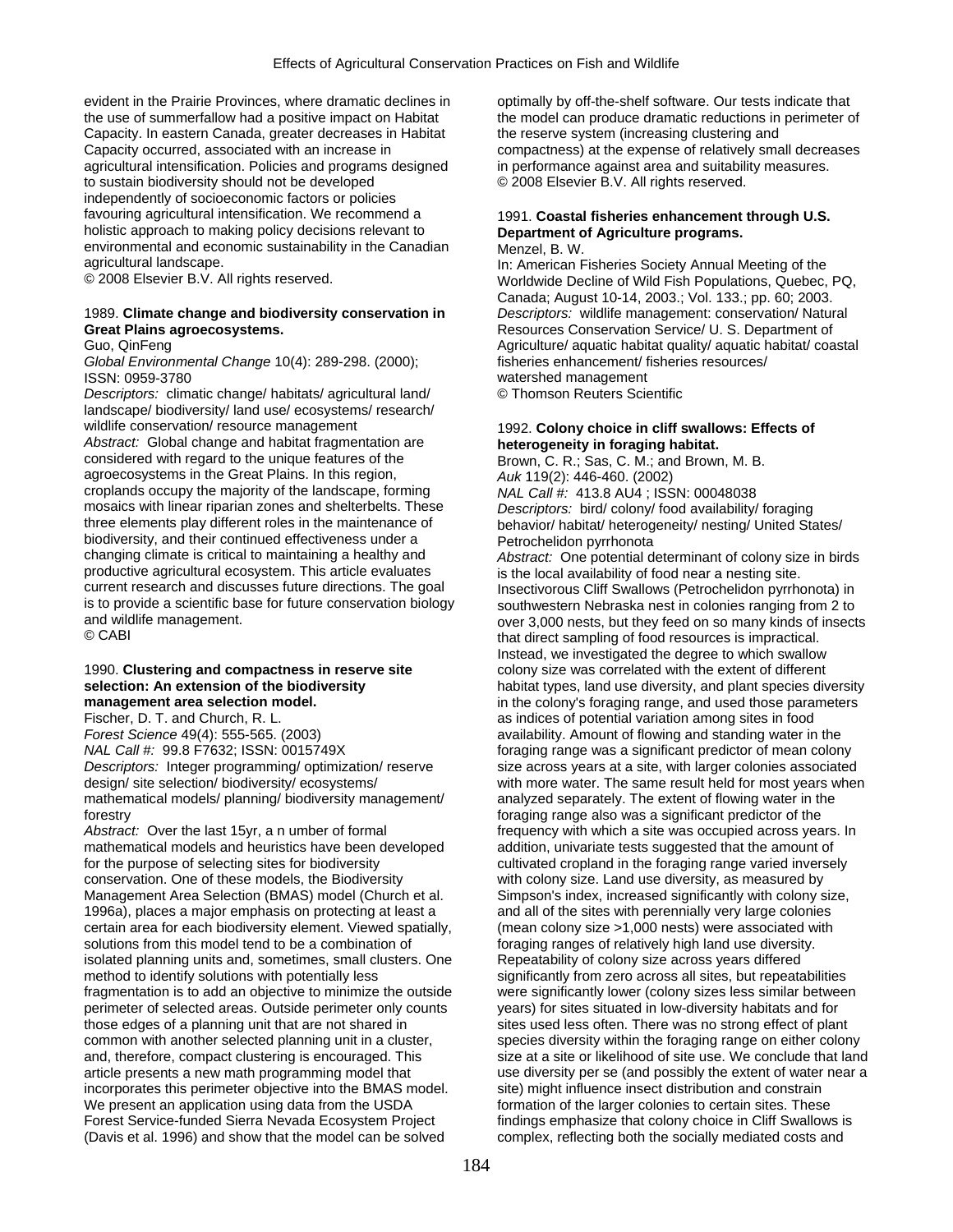benefits of group size that vary among individuals and the *Abstract:* Various micro- and mesocosms simulating the

# **agricultural and urban landscapes in southeastern**

Conway, Courtney J.; Garcia, Victoria; Smith, Matthew D.; biological properties. In most studies however, the product *Journal of Field Ornithology* 77(3): 280-290. (2006)<br>NAL Call #: 413.8 B534; ISSN: 0273-8570 burrowing owl/ Speotyto cunicularia/ annula fecundity/ primary effects of chlorpyrifos were consistent in all<br>biogeography/ clutch size/ conservation/ wildlife example were though wide differences were apparent in the biogeography/ clutch size/ conservation/ wildlife management/ land zones/ artificial structures/ nesting application of the pesticide. Indirect effects of chlorpyrifo<br>success/ population ecology/ reproduction/ productivity/ micro- and mesocosms are much more variable, in success/ population ecology/ reproduction/ productivity/ micro- and mesocosms are much more variable, in both<br>
urban habitat/ Washington/ agriculture/ Athene cunicularia/ direction and magnitude. In some, but not all studi urban habitat/ Washington/ agriculture/ Athene cunicularia/ direction and magnitude. In some, but not all studies,<br>fecundity/ land use/ natal recruitment/ reproductive by phytoplankton, periphyton, rotifers, oligochaetes, fecundity/ land use/ natal recruitment/ reproductive entity phytoplankton, periphyton, rotifers, oligochaetes, some<br>
success/ shrub-steppe/ density/ brood-egg/ fertility-<br>
mollusc taxa and the isopod Asellus have shown a success/ shrub-steppe/ density/ brood-egg/ fertility-Abstract: Anecdotal evidence suggests that Burrowing in chlorpyrifos-sensitive invertebrate forage species<br>Owls have declined in the state of Washington, We sulted in transient reduced growth of endemic larval Owls have declined in the state of Washington. We resulted in transient reduced growth of endemic larval<br>examined the status of these owls in agricultural and urban fathead minnows. The complexity of natural ecosystems examined the status of these owls in agricultural and urban fathead minnows. The complexity of natural ecosy<br>habitats to better understand the underlying causes of and the lack of qualitative and quantitative a priori habitats to better understand the underlying causes of and the lack of qualitative and quantitative a priori<br>these declines. Nest density was higher in the area information on trophic structure can make prediction of dominated by agriculture (0.67 nests/km(2)) than in the indirect effects very difficult. In the reviewed litera<br>urban area (0.28 nests/km(2)), and re-use of nest burrows were no indications of direct or indirect effects on urban area (0.28 nests/km(2)), and re-use of nest burrows was more common in the agricultural area. We found no macrophytes, Coelenterata or Arachnida. No mention was difference in mean clutch size between the two areas but made of other taxa. difference in mean clutch size between the two areas, but made of oth<br>nesting success was bigher in the agricultural area. The CProQuest nesting success was higher in the agricultural area. The mean number of fledglings per nesting attempt was higher in the agricultural area (2.02 vs. 1.47), but we found no 1995. **A comparison of raptor densities and habitat use**  difference between the two areas in the mean number of **in Kansas cropland and rangeland ecosystems**<br> **in Kansas cropland and rangeland ecosystems**<br>
Williams, C. K.; Applegate, R. D.; Lutz, R. S.; and fledglings per successful nest (3.2 vs. 3.1). Both natal recruitment (4% vs. 8%) and annual return rate of adults Rusch, D. H.<br>(30% vs. 39%) were lower in the agricultural area than in *Journal of Raptor Research* 34(3): 203-209. (2000) (30% vs. 39%) were lower in the agricultural area than in the urban area, suggesting that the owl population in the *NAL Call #:* QL696.F3J682; ISSN: 08921016 agricultural area may not be stable and may be a "sink" *Descriptors:* American kestrel/ Buteo jamaicensis/ Circus population. Due to high burrow fidelity from year to year, cyaneus/ Cover type selection/ cropland/ density/ Falco and the tendency of some owls in Washington to sparverius/ line transect/ northern harrier/ rangeland/ redoverwinter, we recommend that legal protection of nest tailed hawk/ arable land/ habitat selection/ population

## outdoor aquatic micro- and mesocosms of various **scale and construction.** between September-March 1994-98. Species diversity

Chemicals/ Hill, I. R.; Heimbach, F.; Leeuwangh, P.; and for Red-tailed Hawks (Buteo jamaicensis), Northern<br>Mattiessen, P. Boca Raton, FL; Lewis Publishers, 1994; Farriers (Circus cyaneus), and American Kestrels (Falco Mattiessen, P. Boca Raton, FL: Lewis Publishers, 1994;

*Notes:* Literature review; Conference: European Workshop densities were higher in cropland, while kestrel densities on Freshwater Field Tests, Potsdam (Germany),

*Descriptors:* pesticides/ fate/ pollution effects/ experimental habitat. We believe three factors could explain the highe<br>research/ freshwater ecology/ aquatic communities/ fate of raptor densities in cropland: increased research/ freshwater ecology/ aquatic communities/ fate of raptor densities in cropland: increased prey abundance,<br>nollutants/ aquatic environment/ insecticides/ taxonomy/ increased visibility of prey associated with harve pollutants/ aquatic environment/ insecticides/ taxonomy/ increased visibility of prey associated with harvested<br>water pollution effects/ chlorpyrifos/ aquatic environments/ agriculture fields, and/or a higher relative amou water pollution effects/ chlorpyrifos/ aquatic environments/ agriculture fields, and/or a chlorpyrifos/ effects on organisms/ effects of pollution/ preferred hunting habitat. chlorpyrifos/ effects on organisms/ effects of pollution/ freshwater pollution © 2008 Elsevier B.V. All rights reserved.

effects of habitat heterogeneity that may influence food natural environment have been used to study the fate and availability at some sites.<br>
© 2008 Elsevier B.V. All rights reserved. effects of the insecticide chlorpyrifos. Literature was<br>
reviewed to observe the influence of scale, test designed reviewed to observe the influence of scale, test design and meteorological conditions on the fate and effects of 1993. **Comparative demography of burrowing owls in** chlorpyrifos. The disappearance of chlorpyrifos from water **Washington.** dimensions (9 to 450 m3 ) and in physico-chemical and Ellis, Lisa A.; and Whitney, Joyce L.<br>
Journal of Field Ornithology 77(3): 280-290 (2006) water. It is possible that intermesocosm variability. especially that due to the macrophyte biomass at the time<br>of application of the pesticide, obscures subtle effects. The *Descriptors:* Strigidae/ Strigiformes/ Athene cunicularia/ of application of the pesticide, obscures subtle effects. The<br>
primary effects of chlorpyrifos were consistent in all studies, management/ farmland/ ecosystems/ habitat use/ habitat composition of the main taxonomic groups at the time of<br>management/ land zones/ artificial structures/ nesting application of the pesticide. Indirect effects of chlorp recruitment/ philopatry/ habitat/ settlement<br>Abstract: Anecdotal evidence suggests that Burrowing in chlorpyrifos-sensitive invertebrate forage species these declines. Nest density was higher in the area information on trophic structure can make prediction of<br>dominated by agriculture (0.67 nests/km(2)) than in the indirect effects very difficult. In the reviewed literatur

burrows be extended to the nonbreeding season. density/ rangeland/ raptors/ species diversity/ United States © NISC *Abstract:* We counted raptors on line transects along roads to assess densities, species diversity, and habitat selection 1994. **Comparison of chlorpyrifos fate and effects in** of winter raptors between cropland and rangeland habitats Leeuwangh, P. indices did not differ between the two habitats  $(P = 0.15)$ . In: Freshwater Field Tests for Hazard Assessment of We calculated density estimates and cover type selection<br>Chemicals/Hill I. R. Heimbach F. Leeuwangh P. and for Red-tailed Hawks (Buteo jamaicensis), Northern pp. 217-248.<br>
pp. 217-248. sparverius). Red-tailed Hawks and Northern Harrier<br>
Notes: Literature review: Conference: European Workshop densities were higher in cropland, while kestrel densities 25-26 Jun 1992; ISBN: 0-87371-940-9.<br>Descriptors: pesticides/fate/ pollution effects/ experimental habitat. We believe three factors could explain the higher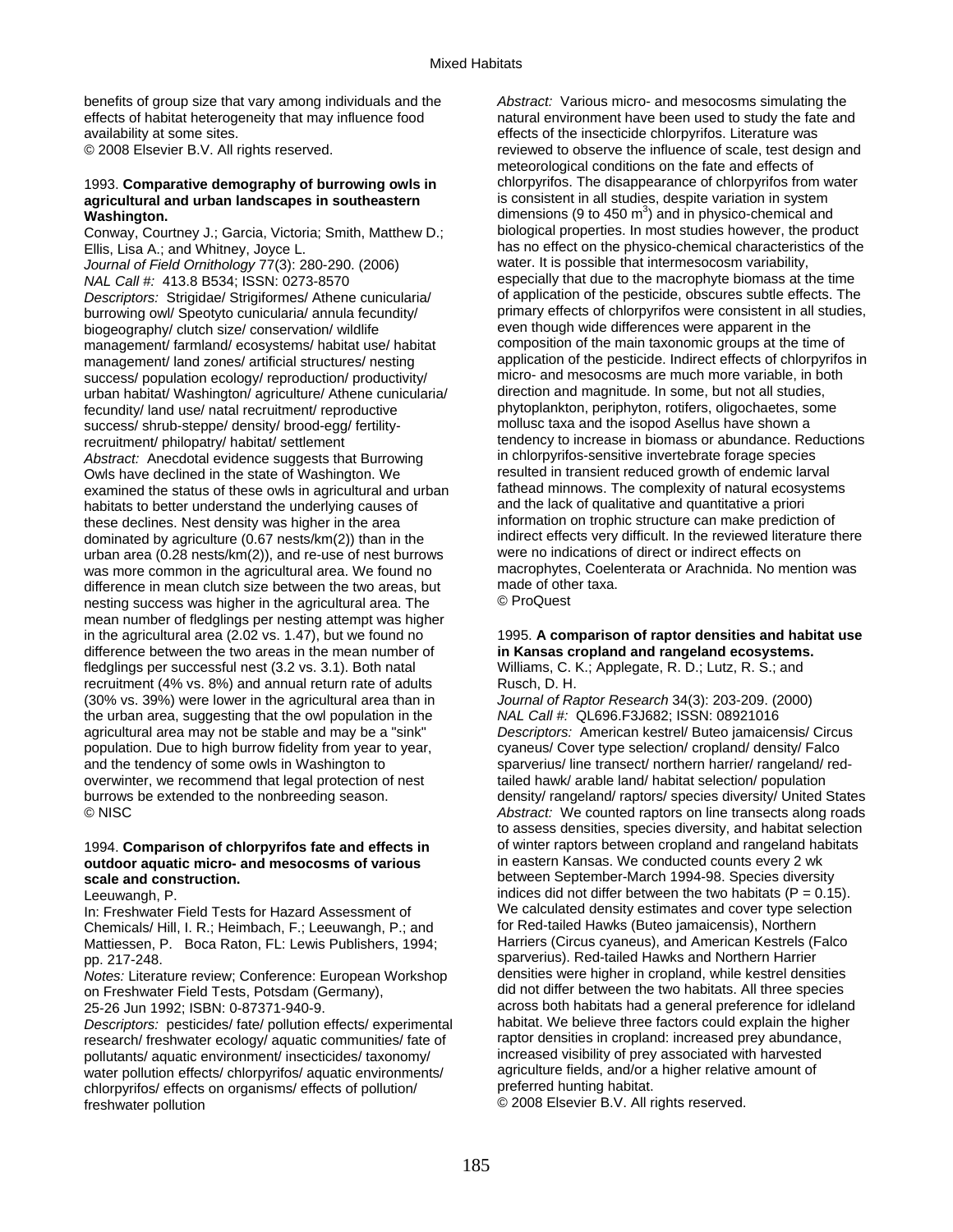Habitat Management Institute (U.S.) incentives by state governments along with examples of Madison, MS: USDA, NRCS, 2000. Successful programs, summarization of the information of the information

*Descriptors: Agricultural law and legislation--- United* States/ Agricultural conservation---Government policy--- conservation programs and various methods that need to United States/ Wildlife habitat improvement---United States/ be adopted by states to further improve their efforts to Wetland agriculture conserve private lands have been suggested here.

*Abstract:* Contents: Conservation compliance and Questionnaires, maps, tables, and charts that reveal the wetlands conservation provisions of the Omnibus Farm data collected from the survey are presented. It was Acts of 1985, 1990, and 1996/ Stephen J. Brady; Grassland concluded that the incentives for habitat conservation on bird use of Conservation Reserve Program fields in the private land need a strong support by funding, field studies, Great Plains/ Douglas H. Johnson; Waterfowl responses to data collection, and coordinated planning.<br>the Conservation Reserve Program in the Northern Great © NISC the Conservation Reserve Program in the Northern Great Plains/ Ronald E. Reynolds; Impact of the Conservation Reserve Program on wildlife conservation in the Midwest/ 1998. **Conservation of disturbance-dependent birds in**  Mark R. Ryan; Wildlife responses to the Conservation **eastern North America.**  Reserve Program in the Southeast/ Wes Burger; The value Hunter, W. C.; Buehler, D. A.; Canterbury, R. A.; of buffer habitats for birds in agricultural landscapes/ Louis Confer, J. L.; and Hamel, P. B. B. Best; Biological responses to wetland restoration: *Wildlife Society Bulletin* 29(2): 440-445. (2001) Implications for wildlife habitat development through the *NAL Call #:* SK357.A1W5; ISSN: 00917648<br>Wetlands Reserve Program/ Charlie Rewa; Wildlife Habitat *Descriptors: birds/ disturbance/ early succes* Wetlands Reserve Program/ Charlie Rewa; Wildlife Habitat *Descriptors:* birds/ disturbance/ early succession/ fire/<br>Incentives Program: A summary of accomplishments, 1998-<br>grasslands/ prairies/ sayanna/ shrub-scrub/ avifau Incentives Program: A summary of accomplishments, 1998- grasslands/ prairies/ savanna/ shrub-scrub/ avifauna/ 1999/ Ed Hackett; Environmental Quality Incentives population decline/ species conservation/ North America<br>Program: Program summary and potential for wildlife *Abstract: Populations of most bird species associated wi* benefits/ Anthony Esser, Robert T. Molleur, Paige Buck, grassland, shrub-scrub habitats, and disturbed areas in<br>Charlie Rewa: Wildlife responses to wetland restoration and forested habitats (bereafter all referred to as di Charlie Rewa; Wildlife responses to wetland restoration and forested habitats (hereafter all referred to as disturbance-<br>creation: An annotated bibliography/ Charlie Rewa; An dependent species) have declined steeply. Howev creation: An annotated bibliography/ Charlie Rewa; An dependent species) have declined steeply. However, a<br>annotated bibliography for wildlife responses to the videspread perception exists that disturbance-depende annotated bibliography for wildlife responses to the widespread perception exists that disturbance-dependent<br>Conservation Reserve Program/ Arthur W. Allen Conservation Reserve Program/ Arthur W. Allen species are merely returning to population levels likely<br>This citation is from AGRICOLA.

*Descriptors:* census-survey methods/ conservation/ species requires reconstruction of at least thousands of endangered-threatened species/ funding/ game farms/ manage for these disturbance-dependent species should habitat alterations/ habitat management/ land acquisition/ support efforts to conserve all landbirds in eastern North land use/ land, private/ land, public/ landowners/ laws-law America. enforcement/ management/ monitoring/ planning/  $\degree$  2008 Elsevier B.V. All rights reserved. population ecology/ preservation/ protection/ public relations/ restoration/ socio-economic studies/ 1999. **Conservation of priority birds in sagebrush**  species diversity/ wildlife/ incentives **ecosystems.** 

*Abstract:* The major cause for the extinction of various Rich, T. D.; Wisdom, M. J.; and Saab, V. A. species is habitat destruction, which needs to be controlled In: Bird Conservation Implementation and In species is habitat destruction, which needs to be controlled In: Bird Conservation Implementation and Integration in the<br>In order to preserve the wildlife heritage of a country. The Americas: Proceedings of the Third Inter in order to preserve the wildlife heritage of a country. The Americas: Proceedings of the Third International Partners<br>authors discuss the efforts taken by the federal and state in Flight Conference, General Technical Repo authors discuss the efforts taken by the federal and state in Flight Conference, General Technical Report-PSW 191/<br>governments to encourage private landowners in Ralph C. J. and Rich T. D.: Albany, CA: Pacific Southwes governments to encourage private landowners in Falph, C. J. and Rich, T. D.; Albany, CA: Pacific Southwest<br>
conserving the wildlife heritage. There are many political Research Station. Forest Service, U.S. Department of and public objections to the purchase of private land by the Agriculture, 2005. pp. 589-606.<br>
government and hence alternate conservation approaches Motes: Volume 2: ISSN: 0196-2 for preserving the diminishing habitats in privately owned March 20-24 in Asilomar, California. lands need to be carried out by the government. The http://www.fs.fed.us/psw/publications/documents/ approaches adopted were based on the incentives given to psw\_gtr191/Asilomar/pdfs/589-606.pdf<br>the landowners for maintaining a healthy habitat. The *Descriptors:* Artemisia. Columbia Plate the landowners for maintaining a healthy habitat. The *Descriptors:* Artemisia, Columbia Plateau/ conservation

1996. **A comprehensive review of Farm Bill** assistance, legal/statutory mechanisms, market institutions, **contributions to wildlife conservation, 1985-2000.** property rights tools, recognition programs, administrative Heard, L. P.; Hohman, W. L.; Halloum, D. J.; and Wildlife streamlining, and tax relief. A detailed description of these *Notes:* "Technical Report, USDA/NRCS/WHMI-2000." collected from 50 states about 400 incentives and programs "December 2000." Includes bibliographical references. and results of the research with the incentive type, number *NAL Call #:* aS604.6 C66 2000 of programs, and people involved in it, are listed in this<br>Descriptors: Agricultural law and legislation---United article. Accounts of the amount of land affected by the

Abstract: Populations of most bird species associated with found by the first European explorers and settlers. The fact that many disturbance-dependent bird species and 1997. **Conservation in America: State government** subspecies are now extinct, globally rare, threatened, or endangered challenges that perception and raises the Defenders of Wildlife **Defenders** of Wildlife and Defenders of Wildlife between conservation efforts for birds *Defenders of Wildlife* 1 (2002). dependent upon disturbances and birds more closely http://www.biodiversitypartners.org/pubs/CinAReport/ associated with mature forests. An overall understanding of Conservation in America.pdf the status and trends for these disturbance-dependent conservation education/ conservation programs/ years of Native American land use followed by 500 years of Conservation Reserve Program/ ecosystem management/ post-European settlement. Interpretations herein on how to

Research Station, Forest Service, U.S. Department of Notes: Volume 2; ISSN: 0196-2094; Conference held 2002 plans/ Great Basin/ greater sage-grouse/ landbirds/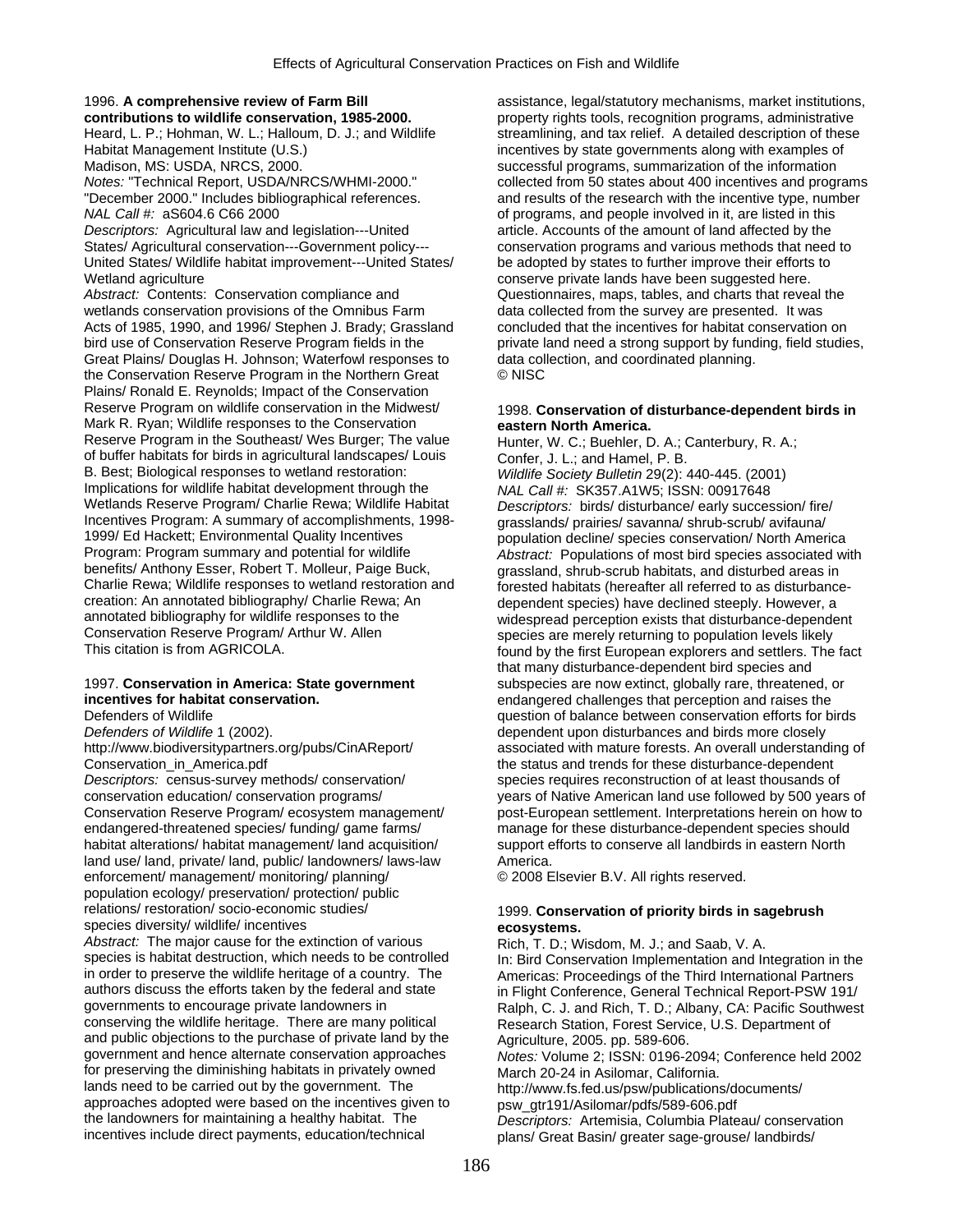Partners in Flight/ population trends/ public land/ sagebrush ecosystem in the US given our theory, our knowledge, and Abstract: Sagebrush ecosystems occupy over 62,000,000 our large blocks of public land, then one wonders how we ha of the western US. However, they have been degraded can succeed for other species elsewhere. or completely eliminated by agricultural conversion, overgrazing by domestic livestock, invasion of exotic plants, 2000. **The Conservation Reserve Enhancement**  expansion of pinyon and juniper woodlands, **Program. Program.** uncharacteristic wildfires, and fragmentation. This habitat Allen, Arthur W.<br>
loss has led to an increasing number of special status and in: Fish and wildlife benefits of Farm Bill conservation loss has led to an increasing number of special status In: Fish and wildlife benefits of Farm Bill conservation<br>In: Fish and wildlife benefits of Farm Bill conservation<br>programs: 2000-2005 update, Technical Review 05-2/ species, including 630 plant and animal species of conservation concern. In this paper, we focus on the 22 Haufler, Jonathan B., editor; Bethesda, MD: The Wildlife taxa of sagebrush associated birds that are priorities in Society, 2005. pp. 115-132. Partners in Flight Bird Conservation Plans. These range http://www.nrcs.usda.gov/TECHNICAL/nri/ceap/ from sagebrush obligates--Greater Sage-grouse fwbenefit.html (Centrocercus urophasianus), Gunnison Sage-grouse (C. *Descriptors:* conservation programs/ USDA/ Farm Bill/ minimus), Sage Thrasher (Oreoscoptes montanus), Sage wildlife conservation/ wetlands/ wildlife/ fish/ Conservation Sparrow (Amphispiza belli), Brewer's Sparrow (Spizella Reserve Enhancement Program/ landscape scale<br>
Sparrow in Abstract: The Conservation Reserve Enhancement breweri)--to grassland associates such as Short-eared Owl (Asio flammeus) and Vesper Sparrow (Pooecetes (Asio flammeus) and Vesper Sparrow (Pooecetes Program (CREP) reflects advancement in U.S. Department (gramineus). Partners in Flight has identified five of these of Agriculture agricultural policy by addressing agricultura species for the continental Watch List--Swainson's hawk related conservation on a multi-farm, landscape scale and (Buteo swainsoni), both sage-grouse, the Short-eared Owl, establishing funding support and partnerships with state and Brewer's Sparrow--which places them among the and non-governmental organizations. Underway in 25 highest priority species for conservation action in North states, with more being planned, the CREP addresses America. We also examine the extent to which sage grouse environmental issues on the farmed landscape with may serve as classic umbrella species for shrubsteppe implications for environmental quality potentially reaching avifauna. These species tended to occur together--83 thousands of miles away from where program conservation pairwise correlations of relative abundance were significant practices are established. Most CREPs have been initiated (8.55 expected). Factor analysis of these data showed that only within the last 4 years. Monitoring programs to species formed groups based on habitat associations much evaluate CREP performance have been established, but as expected, although sage-grouse aligned more closely because of time needed to establish vegetative covers, with the Vesper Sparrow than expected. Population trends growing participation in the programs over time, and the for three major physiographic strata that encompass complexities of landscape-level analysis, quantifiable sagebrush ecosystems--the Columbia Plateau, Wyoming results are limited. Environmental data related to CREP eff<br>Basin, and Basin and Range--showed the Columbia extraorects on water quality and wildlife habitats are being Basin, and Basin and Range--showed the Columbia Plateau to have many more declining population trends. collected for future assessments and refinement of the Habitat associations for declining species included both program. By addressing state-identified priorities, sagebrush and grassland types. Historic (1850) and current landowner needs, and social issues, the CREP offers population sizes were estimated for 12 priority taxa in the substantial promise to fully integrate economically viable Interior Columbia Basin based on predicted areas of agricultural production and effective conservation. historic and current source habitat. Estimated current population sizes are, not surprisingly, drastically reduced 2001. **The Conservation Reserve Program and duck**  from historic numbers. The Western Meadowlark (Sturnella neglecta) showed the least percent reduction and **Reynolds, Ronald E.**<br>Grasshopper Sparrow the most. For six species that had **Reynolds** In: Fish and wildlife benefits of Farm Bill conservation Grasshopper Sparrow the most. For six species that had significant or near significant declines in the Columbia programs: 2000-2005 update, Technical Review 05-2/ Plateau since 1966 and for which we had historic and Haufler, Jonathan B., editor; Bethesda, MD: The Wildlife current habitat estimates, the estimated historical declines Society, 2005. pp. 33-40. were all remarkably similar to recent trends. Trends and http://www.nrcs.usda.gov/TECHNICAL/nri/ceap/ management activities on public lands in Idaho, Oregon, fwbenefit.html and Washington that may be contributing to *Descriptors:* ducks/ Conservation Reserve Program (CRP)/ disproportionate declines in priority birds include an conservation assessment/ Prairie Pothole Region/ nest increase in the area burned annually by wildfire, an success/ mallard/ Anas platyrhynchos/ Gadwall/ Anas increase in the biomass of grazing cattle, and continued strepera/ blue-winged teal/ Anas discors/ northern shoveler/ fencing and water development that spread negative **Anas clypeata/ northern pintail/ Anas aguta/ waterfowl** impacts over an ever greater portion of the landscape. We production areas/ wetlands habitats/ wetlands conservation/ suggest that conservation of sage-grouse populations in Great Plains/ North Dakota/ South Dakota reasonable numbers well distributed across their historical *Abstract:* The paper presents a summary the success of ranges also will provide substantial benefits for many, or the CRP in the Prarie Pothole Region. The Prairie Pothole even most, other bird species that cooccur with these Region (PPR) of North America has historically been even most, other bird species that cooccur with these grouse. Given that more than 57 percent of this habitat is in considered the most important area of the continent for public ownership and that concern for the future of sage- many species of waterfowl, particularly upland nesting grouse continues to build, we have all the information and ducks. CRP cover in the PPR has resulted in significantly opportunity we need to take action. Indeed, if we cannot increased productivity of ducks from the most important successfully conserve sage-grouse and the sagebrush duck breeding area in North America. Ducks produced in

of Agriculture agricultural policy by addressing agriculturally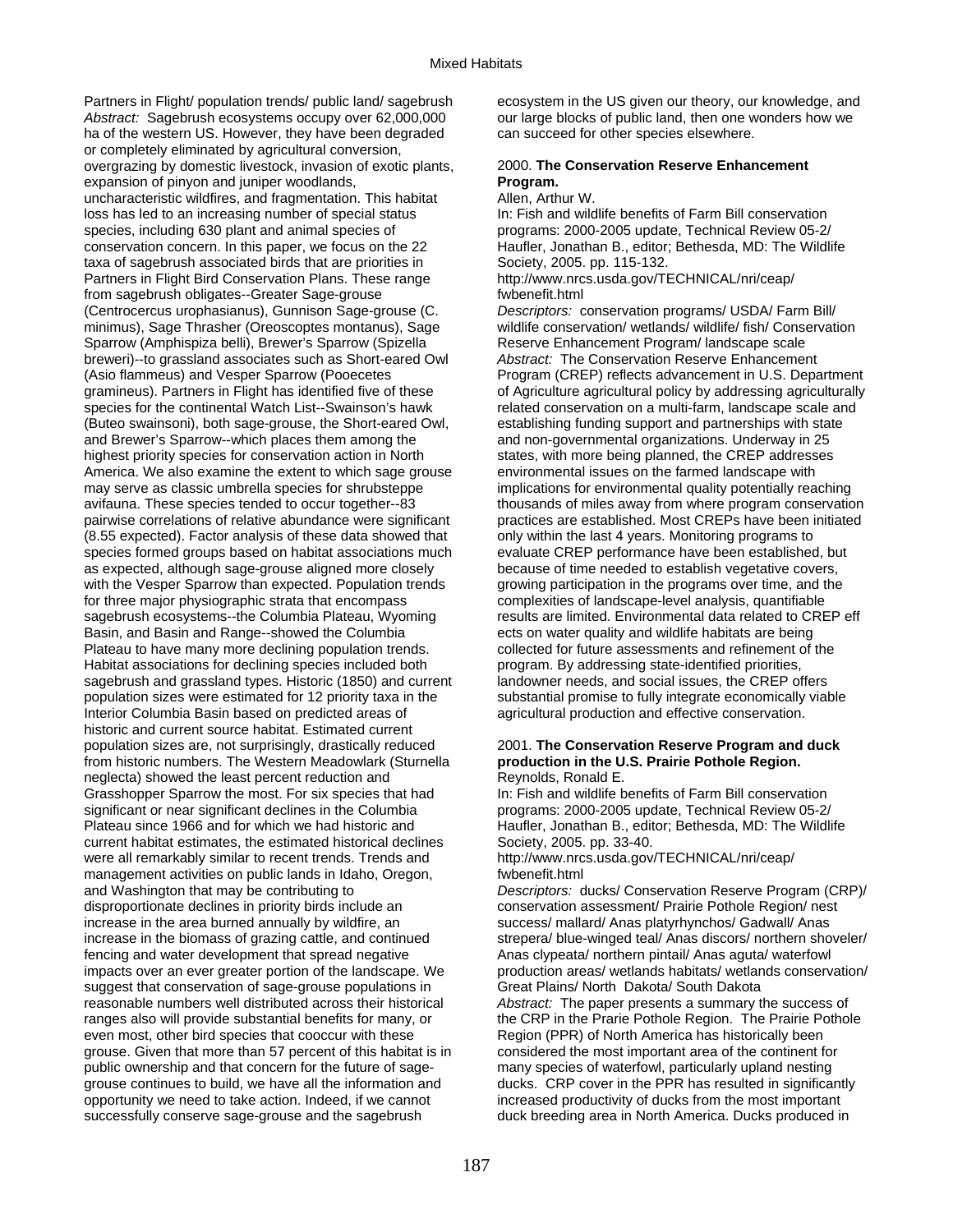the PPR migrate to virtually every state, province, and Southeast. However, the wildlife habitat value of fields territory in North America, Mexico, and several countries in enrolled in the CRP in the Southeast has been diminished South America. Waterfowl hunters and observers by selection of cover practices with short duration or nationwide have been the beneficiaries of the CRP. In order minimal habitat value (i.e., CP1, CP1 reenrolled as CP10, to maintain duck production levels in the PPR, at least 5 CP3, CP11). Proactive management of extant CRP million acres (2 million ha) of CRP will need to be targeted acreage and selective enrollment of high-value cover toward areas of moderate to high duck density. To practices (e.g. longleaf pine) will be required to achieve the<br>maximize duck production and meet other regional types of wildlife habitat benefits associated with the CRP i migratory bird and upland bird population goals, a total of  $8$  other regions. million acres (3.2 million ha) of CRP cover is recommended (Wildlife Management Institute, 2001). Finally, 2003. **The Conservation Security Program: A new**  Swampbuster provisions of the Farm Bill must be continued **conservation program that rewards historic land**  to protect wetlands habitat critical to breeding waterfowl **stewards who have applied and managed effective**  and broods. Waterfowl enthusiasts nationwide will be **conservation systems.**  looking forward to continuing the benefits of these landmark Henry, Hank conservation initiatives. In: Fish and wildlife benefits of Farm Bill conservation

### **Southeast: Issues affecting wildlife habitat value.** Society, 2005. pp. 193-198. Burger, L. Wes http://www.nrcs.usda.gov/TECHNICAL/nri/ceap/

In: Fish and wildlife benefits of Farm Bill conservation fwbenefit.html Society, 2005. pp. 63-92. wildlife/ fish/ land stewardship

Bill/ wildlife conservation/ wildlife habitat/ fish/ United of soil, water, air, energy, plant and animal life, and other States, Southeast/ cover crops/ forests conservation purposes on tribal and private working lands.

*Abstract:* Provision of wildlife habitat is one of the statuary Working lands include cropland, grassland, prairie land, objectives of the Conservation Preserve Program (CRP); improved pasture, and rangeland, as well as forested land however, the realized wildlife habitat benefits vary that is an incidental part of an agriculture operation. In the regionally in relation to specific cover crop, age, and first signup, CSP was offered in 18 watersheds located in<br>management regimes. As of February 2005, 1,324,066 ha 22 states. In 2005, the program is available in all 50 were enrolled in the CRP in 12 southeastern states. the Caribbean, and the Pacific Basin. The program Approximately 57% of southeastern CRP was in 1 of 3 tree provides equitable access to benefits to all producers, cover practices (CP3 new pine, CP3a new hardwood, or regardless of size of operation, crops produced, or CP11 existing trees); 19% as CP10 existing grass (much of geographic location. which was reenrolled CP1); 4% as CP1 cool-season grass; 3% in CP2 native warm season grasses; and 12% in 2004. **Conserving nature, but to what end?**  continuous-signup buffer practices. Targeted conservation **Conservation policies and the unanticipated ecologies**  practices resulted in enrollment of 75,014 ha of longleaf **they support.**  pine within the longleaf practice and 2,850 ha of hardwoods Carolan, M. S.<br>in the continuous bottomland hardwood practice. Plant Organization a communities on CRP fields are not static, but change over ISSN: 10860266. time. In the southeastern United States, natural succession *Notes:* doi: 10.1177/1086026606288061. progresses rapidly because of fertile soils, long growing *Descriptors:* contemporary evolution/ environmental seasons, and substantial rainfall. As such, the specific management/ future of environmental sociology/ gene wildlife species that occur on CRP stands will vary over the banks/ seed banks/ sustainable fishing/ trophy hunting life of the contract. Wildlife populations at a given point in *Abstract:* The author examines various cases of time will be a function of conservation practice, age of the conservation policies in practice, and the implication of stand, establishment methods, and mid-contract those practices in terms of the ecologies they support, management regimes. Provision and maintenance of showing, in the end, that the "nature" being preserved is not wildlife habitat on CRP fields in the South requires active always the one intended. In doing this, insights are also management. Planned disturbance (disking or fire) should gleaned to inform how we should do environmental be incorporated into the conservation plan of operation for sociology, and what lies in environmental sociology's future all grass plantings in the Southeast. Exotic forage grasses if we work toward this end. The author argues that may need to be eradicated to accrue substantive wildlife environmental sociology needs to become more benefits. Tree plantings also require active management. environmental: to be willing to understand sociobiophysical Most pine CP11 plantings are now 15-17 years old and are relationships in all their complexity, even in those cases characterized by closed canopies with dense litter that require a well-grounded understanding of ecosystem accumulation and little herbaceous ground cover. Th inning, processes. Thus, although retaining focus on the historical selective herbicide, and prescribed fi re would enhance the subject, which shapes conceptions of and ultimately habitat value of these stands. The CRP has had substantial practices toward ecology, we must also begin to view this impact on land use and landscape composition in the subject as also an ecological object. The implications of

types of wildlife habitat benefits associated with the CRP in

programs: 2000-2005 update, Technical Review 05-2/ 2002. **The Conservation Reserve Program in the** Haufler, Jonathan B., editor; Bethesda, MD: The Wildlife

programs: 2000-2005 update, Technical Review 05-2/ *Descriptors:* conservation programs/ Conservation Security Haufler, Jonathan B., editor; Bethesda, MD: The Wildlife Program/ USDA/ Farm Bill/ wildlife conservation/ wetlands/

http://www.nrcs.usda.gov/TECHNICAL/nri/ceap/ *Abstract:* The Conservation Security Program (CSP) is a fwbenefit.html voluntary program that provides financial and technical *Descriptors:* Conservation Reserve Program/ USDA/ Farm assistance to promote the conservation and improvement 22 states. In 2005, the program is available in all 50 states,

Organization and Environment 19(2): 153-170. (2006);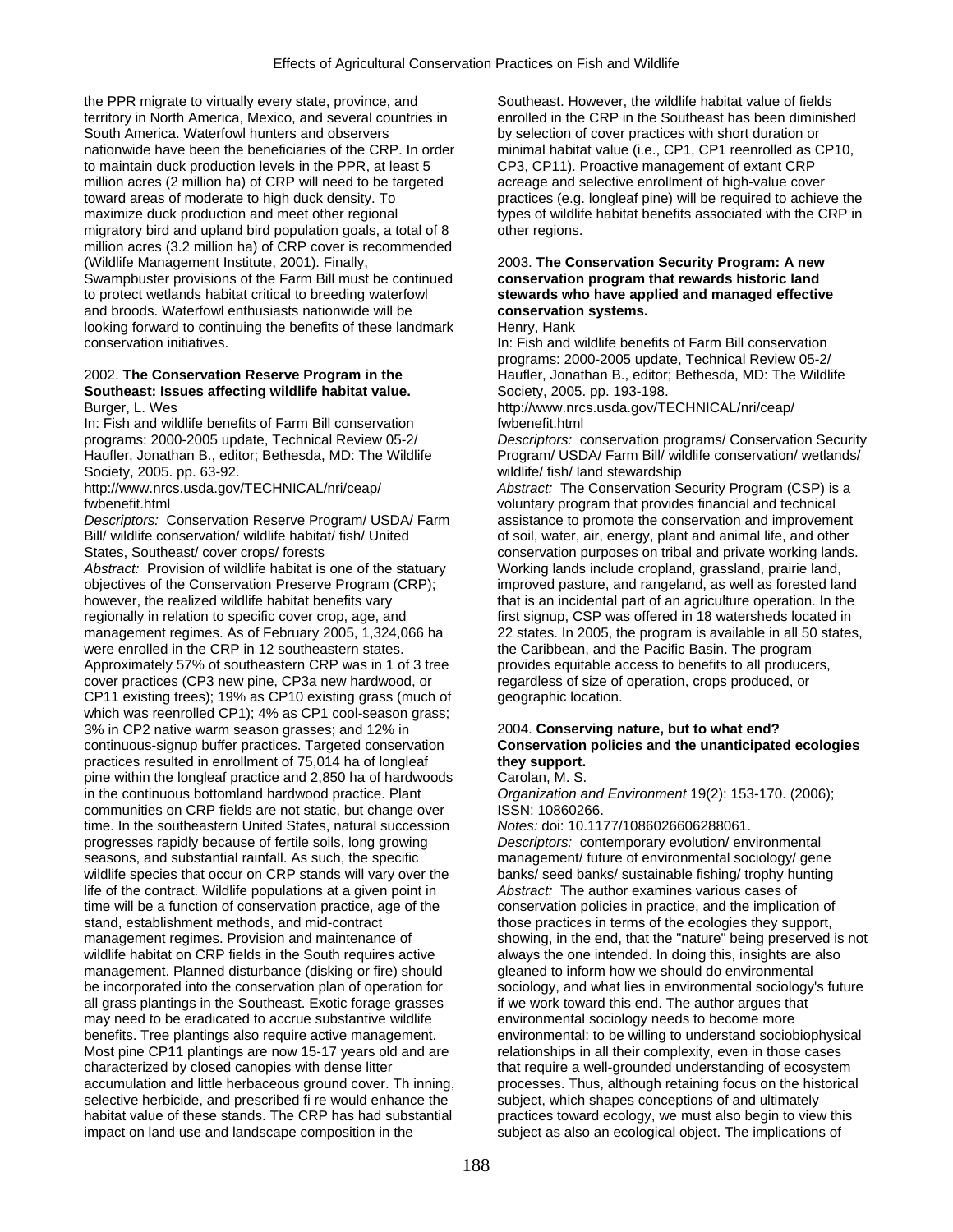such an analytic move, in terms of what it means for species, and evaluated them using Akaike Information © 2006 Sage Publications. maculatum), Jefferson's salamander complex (A.

## **Factors influencing the value of agricultural buffers to wildlife conservation.** the core zone and the amount of forest within the broader

programs: 2000-2005 update, Technical Review 05-2/ cumulative length of paved roads within 1 km of the sit<br>Haufler Jonathan B. editor: Bethesda, MD: The Wildlife. and presence of red-spotted newts (Notophthalmus v. Haufler, Jonathan B., editor; Bethesda, MD: The Wildlife

http://www.nrcs.usda.gov/TECHNICAL/nri/ceap/

wildlife conservation/ agricultural buffers/ wildlife/ fish/

(CCRP) principally consists of linear buffer conservation structure of surrounding upland areas and amphibian<br>Intertices designed to remove bigbly erodible land from diversity at breeding ponds, and stress the importance o practices designed to remove highly erodible land from diversity at breeding ponds, and stress the importance<br>
preserving core terrestrial habitat around wetlands for<br>
orchardon and to improve water quality. The extent of production and to improve water quality. The extent of preserving core terrestrial habitation is projects differentiates CCRP from the general signup CRP. The maintaining amphibian diversity. projects differentiates CCRP from the general signup CRP, maintain<br>which focuses on whole-field enrollments. Small sizes and  $\textcircled{NISC}$ which focuses on whole-field enrollments. Small sizes and high edge to area ratios have the potential to limit the usefulness of these practices for wildlife. Careful planning 2007. **Critical elements for biologically based recovery**  and management are keys to gaining the desired wildlife **plans of aquatic-breeding amphibians.**  benefits from these plantings, particularly with regard to the Semlitsch, Raymond D.<br>
role of buffers in the landscape. Evidence that the practices Conservation Biology 16(3): 619-629. (2002) NAL Call #: role of buffers in the landscape. Evidence that the practices enrolled in the CCRP are used by wildlife is mounting, QH75.A1C5 ; ISSN: 0888-8892 *Descriptors:* aquatic life/ although studies are still most heavily focused on the avian amphibians/ ecosystems/ habitat management/ breeding/ community. Further study on reproductive success and habitat restoration/ habitat use survival is needed on all species of wildlife using these *Abstract:* The global loss of biodiversity and the increasing

## 2006. **Core terrestrial habitat for conservation of local** are experiencing population declines, range constrictions, **populations of salamanders and wood frogs in or extinctions, and federal and state agencies have listed agricultural landscapes.**<br>many species as threatened or endangered, it is essential

glaciated plateau/ habitat preservation/ marbled population. I present a framework of biologically based plains/ wood frogs/ amphibia/ conservation/ Ohio/ develop biologically based recovery plans for aquatic-Ambystoma tigrinum/ Ambystoma maculatum/ in three parts: (1) an overview of critical local population

Abstract: Pond-breeding amphibians require aquatic and species and threats, (2) the critical elements associated terrestrial habitats to complete their lifecycles, and with successful recovery plans, and (3) considerations for preservation of both habitats is necessary for maintaining measuring success and long-term habitat management. local populations. Current wetland regulations focus Clearly, we need more basic data on life-history primarily on aquatic habitats, and criteria to define critical requirements, special adaptations, habitat use, dispersal upland habitats and regulations to protect them are often behavior, and population biology, especially factors ambiguous or lacking. We examined the association influencing long-term persistence for many species. species and the landscape composition surrounding 54 conservation action, we cannot afford to wait for additional Plateau ecoregions of Ohio, USA. We quantified landscape effective recovery efforts for amphibians are known. I hope composition within 200 m of the wetland ("core terrestrial my discussion will help managers understand the zone") and the area extending from 200 m to 1 km from the importance of incorporating local population and wetland ("broader landscape context zone"). We metapopulation factors into their recovery and restoration constructed binary logistic regression models for each plans. I also hope managers begin to think about ultimate

environmental sociology's future, are then discussed. Criterion. Presence of spotted salamanders (Ambystoma © 2008 Elsevier B.V. All rights reserved. jettersonianum) and smallmouth salamanders (A. texanum) was positively associated with the amount of forest within 2005. **Continuous Conservation Reserve Program:** the core zone. Presence of wood frogs (Rana sylvatica) Clark, William R. and Reeder, Kathleen F. landscape context zone. Presence of tiger salamanders (A. lo: Fish and wildlife benefits of Farm Bill conservation tigrinum tigrinum tigrinum) was negatively associated with the In: Fish and wildlife benefits of Farm Bill conservation the strate of the tigrinum tigrinum) was negatively associated with the site.<br>The cumulative length of payed roads within 1 km of the site. Society, 2005. pp. 93-114.<br>
http://www.prcs.usda.gov/TECHNICAI/pri/ceap/ example and inear distance to the five nearest wetlands. Overall fwbenefit.html salamander diversity was positively associated with the *Descriptors:* conservation programs/ USDA/ Farm Bill/ amount of forest within the core zone, and negatively<br>
wildlife conservation/ agricultural buffers/ wildlife/ fish/ associated with the presence of predatory fish and Continuous Conservation Reserve Program cumulative length of paved roads within 1 km of the site.<br>
Abstract: The Continuous Conservation Reserve Program Our results confirm the strong association between the Abstract: The Continuous Conservation Reserve Program Our results confirm the strong association between the COR<br>CORP) principally consists of linear buffer conservation structure of surrounding upland areas and amphibian

plantings to determine how the CCRP can best serve number of threatened or endangered species have focused<br>wildlife habitat functions. wildlife habitat functions. attention on conservation and species-recovery strategies. Because current evidence indicates that some amphibians many species as threatened or endangered, it is essential Porej, D.; Micacchion, M.; and Hetherington, T. E. to develop sound principles upon which to base recovery *Biological Conservation* 120(3): 399-409. (2004) plans for different ecosystems, amphibian communities, or<br> *NAL Call #:* S900.B5: ISSN: 0006-3207 species if we are to balance the conservation of amphibian species if we are to balance the conservation of amphibian *Descriptors:* wetlands/ Akaike information criterion/ fish/ diversity with economic development and a growing human salamanders/ predation/ red spotted newts/ smallmouth principles that can be used for current species conservation salamanders/ spotted salamanders/ tiger salamanders/ till efforts. My goal is to provide the critical elements needed to Notophthalmus viridescens viridescens/ Rana sylvatica/ breeding amphibians in any region. This paper is organized Ambystoma jeffersonianum and landscape processes required to maintain amphibian between the presence of seven pond-breeding amphibian Nevertheless, because some species are in urgent need of wetlands located within the Till Plains and the Glaciated data; the most important critical elements required to initiate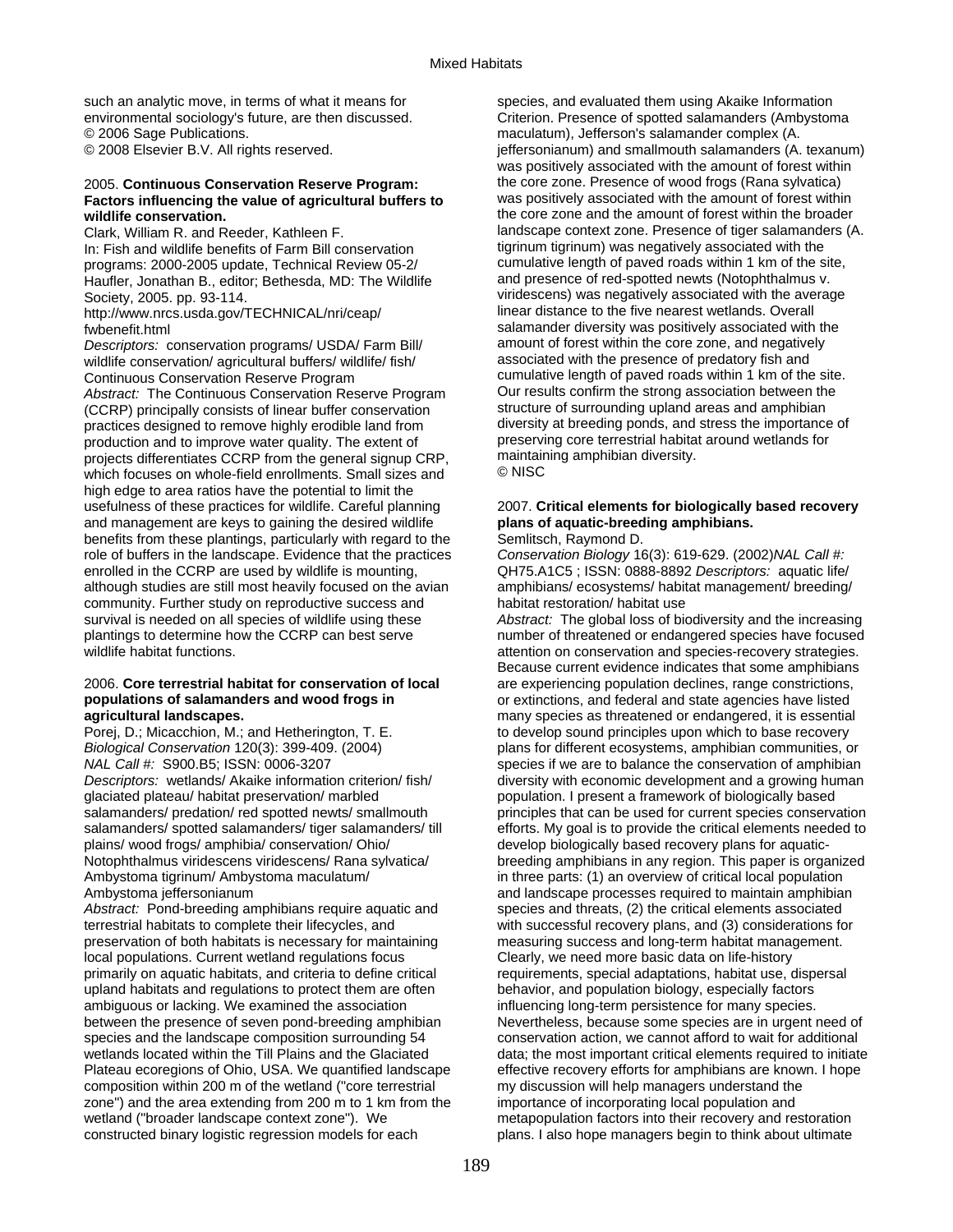connectivity among populations across regions and state **restoration to rescue declining populations.**  boundaries.<br>
Schrott, G. R.; With, K. A.; and King, A. W.<br>
Conservation Biology 19(4): 1181-1193. (20

*Transactions of the North American Wildlife and Natural* fragmentation/ habitat loss/ migratory birds/ neutral *Descriptors:* forest/ fire/ habitat management/ Red Hills Passeri region/ Florida/ Georgia *Abstract:* Habitat restoration is often recommended in

frequent fire for management practices and maintenance of are in fact habitat limited and thus whether declining upland systems in the South, presenting the Red Hills populations can be stabilized or recovered through habitat experience where fire use has remained the dominant land restoration. We used a spatially structured demographic management practice. Obstacles to conducting prescribed model coupled with a dynamic neutral landscape model to<br>fires are summarized. [from paper] evaluate whether habitat restoration could rescue fires are summarized. [from paper] evaluate whether habitat restoration could rescue<br>
© NISC<br>
© NISC

*Restoration Ecology* 8(1): 41-47. (2000) species' vulnerability threshold. The vulnerability threshold<br>
NAL Call #: QH541.15.R45R515: ISSN: 1061-2971 is a measure of extinction risk, in which the change in *NAL Call #: QH541.15.R45R515; ISSN: 1061-2971* ecology/ terrestrial habitat/ land and freshwater zones/ (Δh) falls below -1% (Δλ/Δh ≤ -0.01). Habitat restoration<br>Ungulata (Mammalia): habitat management/ food plants/ vas most effective for species with low-to-moderate Ungulata (Mammalia): habitat management/ food plants/ was most effective for species with low-to-moderate edge<br>
feeding behavior/ grazing/ riparian woodlands/ corridor sensitivities and in landscapes that had not previousl feeding behavior/ grazing/ riparian woodlands/ corridor sensitivities and in landscapes that had not previouristive frequenced extensive fragmentation. To stabilize restoration/ forest and woodland/ California/ Mendocino County/ Mammalia/ chordates/ mammals/ vertebrates populations of species that were highly edge sensitive or *Abstract:* Ungulate herbivory can impact riparian any species in heavily fragmented landscapes, restoration increased mortality of seedlings and saplings. Much work initiated until a population is at risk of extinction, but our<br>has focused on the effects of livestock grazing within model results demonstrate that some populations riparian corridors, while few studies have addressed the influence of native ungulate herbivory on riparian At this stage, habitat loss and fragmentation have seriously herbivory on riparian regeneration along three streams with population declines is limited more by demographic<br>degraded riparian corridors in Mendocino County.<br>than the amount of available habitat. Evidence that degraded riparian corridors in Mendocino County,<br>California, We utilized existing stream restoration efforts by example populations decline in response to habitat loss is thus not California. We utilized existing stream restoration efforts by populations decline in response to habitat loss is thus notivate landowners and natural resource agencies to sufficient to conclude that habitat restoration wi private landowners and natural resource agencies to plots. Livestock were excluded from both exclosure and Conservation Biology.<br>
control plots. Three of the deer exclosures had been in CO2008 Elsevier B.V. All rights reserved. control plots. Three of the deer exclosures had been in place for 15 years, one for 6 years, and two for 4 years. The abundance and size distribution of woody riparian plant 2011. **Desert water harvesting to benefit wildlife: A**  Alnus rhombifolia, and Fraxinus latifolia were quantified for **for remote locations.**  each exclosure and control plot. The mean density of Rice, W. E. saplings in deer exclosures was  $0.49 \pm 0.15/m^2$ , while the mean density of saplings in control plots was  $0.05 \pm 251-257$ . (2004)<br> $0.02/m^2$ . Within exclosures. 35% of saplings were less than MAL Call #: TD194.E5: ISSN: 01676369. 0.02/m<sup>2</sup> . Within exclosures, 35% of saplings were less than *NAL Call #:* TD194.E5; ISSN: 01676369. 1 m and 65% were greater than 1 m; within control plots, *Notes:* doi: 10.1007/s10661-004-4030-6. 97% of saplings were less than 1 m in height. The fact that *Descriptors:* appropriate technology/ micro-catchment/ little regeneration had occurred in control plots suggests water conservation/ water harvester (guzzler)/ crops/ that deer herbivory can substantially reduce the rate of harvesters/ irrigation/ pipe/ polyvinyl chlorides/ precipitation recovery of woody riparian species within degraded riparian (meteorology)/ desert water harvesting/ drinking trough/ corridors. Exclusionary fencing has demonstrated drip irrigation/ mean annual precipitation (MAP)/ surface promising results for riparian restoration in a region with waters/ appropriate technology/ arid environment/ water

## recovery and restoration strategies that consider 2010. **Demographic limitations of the ability of habitat**

© NISC *Conservation Biology* 19(4): 1181-1193. (2005) *NAL Call #:* QH75.A1C5 ; ISSN: 08888892. 2008. **The culture of fire in the Southeast.** *Notes:* doi: 10.1111/j.1523-1739.2005.00205.x. Descriptors: demographic models/ extinction risk/ habitat landscape models/ habitat fragmentation/ habitat *NAL Call #:* 412.9 N814; ISSN: 0078-1355 restoration/ migratory population/ population decline/ Aves/

Abstract: The paper reiterates the ecological importance of conservation without first evaluating whether populations populations of several generic migratory songbirds that differed in their sensitivity to habitat fragmentation (i.e., 2009. **Deer herbivory as an ecological constraint to** severity of edge effects on nesting success). Simulating a **restoration of degraded riparian corridors.** best-case scenario, landscapes were instantly restored to Opperman, Jeff J. and Merenlender, Adina M. 100% habitat before, at, or after habitat loss exceeded the *Descriptors:* conservation measures/ nutrition/ diet/ population growth rate (Δλ) scaled to the rate of habitat loss ecology/ terrestrial habitat/ land and freshwater zones/ (Δh) falls below -1% (Δλ/Δh ≤ -0.01). Habitat vegetation in several ways, such as by reducing vigor or needed to be initiated long before the vulnerability threshold reproductive output of mature plants, and through was reached. In practice, habitat restoration is generally not<br>increased mortality of seedlings and saplings Much work initiated until a population is at risk of extinction has focused on the effects of livestock grazing within model results demonstrate that some populations cannot<br>
riparian corridors while few studies have addressed the be recovered at this point through habitat restoration vegetation. This study investigated the effect of deer eroded the species' demographic potential such that halting<br>herbivory on riparian regeneration along three streams with population declines is limited more by demograp compare six deer exclosures with six upstream control sufficient to rescue declining populations. ©2005 Society for<br>
plots Livestock were excluded from both exclosure and Conservation Biology.

# species such as Salix exigua, S. laevigata, S. lasiolepis, **simple, cheap, and durable sub-surface water harvester**

, while the *Environmental Monitoring and Assessment* 99(1-3):

intense deer herbivory.<br>
© Thomson Reuters Scientific **and the supply and the supply wildlife management/ farm** crops/ harvesting © Thomson Reuters Scientific availability/ water management/ farm crops/ harvesting/ irrigation/ piping/ polyvinyl chloride/ precipitation/ storage tanks/ Idaho/ Animalia/ Artemisia tridentata/ Aves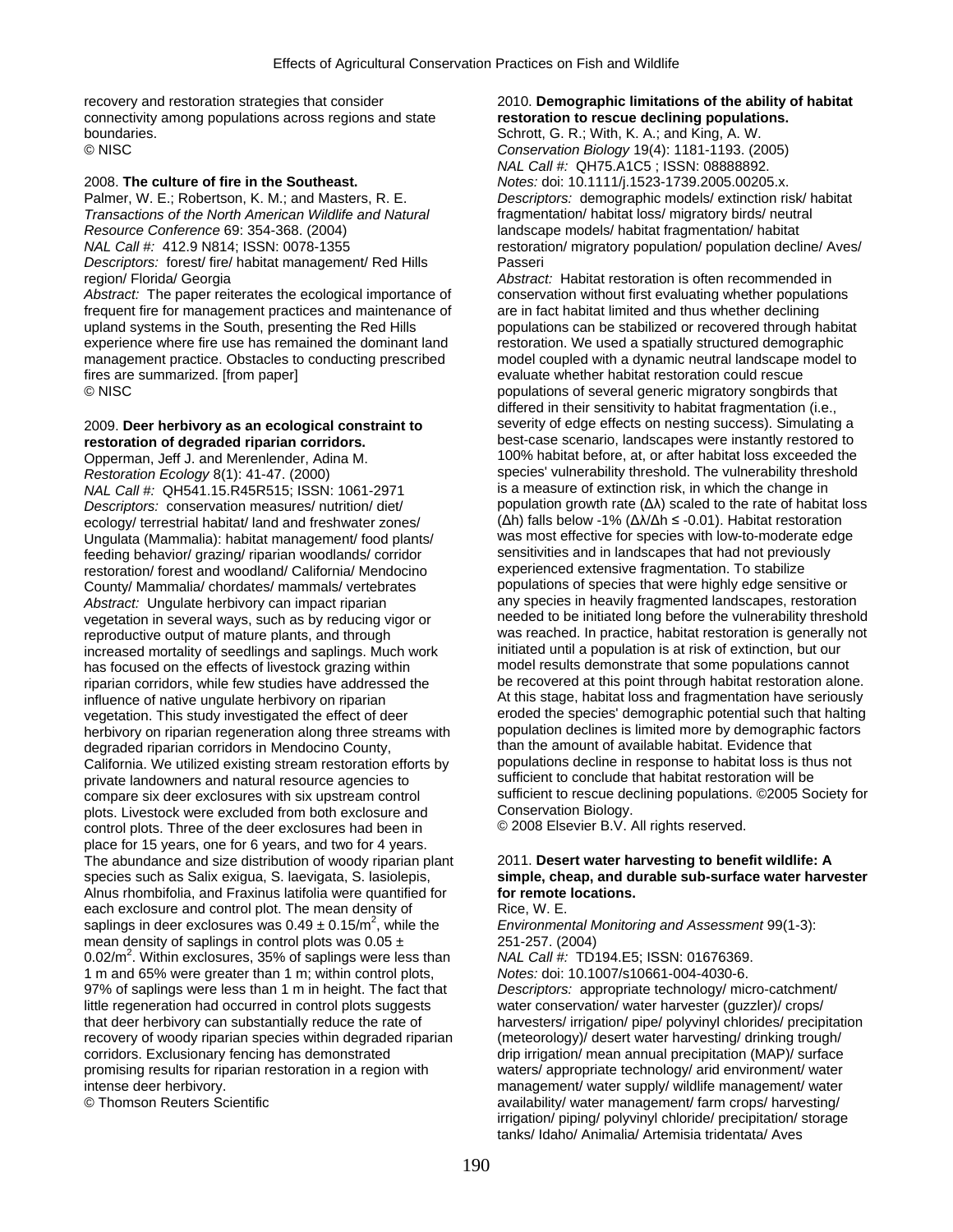*Abstract:* A sub-surface desert water harvester was year five post-thinning and propose to follow the study constructed in the sagebrush steppe habitat of south- through a second entry of thinning, reducing stands to central Idaho, U.S.A. The desert water harvester utilizes a about 80 tph.<br>buried micro-catchment and three buried storage tanks to <br>
© NISC buried micro-catchment and three buried storage tanks to augment water for wildlife during the dry season. In this region, mean annual precipitation (MAP) ranges between 2013. **Detailed study of irrigation drainage in and near**  about 150-250 mm (6"-10"), 70% of which falls during the **wildlife management areas, west-central Nevada,**  cold season, November to May. Mid-summer through early **1987-90.**  autumn, June through October, is the dry portion of the Hoffman, R. J.<br>
year. During this period, the sub-surface water harvester Denver Colo year. During this period, the sub-surface water harvester Denver, Colo.: U.S. Geol. Survey, Earth Science<br>Denvides supplemental water for wildlife for 30-90 days. The Information Center 1994 LISGS Water-Resourc depending upon the precipitation that year. The desert water harvester is constructed with commonly available, *NAL Call #:* GB701.W375 no.92-4024C "over the counter" materials. The micro-catchment is made *Descriptors:* wetlands/ wildlife habitats/ water quality/ of a square-shaped, 20 mL. "PERMALON" polyethylene irrigation effects/ public health/ contamination/ toxicity/ pond liner (approximately 22.9 m  $\times$  22.9 m = 523 m<sup>2</sup>) buried at a depth of about 60 cm. A PVC pipe connects the bioaccumulation/ water pollution effects/ Nevada/ harvester with two storage tanks and a drinking trough. The Stillwater Wildlife Management Area<br>total capacity of the water harvester is about 4777 L (1262 *Abstract:* This report presents a sum total capacity of the water harvester is about 4777 L (1262 *Abstract:* This report presents a summary of the detailed U.S. gallons) which includes three underground storage scientific study of Stillwater Wildlife Management Area and<br>tanks, a trough and pipes. The drinking trough is refined other pearby wetlands in west-central Nevada duri tanks, a trough and pipes. The drinking trough is refined other nearby wetlands in west-central Nevada during 1987-<br>with an access ramp for birds and small animals. The same on the work was funded by the National Irrigatio with an access ramp for birds and small animals. The 90. The work was funded by the National Irrigation Water<br>The Sundbory is simple, cheap, and durable and can be 90. The work was funded by the National Irrigation Water adapted to other uses, e.g. drip irrigation, short-term water the overall objectives of determining (1) the extent, for small livestock, poultry farming etc. The desert water magnitude, and effects of selected water-quality<br>harvester can be used to concentrate and collect water constituents associated with irrigation drainage of from precipitation and run-off in semi-arid and arid regions. wildlife, and human health, and (2) the sources and<br>Water harvested in such a relatively small area will not exposure pathways that cause contamination where Water harvested in such a relatively small area will not exposure pathways that cause contamination where<br>
impact the ground water table but it should help to grow adverse effects are documented. Much of the informa impact the ground water table but it should help to grow adverse effects are documented. Much of the information in<br>small areas of crops or vegetables to aid villagers in self-<br>this report was summarized from two previousl sufficiency. © 2004 Springer Science+Business Media, Inc. interpretive reports that were completed to fulfill study<br>© 2008 Elsevier B.V. All rights reserved. by example objectives. Where applicable, data for the study area

2012. **Designs for protecting amphibians in managed** these studies indicate that the aquatic biota in natural **headwater forests in the U.S. Pacific Northwest.** *wetlands of the Carson Desert are adversely affected by***<br>Olson, Deanna H.; Rugger, Cynthia; and Rundio, David** *bydrological and geochemical sources and processes in NAL Call #:* QL671.M8; ISSN: 1051-1733. and naturally occurring minerals in the shallow alluvial

Northwestern Vertebrate Biology and the Washington constituents in ground water that eventually enters the Chapter of the Wildlife Society, held jointly at Evergreen wetlands. Once in the wetlands, these constituents are State College, Washington, March 27-April 1, 2006. **Further concentrated by evaporation and transpiration.** *Descriptors:* Abies spp./ Douglas fir/ forests/ treatment/ Water from some agricultural drains that enter Stillwater thinning/ amphibians/ habitat/ Pacific Northwest WMA was acutely toxic to aquatic organisms. The drains in *Abstract:* Headwaters comprise the majority of US Pacific the agricultural areas, which eventually discharge to the Northwest forest landscapes, and harbor a diversity of wetlands, were also implicated as sites of uptake of endemic species. Thinning of young managed stands is selenium and mercury by aquatic organisms. being used on federal lands for wood production, fuels 
in 
in 
in 
in 
in 
in 
in 
in 
o ProQuest

being used on federal lands for wood production, fuels

o ProQuest reduction to reduce risk of severe fire, and accelerated<br>development of late-successional forest conditions. development of late-successional forest conditions. 2014. **Detailed study of irrigation drainage in and near**  Thinning with headwater-stream riparian buffers and **wildlife management areas, west-central Nevada, 1987-** Specifically, our research examines the effects on instream, **Wildlife Management Areas, and other nearby**  bank-dwelling, and upslope amphibians of four riparian **wetlands.**  buffer widths  $(6, 15, 70,$  and  $145$  m on each side of  $H$  Hallock, R. J. and Hallock, L. L. streams) and three sizes of upslope leave islands  $(0.1, 0.2, 1.5)$  Denver Colo  $(1.1, 5)$  Geological and 0.4 ha circular patches) within a thinned forest matrix linvestigation Report: 92-4024B, 1993.<br>(50 to 80 y), which reduced Douglas- fir stands from about Descriptors: wetlands/ water pollution (50 to 80 y), which reduced Douglas- fir stands from about *Descriptors:* wetlands/ water pollution effects/ toxicity/ 600 trees ha (tph) to 200 tph. Instream amphibians were selenium/ dissolved solids/ water quality/ waterfowl/ water<br>not affected by joint buffers and upslope thinning in years control/ wildlife/ irrigation/ drainage/ pollu first and second post-treatment, while some effects were Nevada/ Stillwater seen on bank and thinned upslope salamander species abundances. Larger leave islands retained habitats and fauna. We are tracking stream species' responses through

Information Center, 1994. USGS Water-Resources<br>Investigations Report.

heavy metals/ agricultural hydrology/ aquatic life/

Quality Program of the U.S. Department of the Interior with constituents associated with irrigation drainage on fish, this report was summarized from two previously published objectives. Where applicable, data for the study area from other published sources also were utilized. The results of Olson, Deanna H.; Rugger, Cynthia; and Rundio, David hydrological and geochemical sources and processes in the<br>
Newlands Irrigation Project area. Reactions between water<br>
Newlands Irrigation Project area. Reactions between *Northwestern Naturalist* 87(2): 181. (2006) Newlands Irrigation Project area. Reactions between water *Notes:* 2006 Annual Meetings of the Society for a measure increase concentrations of potentially toxic

# 90 - Part B: Effect on biota in Stillwater and Fernley

Denver, Colo.: U.S. Geological Survey; Water Resources control/ wildlife/ irrigation/ drainage/ pollution effects/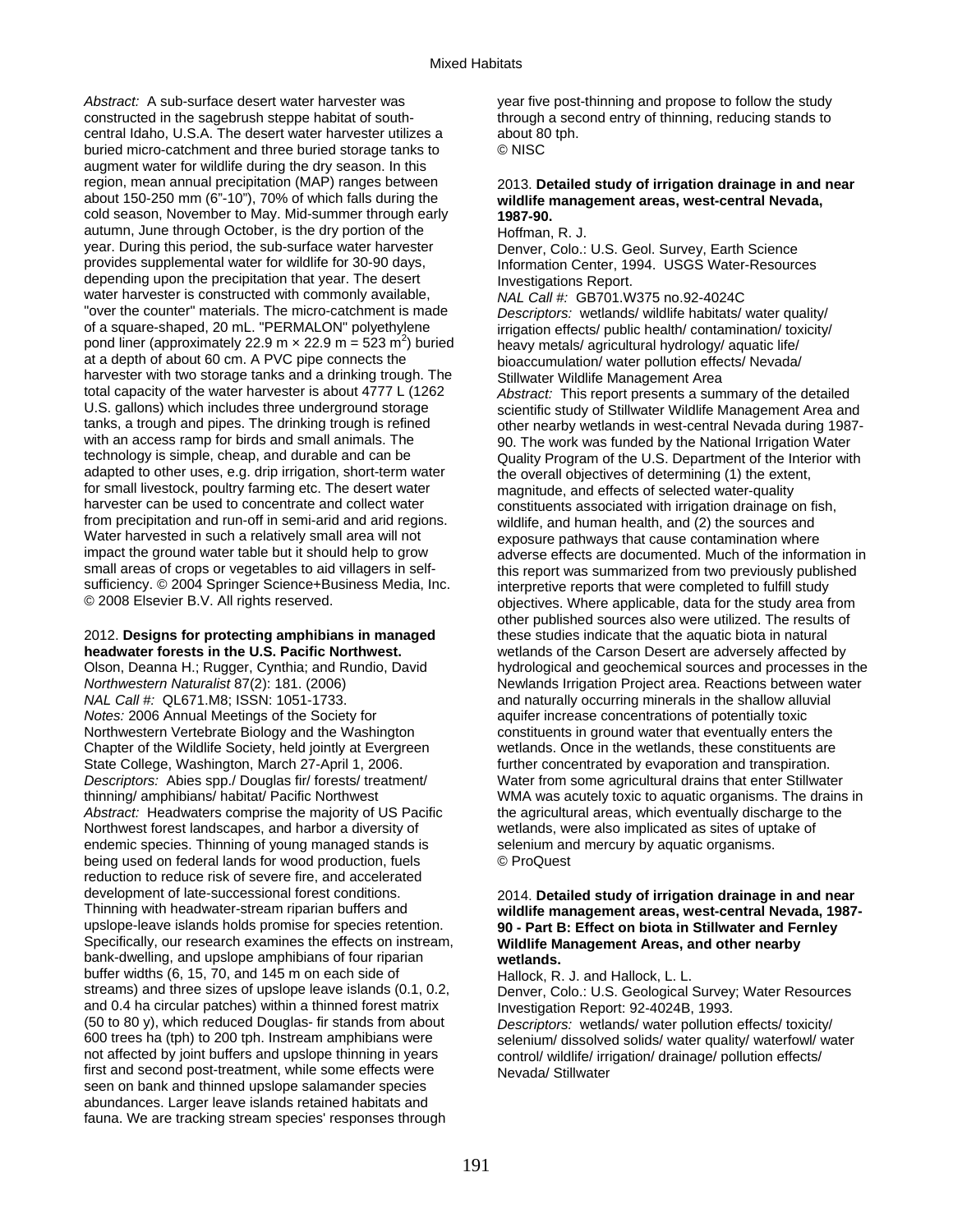Abstract: A water-quality reconnaissance study during Ouray National Wildlife Refuge was limited to a small area toxic elements in water, bottom sediment, and biota in and seepage of shallow groundwater into waterfowl ponds.<br>
near Stillwater Wildlife Management Area (WMA). This Geometric mean concentrations of selenium in plants, near Stillwater Wildlife Management Area (WMA). This study prompted the U.S. Department of the Interior to invertebrates, bird eggs, and fish from the North and South initiate a more detailed study to determine the Roadside Ponds were larger than concentrations known to hydrogeochemical processes that control water quality in cause reproductive failure in mallards. (USGS)<br>the Stillwater WMA, and other nearby wetlands, and the © ProQuest the Stillwater WMA, and other nearby wetlands, and the resulting effects on biota, especially migratory birds. Present wetland size is about 10% of historical size; the 2016. **The development of bottomland forest**  wetlands has increased only moderately, but the dissolved-**Valley.** solids concentration has increased more than seven-fold. Hayes, R. J.<br>Wetland vegetation has diminished and species Freedonical R composition in flow water has shifted to predominant salt-<br> *Descriptors:* lowland forests/ ecological restoration/<br>
reforestation/ land use/ wetlands/ hardwood/ trees/ forestation/ tolerant species in many areas. Decreased vegetative reforestation/ land use/ wetlands/ hardwood/ trees/ forest<br>cover for nesting is implicated in declining waterfowl habitats/ forest policy/ history/ planting/ forest ecol cover for nesting is implicated in declining waterfowl<br>production. Decreases in numbers or virtual absence of the state of the state of the state policy/ history/ planting/ forest ecology/<br>forest wildlife relations/ forest production. Decreases in numbers or virtual absence of forest wildlife relations/ forest management/ silvicultural<br>several wildlife species are attributed to degraded water practices/ Mississippi River/ United States, sout several wildlife species are attributed to degraded water practices/ Mississippi River/ United States, southeastern<br>quality. Results of toxicity tests indicate that water in some region/ plant ecology/ aquatic biology and quality. Results of toxicity tests indicate that water in some region/ plant ecology/ aquatic biology and ecology general/<br>drains and wetland areas is acutely toxic to some fish and animal ecology and behavior/ forest mana invertebrates. Toxicity is attributed to the combined resources presence of arsenic, boron, lithium, and molybdenum. This citation is from AGRICOLA. Biological pathways are involved in the transport of mercury and selenium from agricultural drains to wetlands. Hatch<br>
success of both artificially incubated and field-reared duck<br>
eggs was greater than/= 90 percent; no teratogenesis was<br>
observed. Mercury in muscle tissue of waterf

### 2015. **Detailed study of selenium and selected elements** nucleation/ recruitment/ restoration ecology/ seed dispersal/ **in water, bottom sediment, and biota associated with** spatial analysis/ woodland/ United States<br> **irrigation drainage in the middle Green River Basin,** *Abstract: Studies of biological invasions i* **irrigation drainage in the middle Green River Basin,** *Abstract:* Studies of biological invasions indicate that

Denver, Colo.: U.S. Geological Survey; Water-Resources foci spread and coalesce. Ecological reclamation of Investigations Report 92-4084, 1992. 164 p. damaged lands might make use of this potential for Investigations Report 92-4084, 1992. 164 p.<br>Descriptors: wetlands/ bioaccumulation/ drainage water/ enhanced natural dispersal by inoculating sites with *Descriptors:* wetlands/ bioaccumulation/ drainage water/ enhanced natural dispersal, by inoculating sites with selenium/ water pollution effects/ water pollution sources/ multiple small plantings to attract animal dispersers and<br>ducks/irrigation/ water birds/ waterfowl/ wildlife habitats on the mutualists from nearby remnants of na ducks/ irrigation/ water birds/ waterfowl/ wildlife habitats other mutualists from nearby remnants of natural habitat.<br>Abstract: Studies completed at Stewart Lake Waterfowl on the conducted an experimental test of this pro Abstract: Studies completed at Stewart Lake Waterfowl We conducted an experimental test of this proposition. On<br>Management Area, lower Ashley Creek, Ouray National a 6-ha section of an abandoned municipal landfill in the Management Area, lower Ashley Creek, Ouray National and 6-ha section of an abandoned municipal landfill in the<br>Wildlife Refuge, and Pariette Wetlands, Utah identified New Jersey Meadowlands, we installed 16 clusters of 2 Wildlife Refuge, and Pariette Wetlands, Utah identified New Jersey Meadowlands, we installed 16 clusters of 21<br>New Jersey Meadowlands, we installed 16 clusters of 21 several areas and shrups in an array of fenced plots. Cl several areas where selenium was adversely affecting trees and shrubs in an array of fenced plots. Clusters<br>water quality and creating a hazard to wildlife. The source contained seven pative species known to: (1) attract b water quality and creating a hazard to wildlife. The source contained seven native species known to: (1) attract bird<br>of contamination at Stewart Lake is drainwater and shallow dispersers to introduce propagules from remna groundwater from soils derived from Mancos Shale. Median habitat; (2) contribute propagules by virtue of high concentrations of selenium in all drainwater discharged to reproductive output and clonal growth: and (3) acc concentrations of selenium in all drainwater discharged to reproductive output and clonal growth; and (3) accelerate<br>Stewart Lake exceeded the State standard of 5 microg/L woodland succession on open, degraded habitats, Av established for wildlife protection. Selenium concentrations i plant size was varied, with half the plots receiving larger<br>all biological tissues sampled at Stewart Lake Waterfowl rees and shrubs to test whether woody plan all biological tissues sampled at Stewart Lake Waterfowl errees and shrubs, to test whether woody plant size would<br>Management Area were large compared to concentrations enhance any attractive function. An additional eight Management Area were large compared to concentrations enhance any attractive function. An additional eight empty<br>in biota from most other sites in the middle Green River<br>profit external plats were studied to estimate backg in biota from most other sites in the middle Green River plots were studied to estimate background rates of basin. Selenium concentrations in Ashley Creek upstream recruitment and to test for a fencing effect. Site preju basin. Selenium concentrations in Ashley Creek upstream recruitment and to test for a fencing effect. Site preparation<br>of the City of Vernal generally were less than 1 microg/L but included the addition of 90 cm of fresh s of the City of Vernal generally were less than 1 microg/L but included the addition of 90 cm of fresh substrate, including<br>12 miles downstream averaged 73 microg/L. The source of critional organic matter, and a cover crop 12 miles downstream averaged 73 microg/L. The source of organic matter, and a cover crop of annual grasses.<br>
the contamination was believed to be from inflows of Recruitment of woody plants inside and surrounding the contamination was believed to be from inflows of Recruitment of woody plants inside and surrounding the shallow groundwater and surface water originating as surrounding the shallow groundwater and surface water origina seepage from a sewage-lagoon system that flows through were compared on the basis of treatment and recruitment Mancos Shale and mobilizes selenium. Waterfowl from the mode (avian, wind, or clonal dispersal). Woody plant area contained selenium concentrations as large as 27.2<br>microg/g in muscle tissue, and an eared grebe egg substantial, primarily via dispersal from natural so microg/g in muscle tissue, and an eared grebe egg substantial, primarily via dispersal from natural sources.<br>Contained 71 microg/g. Selenium contamination of ponds at Plots with larger plants attracted significantly more r

1986-87 found high concentrations of several potentially on the western part of the refuge and was apparently due to

# restoration in the lower Mississippi River Alluvial

Ecological Restoration 22: 170-182. (Sept. 2004) animal ecology and behavior/ forest management/ land

pattern/ surrounding landscape/ habitat restoration/ **Utah, 1988-90.** natural recruitment of new species can occur as a 'nucleation' phenomenon, in which scattered colonization dispersers to introduce propagules from remnants of off-site woodland succession on open, degraded habitats. Average experimental plots was examined for five years, and results Plots with larger plants attracted significantly more recruits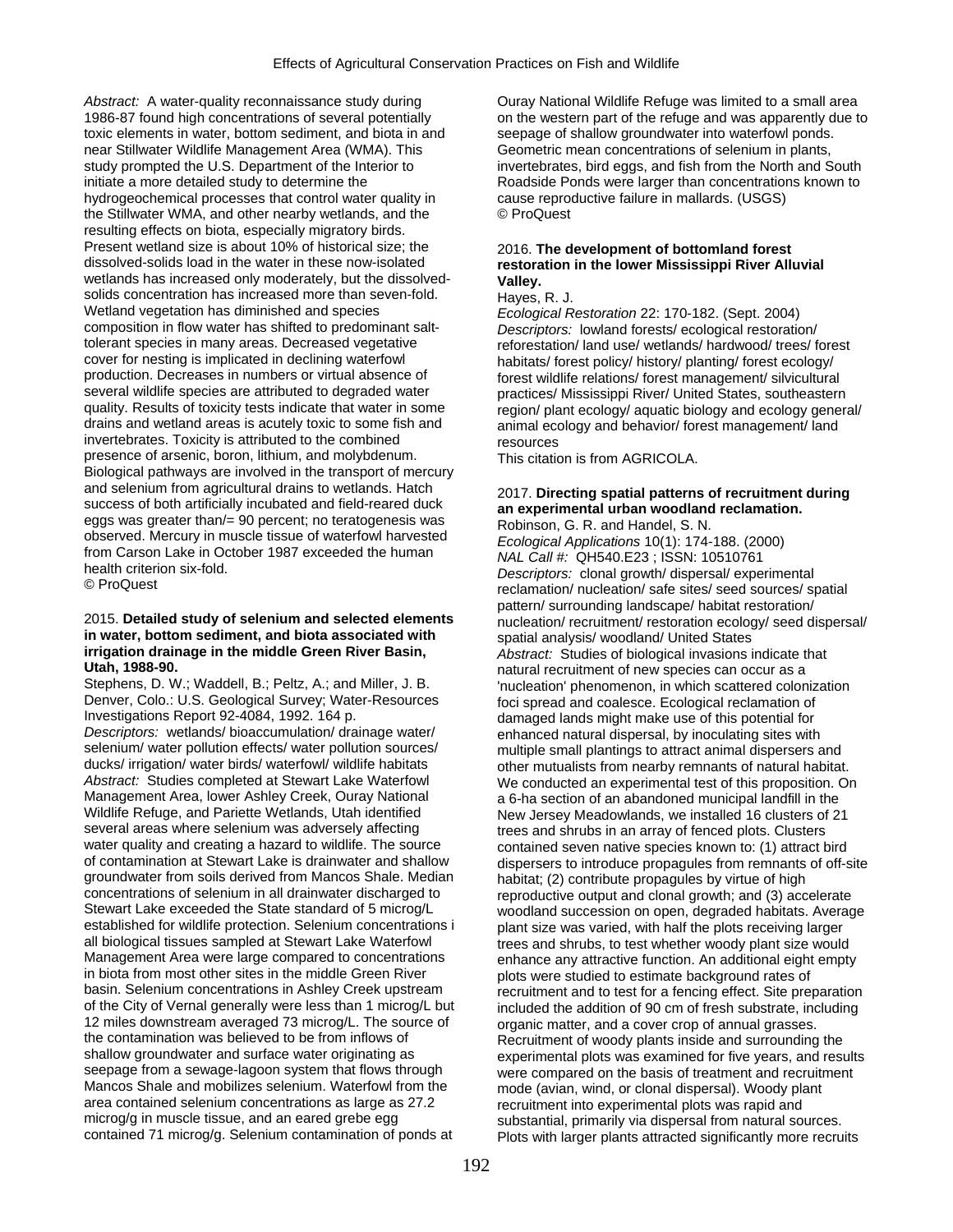at the outset, but this difference diminished over time. Fall experienced savannas and woodlands more as ecotones seed rain samples yielded a mean estimate of 426 than as habitats distinct from forests or grasslands. seeds/m<sup>2</sup> within plots. However, size distributions of recruiting woody species increasingly shifted toward larger conservation, as evidenced by savannas and woodlands individuals each year. Experimental manipulations that having the highest density of the most threatened species opened seed beds for woody plant recruitment had short-<br>
lived effects. indicating a narrow window of opportunity for <br>
© Thomson Reuters Scientific lived effects, indicating a narrow window of opportunity for establishment. Spread of the planted species themselves was generally weak, although clonal growth contributed 2019. **Distribution and composition of mammalian** substantially to spread on the margins of plots. Most **numerally and any of the Snake River in southwestern** recruitment outside experimental plots was from external **Idaho.**<br>sources. A strong proximity component was found for bird-<br>Zoellick dispersed recruits, which were highly clustered near *Northwest Science* 79(4): 265-272. (2005) planted plots, with the highest densities near source *NAL Call #:* 470 N81; ISSN: 0029344X populations on the site margin. Wind-dispersed trees and *Descriptors:* mammals/ birds/ predators/ nesting/ habitat shrubs, by contrast, were not associated with planted plots management/ reduced river flows<br>and were concentrated near one corner of the site. Abstract: In 1990-1992, we studie and were concentrated near one corner of the site.<br>
Discounting plot interiors, total recruitment density for the composition of a mammalian predator community to ass Discounting plot interiors, total recruitment density for the composition of a mammalian predator community to assess<br>site after 5 yr was ~800 woody stems/ha, 36% via avian its potential to impact ground-nesting waterfowl site after 5 yr was ~800 woody stems/ha, 36% via avian its potential to impact ground-nesting waterfowl and<br>dispersal, 10% via clonal spread, and the remainder via integrational songbirds on Snake River islands in Deer dispersal, 10% via clonal spread, and the remainder via songbirds on Snake River islands in Deer Flat National<br>wind-borne propagules. New recruits represented 26 woody wildlife Refuge in southwestern Idaho. We used scentplant species, all but four from external sources, and only station and track-plot surveys to examine visits of five common species contributed more than a few recruits. mammalian predators to riparian areas on the mainland<br>We conclude that techniques for manipulating natural seed and to 30 Refuge islands on a 64-km reach of the riv We conclude that techniques for manipulating natural seed and to 30 Refuge islands on a 64-km reach of the river.<br>dispersal hold promise for ecological restoration, provided Covotes, mink, red foxes, raccoons, and striped dispersal hold promise for ecological restoration, provided Coyotes, mink, red foxes, raccoons, and striped skunks<br>that background populations are available to supply the summer widely distributed. Visitation rates of mamm that background populations are available to supply were widely distributed. Visitation rates of mammalian<br>colonists. example in predators that frequently visited scent stations (covoter

## **oak savannas and woodlands as avian habitats.** two-thirds of the study reach that had less agricultural

*NAL Call #:* 413.8 AU4 ; ISSN: 0004-8038 mammalian predator-free habitat for nesting birds as *Descriptors:* terrestrial ecology: ecology, environmental visitation rates of terrestrial predators to scent stations and sciences/ wildlife management: conservation/ forest habitat/ track plots in riparian areas on the mainland were generally migration/ woodland/ vegetation gradient/ oak savanna 2-4 times those on islands at river flows of 184.1 m3/s. Abstract: Oak savannas and woodlands historically Reducing Snake River flows has the potential to increase covered millions of hectares in the midwestern United visits to islands of four terrestrial carnivores (covotes, States but are rare today. We evaluated the ecological raccoons, red foxes, and striped skunks) that were widely distinctiveness and conservation value of savannas and distributed on the mainland and important predators of woodlands by examining bird distributions across a fire-<br>nesting waterfowl. Because mammalian predators were maintained woody-vegetation gradient in northwest Indiana widely distributed, management actions to prevent or encompassing five habitats-open habitats with low canopy reduce predator visits would need widespread application cover, savannas, woodlands, scrublands, and forests- to result in more than localized increases in waterfowl during migration, breeding, and overwintering. Savannas production on Refuge islands. © 2005 by the Northwest and woodlands were significantly different in overall bird Scientific Association. All rights reserved. species composition from open and forest habitats but were  $\heartsuit$  2008 Elsevier B.V. All rights reserved. often intermediate between open and forest in guild densities. Few bird species were consistently and highly 2020. **Distribution of bats in fragmented wetland forests**  concentrated in savannas or woodlands, and the Red- **of southeast Missouri.**  headed Woodpecker (Melanerpes erythrocephalus) was Warwick, Adam; Fredrickson, Leigh H.; and the only species significantly more abundant in savannas Heitmeyer, Mickey and woodlands than in open, scrub, and forest habitats. *Bat Research News* 42(4): 187. (2001) Fire frequency over a 15-year interval was a significant *NAL Call #:* QL737.C5 B328; ISSN: 0005-6227 predictor of bird community composition and was positively *Descriptors:* bottomland hardwood forests/ bats/<br>
related to species diversity, spring transient migrant Mississing Alluvial Valley/ remnant forests/ density, and density of the most threatened species. Each habitat management<br>habitat type had characteristics potentially important for *Abstract:* Bottomland habitat type had characteristics potentially important for *Abstract:* Bottomland Hardwood wetlands in the Mississippi transient migrants, which suggests it plays an important beginning in the mid-1800's. Among states with wetland<br>
role as migration stopover habitat. More species were forests in the MAV. Missouri has the most severe losses role as migration stopover habitat. More species were forests in the MAV, Missouri has the most severe losses<br>significantly concentrated in open or forest habitats than in and modifications with about 40.000 ha of the orig significantly concentrated in open or forest habitats than in and modifications with about 40,000 ha of the original one<br>the other habitats. Lack of species concentration and million ha remaining as small patches of remnan the other habitats. Lack of species concentration and million ha remaining as small patches of remnant forests in<br>intermediate community composition suggested that birds nine southeastern countries. Little is known about r

However, this intermediate character can benefit

# predators along the Snake River in southwestern

Zoellick, B. W.; Ulmschnelder, H. M.; and Stanley, A. W. Wildlife Refuge in southwestern Idaho. We used scentcolonists.<br>
© 2008 Elsevier B.V. All rights reserved.<br>  $\bullet$  foxes, striped skunks, and feral cats) did not differ among foxes, striped skunks, and feral cats) did not differ among upper, middle, and lower segments of the study reach. 2018. **Distinctiveness, use, and value of Midwestern** Tracks of river otters were primarily observed on the upper Grundel, Ralph and Pavlovic, Noel B. development. Badgers, bobcats, and mountain lions were<br>Auk 124(3): 969-985. (2007) developmently detected. Refuge islands provided relatively infrequently detected. Refuge islands provided relatively

Mississippi Alluvial Valley/ remnant forests/ Alluvial Valley (MAV) were gradually converted to row crops

nine southeastern countries. Little is known about remnant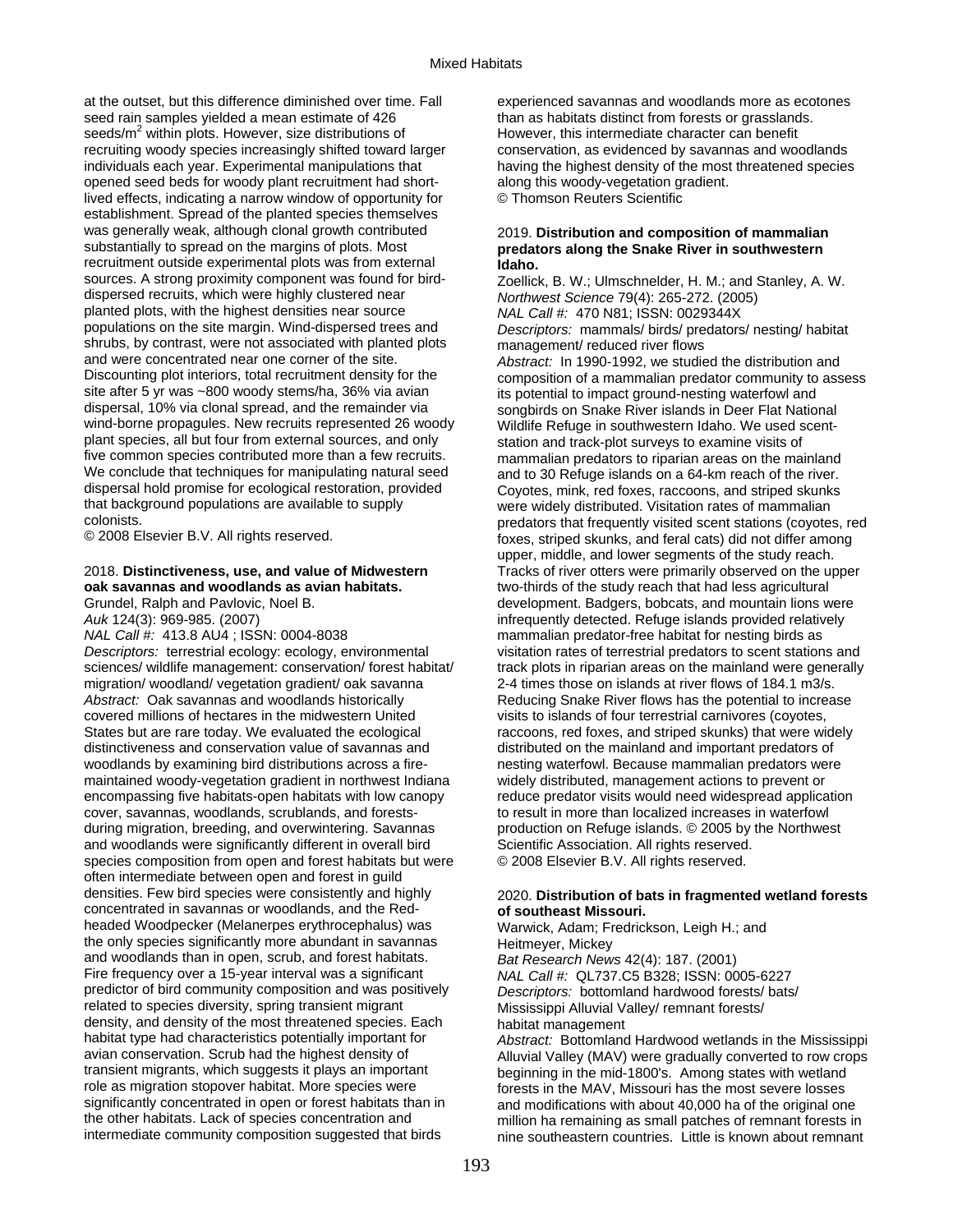wildlife populations within this highly fragmented landscape habitat and of live fences in conjunction with forest and foremost among these taxa is the order Chiroptera. **Fragments as temporary habitats for Neotropical migratory** Bats play an important role in bottomland forests as prey for landbirds that stop over or winter in Los Tuxtlas. © Springer snakes, hawks, owls, skunks, and opossums. Furthermore, 2005. bats serve agriculture by controlling common crop pests.  $\heartsuit$  2008 Elsevier B.V. All rights reserved. We report on the abundance and species richness of bats in three landscapes of varying amounts of forest cover. We 2022. **Does mallard clutch size vary with landscape**  also report on the distribution of bats among natural forest **composition?**  remnants, and sites with agroforestry, buffer strips, and Ball, I. J.; Artmann, M. J.; and Hoekman, S. T. windbreaks. The first field season of 5500 net hours and *Wilson Bulletin* 114(3): 404-406. (2002) 200 detector hours has revealed that landscapes with *NAL Call #:* 413.8 W692; ISSN: 00435643<br>
medium forest cover are used the most by bat species, with *Descriptors:* arable land/ clutch size/ grass medium forest cover are used the most by bat species, with *Descriptors:* arable land/ clutch size/ grassland/ landscape<br>the highest abundance and species richness occurring in structure/ waterfowl/ United States/ Anas pla buffer strips and natural forest patches. Species of concern *Abstract:* We studied Mallards (Arias platyrhynchos) such as Myotis sodalis and M. grisescens have been nesting in artificial nesting structures in northeastern North<br>documented on some study sites. In addition, male little Dakota and compared clutch size between landscapes brown bats M. lucifugus have been encountered in multiple where proportion of cropland was either high (mean = forest patches, implicating bottomland hardwood forests as 68.9%, cropland landscapes) or low (mean = 30.2%, important summer habitat. These results are essential to drassland landscapes). Mallard clutch size was signifi important summer habitat. These results are essential to grassland landscapes). Mallard clutch size was significantly<br>develop landscape-level predictions of bat abundance and related to nest initiation date and landscape c develop landscape-level predictions of bat abundance and related to nest initiation date and landscape composition.<br>Species richness in relation to forest cover and habitat type Mean clutch size, controlled for nest initia species richness in relation to forest cover and habitat type Mean clutch size, controlled for nest initiation date, was<br>in disrupted floodplain systems.

## **species assemblages in forest fragments and man-** size may be influenced by covariation with other **made vegetation in Los Tuxtlas, Mexico. demographic variables, such as nest success and**

*Biodiversity and Conservation* 14(7): 1719-1734. (2005) correlated with landscape proportion of cropland. We *Notes:* doi: 10.1007/s10531-004-0696-x. clutch size and landscape composition in both structure-

*Descriptors:* agricultural habitats/ avian diversity/ forest nesting and ground-nesting Mallards, in other geographic fragmentation/ Los Tuxtlas/ Mexico/ neotropical migrant areas, and in other duck species. birds/ forest/ habitat fragmentation/ migratory species/ © 2008 Elsevier B.V. All rights reserved. species diversity/ Veracruz/ Aves/ Capsicum frutescens/ citrus/ Pimenta dioica/ Theobroma cacao/ Zea mays 2023. **Dry creek long-term watershed study: The effects**  Abstract: We investigated the presence of Neotropical of harvesting in streamside management zones and migratory landbirds in a 90-km<sup>2</sup> landscape in the region of adjacent uplands of riparian corridors on avian migratory landbirds in a 90-km<sup>2</sup> landscape in the region of Los Tuxtlas, Veracruz, Mexico. Using the fixed-radius count **communities in the coastal plain of Georgia.**  point procedure, migratory landbirds were surveyed in 21 Grooms, Merideth P.; Lanham, J. Drew; and forest fragments and in four replicates of shaded (coffee, Wigley, T. Bently cacao and mixed) and unshaded (citrus and allspice) ln: Proceedings on cacao and mixed) and unshaded (citrus and allspice) In: Proceedings of the 13th Biennial Southern Silvicultural<br>In: Proceedings of the 13th Biennial Southern SRS 92/<br>Research Conference, General Technical Report-SRS 92/ plantations, live fences, non-arboreal crops (corn and Research Conference, General Technical Report-SRS 92/<br>
jalapeno chili pepper) and pastures. The surveys resulted in Connor, Kristina F.: Asheville, NC: Southern Resear jalapeno chili pepper) and pastures. The surveys resulted in Connor, Kristina F.; Asheville, NC: Southern Research<br>the count of 4732 birds representing 72 species. While Station, Forest Service, U.S. Department of Agricult forest fragments accounted for 65% of the total species 2006. pp. 21-25. count, 73% of the birds were counted in the arboreal man-<br>made habitats. Pastures contributed to 10% of the species<br>Descriptors: commercial activities/ conserva and to 1% of the individuals counted. Live fences were ecology/ terrestrial habitat/ land zones/ Aves: forestry/<br>
particularly rich in individuals, accounting for 28% of the riparian corridor tree harvesting/ community str particularly rich in individuals, accounting for 28% of the riparian corridor tree harvesting/ community structure/<br>birds counted. Rarefaction analysis showed that forest habitat management/ riparian corridors/ tree harves fragments were the sites richest in species, followed by forest and woodland/ Georgia/ Southlands Forest/ birds/ shaded and unshaded plantations and by live fences.<br>
Pastures were the habitats poorest in species, followed<br>
Abstract: We evaluate Pastures were the habitats poorest in species, followed *Abstract:* We evaluated the effects of Best Management by non-arboreal crops. Species richness of Neotropical *Practices (BMPs)* harvesting on avian communities by non-arboreal crops. Species richness of Neotropical Practices (BMPs) harvesting on avian communities<br>Practices (BMPs) harvesting on avian communities migratory languatory in the Georgia ( migratory landbirds was associated to vertical and associated with headwater streams in the Georgia Coastal<br>horizontal diversity of vegetation in the habitats and a summary plain. Two watersheds served as references with n horizontal diversity of vegetation in the habitats Plain. Two watersheds served as references, with no timber<br>
investigated. Shaded and unshaded plantations as well as Pharvesting, and two treatment watersheds were clearcu live fences were more similar to forest fragments in species with retention of Streamside Management Zones (SMZs)<br>assemblages than non-arboreal crops and pastures. We according to Georgia BMPs for forestry. Bird communitie assemblages than non-arboreal crops and pastures. We according to Georgia BMPs for forestry. Bird communities<br>discuss the conservation value of arboreal agricultural were surveved in each watershed before and after harvest

structure/ waterfowl/ United States/ Anas platyrhynchos Dakota and compared clutch size between landscapes. in disrupted floodplain systems. 1.24 ± 0.33 SE eggs smaller on cropland landscapes than on grassland landscapes. Generality of this pattern across space, time, and type of nesting sites is unknown, as is 2021. **Diversity of neotropical migratory landbird** causation. Demographic importance of variation in clutch Estrada, A. and Coates-Estrada, R. **abundance of breeding pairs, which also are negatively** *NAL Call #:* QH75.A1B562; ISSN: 09603115. suggest that researchers examine relationships between

Station, Forest Service, U.S. Department of Agriculture,

Descriptors: commercial activities/ conservation measures/ habitat management/ riparian corridors/ tree harvesting/

harvesting, and two treatment watersheds were clearcut were surveyed in each watershed before and after harvest by variable-distance transect surveys. The bird community surveyed in each watershed was divided into foraging, nesting, and disturbance guilds. A Partners In Flight (PIF) composite score-based index was used to calculate the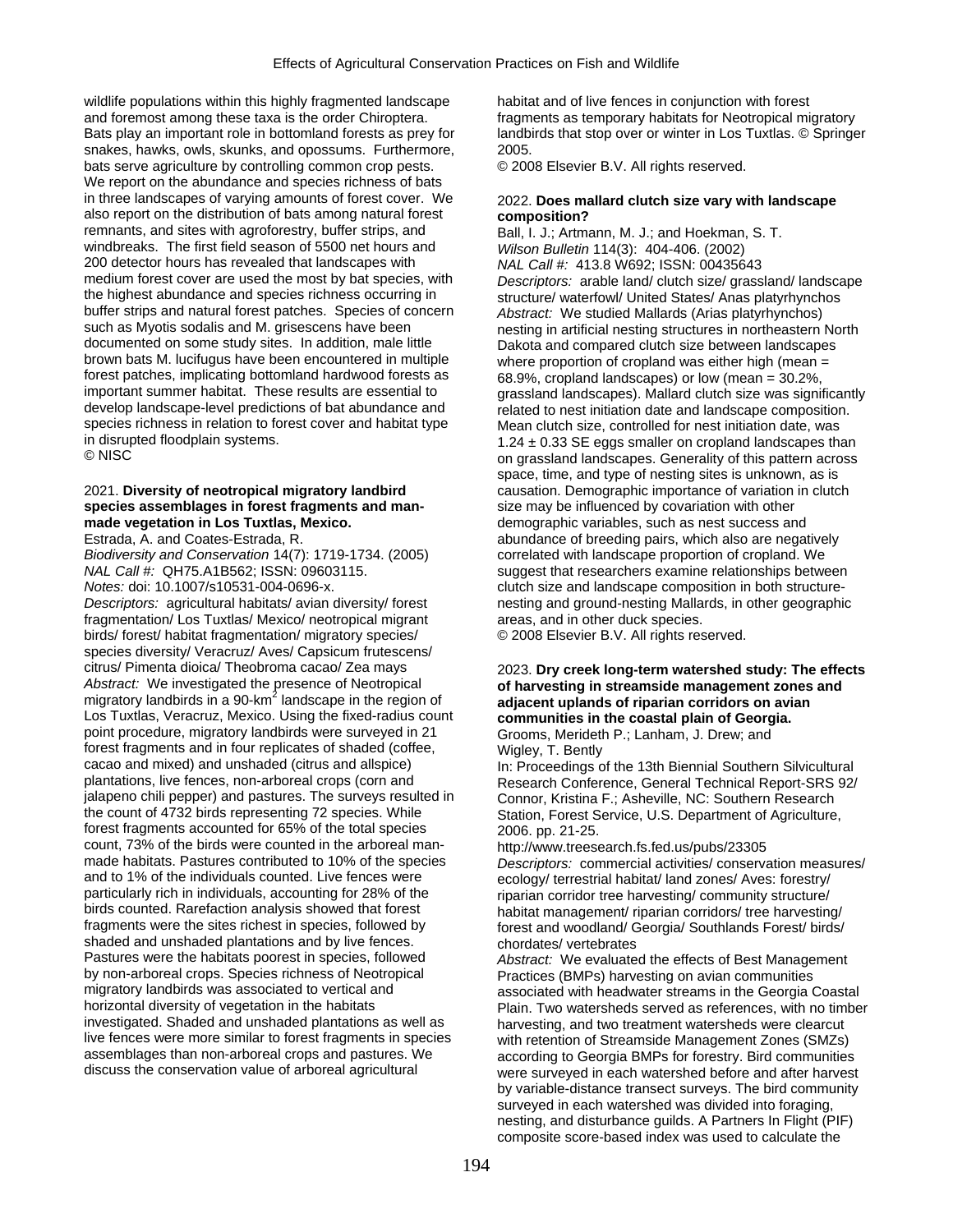variables measured, disturbance guilds showed the most ecology: ecology, environmental sciences/ wildlife apparent response to harvesting. This response, management: conservation/ Sequoia Riverlands Trust/<br>
considered in the context of the CV index response, wildlife conservation board/ floodplain management/ indicated that there was some changeover from high grassland vegetation/ habitat restoration/ seasonal priority disturbance-sensitive species to moderate/high wetlands/ vegetation management/ water quality/ wildlife<br>
priority disturbance-tolerant species resulting from enhancement/ wildlife habitat priority disturbance-tolerant species resulting from harvesting. We recommend the use of PIF scores and<br>associated CV indexes along with other bird community variables in investigations of the value of SMZs for **New England: A comprehensive review.**<br>
Schlossberg S, and King D, L, 2007, 120

## 2024. **Ecological approaches to reduce predation on Divisions.**<br>**ground-nesting gamebirds and their nests. Example 10 Example 10 CO**

Jimenez, J. E. and Conover, M. R.<br>Wildlife Society Bulletin 29(1): 62-69. (2001) <br>Descriptors: scrub-shrub l *Descriptors:* avian recruitment/ ducks/ ground-nesting wildlife management<br>birds/ integrated pest management/ predation/ predator-<br>*Abstract:* Scrub-shru

anthropogenic effect/ gamebird/ management practices/ a shrubby power line corridor may hold Chestnut-Sided

Abstract: In human-modified environments, high predation forests may harbor White-throated Sparrows and Magnolia<br>Forest on ground-nesting birds and their eggs can be a forest of Warblers, and shrubby wetlands may have bree rates on ground-nesting birds and their eggs can be a warblers, and shrubby wetlands may have breeding<br>Serious problem. We reviewed the literature to determine Wilson's Snipe and Yellow Warblers. Some shrublan serious problem. We reviewed the literature to determine Wilson's Snipe and Yellow Warblers. Some shrubland<br>the effectiveness of ecological approaches to improve birds like Golden-winged Warbler and Mourning Warb recruitment of ground-nesting birds. Ecological approaches nest only in early successional habitats and are rarely<br>reduce predation rates by modifying natural interactions found in forests. Others, such as Northern Cardina reduce predation rates by modifying natural interactions found in forests. Others, such as Northern Cardinal or<br>Carolina Wren will breed in closed forests with a shrub approaches include modification of the predator community, understory. To manage this diverse assemblage of birds<br>associational defense, use of alternative prey, and habitat and their habitats it is important to know just associational defense, use of alternative prey, and habitat and their habitats, it is important to know just what species<br>or landscape manipulation. These techniques can be varially actually benefit from the creation of sc or landscape manipulation. These techniques can be would actually benefit from the creation of scrub-shrub<br>Applied successfully only under limited conditions and for a habitat and which would not. Here, we develop a list o specific array of species. Because of this, no management species breeding in New England shrublands. This list<br>practice is uniformly better than another to increase avian serves as a basis for the literature review and ma practice is uniformly better than another to increase avian serves as a basis for the literature review and management<br>recruitment; different techniques are complementary rather recommendations that follow. The scope of th recruitment; different techniques are complementary rather recommendations that follow. The scope of this review is<br>the six states of New Fngland -- Connecticut, Rhode Islan technique(s) based on the predator community, local entity are massachusetts, Vermont, New Hampshire, and Maine. As<br>topography, size of the area, the avian species in need of entity mentioned above the scrub-shrub bird com topography, size of the area, the avian species in need of mentioned above, the scrub-shrub bird community varies<br>substantially across this region and we will emphasize

## 2025. **Ecological restoration on Area C of the James K.** 2028. **Economic evaluation of on-farm conservation**

Kamansky, Bobby; Herbert, James K.; Hansen, Robert B.; and Combs, Carole K.

ecology: ecology, environmental sciences/ wildlife 4-8 Aug 1997.<br>
management: conservation/ Seguoia Riverlands Trust/ Descriptors: s wildlife conservation board/ floodplain management/ benefits/ economic aspects/ water quality/ agricultural<br>grassland vegetation/ habitat restoration/ seasonal practices/ degradation/ wildlife habitats/ social aspects grassland vegetation/ habitat restoration/ seasonal practices/ degradation/ wildlife habitats/ social aspects/<br>wetlands/ vegetation management/ water quality/ wildlife and anticulture/ nature conservation/ costs/ riparian enhancement/ wildlife habitat entity and the matter of the pollution control/ soil erosion/ water quality control/<br>
© Thomson Reuters Scientific entity and the environmental protection/ socioeconomics/ North A

## 2026. **Ecological restoration on Area C of the James K.** *Abstract:* Agriculture has long been regarded as a major **Herbert Wetland Prairie Preserve, Tulare County, Part** contributor to wildlife habitat despoliation, soil degradation,

http://www.cnga.org/library/journal/pdfs/ because, according to previous research, most

conservation value (CV) of those communities. Among *Descriptors:* biogeography: population studies/ terrestrial wildlife conservation board/ floodplain management/

## 2027. Ecology and management of scrub-shrub birds in

songbirds. Schlossberg, S. and King, D. I., 2007. 120 pp. Notes: Submitted to the USDA Natural Resources Conservation Service, Resource Inventory and Assessment

**ground-nesting gamebirds and their nests.** ftp://ftp- fc.sc.egov.usda.gov /NHQ/nri/ceap/

*Wildlife Society Bulletin* 29(1): 62-69. (2001) *Descriptors:* scrub-shrub habitats/ New England/ breeding birds/ early successional habitats/ habitat management/

birds/ integrated pest management/ predation/ predator- *Abstract:* Scrub-shrub habitats in New England contain a prey interactions/ wildlife damage management/ diverse and varied breeding bird community. For instance,<br>anthropogenic effect/ gamebird/ management practices/ a shrubby power line corridor may bold Chestnut-Sided predation/ predation risk<br>Abstract: In human-modified environments, high predation forests may harbor White-throated Sparrows and Magno birds, like Golden-winged Warbler and Mourning Warbler, Carolina Wren will breed in closed forests with a shrubby applied successfully only under limited conditions and for a habitat and which would not. Here, we develop a list of core<br>specific array of species. Because of this, no management species breeding in New England shrublands than exclusive. Managers need to select the best the six states of New England -- Connecticut, Rhode Island,<br>technique(s) based on the predator community, local Massachusetts Vermont New Hampshire, and Maine, As protection, and economics.<br>
© 2008 Elsevier B.V. All rights reserved. Substantially across this region, and we will emphasize in these differences throughout this report. these differences throughout this report.

# **practices in the Great Lakes region of North America.** Stonehouse, D. P.

and Combs, Carole K. *Environmetrics* 10(4): 505-520. (1999); ISSN: 1180-4009. *Grasslands* 14(4): 1, 8-10. (2004); ISSN: 1540-6857 *Notes:* Conference: Environmental Statistics: Proceedings of the Conference on Environmetrics, Innsbruck (Austria),

management: conservation/ Sequoia Riverlands Trust/ *Descriptors:* soil conservation/ farms/ cost benefit analysis/<br>wildlife conservation board/ floodplain management/ benefits/ economic aspects/ water quality/ agricultura wetlands/ vegetation management/ water quality/ wildlife agriculture/ nature conservation/ costs/ riparian vegetation/<br>enhancement/ wildlife habitat and that is a pollution control/ soil erosion/ water quality control/ environmental protection/ socioeconomics/ North America/ Great Lakes/ environmental action

**II: Three-year Project Report. and downstream watercourse pollution. It would be possible** Kamansky, Bobby; Hansen, Robert B.; and to largely eliminate natural resource degeneration through Combs, Carole K. judicious application of on-farm conservation practices. *Grasslands* 16(2): 6-9. (2004); ISSN: 1540-6857. Farmers have little economic incentive to conserve GrasslandsSpring06.pdf conservation techniques have been demonstrated to be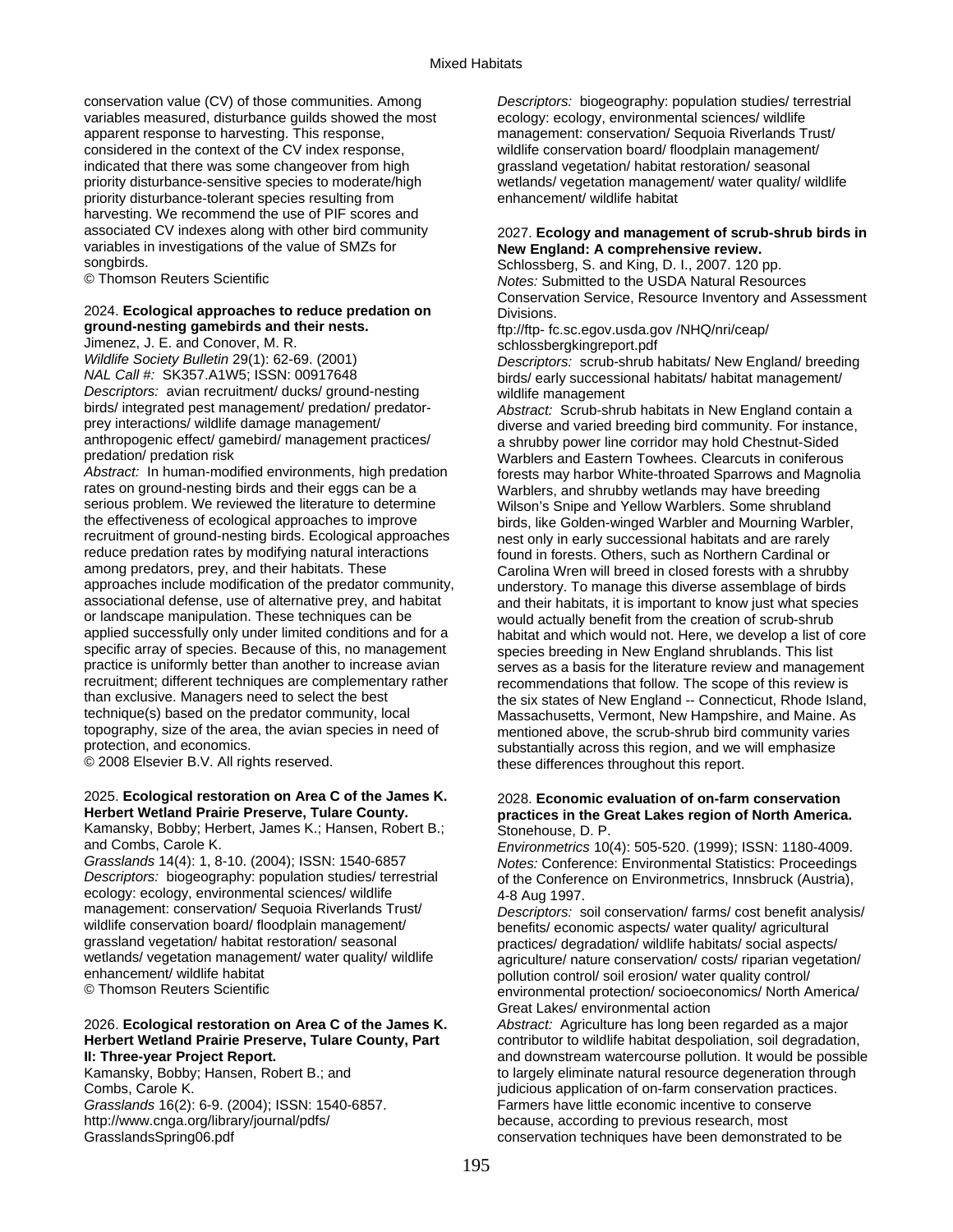unprofitable. The empirical research into three alternative benefits derived from an increase in deer harvest represent types of conservation practices for this study confirms that no more than 3.4 percent of the total costs of the first two (conservation crops and riparian buffer strips) provide 1,100 acres.<br>
for net costs to farmers, and that the third (conservation soil This citation is from Treesearch. for net costs to farmers, and that the third (conservation soil tillage) is not profitable under all circumstances. At the same time, the research shows that two out of the three 2030. **Edge- and area-sensitivity of shrubland birds.**  sets of practices, namely riparian buffer strips and Rodewald, A. D. and Vitz, A. C.<br>
conservation tillage, can be economically beneficial to *Journal of Wildlife Management* society as a whole. This raises the question of whether and *NAL Call #: 410 J827; ISSN: 0022541X.* to what extent society, as economic gainers, should offer *Notes:* doi: 10.2193/0022-541X(2005)069 compensation to farmers as economic losers. This study [0681:EAAOSB]2.0.CO;2.<br>furthermore establishes that not all conservation practices *Descriptors:* area sensitive furthermore establishes that not all conservation practices *Descriptors:* area sensitivity/ birds/ clearcut/ earlythat result in reduced soil erosion will lead to decreased successional forest/ edge/ forest management/ shrubland/<br>sediment and phosphorus loadings into watercourses; that avifauna/ forest edge/ habitat management/ habita not all reduced sediment and phosphorus loadings lead to patch size/ sensitivity analysis/ shrubland/ North America/<br>
obio/ United States/ Arthropoda/ Aves/ Dendroica discolor Chips improvement to water quality in chemical, physical, Icteria virens/ Passerina cyanea/ Spizella pusilla/ biological and aesthetic terms can be obtained, the costs to Vermivora pinus<br>society of achieving improvement may exceed the *Abstract:* Popula society of achieving improvement may exceed the *Abstract:* Populations of shrubland birds in eastern North economic benefits. Such outcomes can readily promote and america have consistently declined since the 1960s, but<br>disagreements between environmentalists and ecologists conservation is hampered by an inadequate understandi disagreements between environmentalists and ecologists conservation is hampered by an inadequate understanding<br>on the one hand and socio-economists on the other. on the one hand and socio-economists on the other.<br>
<sup>of</sup> the area requirements of most species. We examined the area of shrub<br>
sensitivity of shrubland specialists to (a) the area of shrub

## **from natural and prescribed fire.** *or productivity of bird populations could have caused the*

Gonzalez-Caban, Armando; Loomis, John B.; Griffin, Dana; relationships we identified. In 2002-2003, we used *Notes:* Pacific Southwest Research Station and we sampled vegetation, fruit, and arthropods at each Research Paper 249. **net all a seven of 8 shrubland specialists**, particularly blue-

*Descriptors:* contingent valuation/ deer hunting benefits/ indigo bunting, and field sparrow, avoided mature-forest

model were used to estimate a production function relating though the combined area effect was not statistically deer harvest response to prescribed fire, holding constant significant. We found no evidence of reduced avian other environmental variables. The macro time-series productivity in small stands. Neither area nor edge was model showed a marginal increase in deer harvested of 33 associated with habitat characteristics, fruit abundance, or for an increase of 1,100 acres of prescribed burn. The arthropod biomass. Our results suggest shrubland birds marginal deer increase for the micro GIS model was 16. An avoid habitat edges. Thus, small or narrow cuts may not additional 3,710 acres of prescribed burn would produce an provide optimal habitat for this suite of declining species, additional eight deer harvested regardless of the model. For and managers should consider options to minimize edge an additional 3,700 acres more of prescribed burn the and provide larger patches of shrubland habitats in marginal increase in deer harvested is four and five deer landscape-scale planning efforts. respectively for the macro time-series and micro GIS © 2008 Elsevier B.V. All rights reserved. models. Using the Travel Cost Method the change in consumer surplus or net willingness-to-pay was \$257 per 2031. **Effect of anthropogenic disturbance and**  additional deer harvested due to the additional trips in **landscape structure on body size, demographics, and**  response to increasing deer harvest. The consumer surplus **chaotic dynamics of Southern High Plains amphibians.** estimate using the Contingent Valuation Method was \$222. Gray, Matthew James. Texas Tech University, 2002. Depending on the production function model used the initial *Notes:* Advisor: Smith, Loren M.<br>deer hunting benefit response to a prescribed burning of *Descriptors: amphibians/wetlar* deer hunting benefit response to a prescribed burning of *Descriptors:* amphibians/ wetlands/ playas/ prairies/<br>1,100 acres ranges from \$3,840 to \$7,920. An additional meadows/ precipitation/ rain/ habitat restoration/ bod increase of 3,710 acres of prescribed burning would<br>produce benefits of \$1,920 regardless of the model used. Abstract produce benefits of \$1,920 regardless of the model used. *Abstract:* Amphibian populations are declining globally. An extra 3,700 acres more would produce only between Anthropogenic disturbance of landscapes surrounding \$960 and \$1,200 depending on the model. When compared wetlands may affect fitness, demographics, and dynamics to the

Journal of Wildlife Management 69(2): 681-688. (2005)

avifauna/ forest edge/ habitat management/ habitat use/ Ohio/ United States/ Arthropoda/ Aves/ Dendroica discolor/

sensitivity of shrubland specialists to (a) the area of shrub stands and (b) proximity to mature-forest edges, and we 2029. **Economic value of big game habitat production** evaluated whether habitat characteristics, food resources, Wu, Elen; McCollum, Daniel; McKeever, Jane; and constant-effort mist-netting on 6 small (4-8 ha) and 6 large<br>Freeman, Diane Albany, CA: Pacific Southwest Research (13-16 ha) regenerating clearcuts that were 4-6 years post- $(13-16$  ha) regenerating clearcuts that were 4-6 years post-Station, Forest Service, U.S. Department of Agriculture; harvest in southern Ohio, USA. We placed 3 nets at 20, 50, Research Paper-PSW 249, 2003. 38 p.  $\blacksquare$  and 80 m from the mature-forest edge (n = 9 nets per site), http://www.treesearch.fs.fed.us/pubs/6907 winged warbler, prairie warbler, yellow-breasted chat, fire economics/ prescribed burning costs/ travel cost edges, with twice as many birds caught 80 m from edges<br>method/ willinaness-to-pav compared to 20 m. Abundances of most species, especia method/ willingness-to-pay compared to 20 m. Abundances of most species, especially<br>Abstract: A macro time-series model and a micro GIS yellow-breasted chats, were positively correlated with area yellow-breasted chats, were positively correlated with area,

of amphibian populations. Spatial positioning and relative connectedness of wetlands also may influence population demographics. Thus, I examined the effect of anthropogenic landscape use (cultivation vs. grassland)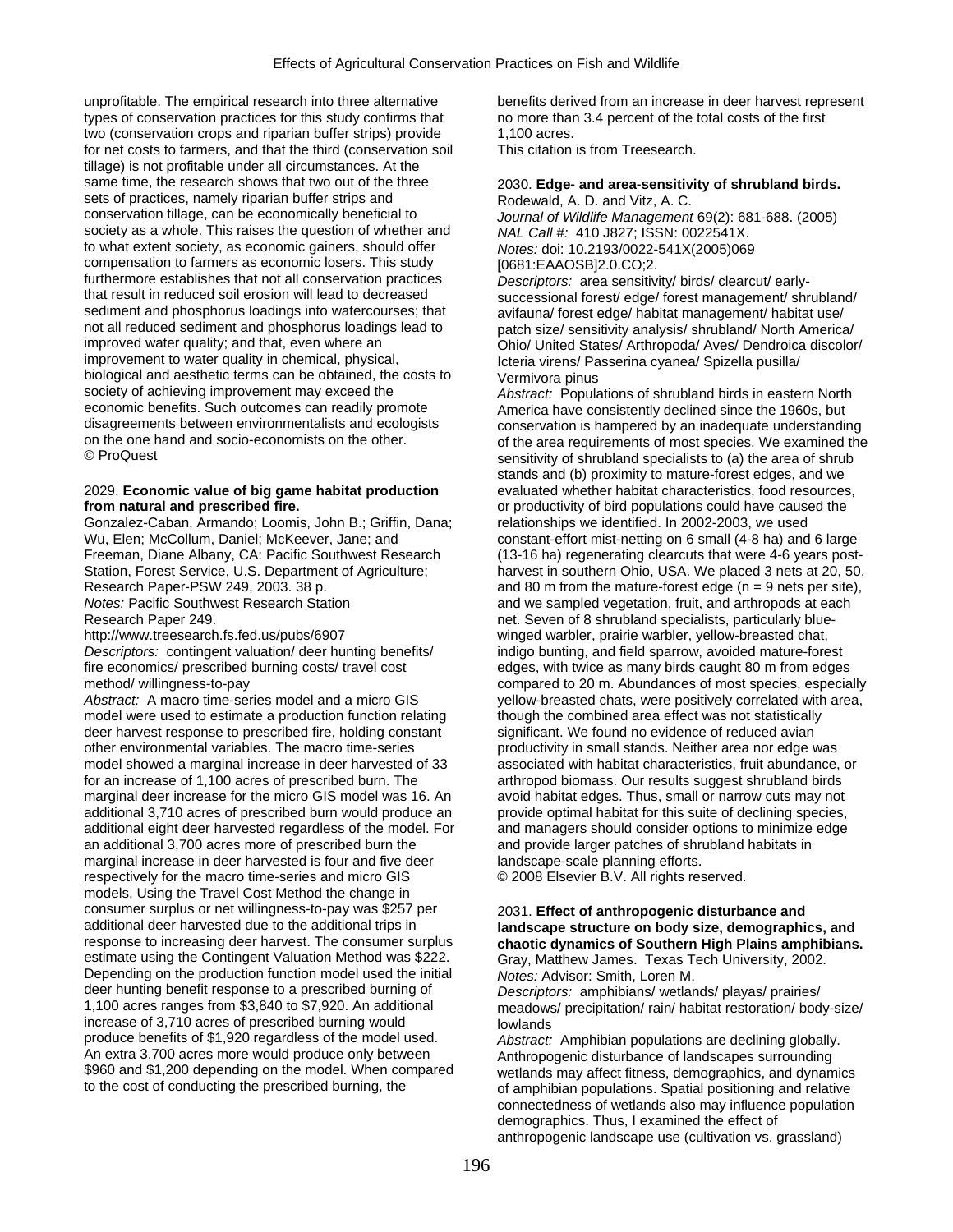and structure on postmetamorphic body size (a fitness from nonburned plots (40.7%). Motion-sensitive cameras correlate), demographics, and dynamics of amphibians at placed on feeders revealed that mesomammals accounted 16 playa wetlands on the Southern High Plains (SHP) of for >80% of visits to feeders, indicating that supplemental<br>Texas during 1999 and 2000. Amphibian populations were prey was detected and consumed by mesomammals. Nes monitored using drift fence and pitfall traps, landscape predators differed as a function of food abundance, with structure was quantified using spatial analysis software, combined avian and small-mammal predation being greater<br>and dynamics were assessed using difference equations. in prey-supplemented (46.5%) than in control (25.9%) and dynamics were assessed using difference equations. in prey-supplemented (46.5%) than in control (25.9%) plots.<br>Postmetamorphic body size of all amphibian species and Nest predators also differed as a function of prescr Postmetamorphic body size of all amphibian species and Nest predators also differed as a function of prescribed fire.<br>age classes generally was greater at grassland than Avian predation of nests was greater in burned (13.7 cropland playas, and in 1999 (i.e., a wetter year) than 2000. than nonburned (9.9%) plots, whereas small-mammal Abundance of New Mexico and plains spadefoots (Spea predation was greater in non-burned (30.9%) than in multiplicata and S. bombions) generally was greater at burned (15.1%) plots. Altering food and cover to manage cropland than grassland playas, and greater for barred tiger nest success may result in compensatory predation. salamanders (Ambystoma tigrinum mavortium) in 1999 Further work to quantify the extent of compensatory than 2000. Mean daily abundance of amphibians also was predation is needed to fully understand trade-offs of various positively related to landscape structure indices practices for managing nest predation.<br>
representing geometric complexity and spatial positioning  $\degree$  2008 Elsevier B.V. All rights reserved. representing geometric complexity and spatial positioning of wetlands. In general, as landscapes became more complex (e.g., numbers of edges increased) and inter-playa 2033. **The effect of woodland proximity and wetland**<br>
distance decreased, mean daily abundance of amphibians characteristics on larval anuran assemblages in an increased. Additional demographic analyses indicated that **agricultural landscape.**  temporal niche partitioning existed in SHP amphibian Babbitt, K. J.; Baber, M. J.; and Brandt, L. A.<br>Sapadian Journal of Zoology 84(4): 510-519. landuses. Lastly, biological chaos in the amphibian *NAL Call #:* 470 C16D; ISSN: 0008-4301 assemblage existed at 1 of 8 cropland and 7 of 8 grassland *Descriptors:* conservation measures/ nutrition/ diet/ prey/ playas. A stochastic density-dependent Ricker function ecology/ predators/ terrestrial habitat/ man-made habitat/<br>predicted chaotic dynamics most accurately. Anthropogenic abiotic factors/ chemical factors/ physical factor predicted chaotic dynamics most accurately. Anthropogenic abiotic factors/ chemical factors/ physical factors/ land<br>disturbance surrounding wetlands affects body size, abiotic factors/ Anura: habitat management/ community disturbance surrounding wetlands affects body size,<br>demographics, and dynamics of SHP amphibians. Spatial piscean predators/ Gambusia holbrooki and Jordanella positioning of wetlands and landscape complexity may be floridae/ Effect on community structure/ agricultural as or more important than general landuse in affecting landscape/ semiaquatic habitat/ wetlands habitat<br>amphibian demographics. Annual differences in body size characteristics/ agriculture landscape/ forest and amphibian demographics. Annual differences in body size characteristics/ agriculture landscape/ forest and woodland/<br>and abundance suggest rainfall may be important in<br>hardwood hammock patches/ proximity to wetland/ and abundance suggest rainfall may be important in hardwood hammock patches/ proximity to wetland/<br>influencing amphibian populations. Although spadefoot experience of land habitat/ External nH/ denth/ water de influencing amphibian populations. Although spadefoot cultivated land habitat/ External pH/ depth/ water depth/<br>abundance was positively influenced by anthropogenic Florida/ Highlands County/ Pisces, Actinopterygii abundance was positively influenced by anthropogenic Florida/ Highlands County/ Pisces, Actinopterygii,<br>disturbance, I recommend retention and restoration of Cyprinodontiformes Cyprinodontidae/ amphibians grasslands surrounding playa wetlands because landscape cultivation decreased body size and altered amphibian cultivation decreased body size and altered amphibian *Abstract:* Changes to landscapes for agricultural activities demographics and dynamics from an undisturbed state. often result in reduction and fragmentation of forested<br>These results have important implications in conservation on the habitat T and conversion for cattle ranching in biology, landscape ecology, and basic ecological and Florida has resulted in increases in pasture land<br>interspersed with rempant patches of hardwood

## **fire on success of artificial nests. patches (>20 ha) and wetland characteristics and used** patches (>20 ha) and wetland characteristics and used

*Journal of Wildlife Management* 66(4): 1112-1117. (2002) significant effect on larval anuran species richness or *NAL Call #:* 410 J827; ISSN: 0022541X **abundance.** Species richness was significantly influenced *Descriptors:* alternative prey/ artificial nest/ compensatory by pH, conductivity, and water depth. Proximity to *Descriptors:* alternative prey/ artificial nest/ compensatory predation/ Georgia/ nest predation/ nest success/ predation hammock did not influence species richness; however,<br>management/ prescribed fire/ supplemental prey/ artificial assemblage composition differed between wetlands n management/ prescribed fire/ supplemental prey/ artificial nest/ nest predation/ nesting success/ prescribed burning nest/ nest predation/ nesting success/ prescribed burning hammocks and wetlands surrounded by pasture. Barking<br>
Abstract: Nest predation hinders recruitment of avian treefrogs (Hyla gratiosa LeConte. 1856), pine woods *Abstract:* Nest predation hinders recruitment of avian treefrogs (Hyla gratiosa LeConte, 1856), pine woods<br>species and may be affected by availability of alternative treefrogs (Hyla femoralis Bose in Daudin, 1800), and prey and amount of nesting cover. Therefore, we evaluated toads (Bufo quercicus Holbrook, 1840) bred only in effects of food abundance (i.e., supplemental prey) and wetlands within 20, 50, and 200 m of hammocks, time since prescribed fire on nest success of artificial respectively. Factors influencing tadpole abundan ground nests. We monitored the fate of 759 artificial ground species-specific. Retention of seasonally inundated nests from June to July 2000. No interaction (P = 0.74) wetlands proximal to large hammocks on ranchlands can occurred between fire and supplemental prey treatments. provide important habitat for supporting a diverse Nest success in prey-supplemented plots  $(37.6%)$  did not assemblage of anurans differ (P = 0.70) from control plots  $(44.9%)$ , and nest © Thomson Reuters Scientific differ (P =  $0.70$ ) from control plots  $(44.9\%)$ , and nest success in burned plots  $(41.8\%)$  did not differ  $(P = 0.86)$ 

prey was detected and consumed by mesomammals. Nest Avian predation of nests was greater in burned (13.7%)

# characteristics on larval anuran assemblages in an

Canadian Journal of Zoology 84(4): 510-519. (2006) piscean predators/ Gambusia holbrooki and Jordanella Cyprinodontiformes, Cyprinodontidae/ amphibians/<br>chordates/ fish/ vertebrates

habitat. Land conversion for cattle ranching in south-central mathematical theory.<br> **interspersed with remnant patches of hardwood hammock.**<br> **Conduct and Conduct To examine the importance of these hammocks to anurans** To examine the importance of these hammocks to anurans, we sampled 78 seasonally inundated wetlands to examine 2032. **The effect of supplemental prey and prescribed** the relative importance of proximity of hardwood hammock Jones, D. D.; Conner, M. L.; Warren, R. J.; and Ware, G. O. generalized linear models to determine which factors had a treefrogs (Hyla femoralis Bose in Daudin, 1800), and oak respectively. Factors influencing tadpole abundances were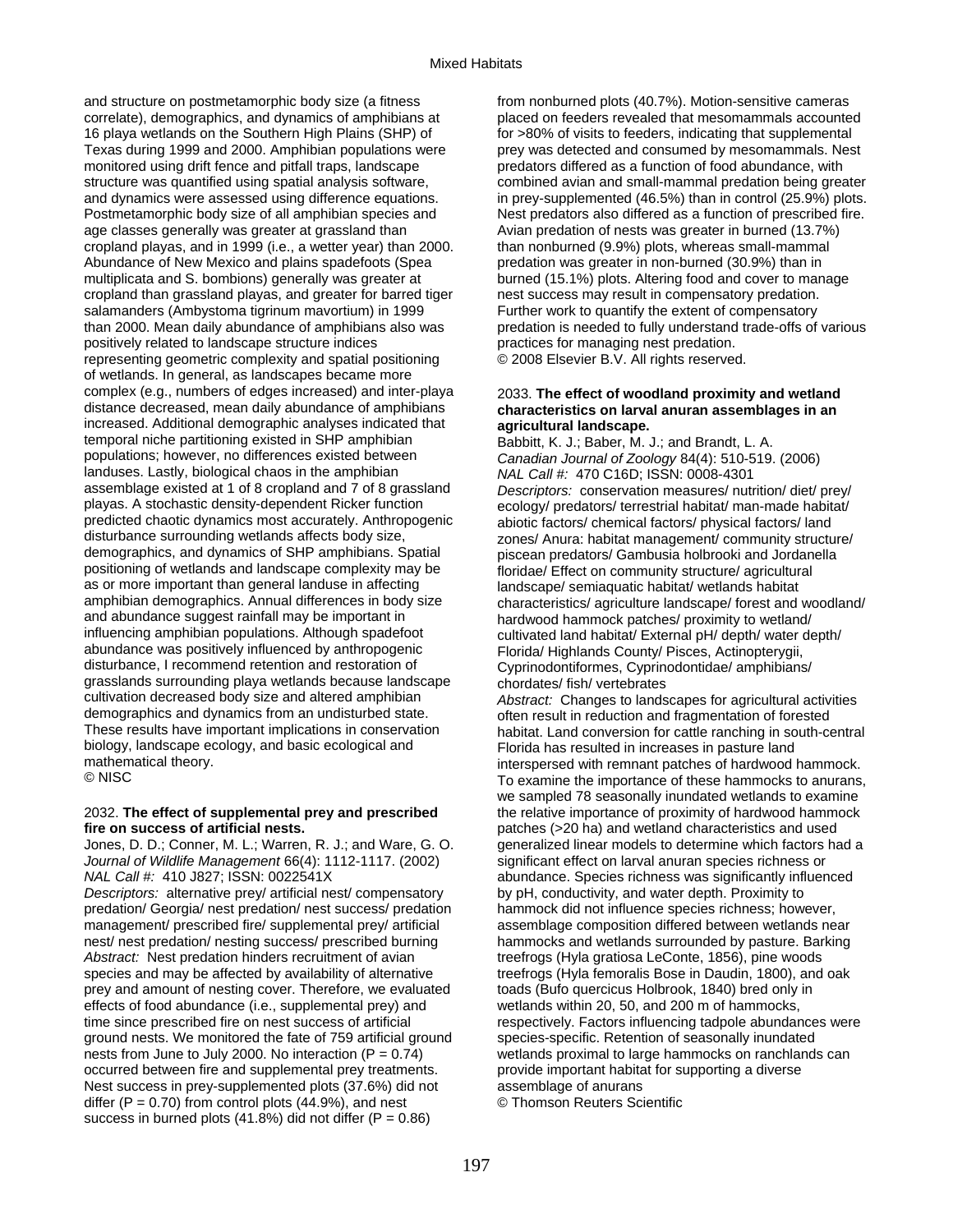Hess, G. R.; Bartel, R. A.; Leidner, A. K.; Rosenfeld, K. M.; thrips tended to be more numerous in the middle rows of Rubino, M. J.; Snider, S. B.; and Ricketts, T. H. block A and less abundant in border rows close to the *Biological Conservation* 132(4): 448-457. (2006) forest and corridor where predators were more abundant. *NAL Call #:* S900.B5; ISSN: 00063207. The complex of predators circulating through the corridor *Notes:* doi: 10.1016/j.biocon.2006.04.037. moved to the adjacent vine rows and exerted a regulatory<br>Descriptors: biodiversity hotspots/ extent/ grain/ impact on herbivores present in such rows. In block B all indicator taxa/ scale insects were evenly distributed over the field, no obvious

planning is common, despite inconsistent evidence center of the field. Although it is suspected that A. epos regarding their effectiveness. These inconsistencies may depended on food resources of the corridor, it did not be the result of differences among species and taxonomic display a gradient from this rich flowering area into the groups studied, geographic location, or scale of analysis. middle of the field. Likewise no differences in rates of egg The scale of analysis can be defined by grain and extent, parasitism of leafhoppers could be detected in vines near which are often confounded. Grain is the size of each the corridor or in the vineyard center. The presence of observational unit and extent is the size of the entire study riparian habitats enhanced predator colonization and area. Using species occurrence records compiled by abundance on adjacent vineyards, although this influence NatureServe from survey data, range maps, and expert was limited by the distance to which natural enemies between each of seven taxa (amphibians, birds, butterflies, this influence by enhancing timely circulation and dispersal freshwater fish, mammals, freshwater mussels, and movement of predators into the center of the field. reptiles) and total richness of the remaining six taxa at © 2008 Elsevier B.V. All rights reserved. varying grains and extents in two regions of the US (Mid-Atlantic and Pacific Northwest). We examined four different 2036. The effects of adjacent land use on wetland spatial units of interest: hexagon (~649 km<sup>2</sup>), subecoregion amphibian species richness and community. spatial units of interest: hexagon (~649 km<sup>2</sup>), subecoregion  $(3800-34,000 \text{ km}^2)$ , ecoregion  $(8300-79,000 \text{ km}^2)$ geographic region (315,000-426,000  $km<sup>2</sup>$ ). We analyzed the correlations with varying extent of analysis (grain held constant at the hexagon) and varying grain (extent held *NAL Call #: 442.9 C16J; ISSN: 0706-652X*<br>
constant at the region). The strength of correlation among *Descriptors: wetlands/ aquatic animals/ fore* constant at the region). The strength of correlation among *Descriptors:* wetlands/ aquatic animals/ forests/ habitats/ taxa was context dependent, varying widely with grain, land use/ marshes/ nature conservation/ nitrogen/ plant<br>extent, region, and taxon. This suggests that (1) taxon, communities/ polluted water/ population density/ roads extent, region, and taxon. This suggests that (1) taxon, communities/ polluted water/ population density/ roads/<br>grain, extent, and study location explain, in part, extending proots/ species richness/ yegetation types/ wat inconsistent results of previous studies; (2) planning based water quality/ animal communities<br>on indicator relationships developed at other grains or *Abstract:* Habitat destruction and on indicator relationships developed at other grains or *Abstract:* Habitat destruction and fragmentation have been extents should be undertaken cautiously; and (3) planning identified as possible causes of large-scale amphibian<br>based on indicator relationships developed in other declines. Here, we examine the effects of adiacent lang geographic locations is risky, even if planning occurs at an and water quality on wetland amphibian species richness,<br>equivalent grain and extent.

### 2035. **The effects of a vegetational corridor on the** adjacent lands and negatively correlated with road density **abundance and dispersal of insect biodiversity within a** and nitrogen levels. The land-use effects peak at 2000 **northern California organic vineyard.** 3000 m. Amphibian abundance was positively correlated

Nicholls, C. I.; Parrella, M.; and Altieri, M. A. with forest cover, distance to wetlands >20 ha, and amount Landscape Ecology 16(2): 133-146. (2001) **of marsh habitat and negatively correlated with road** *NAL Call #:* QH541.15.L35 L36; ISSN: 09212973. density. The effects of adjacent land use were strongest at *Notes:* doi: 10.1023/A:1011128222867. around 200 m. Land-use and water quality effects varied<br>Descriptors: biological control/ landscape ecology/ and around 200 m. Land-use and water quality effects varied leafhoppers/ thrips/ vineyards/ biodiversity/ density gradient correlated with forest cover and amount of wetlands on centrifugation/ egg/ environmental economics/ habitat/ adjacent lands and negatively correlated with road density parasitism/ predation/ riparian zone/ species abundance/ and water quality. These results suggest that the effects of<br>United States/ abundance/ dispersal/ habitat corridor/ adiacent land use on amphibian communities can ex United States/ abundance/ dispersal/ habitat corridor/ adjacent land use on amphibian communities can extend<br>insect/ landscape ecology/ spatial distribution over comparatively large distances. As such, effective *Abstract:* During 1996 and 1997, two adjacent 2.5 has wetland conservation will not be achieved merely through organic vineyard blocks (A and B) were monitored to the creation of narrow buffer zones between wetlands and assess the distributional and abundance patterns of the intensive land uses, but rather will require maintaining a Western grape leafhopper Erythroneura elegantula Osborn heterogeneous regional landscape containing relatively (Homoptera: Cicadellidae) and its parasitoid Anagrus epos large areas of natural forest and wetlands. Girault (Hymenoptera: Mymaridae), Western flower thrips © CABI Frankliniella occidentalis (Pergande) and generalist predators. The main difference between blocks was that block A was cut across by a corridor composed of 65 flowering plant species which was connected to the

2034. **Effectiveness of biodiversity indicators varies** surrounding riparian habitat, whereas block B had no plant with extent, grain, and region. **corridor. corridor.** In both years, leafhopper adults and nymphs and *impact on herbivores present in such rows. In block B all* Abstract: The use of indicator taxa for conservation density gradient was detected from the edges into the opinion, we examined correlations in species richness dispersed into the vineyard. However, the corridor amplified

# Houlahan, J. E. and Findlay, C. S.

Canadian Journal of Fisheries and Aquatic Science 60(9):<br>1078-1094. (2003)

roots/ species richness/ vegetation types/ water pollution/

declines. Here, we examine the effects of adjacent land use equivalent grain and extent.<br>© 2008 Elsevier B.V. All rights reserved. abundance, and community composition in 74 Ontario wetlands. Species richness was positively correlated with wetland area, forest cover, and the amount of wetlands on widely across species, although most species are positively over comparatively large distances. As such, effective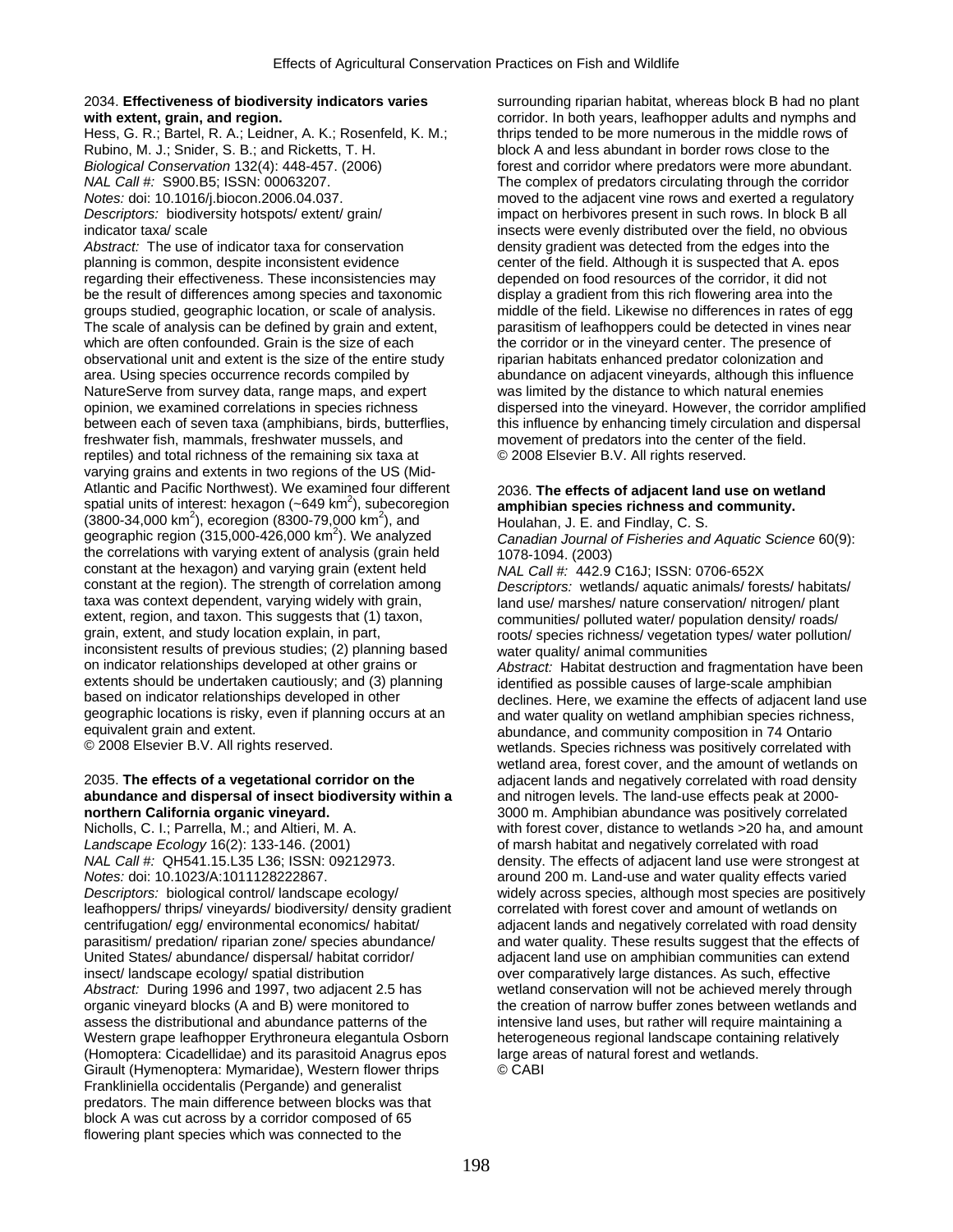### 2037. **Effects of agricultural cultivation on** 2039. **Effects of anthropogenic fragmentation and demographics of Southern High Plains amphibians. livestock grazing on western riparian bird**  Gray, Matthew J.; Smith, Loren M.; and Brenes, Roberto **communities.**  *Conservation Biology* 18(5): 1368-1377. (Oct. 2004) Tewksbury, Joshua J.; Black, Anne E.; Nur, Nadav;

*Descriptors:* Amphibia/ farming and agriculture/ agricultural *Studies in Avian Biology* 25: 158-202 . (2002) cultivation/ population responses/ community structure/ *population density/ agricultural cultivation effects/* semiaquatic habitat/ Texas/ Southern High Plains/ population responses to agricultural cultivation/  $f$  fragmentation/ livestock grazing/ riparian communities/ playa wetlands farming and agriculture/ habitat management/ riparian

Abstract: Anthropogenic disturbance of landscapes habitats/ community structure/ United States, western/ surrounding wetlands is considered a factor in local and birds/ chordates/ vertebrates global amphibian declines. Few data exist on the effects of *Abstract:* Deciduous vegetation along streams and rivers agricultural cultivation of wetland watersheds on provides breeding habitat to more bird species than any amphibians, and results from previous studies are other plant community in the West, yet many riparian areas contradictory. Our objective was to test the effects of are heavily grazed by cattle and surrounded by increasing general anthropogenic land use (cultivation vs. grassland) on the demographics of seven species and three age and landscape alteration (habitat loss and fragmentation) classes of amphibians in the Southern High Plains of are thought to be critical factors affecting the richness and Texas. We partially enclosed 16 playa wetlands (4 per land composition of breeding bird communities. Here, we use per year) with drift fences and pitfall traps and examine the influence of land use and cattle grazing on monitored relative daily abundance and diversity from 16 deciduous riparian bird communities across seven riparian May to 17 October 1999 and 19 April to 18 August 2000. In systems in five western states: Montana, Idaho, Nevada, general, relative abundance (i.e., average daily capture) of Oregon and California. These riparian systems are New Mexico and plains spadefoots (Spea multiplicata, S. embedded in landscapes ranging from nearly pristine to bombifrons) was greater at cropland than grassland playas; almost completely agricultural. We conducted landscape the abundance of other species and diversity of the analysis at two spatial scales: local landscapes (all land amphibian assemblage was not affected by land use. Also, within 500 m of each survey location) and regional abundance generally was greater in 1999 than 2000 for landscapes (all land within 5 km of each survey location). metamorph spadefoots and barred tiger salamanders Despite the large differences among riparian systems, we (Ambystoma tigrinum mavortium). Differences in spadefoot found a number of consistent effects of landscape change abundance between land-use types may have been related and grazing. Of the 87 species with at least 15 detections<br>to low species-specific vagility, resulting in increased on two or more rivers, 44 species were less common to low species-specific vagility, resulting in increased abundance of a potential keystone intraguild predator in in areas with little deciduous riparian habitat. The Veery abundance was likely related to annual precipitation, which Red-naped Sapsucker (Sphyrapicus nuchalis), Fox influenced wetland hydroperiod. Agricultural cultivation Sparrow (Passerella iliaca), and American Redstart surrounding wetlands is associated with the increased (Setophaga ruticilla) were all less common under at least abundance of some amphibian species, but other three of these conditions. In contrast, 33 species were demographic and fitness parameters-such as temporal significantly more common in one or more of these<br>demographics, body size, and diet diversity-may be conditions. Sites surrounded by greater deciduous l demographics, body size, and diet diversity-may be conditions. Sites surrounded by greater deciduous habitat<br>had higher overall avian abundance and 22 species had

National Wildlife Federation, Scientific and Technical Series

conservation programs/ education/ Farm Bill/ animals/ landscape<br>hirds/ chordates/ nonbuman vertebrates/ vertebrates/ late West. birds/ chordates/ nonhuman vertebrates/ vertebrates/ the West.<br>Conservation Resource management/ Agronomy © Thomson Reuters Scientific Conservation Resource management/ Agronomy © Thomson Reuters Scientific

Saab, Victoria A.; Logan, Brian D.; and Dobkin, David S.<br>*Studies in Avian Biology* 25: 158-202 . (2002) Descriptors: commercial activities/ conservation measures/ *ecology/* terrestrial habitat/ land zones/ Aves/ habitat

are heavily grazed by cattle and surrounded by increasingly developed landscapes. The combination of cattle grazing nestedness within disturbed landscapes and reduced grazed sites, in heavily settled or agricultural landscapes, or cropland playas. The yearly difference in amphibian (Catharus fuscescens), Song Sparrow (Melospiza melodia), had higher overall avian abundance and 22 species had © Thomson Reuters Scientific significantly higher individual abundances in areas with more deciduous habitat. Yet, areas with more agriculture at 2038. **Effects of agriculture on raptors in the western** the regional scale also had higher total avian abundance, due in large part to greater abundance of European Starling Young, L. S. (Sturnus vulgaris), American Robin (Turdus migratorius), In: Proceedings of the Western Raptor Management Brown-headed Cowbird (Molothrus ater), and Black-billed Symposium and Workshop.Boise, Idaho, USA.) Magpie (Pica pica), all species that use both agricultural Pendleton, B. G. (eds.) Washington, D.C.: and riparian areas. Grazing effects varied considerably<br>National Wildlife Federation; and riching the same among riparian systems, but avian abundance and riching among riparian systems, but avian abundance and richness pp. 209-218; 1989.<br>Notes: ISSN: 1044-4971: Institute for Wildlife Research. Species were significantly less abundant in grazed sites *Notes:* ISSN: 1044-4971; Institute for Wildlife Research, species were significantly less abundant in grazed sites and Technical Series while only five species were more abundant therein. No. 12; xi + 317p. Management should focus on (1) preserving and enlarging *Descriptors:* prey density/ foraging/ environmental deciduous habitats, (2) reducing cattle grazing in deciduous disturbances/ habitats disturbances/ habitats disturbances/ habitats and (3) protecting the few relatively p disturbances/ habitat preservation/ enhancement/ habitats, and (3) protecting the few relatively pristine<br>
conservation programs/ education/ Farm Bill/ animals/ animals/ and landscapes surrounding large deciduous riparian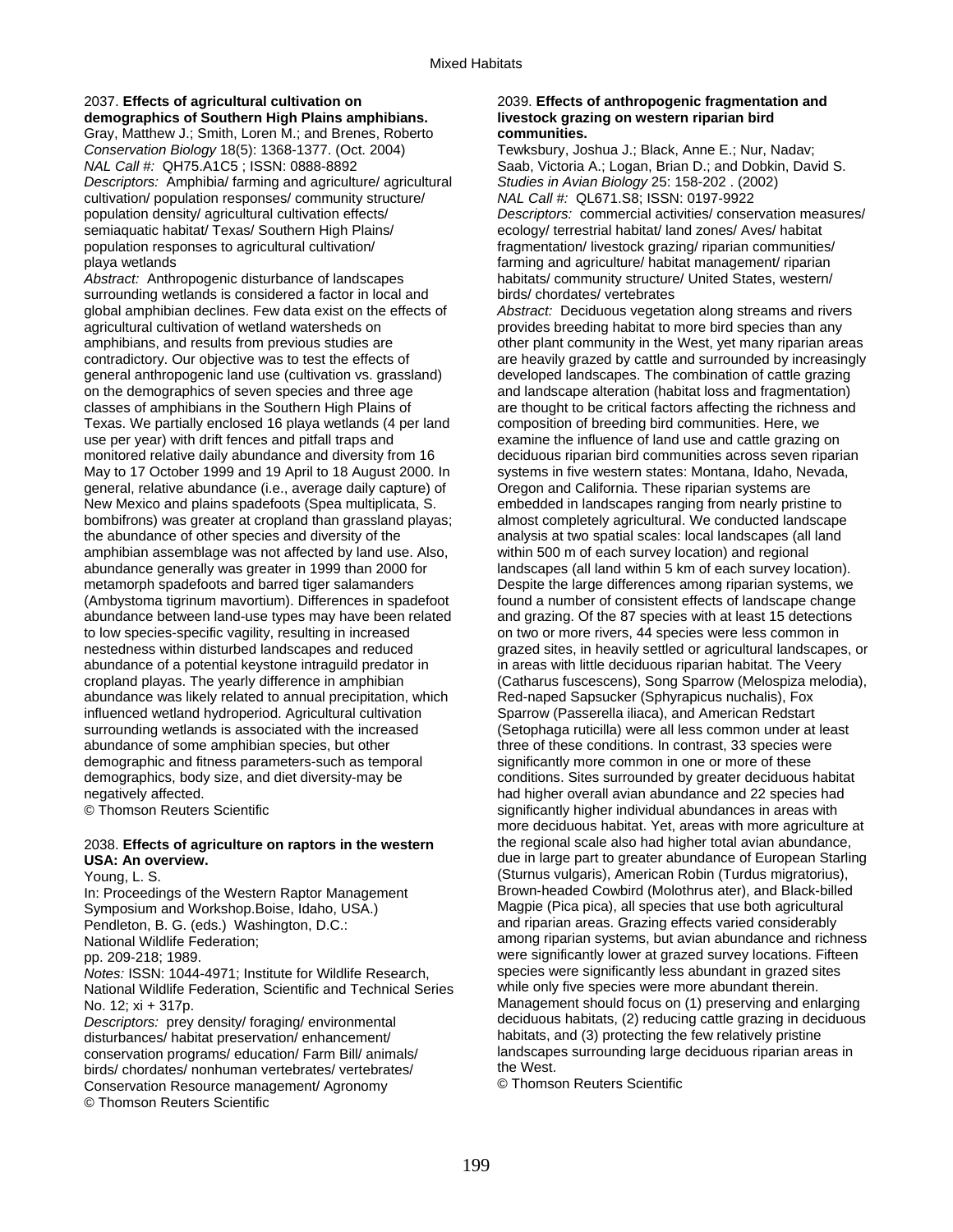### 2040. **Effects of clearcutting and natural regeneration** 2043. **Effects of forest regeneration on songbird on breeding bird communities of a baldcypress-tupelo movements in a managed forest landscape of Alberta, wetland in South Carolina. Canada. Canada.**

Mitchell, Laura J.; Lancia, Richard A.; Lea, Russ; and Robichaud, Isabelle; Villard, Marc Andre; and Gauthreaux, Sidney A. Charles Controller and Machtans, Craig S.

In: Proceedings of an International Symposium: Wetlands *Landscape Ecology* 17(3): 247-262. (2002) and River Corridor Management. Charleston, South Carolina. Kusler, Jon A. and Daly, Sally (eds.) Carolina. Kusler, Jon A. and Daly, Sally (eds.) *Descriptors:* ecology/ terrestrial habitat/ land and

silvicultural practices/ environmental impact/ birds Aves/ birds/ chordates/ vertebrates

In: Fish and Wildlife Response to Farm Bill Conservation Practices, Technical Review 07-1; Bethesda, MD: if so, to what extent corridor effects persisted as woody

ftp://ftp-fc.sc.egov.usda.gov/NHQ/nri/ceap/fwfb2.pdf period, juvenile movement rates decreased in the riparian<br>Descriptors: aquatic babitat/ conservation practices/ buffer strip and increased in the regenerating clearcut. *Descriptors:* aquatic habitat/ conservation practices/ buffer strip and increased in the regenerating clearcut.<br> **Adult** movement rates increased in the riparian buffer strip terms in the riparian buffer strip terrestrial habitat/ wildlife species/ wildlife management Adult movement rates increased in the riparian buffer st<br>Abstract: A literature review of commonly applied cropland in the first year after logging, then gradually *Abstract:* A literature review of commonly applied cropland soil and water conservation practices and their impact on while still increasing in the regenerating clearcut. However,<br>
fish and wildlife habitat is presented Agriculture has had both juvenile and adult movement rates wer fish and wildlife habitat is presented. Agriculture has had both juvenile and adult movement rates were higher in<br>the most extensive effect on wildlife habitat of any human-buffer strip than in an undisturbed control site. the most extensive effect on wildlife habitat of any humaninduced factor in the United States. Any practice that suggest that most adults we captured held territories in the<br>improves runoff water quality and/or reduces sediment vicinity of the net lanes, and that most of the juve improves runoff water quality and/or reduces sediment delivery will have beneficial effects to aquatic ecosystems. captured were dispersing away from their natal territory.<br>Many soil and water conservation practices have additional Four years after harvest, juvenile movement Many soil and water conservation practices have additional benefits to wildlife when applied in a habitat-friendly higher in the regenerating clearcut than in the riparian manner, but may have little or no benefit when applied buffer strip, but several species had not yet been captured managed to conserve sufficient biological integrity in the use of the riparian buffer strip as a movement corridor<br>form of plant communities and babitat elements compatible decreased with forest regeneration for both adult form of plant communities and habitat elements compatible with the surrounding landscape.

## **neotropical ant communities.** Ovenbird.

Castano-Meneses, G. and Palacios-Vargas, J. G. *Biodiversity and Conservation* 12(9): 1913-1919. (2003)

*Descriptors:* Chamela/ succession/ tropical deciduous **coastal salt marshes.** forest/ agricultural practices/ ants/ community structure/ Traut, Bibit H. ecological impact/ prescribed burning/ species diversity/ In: 87th Annual Meeting of the Ecological Society of

management in Mexico. There is little information on the  $\mu$  August 04-09, 2002; 2002. effects of those practices on the abundance and diversity of *Notes:* Meeting abstract. animals that live within these forest soils. We studied the http://abstracts.co.allenpress.com/pweb/esa2002/ effect of slashing, burning and land use in a tropical document/14803<br>deciduous forest on ant communities in the State of Jalisco. Descriptors: estu Mexico. The original vegetation (tropical deciduous forest) was modified into a corn field. Sampling was carried out in open space/ coastal salt marshes/ community structure/ five stages: before slashing, after slashing, after burning, fenced enclosures/ grazing effects/ marsh upland ecotone/ after seeding and after harvest. We found that very severe multiple use/ plant biomass/ plant cover/ species richness/ fires greatly reduced ant diversity. The most important spider diversity/ threatened habitat impacts/ vegetation effect of fire was the reduction of ant density, and the dynamics/ vegetation richness/ vegetation structure/ change of species composition and trophic guilds. These wildland areas changes are relevant in the recycling process of energy in the ecosystem.

© 2008 Elsevier B.V. All rights reserved.

freshwater zones/ Canada/ Oscines (Passeriformes): pp. 155-161; 520 p.; 1989.<br>
MAL Call #: QH541.5.M3P75 1989 **distribution within habitat/ habitat utilization/ forest and**<br>
woodland/ riparian habitat/ Alberta/ Calling Lake area/ woodland/ riparian habitat/ Alberta/ Calling Lake area/ *Descriptors:* wetlands/ lowland forests/ clearcutting/ riparian buffer/ corridor/ forest regeneration/ Passeriformes/

*Abstract:* Recent studies have shown that barrier effects 2041. **Effects of cropland conservation practices on** exist even in relatively vagile species such as forest **fish and wildlife habitat. Songbirds** and **songbirds**. The objectives of this study were to determine Brady, Stephen J.<br>
In: Fish and Wildlife Response to Farm Bill Conservation was used as a movement corridor by forest songbirds and, The Wildlife Society, 2007. pp. 9-23. vegetation regenerated in the adjacent clearcut. Over a 4-yr<br>
ftp://ftp-fc.sc.egov.usda.gov/NHO/pri/ceap/fwfb2.pdf period.iuvenile movement rates decreased in the riparian otherwise. Wildlife and agriculture can coexist if land is or detected in the regeneration. Our results suggest that the juveniles. However, the buffer strip still acted as a movement corridor for the following species: Philadelphia 2042. **Effects of fire and agricultural practices on** and Red-eyed Vireos, Red-breasted Nuthatch, and

## *NAL Call #:* QH75.A1B562; ISSN: 09603115. 2044. **The effects of grazing by Tule elk and cattle on**  *Notes:* doi: 10.1023/A:1024120600816. **the vegetation dynamics and spider community of**

Mexico/ Formicidae/ Hymenoptera America and the 14th Annual International Conference of *Abstract:* Fire is extensively used in agricultural the Society for Ecological Restoration. Tucson, Arizona

Descriptors: estuarine ecology: ecology, environmental<br>sciences/ wildlife management: conservation/ agricultural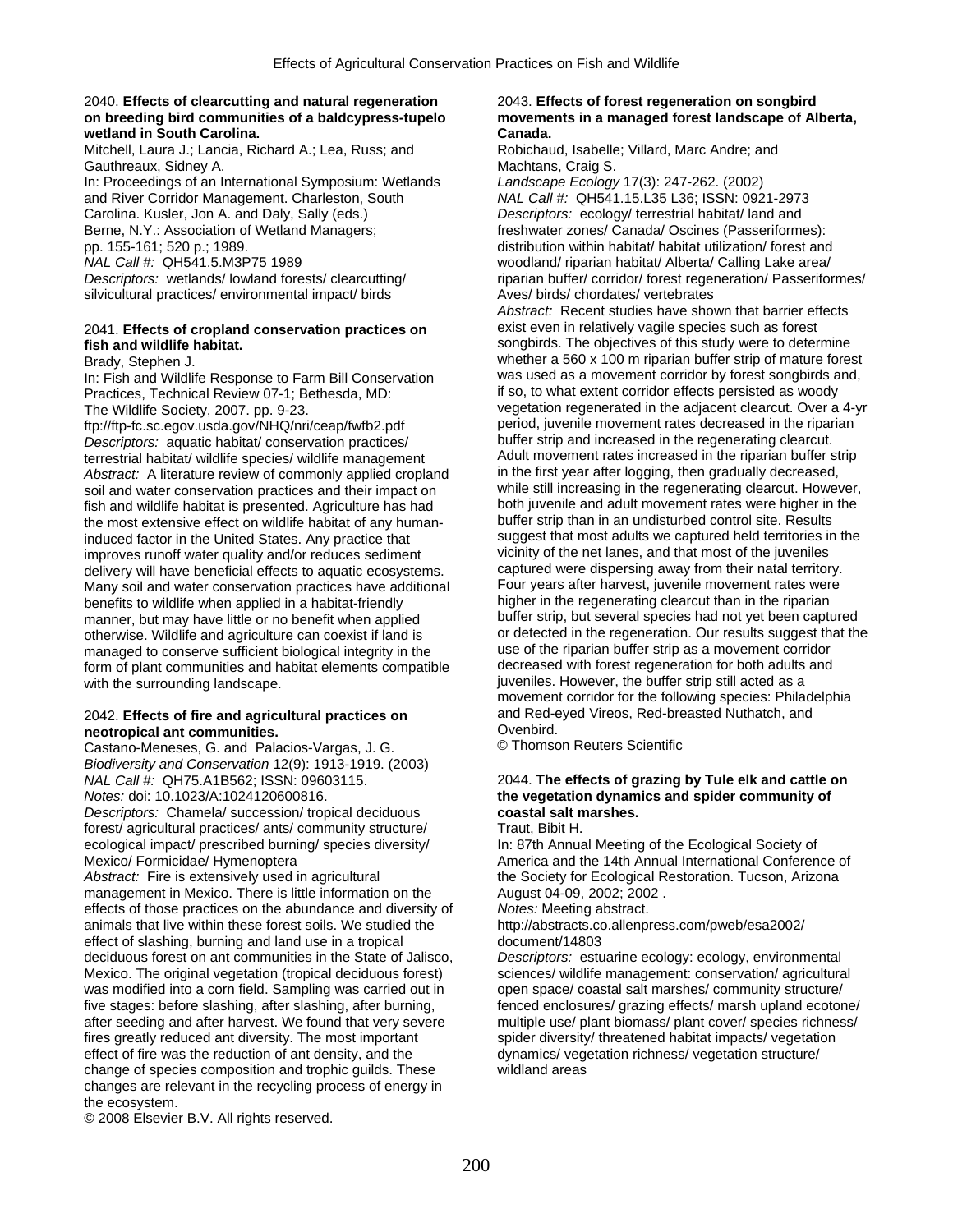Abstract: Salt marshes in the Point Reyes National few differences remained among treatment levels. Seashore (PRNS) are maintained both as wildland areas Mechanical site preparation appeared to have less impact and agricultural open space. Yet, the impacts of this on all measures than chemical site preparation. South. J. multiple use is not well understood, and there is concern Appl. For. 27(1):55-60. that grazing the ecotone between the marsh and upland, © 2008 Elsevier B.V. All rights reserved. the high salt marsh, may negatively impact this threatened habitat. The goal of this study was to determine if excluding 2046. **Effects of land use management on biotic**  cattle and Tule elk would result in increased vegetation **integrity: An investigation of bird communities.**  complexity (structure and richness) and subsequently affect Glennon, M. J. and Porter, W. F.<br>the spider community. Fenced exclosures were erected in Biological Conservation 126(4): the summer of 1999 at Home Bay (PRNS) and White Gulch *NAL Call #:* S900.B5; ISSN: 00063207. (PRNS) to assess impacts of grazing by cattle and Tule elk, *Notes:* doi: 10.1016/j.biocon.2005.06.029. the high marsh was selected. Within each mainplot, 10 index of biotic integrity/ land use management/<br>subplots (2m x 2m) were randomly selected, with 5 anthropogenic effect/ community dynamics/ ind subplots (2m x 2m) were randomly selected, with 5 anthropogenic effect/ community dynamics/ index of biotic<br>strandomly established as exclosures and the others 5 left integrity/ land management/ land use/ Adirondack Park unfenced as controls. After two years, spider diversity and New York [United States]/ Aves<br>plant biomass, cover and height were measured within the *Abstract:* We examined the resi plant biomass, cover and height were measured within the *Abstract:* We examined the response of bird communities inner 1m x 1m area. Both Tule elk and cattle grazing to a gradient of human impact in the Adirondack Park of<br>The angle of a morthern New York State by testing the relationship of la reduced plant biomass and height and led to increased northern New York State by testing the relationship of land<br>bareground. Plant richness was not significantly different use management types to an Index of Biotic Integr bareground. Plant richness was not significantly different use management types to an Index of Biotic Integrity (IBI)<br>between cattle grazed and ungrazed plots, but individuals across the Adirondack landscape. We created th between cattle grazed and ungrazed plots, but individuals across the Adirondack landscape. We created the IBI by<br>of plant species were more evenly distributed in the same placing birds into 12 different quild categories an exclosures. Whereas in those plots grazed by Tule elk, study blocks according to relative representation of species richness did increase in exclosures, but without a specialist versus generalist quild types. We investig species richness did increase in exclosures, but without a specialist versus generalist guild types. We investigated<br>shift in individual species distributions. I had expected to subsections relations relating to the effect shift in individual species distributions. I had expected to three questions relating to the effects of land use<br>see a response by the spider community to changes in management on biotic integrity in the Adirondacks see a response by the spider community to changes in management on biotic integrity in the Adirondacks: (1) are<br>vegetation structure, but there were no significant the management on biological integrity among the major vegetation structure, but there were no significant the state of there differences in biological integrity among the major<br>differences in spider diversity in any of the grazed or and use types: (2) if so, what characterist differences in spider diversity in any of the grazed or land use types; (2) if so, what characteristics of these land<br>ungrazed plots. These results indicate that trophic<br>use types are associated with high integrity bird ungrazed plots. These results indicate that trophic under the types are associated with high integrity bird<br>generalists in a transition zone, the high salt marsh, may be communities: and (3) to what degree is land ma generalists in a transition zone, the high salt marsh, may be communities; and, (3) to what degree is land management<br>responding to other factors than vegetation structure alone. Furthermore, grazing in the high salt marsh ecotone shifts Adirondack Park? We found significant differences in total,<br>
functional. compositional. and structural integrity on five

Keyser, P. D.; Ford, V. L.; and Guynn, D. C. C. Classes. We found that bird community integrity was<br>Southern Journal of Applied Forestry 27(1): 55-60. (2003) strongly related to roadlessness and that birds primarily *Southern Journal of Applied Forestry* 27(1): 55-60. (2003) *NAL Call #:* SD1.S63; ISSN: 01484419 responded to the distinction between developed and *Descriptors:* forage/ habitat/ herbaceous control/ herbicide/ undeveloped land types. In contrast to roads and human pine management/ wildlife/ seed/ vegetation/ plants development, forest management impacts in the (botany)/ plantations/ plants/ seedlings example and adirondacks do not appear to be of a high enough intensity Abstract: Wildlife biologists have become increasingly to have significant negative impacts on breeding bird concerned about the effects of herbaceous competition community integrity. Clustering of development is a means control in pine plantations on wildlife habitats. Data from a by which integrity may be safeguarded for the long term in study designed to test the effectiveness of herbaceous the Adirondack Park. weed control with different site preparation methods were  $\degree$  0 2008 Elsevier B.V. All rights reserved. re-analyzed to assess effects on various measures of wildlife habitat quality. Three rates of Oust® (0, 2, and 4 2047. **Effects of land use on nongame wetland birds in** oz/ac) were applied in mid-April the first year to planted **western South Dakota stock ponds, U.S.A.**<br>
loblolly pine seedlings at seven locations (each a complete May Shawn M · Naugle David F · and Higgin randomized block design) in the Virginia Piedmont. Site *Waterbirds* 25(Special Publication 2): 51-55. (2002) preparation methods used were pile only (two locations), *NAL Call #:* QL671; ISSN: 1524-4695<br>
burn only, chop and burn, pile and disk, and Velpar® and *Descriptors:* I ANDSAT TM imagery d burn only, chop and burn, pile and disk, and Velpar® and *Descriptors:* LANDSAT TM imagery data/ National burn (two locations). Results were re-analyzed to assess wetlands Inventory maps/ cattle grazing/ cropland effects of these methods on total herbaceous vegetation and and scapes/ grasslands/ habitat use/ land use cha effects of these methods on total herbaceous vegetation landscapes/ grasslands/ habitat use/ land use change/<br>coverage, forage coverage, the ratio offorage/cover, landscape types/ nesting habitat/ prairie landscapes/ st coverage, forage coverage, the ratio offorage/cover, landscape types/ nesting habitat/ prairie landscapes/ stock<br>species richness, and species diversity. Although total bonds/ tillage agriculture/ vegetation cover/ wetland herbaceous coverage and species richness declined in the *Abstract:* Tillage agriculture is expanding into western first year after application on many locations, vegetation prairie landscapes without knowledge of the effects of land<br>The produced in the second and/or third year. Few significant use change on habitats used by nongame we rebounded in the second and/or third year. Few significant use change on habitats used by nongame wetland birds. In<br>differences were observed in forage coverage, the ratio 1999-2000, we surveved 196 stock ponds within gras differences were observed in forage coverage, the ratio 1999-2000, we surveyed 196 stock ponds within grassland<br>offorage to cover, or species diversity. By the third year, (>95% grass) and cropland (>75% tillage) landscape

Biological Conservation 126(4): 499-511. (2005) Descriptors: community/ guild/ human impact gradient/ integrity/ land management/ land use/ Adirondack Park/

placing birds into 12 different guild categories and scoring regulation effective in maintaining biological integrity in the plant community structure.<br>© Thomson Reuters Scientific integrational compositional, compositional, and structural integrity on five<br>and use types ranging from hamlet to wilderness. In all land use types ranging from hamlet to wilderness. In all cases, integrity was lowest in hamlet areas and increased 2045. **Effects of herbaceous competition control on** along the gradient to its highest level in wilderness areas. **wildlife habitat quality in piedmont pine plantations.** Biotic integrity showed strong groupings of the five land use

May, Shawn M.; Naugle, David E.; and Higgins, Kenneth F. ponds/ tillage agriculture/ vegetation cover/ wetlands  $($ >95% grass) and cropland (>75% tillage) landscapes to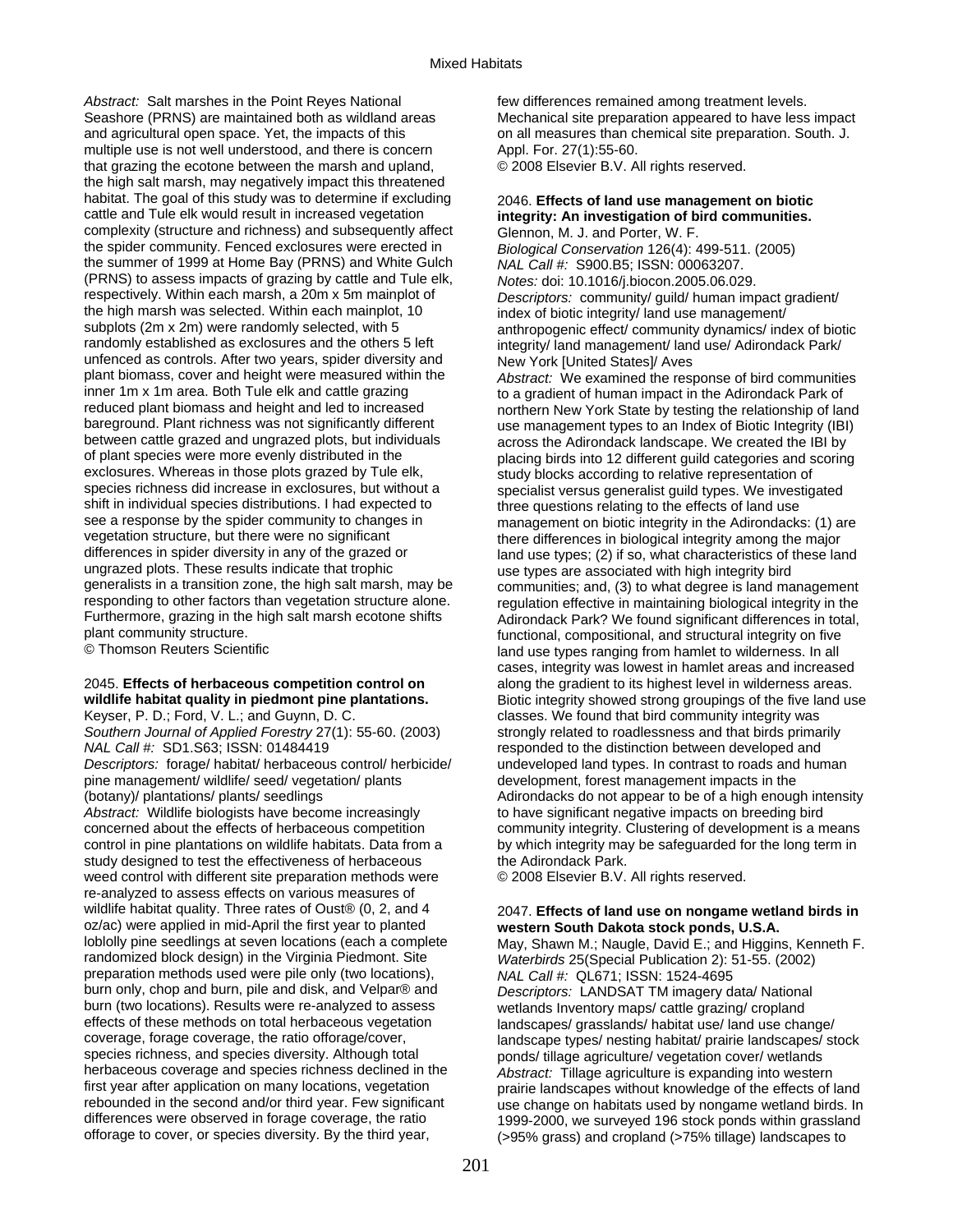evaluate effects of land use on nongame wetland bird environments/ organic/ Fish culture/ effects on organisms densities in western South Dakota. Land use and wetlands freshwater pollution were delineated from Landsat TM imagery and National *Abstract:* In the present paper the effects of various Wetlands Inventory maps. Sixteen nongame wetland bird pollutants from industry or agriculture on the fish immune species used stock ponds in western South Dakota, of system are reviewed. The major xenobiotics involved as which nine species were obligate wetland-nesting species. immunomodulators are pesticides (insecticides, herbicides, Although densities of seven nongame obligate wetland bird fungicides) and other organic pollutants such as species were similar between landscape types, abundance polynuclear aromatic hydrocarbons (PAH), polychlorinated species were similar between landscape types, abundance polynuclear aromatic hydrocarbons (PAH), polychlorinated<br>of Wilson's Phalarope (Phalaropus tricolor) was greater in biphenyls (PCB) and tributyltin (TBT). Immunotoxic of Wilson's Phalarope (Phalaropus tricolor) was greater in grassland study areas where cattle grazing limited growth mammals has become a very active discipline, but there of thick-stemmed emergent vegetation and reduced overall remains a scarcity of information concerning fish vegetative cover in stock ponds. In contrast, the Red- immunotoxicology. This review gathers the data available winged Blackbird (Agelaius phoeniceus) and Yellow- on the effects of certain pollutants in the aquatic headed Blackbird (Xanthocephalus xanthocephalus) were environment on the humoral and cellular immunity of fish. more abundant in cropland landscapes where stock ponds © ProQuest provide abundant over-water nesting habitat (e.g., cattail). If grasslands continue to be converted to cropland, Wilson's 2050. **The effects of postfire salvage logging on aquatic**  Phalarope numbers will likely decrease as blackbird **ecosystems in the American west.**<br>
densities increase in stock ponds dominated by monotypic Karr, James R.: Rhodes, Jonathan J. stands of cattail. To circumvent such changes, we Hauer, F. Richard; Beschta, Robert L.; recommend that resource managers conserve large tracts Frissell, Christopher A.; and Perry, David A. of grassland through aggressive easement programs in *Bioscience* 54(11): 1029-1033. (2004) landscapes at highest risk of agricultural tillage.<br>© Thomson Reuters Scientific **and Exercise Conserval activities** Conserval activities conserval

### 2048. **Effects of livestock grazing on small mammals at** zoology: forestry/ watersheds/ habitat protection/ habitat **a desert cienaga.** management/ aquatic ecosystems/ ecology/ postfire

Painter, Charles W. western region

*Journal of Wildlife Management* 61(1): 123-129. (1997) *Abstract:* Recent changes in the forest policies, *NAL Call #:* 410 J827; ISSN: 0022-541X regulations, and laws affecting public lands encourage

*Abstract:* Livestock in arid regions often concentrate their and aquatic ecosystems. grazing in riparian areas, and this activity can have strong © Thomson Reuters Scientific effects on native vegetation and wildlife. Small mammals at a desert wetland (cienaga) in southwestern New Mexico 2051. **Effects of prairie and barrens management on**  were more abundant on 2 1-ha plots from which livestock **butterfly faunal composition.** were excluded over a 10-year period than on 2 similar Swengel, Ann B. and Swengel, Scott R.<br>
grazed plots (P = 0.025). However, species of small Biodiversity and Conservation 10(10): 17 mammals differed in the direction and degree of their *NAL Call #:* QH75.A1B562; ISSN: 0960-3115<br>
responses to livestock exclusion. Differences in mean *Descriptors:* conservation measures/ecology/ responses to livestock exclusion. Differences in mean *Descriptors:* conservation measures/ ecology/ terrestrial abundance between grazed versus ungrazed plots could<br>
not be demonstrated for any species of small mammal<br>
management/community structure/forest and woodland/ not be demonstrated for any species of small mammal management/ community structure/ forest and woodland/<br>individually because of strong annual variation in<br>pine oak barrens/ grassland/ prairie/ United States/ prairie individually because of strong annual variation in pine oak barrens/ grassland/ prairie/ United States/ prairie<br>abundance and low statistical power of tests. However, the management/ barrens management/ faunal composition/ abundance and low statistical power of tests. However, the management/ barrens management/ faunal composition/<br>cumulative effect was that small mammals were 50% more Papilionoidea/ Heteroneura, Glossata, Lepidoptera cumulative effect was that small mammals were 50% more expliemoidea/ Heteroneura, Glossata, Lepidoptera, cumulative etc.<br>Abundant on plots from which livestock were excluded. This extal arthropods/ insects/ invertebrates/ abundant on plots from which livestock were excluded. Insecta/ arthropods/ insects/ invertebrates/ lepidopterans<br>Because small mammals provide an important resource *Abstract:* During 1990-1997, we recorded 122,138 adult Because small mammals provide an important resource *Abstract:* During 1990-1997, we recorded 122,138 adult base for many animals at higher trophic levels, even a few butterflies in transect surveys at 125 pine-oak barrens base for many animals at higher trophic levels, even a few butterflies in transect surveys at 125 pine-oak barrens in<br>livestock exclosures of moderate size could benefit a submacritery Wisconsin and 106 tallorass prairies livestock exclosures of moderate size could benefit a northern Wisconsin and 106 tallgrass prairies in six<br>variety of species of wildlife in desert wetlands. variety of species of wildlife in desert wetlands. mich midwestern states grouped into three prairie subregions.<br>© Thomson Reuters Scientific

### 2049. **Effects of pesticides and other organic pollutants** vegetation, grassland (widely occurring in native and **in the aquatic environment on immunity of fish:**  $\begin{array}{c} \text{degraded herbaceous vegetation)} \text{, and generalist. We} \\ \text{Analized this dataset both by ecological subarouns and unalized this dataset.} \end{array}$

Karr, James R.; Rhodes, Jonathan J.; Minshall, G. Wayne;

Descriptors: commercial activities/ conservation measures/ ecology/ terrestrial habitat/ land zones/ comprehensive Hayward, Bruce; Heske, Edward J.; and salvage logging/ forest and woodland/ United States,

*Descriptors:* conservation/ desert cienaga/ livestock postfire salvage logging, an activity that all too often delays grazing/ population abundance/ resource base/ small/ or prevents recovery. In contrast, the 10 recommendations trophic level interaction proposed here can improve the condition of watersheds

Biodiversity and Conservation 10(10): 1757-1785. (2001) Before analysis, we classified the butterflies into three ecological subgroups: specialist of native herbaceous **A review.** analyzed this dataset both by ecological subgroups and as Dunier, M. and Siwicki, A. K. total butterflies, and by relative density and species *Fish and Shellfish Immunology* 3(6): 423-438. (1993); richness, to investigate how these different ways of ISSN: 1050-4648. **In the same dataset might affect the results.** In *Notes:* Literature review. multiple linear regressions, density and richness of total *Descriptors:* pesticides/ organic compounds/ immunology/ butterflies and the subgroups related significantly to many disease resistance/ fish culture/ pollutants/ immunity/ non-management factors. In comparisons of more vs. less effects on/ aquatic environment/ Pisces/ aquatic recent burning, all significant results for most recent burning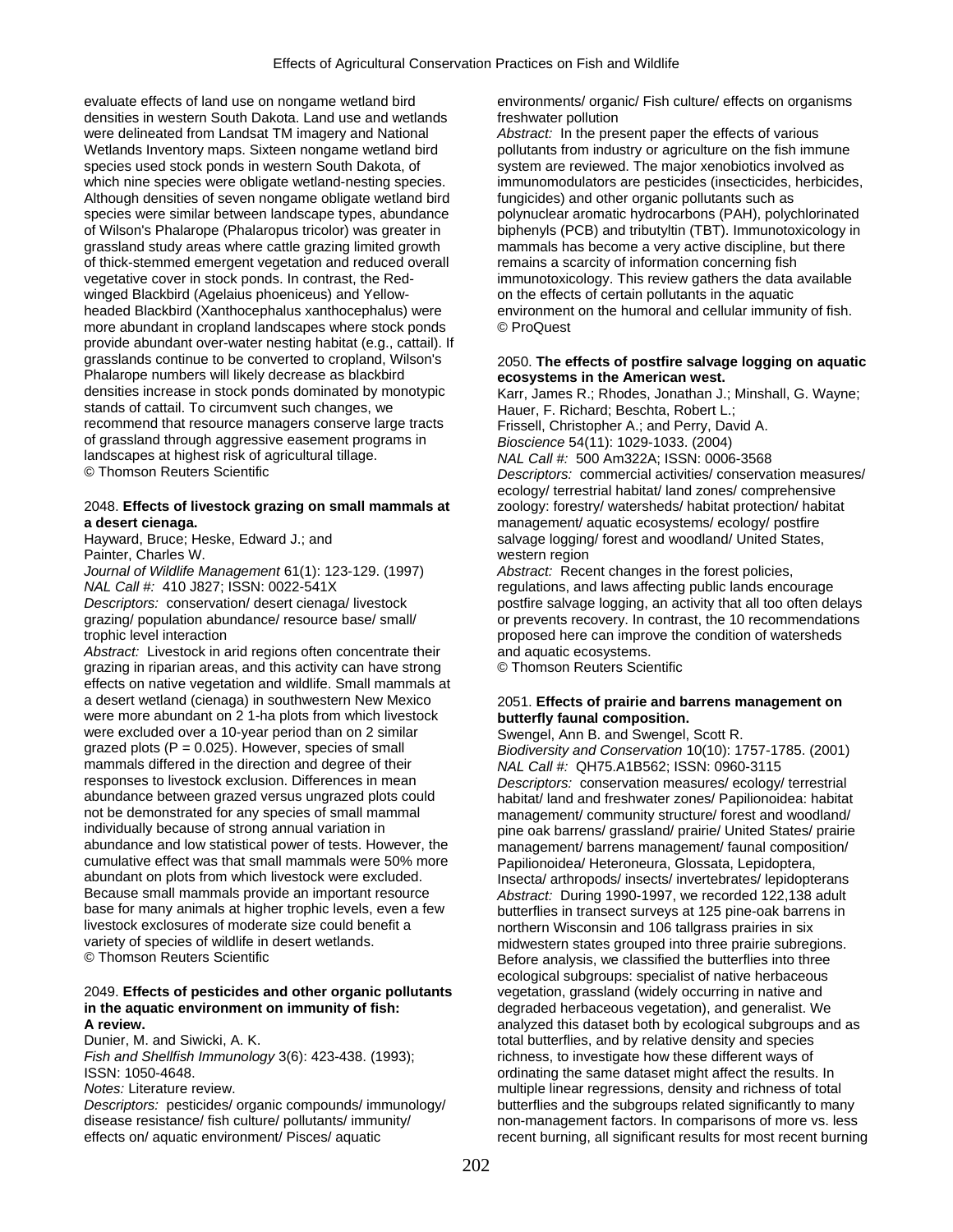were negative. No significant negative relationships were salamander, and total amphibian abundances. attributed to the longest period since burning. In Salamanders were most sensitive to water chemistry comparisons of burning vs. idling, all significant results in factors, particularly pH. Our results suggest that decreasing prairie favored idling, but in barrens favored burning. In the frequency of prescribed burns from the current 2-3 comparisons of burning vs. mechanical cutting, all years to 3-7 years will better maintain diverse amphibian significant results in prairie favored cutting, but no and plant assemblages. Substituting growing-season burns significant differences occurred in barrens. In regressions for the current practice of winter and spring burns would including all management types, rotational burning (alone avoid repeatedly interrupting amphibian breeding and or combined with cutting) was significantly positive most would maintain the desired longleaf pine community. 1339. often for generalists and never for specialists. Increasing © 2008 Elsevier B.V. All rights reserved. years since last management was always negative in barrens and the southern prairie subregion but always 2053. **Effects of prescribed fire, extended harvest,** positive in the two northern prairie subregions. Significant movement, and habitat management on eastern management patterns occurred more often in prairie than **cottontail (Sylvilagus floridanus) survival.**<br>
barrens, which were less fragmented. Specialists were Walker. John Matthew. Mississippi State Univ favored by grazing in one northern prairie subregion (but *Notes:* Degree: MS; Advisors: Leopold, Bruce D. and disfavored in the other), haying, single wildfire (testable in Burger, L. Wes barrens only), and increasing years since last treatment in *Descriptors:* Sy barrens only), and increasing years since last treatment in *Descriptors:* Sylvilagus floridanus/ prescribed fire/ habitat one northern prairie subregion (but disfavored in barrens). The management/ breeding/ kernel ranges/ extended harvest<br>Within subregion and subgroup, significant management Abstract: For a sample of 351 radio-collared cotto Within subregion and subgroup, significant management *Abstract:* For a sample of 351 radio-collared cottontails<br>
results for density and richness never conflicted, but density (Sylvilagus floridanus) monitored on Black Pr results for density and richness never conflicted, but density (Sylvilagus floridanus) monitored on Black Prairie Wildlife<br>had more significant results than richness. In no instances Management Area (RPWMA) 1997-2003. Lexa had more significant results than richness. In no instances Management Area (BPWMA), 1997-2003, I examined<br>were the signs opposite when total butterflies and/or any express opposition fire, extended harvest, movement, and subgroup(s) significantly related to the same management management effects on survival. Breeding and non-<br>factor in the same type of regression. But what was breeding season survival increased during the study factor in the same type of regression. But what was breeding season survival increased during the study,<br>significant for one sample was often not for another. Thus, encommitantly with increased management intensity significant for one sample was often not for another. Thus, concomitantly with increased management intensity. Hourly<br>movement rates did not substantively influence survival I management favorable for specialists and total butterflies movement rates did not substantively influence survival. I<br>did not conflict, but the subgroups had varying degrees of a paragrated each cottontail's home range ker did not conflict, but the subgroups had varying degrees of generated each cottontail's home range kernel to evaluate<br>sensitivity, rather than opposite responses. Since the prescribed burning effects on survival, for both 5 sensitivity, rather than opposite responses. Since the prescribed burning effects on survival. for both 50% and<br>specialist (and total) butterflies did not consistently favor 95% kernel ranges, percentage of the range burne specialist (and total) butterflies did not consistently favor 95% kernel ranges, percentage of the range burned did not<br>one management type over another among subregions, and affect cottontail survival Survival of cottonta caution should be used in preserve management, to avoid units subjected to October-february harvest (0.36,  $SE =$  overreliance on one management type over others. 0.08) did not differ substantially from those subjected to overreliance on one management type over others.<br>
© Thomson Reuters Scientific<br>
October-ianuary harvest (0.43 SF = 0.09). Although the

Schurbon, J. M. and Fauth, J. E. Schurbon, J. M. and Fauth, J. E. significantly cottontail survival. *Conservation Biology* 17(5): 1338-1349. (2003) © NISC *NAL Call #:* QH75.A1C5; ISSN: 08888892 *Descriptors:* abundance/ amphibians/ prescribed burning/ 2054. **Effects of red-cockaded woodpecker**  *Abstract:* Fire alters the abundance and diversity of many Chamberlain, Michael J. and Burger, L. Wes species, but its effects on amphibians are poorly known. Proceedings of the Annual Conference South species, but its effects on amphibians are poorly known. *Proceedings of the Annual Conference Southeastern*<br>We tested whether prescribed burning affected amphibian *Association of Fish and Wildlife Agencies* 59: 10-16. ( abundance and diversity within the Francis Marion National Forest, South Carolina, by monitoring assemblages at 15 Forest, South Carolina, by monitoring assemblages at 15 *Descriptors:* conservation measures/ ecology/ community temporary ponds with five different burn histories: 0, 1, 3, 5, structure/ population dynamics/ terrestrial habitat/ land<br>and 12 years after burns. We also monitored terrestrial and zones/ Colinus virginianus: relative abu and 12 years after burns. We also monitored terrestrial and zones/ Colinus virginianus: relative abundance/ population<br>aquatic environmental variables likely to influence density/ endangered species habitat management effe aquatic environmental variables likely to influence density/ endangered species habitat management effects<br>amphibian diversity, such as leaf-litter depth, pond water on relative abundance of declining gamebird/ forest chemistry, and distance to neighboring ponds. Fire had woodland/ pine grassland communities/ grassland/<br>significant negative effects. Immediate effects (burning Mississippi/ Southwest/ Homochitto National Forest significant negative effects. Immediate effects (burning Mississippi/ Southwest/ Homochitto National Forest/ Aves,<br>during the study) explained 12.8% and 10.8% of the Galliformes. Phasianidae/ birds/ chordates/ vertebrates variation in anuran and amphibian abundance, respectively, *Abstract:* Loss of pine-grassland communities has vertically whereas short-term effects explained 31.8% and 24.6% of contributed to declines in populations of nor whereas short-term effects explained 31.8% and 24.6% of contributed to declines in populations of northern bobwhites<br>Colinus virginianus: hereafter, bobwhite) and red-cockaded variation in amphibian species richness and evenness, (Colinus virginianus; hereafter, bobwhite) and red-cockaded<br>
respectively. Species richness increased and evenness (Colinus virginianus; herealis: RCW) However, evolvin respectively. Species richness increased and evenness woodpeckers (Picoides borealis; RCW). However, evolving decreased with time since burn, primarily because decreased with time since burn, primarily because land management priorities on publicly-owned lands<br>salamanders were rarely encountered at sites burned within managed by the U.S. Forest Service (USFS) increas 2 years. These sites had the shallowest leaf litter and emphasize restoration of historic cover conditions and highest soil temperature variances. Environmental factors habitat for endangered species such as the RCW. These unrelated to burning also significantly influenced amphibian land use changes should benefit pine-grassland species,<br>diversity. Water chemistry explained 31.1% of variation in including bobwhite, but effects are not well u diversity. Water chemistry explained 31.1% of variation in including bobwhite, but effects are not well understood.<br>species richness, 32.2% of evenness, and >25% of anuran, Therefore, we monitored abundance and distributio

# movement, and habitat management on eastern

Walker, John Matthew. Mississippi State University, 2004.

prescribed fire, extended harvest, movement, and habitat affect cottontail survival. Survival of cottontails in treatment October-january harvest (0.43 SE = 0.09). Although the direction of the effect supported increased additivity, the 2052. **Effects of prescribed burning on amphibian** magnitude did not provide significant evidence for this, and **l** concluded that late season harvest did not affect

## management on bobwhite relative abundance.

Association of Fish and Wildlife Agencies 59: 10-16. (2005)<br>NAL Call #: SK1.S6; ISSN: 0276-7929 on relative abundance of declining gamebird/ forest and Galliformes, Phasianidae/ birds/ chordates/ vertebrates managed by the U.S. Forest Service (USFS) increasingly Therefore, we monitored abundance and distribution of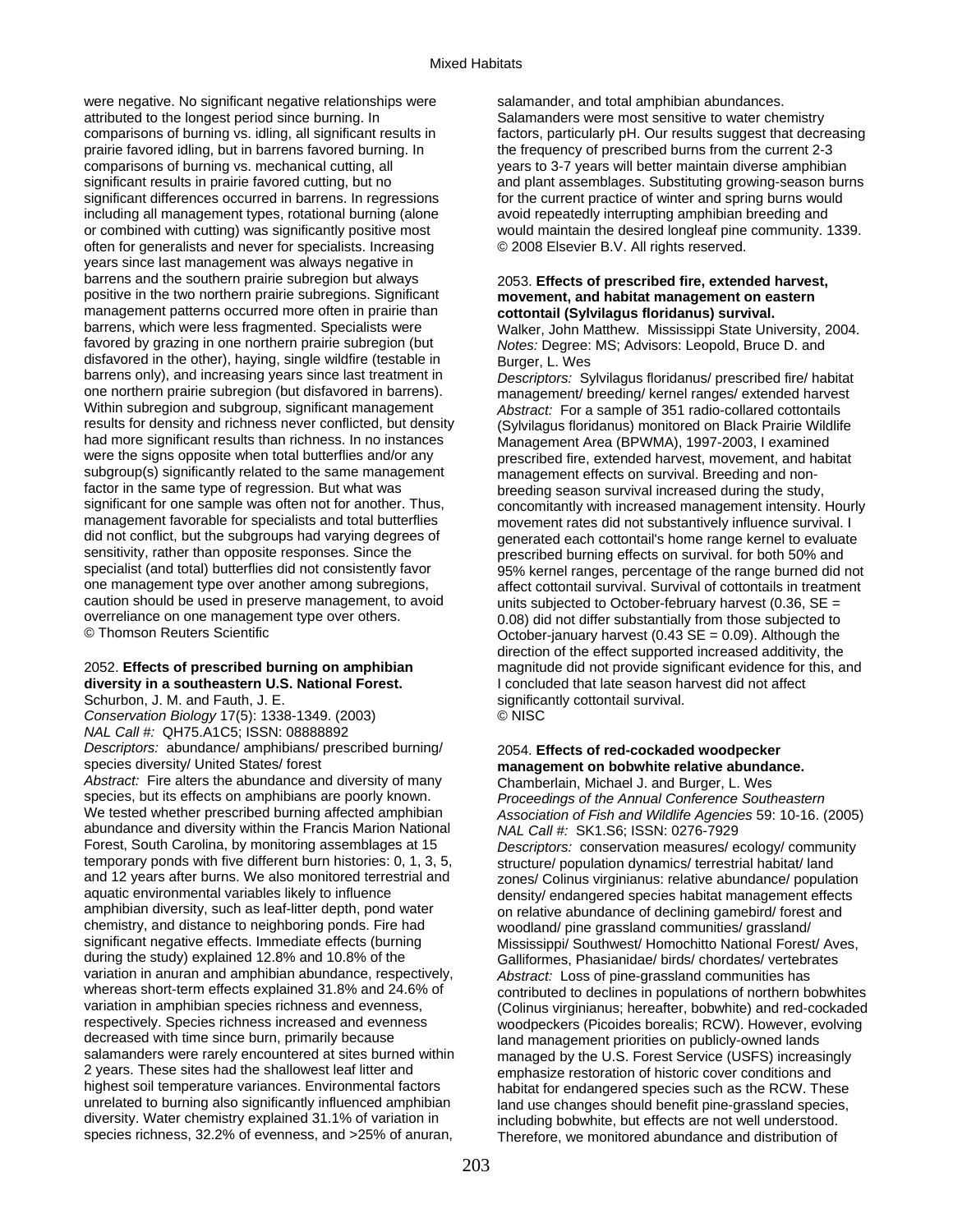breeding bobwhites on the Homochitto National Forest of 2057. **Effects of sheep grazing on a riparian-stream**  southwestern Mississippi during 1994-1999. We quantified **environment.**  abundance of breeding bobwhites using call counts in three Platts, W. S. Intermountain Forest and Range Experiment landscapes that differed in extent of land under Station, U.S. Department of Agriculture, 1981. 6 p. management for RCWs (low =  $7.5\%$ , intermediate =  $46.7\%$ , Research Note. and high = 66.2%). Bobwhite abundance was closely tied to *NAL Call #:* A99.9 F764Un intensity of management. Landscapes with an intermediate *Descriptors:* grazing/ habitat alterations/ management/<br>and high proportion of stands dedicated to RCW research: rivers and streams/ riparian habitat and high proportion of stands dedicated to RCW management had relative abundance of bobwhite 46.9% © NISC and 232% greater than that observed in landscapes with a low extent of RCW management. RCW management likely 2058. **Effects of streamside forest management on the**<br> **enhances bobwhite habitat through maintenance of pine- composition and abundance of stream and riparian** grassland communities, and when applied to landscapes, **fauna of the Olympic peninsula.**<br>
has the potential to improve bobwhite populations locally **Raphael, Martin G.: Bisson, Peter** has the potential to improve bobwhite populations locally Raphael, Martin G.; Bisson, Peter A.; Jones, Lawrence L.;<br>and Foster Alex D and regionally.<br>© Thomson Reuters Scientific and Foster, Alex D. Alex D. Congruent Mana

### 2055. **Effects of rest, season-long, and delayed grazing** workshop, General Technical Report-PNW 563/ Johnson, **of wetlands and adjacent uplands on cattle and** Adelaide C.; Haynes, Richard W.; and Monserud, Robert **waterfowl use.** A.; Portland, OR: Pacific Northwest Research Station,

*Notes:* Thesis **pp. 27-40.** 

*Descriptors:* habitat management/ grazing/ waterfowl/ *Notes:* 0363-6224 (ISSN). wetlands http://www.fs.fed.us/pnw/pubs/gtr563/gtr563a.pdf

*Environmental Toxicology and Chemistry* 15(4):

*Descriptors:* wetlands/ herbicides/ toxicity/ effects/ weeds/ Washington/ Olympic Peninsul<br>weed control/ aquatic organisms/ aquatic weeds/ control/ Chordates Scientific weed control/ aquatic organisms/ aquatic weeds/ control/ chemical control/ glyphosate/ triclopyr/ nontarget effects/ rainbow trout/ Lemna<br> **Abstract:** Purple loosestrife. I vthrum salicaria. is an **salamanders** Morris, Katrina M. and Maret, Timothy J.

Abstract: Purple loosestrife, Lythrum salicaria, is an **Morris, Katrina M. and Maret, Timothy J.**<br>
invasive wetland perennial that became established in *Journal of Wildlife Management* 71(4): 1034-1041. (2007) invasive wetland perennial that became established in *Journal of Wildlife Management* 71(4): 10<br>1804-2011 northeastern North America in the early 1800s. Despite its **NAL Call #:** 410 J827; ISSN: 0022-541X northeastern North America in the early 1800s. Despite its *NAL Call #:* 410 J827; ISSN: 0022-541X designation as a noxious weed, its distribution has *Descriptors:* Ambystomatidae/ Caudata/ Lissamphibia/ continued to expand. Treatment with herbicides is the most Ambystoma maculatum/ Ambystoma opacum/ forests/<br>widely used means of controlling purple loosestrife. This ecosystems/ forestry practices/ habitat alterations/ habi widely used means of controlling purple loosestrife. This ecosystems/ forestry practices/ habitat alterations<br>//study examined the nontarget effects of two herbicides. use/ Michaux State Forest/ oak-hickory forest study examined the nontarget effects of two herbicides, use/ Michaux State Forest/ oak-hickory forest/<br>Rodeo [glyphosate] and Garlon 3A [triclopyr amine] Pennsylvania/ timber harvesting/ wildlife-human Rodeo [glyphosate] and Garlon 3A [triclopyr amine], Pennsylvania/ timber harvesting/ wildlife-human<br>currently used or being considered for use in controlling relationships/ commercial enterprises/ disturbances/ currently used or being considered for use in controlling relationship<br>purple loosestrife in Washington State, resp. Growth and/or land zones purple loosestrife in Washington State, resp. Growth and/or land zones<br>survival of duckweed II emna spp. 1. Daphnia, and rainbow abstract: Pond-breeding salamanders spend most of their survival of duckweed [Lemna spp.], Daphnia, and rainbow *Abstract:* Pond-breeding salamanders spend most of their trout were monitored for at least 24 h following an lives in forested habitat surrounding the vernal pools where<br>application of each herbicide. Free-living water column and they breed. Timber harvesting has been demonstrat application of each herbicide. Free-living water column and they breed. Timber harvesting has been demonstrated to<br>henthic invertebrates were monitored 24 h and 7 d post-<br>have negative impacts on salamander populations due benthic invertebrates were monitored 24 h and 7 d postspray using activity traps and sediment cores. Neither changes in soil temperature, soil compaction, and general chemical was associated with significant decreases in degradation of habitat. However, little is known about how<br>survival or growth of the bioassay organisms, with the long it takes for harvested forest habitat to once aga survival or growth of the bioassay organisms, with the long it takes for harvested forest habitat to once again<br>exception that growth of duckweed was reduced 48 h after become suitable for salamanders. Questions also remai exception that growth of duckweed was reduced 48 h after become suitable for salamanders. Questions also remain<br>exposure to Rodeo, Nor were significant decreases in the as to whether salamanders will use an area that has b exposure to Rodeo. Nor were significant decreases in the as to whether salamanders will use an area that has bee<br>abundance of free-living aquatic invertebrates detected harvested in recent years if an older intact forest a abundance of free-living aquatic invertebrates detected harvested in recent years if an older intact forest area is<br>following the herbicide applications. Results suggest that available. We used drift fences and pitfall tra following the herbicide applications. Results suggest that available. We used drift fences and pitfall traps to capture<br>neither herbicide, at the application rates used, poses a and adult spotted salamanders (Ambystoma mac neither herbicide, at the application rates used, poses a hazard to aquatic invertebrates in wetlands in central **opacum**) migrating to 3 vernal ponds during their breeding Washington. However, Rodeo, because it is a broad- seasons. The study area contained tracts of forest that spectrum herbicide, may pose a greater hazard to were marbled salamanders (A. opacum) migrating to 3 © CABI contained tracts of forest that werw clear-cut 11-12 years

# composition and abundance of stream and riparian

In: Congruent Management of Multiple Resources: Proceedings from the Wood Compatibility Initiative Ruyle, G. B. University of California, Berkeley, 1980. Forest Service, U.S. Department of Agriculture, 2002.

© NISC *Descriptors:* commercial activities/ conservation measures/ ecology/ freshwater habitat/ lotic water/ terrestrial habitat/ 2056. **Effects of Rodeo and Garlon 3A on nontarget** land zones/ Vertebrata: forestry/ timber harvesting/ **wetland species in central Washington. streamside forest management/ stream community/ riparian** Gardner, S. C. and Grue, C. E.<br>
Forthermorphism of Chemistry 15(4) community/ habitat management/ riparian buffer zones/<br>
Forthermorphism of Chemistry 15(4) streamside forest management regimes/ community 441-451. (1996) structure/ stream fauna/ riparian fauna/ community *NAL Call #:* QH545.A1E58; ISSN: 0730-7268 composition/ forest and woodland/ community composition/<br>Descriptors: wetlands/ herbicides/ toxicity/ effects/ weeds/ Washington/ Olympic Peninsula/ chordates/ vertebrates

## aquatic invertebrates/ Lythrum salicaria/ Daphnia/ 2059. **Effects of timber management on pond-breeding**

nontarget aquatic vegetation.<br>
vernal ponds during their breeding seasons. The study area prior to the study. All 3 ponds were surrounded by areas of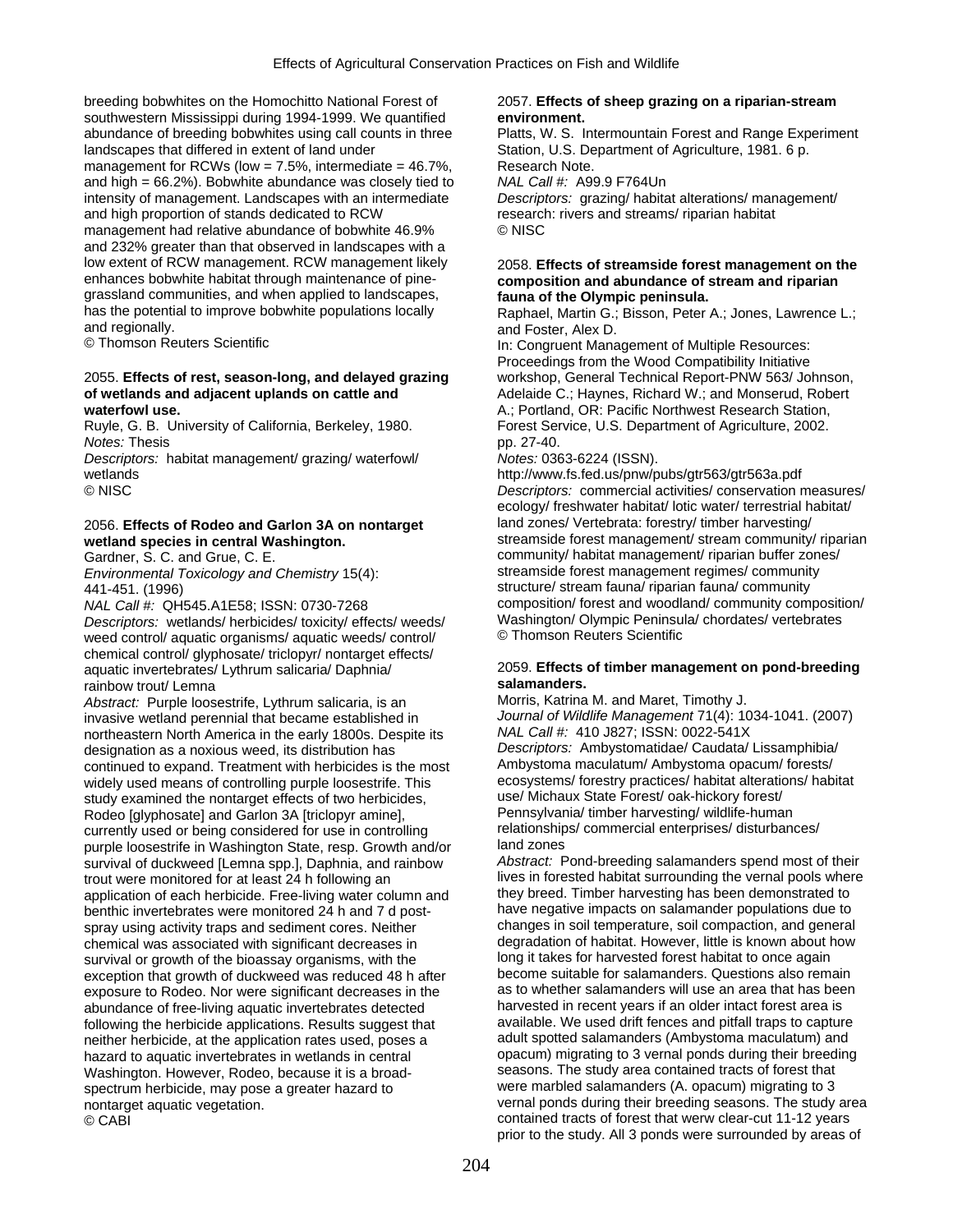clear-cut and intact forest and drift fences were placed in have generated a data base that clearly illustrates the both habitat types. Similar numbers of spotted salamanders environmental hazard of excessive selenium, It is strongly entered the ponds from clear-cut and intact forest areas. bioaccumulated by aquatic organisms and even slight<br>The number of marbled salamanders migrating to the increases in waterborne concentrations can quickly res The number of marbled salamanders migrating to the increases in waterborne concentrations can quickly result in<br>
ponds did not differ between areas of dear-cut and intact toxic effects such as deformed embryos and reproduc forest. These results suggest that clear-cut habitats may failure in wildlife. The selenium data base has been very become suitable for adult pond-breeding salamanders after beneficial in developing hazard assessment procedures<br>a relatively short regeneration period. expansion and establishing environmentally sound water quality © NISC criteria. The two faces of selenium, required nutrient and

## **barrens through aggregated timber harvest.**

*Transactions of the North American Wildlife and Natural Resource Conference* 65: 184-199. (2000) these issues are dealt with using prudence and the *NAL Call #:* 412.9 N814; ISSN: 0078-1355 available environmental selenium data base, adverse<br>Descriptors: commercial activities/ conservation measures/ impacts to natural resources and public health can be *Descriptors: commercial activities/ conservation measures/* impacts to impacts to natural resources and public health can be natural resources and public health can be natural resources and public health can be natural an terrestrial habitat/ land and freshwater zones/ Aves: avoided.<br>
forestry/ habitat management/ forest and woodland/  $\bullet$  C Thomson Reuters Scientific forestry/ habitat management/ forest and woodland/ Wisconsin/ aggregated timber harvest/ species diversity/ birds/ chordates/ vertebrates **2063.** Environmental Quality Incentives Program **COLO 2063.** Environmental Quality Incentives Program **COLO 2063.** Contributions to fish and wildlife conservation.

## **timber in managed forests.** programs: 2000-2005 update, Technical Review 05-2/

Newton, Michael; Willis, Ruth; Walsh, Jennifer; Haufler, Jonathan B., editor; Bethesda, MD: The Wildlife<br>Cole, Elizabeth: and Chan, Samuel<br>Cole, Elizabeth: and Chan, Samuel Cole, Elizabeth; and Chan, Samuel *Weed Technology* 10(2): 429-438. (1996) http://www.nrcs.usda.gov/TECHNICAL/nri/ceap/<br>NAL Call #: SB610 W39: ISSN: 0890-037X<br>MAL Call #: SB610 W39: ISSN: 0890-037X *NAL Call #:* SB610.W39; ISSN: 0890-037X fwbenefit.html<br>Descriptors: conifer (Coniferopsida)/ fish/ Pisces/ animals/ *Descriptors: conservation programs/ USDA/ Farm Bill/ Descriptors:* conifer (Coniferopsida)/ fish/ Pisces/ animals/ *Descriptors:* conservation programs/ USDA/ Farm Bill/ chordates/ fish/ gymnosperms/ nonhuman vertebrates/ wildlife conservation/ wetlands/ hants/ spermatophytes/ vascular plants/ vertebrates/ Quality Incentives Program plants/ spermatophytes/ vascular plants/ vertebrates/ conservation/ forestry/ riparian habitat *Abstract:* The Environmental Quality Incentives Program<br> *Abstract:* The productivity of riparian sites in managed (EQIP) is a voluntary program whereby the U.S. *Abstract:* The productivity of riparian sites in managed forests can be focused to provide productive fish and Department of Agriculture provides technical and financial<br>wildlife habitat while vielding most of its productive capacity assistance to active farmers and ranchers to wildlife habitat while yielding most of its productive capacity for other than amenity values. Establishment of habitat natural resource concerns such as soil conservation, water protection goals and measures of achievement permit quality and quantity, nutrient management, and fish and  $f$  fexible approaches for meeting them. Once the protection wildlife habitat. The Natural Resources Conservation flexible approaches for meeting them. Once the protection wildlife habitat. The Natural Resources Conservation<br>standards are set, intensive management of the woody Service (NRCS) is working with these landowners to standards are set, intensive management of the woody Service (NRCS) is working with these landowners to<br>cover is logically dependent on minimum disturbance maximize the environmental benefit is gained for the cover is logically dependent on minimum disturbance maximize the environmental benefi ts gained for the<br>methods in general, for both vegetation management and expenditures made in the program. Funding has expanded methods, in general, for both vegetation management and expenditures made in the program. Funding has expande<br>harvest, Several currently registered chemical products and significantly under the 2002 Farm Bill, with the amo harvest. Several currently registered chemical products and significantly under the 2002 Farm Bill, with the amount o<br>non-chemical methods are helpful and safe in achieving annual funding authorized reaching \$1.3 billion b non-chemical methods are helpful and safe in achieving

fossil fuel waste disposal/ human activities/ land management/ public health/ water management<br> *management* 2064. **Estimate of crappie entrainment through water** discharge from a Nebraska irrigation reservoir. *Abstract:* Selenium is a naturally occurring trace element **discharge from a Nebraska irrigation reservoir.**  that is nutritionally required in small amounts but it can<br> *Journal of Freshwater Ecology* 21(4): 693-697. (2006) become toxic at concentrations only twice those required.<br>
The narrow margin between beneficial and harmful levels<br>
has important implications for human activities that increase<br>
the amount of selenium in the environment. the amount of selenium in the environment. Two of these dynamics/ freshwater habitat/ lentic water/ man-made<br>activities, disposal of fossil fuel wastes and agricultural habitat/ land zones/ Pomoxis: farming and agriculture activities, disposal of fossil fuel wastes and agricultural irrigation system/notality/population density/reservoir/<br>
irrigation of arid, seleniferous soils, have poisoned fish and irrigation system/mortality/population de the United States. Research studies of these episodes

toxic effects such as deformed embryos and reproductive and establishing environmentally sound water quality potent toxin, make it a particularly important trace element 2060. **Enhanced avian diversity in Wisconsin pine** in the health of both animals and man. Because of this Niemuth, Neal D. and Boyce, Mark S. fisheries, and wildlife will continue to raise important land<br>Transactions of the North American Wildlife and Natural and water-management issues for decades to come. If

# contributions to fish and wildlife conservation.

Berkland, Mark W. and Rewa, Charles A. 2061. **Enhancing riparian habitat for fish, wildlife, and** In: Fish and wildlife benefits of Farm Bill conservation

both yield and protection goals.<br>
© Thomson Reuters Scientific **be a structure of the Scientific** variety of practices that are considered beneficial to many variety of practices that are considered beneficial to many species of fish and wildlife. The NRCS is also beginning to use EQIP to address the needs of declining and other at- 2062. **Environmental implications of excessive** risk fish and wildlife species. Few data are available that **selenium: A review.**  Lemly, A. Dennis<br>
Biomedical and Environmental Sciences 10(4): 415-435.<br>
(1997); ISSN: 0895-3988<br>
Descriptors: selenium: trace metals/ agricultural irrigation/<br>
Descriptors: selenium: trace metals/ agricultural irrigation/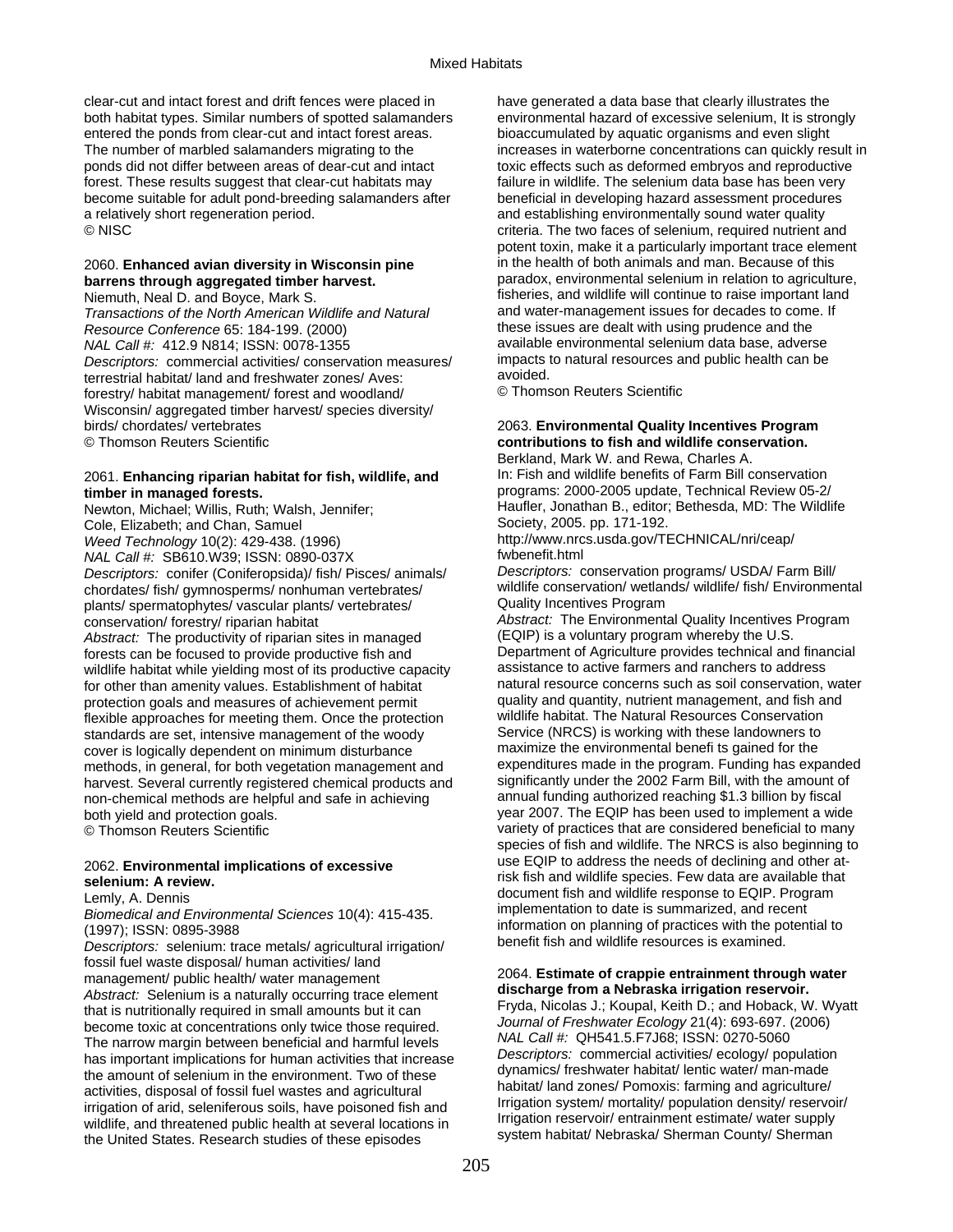Reservoir/ Pisces, Actinopterygii, Perciformes, practices on amphibians are unknown. We studied red-Centrarchidae/ chordates/ fish/ vertebrates legged frogs (Rana aurora) in movement trials to assess: sampled twice per week from the irrigation canal below the patch size, streams, and neighborhood features 2) whether dam to determine entrainment of crappies (Pomoxis spp.) residual tree patches were used as stepping stones in from Sherman Reservoir, Sherman County, Nebraska. The negotiating cut blocks; 3) the effects of patch size and estimated total loss from the reservoir was about 1.0 million patch proximity in altering movement paths; and 4) the crappies per year. During both years more crappies were effects of retention level and patch size on interpatch<br>
released during nighttime than daytime hours and there distance. Residual tree patches were potentially valua was a positive relationship between water discharge and short-term refugia but their value was size dependent. the number of crappies collected. Furthermore, increase in Virtually all frogs released at the base of single trees or water discharge over 8 m3/S significantly increased the inside small tree clusters left within 72 hours, but the density of entrained crappies. **proportion leaving decreased curvilinearly with increasing** 

## **ecosystems in the United States.** movement paths. Frogs intercepted residual tree patches

*Proceedings from an Organization for Economic Co-*

*Notes:* ISBN: 9264199209; Conference: Agriculture and (0.3 ha) patches 50 m away. Our results indicated that <br>Biodiversity: Developing indicators for Policy Analysis held residual trees should not be retained singly but s Biodiversity: Developing indicators for Policy Analysis held 5-8 November 2001 in Zurich, Switzerland.<br>
Descriptors: agri-environmental indicators/ National preferably in stream locations. *Descriptors:* agri-environmental indicators/ National **preferably construents** preferably research in the Resources Inventory/ NRI/ wildlife habitat/ United States Resources Inventory/ NRI/ wildlife habitat/ United States *Abstract:* Recent trends (1992-1997) in wildlife habitat on agricultural and grazed ecosystems are reviewed using **2067. Evaluation of management practices and farming**<br>
data from the 1997 National Resources Inventory. Land use **systems on Missouri wetland wildlife areas: A survey** data from the 1997 National Resources Inventory. Land use changes, the losses and gains of wetlands, and reasons for **of agricultural cropping systems and wetland**  wetland losses are described. Ecological indices describing **management practices on selected Missouri**  spatial pattern and fragmentation of cropland and **Department of Conservation wildlife areas.**  rangeland habitats are discussed, and geographically Graber, D. A. Missouri Dept. of Conservation, 1987. 20 p. explicit summary statistics are presented for the United Annual Report. States. The effect of the Department of Agriculture's *Descriptors:* wetlands/ evaluation/ surveys/ cultivated Conservation Reserve Program is described as an example farmland/ farms/ food crops/ habitat management/ of a multi-purpose habitat intervention scheme. Because questionnaire/ fertilization, soil and water/ water resources land resource planners need estimates of habitat quantity management/ plant control/ vegetation/ floods and condition, the concept of wildlife habitat management © NISC as a secondary use of agricultural lands is reviewed. The uses and limitations of ecological indicators and habitat 2068. **Evaluation of management practices and farming**  matrices, including statistical estimates of precision and the **systems on Missouri wetland wildlife areas:**<br> **Determining the nutritional value of selected**<br> **Determining the nutritional value of selected** indicators and direct measures of biodiversity, are also **seeds and wetland agricultural crops.** 

## **stones and short-term refugia for red-legged frogs.** goose, Canada/ metabolism/ nutrients/ nutrition/

*Journal of Wildlife Management* 71(6): 1836-1844. (2007) Panicum spp./ Polygonum amphibium/ smartweed/ *NAL Call #:* 410 J827; ISSN: 0022-541X Sorghum vulgare/ Missouri *Descriptors:* Anura/ Lissamphibia/ Ranidae/ Rana aurora/ *Abstract:* Objectives were to determine: (1) by means of British Columbia/ forests/ ecosystems/ forestry practices/ proximate analysis, amino acid assay and gross energy habitat alterations/ habitat management/ habitat use/ assay, the nutrient content of rowcrops and moist-soil residual tree patch retention/ Vancouver Island/ wildlife- plants (largeseed smartweed, milo, corn, wild millet, human relationships/ Canada/ commercial enterprises/ nodding smartweed, rice cutgrass, nodding foxtail, conservation/ wildlife management/ disturbances/ beggarticks, and soybean) regularly consumed by

Abstract: Temperate pond-breeding amphibians are energy of these rowcrops and plants for Canada geese; vulnerable to forest fragmentation because they must and (3) to what extent the gross energy of Canada goose access upland terrestrial sites during the nonbreeding foods varies when exposed to non-flooded and flooded<br>season but are prone to desiccation in hot, dry expansion conditions for 30, 60, 90 and 15 days between Septemb environments without canopy cover. Harvesting techniques 1987 and March 1988. that retain live trees in the cut block are advocated for © NISC sustaining forest biodiversity, but the effects of these

*Abstract:* From June to September in 2004 and 2005, we 1) how short-term use of residual trees was affected by tree distance. Residual tree patches were potentially valuable © Thomson Reuters Scientific **patch size. From a patch size.** Frogs were less likely to leave tree patches with a running stream or where neighborhood stream density 2065. **Estimating wildlife habitat trends on agricultural** was high. Residual tree patches did not systematically alter Brady, S. J. and Flather, C. H. mostly at random and had to be within 5-20 m of a tree<br>Proceedings from an Organization for Fconomic Co-<br>patch before moving to it in greater proportions than *operation and Development Expert Meeting*: expected by chance. However, amphibian movements were 156-167. (Nov. 2001).<br>
Notes: ISBN: 9264199209: Conference: Agriculture and (0.3 ha) patches 50 m away. Our results indicated that

# Determining the nutritional value of selected moist soil

Graber, D. A. Missouri Dept. of Conservation, 1989. 13 p. *Descriptors:* wetlands/ amino acids/ bioenergetics/ 2066. **Evaluating residual tree patches as stepping** cultivated farmland/ evaluation/ farms/ floods/ food crops/ Chan-McLeod, Ann C. Allaye and Moy, Arnold overwintering/ proteins/ seeds/ wildlife management areas/

beggarticks, and soybean) regularly consumed by wintering land zones Canada Geese in Missouri; (2) the true metabolizable conditions for 30, 60, 90 and 15 days between September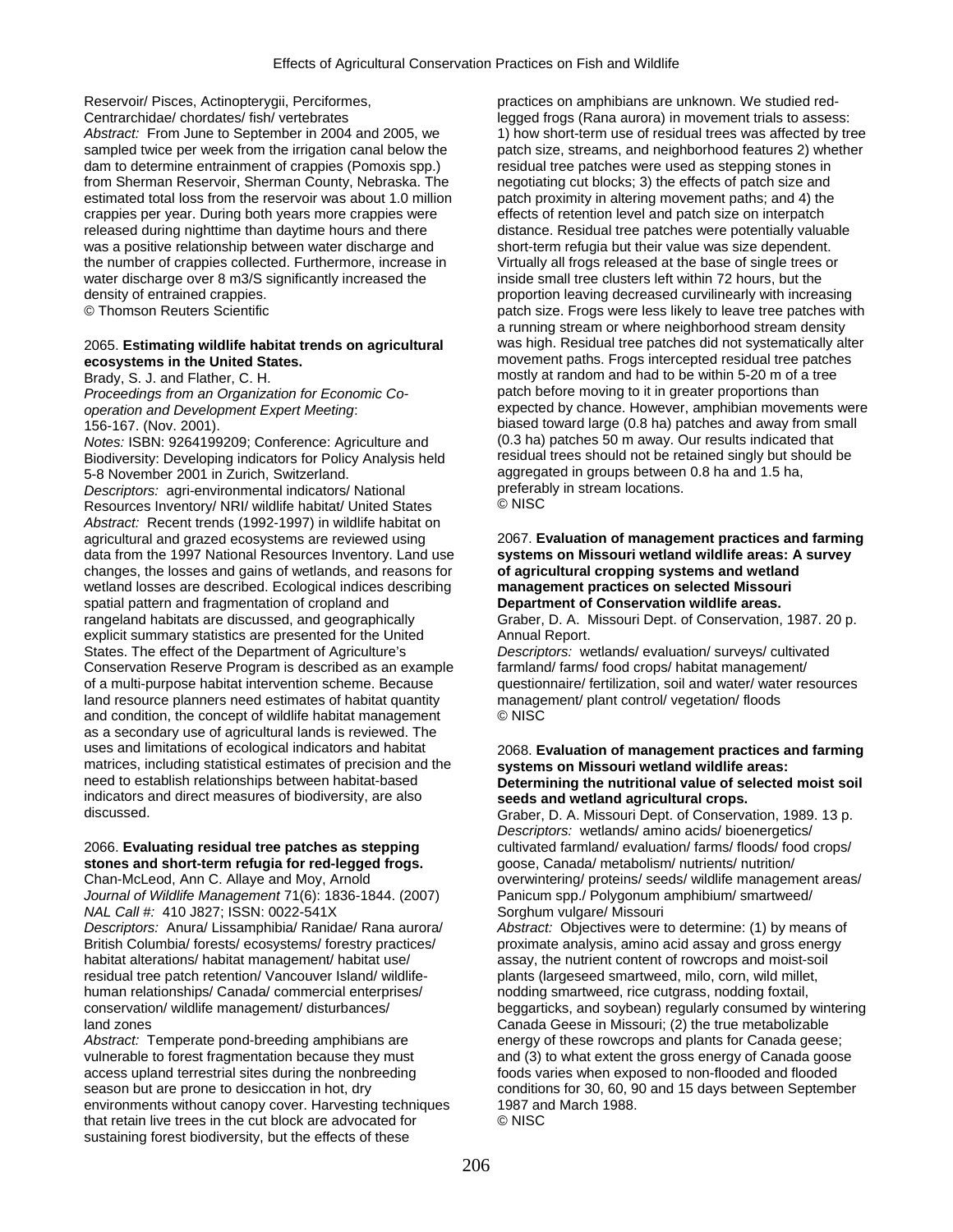# 2069. **Evaluation of supplemental forages and nest-site, habitat-patch, edge, and temporal factors on nest**

Columbia, MO: University of Missouri-Columbia, 2000. riparian forests without adjacent grassland-shrub buffer *Notes:* Degree: M.S.; Wildlife Coop. Unit Report strips. We predicted that temporal effects would have the *Descriptors:* Odocoileus virginianus/ supplemental feeding/ most support and that habitat-patch and edge effects would habitat management/ disturbed habitat [fire]/ food supply/ have little support, because nest predation would be great fertilization, soil and water/ food crops seasons/ food across all sites in the highly fragmented, predominantly elements/ harvests/ mast/ nutrients/ vegetation/ Missouri/ agricultural landscape. Interval nest success was 0.404, Ozark Plateau region/ Crawford County 0.227, 0.070, and 0.186, respectively, for Gray Catbird *Abstract:* Thesis is divided into three chapter (study) topics: (Dumetella carolinensis), Northern Cardinal (Cardinalis (1) An Evaluation of Supplemental Forages for White-tailed cardinalis), Indigo Bunting (Passerina cyanea), and forest Deer in the Missouri Ozarks; (2) Effect of Prescribed interior species pooled (Acadian Flycatcher (Empidonax

Nutrition, and Body Characteristics of White-tailed Deer on (Seiurus aurocapillus), and Kentucky Warbler (Oporornis

*Descriptors:* agricultural land/ land use/ land management/ support for Northern Cardinal. Riparian forests provide<br>environmental protection/ evaluation/ land policy/ breeding habitat for area-sensitive forest species and environmental protection/ evaluation/ land policy/ breeding habitat for area-sensitive forest species and<br>
environmental policy/ methodology/ conservation/ grassland-shrub nesting species. Buffer strips provided environmental policy/ methodology/ conservation/ grassland-shrub nesting species. Buffer strips provided<br>
recreation/ valuation/ economic analysis/ wildlife/ water additional breeding habitat for grassland-shrub nesting recreation/ valuation/ economic analysis/ wildlife/ water additional breeding habitat for grassland-shrub nesting<br>
quality/ erosion/ environmental impact/ attitudes/ hunting/ Species. Interval nest success for Indigo Bunti water recreation/ land diversion/ amenity and recreation sensitive forest species pooled, however, fell well below the areas/ outdoor recreation/ rural recreation/ visitors/ access/ level that is likely necessary to balanc areas/ outdoor recreation/ rural recreation/ visitors/ access/ United States/ wildlife viewing mortality, which suggests that when riparian forests are

index (EBI) operates with respect to selecting land for wide riparian forests with adjacent buffer strips to provid<br>inclusion in the US Conservation Reserve Program (CRP) bugh-quality breeding habitat is severely diminishe inclusion in the US Conservation Reserve Program (CRP) high-quality breeding habitat is detailed The construction of the FBI relies on the some species. is detailed. The construction of the EBI relies on the some species.<br>indoements of natural resource experts and programme  $\bullet$  C Thomson Reuters Scientific judgements of natural resource experts and programme managers. The scoring system is based on selected factors: wildlife habitat, water quality, erodibility, retention of 2072. **Factors influencing soil invertebrate communities**  environmental benefits after contracts expire, air quality and **in riparian grasslands of the central Platte River**  conservation priority areas. An investigation into the value **floodplain.**  placed by the public on the enhanced recreational benefits Davis, Craig A.; Austin, Jane E.; and Buhl, Deborah A. which results from the CRP is presented. The analysis *Wetlands* 26(2): 438-454. (2006) focuses on water based recreation, wildlife viewing and *NAL Call #:* QH75.A1W47; ISSN: 0277-5212 pheasant hunting. *Descriptors:* conservation measures/ ecology/ terrestrial

# riparian forests in a Midwestern agricultural landscape.

Shaffer, Terry L. meadows/ soil community structure/ soil habitat/ wet

*Descriptors:* reproduction/ reproductive productivity/ rain/ Nebraska/ Platte River Valley/ wet meadow soil<br>ecology/ population dynamics/ terrestrial habitat/ man-made community structure/ invertebrates ecology/ population dynamics/ terrestrial habitat/ man-made community structure/ invertebrates<br>habitat/ land zones/ Oscines: fledgeing success/ nest Abstract: In the Platte River Valley of central Nebraska habitat/ land zones/ Oscines: fledgeing success/ nest *Abstract:* In the Platte River Valley of central Nebraska, success/ influencing factors/ survival/ nest survival/ forest USA, riparian grasslands (also known as wet meadows)<br>and woodland/ riparian forest/ riparian habitat/ cultivated have been severely impacted by a reduction in r and woodland/ riparian forest/ riparian habitat/ cultivated have been severely impacted by a reduction in river flow<br>Iand habitat/ agricultural landscape/ Missouri/ Scotland/ causing lower ground-water levels and altered s land habitat/ agricultural landscape/ Missouri/ Scotland/ causing lower ground-water levels and altered seasonal<br>Knox and Clark counties/ Aves, Passeriformes/ birds/ hydroperiods. The potential impacts of these hydrologic Knox and Clark counties/ Aves, Passeriformes/ birds/

*Abstract:* We investigated factors affecting nest Success of songbirds in riparian forest and buffers in northeastern understood. An understanding of the ecological processes<br>Missouri. We used an information-theoretic approach to that influence these invertebrate communities is cruc Missouri. We used an information-theoretic approach to that influence these invertebrate communities is crucial for<br>determine support for hypotheses concerning effects of maintaining and restoring wet meadows along the Pla determine support for hypotheses concerning effects of

**prescribed burning for white-tailed deer in the Ozarks** success of songbirds in three narrow (55-95 m) and three **of Missouri. of Missouri. of Missouri. of Missouri. wide (400-530 m)** riparian forests with adjacent grassland-Jeffries, A. P. shrub buffer strips and in three narrow and three wide Burning on Forage Production and Nutrients; and (3) Diet, virescens), Wood Thrush (Hylociclila mustelina), Ovenbird Woodsvalley Farms, Missouri. The effect of nest stage on nest success had<br>
© NISC<br>
© NISC the most support; daily nest success for Gray Catbird and Indigo Bunting were lowest in the laying stage. We found 2070. **Exploring methods of selecting cropland for** strong support for greater nest success of Gray Catbird in **conservation. riparian riparian forests with adjacent buffer strips than in riparian** Feather, P.; Hellerstein, D.; and Hansen, L. **Fore also in the strips** of forests without adjacent buffer strips. Patch width also *Agricultural Outlook (AO)*(No. AO-254): 21-24. (1998) occurred in the most-supported model for Gray Catbird, but *NAL Call #:* aHD1751.A422 with very limited support. The null model received the most<br>Descriptors: agricultural land/land use/land management/ support for Northern Cardinal. Riparian forests provided quality/ erosion/ environmental impact/ attitudes/ hunting/ Species. Interval nest success for Indigo Bunting and area-<br>water recreation/ land diversion/ amenity and recreation sensitive forest species pooled, however, fel *Abstract:* The way in which the environmental benefits located within agricultural landscapes, the potential even for index (FBI) operates with respect to selecting land for wide riparian forests with adjacent buffer stri

© CABI habitat/ abiotic factors/ physical factors/ land zones/ invertebrata: habitat management/ river flow management/ 2071. **Factors affecting songbird nest survival in** effect on wet meadow soil community structure/ community Peak, Rebecca G.; Thompson, Frank R.; and effects/ conservation implications/ grassland/ wet

*Auk* 121(3): 726-737. (2004) meadows community structure/ physical factors/ *NAL Call #:* 413.8 AU4; ISSN: 0004-8038 topography/ aridity/ water table depth/ climate and weather/

chordates/ vertebrates<br>
Abstract: We investigated factors affecting nest Success of wet meadow soil invertebrate communities, are not well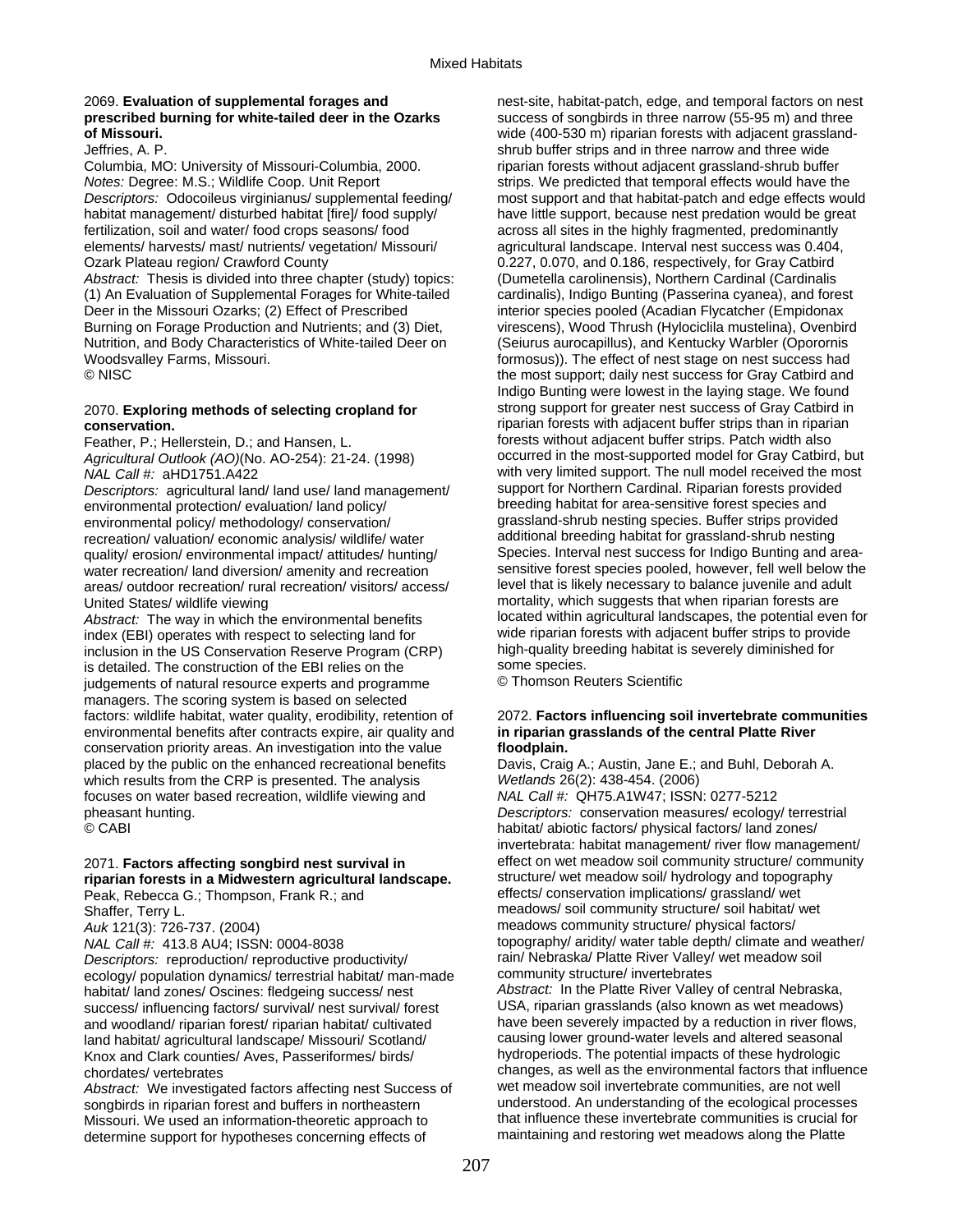River. Our objectives were to describe the soil invertebrate August. High survival of mallard broods in landscapes community of wet meadows throughout the growing season where most seasonal basins contain water underscores the and to examine the relative roles of abiotic factors in importance of maintaining seasonal wetlands as a major determining patterns in invertebrate community structure. component of wetland complexes managed for mallard We conducted the study in 12 wet meadows along the production. Because early hatched broods have higher Platte River during 1999 and 2000. We identified 73 survival, we also suggest that waterfowl managers focus invertebrate taxa; 39 were considered soil inhabitants. Total their efforts on enhancing nest success of early laid biomass was primarily composed of earthworms, enduches, especially in wet years.<br>Scarabaeidae, Isopoda, and Elateridae, with earthworms © ProQuest Scarabaeidae, Isopoda, and Elateridae, with earthworms and Scarabaeidae accounting for >82%. Differences in river flow and precipitation patterns influenced some soil 2074. **The farm as natural habitat: Reconnecting food**  invertebrates. Earthworms and Scarabaeidae declined dramatically from 1999 (wet year) to 2000 (dry year). The Jackson, Dana L. and Jackson, Laura L. topographic gradient created by the ridge-swale complex Washington: Island Press; 296 p. (2002); affected several soil invertebrate taxa; Scarabaeidae, <br>Diplopoda, and Lepidoptera biomasses were greatest on *Descriptors: comme* drier ridges, while Tipulidae and Isopoda biomasses were ecology/ man-made habitat/ comprehensive zoology: greatest in wetter sloughs. Responses of earthworm taxa to farming and agriculture/ habitat management/<br>the topographic gradient were variable, but generally, agroecosystem management/ecology/agroecosystem the topographic gradient were variable, but generally, agroecosystem management/ ecology/ agroecosystems/<br>greater biomasses occurred on ridges and mid-elevations. and relativated land habitat/ farmland/ agricultural greater biomasses occurred on ridges and mid-elevations. cultivated land habitat/ farmland/ agricultural system<br>Water-table depth and soil moisture were the most subsemand prosesstem reconnection/ natural habitat potential important variables influencing wet meadow soil © Thomson Reuters Scientific invertebrates. Because these communities are linked to the hydrologic processes of the Platte River, future alterations 2075. **Farm Bill 2002: A discussion of the conservation**  of wet meadow hydrology could shift the distribution<br>patterns of many of these invertebrates and possibly<br>patterns of many of these invertebrates and possibly<br>eliminate more moisture-tolerant taxa. To maintain wet<br>meadows

## 2073. **Factors limiting mallard brood survival in prairie** chief of the Illinois Natural History Survey, volunteered to

*Journal of Wildlife Management* 64(2): 553-561. (2000) document suitable for a column in Fisheries that briefly *NAL Call #:* 410 J827; ISSN: 0022-541X summarized the bill, the implications to fisheries, and

*Abstract:* In order to estimate mallard (Anas platyrhynchos) Fisheries Administrators Section at the AFS Annual production from managed and unmanaged lands, waterfowl Meeting in Phoenix, Arizona. Review comments were<br>biologists need measurable predictors of brood survival. biologists need measurable predictors of brood survival. <br>We evaluated effects of percent of seasonal basins holding expresions This document represents a consensus We evaluated effects of percent of seasonal basins holding reviewers. This document represents a consensus of<br>water (WETSEAS), percent of upland landscape in representions from a broad cross-section of AFS members perennial cover (PERNCOVER), rainfall (RAIN), daily not a formal position paper of the Society. minimum ambient temperature (TMIN), hatch date  $\degree$  2008 Elsevier B.V. All rights reserved. (HATCHDATE), brood age (BA; 0-7 or 8-30 days), age of brood females, and brood size on mallard brood survival in 2076. **Feeding habitats of spring-migrating blackbirds** prairie pothole landscapes, and developed a predictive **in east-central South Dakota.**  model using factors found to have significant effects.<br>
Sixteen of 56 radiomarked broods experienced total loss<br>
Sixteen of 56 radiomarked broods experienced total loss<br>
Homan, H. Jeffrey<br>
during 1,250 exposure days. Our f for each 1-day delay in hatching between 17 May and 12

Descriptors: commercial activities/ conservation measures/

ecosystem reconnection/ natural habitat potential

to work on an analysis of the new Farm Bill. David Thomas, chair a committee and a fast-track schedule was Krapu, G. L.; Pietz, P. J.; Brandt, D. A.; and Cox, R. R. established. The mission of the group was to prepare a<br> *Journal of Wildlife Management* 64(2): 553-561. (2000) document suitable for a column in Fisheries that bri *Descriptors:* survival/ prairies/ wildlife management/ perceived deficiencies. The group used as a starting point mathematical models/ juveniles/ clutch/ population and an earlier AFS document on "Aquatic Habitat Conservation,<br>dynamics/ Anas platyrhynchos/ mallard/ prairie pothole Recommendations for the 1995 Farm Bill" based on Pajak dynamics/ Anas platyrhynchos/ mallard/ prairie pothole Recommendations for the 1995 Farm Bill" based on Pajak<br>Randscapes et al. 1994. A draft document was presented to the et al. 1994. A draft document was presented to the opinions from a broad cross-section of AFS members but is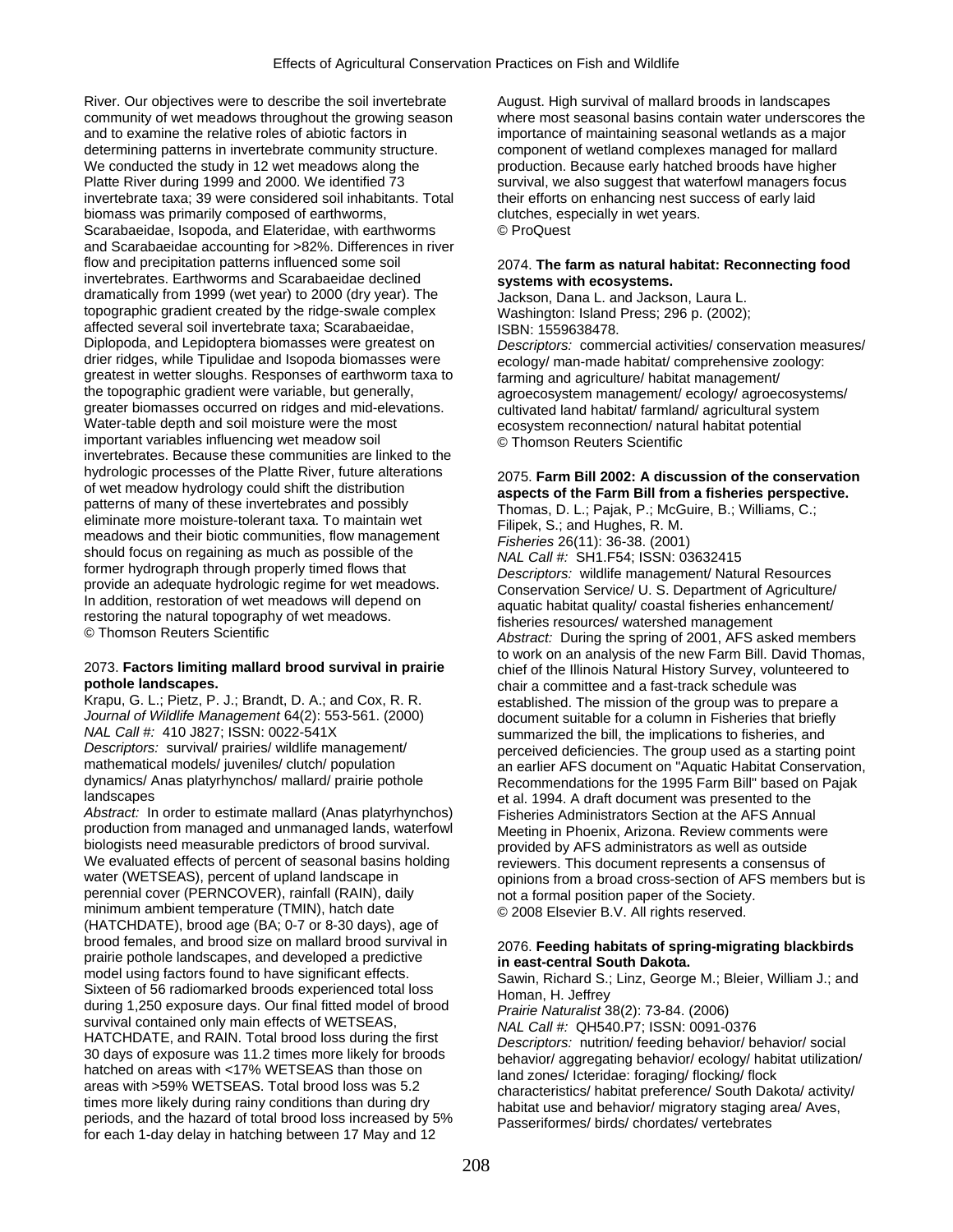Abstract: Between 27 March and 21 April 1998, we agricultural areas, but evidence from a companion study monitored blackbird (Icteridae) activity and habitat selection suggests that bears depended heavily on crops for food at a migratory staging area in east-central South Dakota.  $\qquad \qquad$  obtained during short feeding forays. Changes in crop We used fixed-area observation points located within 201- rotation patterns from corn, soybeans, and wheat to cotton  $km<sup>2</sup>$  circular plots centered on four wetland basins that were used as night roosts. Each roost was surveyed four times, continued loss of pocosins and marshes to human with the surveys spread evenly throughout the blackbird development may exacerbate the effects of reduced food<br>migration. We recorded the number of blackbird flocks, crops. Black bears appear to benefit from early-successi flock size and composition, habitat used, and behavior habitats created by logging operations. We recommend the (e.g., loafing and feeding). Fifty percent (n = 242) of the 482 development of a coalition of state and federal wildlife flocks recorded in the quadrats was observed loafing ill agencies, the forest industry, and the agricultural trees of woodlots and shelterbelts. Feeding flocks preferred community to discuss landscape effects on black bears in habitats classified as Corn (e.g., disked, plowed, and the Atlantic Coastal Plain and implement strategies to stubble corn fields) over two other foraging habitat and address future black bear habitat management in the categories (Cultivated and Grassland). A comparison of region.<br>
proportional availability of Cultivated habitat (sovbean CONISC proportional availability of Cultivated habitat (soybean (Lathynts odoratus) and wheat (Triticum aestivium) stubble, inclusive) against proportional use by feeding flocks indicated that this habitat was avoided. Grassland habitat **Unexpected and unique relations.**  (hayfields, CRP, and pasture) was used according to its Blus, Lawrence J. and Henny, Charles J. availability. Intensity of Grassland use depended on time of *Ecological Applications* 7(4): 1125-1132. (1997) survey (AM and PM), with use greater during the PM *NAL Call #:* QH540.E23 ; ISSN: 1051-0761<br>survey. A two-factor model (habitat, time, and the *Descriptors: dicofol: pesticide/ famphur: pes* survey. A two-factor model (habitat, time, and the *Descriptors: dicofol: pesticide/ famphur: pesticide/*<br>interaction term) provided the best parsimonious fit of 15 a pesticide/ DDF: pesticide/ DDT: pesticide/ bird (Ave priori models tested with Akaike's information criterion animals/ birds/ chordates/ nonhuman vertebrates/<br>(AICC). Selection of foraging habitats by blackbirds might vertebrates/ equashell thickness/ population stability (AICC). Selection of foraging habitats by blackbirds might vertebrates/ eggshell thickness/ population stability/<br>vertebrates/ eggshell thickness/ population stability/ reflect comparable strategies used by other early mig granivores. This knowledge could help wildlife managers bioaccumulation<br>maximize the placement of corn field food plots for optimum Abstract: We re maximize the placement of corn field food plots for optimum *Abstract:* We review the advantages and disadvantages of<br>benefit to wildlife species.

## 2077. **Female American black bear use of managed** metabolite DDE) on eggshell thickness, reproductive **forest and agricultural lands in coastal North Carolina.** success, and population stability; trophic-level

*NAL Call #:* QL737.C27 I573; ISSN: 1537-6176 through reductions in the food supply and cover by<br>Descriptors: Ursus americanus/ abundance/ agriculture/ herbicides and insecticides; unexpected toxic effect Pinus taeda/ Triticum spp./ biotop/ home-range/ application at full strength of several pesticides of different

*Abstract:* American black bear use of intensively managed with dicofol, based on laboratory studies, later proved United States is poorly understood. During 1992-94, we selection of a species or group of species to study is radiomonitored female black bears (Ursus americanus) to important, because exposure routes may vary greatly, and determine home range and habitat use characteristics in 10-fold interspecific differences in sensitivity to pesticides two managed agroforestry environments in the North are relatively common. Although there are limitations with ends of the land-management spectrum. The Big Pocosin must be addressed, the value of a well-designed field study (BP) area was dominated by loblolly pine (Pinus taeda) far outweighs its shortcomings. plantations and human activity and development. The Gum © Thomson Reuters Scientific Swamp (GS) area contained larger and more numerous remnants of unmanaged forests including bottomlands, 2079. **Fire and aquatic ecosystems of the western USA:**  $\frac{1}{2}$  mixed hardwoods, upland hardwoods, and pocosins. mixed hardwoods, upland hardwoods, and pocosins. **Current knowledge and key questions.**<br>These unmanaged forests were interspersed with pine **Billion Comment And Alterman B** F illing C i He These unmanaged forests were interspersed with pine Bisson, P. A.; Rieman, B. E.; Luce, C.; Hessburg, P. F.; plantations and relatively low human activity. Home range  $\overline{B}$  Resson, P. Kershner, J. L. Reeves, G. H. and and habitat analyses were conducted seasonally and Gresswell, R. E.<br>annually using land use-land cover data in a geographic Forest Fcology and information system (GIS). Spring, summer, and fall home *NAL Call #:* SD1.F73; ISSN: 0378-1127. ranges of black bears were larger in the BP than the GS, http://www.treesearch.fs.fed.us/pubs/6025 and GS home ranges were among the smallest reported in *Descriptors:* forest/ fire/ habitat management/ waters/ the United States. Pocosins, clearcuts, and marshes were ecosystem/ aquatic life/ ecological diversity<br>frequently preferred over managed pine plantations. Abstract: Understanding of the effects of wi frequently preferred over managed pine plantations. *Abstract:* Understanding of the effects of wildland fire and

may reduce agricultural food resources for bears. The crops. Black bears appear to benefit from early-succession

## 2078. Field studies on pesticides and birds:

pesticide/ DDE: pesticide/ DDT: pesticide/ bird (Aves)/ productivity/ reproductive success/ survival/ trophic level

benefit to wildlife species.<br>
© Thomson Reuters Scientific experimental and field studies for determining effects of pesticides on birds. Important problems or principles initially discovered in the field include effects of DDT (through its Jones, Mark D. and Pelton, Michael R. bioaccumulation of the lipid-soluble organochlorine Ursus 14(2): 188-197. (2003) **pesticides; indirect effects on productivity and survival** *herbicides and insecticides; unexpected toxic effects and* American black bear/ dispersion/ ecological requirements/ routes of exposure of organophosphorus compounds such habitat/ home-range/ silviculture/ Glucine max/ Pinus spp./ as famphur and dimethoate; effects related to simultaneous North Carolina classes; and others. Also, potentially serious bird problems forestry and agricultural environments in the southeastern eqligible in the field. In refining field tests of pesticides, the Carolina coastal plain. These areas represented opposite field investigations, particularly uncontrollable variables that

Lee, D. C.; Kershner, J. L.; Reeves, G. H.; and Forest Ecology and Management 181: 213-229. (2003) fire management on aquatic and riparian ecosystems is an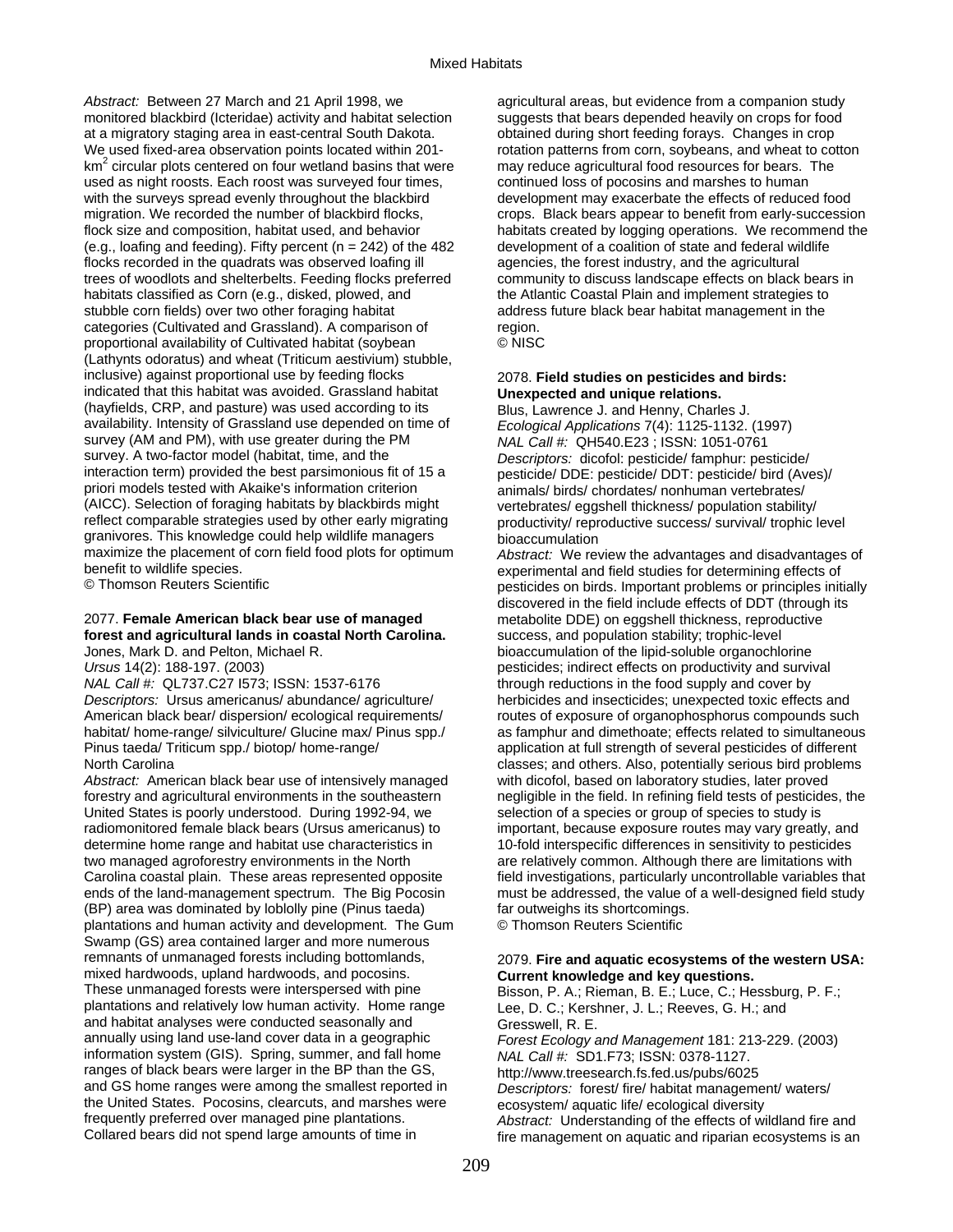evolving field, with many questions still to be resolved. 2081. **Fire and birds in the southwestern United States.**  Limitations of current knowledge, and the certainty that fire Bock, C. E. and Block, W. M. management will continue, underscore the need to *Studies in Avian Biology* (30): 14-32. (2005) summarize available information. Integrating fire and fuels *NAL Call #:* QL671.S8; ISSN: 01979922 management with aquatic ecosystem conservation begins *Descriptors:* birds/ chaparral/ desert/ fire/ grassland/ with recognizing that terrestrial and aquatic ecosystems are mixed-conifer/ pine-oak/ prescribed burning/ riparian/ linked and dynamic, and that fire can play a critical role in savanna/ United States, southwestern region/ wildfire/<br>maintaining aquatic ecological diversity. To protect aquatic Aves/ Coniferophyta/ Juniperus/ Pinus edulis maintaining aquatic ecological diversity. To protect aquatic ecosystems we argue that it will be important to: (1) ponderosal Poaceae accommodate fire-related and other ecological processes *Abstract:* Fire is an important ecological force in many that maintain aquatic habitats and biodiversity, and not southwestern ecosystems, but frequencies, sizes, and simply control fires or fuels; (2) prioritize projects according intensities of fire have been altered historically by grazing, to risks and opportunities for fire control and the protection logging, exotic vegetation, and suppression. Prescribed of aquatic ecosystems; and (3) develop new consistency in burning should be applied widely, but under experimental the management and regulatory process. Ultimately, all conditions that facilitate studying its impacts on birds and natural resource management is uncertain; the role of other components of biodiversity. Exceptions are Sonoran, science is to apply experimental design and hypothesis Mojave, and Chihuahuan desert scrub, and riparian testing to management applications that affect fire and woodlands, where the increased fuel loads caused by<br>aquatic ecosystems. Policymakers and the public will invasions of exotic grasses and trees have increased t benefit from an expanded appreciation of fire ecology that frequency and intensity of wildfires that now are generally enables them to implement watershed management destructive to native vegetation. Fire once played a critical projects as experiments with hypothesized outcomes, role in maintaining a balance between herbaceous and adequate controls, and replication. woody vegetation in desert grasslands, and in providing a

## transition off western Canada - A case study from Elk **Island National Park, Canada.** *Canada Canada Canada Canada Canada Canada Canada Canada Canada Canada Canada Canada Canada Canada Canada Canada Canada C*

*Lutra* 46(2): 235-241. (2003); ISSN: 0024-7634 habitat use/ boreal forest-grassland transition area/ burns/ habitat management/ lodge occupancy/ prescribed management will be needed to return fire to its prehistoric<br>burning/ environmental factors/ Canada/ conservation/ states in these habitats. Fire also should be applied burning/ environmental factors/ Canada/ conservation/

many areas throughout the world to restore vegetation be an especially difficult challenge in an ecosystem<br>communities, reduce fuel loading, and enhance wildlife stand-replacement fires are natural events. Overall, communities, reduce fuel loading, and enhance wildlife stand-replacement fires are natural events. Overall,<br>habitats, However, the effect of prescribed fire on many surprisingly little is known about avian responses to habitats. However, the effect of prescribed fire on many wildlife species has not been well studied, especially on southwestern fires, except as can be inferred from fire<br>beavers (Castor canadensis). The purpose of our study effects on vegetation. We call for cooperation between beavers (Castor canadensis). The purpose of our study lodge occupancy in the aspen and mixed-wood habitats of habitats that will permit rigorous study of community and Elk Island National Park, Alberta, Canada. In particular, we population-demographic responses of breeding, migrating, lower occupancy levels than lodges in unburned habitats, whether the frequency of burns influences lodge from destructive wildfires, and the need to develop fire<br>abandonment, and whether the distance to suitable habitat management strategies that not only reduce risk but also abandonment, and whether the distance to suitable habitat management strategies that not only reduce risk b<br>potentially accessible from those lodges abandoned sustain bird populations and other components of potentially accessible from those lodges abandoned sustain bird populations and othe<br>following a burn, influence beaver lodge occupancy. Since southwestern biological diversity. following a burn, influence beaver lodge occupancy. Since 1979, over 51% of Elk Island National Park (196  $km^2$ ) has been burned with the goal of restoring prairie plant communities. We found that fire negatively affected beaver 2082. **Fire and shade effects on ground cover structure**  lodge occupancy, an effect compounded with frequent **in Kirtland's warbler habitat.**  burns. Though prescribed fire is considered an important Probst, J. R. and Donnerwright, D. landscape restoration process, the frequency of prescribed *American Midland Naturalist* 149(2): 320-334. (2003) burning should be mitigated to ensure that flooding by *NAL Call #:* 410 M58; ISSN: 00030031 beavers can continue as a key process that maintains *Descriptors:* fire/ habitat management/ passerines/ wetlands on the landscape. **prescribed burning/ shading/ succession/ vegetation cover/**  $\blacksquare$ 

invasions of exotic grasses and trees have increased the © NISC short-term stimulus to forb and seed production. A 3-5 yr fire-return interval likely will sustain most desert grassland 2080. **Fire and beaver in the boreal forest-grassland** birds, but large areas should remain unburned to serve Hood, Glynnis A. and Bayley, Suzanne E. juniper, pine-oak, ponderosa pine (Pinus ponderosa), and<br>Lutra 46(2): 235-241, (2003): ISSN: 0024-7634 low elevation mixed-conifer forests and their bird *Descriptors:* Castoridae/ Rodentia/ Castor canadensis/ assemblages, but current fuel conditions are more likely to prescribed fire/ Alberta/ Elk Island National Park/ fires-<br>hurns/ habitat management/ lodge occupancy/ prescribed<br>management will be needed to return fire to its prehistoric wildlife management/ land zones<br>Abstract: Prescribed fire is used as a management tool in appen stands that are important for many birds, but this will *Abstract:* Prescribed fire is used as a management tool in aspen stands that are important for many birds, but this will<br>many areas throughout the world to restore vegetation be an especially difficult challenge in an eco was to examine whether prescribed fire influences beaver managers and researchers to replicate burns in appropriate<br>lodge occupancy in the aspen and mixed-wood habitats of habitats that will permit rigorous study of commun examined whether lodges in burned habitats experience and wintering birds. This research is critical and urgent,<br>In a strategies in a strategies in unburned habitats and urgent the present threat to many southwestern ecosy

 $©$  2008 Elsevier B.V. All rights reserved.

© NISC Arctostaphylos uva-ursai/ Comptonia peregrina/ Prunus pumila/ Vaccinium angustifolium

*Abstract:* Researchers and managers have suggested that a narrow range of ground-cover structure resulting from fire might be necessary for suitable Kirtland's warbler nesting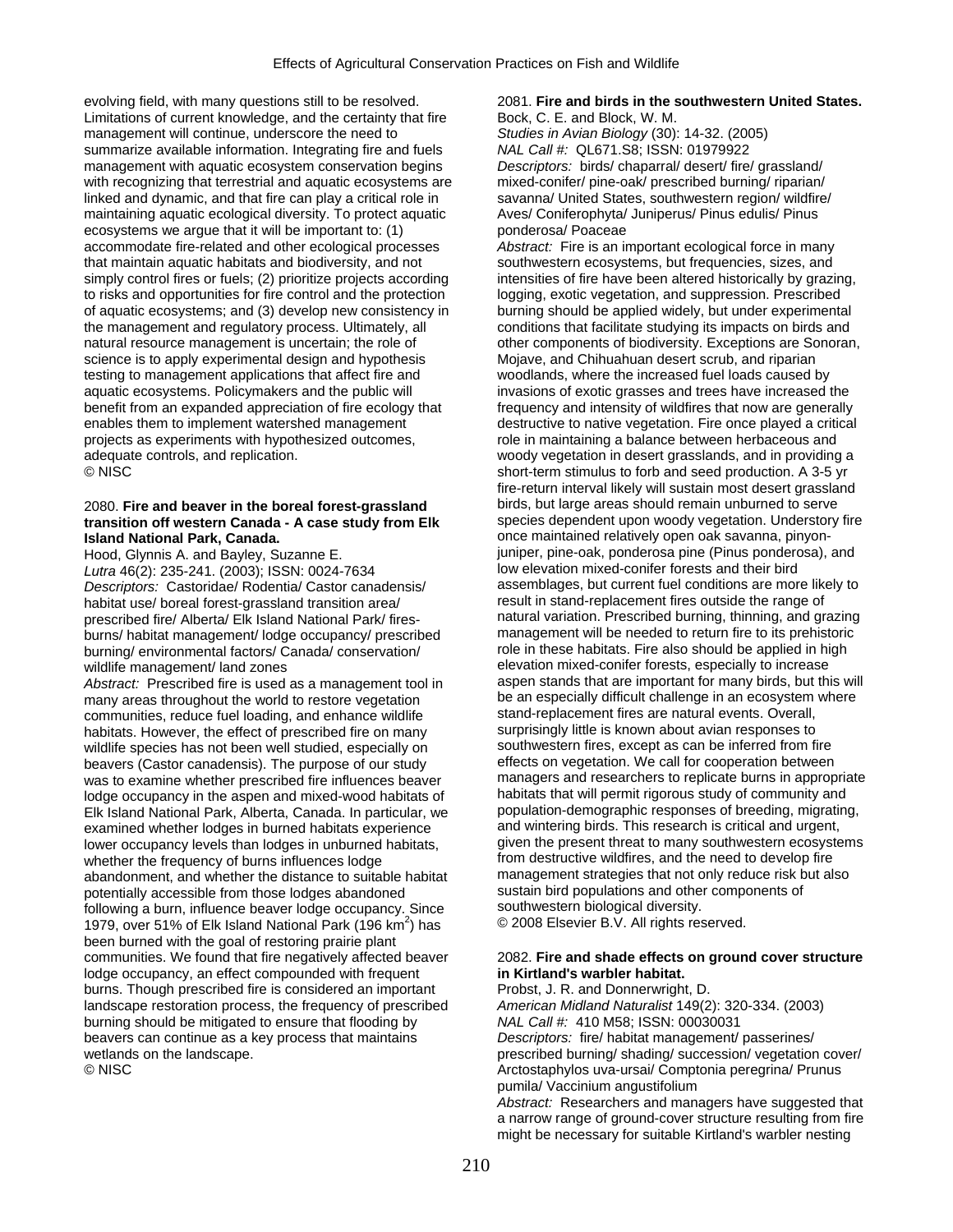conditions. Yet, Kirtland's warblers have bred successfully forest, woodland, and savanna documented in original land in numerous unburned stands and there is little direct surveys. Forest composition is gradually shifting from fireevidence to indicate that ground cover structure is a limiting tolerant oaks (Quercus spp.) to other species (e.g., maples factor for nest sites or habitat suitability within appropriate [Acer spp.]) and suppression of fire has been implicated as landform-ecosystems. We documented the range of a primary cause. Prescribed fire has been used percent cover for dominant ground-cover structural successfully to restore and maintain oak savannas and has components in burned and unburned habitat (stand ages 7- been advocated to improve the sustainability of oak forests. 23 y) occupied by Kirtland's warblers. The mean percent Fire ecology research has addressed short-term effects of cover for the dominant ground-cover structural components prescribed fire on habitat structure, breeding bir cover for the dominant ground-cover structural components was lichen/moss (12.1%), blueberry (Vaccinium populations, and nesting productivity. In the short term, angustifolium) (9.5%), bare ground and litter (5.6%), prescribed fire reduces habitat suitability for forest-interior sedge/grass (5.2%), deadwood (4.3%), sand cherry birds that nest on the ground and in low shrubs but (Prunus pumila) (3.3%), sweet fern (Comptonia peregrina) provides more favorable conditions for disturbance- (2.3%), coarse grass (1.8%) and bearberry (Arctostaphylos dependent birds associated with savannas, woodlands, and uva-ursai) (1.2%). Burned sites had significantly more early-successional forest. The use of prescribed burning deadwood, sweet fern and lichen/moss cover, while requires tradeoffs in terms of management and unburned sites had significantly more bare ground and conservation because some bird species benefit while<br>sedge/grass. We also investigated how fire, shade-history others are negatively affected, depending on the degre sedge/grass. We also investigated how fire, shade-history others are negatively affected, depending on the degree to  $(i.e., pre-free tree, cross)$  reservent cover approximated by tree height which fire changes habitat features. There is a c and density) and succession influenced the percent cover for long-term studies to better understand the effects of of the dominant ground-cover structural components from different fire regimes on bird populations in the eastern 1 to 5-y after wildfire disturbance. The magnitude of deciduous forest region. differences in percent cover among shade-histories © 2008 Elsevier B.V. All rights reserved. changed through time for the ground-cover components sand cherry, deadwood, grass/sedge and coarse grass. 2084. **Fire in North American wetland ecosystems and**<br>The percent cover of sweet fern, bearberry and bare **the and all and a set of the set of annotated bibliography.** ground was significantly different between some shade-<br>
Kirby, R. E.; Lewis, S. J.; and Sexson, T. N. histories. All dominant ground-cover components showed Washington, DC: U.S. Fish and Wildlife Service, 1988. significant difference between at least one shade-history 146 p. Biological Report. when compared to an unburned harvested reference stand. *NAL Call #:* QH540.U562 no.88(1) This suggests that more similarities exist among the three *Descriptors:* fire management/ wetlands/ wildlife/ burned sites than between the burned sites and the North America<br>unburned reference site. Our results suggest that fire, *Abstract:* Prov unburned reference site. Our results suggest that fire, *Abstract:* Provides an annotated bibliography of 319<br>Shade-history and succession influence ground-cover, but citations that provide specific research data summari shade-history and succession influence ground-cover, but citations that provide specific research data, summaries of<br>that various ground-cover components are affected<br>existing knowledge, or site-specific management advice that various ground-cover components are affected existing knowledge, or site-specific management advice for differently by these factors. Because of the complex role North America To this bibliography is appended a differently by these factors. Because of the complex role North America. To this bibliography is appended a<br>disturbance history plays in maintaining ground-cover in supplemental bibliography of all articles cited in the disturbance history plays in maintaining ground-cover in supplemental bibliography of all articles cited in the US Fish<br>Kirtland's warbler habitat, optimal management supplement as Wildlife Service publication series. Wild Kirtland's warbler habitat, optimal management <br>
prescriptions are difficult to specify, especially when <br>
1935 through the September 1987 issue (Number 206) that prescriptions are difficult to specify, especially when 1935 through the September 1987 issue (Number 206) that<br>1935 through the September 1987 issue (Number 206) that aspects of wildlife management and ecology aspects of Kirtland's warbler ecology other than nest discussed any aspect of wildlife management and ecology<br>Iocation are also considered. Although suitable ground related to fire management, fire behaviour, or fire effec location are also considered. Although suitable ground related to fire management, fire behaviour, or fire effects in<br>
cover structure can result without fire, maintaining North America. The 942 citations in the supplement cover structure can result without fire, maintaining examplement North America. The 942 citations in the supplemental<br>prescribed fire is still desirable because this is a historically bibliography are intended to provide a prescribed fire is still desirable because this is a historically bibliography are intended to provide a ready reference to<br>fire-regulated system. However, the range of ground-cover the fire-wildlife literature that can be fire-regulated system. However, the range of ground-cover the fire-wildlife literature that can be used to evaluate past,<br>structures accepted by the Kirtland's Warbler and its expansion of proposed use of fire in wildlife resilience to disturbance suggests that suitable ground- management. -from Authors cover for Kirtland's warbler could be maintained in some © 2008 Elsevier B.V. All rights reserved. stands without burning after every timber harvest. © 2008 Elsevier B.V. All rights reserved. 2085. **Fish and wildlife benefits of Farm Bill** 

## 2083. **Fire ecology and bird populations in eastern** Haufler, Jonathan B.; Galley Krista E. M.;

**deciduous forests.** Rooney William R. *Studies in Avian Biology* (30): 127-138. (2005) 2005. 2005. 205 pp.<br>*NAL Call #:* QL671.S8; ISSN: 01979922 *Descriptors:* eastern deciduous forest/ fire history/ fire function-<br>suppression/ forest-interior birds/ maple/ oak/ prescribed *Descriptors:* c fire/ savanna/ Acer/ Aves/ Quercus/ Sapindaceae wildlife conservation/ wetlands/ wildlife/ fish<br>Abstract: Eastern deciduous forests are located across the Abstract: This publication undates the Hear *Abstract:* Eastern deciduous forests are located across the *Abstract:* This publication updates the Heard et al. (2000) habitat for a wide diversity of bird species. The occurrence benefits derived from Farm Bill conservation programs. of fire in the region has been associated with the presence Since that initial report, the best researched and of humans for over 10,000 yr. While pre-European fire documented conservation program has been the regimes are poorly understood, fire is widely thought to conservation Reserve Program. which is discuss have promoted and maintained large expanses of oak volume.

which fire changes habitat features. There is a critical need

## fire-wildlife relations: An annotated bibliography.

current or proposed use of fire in wildlife habitat

# **conservation programs: 2000-2005 update.**

Bethesda, MD: Wildlife Society; Technical Review 05-2,

http://www.nrcs.usda.gov/TECHNICAL/nri/ceap/

Descriptors: conservation programs/ USDA/ Farm Bill/ report, which summarized information concerning wildlife Conservation Reserve Program, which is discussed in this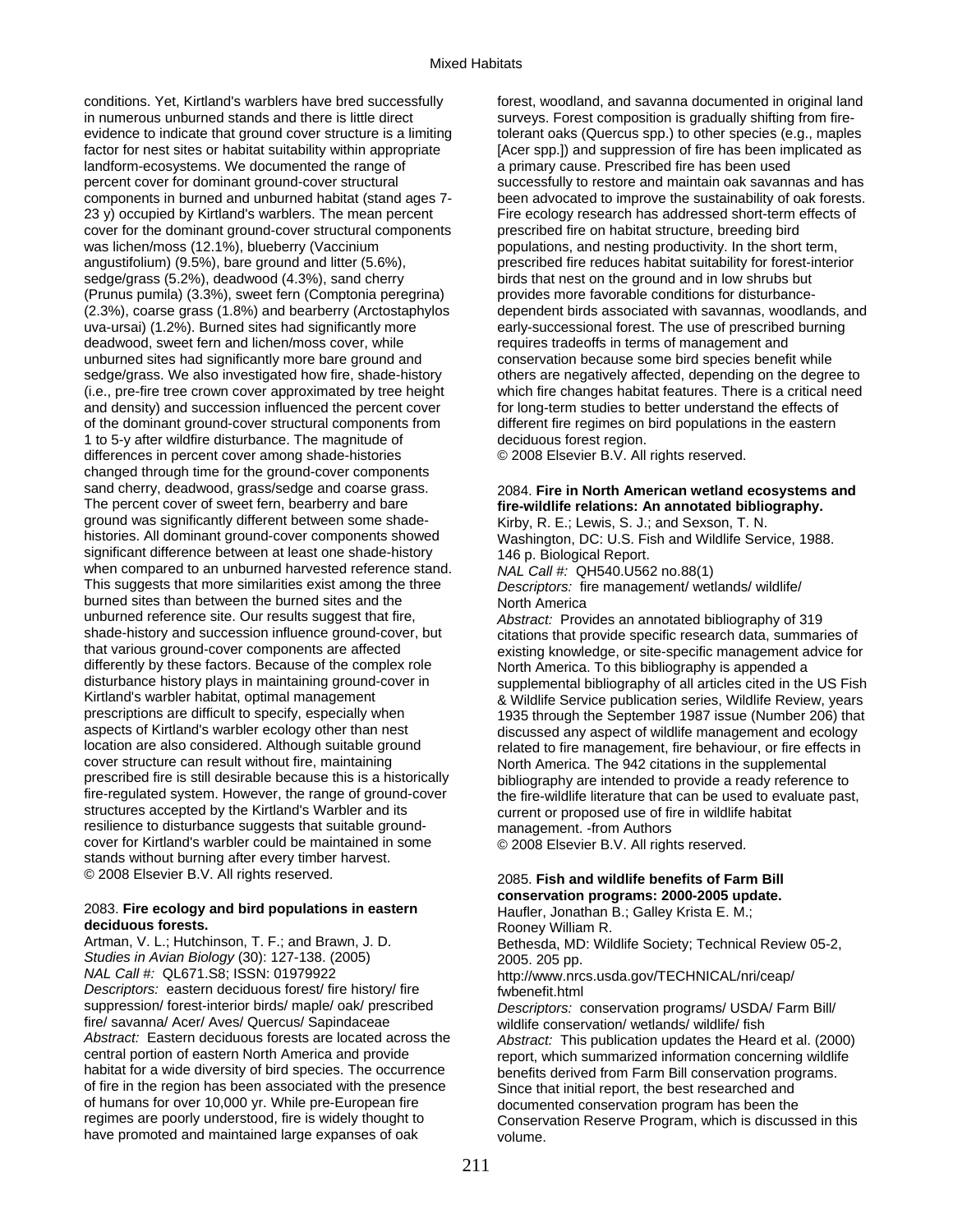## 2086. **Fish and wildlife benefits of the Wildlife Habitat** *Abstract:* This summary describes the scope and purpose **Incentives Program. Incentives Program. of the report Fish & Wildlife Response to Farm Bill**

Gray, Randall L.; Benjamin, Sally L.; and Rewa, Charles A. Conservation Practices. This publication addresses<br>In: Fish and wildlife benefits of Farm Bill conservation conservation practices that can be used to provide f programs: 2000-2005 update, Technical Review 05-2/ Haufler, Jonathan B.; Bethesda, MD: The Wildlife Society, specifically focus on investigations of actual Farm Bill

*Descriptors:* conservation programs/ USDA/ Farm Bill/ utilized for fish and wildlife objectives within Farm Bill wildlife conservation/ wetlands/ wildlife/ fish/ Wildlife Habitat programs. The chapters in this volume do not attempt to Incentives Program provide a complete review of all literature pertaining to

*Abstract:* The Wildlife Habitat Incentives Program (WHIP) these practices, but rather to provide documentation of fish is a voluntary program that encourages the establishment and wildlife responses reported in the literature. and enhancement of a wide variety of fish and wildlife habitats of national, state, tribal, or local significance. Th 2089. **Forest area and avian diversity in fragmented**  rough voluntary agreements, the Natural Resources **aspen woodland of North Dankow** Conservation Service (NRCS) provides financial and **Conservation Service (RRCS)** provides financial and **Conservation Service** (RRCS) provi Conservation Service (NRCS) provides financial and technical assistance to participants who installed habitat *Wildlife Society Bulletin* 27(4): 904-914. (2000) restoration and management practices. Since 1998, nearly *NAL Call #:* SK357.A1W5; ISSN: 00917648 \$150 million has been dedicated to the program and over *Descriptors:* area requirements/ aspen woodland/ avian 2.8 million acres involving over 18,000 contracts have been diversity/ grassland/ North Dakota/ avifauna/ community enrolled. A wide range of habitat-enhancement actions are dynamics/ grassland/ habitat management/ vegetation cost-shared through the program, affecting hundreds of cover/ woodland/ United States/ Populus target and non-target species. While few quantitative data *Abstract:* Aspen (Populus spp.) woodland is increasing exist describing how fish and wildlife have responded to within native grasslands in north-central North Dakota, and terrestrial and aquatic habitats enrolled in the program, the this increase concerns land managers. We examined avian<br>popularity of WHIP among participants and funding associations in aspen groves of various sizes on and n partners and anecdotal evidence imply that tangible J. Clark Salyer National Wildlife Refuge in 1995-96 to benefits to target species are being realized. Additional predict how bird communities change as woody plant cover studies are needed to better understand how WHIP increases within a grassland-dominated landscape. Avian projects affect local habitat use by and population response species richness increased as aspen grove size increased, of target and non-target species. particularly for bird species classified as forest interior,

Boyer, Kathryn L.; Brady, Stephen J.; Burger, Loren W.; requirements of more ubiquitous habitat generalists. Haufler, Jonathan B.; Helinski, Ronald; Johnson, Douglas; or diversity of avian species and were occupied by edge-Jones-Farrand, D. Todd; Knight, Scott S.; Manale, Andrew; associated species. None of 53 species recorded in the Reeder, Kathleen F.; Rewa, Charles A.; and Ryan, Mark R. study were restricted to small aspen groves. We conclude Bethesda, MD: The Wildlife Society; Technical that limiting the spread of aspen woodland into native Bethesda, MD: The Wildlife Society; Technical that limiting the spread of aspen woodland into native<br>Review 07-1, 2007. 118 pp. Comparently aspen grassland and eliminating small (i.e., <5-ha) aspen gra

*Descriptors:* aquatic habitat/ conservation practices/ bird communities. Many avian species occur with greater conservation programs/ Farm Bill/ terrestrial habitat/ wildlife frequency in aspen woodlands than in eastern deciduous species/ wildlife management forest. Large woodlands contribute to local avian diversity

*Abstract:* This document is the second of two literature and may provide habitat for forest species that have shown reviews focused on fish and wildlife and the Farm Bill. It is a regional or continental population declines. conservation practice-oriented companion to the Farm Bill  $\qquad \qquad \textcircled{2008}$  Elsevier B.V. All rights reserved. conservation program-focused literature synthesis released<br>in 2005 (Fish and Wildlife Benefits of Farm Bill Conservation Programs: 2000-2005 Update, The Wildlife Society Technical Review 05-2). Nislow, K. H.

In: Fish and Wildlife Response to Farm Bill Conservation habitat improvement/ identification keys/ land use/ Practices; Bethesda, MD: The Wildlife Society , 2007. 5 pp. landscape/ migrations/ reforestation/ socioeconomic<br>
ftp://ftp-fc.sc.egov.usda.gov/NHQ/nri/ceap/fwfb1.pdf aspects/ species diversity/ streams/ United States, ftp://ftp-fc.sc.egov.usda.gov/NHQ/nri/ceap/fwfb1.pdf *Descriptors:* aquatic habitat/ conservation practices/ Farm Mew England Bill/ terrestrial habitat/ wildlife species/ wildlife management *Abstract:* The

conservation practices that can be used to provide fish and<br>wildlife benefits through the Farm Bill. It does not 2005. pp. 155-169.<br>
http://www.nrcs.usda.gov/TECHNICAL/nri/ceap/<br>
have addressed various benefits or impacts to fish and have addressed various benefits or impacts to fish and fwbenefit.html wildlife resources associated with the primary practices

associations in aspen groves of various sizes on and near neotropical migrant, ground nesting, or insectivorous. Large 2087. **Fish and Wildlife response to Farm Bill** (i.e., >100-ha) aspen groves provided suitable habitat for **conservation practices.** 12 area-sensitive species while also meeting the Clark, William R.; Franklin, Thomas M.; Ganguli, Amy C.; Conversely, small aspen groves did not support the number Review 07-1, 2007. 118 pp.<br>
ftp://ftp-fc.sc.egov.usda.gov/NHQ/nri/ceap/fwfball.pdf entity of the match where feasible will not adversely impact woodland breeding where feasible will not adversely impact woodland breeding

# 2090. Forest change and stream fish habitat: Lessons **from 'Olde' and New England.**

*Journal of Fish Biology* 67(Sb): 186-204. (Dec. 2005) 2088. **Fish and wildlife response to Farm Bill** *Descriptors:* conservation/ deforestation/ ecosystem **conservation practices: Executive summary.** disturbance/ environmental impact/ environmental Haufler, Jonathan B. The state of the restoration of sharp management/ forests/ freshwater fish/

Abstract: The North Atlantic region has a long history of land use change that has influenced and will continue to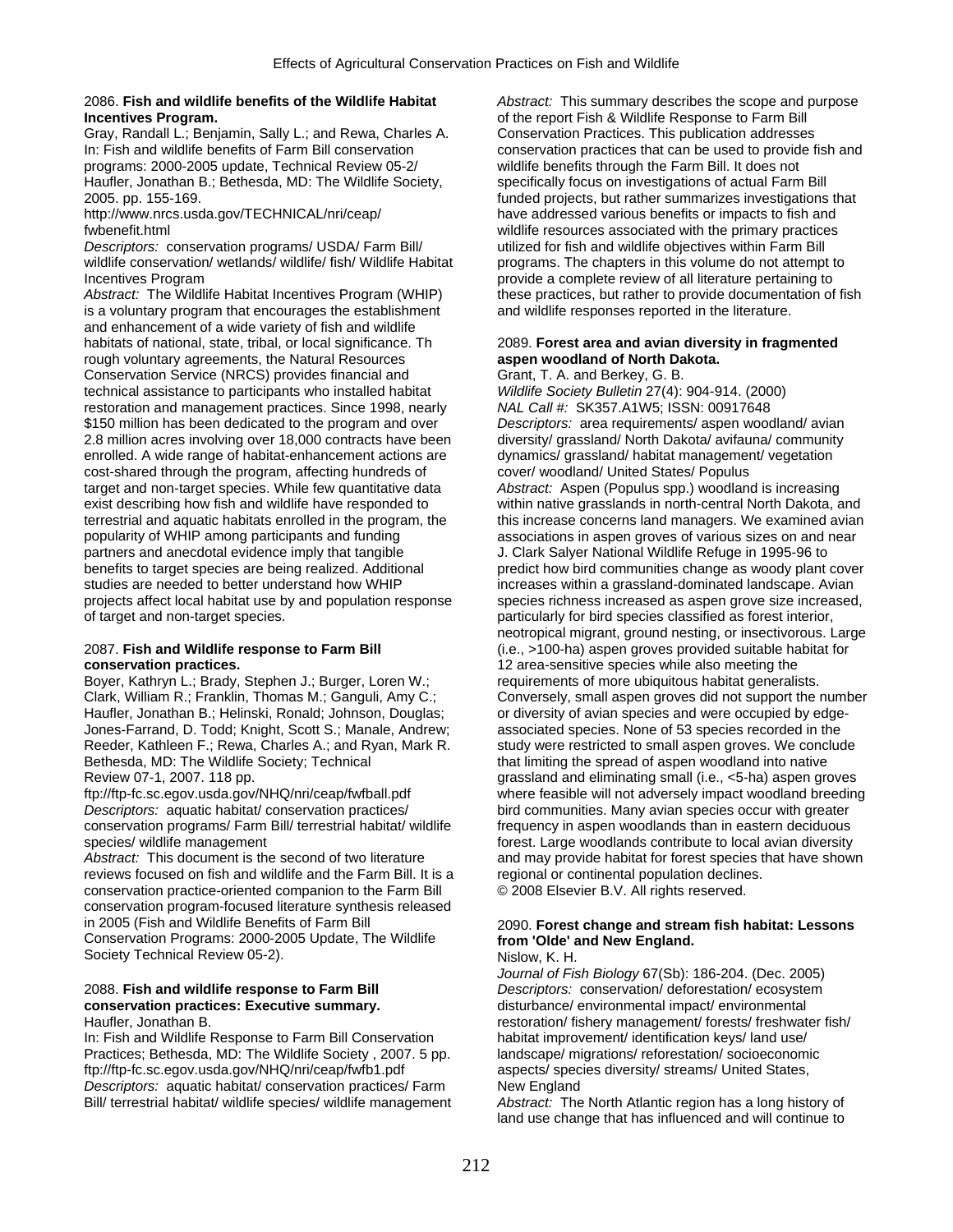paper explores and compares the potential consequences seep or first-order stream along one edge and typically of changes in forest cover for fish production in upland, extended 36-38 m into the adjoining forest. We examined coldwater stream environments in New England, U.S.A. use of stream and streamside habitats based on captures and the British Isles, two regions which share important during area-constrained searches of cover objects. We similarities with respect to overall physical, biotic and socio-<br>
observed 6423 plethodontid salamanders belonging to 7 economic setting. Both regions were extensively deforested terrestrial-breeding and 12 aquatic-breeding species. and essentially no extensive old-growth forest stands Terrestrial-breeders (primarily Plethodon spp.) comprised remain. In New England, recovering forests, consisting 37% of terrestrial specimens and were more abundant at almost entirely of naturally-regenerated native species, now higher elevations. Aquatic-breeders (primarily cover >60% of the landscape. Associated with this large- Desmognathus spp.) increased their proportionate use of scale reforestation, open landscapes, common in the 19th terrestrial habitat, but declined in overall abundance with and first half the 20th century, are currently rare and elevation. Catches of aquatic-breeders were greatest within declining in this region. In the British Isles, forests still cover 8 m of aquatic habitats (49% of total terrestrial catch of <20% of the landscape, and existing forests largely consist aquatic-breeders), particularly at low elevation sites. The of exotic conifer plantations stocked at high stand densities terrestrial zone provided core habitat for one terrestrialand harvested at frequent rotations. While forest restoration breeder (D. wrighti) and six semi-aquatic species and conservation is frequently recommended as a fisheries (Desmognathus spp., Gyrinophilus porphyriticus and and conservation is frequently recommended as a fisheries (Desmognathus spp., Gyrinophilus porphyriticus and<br>
habitat conservation and restoration tool, consideration of Eurycea wilderae) that were broadly distributed thro habitat conservation and restoration tool, consideration of the way in which forests affect essential aspects of fish plots, and acted as an aquatic buffer for four highly aquatic habitat suggests that response of upland stream fish to species (Desmognathus spp.). The remaining species were landscape change is inherently complex. Under certain terrestrial-breeders (Plethodon spp.) that were evenly environmental settings and reforestation practices, distributed across plots, suggesting that riparian strips conversion of open landscapes to young-mature forests would function as important source populations for can negatively impact fish production. Further, the effects of recolonization following timbering on adjoining land. re-establishing old-growth forests are difficult to predict for Because of the vulnerability of plethodontid salamanders to the two regions (due to the current absence of such edge effects, effective management of southern landscapes), and are likely to depend strongly on the extent Appalachian streamside, habitats may require the addition to which critical ecosystem attributes (large-scale of a terrestrial buffer to protect terrestrial core habitat that disturbances, fish migrations, keystone species, large immediately adjoins streams and seeps. © 2005 Elsevier woody debris recruitment) are allowed to be re-established. B.V. All rights reserved. Understanding these context-dependencies is critical for  $\heartsuit$  Thomson Reuters Scientific predicting fish responses, and should help managers set realistic conservation, management and restoration goals. 2092. **Geospatial analysis of changes in river-channel**  Management may best be served by promoting a diversity **position and riparian vegetation of the lower**  of land cover types in a way that emulates natural **Colorado River.**<br>
landscape and disturbance dynamics. This goal presents **Colorado River.** landscape and disturbance dynamics. This goal presents Norman, Laura M.; Webb, Robert H.; Gass, Leila;<br>Norw different challenges in New England and the British Yanites, Brian: Howard, Keith A.; Pfeifer, F. D.; an Isles due to differences in current and predicted land use Beard, L. Sue<br>trajectories, along with differences in ecological context and *Proceedings* trajectories, along with differences in ecological context and *Proceedings, The Geological Society of America Denver*  public perception. *Annual Meeting* (Nov. 2004).

## 2091. **A functional analysis of streamside habitat use** http://gsa.confex.com/gsa/2004AM/finalprogram/ **by southern Appalachian salamanders: Implications for** abstract\_79745.htm **riparian forest management.** *Descriptors:* aerial photography/ agriculture/

*Forest Ecology and Management* 210(1-3): 443-454. (2005) River delta/ conservation/ ecosystems/ fluvial features/

*Descriptors:* conservation measures/ ecology/ terrestrial hydrology/ Lake Mead/ landform evolution/ landscapes/ habitat/ land zones/ Plethodontidae: habitat management/ Mexico/ models/ prediction/ processes/ remote sensing/ habitat utilization/ functional analysis/ habitat management riparian environment/ sediments/ spatial data/ streamflow/ implications/ Tennessee/ riparian habitat/ North Carolina/ surface water/ variations/ vegetation<br>Southern Appalachians/ Amphibia, Lissamphibia, Caudata/ © American Geological Institute Southern Appalachians/ Amphibia, Lissamphibia, Caudata/ amphibians/ chordates/ vertebrates

Abstract: The appropriate management of streamside 2093. **Grassland birds associated with agricultural**<br>
forests and use of riparian strips is poorly resolved for many riparian practices in southwestern Wisconsin. systems because of a lack of understanding of the extent to Renfrew, R. B. and Ribic, C. A.<br>which riparian forests function as environmental buffers for Journal of Range Management aquatic species versus core (essential) habitat for semi- *NAL Call #:* 60.18 J82 ; ISSN: 0022-409X forests in western North Carolina and eastern Tennessee, grasslands/ rotational grazing/ species richness<br>USA, to help delineate their functional value for *Abstract:* Rotational grazing has been proposed USA, to help delineate their functional value for *Abstract:* Rotational grazing has been proposed as a Best plethodontid salamanders. We established 30 m x 40 m **Management Practice for minimizing runoff** in Wisconsin plots at 17 sites (823-1716 m in elevation) in unmanaged agricultural riparian areas. The influence of this land

influence stream ecosystems and fisheries production. This forests with closed canopies: Plots contained a portion of a

Yanites, Brian; Howard, Keith A.; Pfeifer, E. D.; and Notes: Conference held November 7-10, 2004, Denver, CO; Poster no. 218-9. Petranka, James W. and Smith, Charles K. channelization/ climate change/ Colorado River/ Colorado *NAL Call #:* SD1.F73; ISSN: 0378-1127 future/ geomorphology/ habitat/ history/ human activity/

# riparian practices in southwestern Wisconsin.

Journal of Range Management 54(5): 546-552. (2001) Descriptors: grasslands/ population density/ riparian Management Practice for minimizing runoff in Wisconsin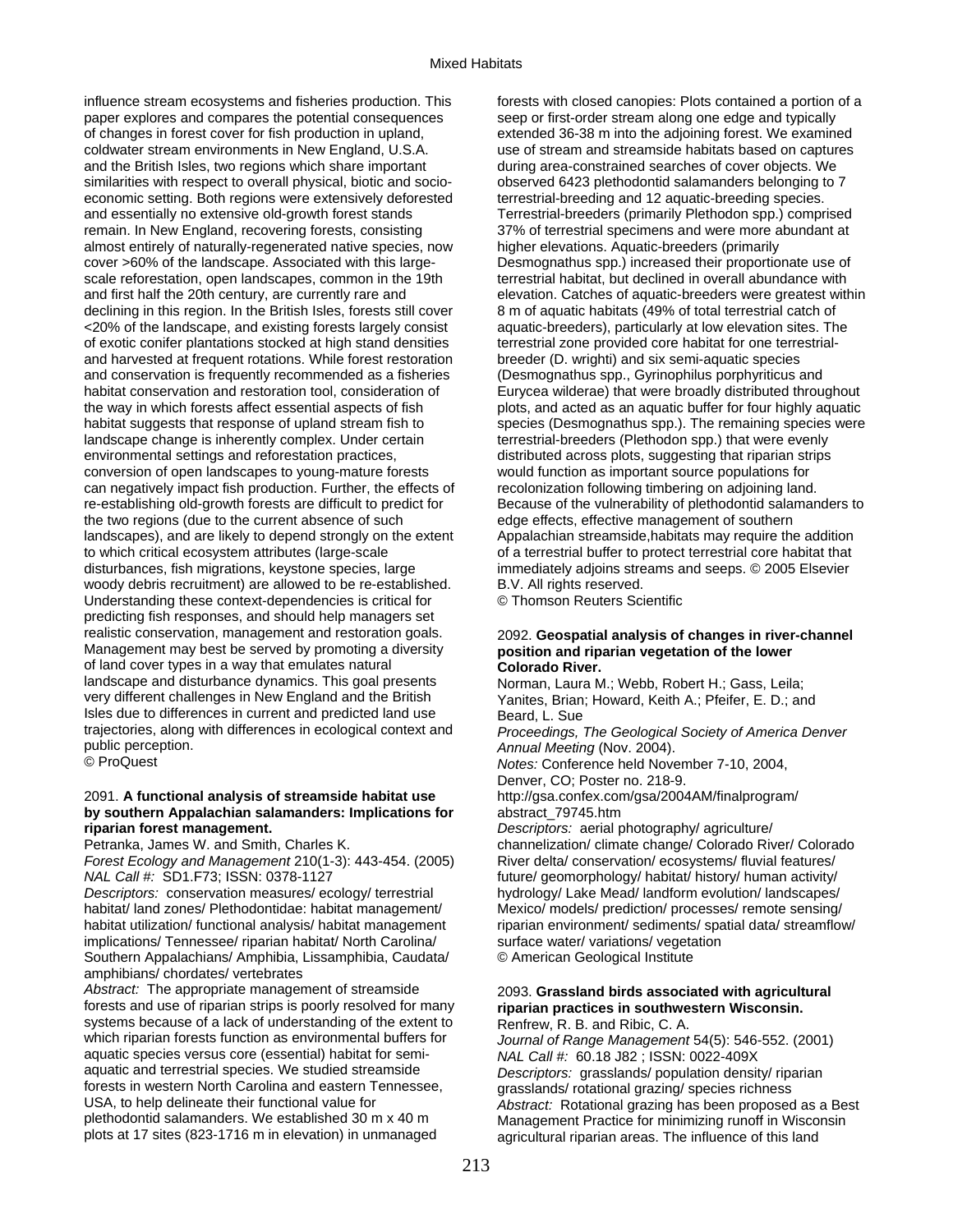management practice on grassland birds has not been select impart fitness to their populations and are therefore evaluated in relation to more traditional agricultural land required. Such assumptions are rarely tested yet often are study compared the grassland bird community in riparian leading to mismanagement of wildlife. General application areas in Wisconsin, USA that were rotationally grazed to 2 also implies that observed animal preferences for habitats common land use practices along streams in Wisconsin: are assumed to be static. I used moose as a case study to continuously grazed pastures and rowcrop fields with 10-m- investigate whether changing relative abundance of habitat wide ungrazed buffer strips located along the stream. We classes can influence the habitat preferences of wildlife and calculated total number of birds, the Berger-Parker Index of examined how changes in relative habitat abundance might Dominance, and number of birds ha-1 for each site. exert that influence. I tested the hypothesis that moose Vegetation variables used were height-density, litter depth, habitat preferences were fixed by comparing habitat use and percent bare ground. Bird species richness, species and preferences between 2 groups of moose from the dominance, and density did not differ among land use same ecosystem, but which occupied areas differing in types. In contrast, grassland bird species of management relative abundance of the same habitat classes. I used concern (Savannah Sparrow (Passerculus sandwichensis), single and multiple linear regression to determine whether Eastern Meadowlark (Sturnella magna), and Bobolink the observed preferences were descriptive of moose-(Dolichonyx oryzivorus)) were found on continuous and habitat relationships that were unique for each group, or rotational pastures but very rarely or never occurred on whether they were outcomes of a relationship that was rotational pastures but very rarely or never occurred on buffer strips. Contrary to previous research, however, common to both. I also assessed whether home range or rotationally grazed pastures did not support more of these site selection differed between the same 2 groups in species than continuously grazed pastures. Bird density response to physical features in their environment. Both was related to vegetation structure, with higher densities habitat use and preference differed between the 2 moose found on sites with deeper litter. Within the pasture land groups, as did responses to environmental features, use types, there were no consistent differences between suggesting that habitat preferences were conditional upon species richness and density near the stream (<10 m) and availability. Regression results supported the hypothesis away (>10 m). that contrasting preferences resulted from a common

In: Fish and wildlife benefits of Farm Bill conservation Haufler, Jonathan B., editor; Bethesda, MD: The Wildlife

http://www.nrcs.usda.gov/TECHNICAL/nri/ceap/

*Descriptors:* conservation programs/ USDA/ Farm Bill/ wildlife conservation/ wetlands/ wildlife/ fish/ Grassland prescriptions are intended to improve habitat. Future

*Abstract:* The Grassland Reserve Program (GRP) was habitat selection through investigation of the trade-off established by the 2002 Farm Bill to provide assistance to decision<br>Iandowners in conserving and ephancing ecological value landowners in conserving and enhancing ecological value of grasslands while maintaining their suitability for grazing and other compatible uses. In response to long-term 2096. **Habitat conservation for birds in the Mississippi**  declines in grassland acreage and their associated **headwaters/tallgrass prairie ecosystem.**  benefits, approximately 524,000 acres have been enrolled Koford, R. and Stallman, H. since fiscal year 2003 in a variety of long-term rental *Great Plains Research* 12(1): 123-139. (2002) agreements and easements. The program has proven *NAL Call #:* QH104.5.G73 G755; ISSN: 10525165 popular with landowners. Whereas wildlife benefits have *Descriptors:* declining species/ grassland birds/ habitats/ likely accrued by protection, enhancement, and restoration restoration/ wetlands/ avifauna/ ecosystem management/ of grasslands enrolled, little effort has been made to grassland/ habitat conservation/ wetland/ United States quantify wildlife response during the first 2 years of program *Abstract:* Land management agencies need to plan and operation. Additional studies are needed to document prioritize their activities to best use limited resources. To wildlife benefits achieved. **implement** ecosystem management, the US Fish and

habitat selection studies that assume the habitats animals "Partners in Flight" scores greater than 19 (maximum 35).

management systems in Midwestern riparian areas. This accepted without question and generally applied, potentially © CABI selection process, as well as the alternative, that moose in each group behaved according to unique selection 2094. **The Grassland Reserve Program: New** processes. These opposing conclusions were reconciled by **opportunities to benefit grassland wildlife.** the possibility that unique relationships observed at specific Wood, Floyd and Williams, Jim<br>In: Fish and wildlife benefits of Farm Bill conservation<br>In: Fish and wildlife benefits of Farm Bill conservation<br>comprehensive wildlife-habitat relationships (functional programs: 2000-2005 update, Technical Review 05-2/ responses) that are responsive to habitat change. Wildlife<br>Haufler, Jonathan B., editor: Bethesda, MD: The Wildlife managers must challenge past generalizations about Society, 2005. pp. 147-154.<br>
http://www.nrcs.usda.gov/TECHNICAI./pri/ceap/ external prescriptions as experiments to test hypotheses. Such fwbenefit.html<br>
Descriptions: conservation programs/ USDA/ Farm Bill/
The conservation programs/ USDA/ Farm Bill/
The conservation programs/ USDA/ Farm Bill/
The conservation programs/ USDA/ Farm Bill/
The conservation of Reserve Program/ grasslands/ grazing research should also seek mechanistic understanding of<br>Abstract: The Grassland Reserve Program (GRP) was habitat selection through investigation of the trade-off

Wildlife Service has defined watershed-based planning 2095. **Habitat availability-preference relationships:** units, such as the Mississippi Headwaters/Tallgrass Prairie **Moose case study. Moose case study. Example 20** Ecosystem. To identify important habitats for migratory Osko, Terrance James. University of Alberta birds in this ecosystem, we ranked habitats according to (Canada), 2004. their importance for breeding birds of conservation concern, *Notes:* Degree: PhD; Advisor: Hudson, Robert J. using rankings of the birds' conservation priority within this *Descriptors:* habitat management/ moose/ habitat ecosystem. Grasslands and wetlands were the highest preference/ habitat use/ Canada expreference/ habitat use/ Canada ranked habitats because 12 (46%) and 9 (25%), *Abstract:* Habitat management is driven by results from respectively, of the species breeding in these habitats had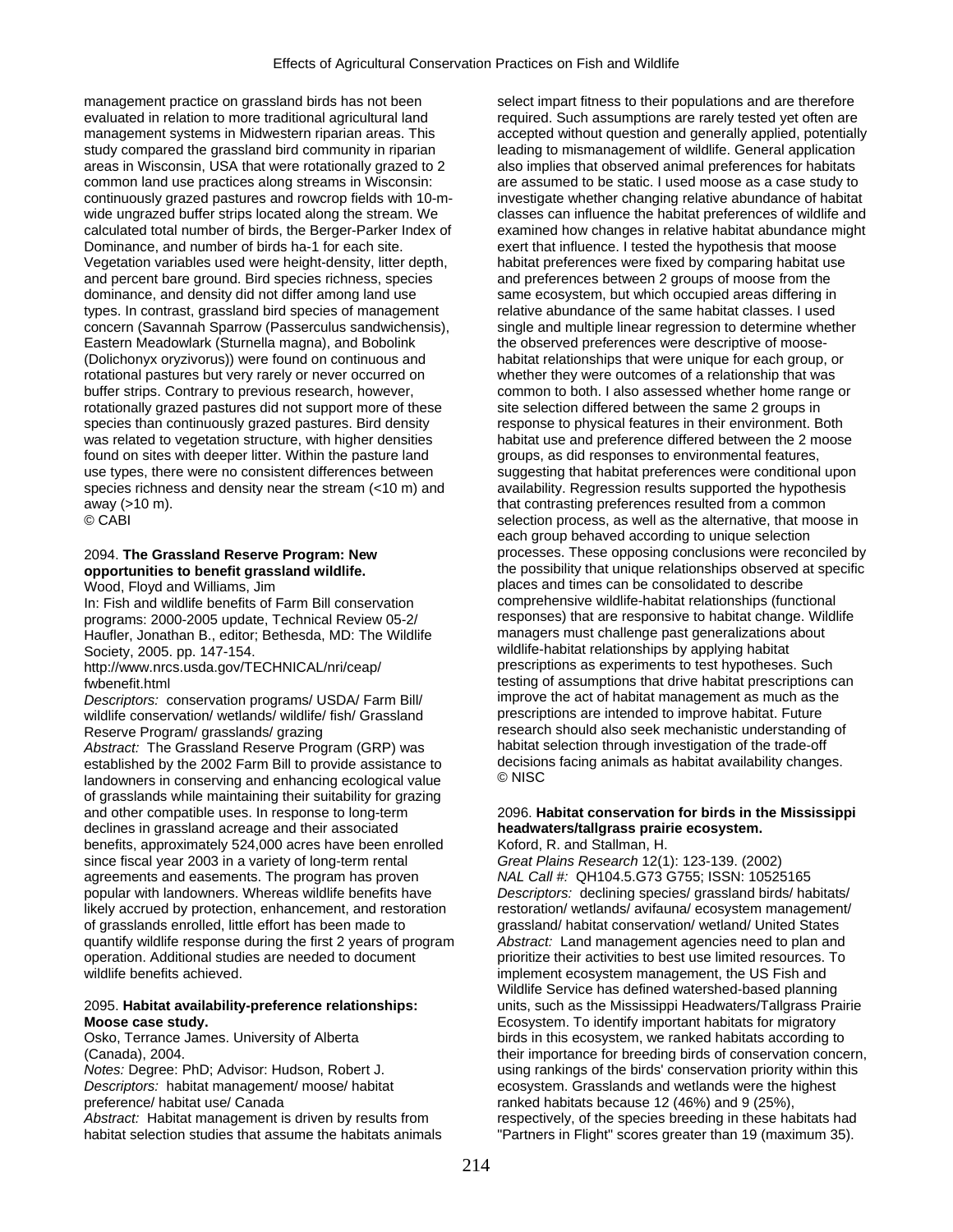Shrub-sapling stands and lake habitats ranked next, and virtually no studies have been based on solid habitats are widespread in the Great Plains. These habitats response to habitat that distinguishes supportable can contribute to the conservation of a variety of high-<br>conclusions from those that may be artifactual. can contribute to the conservation of a variety of highpriority bird species, if the habitats are restored and © 2008 Elsevier B.V. All rights reserved. managed for birds.

## 2097. **Habitat fragmentation and the distribution of** Wisdom, Michael J.; Wales, Barbara C.; **amphibians: Patch and landscape correlates in Francisc Holthausen, Richard S.; Hann, Wendel J.;**

Kolozsvary, Mary B. and Swihart, Robert K. *Canadian Journal of Zoology* 77(8): 1288-1299. *NAL Call #:* 470 N81; ISSN: 0029-344X. (Aug. 1999) http://research.wsulibs.wsu.edu:8080/dspace/

*NAL Call #:* 470 C16D; ISSN: 0008-4301 handle/2376/955 *Descriptors:* Amphibia/ farming and agriculture/ agricultural *Descriptors:* conservation measures/ terrestrial habitat/ fragmentation of forest and wetland/ ecological effects/ land and freshwater zones/ Vertebrata: habitat semiaquatic habitat/ agriculturally fragmented wetland conservation/ United States/ Interior Columbia Basin/ ecology/ forest and woodland/ agriculturally fragmented endangered taxa/ chordates/ vertebrates forest ecology/ cultivated land habitat/ agriculturally *Abstract:* Habitat managers need information about fragmented forest and wetland/ ecology/ Indiana/ landscape conditions in relation to the composite Tippecanoe and Warren Counties/ Indian Pine Natural requirements of species that deserve attention in

# grasslands and wetlands: A critique of our knowledge.

*NAL Call #:* QH104.5.G73 G755; ISSN: 10525165 Species in another Family depend on early-seral forests.<br>Descriptors: birds/ fragmentation/ grasslands/ habitat/ Species in the remaining Families depend on sagebrush-*Descriptors: birds/ fragmentation/ grasslands/ habitat/* wetlands/ wildlife/ avifauna/ grassland/ habitat steppe or open canopy sagebrush and grasslands. For<br>
fragmentation/ habitat loss/ wetland/ Ammodramus each Family, we characterized current habitat conditions at fragmentation/ habitat loss/ wetland/ Ammodramus each Family, we characterized current habitat conditions at henslowii/ Ammodramus savannarum/ Circus cyaneus/ the scale of the watershed (mean size of 22 500 ha).<br>Dolichonyx orvzivorus/ Passerculus sandwichensis watershed was classified as one of three conditions. Dolichonyx oryzivorus/ Passerculus sandwichensis watershed was classified as one of three conditions.<br>Abstract: Habitat fragmentation exacerbates the problem of Watersheds in Condition 1 contained habitats whose quality *Abstract:* Habitat fragmentation exacerbates the problem of Watersheds in Condition 1 contained habitats whose habitats whose quality of abundance have changed little since the historical habitat loss for grassland and wetland birds. Remaining on abundance have changed little since the historical<br>
period. By contrast, watersheds in Condition 2 or 3 patches of grasslands and wetlands may be too small, too period. By contrast, watersheds in Condition 2 or 3<br>isolated and too influenced by edge effects to maintain contained habitats that have changed from historical isolated, and too influenced by edge effects to maintain contained habitats that have changed from historical<br>viable populations of some breeding birds. Knowledge of conditions, but in different ways. Watersheds in Conditi viable populations of some breeding birds. Knowledge of conditions, but in different ways. Watersheds in Conditio<br>the effects of fragmentation on bird populations is critically had habitats of high abundance but moderate r the effects of fragmentation on bird populations is critically had habitats of high abundance but moderate resiliency<br>important for decisions about reserve design, grassland and quality, whereas watersheds in Condition 3 c and wetland management, and implementation of cropland habitats of low abundance or low resiliency and quality. The<br>set-aside programs that benefit wildlife. In my review of majority of watersheds (59-80%) were in Conditio set-aside programs that benefit wildlife. In my review of majority of watersheds (59-80%) were in Condition 3 for a<br>The Families, whereas the lowest percentage (5-25%) of research that has been conducted on habitat fragmentation, five Families, whereas the lowest percentage (5-25%) or<br>I found at least five common problems in the methodology watersheds was in Condition 2 for four of five Fam I found at least five common problems in the methodology used. The results of many studies are compromised by Connectivity among watersheds for all Families appeared<br>these problems: passive sampling (sampling larger areas in low in many parts of the Basin due to spatial gaps these problems: passive sampling (sampling larger areas in larger patches), confounding effects of habitat associated with areas of habitat extirpation. Our condition<br>heterogeneity consequences of inappropriate pooling of maps constitute a broad-scale network of habitats that heterogeneity, consequences of inappropriate pooling of data from different species, artifacts associated with could be useful for developing multi-species research<br>artificial nest data, and definition of actual habitat patches. The hypotheses and management strategies for the artificial nest data, and definition of actual habitat patches. hypotheses and management and management strategies for the Basin. As expected some large-bodied birds with large territorial  $\circ$  Thomson Reuters Scientific As expected, some large-bodied birds with large territorial requirements, such as the northern harrier (Circus cyaneus), appear area sensitive. In addition, some small 2100. **Habitat selection and use of edges by striped**  species of grassland birds favor patches of habitat far in **skunks in the Canadian prairies.**  excess of their territory size, including the Savannah Lariviere, S. and Messier, F. (Passerculus sandwichensis), grasshopper (Ammodramus *Canadian Journal of Zoology* 78(3): 366-372. (2000) savannarum) and Henslow's (A. henslowii) sparrows, and *NAL Call #:* 470 C16D; ISSN: 00084301 the bobolink (Dolichonyx oryzivorus). Other species may be *Descriptors:* edge effect/ foraging behavior/ habitat area sensitive as well, but the data are ambiguous. Area selection/ habitat use/ home range/ mustelid/ Canada/ sensitivity among wetland birds remains unknown since Mephitis mephitis

forest habitats ranked lowest. The four highly ranked methodologies. We need further research on grassland bird

## © 2008 Elsevier B.V. All rights reserved. 2099. **A habitat network for terrestrial wildlife in the interior Columbia Basin.**

**farmland. farmland. https://educion.org/moduler/moduler/information Hemstrom, Miles A.; and Rowland, Mary M. <br><b>***Hemstrom, Mary B. and Swihart, Robert K. Northwest Science 76(1): 1-14. (2002)* 

community structure/ distribution within habitat/ management/ endangered taxa/ habitat-network mapping/ agriculturally fragmented forest and wetland habitats/ endangered status/ forest and woodland/ grassland/ scrub/ Resources Area/ agriculturally fragmented forest and conservation planning. Consequently, we characterized and wetland habitat ecology mapped a broad-scale network of habitats for five suites of © Thomson Reuters Scientific terrestrial vertebrates in the 58 million-ha Interior Columbia Basin (Basin). These five suites, referred to as Families, are composed of 44 species whose habitats have declined 2098. **Habitat fragmentation effects on birds in** are composed of 44 species whose habitats have declined Johnson, D. H. **in the Basin, and thus are of conservation focus.** Two of the *Great Plains Research* 11(2): 211-231. (2001) five Families consist of species that depend on old forests.<br>
MAL Call #: OH104 5 G73 G755; ISSN: 10525165<br>
Species in another Family depend on early-seral forests. important for decisions about reserve design, grassland and quality, whereas watersheds in Condition 3 contained<br>and wetland management, and implementation of cropland habitats of low abundance or low resiliency and qualit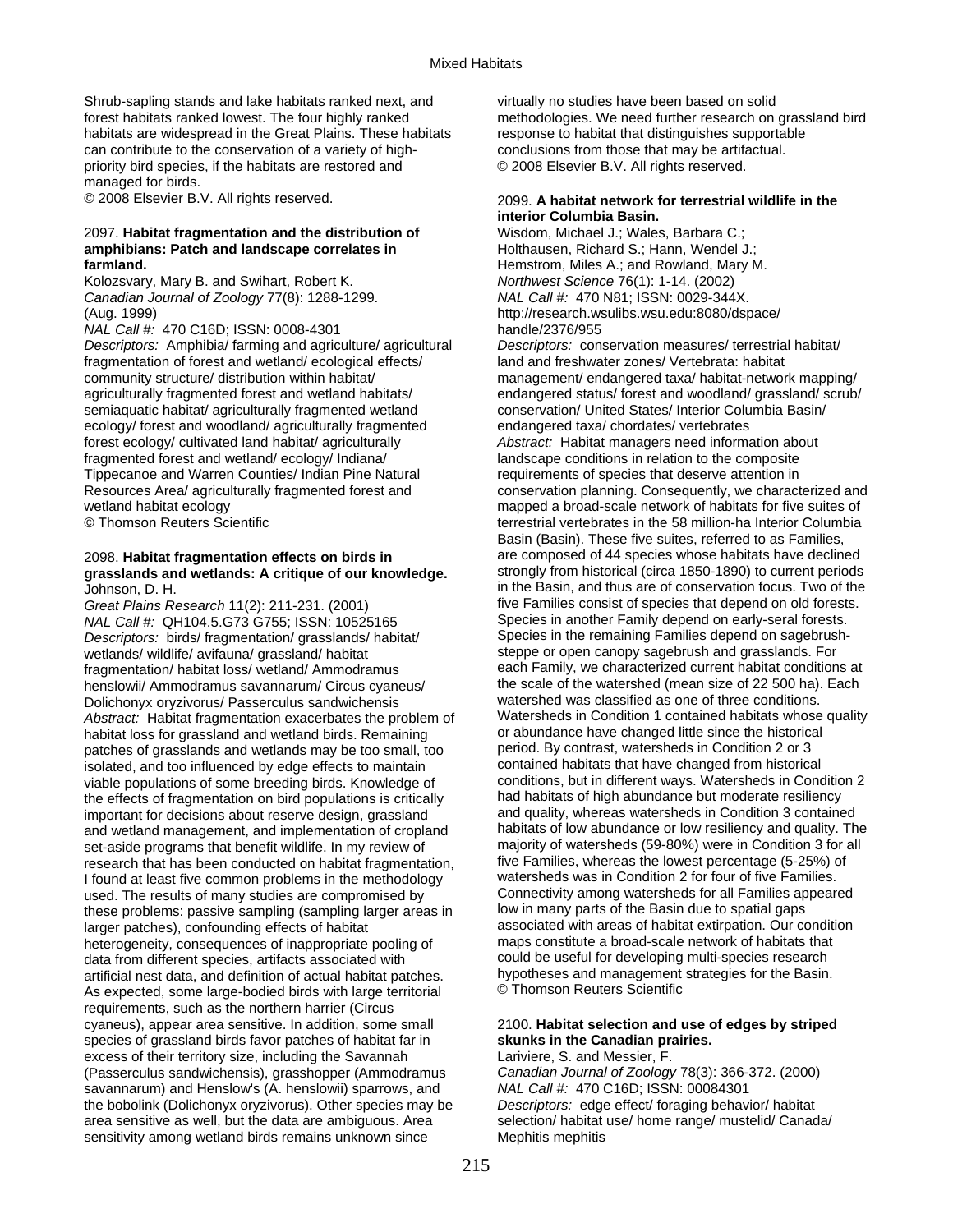*Abstract:* During 1993-1994, we radio-tracked 21 female rearing season (P = 0.03). Skunk home ranges (average and 5 male striped skunks (Mephitis mephitis) in southcentral Saskatchewan, Canada, to assess their patterns of habitat selection. Home ranges of both sexes contained more areas managed for nesting waterfowl and less  $P = 0.13$ , respectively). Fox home ranges in the refuge woodland than the overall study area. When foraging within were more oblong in shape than reported elsewhere ( $P =$ their home ranges, striped skunks used more wetland and  $0.03$ . However, home-range shapes of raccoons and woodland and less cropland relative to other habitat types striped skunks were similar to previous studies (P = 0. woodland and less cropland relative to other habitat types (managed nesting areas, rights-of-way, farmsteads). Patterns of habitat selection by striped skunks were the refuge increases the possible travel distance and significantly but weakly correlated with abundance of penetration of predators into wetland environments. This undisturbed habitats where ground litter can accumulate, excluence to decreased recruitment. Managers of similar areas might possibly because such habitats also harbor a greater decrease depredation of waterfowl by disrupt possibly because such habitats also harbor a greater abundance of prey. Our results support the restoration of pattern of corridors, thereby decreasing the congestion of grasslands for nesting waterfowl. Furthermore, the use of animal roads and levees. This would, then, decrease the large habitat patches by striped skunks decreased away encounter rates of predators and prey.<br>
from edges, suggesting that large patches may serve as  $\circ$  2008 Elsevier B.V. All rights reserved. from edges, suggesting that large patches may serve as refuges for ground-nesting birds.

## 2101. **Habitat use and survival of northern bobwhite implications. (Colinus virginianus) in cropland and rangeland** Kamler, J. F.; Ballard, W. B.; Fish, E. B.; Lemons, P. R.;

Applegate, Roger D.; and Rusch, Donald H. *NAL Call #:* 410 J823; ISSN: 0022-2372

*Descriptors:* ecology/ population dynamics/ man-made habitat/ land and freshwater zones/ Colinus virginianus America/ mortality/ macrotis/ rates/ size rangeland/ cultivated land habitat/ Kansas/ Lyon County/ Great Plains of North America. From 1998 to 2001, we survival/ Phasianidae/ Galliformes, Aves/ birds/ chordates/ monitored 42 swift foxes in a landscape interspersed with

*Journal of Wildlife Management* 70(4): 1111-1118. (2006) *Notes:* doi: 10.2193/0022-541X(2006)70 foxes selected only short-grass prairies and had lower-

predators/ raccoon/ red fox/ striped skunk/ waterfowl specialized in habitat selection than other North American<br>Abstract: Red foxes (Vulpes vulpes) raccoons (Procyon canids; thus, protection of native short-grass prairies *Abstract:* Red foxes (Vulpes vulpes), raccoons (Procyon canids; thus, protection of native short-gras<br>lotor), and striped skunks (Mephitis mephitis) are found be necessary for their long-term existence. lotor), and striped skunks (Mephitis mephitis) are found be necessary for their long-term<br>throughout the United States, wherever there is suitable. Common Reuters Scientific throughout the United States, wherever there is suitable denning habitat and food resources. Densities of these predators have increased throughout the Intermountain 2104. **Headwater riparian forest-floor invertebrate**  West as a consequence of human alterations in habitat. **communities associated with alternative forest**  Within the Bear River Migratory Bird Refuge (hereafter, **management practices.**  refuge), in northern Utah, USA, upland nesting habitat for Rykken, Jessica J.; Moldenke, Andrew R.; and ducks is limited to the levee banks and roadsides. Red Clson, Deanna H.<br>
foxes, raccoons, and striped skunks, which prey on upland Ecological Applications 17(4): 1168-1183. (2007) foxes, raccoons, and striped skunks, which prey on upland nesting birds, are also abundant on the refuge. We studied *NAL Call #:* QH540.E23; ISSN: 1051-0761 red foxes, raccoons, and striped skunks' use of levees and *Descriptors:* commercial activities/ ecology/ terrestrial environment. Red fox, raccoon, and striped skunk locations management practices/ forest floor communities/ were negatively correlated with distance to the nearest dike headwater riparian zones/ community structure/ forest and (-0.78, -0.69, and -0.45, respectively). Animals incorporated woodland/ forest floor habitat/ riparian habitat/ headwater expected by chance  $(\bar{x} = 2.6; Z < 0.001)$ ; incorporation of invertebrates levees was greater during the dispersal season than the ̄

size, 3.0 km<sup>2</sup>) were oriented along roads and levees ( $\overline{P}$  = 0.03), whereas raccoon (average size, 3.6  $km^2$ ) and fox home ranges (average size,  $3.\overline{5}$  km<sup>2</sup>) were not (P = 0.93,  $P = 0.97$ , respectively). The use of roads and levees within insects and small mammals. Striped skunks selected contributes to increased depredation of waterfowl nests and

## © 2008 Elsevier B.V. All rights reserved. 2103. **Habitat use, home ranges, and survival of swift foxes in a fragmented landscape: Conservation**

**ecosystems during the hunting season.** Mote, K.; and Perchellet, C. C. Williams, Christopher K.; Scott Lutz, R.; **A.:** Mote, *Mammalogy* 84(3): 9 Journal of Mammalogy 84(3): 989-995. (2003) *Canadian Journal of Zoology* 78(9): 1562-1566. (2000) *Descriptors:* animal sciences/ habitat use/ home range/ *NAL Call #:* 470 C16D; ISSN: 0008-4301 survival/ survival/ swift fox/ Texas/ Vulpes velox/ Joaquin kit foxes/<br>Descriptors: ecology/ population dynamics/ man-made arid land foxes/ vulpes velox/ western Kansas/ North (Phasianidae): survival/ winter/ habitat utilization/ winter *Abstract:* Habitat loss might be one of the primary reasons cover/ cropland-rangeland comparisons/ terrestrial habitat/ for the decline of the swift fox (Vulpes velox) in the western vertebrates<br> **Community Community** Community entity of the Conservation Reserve Program, irrigated agricultural<br>
Community Reserve Program, irrigated agricultural the Conservation Reserve Program, irrigated agricultural fields, and dryland agricultural fields. Survival estimates 2102. **Habitat use by meso-predators in a corridor** ranged from 0.52 to 0.66 for both adults and juveniles, and **environment.** The collisions of the primary causes of death were vehicle collisions (42% Frey, S. N. and Conover, M. R. (1111-1118) (2006) deaths) and coyote (Canis latrans) predation (33%). Annual<br>Journal of Wildlife Management 70(4): 1111-1118 (2006) bome-range size was similar for males and females (10.8 *NAL Call #:* 410 J827; ISSN: 0022541X. and 10.5 km(2), respectively). Within the study area, swift [1111:HUBMIA]2.0.CO;2.<br>
Descriptors: corridors/ habitat use/ linear habitat/ habitat types. Our results indicate swift foxes are more *Descriptors:* corridors/ habitat use/ linear habitat/ habitat types. Our results indicate swift foxes are more

the edges associated with them within a wetland habitat/ land zones/ Invertebrata: forestry/ alternative forest more roads and/or levees into their home ranges than stream riparian zones/ Oregon/ Willamette National Forest/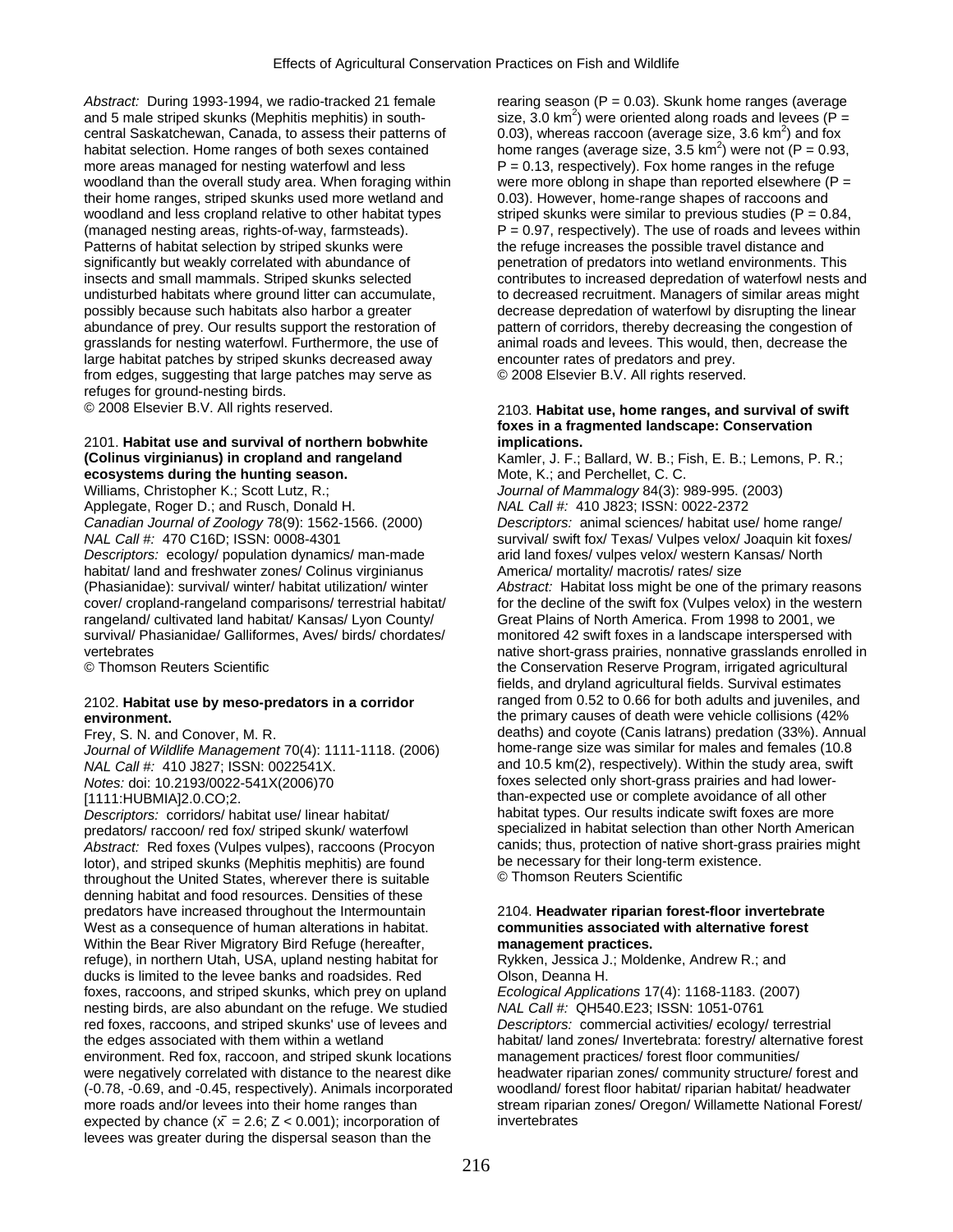*Abstract:* Headwater streams and their riparian zones are a found strong evidence that Henslow's sparrow survival<br>common, vet poorly understood, component of Pacific rates differed by bum age (with higher survival in rece common, yet poorly understood, component of Pacific rates differed by bum age (with higher survival in recently<br>Northwest USA Jandscapes, We describe the ecological burned sites) and by year (with lower survival rates in 2 Northwest, USA, landscapes. We describe the ecological burned sites) and by year (with lower survival rates in<br>importance of headwater stream riparian zones as habitat likely because of drought conditions). We found some importance of headwater stream riparian zones as habitat likely because of drought conditions). We found some<br>for forest-floor invertebrate communities and assess how evidence that survival rates also differed by bum seaso for forest-floor invertebrate communities and assess how evidence that survival rates also differed by bum season<br>elternative menagement etrategies for ringrien zenes may (with higher survival in growing-season sites), alt alternative management strategies for riparian zones may<br>
impact these communities. We compared community<br>
impact these communities. We compared community<br>
composition of forest-floor invertebrates at increasing<br>
distance USA. We measured microclimate and microhabitat variables at pitfall locations. Despite strong elevation and  $\degree$  NISC variables at pitfall locations. Despite strong elevation and block effects on community composition, community analyses revealed a distinct "riparian'' invertebrate 2106. **Herbaceous filter strips in agroecosystems:**  community within 1 m of the stream edge in mature forest **Implications for ground beetle (Coleoptera: Carabidae)**  treatments, which was strongly related to cool, humid **conservation and invertebrate weed seed predation.**  microclimate conditions. Invertebrate community Menalled, Fabian D.; Lee, Jana C.; and Landis, Douglas A. composition in buffer treatments was far more similar to *Great Lakes Entomologist* 34(1): 77-91. (2002) that of mature forests than to clearcuts; a pattern mirrored *NAL Call #:* QL461.M5; ISSN: 0090-0222 by microclimate. These results suggest that, within our *Descriptors:* conservation measures/ nutrition/ diet/ study sites, forest floor invertebrate distributions are<br>strongly associated with microclimate and that riparian<br>buffers of ≃30-m width do provide habitat for many riparian<br>and forest species. Riparian reserves may serve

## 2105. **Henslow's sparrow winter-survival estimates and** 58 species were collected. Greater species richness and

*NAL Call #:* 410 J827; ISSN: 0022-541X weed seeds [Harpalus erraticus (Say), Anisodactylus

*Descriptors:* Emberizidae/ Passeriformes/ Ammodramus sanctaecrucis (F.)] dominated the 1997 captures, two henslowii/ Fringillidae/ Laniidae/ Ammodramus henslowi/ carnivorous [Pterostichus melanarius (III), Pterostichus Henslow's sparrow/ Lanius ludovicianus/ loggerhead shrike/ permundus (Say)] were predominant in 1998. Two<br>Mississippi sandhill crane/ environmental factors/ burn comnivorous species. Harpalus pensylvanicus (DeG season/ coastal pine savanna/ coastal plain/ conservation/ erraticus, were primarily captured in filter strips. Weed seed wildlife management/ habitat use/ fires-burns/ forests/ removal was greater in filter strips than in the field. This ecosystems/ grasslands/ habitat management/ methods study shows that habitat management represents a feasible<br>study shows that habitat management represents a feasible<br>approach to conserve beneficial organisms in farmlands prescribed burning/ radiotelemetry/ survival/ terrestrial ecology/ winter/ winter survival estimates/ wintering habitat/ habitat/ landscape management/ fire/ fertility/ recruitment/ 2107. **Herpetofaunal response to gap and skidder-rut** Pinus spp./ Mississippi **wetland creation in a southern bottomland hardwood** 

Abstract: Wintering Henslow's sparrow (Ammodramus **forest. forest. forest. henslowii)** populations rely on lands managed with **channally Cromer, Robert B.; Lanham, Joseph D.; and** prescribed burning, but the effects of various burn regimes<br>
on their overwinter survival are unknown. We studied<br>
wintering Henslow's sparrows in coastal pine savannas at <br>
the Mississippi Sandhill Crane National Wildlife the Mississippi Sandhill Crane National Wildlife Refuge,<br>Jackson County, Mississippi, USA, during January and skidder ruts/ wetland creation/ wetland conservation/<br>February 2001 and 2002. We used the known-fate strate supe February 2001 and 2002. We used the known-fate<br>modeling procedure in program MARK to evaluate the woodland/ bottomland hardwood forests/ man-made effects of bum age (1 or 2 growing seasons elapsed), burn habitat/skidder rut wetlands/forest habitat/ community<br>season (growing, dormant), and calendar year on the responses/ South Carolina/ Barnwell County/<br>survival rate

invertebrates and other taxa, and their incorporation into<br>watershed management plans likely will contribute to<br>meeting persistence and connectivity objectives.<br>Thomson Reuters Scientific<br>Thomson Reuters Scientific<br>and the during 1997 and 1998, 12,937 carabid beetles comprising **response to prescribed burning. activity-density was observed in filter strips than in the field.**<br> **A** multivariate ordination revealed that vear of capture and **and the community-** A multivariate ordination revealed t A multivariate ordination revealed that year of capture and Woodrey, Mark S.<br>*Journal of Wildlife Management* 70(1): 198-206. (2006) habitat were important variables conditioning carabid beetle communities. While two omnivorous species known to eat omnivorous species, Harpalus pensylvanicus (DeG) and H. approach to conserve beneficial organisms in farmlands.<br>© Thomson Reuters Scientific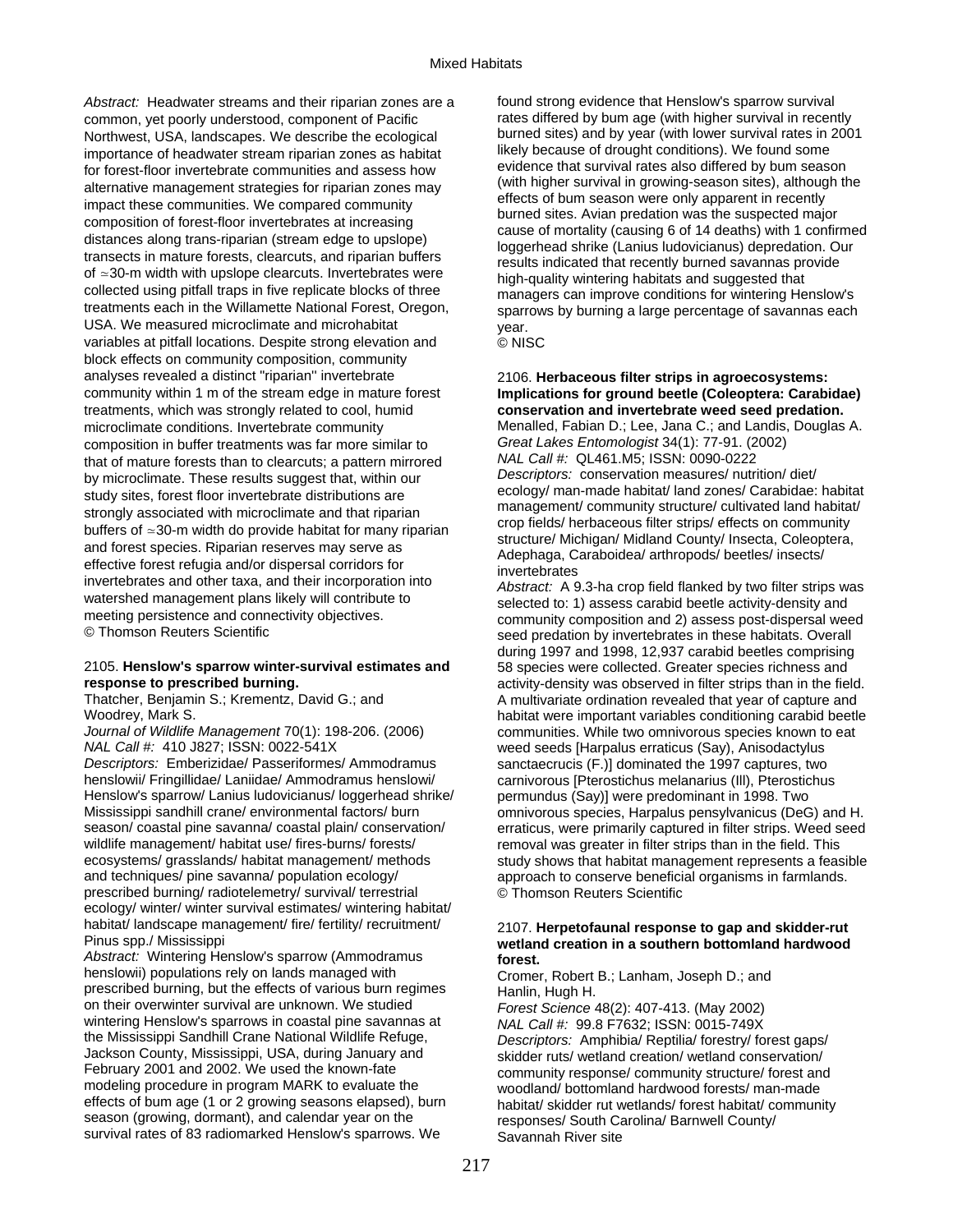*Abstract:* We compared herpetofaunal communities in 2109. **Highly erodible land and Swampbuster**  recently harvested gaps, skidder trails, and unharvested depressional wetlands to assess the effects of group-<br>
Brady, S. J. selection harvesting and skidder traffic on reptiles and In: Fish and wildlife benefits of Farm Bill conservation amphibians in a southern bottomland hardwood forest. <br>1. prom January 1, 1997 to December 31, 1998 we captured Haufler, Jonathan B., editor; Bethesda, MD: The Wildlife From January 1, 1997 to December 31, 1998 we captured 24,292 individuals representing 55 species of reptiles and Society, 2005. pp. 5-16.<br>amphibians at the Savannah River Site in Barnwell County, http://www.nrcs.usda.gov/TECHNICAL/nri/ceap/ amphibians at the Savannah River Site in Barnwell County, http://www.nrc<br>South Carolina. Forty-two species ( $n = 6.702$  individuals) fwbenefit.html South Carolina. Forty-two species ( $n = 6,702$  individuals) were captured in gaps, 43 species (n = 8,863 individuals) *Descriptors:* conservation programs/ USDA/ Farm Bill/ were captured along skid trails between gaps and 43 wildlife conservation/ wetlands/ wildlife/ fish/ species (n = 8,727 individuals) were captured in bottomland Swampbuster/ Conservation Reserve Program/ depressions over the 2 yr period. Three vegetation Wetlands Reserve Program variables and six environmental variables were correlated *Abstract:* The Farm Security and Rural Investment Act of with herpetofaunal abundance. Salamander abundance, 2002 continued provisions for the conservation of highly<br>especially for species in the genus Ambystoma, was erodible land and wetlands that had been enacted by the negatively associated with areas with less canopy cover omnibus farm acts of 1985, 1990, and 1996. The effects<br>and pronounced rutting (i.e., gaps and skidder trails). These provisions have on wildlife conservation are revi and pronounced rutting (i.e., gaps and skidder trails). Alternatively, treefrog (Hylidae) abundance was positively in light of recent data and reports published about those associated with gap creation. Results from this study programs. Strong evidence supporting the conservation suggest that group selection harvests and skidder rutting benefits of these programs includes the significant may alter the herpetofaunal species composition in reduction in cropland soil-erosion rates of 1.3 billion tons southern bottomland hardwoods by increasing habitat per year and the significant reduction in wetland losses due suitability for some species while diminishing it for others. to agriculture in recent periods. The latter is highlighted by © Thomson Reuters Scientific net wetland gains on agricultural lands during the period

parasite interaction/ passerines/ species conservation/<br>Aves/ Molothrus/ Molothrus ater

*Abstract:* The brood parasitic brown-headed cowbird (Molothrus ater) is considered an important threat to bird 2110. **Historical and present impacts of livestock**  conservation in North America because it reduces the **grazing on fish and grazing on fish and will reproduction** of its numerous host species. Prior to the **rigorian habitats.** reproduction of its numerous host species. Prior to the **riparian habitats.**  colonisation of America by Europeans, the cowbird was Chmart, Robert D.<br>Iargely confined to the North American prairie region, but it [11] In: Rangeland wildlife/ Krausman, Paul R. largely confined to the North American prairie region, but it In: Rangeland wildlife/ Krausman, Paul R.<br>has since invaded forests and other habitats and is now Denver, Colo.: Society of Range Management, 1996; has since invaded forests and other habitats and is now Denver, Colo.<br>One of the continent's most abundant breeding passerines prop. 245-279. one of the continent's most abundant breeding passerines. pp. 245-279.<br>The objective of this study was to examine cowbird Motes: Literature review. The objective of this study was to examine cowbird *Notes:* Literature review.<br>
reproduction with different bost communities to determine *NAL Call #:* SK361.R36 1996 reproduction with different host communities to determine *NAL Call #:* SK361.R36 1996 the cowbird's population expansion. Cowbird offspring and freshwater zones/ comprehensive zoology: farming<br>survival was estimated with hosts breeding in fragmented agriculture/ riparian habitat/ livestock grazing/ biologic survival was estimated with hosts breeding in fragmented agriculture/ riparian habitat/ livestock grazing/ biological effects of livestock<br>deciduous forest (a newly invaded habitat) and old fields (a effects/ North America deciduous forest (a newly invaded habitat) and old fields (a effects/ North America/ biological effects of liv<br>habitat more similar to the cowbird's original range). habitat more similar to the cowbird's original range). grazing/ riparian habitats Offspring survival was 1.8-3.1 times higher in forest compared to old fields and was high enough to cause the cowbird population to increase with most forest hosts. The 2111. **The history, status and future needs of fish and**<br>
results suggest that increased offspring survival in an **and an and all increasement on private lands as** invaded habitat facilitates cowbird population growth. Land management for extensive, continuous forests, which Heard, L. Pete; Allen, Arthur W.; Best, Louis B.; cowbirds are known to avoid, could help control the cowbird Brady, Stephen J.; Burger, Wes; Esser, Anthony J.; population and reduce parasitism levels for the >140 Hackett, Ed; Helinski, Ronald R.; Hohman, William L.; species of cowbird hosts. © 2004 The Zoological Society of Johnson, Douglas H.; Pederson, Roger L.;

erodible land and wetlands that had been enacted by the omnibus farm acts of 1985, 1990, and 1996. The effects 1997-2002. While these 2 provisions generally do not 2108. **High offspring survival of the brown-headed** create wildlife habitat directly, they play a very substantial **cowbird in an invaded habitat. role in supporting the conservation gains made by other** vinfree. R.<br>
Winfree. R. Winfree, R.<br>Animal Conservation 7(4): 445-453. (2004); example and the provisions. Additionally they provide strong motivation provisions. Additionally they provide strong motivation for ISSN: 13679430. producers to apply conservation systems on their highly *Notes:* doi: 10.1017/S1367943004001544. erodible lands, to protect wetlands from conversion to *Descriptors:* brood parasitism/ habitat management/ host- cropland, and to apply for enrollment in the other US<br>Description asserting of the conservation of conservation conservation programs, especially the Conservation Reserve and Wetlands Reserve programs.

whether habitat-specific reproduction might contribute to *Descriptors:* commercial activities/ terrestrial habitat/ land<br>the cowbird's population expansion. Cowbird offspring and sand freshwater zones/ comprehensive zoolo

# wildlife management on private lands as related to USDA agricultural programs.

London.<br>
C 2008 Elsevier B.V. All rights reserved. 
Reynolds, Ronald E.; Rewa, Charles; and Ryan, Mark R.<br>
Transactions of the North American Wildlife and Natural © 2008 Elsevier B.V. All rights reserved. *Transactions of the North American Wildlife and Natural Resource Conference* 66: 54-67. (2001) *NAL Call #:* 412.9 N814; ISSN: 0078-1355.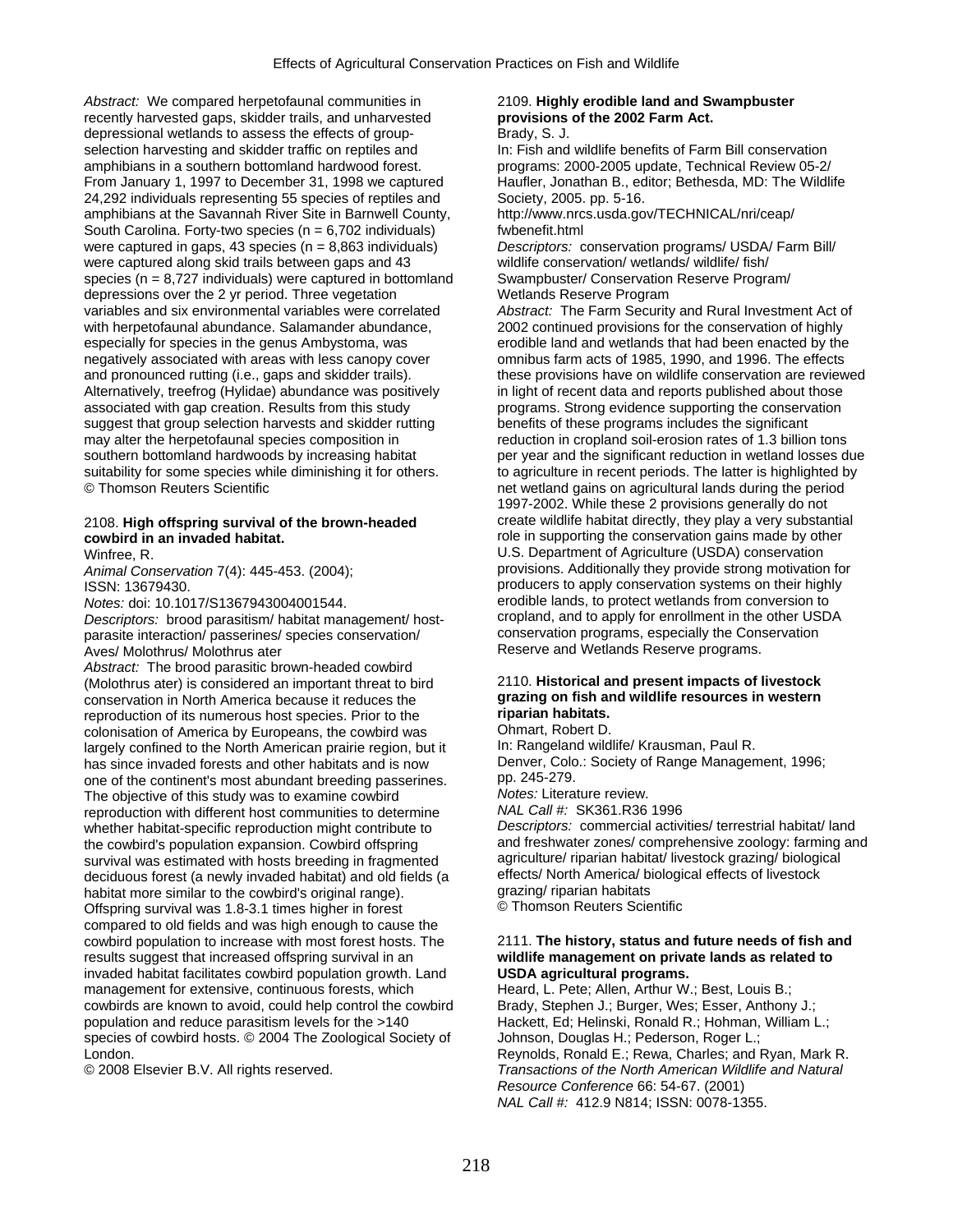Natural Resources Conference, Washington, DC, USA, 2003. Diking, digging and seeding for the project were March 16-20, 2001. Carried out in the spring, summer and fall of 2003. The

*Descriptors:* 1985 Food Security Act [Farm Bill]/ impact of those disturbances on the grassland birds was Conservation Reserve Program [CRP]/ Environmental explored by comparing the surveys of 2002 and 2003. Quality Incentive Program [EQIP]/ Wetlands Reserve Estimates of the number of singing males of each species<br>Program [WRP]/ Wildlife Habitat Incentives Program for each year, with the estimate for 2002 given first, were Program [WRP]/ Wildlife Habitat Incentives Program for each year, with the estimate for 2002 given first, were -<br>
[WHIP]/ agricultural programs/ compliance provisions/ 15 and 13 Bobolink (Dolichonyx oryzivorus); ten and ei highly erodable land/ land retirement programs/ private land management/ wildlife conservation/ wildlife management: Grasshopper Sparrows (Ammodramus savannarum); two future needs, history, status/ wildlife responses and six Henslow's Sparrows (Ammodramus henslowii); two © Thomson Reuters Scientific and two Vesper Sparrows (Pooecetes gramineus); and six

## restoration and conservation of habitat in the Great **Lakes. the area occupied by the Bobolink colony with no** the area occupied by the Bobolink colony with no

Conference 49: 24-25. (2006).<br>الملكة المستقدم الملكة الملكة الملكة الملكة الملكة الملكة الملكة الملكة الملكة الملكة<br>الملكة الملكة الملكة الملكة الملكة الملكة الملكة الملكة الملكة الملكة الملكة الملكة الملكة الملكة الملكة

*Notes:* Location: South African Institute for Aquatic Biodiversity (SAIAB), Private Bag 1015, Grahamstown, 6140, South Africa. 2114. **Impact of crop harvest on small mammal** 

*Descriptors:* Great Lakes/ habitats/ habitat management/ **populations in Brookings County, South Dakota.**  habitat rehabilitations/ restoration measures/ management Pinkert, Melissa K.; Meerbeek, Jonathan R.;<br>strategies/ watershed management/ urbanization/ urban Scholten, George D.; and Jenks, Jonathan A. strategies/ watershed management/ urbanization/ urban areas/ watersheds/ catchments/ rivers/ lakes/ policy/ *Proceedings of the South Dakota Academy of Science*  management/ North America<br>
Abstract: How Much Habitat is Enough? A Framework for MAL Call #: 500 So82: ISSN: 0096-378X

*Abstract: How Much Habitat is Enough? A Framework for Guiding Habitat Restoration in Great Lakes Areas of* Concern provides 18 quidelines regarding the location, type, and quantity of forest, riparian, and wetland habitat zones/ Insectivora/ Rodentia: farming and agriculture/ crop needed to provide for minimum viable wildlife populations. harvesting/ population density/ crop harvesting effects/ Canadian Areas of Concern it is now also widely used as a agricultural habitats/ South Dakota/ Brookings County/ conservation planning tool and conservation biology primer. Mammalia/ chordates/ Insectivores/ mammals/ rodents/ Over 40 Natural Heritage Strategies have adapted or vertebrates<br>
adopted Framework guidelines. In 2006 the report 'Area *Abstract:* In the Midwest, agricultural cropland provides the adopted Framework guidelines. In 2006 the report 'Area Sensitive Forest Birds in Urban Areas' was released to majority of habitat available to small mammals. In some address the restoration of forest habitat in urbanizing regions of the Midwest, cropland comprises as much as<br>watersheds. The report identified and ranked forest bird 13 70% of the landscape. Importance of these agricultur watersheds. The report identified and ranked forest bird 13 Toronto AOC, and discussed mitigation measures. documented. The distribution of small mammals was Mitigation measures for area sensitive forest birds in urban studied in shelterbelt, grassland, and adjacent cropland watersheds are limited; retaining adequate forest cover and habitats pre- and post-harvest in Brookings County, South adequate forest interior in much of the rapidly urbanizing Dakota from 20 September (before crop harvest) to 15 lower Great Lakes basin may be seen as a greater priority November 2001 (after crop harvest). Deer mice in terms of songbirds. The report raises questions as to the (Peromyscus maniculatus) (n=30) and white-footed mice foci of urban restoration efforts and how new development (Peromyscus leucopus) (n= 29) were captured in relatively

## **grassland birds in Hardin County, Ohio.**

*Ohio Journal of Science* 104(1): A17. (2004) **inhabitants of cropland.** When compared to cropland, <br> *NAL Call #:* 410 Oh3; ISSN: 0030-0950 **by the compared to cropland** whit *Descriptors:* grassland birds/ constructed wetlands/ ponds/ footed mice using the shelterbelt decreased after harves<br>Iowlands/ bird populations/ habitat restoration/ Ohio<br>Competition among small mammals and predation risk lowlands/ bird populations/ habitat restoration/ Ohio establish a wetland complex three miles north of cropland. Alternatively, the abundance of waste grain after<br>Roundhead. Ohio. In light of the concern for grassland bird harvest may explain the increased use of cropland. Th Roundhead, Ohio. In light of the concern for grassland bird harvest may explain the increased use of cropland. The populations, the impact of this development on the bird of prairie vole demonstrated a strong use of grassl populations, the impact of this development on the bird of the fields in which the wetlands were established is of the white-footed mouse used shelterbelt habitats. Cropland interest. Eight walking surveys of the bird fauna were

*Notes:* Meeting: Sixty-sixth North American Wildlife and undertaken in May, June and July of 2002 and repeated in 15 and 13 Bobolink (Dolichonyx oryzivorus); ten and eight<br>Eastern Meadowlarks (Sturnella magna); 12 and 14 and six Savannah Sparrows (Passerculus sandwichensis). 2112. **How much habitat is enough? Guidelines for** Numbers were similar between the two years for each<br> **restoration and conservation of habitat in the Great** species. Two of the new ponds were dug and diked within Bryan, G. K. meaningful difference between years. The wetland *International Association for Great Lakes Research* development activities appeared to have little effect on the

Descriptors: commercial activities/ ecology/ population dynamics/ terrestrial habitat/ man-made habitat/ land Envisioned as a means to locate restoration projects within distribution within habitat/ grassland/ cultivated land habitat/

stressors, analyzed the loss of forest birds in the Greater habitats to small mammals pre- and post-harvest is not well is planned.<br> **high numbers when compared to the other species: short-**<br> **high numbers when compared to the other species: short-**<br> **high numbers when compared to the other species: short**tailed shrews (Blarina brevicauda) (n=13), masked shrews (Sorex cinereus) (n=7), prairie voles (Microtus ochrogaster) 2113. **Impact of a wetland development project on** (n=4), meadow voles (Microtus pennsylvanicus) (n=3), and **arassland birds in Hardin County. Ohio.** northern grasshopper mice (Onychomys leucogaster) Hoagstrom, Carl W. (n=2). Deer mice and white-footed mice were the only proportions of deer mice using the grassland and white-<br>footed mice using the shelterbelt decreased after harvest. Abstract: Ohio Northern University and the Ohio from the short-tail shrew in grasslands and shelterbelts may Department of Natural Resources are working together to force deer mice and white-footed mice into habitats such as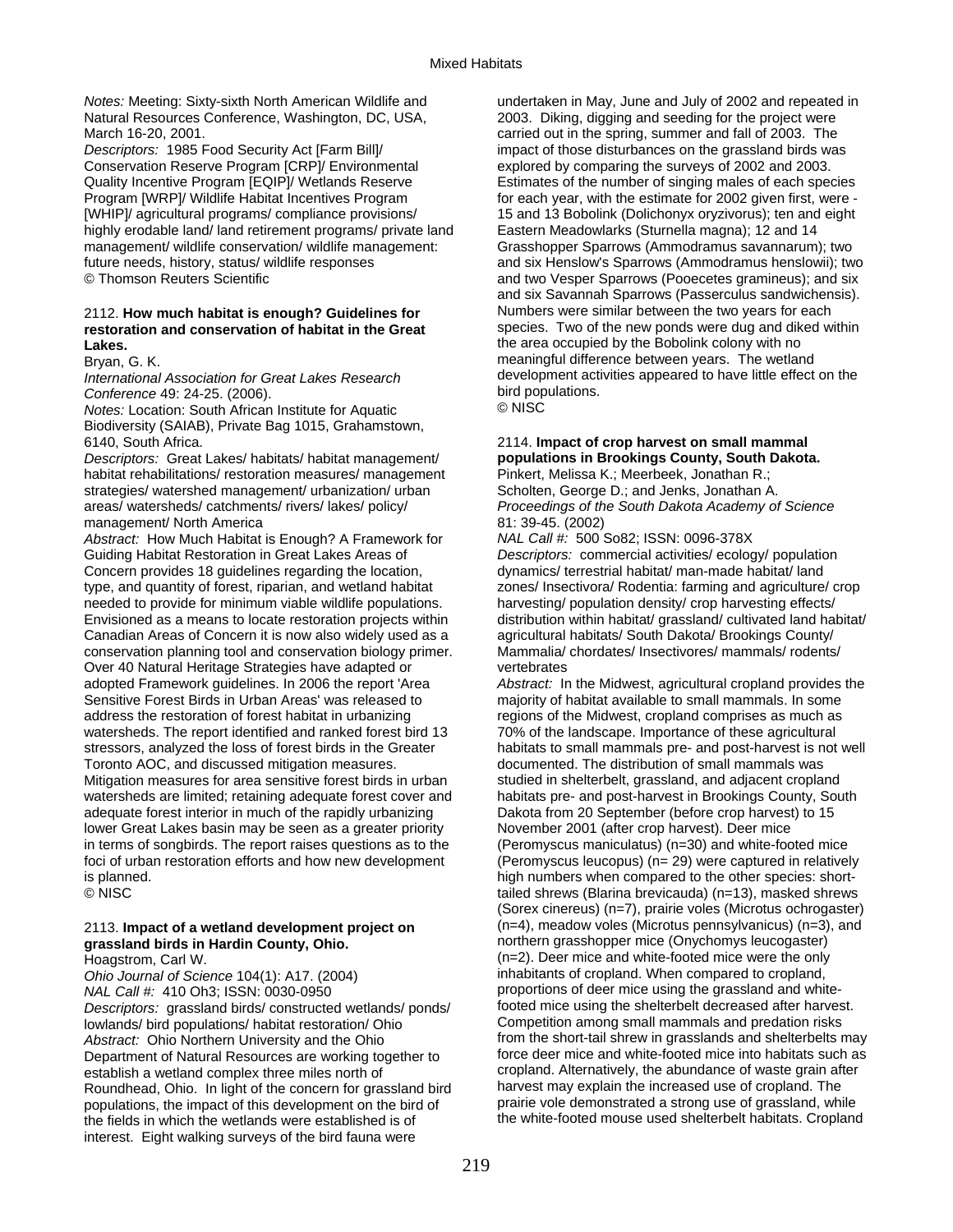provide a relatively stable food source for small mammal **habitat: A review of our knowledge.** 

## **in western boreal forests of Canada. studies** in agriculture science and policy.

*Descriptors:* riparian buffers/ width/ old growth forests/ *Descriptors:* wetlands/ ripa<br>horeal forests/ forest management/ streams/ lakes/ fish/ **North America/ rangelands** boreal forests/ forest management/ streams/ lakes/ fish/ North America/ rangelands<br>simulation models/ quidelines/ riparian areas/ temporal Abstract: In the context of western North America, simulation models/ guidelines/ riparian areas/ temporal *Abstract:* In the context of western North America,<br>variation/ spatial variation/ forest stands/ stand composition/ discusses the effects of range livestock grazing variation/ spatial variation/ forest stands/ stand composition/ discusses the effects of range livestock grazing on<br>forest succession/ forest ecology/ wetland conservation/ vegetation, watershed, and fish and wildlife. Gra forest succession/ forest ecology/ wetland conservation/ vegetation, watershed, and fish and wildlife. Grazing wildlife habitats/ Canada/ buffer width/ riparian area strategies to improve habitats are propose<br>management/ forest canopy types/ plant ecology/ water decisions in allocating riparian zone uses. management/ forest canopy types/ plant ecology/ water decisions in allocating riparian zone uses<br>resources and management/ natural resources. <br>© 2008 Elsevier B.V. All rights reserved. resources and management/ natural resources, environment, general ecology, and wildlife conservation/ forestry production general 2118. **Impacts of waste from concentrated animal** 

# wildlife habitats of bottomland hardwood forests in the *Inver Mississippi Valley.*

Klimas, C. V.; Martin, C. O.; and Teaford, J. W. Vicksburg, Miss.: U.S. Army Engineer Waterways *Descriptors:* ecology/ human health/ poultry/ swine/ Experiment Station; Technical Report El-81-13,

wildlife habitats/ hardwood/ aquatic animals/ logging/ land

*Abstract:* This is a literature review concerning the impacts because of both the increased volume of waste and to of flooding regime modification on bottomland hardwood contaminants that may be present (e.g., antibiotics of flooding regime modification on bottomland hardwood forest wildlife habitats of the lower Mississippi Valley. The other veterinary drugs) that may have both environmental<br>composition and structure of the bottomland forest are an and public health importance. Based on availa composition and structure of the bottomland forest are an important determinant of the quality and type of wildlife generally accepted livestock waste management practices<br>habitat available. These forest characteristics are largely do not adequately or effectively protect water r habitat available. These forest characteristics are largely do not adequately or effectively protect water resources<br>influenced by the flooding regime. Overstory diversity and from contamination with excessive nutrients, m influenced by the flooding regime. Overstory diversity and from contamination with excessive nutrients, microbial<br>nerennial understory diversity and productivity are lowest in pathogens, and pharmaceuticals present in the perennial understory diversity and productivity are lowest in pathogens, and pharmaceuticals present in the waste.<br>Impacts on surface water sources and wildlife have been near-permanently flooded habitats and increase in areas Impacts on surface water sources and wildlife have been<br>Inoded less frequently and for shorter periods of time documented in many agricultural areas in the United flooded less frequently and for shorter periods of time.<br>Nonflooded areas are often, but not always, less diverse States. Potential impacts on human and environmental Nonflooded areas are often, but not always, less diverse States. Potential impacts on human and environmental impacts on human and environmental incorect on the and productive than infrequently flooded areas. Tree and productive than infrequently flooded areas. Tree health from long-term inadvertent exposure to water<br>
arowth, regional habitat diversity, and land clearance contaminated with pharmaceuticals and other compounds patterns may also be influenced by modifications to the are a growing public concern. This workgroup, which is particle is particle and the conference on Environmental Health Impacts of the Conference on Environmental Heal hydrologic regime. Bottomland forests are considered of the Conference on Environmental Health Impacts of the Conference on Environmental Health Impacts of concentrated Animal Feeding Operations: Anticipating productive wildlife habitat due to high soil fertility, abundant Concentrated Animal Feeding Operations: Anticipating<br>moisture, and the diversity and abundance of wildlife food Hazards-Searching for Solutions, identified n moisture, and the diversity and abundance of wildlife food variety of impacts on different species. Impacts of flooding the environment and human health. Last, there is a need<br>regime modifications are discussed for mammals birds promote and enforce best practices to minimize input regime modifications are discussed for mammals, birds, extintly promote and enforce best practices to minimize inputs o<br>The protiles, and amphibians, Aquatic and semiaquatic species on putrients and toxicants from CAFOs in reptiles, and amphibians. Aquatic and semiaquatic species nutrients and toxicants from CAFOs into from CAFOs into from CAFOs into from CAFOs into from CAFOs into from CAFOs into from CAFOS into from CAFOS into from CAFOS i are generally adversely affected by flood reduction and are marine ecosystems.<br>
henefitted by normal flooding conditions Species that are 0 2008 Elsevier B.V. All rights reserved. benefitted by normal flooding conditions. Species that are principally terrestrial may be severely impacted by major flooding events, but they may respond more to secondary 2119. **Implementing shorebird conservation on public**  influences such as land clearing and logging. Where **lands.**  known, both direct and indirect impacts of flooding regime Ciuzio, Elizabeth; Morton, R. Mike; and Ranalli, Nicole modifications are discussed by species or species groups *Proceedings of the Annual Conference Southeastern*<br> *Association of Fish and Wildlife Agencies* 59: © ProQuest 183-190. (2005)

## habitats adjacent to shelterbelts and grasslands likely 2117. **Impacts of grazing on wetlands and riparian**

populations.<br>
Skovlin, J. M.; Platts, W. S.; Raleigh, R. F.; © Thomson Reuters Scientific Carrenters Carpenter, L. H.; Malechek, J. C.; and Ritte Carpenter, L. H.; Malechek, J. C.; and Rittenhouse, L. R. In: Developing strategies for rangeland management/ 2115. **Impact of riparian buffer guidelines on old growth** National Research Council; Series: Westview special Lee, P. and Barker, T.<br>
Forestry 78: 263-278 (July 2005) The Secret of MAL Call #: SF85.3.D48 *Forestry* 78: 263-278. (July 2005) *NAL Call #:* SF85.3.D48

## This citation is from AGRICOLA. **feeding operations on water quality.**

Burkholder, J.; Libra, B.; Weyer, P.; Heathcote, S.; 2116. **Impacts of flooding regime modification on** Kolpin, D.; Thorne, P. S.; and Wichman, M.<br> **wildlife habitats of bottomland hardwood forests in the** *Environmental Health Perspectives* 115(2): 308-312. (2007) *NAL Call #: RA565.A1E54; ISSN: 00916765.*<br>*Notes: doi: 10.1289/ehp.8839.* 

981. 200 p. *Abstract:* Waste from agricultural livestock operations has *Notes:* Literature review.<br> *Notes:* Literature review.<br> *Descriptors:* flood plain management/ floods/ forests/ on the production of water resources, particularly in terms of nutrient pollution. *Descriptors:* flood plain management/ floods/ forests/ of water resources, particularly in terms of nutrient pollution. clearing/ Mississippi River operations (CAFOs) presents a greater risk to water quality<br>Abstract: This is a literature review concerning the impacts because of both the increased volume of waste and to growth, regional habitat diversity, and land clearance contaminated with pharmaceuticals and other compounds<br>patterns may also be influenced by modifications to the are a growing public concern. This workgroup, which is pa and cover. Modifications in the magnitude, frequency, and rigorous ecosystem monitoring in the vicinity of CAFOs and<br>duration of flooding are expected to bring about a wide for improved characterization of major toxicants duration of flooding are expected to bring about a wide for improved characterization of major toxicants affecting<br>variety of impacts on different species Impacts of flooding the environment and human health. Last, there i

Association of Fish and Wildlife Agencies 59: *NAL Call #:* SK1.S6; ISSN: 0276-7929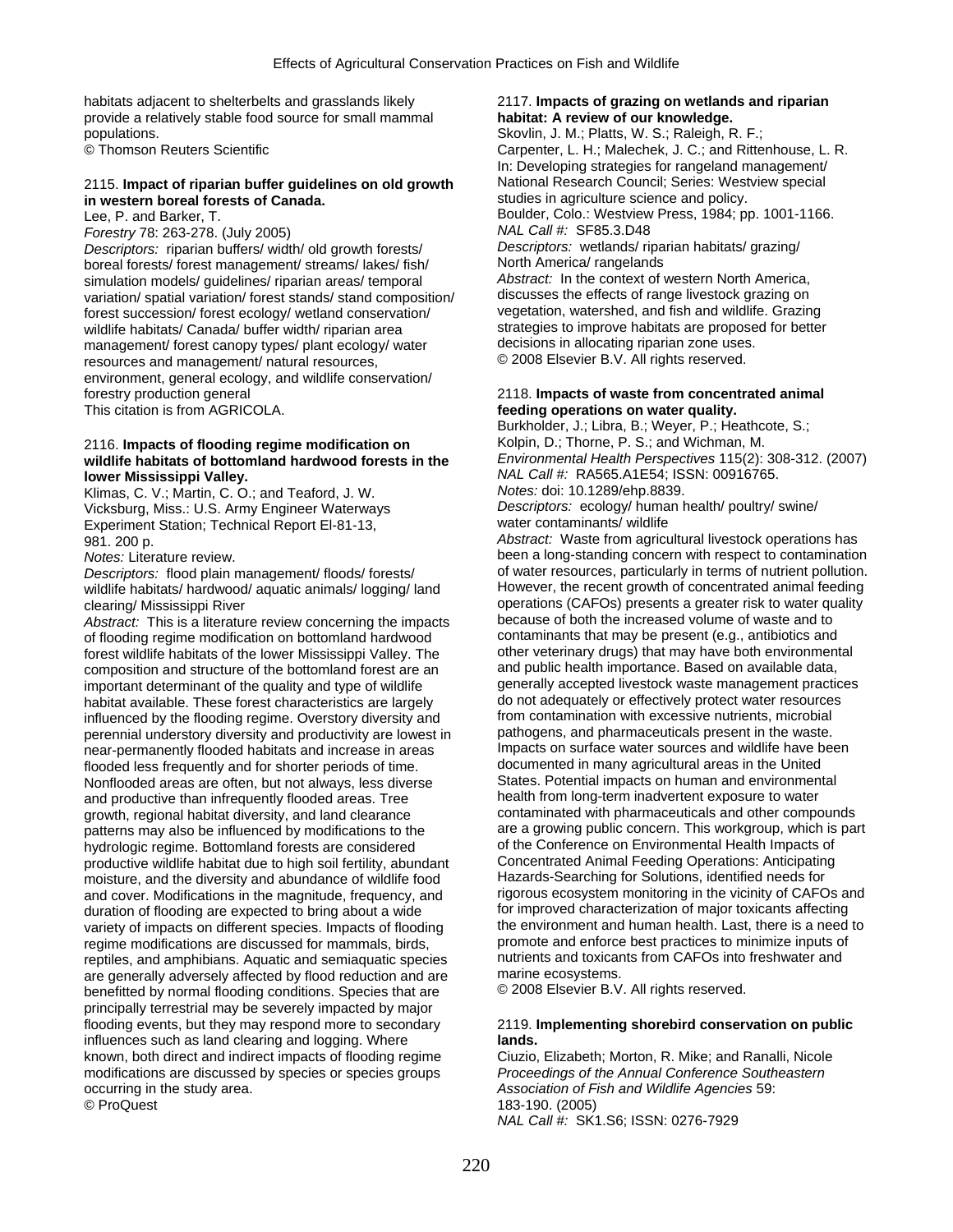*Descriptors:* conservation measures/ behavior/ man-made demonstrate that future glade restoration efforts might habitat/ land zones/ Charadrii: habitat management/ public benefit from considering top-down effects of predators in lands conservation management for migratory species/ facilitating native plant establishment. migration/ semiaquatic habitat/ cultivated land habitat/ © NISC Kentucky/ Aves, Charadriiformes/ birds/ chordates/

*Abstract:* Working toward fulfilling regional habitat **heterogeneity for restoring bank swallow (Riparia**  Department of Fish and Wildlife Resources (KDFWR) **California.**  Areas (WMA) to specifically be managed for stopover and Garrison, B. A.<br>habitat. Units either were converted from agriculture land Restoration Ecology 13(2): 391-402. (2005) habitat. Units either were converted from agriculture land and fitted with water pumps or constructed at the base of a *NAL Call #:* QH541.15.R45R515; ISSN: 10612971.<br>hill to collect rainwater. The most commonly observed *Notes: doi: 10.1111/i.1526-100X* 2005 00049 x hill to collect rainwater. The most commonly observed *Notes:* doi: 10.1111/j.1526-100X.2005.00049.x.<br>Shorebirds using these sites and other available habitat on *Descriptors:* bank swallow/ landscape/ metapor shorebirds using these sites and other available habitat on *Descriptors:* bank swallow/ landscape/ metapopulation/ the WMAs were killdeer (Charadrius vociferus), pectoral restoration/ riparian/ endangered species/ heterogeneity/<br>sandpiper (Calidris melanotos), and lesser yellowlegs human activity/ passerines/ restoration ecology/ Calif (Tringa flavipes). Managing for shallow water habitat on Sacramento River/ Riparia<br>public lands, particularly during fall migration and/or drought *Abstract:* Human activities public lands, particularly during fall migration and/or drought *Abstract:* Human activities have degraded riparian systems years, is key to ensuring that priority shorebirds arrive on in numerous ways, including homogenization of the<br>the wintering or breeding grounds in good condition.<br>floodplain landscape and minimization of extreme flu the wintering or breeding grounds in good condition. Filoodplain landscape and minimization of extreme flows.<br>Recommendations include considerations of spatial states are the effects of changes in these and other Recommendations include considerations of spatial We analyzed the effects of changes in these and other<br>placement and topography of shorebird units, control of the factors for extinction-colonization dynamics of a threate placement and topography of shorebird units, control of factors for extinction-colonization dynamics of a threatened<br>
vegetation, and monitoring protocols.<br>
Rank Swallow population along the upper Sacramento

and Chase, Jonathan M. Size, temperature, and precipitation. Colonization

*NAL Call #:* QH541.15.R45R515; ISSN: 1061-2971 probabilities decreased with proximity to the nearest *Descriptors:* Sauria/ Aster oblongifolius/ eastern redcedar/ grassland, decreased with colony size, and increased with Echinacea paradoxa/ Juniperus virginiana/ northern fence maximum discharge. To explore the implications for lizard/ Rudbeckia missouriensis/ Sceloporus undulatus/ restoration, we incorporated the statistically estimated Schizachyrium scoparium/ terrestrial ecology/ field survey/ effects of distance to grassland and maximum discharge<br>soil/ food web interaction/ glade habitat restoration/ brush into simple metapopulation models. Under curre soil/ food web interaction/ glade habitat restoration/ brush pile/ sceloporus undulatus/ trophic cascade/

Abstract: Ozark glades are gaps in forested areas that are cannot be ruled out with the existing data. Maximum dominated by grasses and forbs growing in rocky, nutrient- likelihood parameters from these regression models poor soil. Historically, these open, patchy habitats were suggest that the Sacramento River metapopulation could maintained by natural and anthropogenic fire cycles that be restored to 45 colonies through moderate amounts of prohibited tree encroachment. However, because of grassland restoration, large increases in discharge, or decades of fire suppression, glades have become direct restoration of nesting habitat by removing overgrown by fire-intolerant species such as Eastern red approximately 10% of existing bank protection (riprap) from cedar (Juniperus virginiana). Current restoration practices suitable areas. Our results highlight the importance of include cutting down invasive cedars and burning brush grassland restoration, mixed benefits of restoring high piles, which represent habitat for Northern fence lizards spring discharge, and the importance of within-colony (Sceloporus undulatus). Because Sceloporus actively dynamics as areas for future research. © 2005 Society for consumes herbivores, we hypothesized that the presence Ecological Restoration International. of these lizards in and around brush piles might result in a © 2008 Elsevier B.V. All rights reserved. trophic cascade, whereby damage on native plants is reduced. Field surveys across six Missouri glades indicated 2122. **Importance of small isolated wetlands for**  that lizard activity was minimal beyond 1 m from habitat **herpetofaunal diversity in managed, young growth**  structures. This activity pattern reduced grasshopper **forests in the Coastal Plain of South Carolina.**<br>
abundance by 75% and plant damage by over 66% on **Russell K. R. Guynn, D. C. and Hanlin** H. G. abundance by 75% and plant damage by over 66% on Russell, K. R.; Guynn, D. C.; and Hanlin, H. G.<br>Echinacea paradoxa and Rudbeckia missouriensis near Forest Foology and Management 163(1-3): 43structures with lizards. A field transplant experiment *NAL Call #:*  $\overline{S}$ D1.F73; ISSN: 03781127. demonstrated similar reductions in grasshopper abundance *Notes:* doi: 10.1016/S0378-1127(01)00526-6. and damage on two other glade endemic species, Aster *Descriptors:* amphibians/ forest management/

## vertebrates 2121. **Importance of hydrologic and landscape**  riparia) colonies along the Sacramento River,

Moffatt, K. C.; Crone, E. E.; Holl, K. D.; Schlorff, R. W.;

human activity/ passerines/ restoration ecology/ California/

vegetation, and monitoring protocols. The state of the same Bank Swallow population along the upper Sacramento<br>Chromson Reuters Scientific in the state of the state of the River California U.S.A. We monitored Bank Swallow River, California, U.S.A. We monitored Bank Swallow distributions along a 160-km stretch of the river from 1986- 2120. **Implications of food web interactions for** 1992 and 1996-2003 and tested whether site extinctions **restoration of Missouri Ozark glade habitats. and colonizations corresponded with changes in maximum**<br>Van Zandt, Peter A.: Collins, Eboni: Losos, Jonathan B.: **and in the river discharge, surrounding land cover, estimat** river discharge, surrounding land cover, estimated colony *Restoration Ecology* 13(2): 312-317. (2005) probabilities increased with maximum discharge. Extinction conditions, the Bank Swallow metapopulation appears to be biomanipulation/ Cedrus spp. in continued decline, although stable or increasing numbers

Forest Ecology and Management 163(1-3): 43-59. (2002) oblongifolius and Schizachyrium scoparium. These results herpetofauna/ reptiles/ small isolated wetlands/ South Carolina coastal plain/ biodiversity/ ecology/ forestry/ hydrology/ management/ forest landscapes/ wetlands/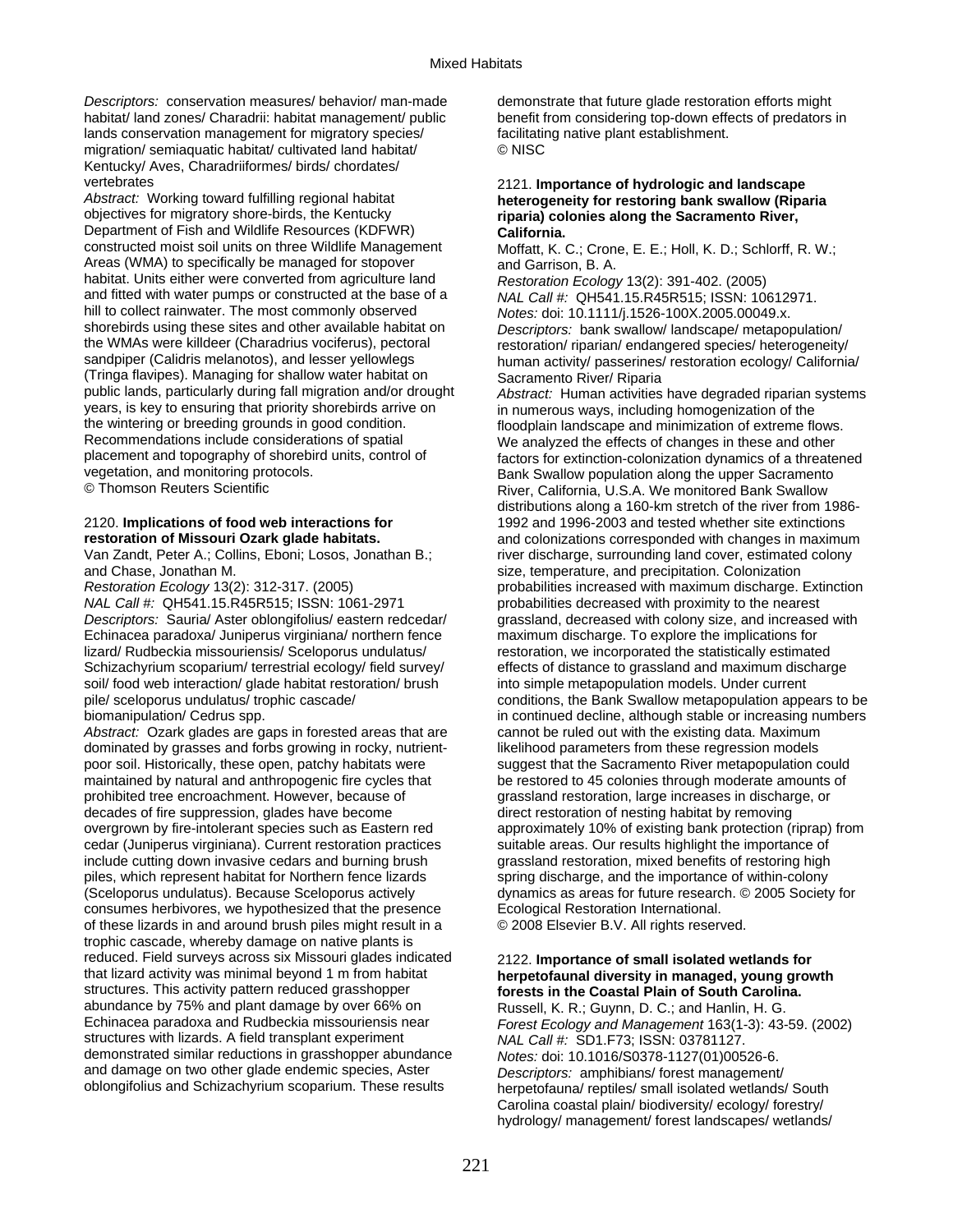community composition/ forest management/ herpetofauna/ bobwhite populations that have been increasing (43 species diversity/ wetland/ United States/ Amphibia/ populations), decreasing (468), or become locally extinct Coniferophyta/ Reptilia (28). I tested bobwhite populations for overall positive or

*Abstract:* Freshwater wetlands support diverse and unique negative change, over the past 10 years or more, using species assemblages, but the contribution of the smallest of data from the North American Breeding Bird Survey and a these habitats to regional biodiversity continues to be randomization test that controls for observer effects. underestimated, particularly within managed forests. We Landscapes occupied by increasing and decreasing assessed and compared the richness, abundance, and populations were, on average, different from one and diversity of herpetofauna at five small isolated wetlands composition but not heterogeneity. As predicted, (0.38-1.06 ha) imbedded within a commercial forest landscapes of decreasing populations tended to have a landscape in the South Carolina Coastal Plain. Continuous example are percentage of nonuseable land (e.g., urban and drift fences with pitfall traps that completely encircled the forestland) and a lesser percentage of useable land (e.g., wetlands were used to sample entering and exiting cropland, pastures, and rangeland) as compared to<br>herpetofauna. We also deployed coverboards to sample landscapes where bobwhites actually increased. Mo herpetofauna in the adjacent uplands. We captured 9186 landscapes where bobwhites had recently become extinct individuals of 56 species (20 amphibians, 36 reptiles) from were different from those where bobwhites were only the five wetlands combined between 1996 and 1998. declining. In particular, a very large percentage of urban Although species richness and community composition land characterized the landscapes of extinct populations. were similar at the five sites, we found significant To some extent, landscapes of large (above average) and differences in herpetofaunal abundance and diversity small (below average) populations also differed as among wetlands. These differences did not vary with predicted. The results do not point to a single universal wetland size but were related to environmental and habitat explanation for bobwhite declines, but they do clearly show attributes of the surrounding upland stands. Amphibian that declining populations inhabit local landscapes that, on abundance was positively correlated with basal area of average, are very different from those occupied by upland conifers but negatively correlated with presence and increasing populations. This knowledge may assist quail size of hardwoods, relationships that appeared to be biologists and land managers to recognize the general type partially influenced by previous stand management. of landscape where the restoration of bobwhites may be decreased with increasing distance to nearest wetland. **theatened**. Reptile diversity was negatively correlated with upland  $\degree$  2008 Elsevier B.V. All rights reserved. canopy closure. Our data indicate that small isolated wetlands are focal points of herpetofaunal richness and 2124. **Indiana bats in the Midwest: The importance of**  abundance in managed coastal plain forests and contribute **hydric habitats.**  more to regional biodiversity than is implied by their small Carter, Timothy C.<br>size or ephemeral hydrology. By incorporating small *Journal of Wildlife* wetland values and functions into planning objectives, *NAL Call #:* 410 J827; ISSN: 0022-541X<br>
forest managers can significantly enhance the contribution *Descriptors:* forestry/ wildlife management forest managers can significantly enhance the contribution *Descriptors:* forestry/ wildlife management: conservation/ of extensive young-growth forests to regional conservation seasonal variation/ snag/ riparian forest/ maternity colony/<br>/ bottomland forest/ wetland forest/ day roosting

© 2008 Elsevier B.V. All rights reserved. The matter of the foraging resources

## 2123. **Increasing and declining populations of northern** requires very specific habitats to provide necessary day**bobwhites inhabit different types of landscapes. roosting and foraging resources during the spring and foraging resources during the spring and object-**

[922:IADPON]2.0.CO;2. roosts within large but still somewhat local areas.

*Descriptors:* Colinus virginianus/ cropland/ landscape Therefore, habitats with large numbers of snags or American Breeding Bird Survey/ northern bobwhites/

*Abstract:* Northern bobwhites (Colinus virginianus) have conditions often are rare relative to other forest conditions. been declining in abundance throughout their range for In the Midwest, such as southern and central Illinois, USA,<br>several decades, and perhaps a century. Although wildlife maternity colonies are more commonly associated w several decades, and perhaps a century. Although wildlife understand the declines have examined only a few local is unclear if this occurs because areas with large numbers populations in a limited geographic area or have examined of snags are more common in these habitats, if maternity declines at a very large scale without reference to specific colonies prefer these habitats for their foraging resources, populations. Few studies use a standard protocol for or if decades of intensive agriculture have restricted examining trends in local populations throughout the entire colonies to these habitats. Because many large maternity natural range of bobwhites. I used the National Resources colonies have been observed in hydric habitats of the Inventory, a geographically extensive and intensive Midwest, I hypothesize that these are preferred maternity database on land cover and use, to characterize the habitats. Moreover, very few large maternity colonies have

populations were, on average, different from one another in landscapes where bobwhites actually increased. Moreover, Amphibian diversity (H') increased with conifer diameter but most successful and where extant populations may be most

Journal of Wildlife Management 70(5): 1185-1190. (2006) bottomland forest/ wetland forest/ day roosting/

*Abstract:* The endangered Indiana bat (Myotis sodalis) Veech, J. A. summer months throughout its distribution in the eastern *Journal of Wildlife Management* 70(4): 922-930. (2006) United States. Maternity colonies of Indiana bats are almost *NAL Call #:* 410 J827; ISSN: 0022541X. always found under the exfoliating bark of dead or dying *Notes:* doi: 10.2193/0022-541X(2006)70 trees. Furthermore, they switch frequently among multiple composition/ National Resources Inventory/ North decadent trees are needed to support Indiana bat maternity<br>American Breeding Bird Survey/ northern bobwhites/ colonies. These habitats arise naturally and population/ urbanization anthropogenically in a variety of ways. However, these biologists are well aware of this trend, most attempts to bottomland, riparian, wetland, or other hydric forest types. It composition and heterogeneity of landscapes inhabited by been located using upland forest habitats within the region.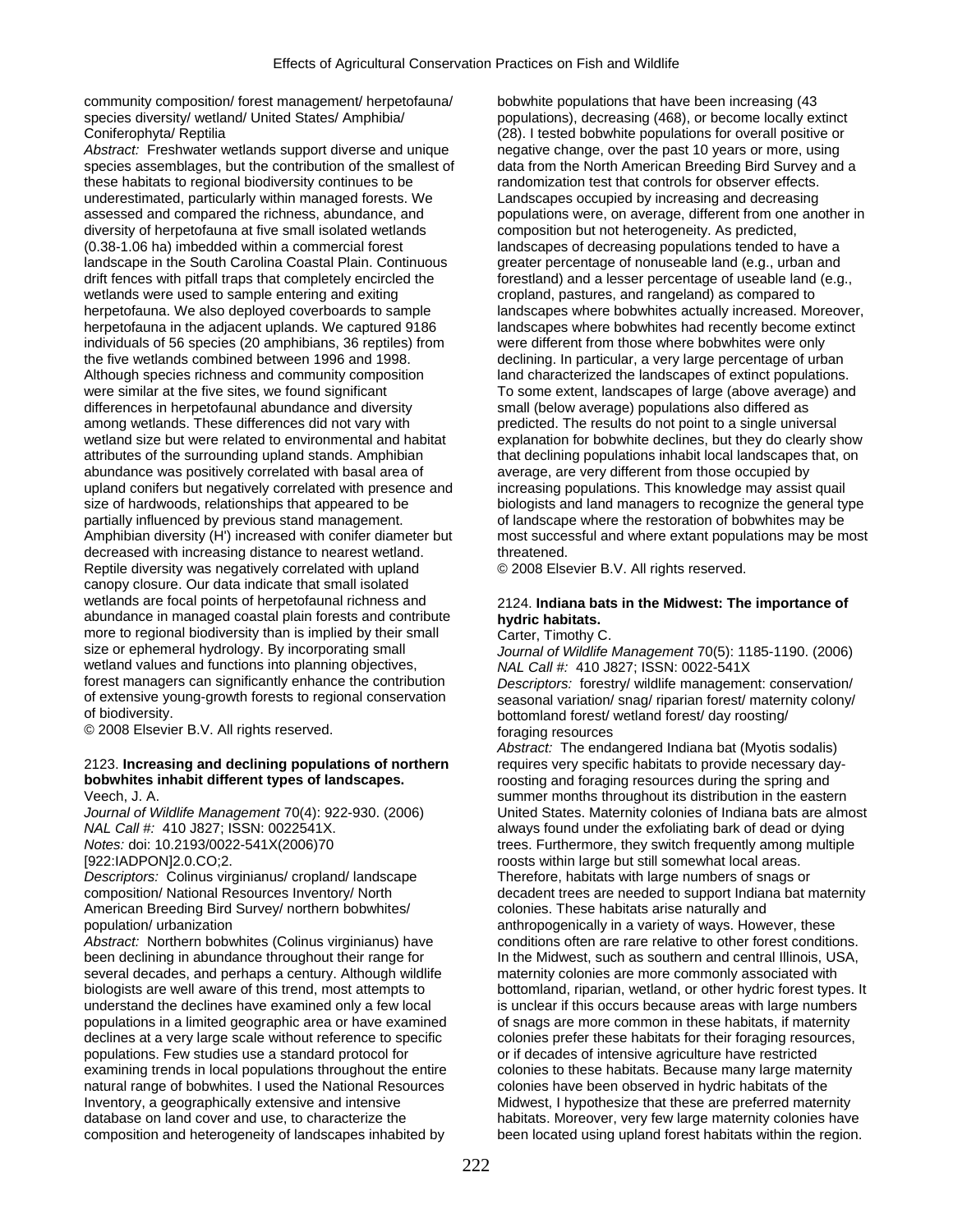Elsewhere, such as in the central and southern 2126. **Influence of deer, cattle grazing and timber**  Appalachians, maternity colonies have been located in **harvest on plant species diversity in a longleaf pine**  upland areas where bottomland habitats are less extensive. **bluestem ecosystem.**  However, these colonies are usually characterized by small Brockway, Dale G. and Lewis, Clifford E. numbers of bats and ephemeral persistence. Future *Forest Ecology and Management* 175: 49-69. (2003) conservation efforts for the Indiana bat should focus on *NAL Call #:* SD1.F73; ISSN: 0378-1127. protecting and regenerating bottomland habitats along the http://www.srs.fs.usda.gov/pubs/ja/ja\_brockway024.pdf<br>major river systems of the midwestern United States. It is Descriptors: cattle/ grazing/ longleaf pine/ Pinus within these bottomland and riparian habitats that future large and long-term maternity colonies will be established. *Abstract:* Despite a recent slowing in the negative historical © Thomson Reuters Scientific trend, losses of naturally-regenerated longleaf pine forests

Gray, Matthew J.; Smith, Loren M.; and Leyva, Raquel I. *Descriptors: biogeography: population studies/ freshwater* ecology: ecology, environmental sciences/ wildlife sustainability of these ecosystems. A flatwoods longleaf<br>management: conservation/ agricultural landscape pine bluestem ecosystem, which naturally regenerated management: conservation/ agricultural landscape

*Abstract: Landscape structure can influence demographics* of spatially structured populations, particularly less vagile residual basal area of 17 m<sup>2</sup>/ha or clearcut, windrowed a<br>Cordinations such as amphibians. We examined the influence planted with slash pine (Pinus elliottii) organisms such as amphibians. We examined the influence of agricultural landscape structure on community and then fenced in 1977 to differentially exclude grazing by composition and relative abundance of the 4 most common deer and cattle. Neither grazing by deer alone nor deer in<br>combination with cattle significantly altered vascular plant amphibians in the Southern High Plains of central USA. combination with cattle significantly altered vascular plant<br>Amphibian populations were monitored using pitfall traps cover or species diversity; however, substantial Amphibian populations were monitored using pitfall traps cover or species diversity; however, substantial difference<br>and drift fence at 16 playa wetlands (8 playas/year) in 1999 were noted between the understory plant comm and drift fence at 16 playa wetlands (8 playas/year) in 1999 and 2000. We quantified landscape structure surrounding the thinned forests and clearcut areas. Woody understory<br>each playa via estimating 13 spatial metrics that indexed vegetation steadily increased through time, with wo each playa via estimating 13 spatial metrics that indexed vegetation steadily increased through time, with wood<br>plant cover in clearcuts (41%) dominated by the tree playa isolation and inter-playa landscape complexity. Multivariate ordination and univariate correlations and seedlings of Pinus elliottii and Quercus spp. being greater associated with community composition and relative shrubs, principally Ilex glabra. While grass cover dominate<br>Abundance for 2 of the 4 amphibians, Spadefoots (Spea by Schizachrium scoparium and Andropogon spp. abundance for 2 of the 4 amphibians. Spadefoots (Spea by Schizachrium scoparium and Andropogon spp.<br>multiplicata S hombifrons) generally were positively remained stable (~81%), the foliar cover of all forbs multiplicata, S. bombifrons) generally were positively remained stable (~81%), the foliar cover of all forbs<br>associated with decreasing inter-playa distance and declined through time (from 42 to 18%) as woody plant associated with decreasing inter-playa distance and declined through time (from 42 to 18%) as woody plant<br>increasing inter-playa landscape complexity. Great Plains cover increased. Although the overall species richness and increasing inter-playa landscape complexity. Great Plains toads (Bufo cognatus) and barred tiger salamanders diversity declined and evenness increased through time, associated with spadefoots but not influenced by landscape higher in thinned forests than in artificially-regenerated<br>structure. Composition and relative abundance patterns clearcuts. Despite a modest short-term decline in structure. Composition and relative abundance patterns clearcuts. Despite a modest short-term decline in this<br>were related to amphibian body size, which can influence differential, indicating a partial recovery of the clea were related to amphibian body size, which can influence differential, indicating a partial recovery of the clearcut<br>species vagility and perception to landscape permeability areas over time, the disparity in understory pl species vagility and perception to landscape permeability. Spatial separation of these species in the multivariate between thinned forests and clearcuts persisted for at least<br>
ordination also may have been a consequence of a decade. Whether grazing includes domestic cattle or is ordination also may have been a consequence of a decade. Whether grazing includes domestic cattle or is<br>differential competitive ability among species. These results and limited to native unqulates, such as white-tailed de differential competitive ability among species. These results suggest agricultural landscape structure may influence recommend that longleaf pine forests not be clearcut and<br>abundance and composition of spatially structured replaced by plantations of other pines, if the ecological abundance and composition of spatially structured amphibian populations. This also is the first applied diversity is to be conserved, high quality habitat is to be documentation that inter-patch landscape complexity can maintained and longleaf pine ecosystems are to be documentation that inter-patch landscape complexity can maintained affect intra-patch community composition of amphibians as sustained. affect intra-patch community composition of amphibians as sustained.<br>
predicted by metanopulation theory. In the Southern High This citation is from Treesearch. predicted by metapopulation theory. In the Southern High Plains, landscape complexity is positively associated with agricultural cultivation. Agricultural cultivation increases 2127. **Influence of financial incentive programs in**  sedimentation, decreases hydroperiod, alters amphibian **sustaining wildlife values.**  postmetamorphic body size of amphibians in playa and Daniels, S. E. wetlands. Thus, conservation efforts should focus on *Human Dimensions of Wildlife* 12(3): 197-199. (2007);<br>preserving or restoring native landscape structure. (SSN: 10871209. preserving or restoring native landscape structure, ISSN: 10871209.<br>
hydroperiod, and connectivity among playas to maintain *Notes:* doi: 10.1080/10871200701323173. hydroperiod, and connectivity among playas to maintain native amphibian populations and historic inter-playa movement. **habitat management/** policy

Descriptors: cattle/ grazing/ longleaf pine/ Pinus palustris/<br>deer/ understory/ thinning/ clearcutting currently continue, largely as a result of conversion to 2125. **Influence of agricultural landscape structure on a** plantations of faster growing pine species. Comparing the **Southern High Plains, USA, amphibian assemblage. impacts of type conversion with silvicultural approaches**<br>Gray, Matthew J.: Smith, Loren M.: and Leyya, Raguel I. **inter the fluit maintain longleaf pine and ascertaining** *Landscape Ecology* 19(7): 719-729. (2004) with the influence of other resource management practices, *NAL Call #:* QH541.15.L35 L36; ISSN: 0921-2973 such as grazing, on plant species diversity are essential in<br>Descriptors: biogeography: population studies/ freshwater discerning the effects of these activities on the longstructure/ amphibian assemblage following timber harvest during the early 20th century, on<br>Abstract: Landscape structure can influence demographics the coastal plain of southern Alabama was thinned to a residual basal area of 17  $m^2/h$ a or clearcut, windrowed and regressions indicated that landscape structure was than that in thinned forests (31%) which were dominated by<br>associated with community composition and relative shrubs, principally llex glabra. While grass cover dominated (Ambystoma tigrinum mavortium) usually were negatively understory species richness and diversity were consistently<br>associated with spadefoots but not influenced by landscape higher in thinned forests than in artificially-r

community dynamics, and negatively impacts Straka, T. J.; Kilgore, M. A.; Jacobson, M. G.; Greene, J. L.; Descriptors: economic incentives/ wildlife sustainablity/

© Thomson Reuters Scientific © 2008 Elsevier B.V. All rights reserved.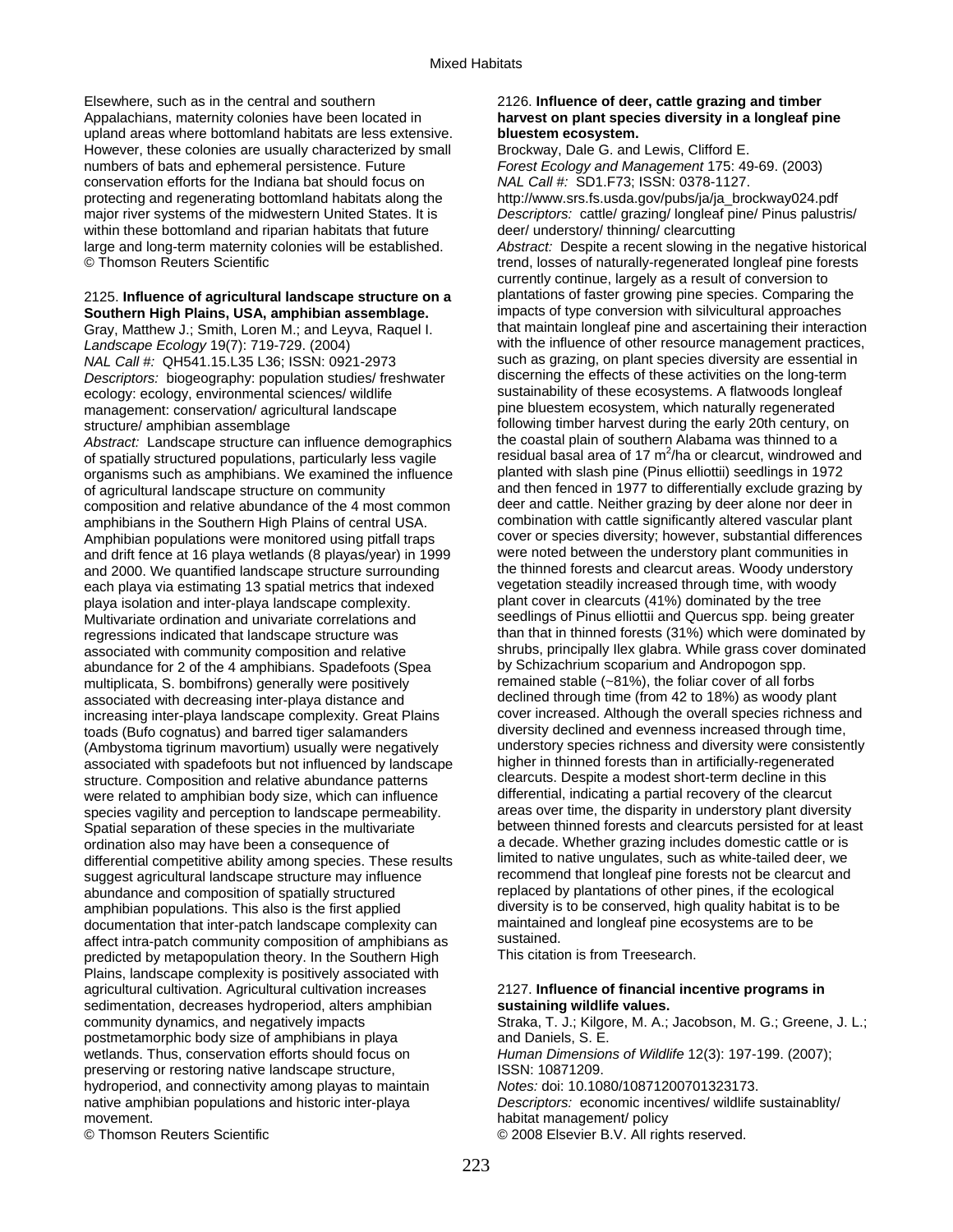## 2128. **Influence of fire on Bachman's sparrow, an** global declines. We examined habitat relationships of larval

*Journal of Wildlife Management* 68(4): 1114-1123. (2004) truei) (hereafter "tailed frogs"), and torrent salamanders *Notes:* doi: 10.2193/0022-541X(2004)068 intermediate, and drainage). In 1998 and 1999, we

*Descriptors:* Aimophila aestivalis/ Alabama/ Bachman's randomly chosen drainages in the Oregon Coast Range. sparrow/ fire ecology/ Florida/ habitat management/ habitat We examined species-habitat associations at each spatial restoration/ longleaf pine ecosystem/ Pinus palustris/ scale using an information-theoretic approach of analysis to prescribed fire/ endemic species/ growing season/ habitat rank sets of logistic regression models developed a priori. management/ habitat restoration/ passerines/ prescribed At the 2-m sample unit scale, all groups were negatively burning/ Alabama/ Blackwater River State Forest/ Conecuh associated with proportion of small substrate and positively National Forest/ Florida [United States]/ Aimophila/ associated with stream width or elevation. At the Aimophila aestivalis/ Passeri/ Passeridae/ Pinus palustris intermediate scale, Pacific giant salamanders, adult tailed *Abstract:* Bachman's sparrow (Aimophila aestivalis), a near frogs, and torrent salamanders were positively associated endemic songbird of the longleaf pine (Pinus palustris) with presence of a 46-m band of forested habitat on each<br>ecosystem, is known to respond positively to prescribed side of the stream, and larval tailed frogs were posi fires. The influence of season (growing vs. dormant) and associated with. presence of forest > 105 years old. Aspect frequency (1 to ≥4 yr since burning) of fire on density of was important for Pacific giant salamanders and larval Bachman's sparrows, however, is poorly understood. We tailed frogs at the intermediate scale. At the drainage scale, examined effects of fire on density of Bachman's sparrows all groups except torrent salamanders were positively in longleaf pine forests at the Conecuh National Forest, and associated with proportion of stream length having forested Alabama, and Blackwater River State Forest, Florida, USA. bands >46 m in width, but further analysis suggests Density of Bachman's sparrows was greater the first 3 narrower bands may provide adequate protection for some years after burning than ≥4 years after burning, and season groups. Population- and community-level responses at of burning had little effect on the density of Bachman's broad spatial scales may be reflected in species-level sparrows. Percent coverage by grass had a greater responses at fine spatial scales, and our results suggest influence on density of Bachman's sparrows than either that geophysical and ecological characteristics, as well as season or frequency of burning. Percent canopy cover had measures of instream habitat, can be used together to a strong negative effect on coverage of grass but had a prioritize conservation emphasis areas for stream weaker effect on grass at stands burned frequently during amphibians in managed landscapes.<br>the growing season. Growing-season fires (Apr-Sep) did © Thomson Reuters Scientific the growing season. Growing-season fires (Apr-Sep) did not adversely affect density of Bachman's sparrows. Results from our study suggest that management and 2130. **Influence of habitat on distribution and** restoration of longleaf pine communities probably can be **abundance of the eastern woodrat in Kansas**. restoration of longleaf pine communities probably can be **abundance of the eastern woodrat in Kansas.**<br>accomplished best by burning on a 2-3-year rotation during Beckmann, Jon P.: Kaufman, Glennis A.: and the growing season, when most fires historically occurred. Kaufman, Donald W. Suppression of fire, or burning at intervals >4-5 years, will *Great Plains Research* 11(2): 249-260. (2001) greatly reduce or eliminate habitat required by Bachman's *NAL Call #:* QH104.5.G73 G755; ISSN: 1052-5165

# **scales. Smith County/ Kansas: Osborne County/ Kansas: Osborne County/ Kansas: Smith County/ Kansas: Osborne County/ Kansas:**

Stoddard, Margo A. and Hayes, John P. **Russell County** *Ecological Applications* 15(3): 811-823. (2005) *Abstract:* Anthropogenic modification of native woodlands *NAL Call #:* QH540.E23 ; ISSN: 1051-0761 and grasslands in the Great Plains has altered the *Descriptors:* commercial activities/ conservation measures/ abundance and distribution of many species of mammals. ecology/ habitat utilization/ freshwater habitat/ lotic water/ To study habitat effects on the eastern woodrat (Neotoma abiotic factors/ land zones/ Ascaphus truei/ Dicamptodon floridana), the authors surveyed nests of the eastern tenebrosus/ Rhyacotriton: forestry/ riparian buffers/ habitat woodrat in woodlands, grasslands, and croplands along 77 management/ habitat preference/ forest management km of secondary roads in three counties in north-central<br>effects at multiple spatial scales/ stream/ headwater Kansas. All nests were located in woodlands (<2% of streams/ physical factors/ Oregon/ Oregon Coast range/ habitat), although grasslands and croplands constituted Amphibia, Lissamphibia, Anura, Leiopelmatidae/ 36% and 62% of habitat surveyed, respectively. In this amphibians/ chordates/ vertebrates survey survey, nests were associated positively with shelterbelts

*Abstract:* Understanding how habitat structure at multiple (3.6 nests per 100 m of road edge) but not with shrub spatial scales influences vertebrates can facilitate patches (1.1 nests per 100 m of road edge) or riparian development of effective conservation strategies, but until woodlands (0.3 nests per 100 m of road edge). well studied, despite recent concerns over regional and (9.4 nests/ha) than in shelterbelts (55.5 nests/ha). Density

**endemic North American songbird.** and neotenic Pacific giant salamanders (Dicamptodon Tucker, J. W.; Robinson, W. D.; and Grand, J. B. tenebrosus), larval and adult Pacific tailed frogs (Ascaphus *NAL Call #:* 410 J827; ISSN: 0022541X. (Rhyacotriton spp.) at three spatial scales (2-m sample unit, captured 1568 amphibians in 702 sample units in 16 side of the stream, and larval tailed frogs were positively

# Beckmann, Jon P.; Kaufman, Glennis A.; and

sparrows. *Descriptors:* Neotoma floridana/ mammals/ distribution/ status/ habitat use/ behavior/ wildlife-habitat relationships/ ecosystems/ forests/ grasslands/ farmland/ nesting sites/ 2129. **The influence of forest management on** nests-nesting/ hedgerows/ riparian habitat/ density/ habitat **headwater stream amphibians at multiple spatial entity of alterations/ agricultural practices/ eastern woodrat/ Kansas:** 

Kansas. All nests were located in woodlands (<2% of recently most studies have focused on habitat relationships Consequently, the authors specifically censused nests in an only at fine or intermediate scales. In particular, patterns of additional 12 riparian woodlands and 12 shelterbelts. Nests amphibian occurrence across broad spatial scales are not of eastern woodrats were less dense in riparian woodlands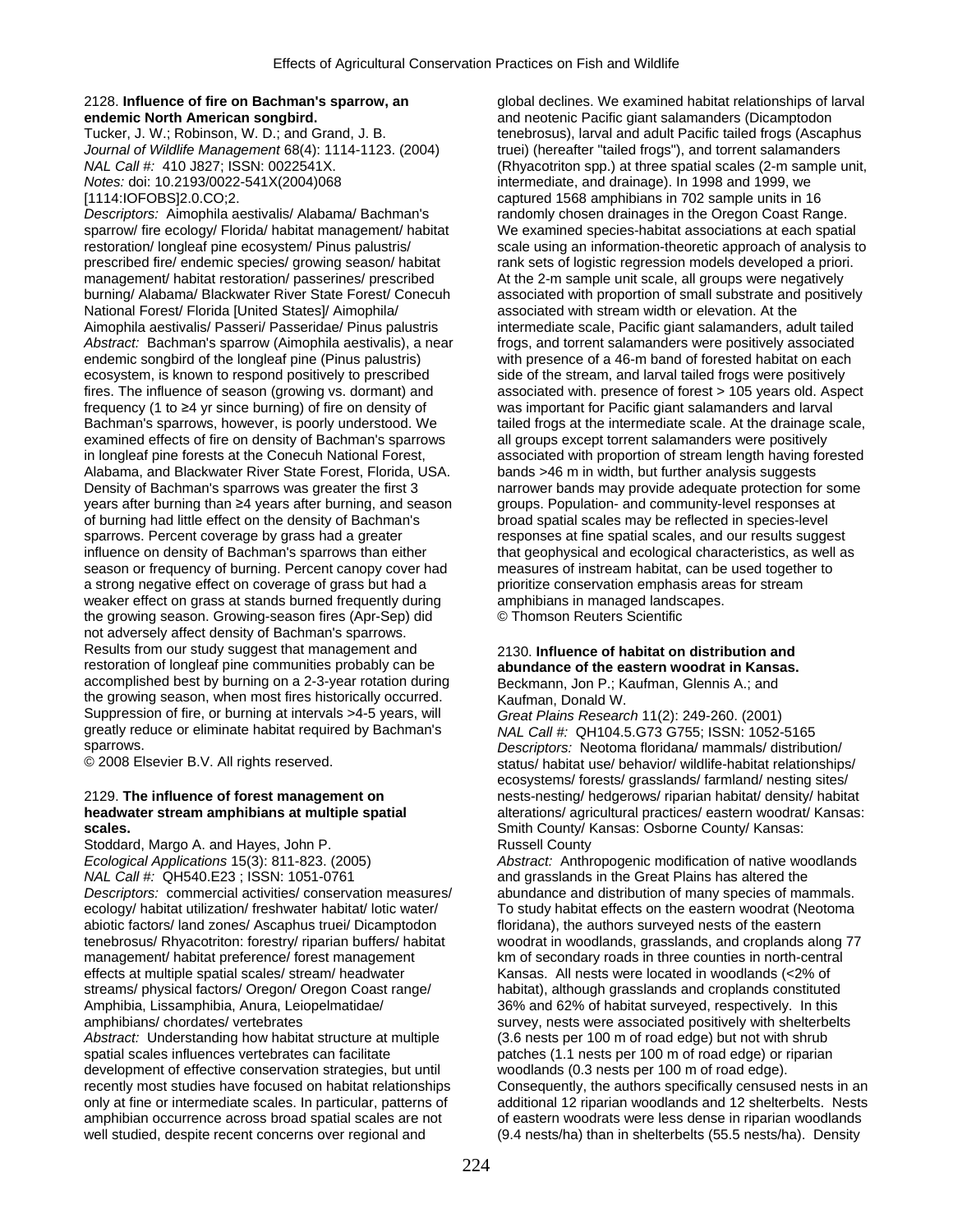of woodrat nests decreased as width of a wooded area 2132. **Influence of land use and climate on wetland**  did not increase as the width of woodland increased. Forcey, G. M.; Linz, G. M.; Thogmartin, W. E.; and These patterns suggest that woodland edge, not woodland Bleier, W. J. interior, is the primary factor in abundance of eastern *Canadian Journal of Zoology* 85(3): 421-436. (Mar. 2007) woodrats in this region. Although the eastern woodrat has *NAL Call #:* 470 C16D previously been considered a woodland species, the *Descriptors:* birds/ wetlands/ nesting/ breeding/ wildlife authors' results suggest that this assessment is incorrect. habitat/ Prairie Pothole Region/ Prairie Farm Rehab authors' results suggest that this assessment is incorrect. Their observations demonstrate that anthropogenic Administration/ Canada modification of the Great Plains, in the form of planted *Abstract:* Bird populations are influenced by a variety of shelter belts and expanded riparian woodland, likely has factors at both small and large scales that range from the increased the distribution and abundance of eastern presence of suitable nesting habitat, predators, and food woodrats, compared to the mid-1800s. supplies to climate conditions and land-use patterns. We © NISC evaluated the influences of regional climate and land-use

## riparian buffers on terrestrial salamander response to **forest thinning.** American Breeding Bird Survey, land-use data from the

Rundio, David E. and Olson, Deanna H. Prairie Farm Rehabilitation Administration, and weather *Forest Science* 53(2): 320-330. (2007) data from the National Climatic Data and Information *NAL Call #:* 99.8 F7632; ISSN: 0015-749X<br>Descriptors: commercial activities/ ecology/ population on bird abundance. Models were constructed a priori using *Descriptors:* commercial activities/ ecology/ population on bird abundance. Models were constructed a priori unit<br>dynamics/ terrestrial habitat/ land zones/ Caudata: forestry/ information from published habitat associatio dynamics/ terrestrial habitat/ land zones/ Caudata: forestry/ information from published habitat associations in the<br>thinning/ distribution and density impact and influencing literature, and fitting was performed with WinB thinning/ distribution and density impact and influencing literature, and fitting was performed with WinBUGS using<br>factors/ population density/ forest/ impact of forestry literature. Markov chain Monte Carlo techniques. Bo factors/ population density/ forest/ impact of forestry **Markov** chain Monte Carlo techniques. Both land-use and<br>
fhinning and influencing factors/ distribution within habitat/ climate variables contributed to predicting b thinning and influencing factors/ distribution within habitat/ climate variables contributed to predicting bird abundance<br>forest and woodland/ forestry thinning impact on distribution in CA-BCR11, although climate predicto forest and woodland/ forestry thinning impact on distribution in CA-BCR11, although climate predictors contributed the<br>and density and influencing factors/ Oregon/ Cascade most to improving model fit. Examination of region and density and influencing factors/ Oregon/ Cascade most to improving model fit. Examination of regional effects<br>Range and Coast Range/ Amphibia, Lissamphibia/ of climate and land use on wetland birds in CA-BCR11 Range and Coast Range/ Amphibia, Lissamphibia/<br>amphibians/ chordates/ vertebrates *Abstract: Although thinning of young, even-aged forests* may accelerate the development of characteristics from these studies can be used to improve conservation<br>associated with mature forests, in the short term it may and management planning for regional populations of associated with mature forests, in the short term it may and management planning populations of regional popula<br>negatively affect some taxal including terrestrial negatively affect some taxa, including terrestrial avita avitauna.<br>salamanders. Preexisting site: conditions, including down This citation is from AGRICOLA. salamanders. Preexisting site: conditions, including down wood, and forest management measures, such as riparian buffers, may moderate these effects, but these relationships are poorly understood. To explore whether **occupancy of nesting structures by mallards in**  down wood and riparian buffer widths might influence short- **northeastern North Dakota.**  term responses to thinning, we sampled salamanders using Artmann, M. J.; Ball, I. J.; and Arnold, T. W. ground searches before and during the first 2 years after *Wildlife Society Bulletin* 29(1): 232-238. (2001) experimental thinning at two 45- to 65-year-old headwater *NAL Call #:* SK357.A1W5; ISSN: 00917648 forest sites in western Oregon that differed in down wood *Descriptors:* Anas platyrhynchos/ mallards/ nesting volume. Prethinning distributions of terrestrial salamanders structure/ North Dakota/ occupancy rates/ perennial cover/ overlapped one- and two-tree height riparian buffers, and artificial nest/ waterfowl/ wildlife management/ United except for red-backed salamanders, overlapped very little States/ Anas platyrhynchos with narrower streamside or variable-width buffers. At the *Abstract:* Artificial nesting structures are considered to be site where down wood volume was low, captures of most attractive to nesting female mallards (Anas ensatina (Ensatina eschscholtzii Gray) and western red- platyrhynchos) in areas where natural nesting cover is backed salamanders (Plethodon vehiculum Cooper) both scarce, leading to the management recommendation to declined by 40% in thinned areas. In contrast, captures of place structures in agricultural landscapes with little ensatina and Oregon slender salamanders (Batrachoseps perennial upland cover. In 1997-1998, we compared wrighti Bishop) were not significantly affected by thinning at occupancy rates of 260 nesting structures installed on 13 the site where down wood volume was high. Our results suggest that site conditions, such as down wood volume. and riparian buffers may influence the effect of thinning on upland cover was either high  $(\bar{x} = 44.8\%$ , grassland sites) or terrestrial salamanders, and demonstrate the tight linkage low  $(x=8.0\%$ , cropland sites). Contrary to expectation, among management of aquatic, riparian, and upslope occupancy rates were  $>4$  times greater on grassland s among management of aquatic, riparian, and upslope occupancy rates were  $>4$  times greater on grassland sites resources in headwater forests.

# increased. Further, nests per 100 m of length of woodland **breeding birds in the Prairie Pothole Region of Canada.**

variables on wetland breeding birds in the Canada section 2131. **Influence of headwater site conditions and** of Bird Conservation Region 11 (CA-BCR11), the Prairie revealed relationships with environmental covariates that are often overlooked by small-scale habitat studies. Results

# 2133. Influence of perennial upland cover on

10.4- $km^2$  sites in northeastern North Dakota where amount of wetland habitat was comparable but amount of perennial resources in headwater forests. than on cropland sites (17.8 vs. 3.9%, P=0.003). The<br>© Thomson Reuters Scientific example a difference was largely a function of greater average n difference was largely a function of greater average mallard densities on grassland versus cropland sites (15.2 vs. 9.2 pairs/km<sup>2</sup>, P≤0.002). When pair density was controlled for statistically, occupancy rates of structures did not differ between grassland and cropland sites (14.5 vs. 7.9%, P=0.22). We conclude that placing structures in areas with ̄ ̄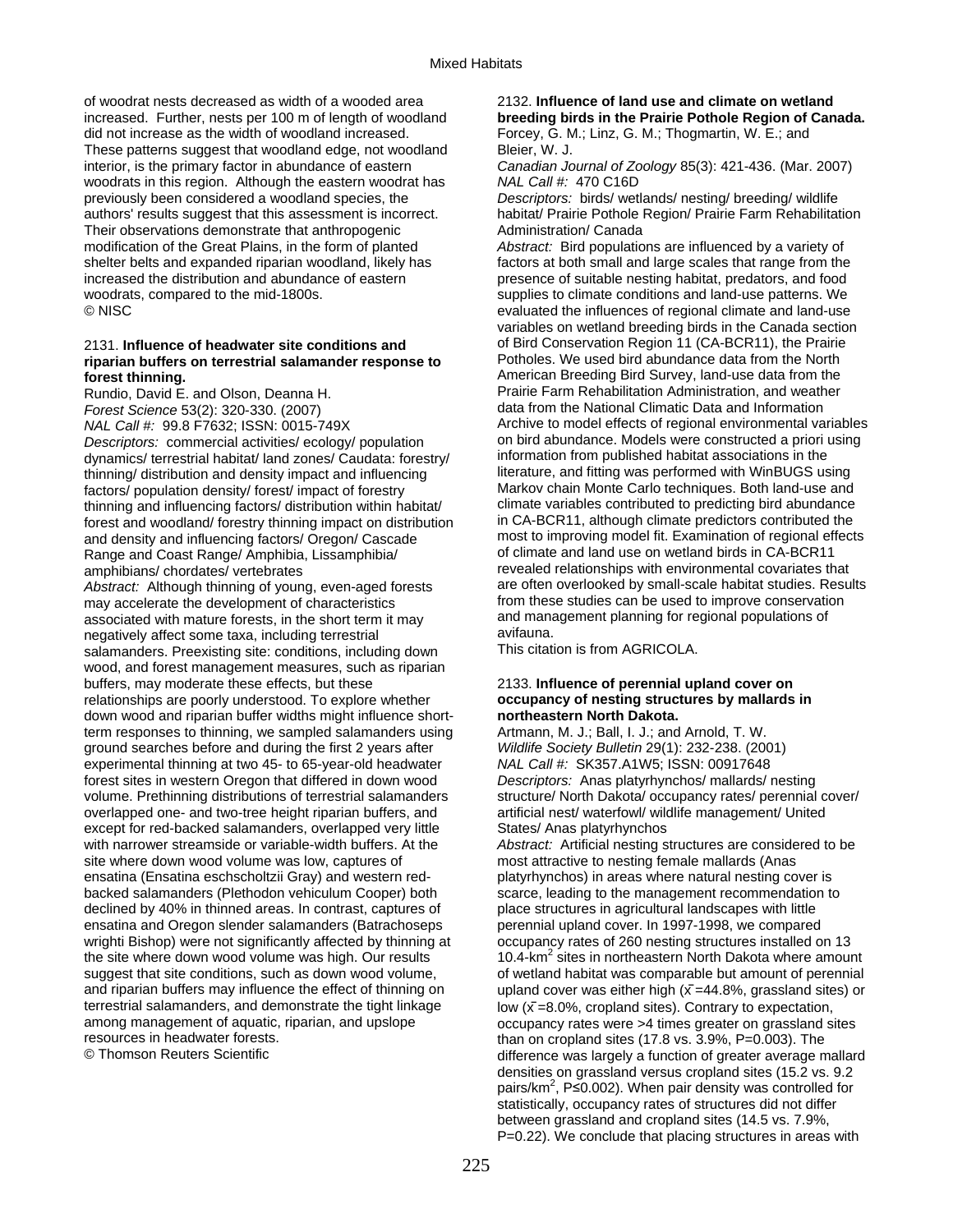high mallard density is the most effective way to maximize agriculture/ agrochemicals/ perception/ public concern/ initial occupancy and that proportion of existing perennial occupational safety/ environmental impact/ information upland cover in a landscape has little direct effect on exchange/ United States/ farmers' attitudes/ evaluation<br>process/ behavior and fate characteristics/ © 2008 Elsevier B.V. All rights reserved. environmental action

2134. **The influence of salinity on the toxicity of various** from different sources on farmers' attitudes regarding the **classes of chemicals to aquatic biota.** effects of pesticides and other agricultural chemicals on

*Critical Reviews in Toxicology* 25(4): 281-346. (1995);

*Descriptors:* salinity/ toxicity/ aquatic environment/ be more polarized on environmental issues than the organophosphorus pesticides/ heavy metals/ biota/ salinity general public. Farmers regard first-hand sources of<br>effects/ lethal effects/ exposure tolerance/ pollution effects/ information such as direct field observation a effects/ lethal effects/ exposure tolerance/ pollution effects/ pesticides/ bioaccumulation/ food chains/ aquatic labels as being the most important. Chemical dealers and organisms/ effects of pollution/ toxicology and health/ extension rank next in importance. Farmers who attached effects on organisms/ environmental effects<br>Abstract: The objective of this study was to review all extension expressed greater environmental concern. *Abstract:* The objective of this study was to review all extension expressed greater environmental concern.<br>Available aquatic toxicity literature regarding the effects of Farmers who found information from chemical dealer available aquatic toxicity literature regarding the effects of salinity on the toxicity of various classes of inorganic and important expressed greater concern about injury to wildlife<br>
organic chemicals Toxicity data for studies in which toxicity and pesticides in drinking water but organic chemicals. Toxicity data for studies in which toxicity was assessed at various salinities were organized by general environmental quality problems associated with chemical classes and trophic groups. Seventy percent of agricultural chemicals. chemical classes and trophic groups. Seventy percent of agricultural chemical chemical chemical chemical chemical chemical chemical chemical chemical chemical chemical chemical chemical chemical chemical chemical chemical the studies were conducted with either crustaceans or fish. The other 30% were with mollusks, annelids, zooplankton, bacteria, phytoplankton, or fungi. Results from 173 data 2136. **Insect population responses to environmental**  entries showed that negative correlations (toxicity **stress and pollutants.**  increasing with decreasing salinity) were reported most<br>
frequently (55%), followed by no correlations (27%) and *Environmental Reviews* 2(1): 1-15. (1994) frequently (55%), followed by no correlations (27%) and positive correlations (18%). The toxicity of most metals *NAL Call #:* GE140.E59 such as cadmium, chromium, copper, mercury, nickel, and *Descriptors:* Insecta/ animals/ arthropods/ insects/ zinc was reported to increase with decreasing salinity. This invertebrates/ air pollution/ biosphere/ chemicals/ finding is likely related to the greater bioavailability of the ecosystem/ fertilizers/ pesticides/ soil pollution/ free metal ion (toxic form) at lower salinity conditions. There water pollution<br>was denerally no consistent trend for the toxicity of most © Thomson Reuters Scientific was generally no consistent trend for the toxicity of most organic chemicals with salinity. The one exception to this was reported with organophosphate insecticides, the 2137. **Insects as indicators of land use in three**  toxicity of which appeared to increase with increasing **ecoregions in the prairie pothole region.**  salinity. Physiological characteristics of the various test Anderson, D. J. and Vondracek, B. species were important in determining the toxicity of the *Wetlands* 19(3): 648-664. (1999) various classes of chemicals at a range of salinities. *NAL Call #:* QH75.A1W47; ISSN: 0277-5212<br>Results from various studies showed that euryhaline *Descriptors:* wetlands/ grasslands/ aquatic ins Results from various studies showed that euryhaline *Descriptors:* wetlands/ grasslands/ aquatic insects/<br>species were more resistant to toxic conditions at isosmotic prairies/ biological indicators/ roads/ ecology/ divers species were more resistant to toxic conditions at isosmotic expairies/ biological indicators/ roads/ ecology/ diversity<br>salinities due to minimization of osmotic stress. Specific expansions relationships/ arable land/ lan examples showed that fish were more resistant to toxic<br>chemicals at middle salinities when compared with either chemicals at middle salinities when compared with either *Abstract:* Populations of insects in the prairie pothole lower or higher extremes. Life history and ecology of test region of North Dakota, USA, were sampled to determine<br>species were important factors to consider when whether relationships existed between community- or species were important factors to consider when whether relationships existed between community- or<br>interpreting salinity/contaminant interaction data.<br>taxon-level indicators and 11 land-use types. Insects in interpreting salinity/contaminant interaction data. the taxon-level indicators and 11 land-use types. Insects were<br>© ProQuest sampled with light trans at 126 wetland basins in 3

# 2135. **Information and farmers' attitudes about** during the spring and early summer of 1995 and 1996.

*Descriptors:* United States, Mid-Atlantic states/ attitudes/ for the 2nd (June) and 3rd (July) sampling periods than for quality/ wildlife/ drinking water/ information systems/ farms/ Plain and Red River Valley ecoregions than in the Missouri agricultural pollution/ sociological aspects/ water quality/ Coteau ecoregion. Several significant associations existed environmental protection/ ecosystem disturbance/ between insect indicators and land-use types; however,

process/ behavior and fate characteristics/

*Abstract:* This paper investigates the effects of information Hall, L. W. and Anderson, R. D. environmental quality using a survey of 2700 farmers in<br>Critical Reviews in Toxicology 25(4): 281-346 (1995): three Mid-Atlantic States. Farmers' beliefs are similar to ISSN: 1040-8444. **ISSN:** 1040-8444. **those of the general public on average, but are distributed more uniformly, suggesting that the farm community may** more uniformly, suggesting that the farm community may be more polarized on environmental issues than the

relationships/ arable land/ land use/ aquatic communities/ communities/

sampled with light traps at 126 wetland basins in 3 ecoregions. Sampling was conducted 3 times each year **pesticides, water quality, and related environmental** Sites were selected based on the proportion of cropland to **effects.** grassland, hayland, and Conservation Reserve Program Lichtenberg, E. and Zimmerman, R. land surrounding wetland basins at 50 and 400 m radii. *Agriculture, Ecosystems and Environment* 3: Other land-use types included in the analyses were 227-236. (1999) woodland, roadways, and 5 wetland types: permanent, *NAL Call #:* S601.A34; ISSN: 0167-8809. semi-permanent, seasonal, temporary, and riverine. In both *Notes:* doi: 10.1016/S0167-8809(99)00053-5. years, taxa richness, abundance, and diversity were greater surveys/ agricultural chemicals/ pesticides/ environmental the 1st period (May), and indicators were greater in the Drift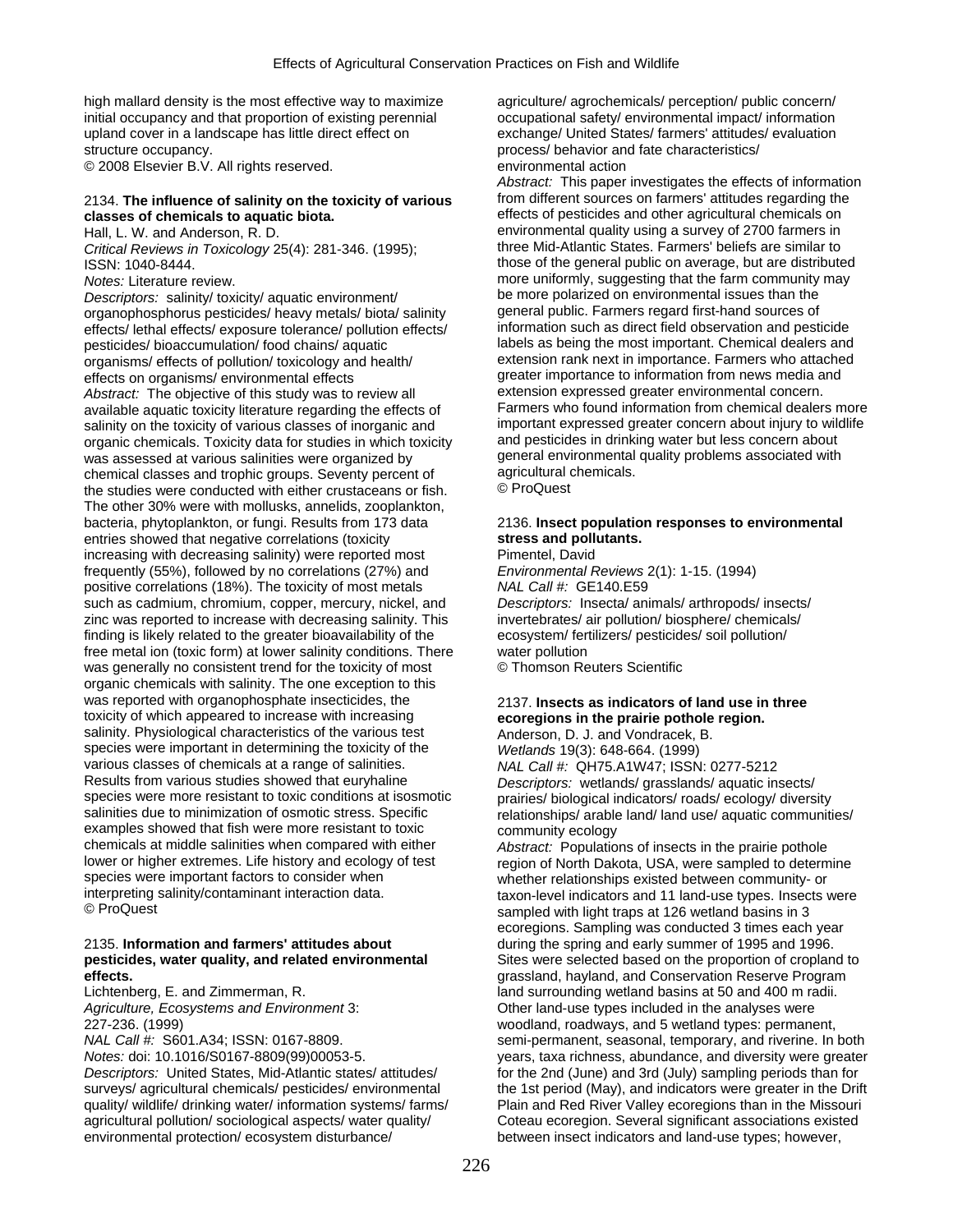rsuperscript 2 values were generally low. Much more of the 2139. **Interaction of beaver and elk herbivory reduces**  variance in insect measures was explained by temperature, **standing crop of willow.**  seasonal, and ecoregion effects. Several associations were Baker, Bruce W.; Ducharme, Heather C.; significant within individual ecoregions (i.e., abundance of Mitchell, David C. S.; Stanley, Thomas R.; and aquatic insects, Caenidae, Scarabaeidae, and Lepidoptera Peinetti, H. Raul and number of Ephemeroptera families). However, no *Ecological Applications* 15(1): 110-118. (2005) indicators were found in common for all 3 ecoregions. Several significant associations with land use were *Descriptors:* Artiodactyla/ Castoridae/ Cervidae/ Rodentia/<br>identified across all sites (i.e., all ecoregions combined). A Castor canadensis/ Cervus elaphus/ Colorado/ identified across all sites (i.e., all ecoregions combined). A small number of the significant relationships found across conservation/ wildlife management/ foods-feeding/ habitat all sites were related to agricultural land use, and several management/ herbivory/ intense browsing/ interspecies indicated a negative relationship with grasslands. However, relationships/ riparian habitat/ ecosystems/ Salix lasiandra/ several positive relationships between the chosen insect willow-beaver restoration/ interspecies relationships/ indicators and riverine wetlands were observed across sites intraspecies relationships/ diets/ habitat use/ land zones/ and in the Red River Valley ecoregion for both years and nutrition/ Salix spp. spatial scales (i.e., the abundance of Caenidae, *Abstract: Populations of beaver and willow have not thrived*<br>Scarabaeidae, Ceratopogonidae, Hydropsychidae, and in riparian environments that are heavily browsed by Scarabaeidae, Ceratopogonidae, Hydropsychidae, and<br>Hydroptilidae).

## 2138. **Integrating wildlife management and agriculture:** environment. We conducted a field experiment that **Conserving biodiversity through long-term**

Belding, R.; Giuliano, W. M.; Putnam, D.; and Taracido, J. intense elk browsing (≃85% utilization rate). Simulated Proceedings of Conservation of Biological Diversity: A Key beaver cutting with intense elk browsing produc *Proceedings of Conservation of Biological Diversity: A Key to the Restoration of the Chesapeake Bay Ecosystem and* that was small (biomass and diameter) and short, with far

management/ environment management/ environmental browsing produced willow that was large, tall, and leafy, watersheds/ wetlands/ Chesapeake Bay/ Maryland, only their pre-cut biomass after only two growing seasons, Susquehanna R./ Pennsylvania whereas browsed plants recovered only 6%. Thus, the

*Abstract:* An association of conservation organizations and interaction of beaver cutting and elk browsing strongly private landowners, working collectively under the title of suppressed the standing crop of willow. We pr private landowners, working collectively under the title of suppressed the standing crop of willow. We predict that a<br>Partners for Wildlife, is implementing an innovative suppressed the standing crop of willow. We predict conservation and management program designed to beaver populations to decline, creating a feedback protect biodiversity in the Chesapeake Bay ecosystem and mechanism that reduces beaver and willow populations.<br>
throughout Pennsylvania. This program uses three Thus. intense herbivory by ungulates or livestock can throughout Pennsylvania. This program uses three Thus, intense herbivory by ungulates or livestock can<br>approaches to address biodiversity issues. First, we are disrupt beaver-willow mutualisms that naturally occur implementing habitat enhancement programs on hundreds less competitive environments. of farms in 15 counties, including 5 counties in the © NISC Susquehanna River watershed. These programs include (1) the establishment of native grasses in pastures and hay 2140. **Interactions between forests and fish in the**  fields, (2) the restoration and protection of wetlands and **Rocky Mountains of the USA.** <br> **Rocky Mountains of the USA. Reprosent Analytic Rocky Fausch, K. D. and Young, M. K.** manipulations on farm woodlots. These habitat **Interaction of the provision of edge Fausch**, K. D. and Hartman, M. Fishes and forestry: Worldwide watershed interactions enhancement dechniques are designed to improve and ma enhancement techniques are designed to improve and management/ Northcote, T. G. and Hartman, G. F. biodiversity by providing improved water quality and  $Ox$ ford: Blackwell Science, 2004. quantity, and greater floral structure and diversity, which *Notes:* ISBN: 0632058099.<br>has led to a greater abundance and diversity of fauna. *Descriptors:* commercial a has led to a greater abundance and diversity of fauna.<br>**Becond, we are conducting extensive research** and<br>**ecology** land zones/ Pisces: forestry/ habitat management/ Second, we are conducting extensive research and ecology/ land zones/ Pisces: forestry/ habitat management/<br>monitoring to quantify the impacts of our habitat forestry forestry/ ecology/ forestry practices/ freshwater habit third, we are educating landowners on the benefits, not only vertebrates<br>to the environment, but also to themselves economically. Abstract: T to the environment, but also to themselves economically.<br>Because these habitat management techniques benefit<br>landowners, many farmers have begun implementing them the Rocky Mountains of the USA, emphasizing the role of landowners, many farmers have begun implementing them the Rocky Mountains of the USA, emphasizing the role of on their own. This provides not only a long-term solution to anthropogenic and natural disturbances on large woo decreased biodiversity but also to the declining agricultural debris in forested streams due to its fundamental role in<br>community, a win-win situation.<br>producing fish habitat Also discussed are the other

livestock or ungulates, such as elk. The interaction of © CABI beaver and elk herbivory may be an important mechanism underlying beaver and willow declines in this competitive **partnerships. partnerships. partnerships. simulated beaver cutting on paired plants with and without** *Beyond* : 48-51. (2001) *Beyond* : 48-51. (2001) **fewer, but longer, shoots and a higher percentage of dead<br>***Descriptors:* **agriculture/ bays/ biodiversity/ ecosystem biomass. In contrast, simulated beaver cutting without** biomass. In contrast, simulated beaver cutting without elk monitoring/ estuaries/ estuarine organisms/ freshwater with many more, but shorter, shoots (highly branched) and organisms/ habitat improvement/ land use/ nature a lower percentage of dead biomass. Total stem biomass conservation/ pollution control/ pollution monitoring/ after three years was 10 times greater on unbrowsed plants restoration/ rivers/ species diversity/ water quality control/ than on browsed plants. Unbrowsed plants recovered 84% lack of willow suitable as winter food for beaver can cause disrupt beaver-willow mutualisms that naturally occur in

United States/ Rocky Mountains/ chordates/ fish/

community, a win-win situation. producing fish habitat. Also discussed are the other © ProQuest processes including sediment delivery and allochthonous input of terrestrial invertebrates that affect habitat and fish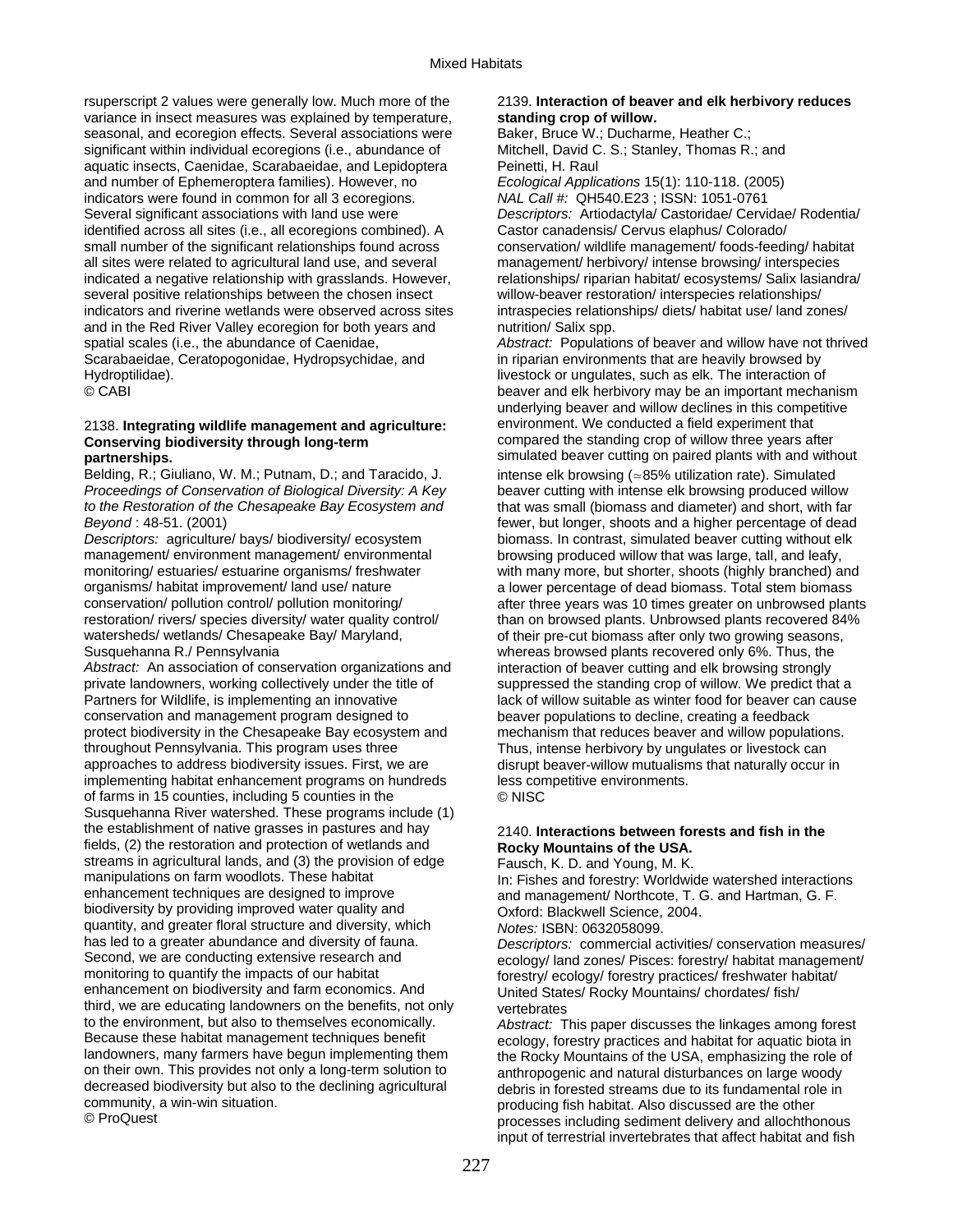management planning at landscape scales to sustain native **(Spermophilus franklinii) from a prairie "island".**  fishes.<br>
© Thomson Reuters Scientific **Martio Communisty Communisty Communisty** Martin, Jason M. and Heske, Edward J.

## **Study, 1999 Annual Report: Preliminary estimates of 1999 elk summer range carrying capacity.** habitat/ juvenile dispersal from prairie island within

*Idaho Technical Bulletins*(2001/03): 2001-2003. (2001). Illinois/ Champaign County/ Urbana/ Mammalia, Rodentia, http://www.blm.gov/id/st/en/info/publications/technical\_bulle

*Descriptors:* Cervus elaphus/ aerial surveys/ arrow grass/ franklinii) is declining in the eastern portion of its range<br>aspen/ halsam poplar/ hehavior/ biomass/ biometrics/ frankliniis decline is often attributed to habit aspen/ balsam poplar/ behavior/ biomass/ biometrics/ browsing/ carrying capacity/ Ceanothus/ census-survey However, the ability of S. franklinii to disperse across an<br>methods/ conservation/ curlleaf cercocarpus/ ecosystems/ agricultural landscape is not known. During spring methods/ conservation/ curlleaf cercocarpus/ ecosystems/ agricultural landscape is not known. During spring 200<br>
environmental factors/ feeding sites/ food habits studies/ live trapped a small, apparently isolated, populat environmental factors/ feeding sites/ food habits studies/ food supply/ foods-feeding/ grazing/ habitat alterations/ Franklin's ground squirrels in a 12-ha tallgrass prairie habitat management/ habitat surveys/ habitat use/ restoration located south of Urbana, Champaign County,<br>Kentucky bluegrass/ livestock/ mammals/ mountain and all linois. This prairie "island" was surrounded primarily by Kentucky bluegrass/ livestock/ mammals/ mountain Illinois. This prairie "island" was surrounded primar<br>Illinois. This prairie "island" was surrounded primarily mahogany/ nutrients/ nutrients/ nutrients/ nutrition mahogany/ nutrients/ nutrition/ population ecology/ row-crop agriculture. We radio-tracked 14 juvenile<br>Interinitation/ proteins/ sagebrush/ sampling/ season/ shrub Franklin's ground squirrels (seven males and seven precipitation/ proteins/ sagebrush/ sampling/ season/ shrub Franklin's ground squirrels (seven males and seven<br>
grasslands/ snow/ snowberry/ study methods/ techniques/ females) throughout dispersal to determine how far grasslands/ snow/ snowberry/ study methods/ techniques/ females) throughout dispersal to determine how far<br>telemetry/ transect surveys/ wildlife-habitat relationships/ dispersers traveled, the timing of dispersal, if dispe telemetry/ transect surveys/ wildlife-habitat relationships/ dispersers traveled, the timing of dispersal, if dispersal<br>wildlife-livestock relationships/ winter/ elk/ Poa pratensis/ distance differed between sexes and if t wildlife-livestock relationships/ winter/ elk/ Poa pratensis/ distance differed between sexes and if the agricul<br>Populus balsamifera/ Populus ssp./ Nevada: elko County matrix surrounding the study site was a barrier to Populus balsamifera/ Populus ssp./ Nevada: elko County matrix surrounding the study site was a barrier to<br>Abstract: The preliminary estimates of carrying capacity for movements. Males dispersed farther than females, but *Abstract:* The preliminary estimates of carrying capacity for movements. Males dispersed farther than females, but elk (Cervus elaphus) in 1999, on the summer range within the Nevada Division of Wildlife Hunt Unit 072 in Elko County, is provided in this annual report. Elk summer traveled 3.6 km. Dispersal was age-dependent for both habitat selection in the Jarbidge Mountains is closely sexes, occurring at 9-11 wk of age. Agricultural fields did associated with the woody communities of aspen and not seem to hinder movement, probably because dispersal<br>curlleaf mountain mahogany and some selections are also occurred in late July and August before row crops were curlleaf mountain mahogany and some selections are also based on snowbrush ceanothus communities. The authors harvested. Open areas such as roadways, however, may<br>conducted a study to investigate elk nutritional be barriers for some individuals. conducted a study to investigate elk nutritional be barriers for some individuals<br>relationships examine dietary overlan among elk livestock © Thomson Reuters Scientific relationships, examine dietary overlap among elk, livestock, and mule deer, and direct forage availability. A subset of 11 key forage species were selected. The authors 2143. **Land cover and bobwhite abundance on**  analysed the diet of lactating cow elk and assessed their **Oklahoma farms and ranches.**  requirement for crude protein (CP) and digestible energy Guthery, F. S.; Green, M. C.; Masters, R. E.; (DE). These requirements are more attainable through DeMaso, S. J.; Wilson, H. M.; and Steubing, F. B. consumption of forbs and shrubs; grasses tend to provide *Journal of Wildlife Management* 65(4): 838-849. (2001) lower levels. The dietary overlap between elk and other *NAL Call #:* 410 J827; ISSN: 0022541X ungulates in summer and based on the key forage species *Descriptors:* call-counts/ Colinus virginianus/ land use/ has been highest between elk and mule deer. The two landscape/ northern bobwhite/ Oklahoma/ gamebird/ forage species, which occur in highest concentrations in the habitat management/ land use/ landscape ecology/ summer diets of these ungulates, are lupines and population estimation/ United States/ Colinus virginianus snowbrush. The calculation of the carrying capacity of elk *Abstract:* To test prevailing paradigms of habitat was carried out for the amount of forage remaining in aspen management for northern bobwhites (Colinus virginianus), and mahogany communities after seasonal livestock we analyzed relations between the abundance of these grazing was completed. A large portion of the standing birds, land-cover classes, and landscape metrics on crop is lost due to factors other than direct grazing such as  $O$ klahoma farms and ranches (200-ha areas;  $n = 78$ ) during trampling, fouling, and forage senescence. The healthy 1998-1999. Based on replicated call-count indices, stands of trees and shrubs including aspen. mountain bobwhites declined (-0.03 to -0.07 males/ha: 95%) stands of trees and shrubs including aspen, mountain bobwhites declined (-0.03 to -0.07 males/ha; 95% stands o<br>mahogany, and snowbrush will provide long-term support of confidence level here and below) with the quantity of mahogany, and snowbrush will provide long-term support of viable elk and mule deer populations in the Jarbidge area in mature woodland, and increased (0.02 to 0.05 Mountains summer range. Throughout the summer these males/ha) with the quantity of brushy prairie or early communities of plants provide browsing and grazing successional woodland. We observed highest populations ungulates with high yields of nutritious forbs, graminoids, in the absence of cropland agriculture. Bobwhites declined

# abundance including recommended research and 2142. **Juvenile dispersal of Franklin's ground squirrel**

© Thomson Reuters Scientific *American Midland Naturalist* 153(2): 444-449. (2005) *NAL Call #:* 410 M58; ISSN: 0003-0031 2141. **Jarbidge Cooperative Elk Herd Carrying Capacity** *Descriptors:* ecology/ terrestrial habitat/ man-made habitat/ Beck, Jeffrey L. and Peek, James M.<br>
Idaho Technical Bulletins(2001/03): 2001-2003 (2001) llinois/ Champaign County/ Urbana/ Mammalia, Rodentia, tins/TB01-3.html<br>*Descriptors:* Cervus elaphus/ aerial surveys/ arrow grass/ franklinii) is declining in the eastern portion of its range, and site. The farthest. movement recorded was by a male who

and shrubs.<br>
as Shannon diversity of cover types (-6.0 to -0.01<br>
males/Shannon unit), patch richness (-0.08 to -0.01 males/Shannon unit), patch richness (-0.08 to -0.02 males/patch), and the density of woody edge (-0.027 to - 0.003 males/m/ha) increased. Bobwhites responded more strongly to the composition of land-cover classes on areas than to the configuration of these classes in areas. Our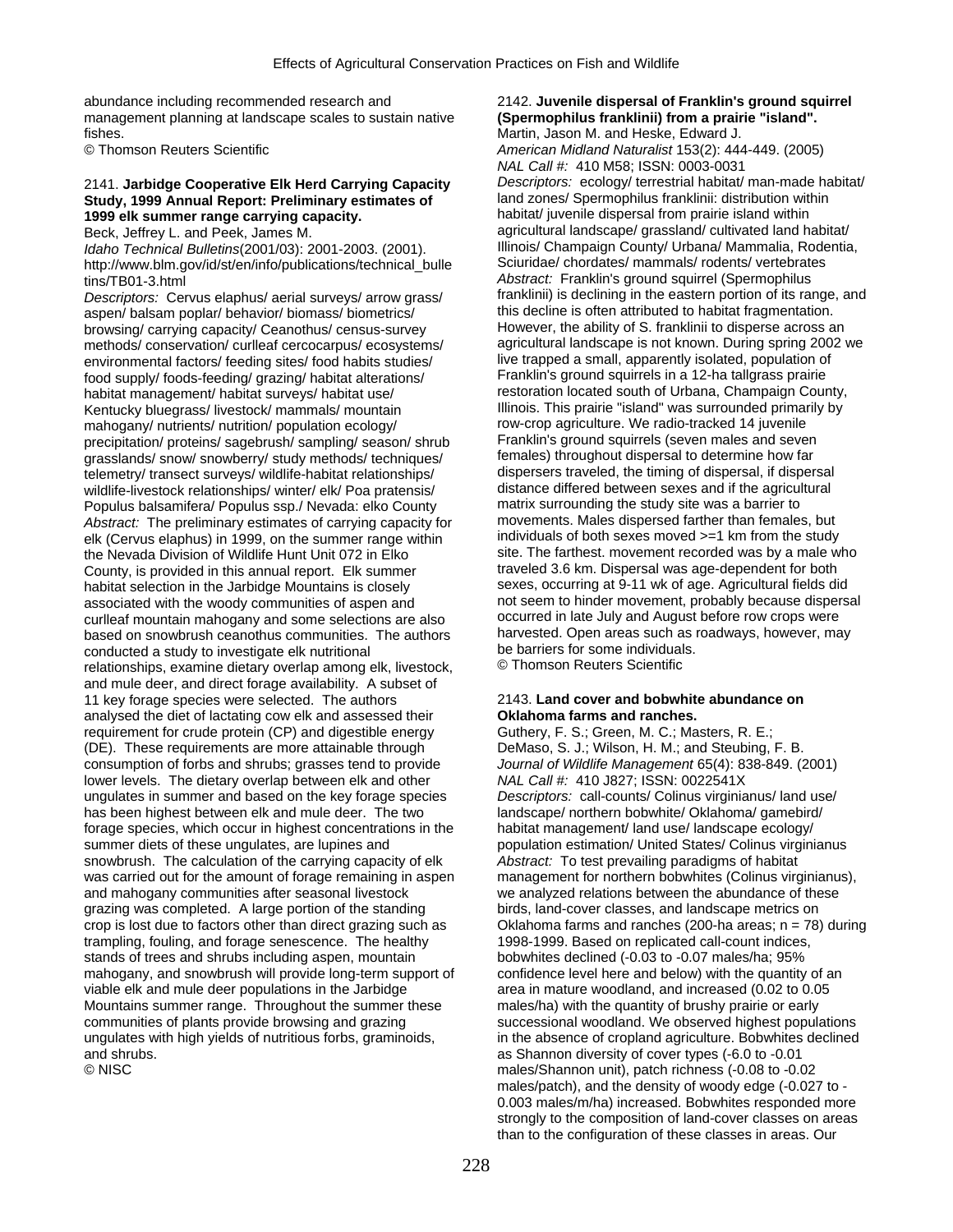results did not support the patchwork agriculture model of Wildlife Resources Commission established the consistent with a hypothesis that predicts bobwhite (CURE) Program in August 2000. The program targets abundance is a nondecreasing function of usable space in private landowners in 3 select regions of the state (Upper time. Coastal Plain I, Upper Coastal Plain II, and Western

## 2144. **Land use and habitat gradients determine bird** landownership attributes of private landowners and community diversity and abundance in suburban, rural and reserve landscapes of Minnesota, USA. **differences** in landowner attitudes and behavior toward

Chapman, K. A. and Reich, P. B. Sand Chapman, K. A. and Reich, P. B. wildlife management on private land, 3) identify landowner<br>Biological Conservation 135(4): 543-557 (2007) entitially attributes related to regional diffe *Biological Conservation* 135(4): 543-557. (2007) *NAL Call #:* S900.B5; ISSN: 00063207. behavior, and 4) evaluate how regional differences will *Notes:* doi: 10.1016/j.biocon.2006.10.050. impact future CURE Program guidelines. Landowner *Descriptors:* bird community/ development/ diversity/ attitudes toward wildlife in North Carolina are closely linked habitat gradient/ land use/ regional conservation to property use and reliance on land for direct economic<br>Abstract: Bird species' community responses to land use in income (i.e., agricultural production). Landowners who *Abstract:* Bird species' community responses to land use in the suburbanizing Twin Cities, Minnesota, USA, were depended on their property for earned annual income were<br>contrasted among reserves, rural lands, and suburbs. For less likely to consider the aesthetic or intrinsic value contrasted among reserves, rural lands, and suburbs. For less likely to consider the aesthetic or intrinsic value of<br>each land use type, bird composition, diversity, and suburbs, wildlife on their land than those who did n each land use type, bird composition, diversity, and wildlife on their land than those who did not rely on their<br>Abundance were recorded for 2 years in ≈99 plots in three land for income. For some landowners, financial inc abundance were recorded for 2 years in ≈99 plots in three land for income. For some landowners, financial incentives<br>sampling units (each ≈4500 ba). A babitat gradient defined alone appeared sufficient to encourage partic sampling units (each ≈4500 ha). A habitat gradient defined by canopy structure (grasslands to savannas to forests) CURE Program. Other landowners were less interested in was influenced by land use, so [≈300 plots were used to financial rewards. For these landowners, alternative forms characterize simultaneous variation in bird communities of encouragement, such as partnerships with agencies and<br>
along land use and habitat gradients. At broad scales organizations, might be more effective. Understanding along land use and habitat gradients. At broad scales organizations, might be more effective. Understanding<br>
(aggregate of 33 plots covering  $\approx$ 4500 ha) suburbs variability in landowner attitudes and behavior toward (aggregate of 33 plots covering ≈4500 ha) suburbs variability in landowner attitudes and behavior toward supported the lowest bird richness and diversity and rural wildlife habitat is critical to the success of private-land<br>landscapes the most, with reserves slightly below rural. Wildlife habitat management programs. In North landscapes the most, with reserves slightly below rural. Although reserves were like rural lands in diversity of bird the success of the CURE Program will depend on tailoring<br>
communities they supported more species of conservation the program to fit regional differences in land communities, they supported more species of conservation the program to fit region<br>concern particularly of grasslands and savannas attitudes, and behavior. concern, particularly of grasslands and savannas.<br>Differences among land use types varied with habitat CO2008 Elsevier B.V. All rights reserved. Differences among land use types varied with habitat structure. Suburbs, rural lands, and reserves had similar forest bird communities, but differed in grassland and 2146. **Landscape changes and ecological studies in**  savanna bird communities. The extensive rural forests are **agricultural regions, Quebec, Canada.**<br>
important for the region's forest birds. Suburban grasslands Jobin, B.; Beaulieu, J.; Grenier, M.; Belanger, L.; important for the region's forest birds. Suburban grasslands and savannas had low shrub abundance, low native bird Maisonneuve, C.; Bordage, D.; and Filion, B. richness and high non-native bird richness and abundance. *Landscape Ecology* 18(6): 575-590. (2003) However, total bird richness and diversity were as high in *NAL Call #:* QH541.15.L35 L36; ISSN: 09212973. suburban as in rural and reserve plots because high native *Notes:* doi: 10.1023/A:1026047625427. richness in suburban forests and high non-native species *Descriptors:* agricultural landscapes/ conservation/ richness in suburban grasslands and savannas ecoregion/ landscape delineation/ NABCI/ Quebec/ wildlife compensated for lower native richness in suburban habitat/ agricultural ecosystem/ conservation/ ecoregion/ grasslands and savannas. Bird conservation here and in land classification/ land use/ LANDSAT thematic mapper/ the Midwest USA should protect rural forests, expand landscape ecology/ multivariate analysis/ remote sensing/ grasslands and savannas in reserves, and improve habitat Canada/ North America quality overall. *Abstract:* Most landscape definitions in the western world

*NAL Call #:* SK357.A1W5; ISSN: 00917648 Landsat-TM satellite images were classified and the 27<br>Descriptors: attitudes/ behavior/ human dimensions/ https://www.habitat.classes.were regrouped into 5 general land cover *Descriptors:* attitudes/ behavior/ human dimensions/ habitat classes were regrouped into 5 general land cover landowner/ North Carolina/ private land/ telephone survey/ classes (cash crop, dairy farming, forest, anthropogenic<br>wildlife management/ attitudinal survey/ United States wetlands) and overlaid onto soil landscape polygons wildlife management/ attitudinal survey/ United States *Abstract:* Early-successional habitats across the southeast characterize natural boundary units. Cluster analyses were United States have declined considerably in recent years used to aggregate these polygons into seven agricultural amid rising human population growth and associated types of landscape forming a gradient from urban and high-<br>development. Recognizing the declining wildlife populations intensity cash crop farming activities to landscapes development. Recognizing the declining wildlife populations intensity cash crop farming activities to landscapes<br>associated with early-successional habitats and the need dominated by a mosaic of agriculture and forested ar associated with early-successional habitats and the need dominated by a mosaic of agriculture and forested areas.<br>
for influence over habitat on private land, the North Carolina Multivariate analyses of raw data and of soc for influence over habitat on private land, the North Carolina

bobwhite abundance or the principle of edge. Results were Cooperative Upland Habitat Restoration and Enhancement © 2008 Elsevier B.V. All rights reserved. Piedmont). Survey research was conducted in the 3 CURE Program areas to 1) evaluate demographic and<br>landownership attributes of private landowners and

© 2008 Elsevier B.V. All rights reserved.  $\Box$  are based on soil, climatic, or physiographic features and do not integrate humans as an integral part of the 2145. **Landowner attitudes regarding wildlife** landscape. We present an approach where landscape **management on private land in North Carolina.** types have been delineated in southern Que?bec, Canada Daley, S. S.; Cobb, D. T.; Bromley, P. T.; and based on current land use where anthropogenic and Sorenson, C. E.<br>
Wildlife Society Bulletin 32(1): 209-219 (2004) **agricultural activities are concentrated as a practical**<br>
application of the holistic approach in landscape definition. *Wildlife Society Bulletin* 32(1): 209-219. (2004) **application of the holistic approach in landscape definition**<br>MAL Call #: SK357 A1W5: ISSN: 00917648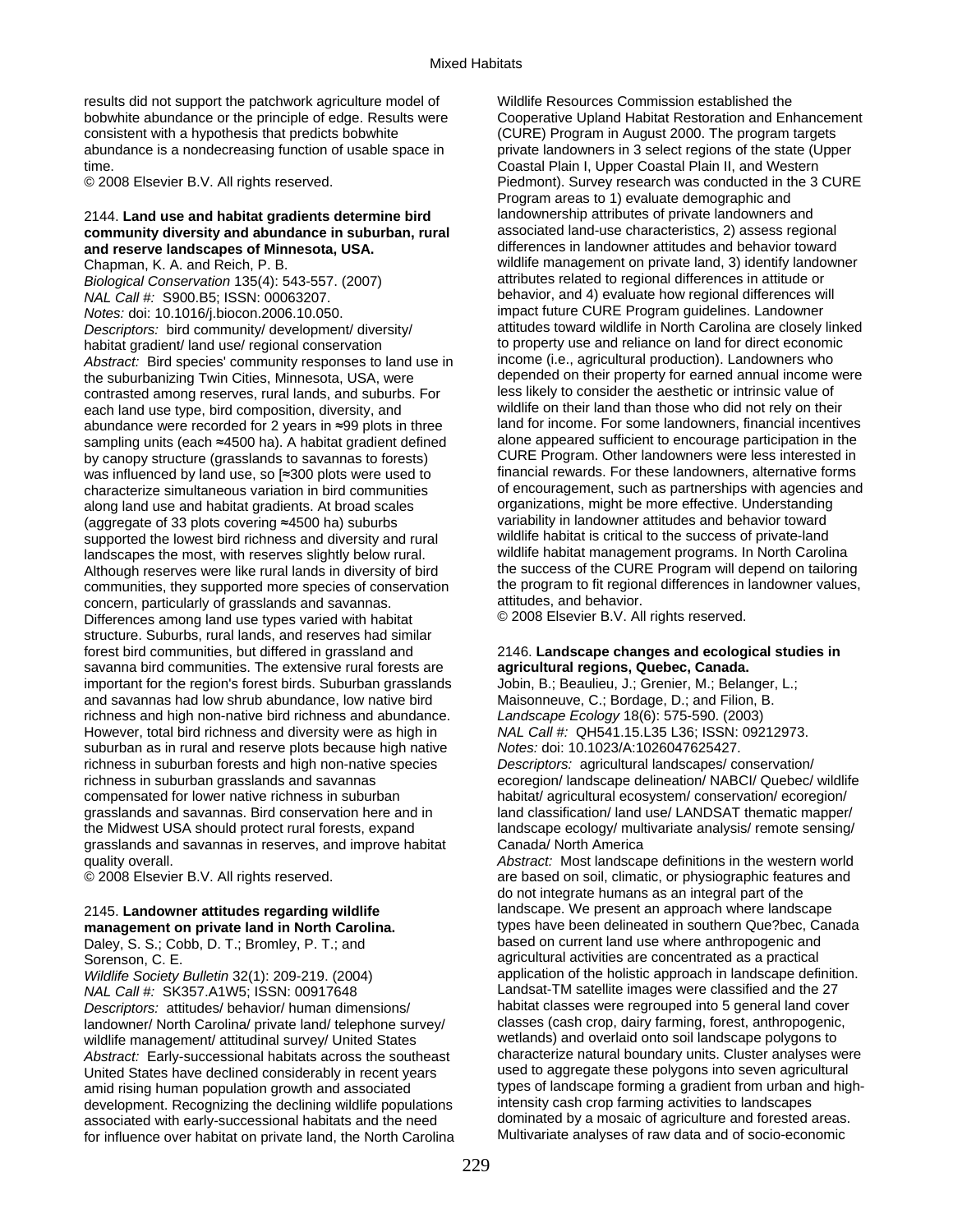and farming practices variables were used to describe the conduct future research on dove nesting patterns in defined types of landscape and these were projected over Mississippi and threshold levels of edge necessary to three established land classification systems of southern maximize dove density. During the last 20 years, Quebec (Canadian ecoregions, North American Bird Mississippi lost more than 800,000 ha of cropland while Conservation Initiative regions and Corn Heat Unit regions) forest cover represented largely by pine (Pinus taeda) to compare their similarity in terms of land cover and for plantations increased by more than 364,000 ha. Our results planning of future ecological studies. Because agricultural suggest observed localized declines in mourning dove landscapes are highly dynamic, they are bound to undergo abundance in Mississippi may be related to the changes in the near future. Our landscape delineation may documented conversion of agricultural lands to pine changes in the near future. Our landscape delineation may serve as an experimental setup where landscape dynamics plantations. and wildlife populations and community structures could be © Thomson Reuters Scientific monitored. Because the information we used to delineate and characterize agricultural landscape types is readily 2149. **A landscape ecology perspective for research,**  available in other countries, our approach could easily be **conservation, and management.**  adapted to similar data sources under and a wide variety of Freemark, K. E.; Dunning, J. B.; Hejl, S. J.; and landscape types.<br>
© 2008 Elsevier B.V. All rights reserved.<br>
In: Ecology a

## 2147. **Landscape characteristics affecting habitat use** Finch, D. M. **and productivity of avifauna on stock ponds in western Wew York: Oxford University Press, 1995; pp. 381-427. South Dakota.** *Notes:* ISBN: 0-19-508452-7.

*Notes:* Project Number: SD W-107-R/Study No. 1011; forests/ wetlands/ riparian vegetation/ urban areas/

*Descriptors:* animals, non-game/ birds, marsh-dwellers/ wildlife management/ management/ wildlife conservation/ broods and brooding/ habitat/ habitat management for United States statistics/ surveys/ utilization/ vegetation/ waterfowl/ ecology important to the research, conservation and<br>wetlands/ wildlife-habitat relationships/ South Dakota, management of neotropical migratory birds. A review

characteristics (specifically grassland fragmentation) on riparian habitats and urban habitats of temperate breeding nongame wetland bird occurrence and density, and areas in the USA, and to a more limited extent, on waterfowl pair and brood density and rates of productivity migration stopover areas and neotropical overwintering were evaluated in 1999 and 2000 in western South Dakota. areas. Research, conservation and management<br>mplications for neotropical migratory birds arising

## 2148. Landscape correlates along mourning dove call**count routes in Mississippi.**

Gerard, Patrick D. **regeneration, benthic communities, and water**  *NAL Call #:* 410 J827; ISSN: 0022-541X Newton, Michael and Cole, Elizabeth C.

*Abstract: Mourning dove (Zenaida macroura) call-count* surveys in Mississippi, USA, suggest declining populations. Department of Agriculture, 2005. pp. 81-101. We used available mourning dove call-count data to *Descriptors:* freshwater ecology: ecology, environmental evaluate long-term mourning dove habitat relationships. sciences/ conservation/ forestry/ water temperature/ Dove routes were located in the Mississippi Alluvial Valley, riparian forest/ headwater stream/ benthic community/ Deep Loess Province, Mid Coastal Plain, and Hilly Coastal reforestation Plain physiographic provinces of Mississippi. We also *Abstract:* Riparian forests can be managed using a range and Alabama, USA. We characterized landscape structure environmental and economic objectives. In this study, and composition within 1.64-km buffers around 10 selected seven low-elevation second- or third-order streams were mourning dove call-count routes during 3 time periods. subjected to either patch clearcutting with no buffers or Habitat classes included agriculture, forest, urban, one-sided narrow buffers divided by uncut reaches. Of regeneration stands, wetland, and woodlot. We used these streams, four were sites of intensive regeneration Akaike's Information Criterion to select the best candidate experiments, and the other three evaluated only the effect and edge density that contained approximately 40% of the successfully installed along four streams with intensive total variability in the data set. Percent agriculture was planting experiments in which three clearcuts on each positively correlated with relative dove abundance. spanned the stream for distances of 90 or 180 m. Interestingly, we found a negative relationship between Regeneration cutting in these drainages included edge density and dove abundance. Researchers should clearcutting to the water's edge in openings amounting to

In: Ecology and management of neotropical migratory birds: A synthesis and review of critical issues/ Martin, T. E. and

May, S. M. 2001. *Descriptors:* wild birds/ landscape ecology/ habitats/ Wildlife Coop. Unit Report - Thesis temperate zones/ neotropical region/ nature conservation/

wildlife/ ponds/ population density/ predators/ productivity/ *Abstract:* This paper highlights key concepts of landscape management of neotropical migratory birds. A review is western region western region given of empirical studies related to the landscape ecology Abstract: The effects of local- and landscape-level on the of neotropical migratory birds in forests, farmland, wetlands, implications for neotropical migratory birds arising from a landscape perspective are discussed.<br>© CABI

## Elmore, R. Dwayne; Vilella, Francisco J.; and 2150. **Linkage between riparian buffer features and**  *Journal of Wildlife Management* 71(2): 422-427. (2007) **temperature in headwater streams, western Oregon.**

*Descriptors:* wildlife management: conservation/ In: Productivity of Western forests: a forest products focus, landscape/ call count route<br>
Abstract: Mourning dove (Zenaida macroura) call-count Count Northwest Research Station, Forest Service, U.S.

included routes in the Blackbelt Prairie region of Mississippi of harvesting and regeneration methods to achieve multiple model. We selected a model containing percent agriculture of harvest pattern on water temperature. Regeneration was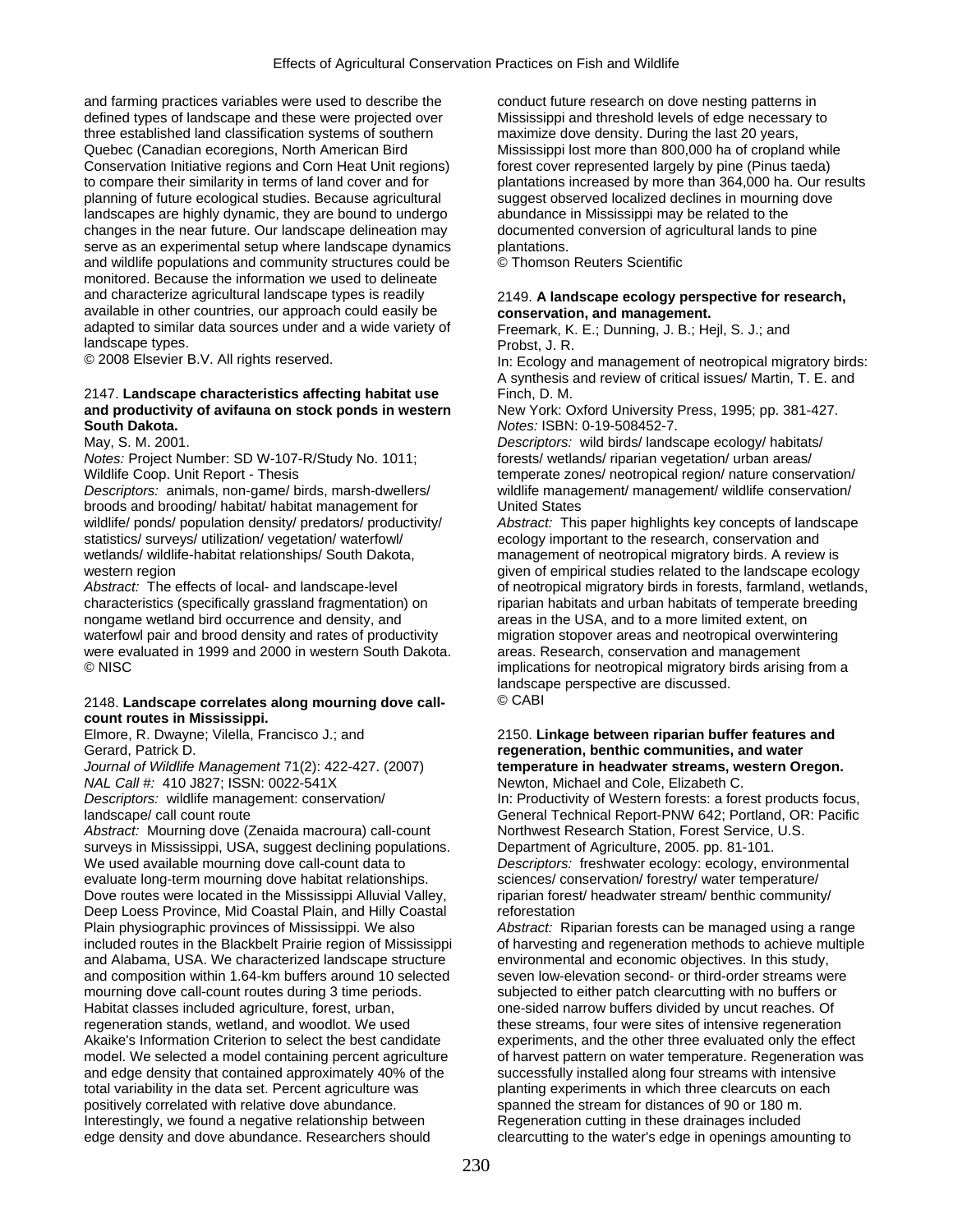25% of 1,500-m reaches. Planting tests evaluated three Direct services provided by boundary habitats include species: Douglas-fir (Pseudotsuga menziesii (Mirb.) Franco control of soil and water erosion, protection (e.g., from var. menziesii), western hemlock (Tsuga heterophylla (Raf.) agro-chemicals) of surface water used by livestock and Sarg.), and western redcedar (Thuja plicata Donn). people, and provision of forage for livestock through Douglas-fir was represented by two different stock types, grazing or haying. Boundaries serve as refugia for plants, bareroot plug+1 and 1+1 transplants on two sites and insects or other animals that are either neutral or beneficial bareroot 1+1 and 2+0 seedlings on the other two sites. All to agriculture. Native plants often are more common farther regeneration efforts are on a path that will eventually result from field edges and in habitats abutting pastures and in conifer-dominated riparian zones, with degree of success hayfields, whereas weeds are more abundant in boundaries influenced by choice of stock type, overtopping cover, and adjacent to intensively managed agricultural fields, possibly animal damage and frost. Damage from deer (Odocoilius as a result of competitive advantages or outright loss of hemionus columbianus Rich.), elk (Cervus elaphus native species created by disturbance and agrochemical canadensis L.), beavers (Castor canadensis Kuhl.) and/or use. Wildlife has been studied in several countries and mountain beavers (Aplodontia rufa Raf.) occurred on all under different agricultural settings, but survival and four stream systems. There were no patterns of beaver or reproductive rates of animals occurring in boundaries are mountain beaver damage among the stock types; browsing not well known. Relationships between boundary width, on hemlock was minor. Growth status of the plantations at height and composition and wildlife value, carbon storage, age four was a function of overtopping vegetation where and protection of surface waters are poorly quant age four was a function of overtopping vegetation where there is low risk of frost damage; freezing temperatures Answers to these questions will help land owners, were limiting to seedling growth along one stream. All three conservation agencies and policy-makers make better of the primary tree regeneration species studied exhibited decisions about sustainable farm practices. decreased growth with overtopping. As has been found on © CABI upland sites elsewhere, size of seedlings had a strong influence on their competitive ability in riparian zones. 2153. **Long-term effects of rights-of-way maintenance** 

# **Columbia spotted frog.**<br>
Bull, E. L. and Hayes, M. P. **and Liscinsky, S. A.** *Journal of Arboricul*i

*Journal of Range Management* 53(3): 291-294. (2000)<br>*NAL Call #: 60.18 J82 : ISSN: 0022-409X*. *NAL Call #:* 60.18 J82 ; ISSN: 0022-409X. *Descriptors:* breeding birds/ handcutting/ herbicides/ *Descriptors: Rana/ ponds/ ova/ grazing/ cattle/ aquatic* energing behavior/ right of way/ Allegheny Mountains/<br>
plants/ surface area/ altitude/ depth/ fish/ habitats/ algae Allegheny Plateau/ Appalachian Plateau/ Ayes/ Pi and seaweeds/ dissolved oxygen/ Oregon<br>
This citation is from AGRICOLA. Abstract: The long-term

In: Field boundary habitats: Implications for weed, insect study were to compare nest abundance, success, and and disease management; Series: Topics in Canadian placement (1) in handcut versus herbicide-treated study Weed Science 1. Sainte-Anne-de-Bellevue, Quebec: sites (units) and (2) in wire versus border zones. In Canadian Weed Science Society, 2005; pp. 113-133. addition, results from this study were compared to those *Descriptors:* biodiversity/ boundaries/ carbon obtained in a previous study conducted in 1991-1992 on sequestration/ erosion/ farming systems/ forage/ grazing/ the ROW to better understand the long-term effects of habitats/ hay/ hedges/ insect pests/ landowners/ landscape vegetation maintenance management on wildlife. Thirtyecology/ livestock/ nature conservation/ pesticides/ plant three and 26 nests of 10 bird species were noted in 2002 pests/ soil conservation/ surface water/ vertebrate pests/ and 2003, respectively. The most frequently encountered weeds/ wetlands/ wildlife/ birds/ insects nests in 1991-1992 and 2002-2003 were those of bird *Abstract:* In many agricultural regions of Canada, the most species adapted to early successional habitats, for common remnant natural areas are field boundaries, these example, eastern towhee (Pipilo erythrophthalmus), created habitats being linear features or narrow areas located by the wire-border zone method of vegetation maintenance beside cropland. Boundaries are often perceived to harbour on the ROW. Thirteen (39%) of 33 nests of all species noxious weeds, insects and birds that could potentially combined fledged young in 2002 compared to 17 (65%) of damage crops or interfere with crop production. Therefore, 26 nests in 2003. Nesting success in 2003 on the SGL 33 boundary habitat may be degraded by pesticides, fertilizers, ROW was typical of most studies of bird nesting success in tillage, wind and water exposure, excessive burning, haying a variety of habitats and was comparable to that recorded and grazing. One conservation objective is to work with in 1991-1992. The low-volume basal unit was more land owners to retain and protect existing boundaries, a important as nesting habitat than either handcut or mowing goal that could be achieved more readily with evidence of plus herbicide units, with nine species nesting in the lowbenefits and practical ways of managing field margins. volume basal unit versus only four species in each of the

## via the wire-border zone method on bird nesting **ecology.**

2151. **Livestock effects on reproduction of the** Yahner, R. H.; Ross, B. D.; Yahner, R. T.; Hutnik, R. J.;

Journal of Arboriculture 30(5): 288-293. (2004)<br>NAL Call #: SB436.J6; ISSN: 02785226 http://jrm.library.arizona.edu/Volume53/Number3/ nesting ecology/ vegetation/ avifauna/ ecological impact/ habitat management/ herbicide/ maintenance/ mowing/ Allegheny Plateau/ Appalachian Plateau/ Aves/ Pipilo/

Abstract: The long-term nesting ecology of birds was studied during 2002 and 2003 on the State Game Lands 2152. **Living on the edge: Field boundary habitats,** (SGL) 33 Research and Demonstration Area, which is **biodiversity and agriculture. located along a 230-kV transmission right-of-way (ROW) of Clark, R. G.; Boutin, C.; Jobin, B.; Forsyth, D. J.; FristEnergy (Penelec) in the Allegheny Mountain Region,** Clark, R. G.; Boutin, C.; Jobin, B.; Forsyth, D. J.; FirstEnergy (Penelec) in the Allegheny Mountain Region, Clark<br>Shutler, D.; Leeson, J. Y.; Olfert, O.; and Thomas, A. G. Furthe County, Pennsylvania, U.S. The obiectives Centre County, Pennsylvania, U.S. The objectives of this other two units. Thirty-five (59%) of the 59 nests on the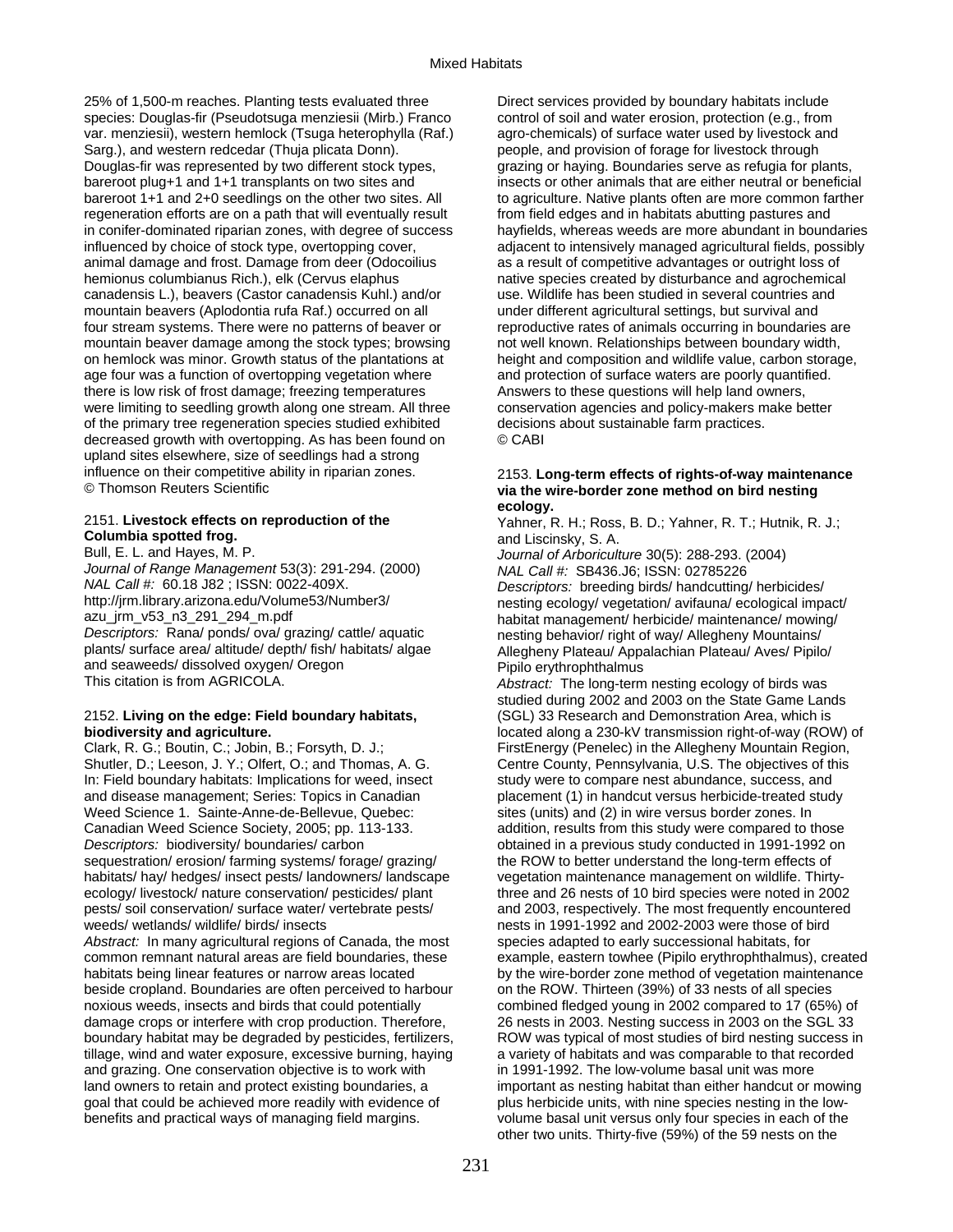ROW were in wire zones, whereas 24 (41%) nests were in 2155. **Mallard recruitment in the agricultural**  border zones. In conclusion, mowing plus herbicide **environment of North Dakota.**  treatment on a ROW may be the best application of the Cowardin, L. M.; Gilmer, D. S.; and Shaiffer, C. W. wire-border zone method in terms of resistance to seedling Wildlife Monographs 92: 1-37. (1985) wire-border zone method in terms of resistance to seedling *Wildlife Monographs* 92: 1-37. (1985) invasion of undesirable trees, cover-type development in the wire zone, and its value as wildlife habitat. Because *Descriptors:* Anas platyrhynchos (Anatidae)/ wildlife early successional habitat is becoming less common in the management/ population recruitment/ agricultural land/<br>eastern United States and because species dependent on esting site/ agricultural habitat/ breeding season/ ne eastern United States and because species dependent on these habitats are showing populations declines, the maintenance of a ROW via the wire-border zone method is dynamics/ recruitment/ habitat preference/ nesting/ extremely valuable to the long-term conservation of early agricultural environment/ semiaquatic habitat/ wetlands/ successional bird species. © 2004 International Society of grassland/ cultivated land habitat/ agricultural population Arboriculture. The contract of the contract of the contract of the cruitment and management/ North Dakota/ agricultural

© 2008 Elsevier B.V. All rights reserved. habitat

## 2154. **Long-term monitoring and evaluation of the Idaho, U.S.A.** pesticides.

Klein, L. R.; Clayton, S. R.; Alldredge, J. R.; and Sultatos, L. G.

*Restoration Ecology* 15(2): 223-239. (2007) 271-289. (Nov. 1994) *NAL Call #:* QH541.15.R45R515; ISSN: 1061-2971 *NAL Call #:* RA565.A1J6; ISSN: 0098-4108 [JTEHD6]. *Descriptors:* channels/ ecosystems/ floodplains/ *Notes:* Literature review. grasslands/ groundwater level/ habitats/ hydrodynamics/ *Descriptors:* organophosphorus pesticides/ toxicity/ meadows/ monitoring/ population density/ recovery/ riparian vegetation/ rivers/ slope/ species diversity/ streams/ water inhibition/ metabolism/ metabolites/ mammals/ toxicology/

*Abstract:* Although public and financial support for stream restoration projects is increasing, long-term monitoring and reporting of project successes and failures are limited. We present the initial results of a long-term monitoring program **conservation of neotropical migratory birds.**  for the Lower Red River Meadow Restoration Project in Koford, R. R. and Best, L. B. north-central Idaho, U.S.A. We evaluate a natural channel In: Management of Midwestern landscapes for the design's effectiveness in shifting a degraded stream conservation of neotropical migratory birds. General design's effectiveness in shifting a degraded stream conservation of neotropical migratory birds, General<br>ecosystem onto a path of ecological recovery. Field Fechnical Report-NC 781/ Thompson, F. R.: St. Paul ecosystem onto a path of ecological recovery. Field Technical Report-NC 781/ Thompson, F. R.; St. Paul, MN:<br>Technical Report-NC 781/ Thompson, F. R.; St. Paul, MN: quantify post-restoration changes in 17 physical and U.S. Department of Agriculture, 1996. pp. 86-88.<br>
biological performance indicators. Statistical and ecological http://www.npwrc.usgs.gov/resource/habitat/land significance are evaluated within a framework of clear index.htm<br>objectives, expected responses (ecological hypotheses), Descriptor and performance criteria (reference conditions) to assess landscape management<br>post-restoration changes away from pre-restoration abstract: Discussed ma post-restoration changes away from pre-restoration *Abstract:* Discussed management strategies for the observed ecosystem improvements in channel sinuosity, slope, depth, and water surface elevation; quantity, quality, 2158. **Managing for enhancement of riparian and** and diversity of in-stream habitat and spawning substrate; we werriand areas of the western United States: An and bird population numbers and diversity. Modelling **annotated bibliography.** documented the potential for enhanced river-floodplain Koehler, D. A. and Thomas, A. E.<br>
connectivity. Failure to detect either statistically or Coden. UT: Rocky Mountain Rese ecologically significant change in groundwater depth, Service, U.S. Department of Agriculture; General stream temperature, native riparian cover, and salmonid Technical Report-RMRS 54, 2000. 369 p. density is due to a combination of small sample sizes, high *Notes:* Rocky Mountain Research Station General interannual variability, external influences, and the early Technical Report 54.<br>
stages of recovery. Unexpected decreases in native Descriptors: fisheries stages of recovery. Unexpected decreases in native *Descriptors:* fisheries/ geomorphology/ grazing impacts/ management strategies. Challenges included those vegetation/ watersheds/ wetlands<br>
common to most project-level monitoring - isolating and a analytical diplicars<br>
Abstract: This annotated bibliography common to most project-level monitoring - isolating *Abstract:* This annotated bibliography contains 1,905 restoration effects in complex ecosystems, securing long-<br>
term funding, and implementing scientifically rigorous<br>
proceedings, technical reports, and other sources. The term funding, and implementing scientifically rigorous proceedings, technical reports, and other sources. The<br>experimental designs. Continued monitoring and adaptive intent of this compilation was to: (1) assemble, to the management that support the establishment of mature and possible, all available and accessible publications relating dense riparian shrub communities are crucial to overall to riparian management within a single source or<br>document: (2) provide management field biologists success of the project.<br>
© CABI<br>
© CABI

initiation curves/ reproductive productivity/ population

© Thomson Reuters Scientific

## **Lower Red River Meadow Restoration Project,** 2156. **Mammalian toxicology of organophosphorus**

Goodwin, P. *Journal of Toxicology and Environmental Health* 43(3):

temperature/ wild birds/ birds/ Salmonidae carcinogenesis/ metabolic activation<br>
Abstract: Although public and financial support for stream This citation is from AGRICOLA.

# 2157. Management of agricultural landscapes for the

North Central Forest Experiment Station, Forest Service, http://www.npwrc.usgs.gov/resource/habitat/landscap/

Descriptors: supporting science/ birds/ bird conservation/

management of avian habitat in agricultural landscapes.

# wetland areas of the western United States: An

Ogden, UT: Rocky Mountain Research Station, Forest

hydrology/ riparian habitat/ riparian restoration/ riparian

intent of this compilation was to: (1) assemble, to the extent researchers, and others, a point of access for locating scientific literature relevent to their specific interest; and (3)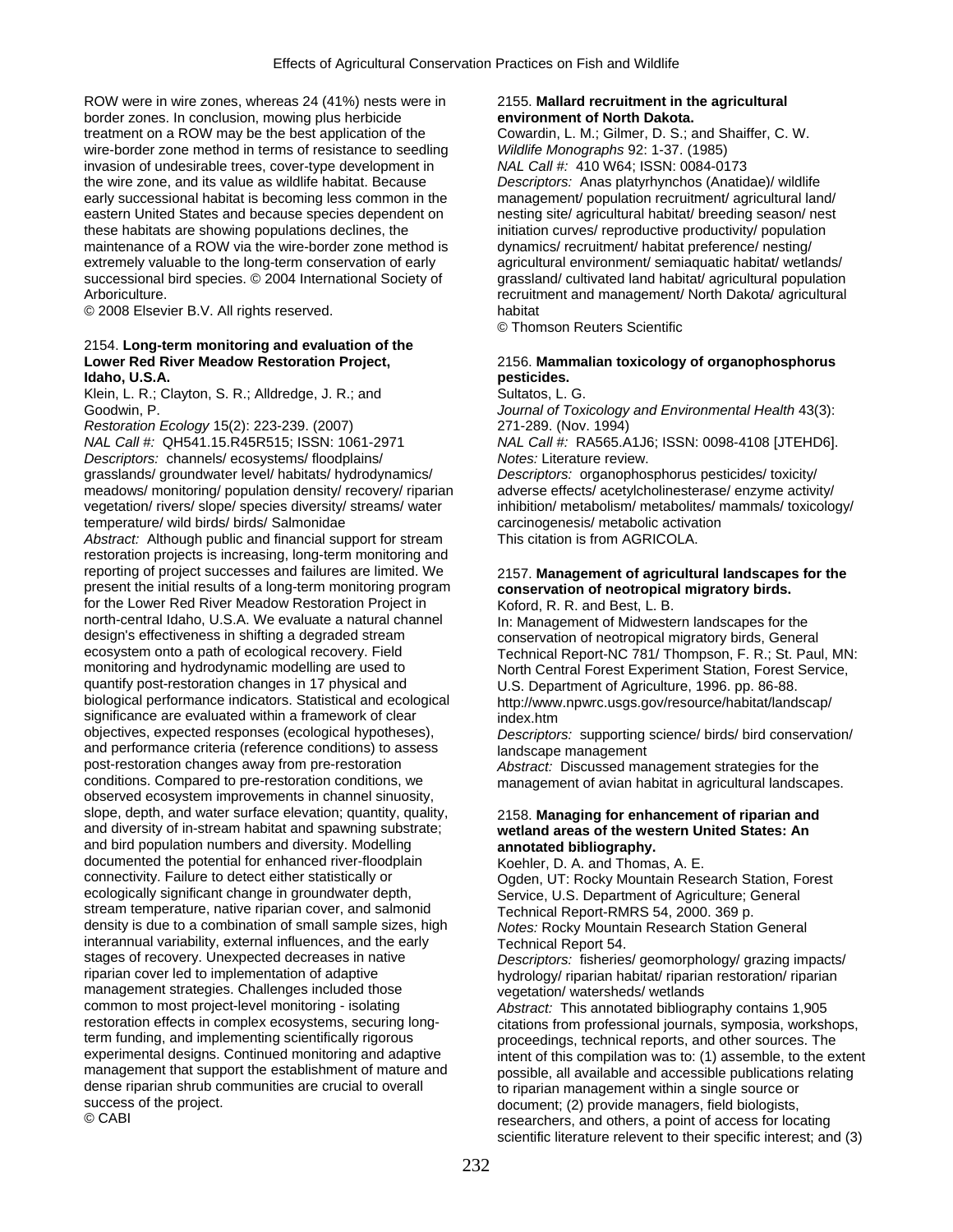information relative to the status of our knowledge. landscape composition. This citation is from Treesearch.

# **complement fine and coarse filters. and in the set of northern prairie wetlands. levels of northern prairie wetlands.**

*Conservation Biology* 19(4): 1025-1029. (2005) Guntenspergen, G. R.; and Millett, B. V. *NAL Call #:* QH75.A1C5 ; ISSN: 0888-8892 *Ecological Applications* 17(2): 527-540. (2007) *Descriptors:* aquatic environment/ conservation/<br>ecosystems/ fires/ floods/ grasslands/ habitats/ hedges/ logs/ streams/ wetlands landscape condition/ Prairie Pothole Region/ prairie

*Abstract:* Setting aside entire ecosystems in reserves is an wetland/ waterfowl management/ wetland ecology/ wetland efficient way to maintain biodiversity because large hydrology/ wetland modeling/ wetland water budget/ numbers of species are protected, but ecosystem wetland water level conservation constitutes a coarse filter that does not *Abstract:* Wetlands of the Prairie Pothole Region exist in a address some species. A complementary, fine-filter matrix of grassland dominated by intensive pastoral and approach is also required to provide tailored management cultivation agriculture. Recent conservation management for some species (e.g., those subject to direct exploitation). has emphasized the conversion of cultivated farmland and Mesofilter conservation is another complementary degraded pastures to intact grassland to improve upland approach that focuses on conserving critical elements of nesting habitat. The consequences of changes in land-use ecosystems that are important to many species, especially cover that alter watershed processes have not been those likely to be overlooked by fine-filter approaches, such evaluated relative to their effect on the water budgets and as invertebrates, fungi, and nonvascular plants. Critical vegetation dynamics of associated wetlands. We simulated elements include structures such as logs, snags, pools, the effect of upland agricultural practices on the water springs, streams, reefs, and hedgerows, and processes budget and vegetation of a semipermanent prairie wetland such as fires and floods. Mesofilter conservation is by modifying a previously published mathematical model<br>
particularly appropriate for seminatural ecosystems that are (WETSIM). Watershed cover/land-use practices were particularly appropriate for seminatural ecosystems that are (WETSIM). Watershed cover/land-use practices were<br>managed for both biodiversity and commodity production categorized as unmanaged grassland (native grass, managed for both biodiversity and commodity production (e.g., forests managed for timber, grasslands managed for smooth brome), managed grassland (moderately heavily livestock forage, and aquatic ecosystems managed for grazed, prescribed burned), cultivated crops (row crop, fisheries) and is relevant to managing some agricultural and small grain), and alfalfa hayland. Model simulations showed urban environments for biodiversity. that differing rates of evapotranspiration and runoff

## 2160. **A meta-analysis of forest cover, edge effects, and** water budgets and linked ecological dynamics. Wetland

*Conservation Biology* 12(2): 465-469. (1998) levels were the lowest and vegetation the least dynamic *NAL Call #:* QH75.A1C5; ISSN: 0888-8892<br>Descriptors: forests/ predation/ edge effect/ Aves/ birds results suggest that unmanaged grassland, often planted *Descriptors:* forests/ predation/ edge effect/ Aves/ birds results suggest that unmanaged grassland, often plant<br>Abstract: Landscape fragmentation has been among the for waterfowl nesting, may produce the least favorable Abstract: Landscape fragmentation has been among the for waterfowl nesting, may produce the least favorable<br>most intensely studied topics in conservation biology for wetland conditions for birds, especially in drier region most intensely studied topics in conservation biology for wetland conditions for birds, especially in drier region<br>decades. The influence of habitat edge has often been the Prairie Pothole Region. These results stand as decades. The influence of habitat edge has often been the Prairie Pothole Region. These results stand as<br>investigated as an important feature in fragmented areas. Thypotheses that urgently need to be verified with empirica investigated as an important feature in fragmented areas, hypotheses that urgently need to be verified with en<br>
especially with respect to bird nesting success, as data. © 2007 by the Ecological Society of America. especially with respect to bird nesting success, as data. © 2007 by the Ecological Society of America. Concluded evidenced by three recent reviews. Paton (1994) concluded © 2008 Elsevier B.V. All rights reserved. evidenced by three recent reviews. Paton (1994) concluded that "current evidence, although equivocal, suggests that predation and parasitism rates are often significantly 2162. **Modeling annual mallard production in the**  greater within 50 m of an edge." Andren (1995) examined **prairie-parkland region.**  edge (or patch size) effects in a review of 40 papers and Miller, M. W. concluded that "edge-related increase in predation seems *Journal of Wildlife Management* 64(2): 561-575. (2000) to be most commonly found inside forests surrounded by *NAL Call #:* 410 J827; ISSN: 0022541X farmland and was rarely found in forest mosaics." Major *Descriptors:* agriculture/ Anas platyrhynchos/ climate/ and Kendal (1996) showed that a preponderance of studies mallard/ modeling/ prairie-parkland region/ production/ "demonstrated a positive correlation between predation rate survey/ temperature/ wetlands/ biological production/ and the degree of habitat fragmentation," but found "more environmental factor/ population modeling/ waterfowl/ variable results" regarding edge effects. We believe that wildlife management/ North America/ Anas platyrhynchos none of these papers adequately addressed the issue of *Abstract:* Biologists have proposed several environmental whether or not predation rates and edge effects differ factors that might influence production of mallards (Anas between deforested versus forested landscapes. Thus, we platyrhynchos) nesting in the prairie-parkland region of the decided to evaluate relationships between degree of forest United States and Canada. These factors include cover in a landscape and (1) avian nest success rates and precipitation, cold spring temperatures, wetland abundance, (2) the existence of elevated predation rates near habitat and upland breeding habitat. I used long-term historical

provide, under one cover, a comprehensive collection of edges. We combined data from 13 previous studies in 33 annotated publications that could dessiminate basic U.S. landscapes to explore patterns of nest predation and

## 2159. **A mesofilter conservation strategy to** 2161. **Model estimation of land-use effects on water**

Hunter, M. L. Voldseth, R. A.; Johnson, W. C.; Gilmanov, T.; Descriptors: grassland management/ grazing/ land use/

© CABI associated with different upland plant-cover categories in the surrounding catchment produced differences in wetland **artificial nest predation rates.** water levels were highest and vegetation the most dynamic Hartley, M. J. and Hunter, M. L. under the managed-grassland simulations, while water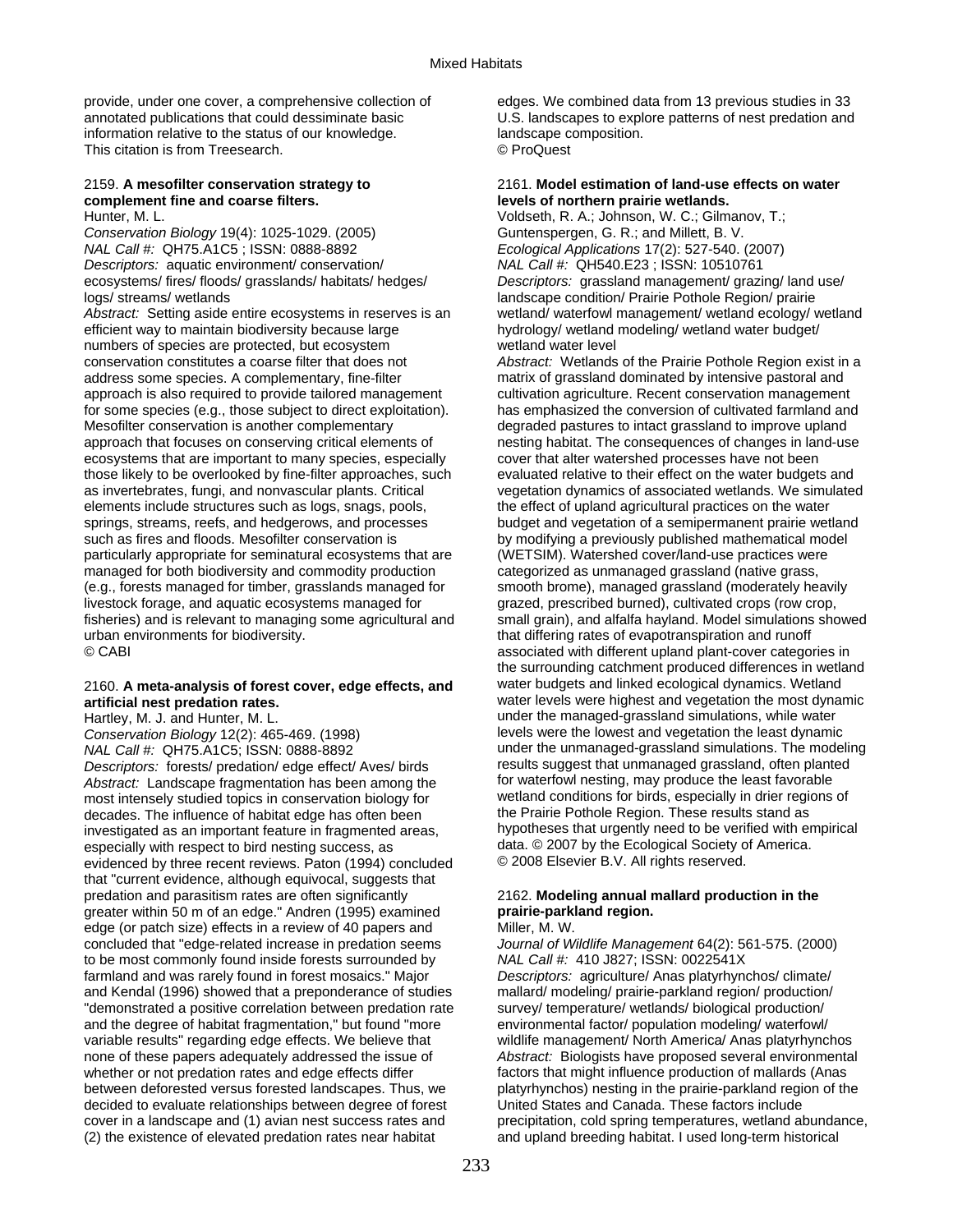data sets of climate, wetland numbers, agricultural land nesting attempt influenced population stability. This use, and size of breeding mallard populations in multiple highlights the need to obtain more complete demographic production. Models were constructed at 2 scales: a quality. When individuals selected high- and low-quality continental scale that encompassed most of the mid- habitats in proportion to habitat availability, populations continental breeding range of mallards and a stratum-level persisted as long as low-quality habitat did not make up scale that included 23 portions of that same breeding  $>40\%$  of the landscapes. However, when individuals range. The production index at the continental scale was preferred low-quality habitats over high-quality habitats, the estimated age ratio of mid-continental mallards in early populations were extirpated in landscapes with >30% lowfall; at the stratum scale my production index was the quality habitat because low-quality habitat functioned as an estimated number of broods of all duck species within an ecological trap, displacing individuals from high-quality to aerial survey stratum. Size of breeding mallard populations low-quality habitat. For long-term conservation, we in May, and pond numbers in May and July, best modeled emphasize the need for basic information on habitat production at the continental scale. Variables that best selection and life-history characteristics of species modeled production at the stratum scale differed by region. throughout their range. Crop variables tended to appear more in models for © 2008 Elsevier B.V. All rights reserved. western Canadian strata; pond variables predominated in models for United States strata; and spring temperature and pond variables dominated models for eastern **nest densities in habitat fragments.** Canadian strata. An index of cold spring temperatures Bollinger, E. K. and Switzer, P. V. appeared in 4 of 6 models for aspen parkland strata, and in Freedocical Applications 12(6): 156 appeared in 4 of 6 models for aspen parkland strata, and in *Ecological Applications* 12(6): 1567-1575. (2002) only 1 of 11 models for strata dominated by prairie. *NAL Call #:* QH540.E23 ; ISSN: 10510761<br>Stratum-level models suggest that regional factors *Descriptors: avian nest placement/ edge avian* Stratum-level models suggest that regional factors *Descriptors:* avian nest placement/ edge avoidance/ influencing mallard production are not evident at a larger habitat fragmentation/ habitat interior/ habitat patch/ model/<br>scale. Testing these potential factors in a manipulative has nest density/ patch size/ avifauna/ den scale. Testing these potential factors in a manipulative energy nest density/ patch size/ avifauna/ density/ edge effect/<br>
fashion would improve our understanding of mallard<br>
habitat fragmentation/ habitat selection/ nest population dynamics, improving our ability to manage the patch size mid-continental mallard population.

Donovan, T. M. and Thompson, F. R. effects. Using a numerical approach, we modeled nest demography/ population dynamics/ source-sink/ was defined as a reduced probability of nest placement anthropogenic effect/ assessment method/ conservation occurring near a habitat edge. Our model produced the songbirds/ source-sink dynamics in patches of all sizes compared to densities of edge-

habitats throughout their ranges. As habitats become did not reduce nest densities in small patches relative to modified through anthropogenic change, low-quality habitat large patches, and nest densities actually increased may become a more dominant component of the landscape exponentially as patch size decreased for edge-insensitive for some species. To conserve species, information on how species. Also unexpected was the result that nests of edgeto assess habitat quality and guidelines for maintaining or sensitive species were found in the edge habitat at eliminating low-quality habitats are needed. We developed frequencies only slightly below those expected based on a source-sink population model that depicted the annual edge area, whereas edge-insensitive species actually had cycle of a generalized migratory songbird to address these higher than expected nest densities in edge habitat. questions. We determined how demographic factors, However, in our model, edge-sensitive species displayed a landscape composition (the percentage of high- and low- greater reduction in nest densities near edges when their quality habitat), and habitat selection interacted to promote overall patch density was reduced by half, suggesting that population persistence or extirpation. Demographic edge avoidance is density dependent. Finally, both types of parameters, including adult and juvenile survival, nesting species showed marked increases in nest densities in success (probability of a nest successfully fledging one or linear habitat patches compared to square patches. These more young), number of nesting attempts, and number of patterns were a direct result of our settlement rule that young fledged per nest, interacted to affect population required a female's nest location to be a minimum distance growth. In general, population growth was more sensitive to from other nests. This study suggests that knowledge of the adult and juvenile survival than to fecundity. Nevertheless, settlement rules used by female birds may be a key to within typically observed survival values, nest success was accurately demonstrating the existence and assessing the important in determining whether the population increased, potential consequences of edge avoidance. Detailed decreased, or was stable. Moreover, the number of nest observations of marked females immediately following attempts by females and the number of young fledged per arrival at habitat patches, as well as a comparison of nest

regression analyses to model annual indices of mallard data on species than simple nest success to assess habitat

## 2164. Modeling the impact of edge avoidance on avian

habitat fragmentation/ habitat selection/ nest site/

mid-continental mallard population. *Abstract:* In fragmented landscapes, many species of birds are absent from, or have reduced densities in, small habitat fragments. This pattern may result, at least in part, because 2163. **Modeling the ecological trap hypothesis: A** birds avoid placing their nests near habitat edges where **habitat and demographic analysis for migrant** nest success often is low. We sought to clarify the role **songbirds. but allows songbirds. played by edge avoidance in producing these patch size** *Ecological Applications* 11(3): 871-882. (2001) densities in patches of different sizes and shapes both for *NAL Call #:* QH540.E23; ISSN: 10510761 species displaying edge avoidance (i.e., "edge-sensitive" *Descriptors:* ecological trap/ habitat quality/ landscape species) and for those not displaying this characteristic (i.e., management/ neotropical migrant songbirds/ population "edge-insensitive" species). Edge avoidance in our model management/ habitat quality/ population modeling/ expected result that edge avoidance reduced nest densities *Abstract:* Most species occupy both high- and low-quality insensitive species. Surprisingly, however, edge avoidance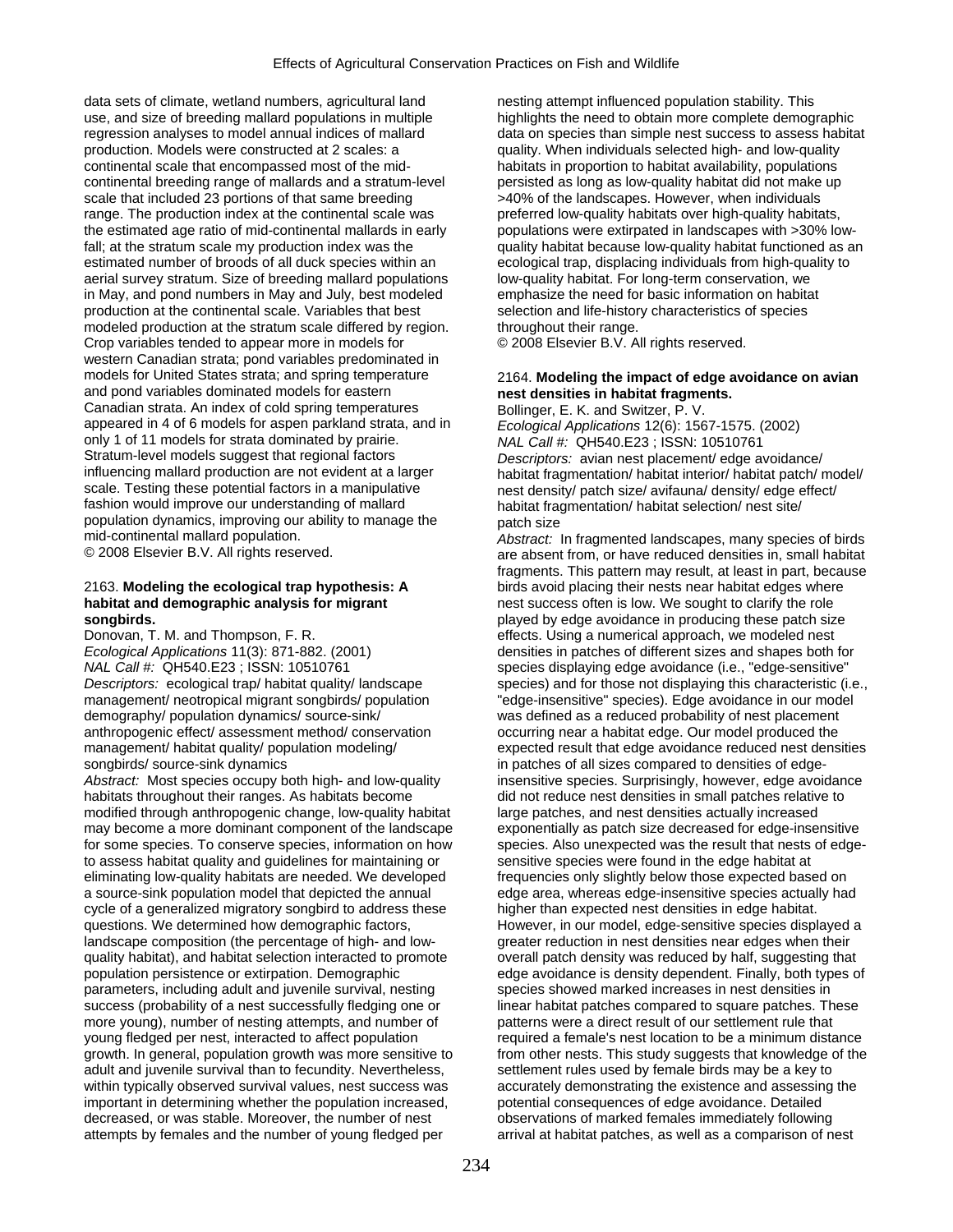densities, territory sizes, polygyny levels, and use of habitat 2166. **Monitoring restoration of riparian forests.**  off territory, would greatly help our understanding of this Pollock, M. M.; Beechie, T. J.; Chan, S. S.; and Bigley, R. interesting and important phenomenon. In: Monitoring stream and watershed restoration/ Roni, P.<br>
© 2008 Elsevier B.V. All rights reserved. Cambridge, MA: CABI Publishing, 2005; pp. 67-96.

## practices to reduce vehicular collisions with moose, **Alces alces. productivity/ restoration/ riparian vegetation/ riparian vegetation/ riparian**

*NAL Call #:* SK351.W663; ISSN: 0909-6396 diverse portions of the terrestrial landscape and provide<br>Descriptors: conservation measures/ nutrition/ feeding numerous benefits to instream habitat (Salo and Cundy Descriptors: conservation measures/ nutrition/ feeding numerous benefits to instream habitat (Salo and Cundy<br>hehavior/ ecology/ population dynamics/ man-made habitat/ 1987; Naiman et al. 1993; Nilsson et al. 1994; Pollock behavior/ ecology/ population dynamics/ man-made habitat/ 1987; Naiman et al. 1993; Nilsson et al. 1994; Pollock et al.<br>Alces alces: disturbance by man/ vehicular collisions/ 1998). Among these important benefits are the t Alces alces: disturbance by man/ vehicular collisions/ 1998). Among these important benefits are the transport<br>habitat management/ roadside vegetation management to large wood, fine organic material, nutrients, sediment, habitat management/ roadside vegetation management to reduce vehicular collisions/ foraging/ roadside habitat/ water, and thermal energy to the stream network, such that<br>Mammalia Artiodactyla Cervidae/ chordates/ mammals/ a natural aquatic environment is maintained. Alteratio Mammalia, Artiodactyla, Cervidae/ chordates/ mammals/

*Abstract:* Vegetation management practices currently used processes, which affect instream parameters such as within transportation corridors are primarily aimed at stream productivity and the abundance of desirable fishe within transportation corridors are primarily aimed at stream productivity and the abundance of desirable fis<br>Cominimising encroaching shrub and tree growth in order to streams (Swanson and Lienkaemper 1978: Bisson et al minimising encroaching shrub and tree growth in order to (Swanson and Lienkaemper 1978; Bisson et al. 19<br>Sucrease driver visibility and road safety, Such practices Lienkaemper and Swanson 1987). Riparian forest increase driver visibility and road safety. Such practices Lienkaemper and Swanson 1987). Riparian forest increate prime for and the create prime for the than in the such as moose conditions largely determine instream cond create prime foraging habitat for ungulates such as moose conditions largely determine instream conditions. Riparia<br>Alces alces by inhibiting forest succession and maintaining areas also are a necessary habitat component f Alces alces by inhibiting forest succession and maintaining areas also are a necessary habitat component for many<br>early seral shrub communities, Increased foraging activity and wildlife species (Kondolf et al. 1987; Raedek early seral shrub communities. Increased foraging activity wildlife species (Kondolf et al. 1987; Raedeke 1988). The<br>within the corridor increases the likelihood of encounters loss of riparian habitat throughout much of No within the corridor increases the likelihood of encounters between moose and motorists. Moose-related vehicular and elsewhere is extensive, but the number of successful<br>collisions are costly in terms of material damage claims and efforts to restore these systems is growing (Boldt collisions are costly in terms of material damage claims and efforts to restore these systems is growing (Boldt et a<br>have significant negative impacts on public safety and 1979; GAO 1988; Mutz 1989; BLM 1991; NRC 1992; have significant negative impacts on public safety and 1979; GAO 1988; Mutz 1989; BLM 1991; NRC 1992; https://<br>1979: Kattelman and Embury 1996; Wissmar and Beschta 1998). moose populations in many parts of their range. Although Kattelman and Embury 1996; Wissmar and Beschta<br>Riparian restoration describes a suite of restorative several countermeasures have been developed in an attempt to reduce the frequency of these collisions, few management techniques that can alter forest development<br>have proven effective and even fewer have taken into in riparian areas for the purpose of improving instream have proven effective and even fewer have taken into in riparian areas for the purpose of improving instream and<br>consideration possible links between roadside vegetation in riparian habitat conditions (Oliver and Hinckley consideration possible links between roadside vegetation riparian habitat conditions (Oliver and Hinchley 1997)<br>management the quality of browse regenerating from out 1990, 1995; Kohm and Franklin 1997). management, the quality of browse regenerating from cut 1990, 1995;<br>vegetation and how moose use browse within the C ProQuest vegetation, and how moose use browse within the transportation corridor. To better understand these relationships, I reviewed the literature on ungulate-related 2167. **Movement of forest birds across river and**  vehicular collisions in combination with literature on plant **clearcut edges of varying riparian buffer strip widths.**  response to mechanical damage. Many authors recognise Shirley, S. M. the need to reduce the attractiveness of vegetation growing *Forest Ecology and Management* 223: 190-199. within transportation corridors. To date, diversionary (Mar. 2006) feeding, forage repellents, establishment of unpalatable *NAL Call #:* SD1.F73 species and elimination of roadside brush have been used. Unfortunately, such techniques are only semi-effective or riparian forests/ riparian buffers/ habitat fragmentation/ are not cost-efficient when applied across the landscape. It British Columbia/ forest bird movements/ Vancouver Island has long been recognised that the ability of plants to animal ecology and behavior/ plant ecology/ aquatic biology regenerate following mechanical damage is influenced by and ecology general/ forestry related<br>the timing of damage. Current research suggests that the This citation is from AGRICOLA. the timing of damage. Current research suggests that the quality of regenerating plant tissues for herbivores also depends on when plants are cut. Plants cut in the middle of 2168. **Multi-scale landscape and seascape patterns**  nutritional value for at least two winters following brush- **U.S. West Coast.**  cutting as compared to plants cut at other times of the year, Meyer, C. B.; Miller, S. L.; and Ralph, C. J. and uncut controls. Because roadside brush is generally cut<br>during mid-summer, possible links between the quality of MAL Call #: OH541 15 L35 L36: ISSN: 09 regenerated browse and increases in ungulate-related *Notes:* doi: 10.1023/A:1016574928706. vehicular collisions during the autumn and winter should be *Descriptors:* Brachyramphus marmoratus/ fidelity/ brush early in the growing season and emphasize the need spatial/ temporal/ forest/ habitat fragmentation/ habitat for collaborative long-term research to properly address this management/ nestling/ seabird/ spatial distribution/<br>issue

© Thomson Reuters Scientific

Cambridge, MA: CABI Publishing, 2005; pp. 67-96. *Descriptors:* benefits/ ecosystem management/ 2165. **Modifying roadside vegetation management** environment management/ environmental monitoring/ fish/<br>**practices to reduce vehicular collisions with moose**. A habitat improvement/ habitats/ hardwood/ monitoring/ Rea, Roy V. **Rea, Roy V.** Rea, Roy V. **Rea, Roy V. Rea, Roy V. vegetation**/ streams/ watersheds/ North America *Wildlife Biology* 9(2): 81-91. (2003) *Abstract:* Riparian forests are among the most biologically ungulates/ vertebrates<br>
Abstract: Venetation management practices currently used<br>
Processes, which affect instream parameters such as<br>
Abstract: Venetation management practices currently used<br>
processes, which affect instr

# associated with marbled murrelet nesting areas on the

MAL Call #: QH541.15.L35 L36; ISSN: 09212973. fragmentation/ landscape/ murrelet/ old-growth/ scale/ temporal distribution/ United States/ Aves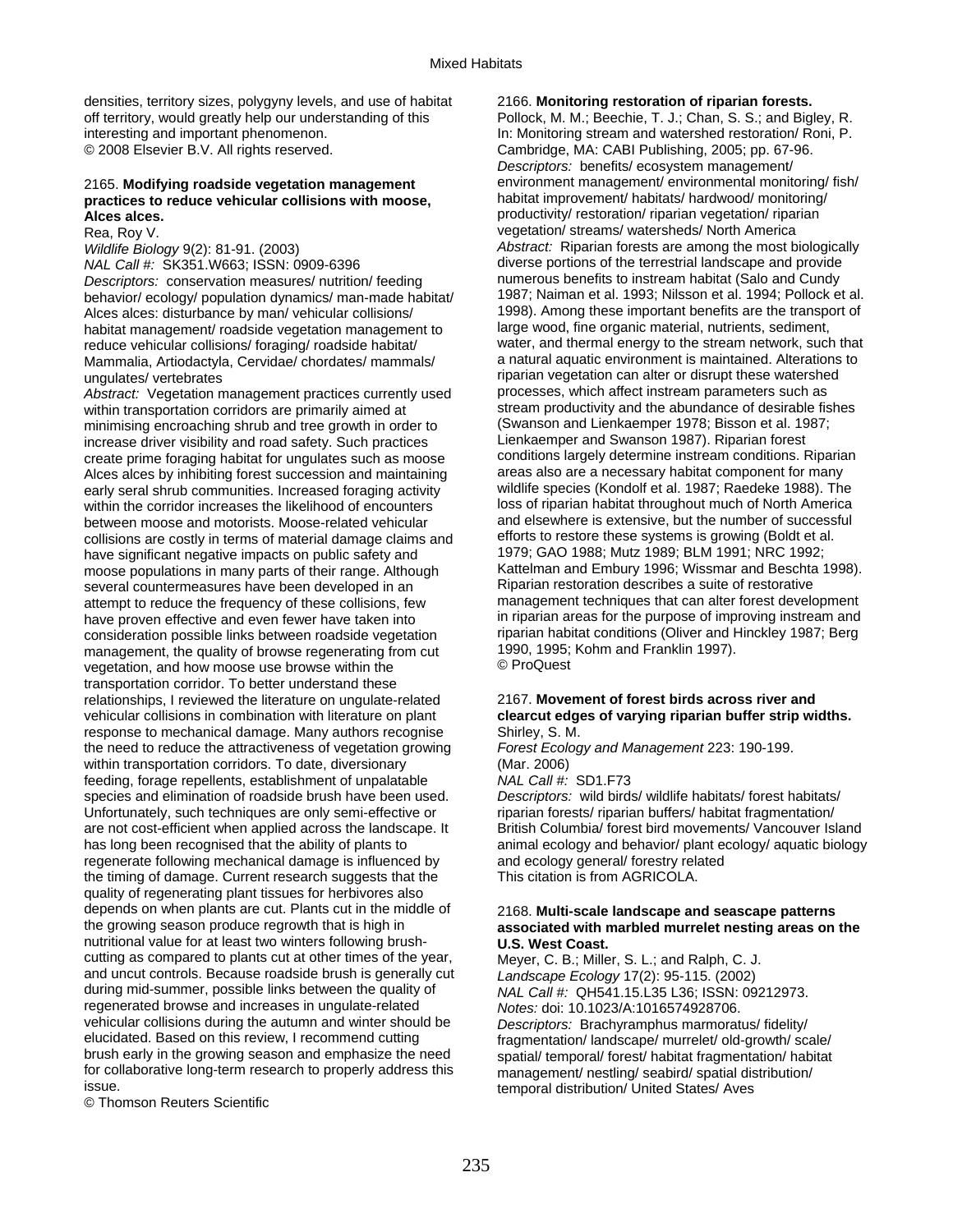Abstract: Habitat for wide-ranging species should be suggest that ground truthing may be the most important addressed at multiple scales to fully understand factors that factor in establishing effective buffer zones. © 2007 limit populations. The marbled murrelet (Brachyramphus Elsevier Ltd. All rights reserved.<br>
marmoratus), a threatened seabird, forages on the ocean © Thomson Reuters Scientific marmoratus), a threatened seabird, forages on the ocean and nests inland in large trees. We developed statistical relationships between murrelet use (occupancy and 2170. **Nest-site selection and success of mottled ducks**  abundance) and habitat variables quantified across many **on agricultural lands in southwest Louisiana.**  spatial scales (statewide to local) and two time periods in Durham, R. S. and Afton, A. D. California and southern Oregon, USA. We also addressed *Wildlife Society Bulletin* 31(2): 433-442. (2003) (1) if old-growth forest fragmentation was negatively *NAL Call #:* SK357.A1W5; ISSN: 0091-7648 are more important than others due to their proximity to survival/ agricultural land/ habitat selection/ nesting/<br>high quality marine habitat. Most landscapes used for breeding sites/ plant populations/ reproductive beha high quality marine habitat. Most landscapes used for breeding sites/ plant populations/ reproductive behavior/<br>hesting were restricted to low elevation areas with frequent population density/ grazing/ microhabitats/ envir nesting were restricted to low elevation areas with frequent population density/ grazing/ microhabitats/ environment<br>fog. Birds were most abundant in unfragmented old-growth management/ rice fields/ ecological distribution fog. Birds were most abundant in unfragmented old-growth management/ rice fields/ ecological distribution/ agriculture/<br>forests located within a matrix of mature second-growth aquatic birds/ Anas fulviquia maculosa/ Orvza forest. Murrelets were less likely to occupy old-growth<br>habitat if it was isolated (> 5 km) from other nesting *Abstract*: Listing of the m habitat if it was isolated (> 5 km) from other nesting *Abstract:* Listing of the mottled duck (Anas fulvigula<br>maculosa) as a priority species in the Gulf Coast Joir murrelets. We found a time lag in response to maculosa) as a priority species in the Gulf Coast Joint<br>fragmentation, where at least a few years were required venture of the North American Waterfowl Management fragmentation, where at least a few years were required Venture of the North American Waterfowl Management<br>Defore birds abandoned fragmented forests. Compared to Plan, coupled with recent declines of rice (Oryza sativa) before birds abandoned fragmented forests. Compared to Plan, coupled with recent declines of rice (Oryza sativa)<br>
landscapes with little to no murrelet use, landscapes with expression acreage led us to investigate the nest landscapes with little to no murrelet use, landscapes with acreage, led us to investigate the nesting ecology of this<br>many murrelets were closer to the ocean's bays, river species on agricultural lands in southwest Louisia many murrelets were closer to the ocean's bays, river species on agricultural lands in southwest Louisiana. We<br>mouths, sandy shores, submarine canyons, and marine species on agricultural lands in southwest Louisiana. We waters with consistently high primary productivity. Within levels, nest success, causes of nest failures, and habitat<br>local landscapes (≤ 800 ha), inland factors limited bird features influencing nest success. We found tha local landscapes (≤ 800 ha), inland factors limited bird features influencing nest success. We found that female<br>abundance, but at the broadest landscape scale studied mortled ducks preferred to nest in permanent pastures abundance, but at the broadest landscape scale studied mottled ducks preferred to nest in permanent pastures with (3200 ha), proximity to marine habitat was most limiting. (3200 ha), proximity to marine habitat was most limiting. <br>Management should focus on protecting or creating large, vegetation height was greater at nests than at rand Management should focus on protecting or creating large, vegetation height was greater at nests than at random<br>contiguous old-growth forest stands, especially in low-<br>points within the same macrohabitat patch. Successful contiguous old-growth forest stands, especially in low-<br>
elevation areas near productive marine habitat.<br>
nests were associated with greater numbers of plant elevation areas near productive marine habitat. The match market were associated with greater numbers of plant<br>© 2008 Elsevier B.V. All rights reserved. The match of the species located farther from water, and associated w

## 2169. **The need to ground truth 30.5 m buffers: A case** nests. We determined that mammalian predators caused

Goates, Michael C.; Hatcha, Kent A.; and Eggett, Dennis L. results suggest that nest success of mottled ducks on Biological Conservation 138(3-4): 474-483. (2007) agricultural lands in southwest Louisiana could be imp *Biological Conservation* 138(3-4): 474-483. (2007) **agricultural lands in southwest Louisiana could be improved**<br>
MAL Call #: S900.B5; ISSN: 0006-3207 **bottled by 1)** locating large permanent pastures and idle fields near *Descriptors:* forestry/ wildlife management: conservation/ rice fields and other available wetlands, 2) managing plant conservation buffer/ ground truthing conservation buffer/ ground truthing *Abstract:* A buffer zone of 30.5 m is commonly used to perennial bunch grasses, tall composites, dewberry (Rubus protect species in riparian and wetland systems. This 30.5 trivialis), and other native grasses and forbs, and 3) m standard was developed to protect water quality, not managing cattle-stocking rates and the duration and timing biodiversity, and few studies have tested its effectiveness of grazing to promote tall, dense stands of these plant taxa for protecting riparian and wetland species. We tested the during the nesting season (March-June). standard implementation of 30.5 m buffers to determine if  $\heartsuit$  ProQuest they protect critical habitat for semi-aquatic vertebrate species, using the boreal toad (Bufo boreas) as an 2171. **Neuroptera in agricultural ecosystems.**  example. Using radio telemetry of 84 toads in south-central Stelzl, M. and Devetak, D. Utah in 2003 and 2004, we found that the standard *Agriculture, Ecosystems and Environment* 74(1/3): implementation of 30.5 m buffers did not protect all critical  $305-321$ . (June 1999)<br>habitats for boreal toads. Managers should consider the  $NAL$  Call #: S601.A3 following factors when establishing buffer zones: (1) Buffer *Notes:* Literature review; Special issue: Invertebrate observation may not be sufficient to establish adequate edited by M.G. Paoletti. Includes references.<br>
buffers. (3) Buffer requirements may differ by sex. Finally *Descriptors:* neuroptera/agricultural land/equate buffers. (3) Buffer requirements may differ by sex. Finally *Descriptors:* neuroptera/ agricultural land/ ecosystems/ (4), sites should be ground truthed prior to determining integrated pest management/ biological control/ agriculture/<br>buffer zones. Critically, we found that many small streams habitats/ beneficial insects/ predation/ comm and seeps used by toads were outside of buffer zones due endangered species/ field crops/ orchards/ indicator to low resolution of GIS mapping layers. After ground species/ predators of insect pests<br>truthing and extending 30.5 m buffers around these *Abstract:* Due to their well known habitats, the average percentage of all observations within Neuroptera serve as valuable indicator species for<br>30.5 m buffers increased from 82.4% to 92.4%. Our data assessing the ecology of natural and semi-natural in

associated with murrelet use, and (2) if some nesting areas *Descriptors:* wetlands/ nesting behavior/ breeding success/ a quatic birds/ Anas fulvigula maculosa/ Oryza sativa/

> examined nest-site selection at macro- and microhabitat species, located farther from water, and associated with higher vegetation density values than were unsuccessful most nest failures (77% of 52 unsuccessful nests). Our by 1) locating large permanent pastures and idle fields near communities in these upland areas to favor dense stands of

hal Call #: S601.A34; ISSN: 0167-8809 [AEENDO]. biodiversity as bioindicators of sustainable landscapes/ habitats/ beneficial insects/ predation/ communities/

Abstract: Due to their well known environmental needs, assessing the ecology of natural and semi-natural habitats.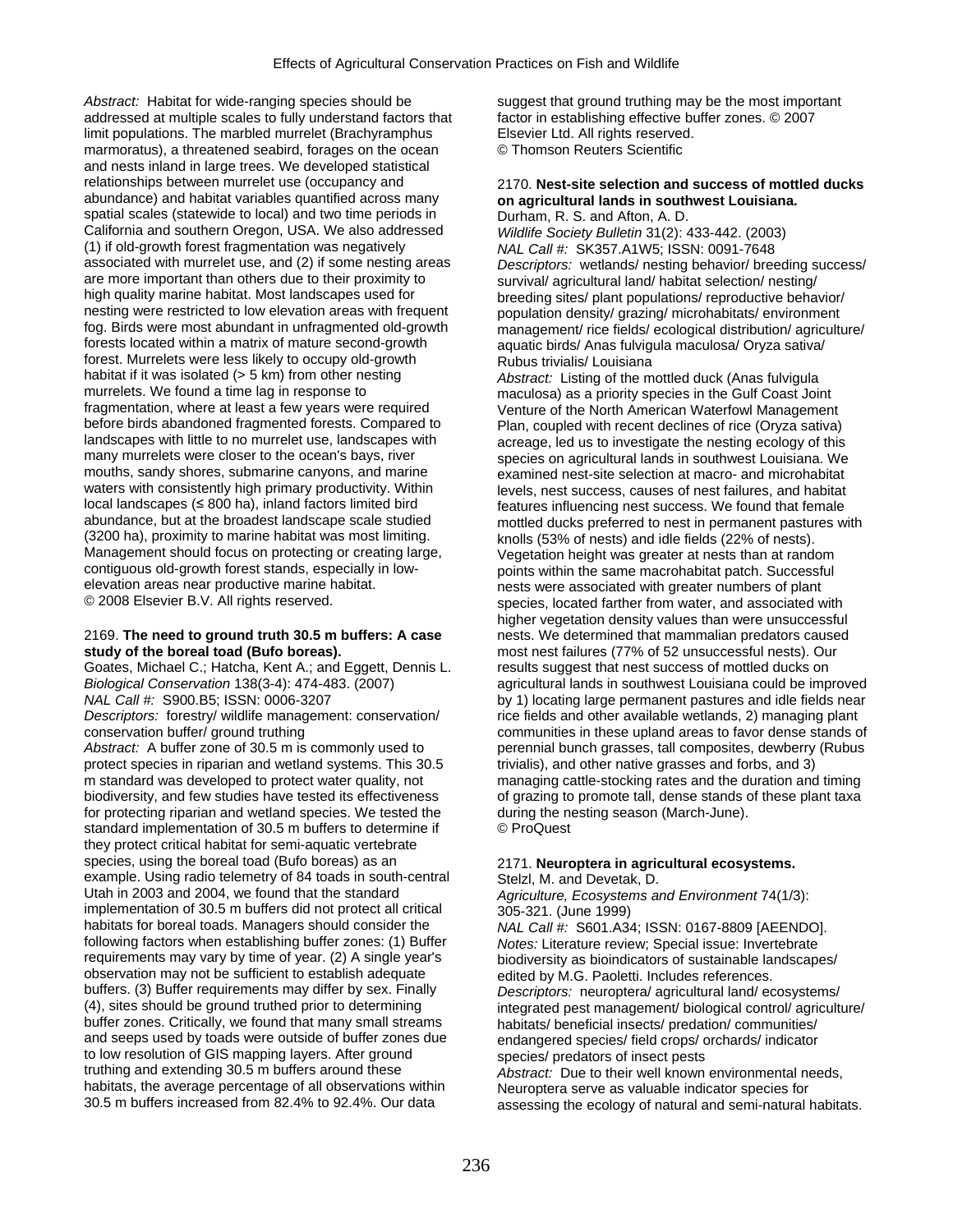In agricultural ecosystems some species of the families 2174. **Odonata and wetland quality in southern Alberta,**  Chrysopidae, Hemerobiidae, and Coniopterygidae are **Canada: A preliminary study.**  known as beneficial predators of plant-sucking insect pests. Hornung, J. P. and Rice, C. L. Mass rearing and mass release of Chrysopids therefore, *Odonatologica* 32(2): 119-129. (2003); ISSN: 0375-0183 have become standard methods of biological pest control. *Descriptors:* commercial activities/ conservation measures/ The present paper summarizes information on biology and ecology/ land zones/ North America/ Canada/ Ischnura ecology of these three most important Neuropteran verticalis: Alberta/ Brooks/ Insecta, Odonata/ arthropods/<br>
families. followed by a description of Neuropteran verticalis: insects/ invertebrates families, followed by a description of Neuropteran<br>communities found in different natural and semi-natural ecosystems, with special reference to agroecosystems. quality was investigated in Brooks, from May until Sept. Two separate sections deal with red lists of endangered 1999. Sixteen study sites were each visited 7 times to species and integrated control programs. Literature lists are survey adult dragonflies and aquatic macroinvertebrates, provided for those who want to study Neuroptera in more record environmental parameters, collect water samples, detail. **record vegetative characteristics, and assess beef cattle** detail.

In: Bird Conservation Implementation and Integration in the teneral species richness (p=0.018; r<sup>2</sup>=0.337), and the 2018<br>Americas: Proceedings of the Third International Partners Shannon-Weiner diversity indices (p=0.060; Americas: Proceedings of the Third International Partners Shannon-Weiner diversity indices (p=0.060; r<sup>2</sup>=0.230) of<br>in Flight Conference, General Technical Report-PSW 191/ the study sites. In addition, vegetation species r in Flight Conference, General Technical Report-PSW 191/ the study sites. In addition, vegetation species rich<br>Ralph, C. J. and Rich, T. D.: Albany, CA: Pacific Southwest odon, species richness show a positive correlation Ralph, C. J. and Rich, T. D.; Albany, CA: Pacific Southwest Research Station, Forest Service, U.S. Department of Agriculture, 2005. pp. 1008-1017. The absence of Coenagrion angulatum, Enallagma ebrium

*Descriptors:* conservation/ land zones/ Aves: conservation impacts, or low vegetation species richness. This study<br>measures/ opportunities for conservation research/ North outlines the effect that cattle can have on wetla measures/ opportunities for conservation research/ North America/ Aves/ birds/ chordates/ vertebrates

conservation requires a scientific basis, and it is accepted reasonable conservation requires a scientific research benefits ratio mangers. and acknowledged that scientific research benefits mangers.<br>
conservation However, there has been little effort to bring  $\circ$  Thomson Reuters Scientific conservation. However, there has been little effort to bring together the resources of the research communities-both academic and government-based-with the conservation 2175. **Optimizing landscape configuratlion to enhance**  planning and implementation programs. Most scientific **habitat suitability for species with contrasting habitat**  research is driven by either the investigator's own research **requirements.**  interests or, on the government side, by the relatively **Holzkaemper, Annelie; Lausch, Angela; and Seppelt**, Ralf short-term, relatively local management needs of natural *Ecological Modelling* 198(3-4): 277-292. (2006) resource managers. Also lacking is a comprehensive programs and resource managers. Developing a system to simulations: computational biology/ terrestrial ecology: help planners and managers find and apply existing data is ecology, environmental sciences/ wildlife management: for each of these components-setting the research agenda, computer techniques/ land use change/ habitat suitability conducting the research, and making it available to *Abstract:* Heterogeneity of agricultural landscapes is planners and managers. This session reviewed several supposed to be of significant importance for species promising opportunities to knit together ornithological diversity in agroecosystems. However, land use pattern research and bird conservation work.<br>
© Thomson Reuters Scientific variable habitat for some species, but to habitat deterioration for other species

and Montague, W. G. paper we present a new approach that integrates a

*Descriptors:* Colinus virginianus/ Picidae/ bobwhite/ goal-driven scenarios. It is implemented using a genetic woodpeckers/ abundance/ dispersion/ ecological algorithm approach that aims at maximizing habitat

Abstract: The relationship between odon. and wetland This citation is from AGRICOLA. This citation is from AGRICOLA. Grazing influences. 25 odonate spp. were recorded, of which Ischnura verticalis is new to Alberta. A significant 2172. **New opportunities for bird conservation** negative correlation was detected between cattle presence **research.**<br> **research.** (measured as percent stems grazed surrounding the wetland) and odon. species richness (p=0.022; r<sup>2</sup>=0.3 wetland) and odon. species richness (p=0.022; r<sup>2</sup>=0.322), teneral species richness (p=0.018; r<sup>2</sup>=0.337), and the  $(p=0.066; r^2=0.221)$ . A logistic regression establishes that *Notes:* 0196-2094 (ISSN).<br> *Descriptors:* conservation/ land zones/ Aves: conservation impacts, or low vegetation species richness. This study species diversity and recommends that measures are taken<br>to protect wetlands, while offering an incentive and *Abstract:* It is accepted and acknowledged that effective to protect wetlands, while offering an incentive and<br>conservation requires a scientific basis, and it is accepted reasonable cost/benefit ratio to both rangeland a

system to bring new or existing science to the conservation *Descriptors:* biogeography: population studies/ models and a critical need. And finally, there is a need to find funding conservation/ spatial optimization model/ mathematical and some species, but to habitat deterioration for other species with opposing habitat requirements. To investigate the 2173. **Northern bobwhite population and habitat** effects of land use changes on different species' habitat **response to pine-grassland restoration. Suitabilities and to allow a trade off between management** Cram, D. S.; Masters, R. E.; Guthery, F. S.; Engle, D. M.; objectives, we applied a spatial optimization model. in this *Journal of Wildlife Management* 66(4): 1031-1039. (2002) neighbourhood dependent multi-species evaluation of land *NAL Call #:* 410 J827; ISSN: 0022-541X use patterns into an optimization framework for generating requirements/ silviculture/ habitat management/ Arkansas/ suitability of three selected bird species (Middle-Spotted habitat restoration/ pine-grassland habitat Woodpecker, Wood Lark, Red-Backed Shrike) by<br>
© NISC identifying optimum agricultural land use patterns. identifying optimum agricultural land use patterns. The evaluation of habitat suitability is based on landscape metrics calculated within the species' home ranges to incorporate the effects of species responses to landscape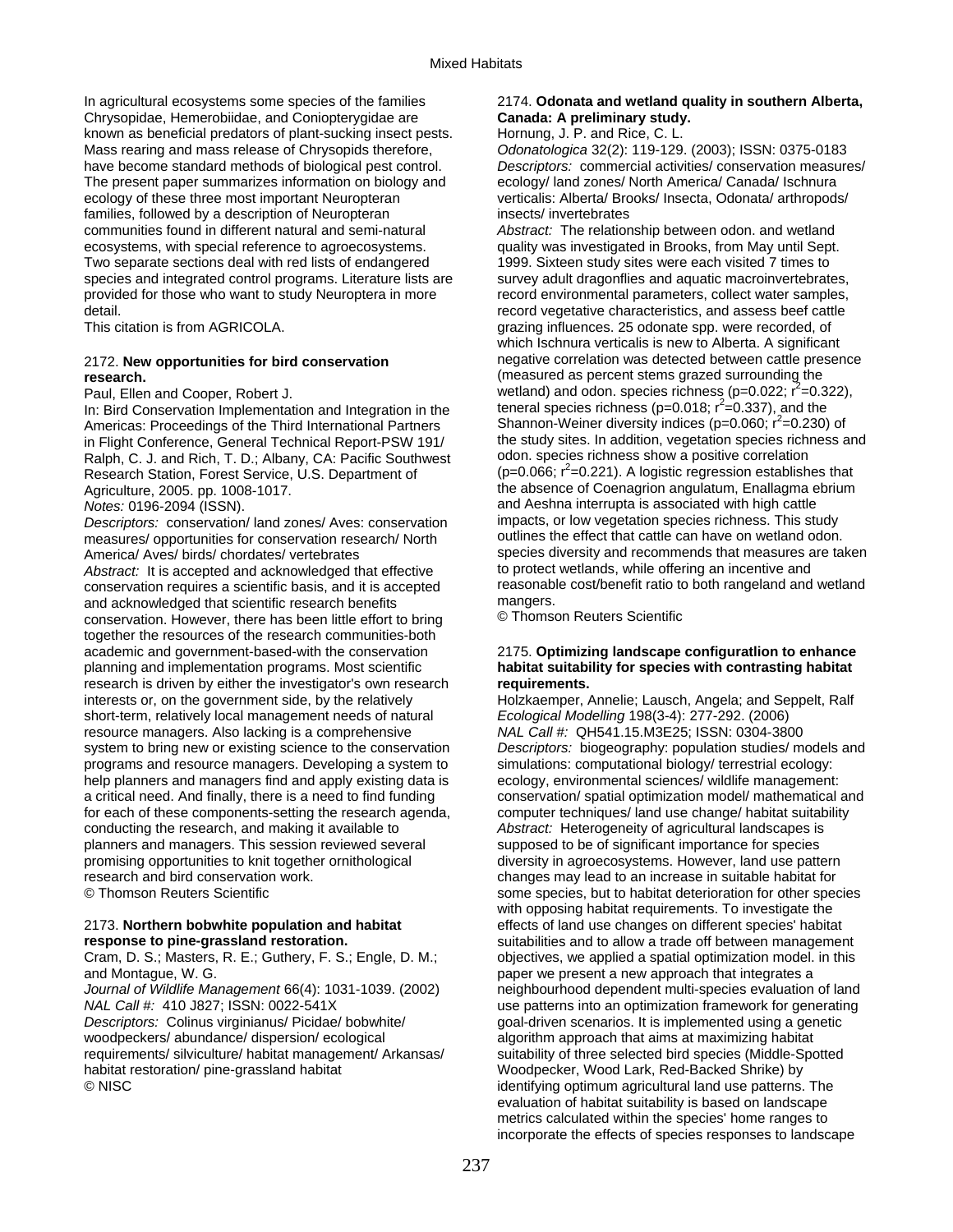pattern on a territorial scale. The main focus of this study is common. To investigate the relationship between to explore the potential of this approach for conservation amphibian distributions and wetland, woodlot, and management on the basis of a case study. We investigate landscape characteristics, we studied the pond-breeding where habitat requirements oppose, where they coincide amphibians within a 15, 450-ha plot in rural north- central and how a landscape optimized simultaneously for all target Ohio. We surveyed 25 woodlots and one area of species should be characterized. We found that all species continuous riparian forest for amphibians, and each would benefit from an increase of deciduous and coniferous surveyed woodland contained at least one temporary<br>
forest, a decrease of cropland and grassland in the study wetland. We used Akaike's Information Criterion (AIC) forest, a decrease of cropland and grassland in the study wetland. We used Akaike's Information Criterion (A<br>AIC is a priori models in all the studies of the studies of 13 a priori models in area and more heterogeneous land use patterns (smaller patches, more diversity of land use types). Habitat predicting total amphibian species richness, anuran requirements of Red-Backed Shrike contrast most to those richness, caudate richness, and the presence of individual of the other two species with respect to landscape species in woodlots. We identified 13 species of composition and configuration. © 2006 Elsevier B.V. All amphibians within the study plot, and every woodlot

## social effects of the Conservation Reserve Program: **Results of a national survey. Notice that Moodlots within agricultural landscapes are important**

Allen, Arthur W.<br>In: Fish and wildlife benefits of Farm Bill conservation  $\circ$  ProQuest In: Fish and wildlife benefits of Farm Bill conservation programs: 2000-2005 update, Technical Review 05-2/ Society, 2005. pp. 199-205. **predictors of species presence and abundance: A** 

http://www.nrcs.usda.gov/TECHNICAL/nri/ceap/ **review.**  fwbenefit.html Mazerolle, M. J. and Villard, M. A.

*Descriptors:* conservation programs/ USDA/ Farm Bill/ *Ecoscience* 6(1): 117-124. (1999) wildlife conservation/ wildlife habitat/ Conservation Reserve

Program/ program participants/ surveys **Notes:** Literature review.<br>
Abstract: A national survey of Conservation Reserve **Descriptors:** ecosystems Program (CRP) contractees was completed to obtain analysis/ species diversity/ abundance/ aquatic organisms/ information about environmental and social effects of the Reptilia/ Amphibia/ Pisces/ Gastropoda/ Invertebrata/ program on participants, farms, and communities. Over Vertebrata 75% of respondents believed CRP benefits to wildlife were *Abstract:* Studies were reviewed which simultaneously important. Seventy three percent of respondents observed considered landscape-scale and patch-scale effects in increased numbers of wildlife associated with CRP lands. A order to answer the following question: does the inclusion majority of respondents (82%) believed the amount of of landscape characteristics as explanatory variabl majority of respondents (82%) believed the amount of or landscape characteristics as explanatory variables assistance furnished by the U.S. Department of Agriculture increase the ability to predict species presence and assistance furnished by the U.S. Department of Agriculture related to planning and maintaining wildlife habitat abundance when local (i.e., habitat patch) conditions are associated with CRP lands was appropriate. The majority of known? The 61 studies selected cover a wide array of taxa, respondents reported CRP benefits, including increased landscape types, and explanatory variables, but many quality of surface and ground waters, improved air quality, (36%) focused on avain communities in forests fragmented control of drifting snow, and elevated opportunities to hunt by agriculture. Patch-scale variables had a significant effect or simply observe wildlife as part of daily activities. Income on invertebrates, amphibians, reptiles, birds, and mammals stability, improved scenic quality of farms and landscapes, in all landscape types. Landscape-scale characteristics also and potential increases in property values and future were significant predictors of species presence and incomes also were seen as program benefits. Negative abundance for vertebrates (fish, reptiles, amphibians, birds aspects, reported by less than 30% of respondents, etc.,) but not for the majority of invertebrates included seeing the CRP as a source of weeds, fire hazard, (Gastropodaetc.,) in the studies reviewed. Results indicate and attracting unwanted requests for trespass. That both patch and landscape characteristics should be

## **with the distribution of woodland amphibians in an** this review suggest that the inclusion of landscape **agricultural fragmented landscape: An information-** characteristics will enhance conservation strategies if the **theoretic approach.** landscape scale is properly defined with respect to the

Weyrauch, S. L. and Grubb, T. C. taxon or taxa under investigation. *Biological Conservation* 115(3): 443-450. (2004) © ProQuest *NAL Call #:* S900.B5; ISSN: 0006-3207 *Descriptors:* wetlands/ landscape/ patches/ habitat 2179. **Perceptions of risk associated with use of farm**  distribution/ conservation/ man-induced effects/ land use/ Tucker, M. and Napier, T. L.<br>agriculture/ patchiness/ forests/ habitat/ nature *Environmental Management* agriculture/ patchiness/ forests/ habitat/ nature *Environmental Management* 22(4): 575-587. (1998) conservation/ amphibia/ Ohio/ amphibians *NAL Call #:* HC79.E5E5; ISSN: 0364-152X *Abstract:* In the Midwestern United States, agricultural *Descriptors:* risk/ assessment/ groundwater/ food safety/

rights reserved.<br>
© Thomson Reuters Scientific **at least one amphibian species.** The most of the most of the most of the most of t<br>
emportant variable in predicting total amphibian and a important variable in predicting total amphibian and anuran species richness was hydroperiod. For caudates, woodlot 2176. **Participant observations on environmental and** edge-to-area ratio, hydroperiod, pH, and ammonia were

# Haufler, Jonathan B., editor; Bethesda, MD: The Wildlife 2178. **Patch characteristics and landscape context as**

*Descriptors:* ecosystems/ ecotypes/ variability/ correlation

included in models investigating the distribution and 2177. **Patch and landscape characteristics associated** abundance of animals, at least for vertebrates. Results from

# chemicals: Implications for conservation initiatives.

agricultural chemicals/ water quality/ food quality/ health/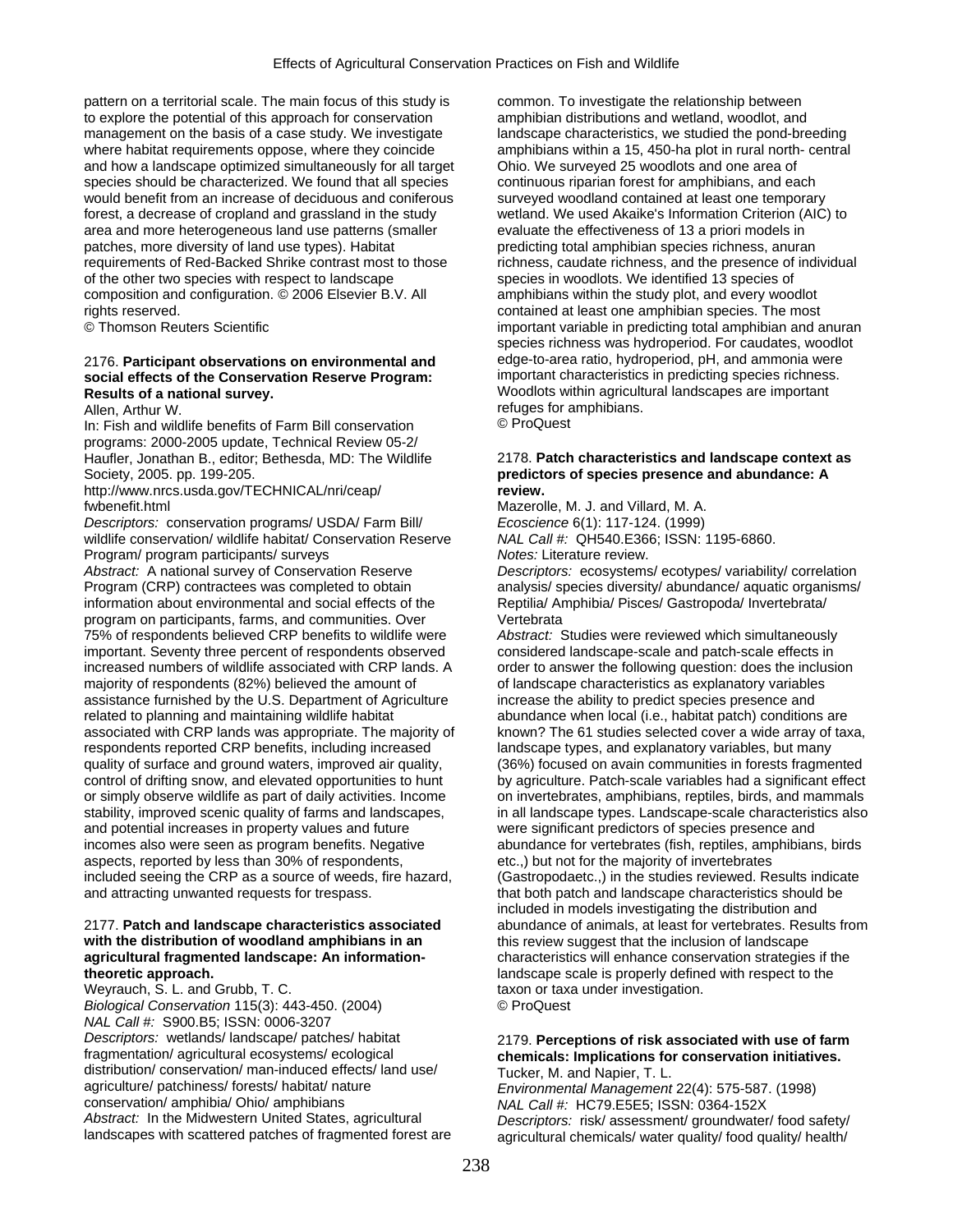environmental impact/ farmers' attitudes/ nontarget effects/ 2181. **Plant and small mammal diversity in orchard**  pesticides/ agricultural entomology/ Ohio/ corn belt **versus non-crop habitats.**  Abstract: Data were collected from 245 farmers within the Sullivan, T. P. and Sullivan, D. S. Darby Creek hydrologic unit in central Ohio to assess *Agriculture, Ecosystems and Environment* 116(3-4): perceptions of risk associated with use of farm chemicals. 235-243. (2006) Farmers were asked to evaluate the level of risk associated *NAL Call #:* S601.A34; ISSN: 01678809.<br>
with use of agricultural chemicals for water quality, food *Notes:* doi: 10.1016/j.agee.2006.02.010. with use of agricultural chemicals for water quality, food safety, food quality, health of applicator, health of farm *Descriptors:* agroecosystems/ biodiversity/ non-crop and human health. Study findings revealed that respondents vegetation/ agricultural ecosystem/ agricultural land/ perceived use of farm chemicals posed little or no threat to orchards/ riparian forest/ species richness/ vascular plant/ any of the assessed items. A composite index was British Columbia/ Canada/ North America/ summerland/ formulated from the responses to the nine items and was Artemisia tridentata/ Malus x domestica/ Mammalia/ titled Perceived Risk. Variance in the Perceived Risk index Tracheophyta was regressed against social learning variables. The *Abstract:* This study was designed to determine the findings revealed that approximately 32% of the variance abundance and diversity of vascular plant and small findings revealed that approximately 32% of the variance was explained by the predictive variables included in the mammal communities in a mosaic of orchard and non-crop<br>model. It was concluded that the theoretical perspective habitats in an agricultural landscape. Study areas w model. It was concluded that the theoretical perspective was somewhat useful for understanding perceptions held located at Summerland, British Columbia, Canada where about agricultural chemical use at the farm level. The seven replicate habitats: old field, sagebrush, dwarf, and findings are discussed in the context of future conservation conventional apple orchards, ponderosa pine forest, and educational-information programmes within the study hedgerow, and riparian were intensively sampled for region. vascular plant (1999) and small mammal communities

*Journal of Aquatic Ecosystem Stress and Recovery* 6(2): 159-177. (1998) was similar, but did range from 12.3 species in old field

*Notes:* Literature review; doi: 10.1023/A:1009920227241. (mineral)/ plankton/ toxicity tests/ bioassays/ ecosystems/ was positively related to total species richness and spe<br>nutrients/ numerical analysis/ fuzzy logic/ model studies/ diversity of vegetation. Mean total abundance nutrients/ numerical analysis/ fuzzy logic/ model studies/ diversity of vegetation. Mean total abundance of small<br>aquatic environment/ toxicity testing/ multispecies testing/ mammals ranged from 28.1 to 37.0 ha-1 across ol aquatic environment/ toxicity testing/ multispecies testing/ mammals ranged from 28.1 to 37.0 ha-1 across old field,<br>methods and instruments/ effects of pollution/ toxicology sage, and riparian habitats compared with a ran methods and instruments/ effects of pollution/ toxicology and health

*Abstract:* To adequately protect aquatic ecosystems from habitats generally had the highest levels of species<br>impact by anthropogenic perturbations it is necessary to **rightleness** and diversity of small mammals, although impact by anthropogenic perturbations it is necessary to richness and diversity of small mammals, although the<br>distinguish what is safe from what is not. This review other non-crop habitats were similar to these in some distinguish what is safe from what is not. This review other non-crop habitats were similar to these in some<br>examines approaches to this problem in relation to primary years. Structural diversity of vegetation appeared to examines approaches to this problem in relation to primary years. Structural diversity of vegetation appeared to be a<br>and secondary effects of pesticides. Understanding nutrient reasonable indicator of biodiversity, at lea and secondary effects of pesticides. Understanding nutrient reasonable indicator of biodiversity, at least for vasculary<br>- plankton and plankton - plankton interrelationships on plants and small mammals, and should be incl - plankton and plankton - plankton interrelationships on plants and small mammals, and should be included included included included included included included included included included included included included included both spatial and temporal scales is important if secondary future assessments of diversity in agroed<br>The indirect effects are to be assessed. Before defining or  $\degree$  2008 Elsevier B.V. All rights reserved. or indirect effects are to be assessed. Before defining or measuring a toxicity endpoint, consideration must be given to whether to use single species or multispecies tests. Each 2182. **Plant genotype affects long-term herbivore**  has its strengths and weaknesses and is reviewed. In **population dynamics and extinction: Conservation**  single species testing, toxicity endpoints can be more **implications.**  clearly defined but extrapolation of effects to an ecosystem McIntyre, P. J. and Whitham, T. G. is more difficult than with multispecies testing and can often *Ecology* 84(2): 311-322. (2003) lead to incorrect conclusions. Interpretation of multispecies *NAL Call #:* 410 Ec7; ISSN: 00129658 testing results are challenging and numerical analysis *Descriptors:* Aceria parapopuli/ arthropod galls/ inference, classification and ordination are required. plant-herbivore interactions/ population dynamics/ Conceptual and fuzzy logic modelling techniques promise a genotype/ herbivore/ hybridization/ plant-herbivore solution to the interpretation of multispecies tests. interaction/ population dynamics/ species conservation/

orchard habitats/ small mammals/ species richness/

© CABI (1999-2003). Total plant species sampled included 104 herbs, 26 shrubs, and 9 trees. Mean crown volume index of 2180. **Pesticide toxicity endpoints in aquatic** herbs was similar among sites. Hedgerow and riparian **ecosystems. habitats had substantial shrub layers, and the conventional** Simon, D.; Helliwell, S.; and Robards, K. **Exercice 2.** orchard, pine forest, and riparian habitats had the highest<br>Journal of Aquatic Ecosystem Stress and Recovery 6(2): biomass of trees. Total mean species richness of pl *NAL Call #:* QH541.5.W3 J68; ISSN: 1386-1980.<br>*Notes:* Literature review: doi: 10 1023/A:1009920227241 diversity and structural diversity were highest in the sage, *Descriptors:* pesticides/ pollution effects/ nutrients hedgerow, and riparian habitats. Total structural diversity 16.7 animals/ha in the other habitats. Old field and sage habitats generally had the highest levels of species

cottonwoods/ Eriophyidae/ hybridization/ plant resistance/ © ProQuest Acari/ Aceria/ Animalia/ Arthropoda/ Eriophyidae/ Populus angustifolia/ Populus berolinensis/ Populus fremontii *Abstract:* Few studies have linked long-term herbivore population dynamics with plant genetics. In this study we present evidence that plant genotype and hybridization influence the population dynamics of the poplar bud gall mite, Aceria parapopuli. Using experimental transfers and a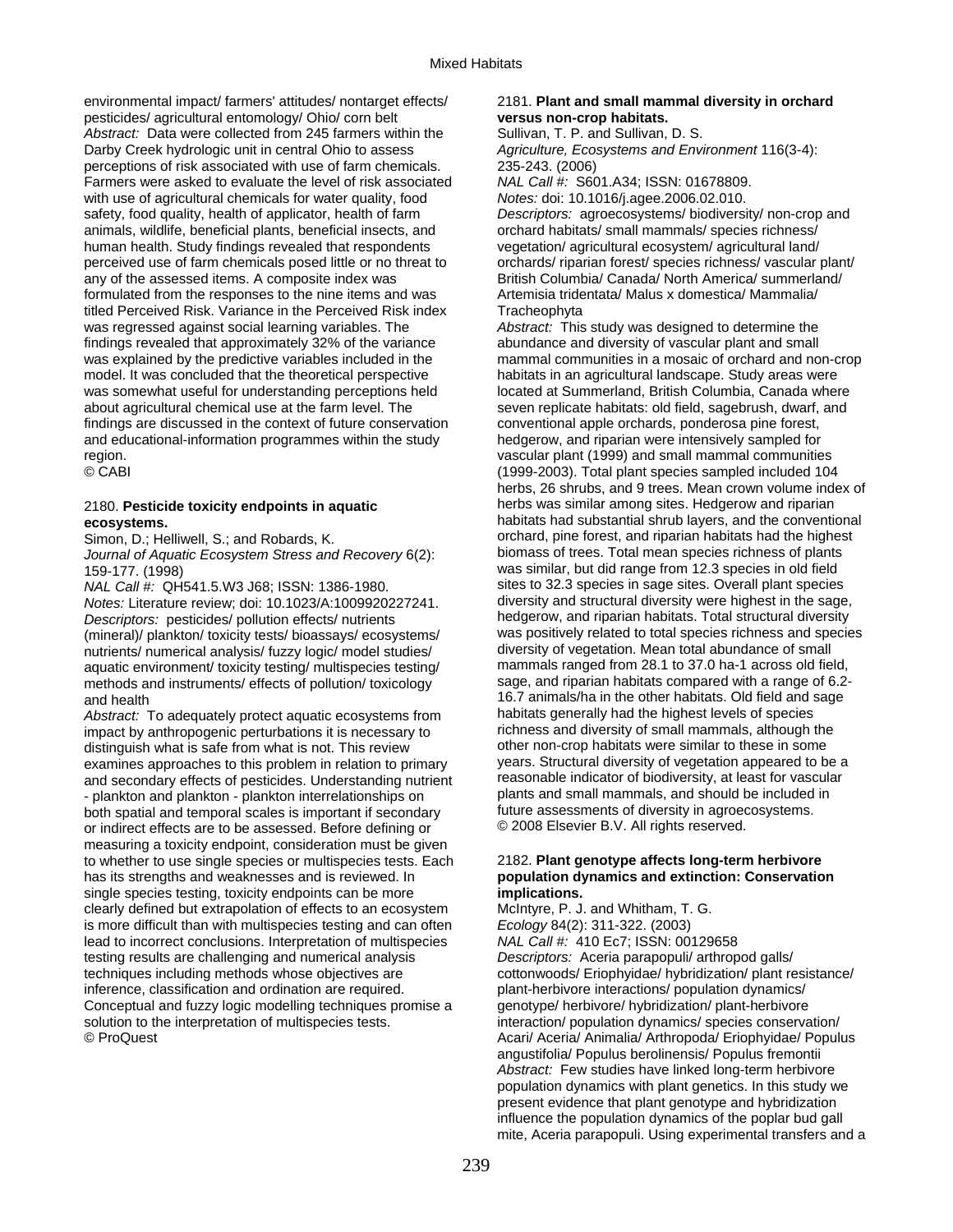five-year data set on mite abundance on two cottonwood linear regression (p < 0.001; R2 = 0.176) was obtained species (Populus fremontii and P. angustifolia) and their between plasma retinol and body weight. Plasma retinol naturally occurring hybrids, we demonstrated that hybrid concentrations were significantly different between study trees exhibiting an F1 morphology were, on average, sites  $(p < 0.001)$  being lowest at both Riviere Noire and extremely susceptible to A. parapopuli. The susceptibility of Riviere a la Barbue. More than 60% of the land area in these hybrids ranged several orders of magnitude and these sub-watersheds is under intensive corn-soya affected the population dynamics of A. parapopuli across cultivation and surface water contained the highest the five years of study. Populations grew exponentially on concentrations of the herbicides atrazine, deethyl-atrazine, susceptible hybrids in every year, eventually reaching a simazine, metolachlor, dimethenamide, chlopyralide, mean of ~140 galls per tree. In contrast, populations dicamba and bentazone. Plasma 13-cis-4-oxo-retinoic acid fluctuated around low densities (0.01-0.87 galls per tree) on was significantly different (p < 0.001) between subtheir parental host species. Low gall densities on parental watersheds, however this effect was apparently unrelated trees resulted in high annual extinction rates (mean  $= 62\%)$  to agricultural intensity. Plasma retinol was negatively for mite populations on individual parental trees, in contrast correlated  $(p = 0.026; r = -0.237)$  with plasma 13-cis-4-oxoto low annual extinction rates (mean = 7%) for mite retinoic acid. These results suggest that retinoid populations on hybrid trees. We detected significant homeostasis in bullfrogs may be influenced by agricultural differences in gall population growth rates (intrinsic rate of practices.<br>
increase, r) among hybrid genotypes across four years of © 2008 Elsevier B.V. All rights reserved. increase, r) among hybrid genotypes across four years of study, ranging from  $r = 0$  to  $r = 1.5$ , demonstrating that plant genotype influences a fundamental component of 2184. **Postfledging survival and movement in**<br>
population dynamics. We argue that plant genotype should **dickcissels (Spiza americana): Implications fo** also impact metapopulation dynamics, because plant **management and conservation.**  genotype affected the number of available colonists and Berkeley, L. I.; McCarty, J. P.; and Wolfenbarger, L. directly affected mite extinction rates. If other arthropod *Auk* 124(2): 396-409. (2007)<br>species exhibit similar traits, these findings have important *NAL Call #:* 413.8 AU4 ; ISSN: 00048038. species exhibit similar traits, these findings have important conservation implications. Because mite population growth *Notes:* doi: 10.1642/0004-8038(2007)124 and extinction are so closely tied to rare host genotypes, to [396:PSAMID]2.0.CO;2.<br>
conserve such species we must preserve rare host *Descriptors:* agriculture. genotypes, which would represent a major challenge to grassland birds/ habitat use/ radiotelemetry/ Spiza current conservation practices that target species rather americana/ survival analysis/ tallgrass prairie<br>Abstract: When land managers incorporate the

# **catesbeiana, in relation to agricultural intensity of sub-** critical life stages are seldom known and may differ from

Berube, V. E.; Boily, M. H.; DeBlois, C.; Dassylva, N.; and americana) during the postfledging period. In 2003 and Spear, P. A. 2004, we monitored 60 fledgling Dickcissels for ≤30 days

*Descriptors:* 13-cis-4-oxo-retinoic acid/ all-trans-retinol/ nest. Estimated mean survival times were 16.9 ± 1.6 days pesticide residue/ plasma/ pollution effect/ population positively associated with dense vertical and horizontal decline/ vitamin blood level/ Canada/ North America/ structure of forbs at nests. Survival tended to be positively Quebec/ Yamaska River/ Amphibia/ Rana catesbeiana/ associated with vertical grass density on adult territories

*Abstract:* Amphibian populations are decreasing globally adult territories. Fledgling habitat use was restricted to and the causes are presently unclear. Retinoids have been areas where Dickcissels nested and adjacent fields. extensively studied in other vertebrate classes where they Habitats used included corn and soybean fields, are associated with pleiotropic effects such as susceptibility grasslands, and wetlands. Our results suggest that the to disease (including cancer and parasitic infections), fledgling period is a critical stage for Dickcissels and that deformities and reproduction. To investigate the hypothesis fledglings require habitat similar to habitat used for nesting. that retinoid homeostasis is influenced by agricultural © The American Ornithologists' Union, 2007. activities, blood samples were collected from adult © 2008 Elsevier B.V. All rights reserved. bullfrogs, Rana catesbeiana, at each of six sub-watersheds chosen to represent a gradient of agricultural intensity 2185. **The potential of fruit trees to enhance converted**  surface water were collected at each of the study sites Foster, M. S.<br>approximately 1 month after spraying and analyzed for 53 *Bird Conserv* pesticides. Male body weight was significantly different (p < ISSN: 09592709. 0.001) between study sites with the smallest bullfrogs *Notes:* doi: 10.1017/S0959270906000554. captured from the Riviere a la Barbue sub-watershed http://www.pwrc.usgs.gov/prodabs/pubpdfs/ associated with high agricultural intensity. A significant 6728\_Foster.pdf

# dickcissels (Spiza americana): Implications for habitat

Descriptors: agriculture/ dickcissel/ fledgling stage/ than genotypes.<br>
© 2008 Elsevier B.V. All rights reserved.<br> **Abstract:** When land managers incorporate the habitat of 2008 Elsevier Publical Companion they typical needs of grassland birds into their planning, they typically rely on management recommendations based on habitat 2183. **Plasma retinoid profile in bullfrogs, Rana** use by adults during nesting. Habitat requirements for other **watersheds in the Yamaska River Drainage Basin,** those of nesting adults. Using radiotelemetry, we examined **Quebec, Canada.** survival and habitat use by juvenile Dickcissels (Spiza *Aquatic Toxicology* 71(2): 109-120. (2005); after they left the nest. Mortality rates were highest during ISSN: 0166445X. the first week after leaving the nest, and only 33% of the *Notes:* doi: 10.1016/j.aquatox.2004.10.018. fledglings survived the first four weeks after leaving the amphibians/ pesticides/ retinol/ agricultural practices/ frog/ after birds left the nest. In both years, fledgling survival was Vertebrata/ Zea mays and negatively associated with patchily distributed forbs on

# habitats for migrating birds in southern Mexico.

Bird Conservation International 17(1): 45-61. (2007);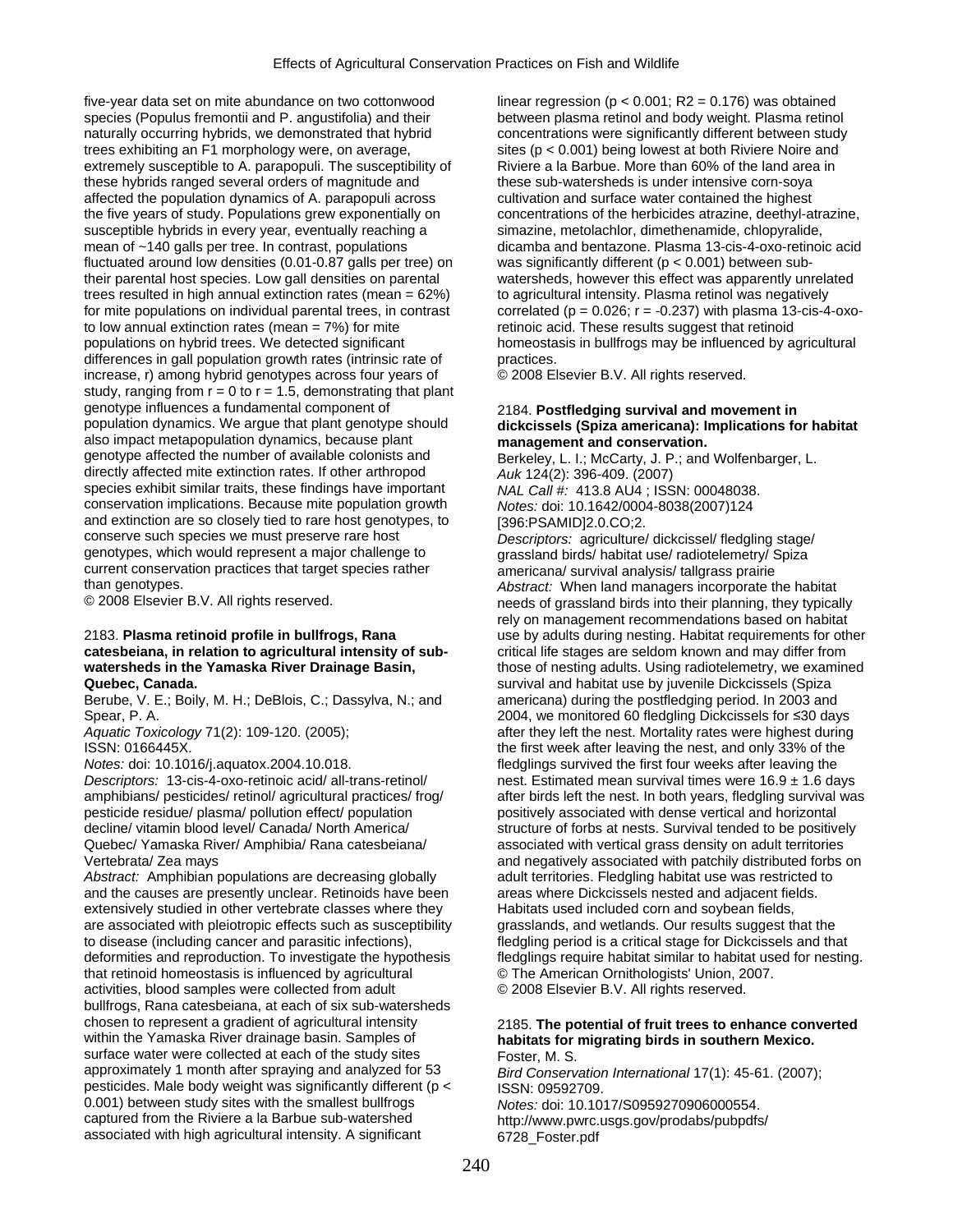*Descriptors:* birds/ migration routes/ fruit trees/ habitat pheasant/ management restoration/ forest shelterbelts/ Mexico *Abstract:* Because ring-necked pheasants (Phasianus

*Abstract:* Migration routes used by Nearctic migrant birds colchicus) are an important wildlife resource in agricultural within species, and between years and seasons. As a population dynamics and suggest management options to result, migration routes for an entire migratory avifauna can ameliorate predation. Predator reduction programs have to protect continuous stretches of habitat sufficient to parameters decrease once predator control ceases. connect the wintering and breeding grounds for most Extensive application of predator reductions may be converted for human use (i.e. for pasture, crop cultivation, moderating the effects of predators at the landscape scale human settlement) as stopover sites for migrants are is expensive. An extensive distribution of cover during the especially important. Shelterbelts around pastures and nesting and brood-rearing periods can increase pheasant fields, if planted with species targeted to support migrant recruitment. Federal agricultural and conservation (and resident) bird species that naturally occupy mature programs can be used to accomplish many of these forest habitats and that are at least partially frugivorous, landscape habitat improvements, but federal and state could be a powerful enhancement tool for such species, if agencies must provide the technical assistance to deliver the birds will enter the converted areas to feed. I tested this the program options to producers. New federal farm<br>approach for Nearctic migrant birds during the spring programs aimed at improving avian survival and approach for Nearctic migrant birds during the spring migration through an area in Chiapas, Mexico. Mature recruitment must have an evaluation and monitoring forest tree species whose fruits are eaten by birds were component built in to determine their effectiveness. surveyed. Based on life form, crop size and fruit  $\heartsuit$  ProQuest characteristics, I selected three tree species for study: Cymbopetalum mayanum (Annonaceae), Bursera simaruba 2188. **Predation of artificial nests in a fragmented**  compared the use of fruits of these species by migrants and Estrada, A.; Rivera, A.; and Coates-Estrada, R.<br>
residents in forest with their use of the fruits of isolated Biological Conservation 106(2): 199-209 (2002) individuals of the same species in pasture and cropland. All *NAL Call #:* S900.B5; ISSN: 00063207. three plant species were useful for enhancing converted *Notes:* doi: 10.1016/S0006-3207(01)00246-4. habitats for forest-occupying spring migrants, although *Descriptors:* conservation/ edge effects/ forest species differed in the degree to which they entered fragmentation/ Los Tuxtlas/ Mexico/ neotropics/ species differed in the degree to which they entered fragmentation/ Los Tuxtlas/ Mexico/ neotropics/ nest<br>disturbed areas to feed on the fruits. These tree species readation/ artificial nest/ edge effect/ habitat fragment disturbed areas to feed on the fruits. These tree species predation/ artificial nest/ edge effect/ habitat fragmentation/<br>could probably enhance habitats for migrants at sites entity nest predation/ Mexico/ Aves/ Galliform throughout the natural geographic ranges of the plants; in *Abstract: Predation rates of artificial nests were*<br>
other geographic areas for other target bird groups, other investigated in a fragmented landscape in the lot other geographic areas for other target bird groups, other investigated in a fragmented landscape in the lowlands of<br>I os Tuxtlas in southern Mexico. Hen and plasticine eggs tree species might be more appropriate. © BirdLife Los Tuxtlas in southern Mexico. Hen and plasticine eggs<br>Los Tuxtlas in southern Mexico. Hen and plasticine eggs<br>Mere used to assess predation pressure in four babitats:

*Technical Report: New Mexico Water Resources Research* along transects at each site. Predation rates on each type

Basin: Proceedings of the 39th Annual New Mexico Water each site prior to the experimental trails. Readings of Mexico State University, New Mexico Water Resources nest at each site to assess exposure of nests. In general, Research Institute. The state of the state of the second version rates were significantly higher for both

water rights/ management planning/ water resources/ water the corridors than in the interior of the forest fragments. supply/ water management/ legal aspects/ riparian rights/ While birds and mammals were the principal predators on legal review/ conjunctive use/ river basin management/ hen eggs in the forests, mammals were responsible for the regional planning/ multiple use of resources/ techniques of majority (≥ 70%) of eggs damaged at the other habitats. planning/ environmental action/ conservation, wildlife Surveys of potential nest predators showed that avian and

*NAL Call #:* SK357.A1W5; ISSN: 0091-7648 from forest interior to open habitats. Restoration of forest dynamics/ recruitment/ Phasianus colchicus/ Ring necked

can cover great distances; they also differ among species, ecosystems, we reviewed the role of predators on pheasant encompass broad geographic areas, making it impossible the potential to increase survival and recruitment, but these species. Consequently, ways to enhance habitats ethically questionable, and habitat management directed at

## landscape in the tropical region of Los Tuxtlas, Mexico.

Biological Conservation 106(2): 199-209. (2002) nest predation/ Mexico/ Aves/ Galliformes/ Mammalia International 2007.<br>
© 2008 Elsevier B.V. All rights reserved.<br>
the interior of forest fragments, the forest-pasture edge. the interior of forest fragments, the forest-pasture edge, corridors of residual forest vegetation and linear strips of 2186. **Practical realities of conjunctive management:** live fences across pastures. Three sites per habitat were **The middle Rio Grande as an example.** used in three experimental trials. Hen and plasticine ground Dumars, C. nests with three eggs each were alternated every 50 m *Institute* 290: 119-122. (1995). *Institute* 290: 119-122. (1995). *Institute* 290: 119-122. (1995). *Notes:* The Future of Albuquerque and Middle Rio Grande and mammalian potential nest predators were conducted at Conference, Albuquerque, NM (USA), 3-4 Nov 1994; New amount of light illuminating the ground were taken by each *Descriptors:* United States, New Mexico, Rio Grande River/ hen and plasticine nests in the forest-pasture edge and in management and recreation mammalian potential nest predators were significantly more © ProQuest common at the forest-pasture edges and at the other habitats than in the forests. Readings of light reaching the 2187. **Predation and ring-necked pheasant population** ground suggest that concealment of nests by the vegetation **dynamics. and the contract of the intervals of the intervalse of the intervalse of the contract of the contract of the contract of the contract of the contract of the contract of the contract of the contract of the cont** Riley, T. Z. and Schulz, J. H. corisistent with reports from other Neotropical rainforests *Wildlife Society Bulletin* 29(1): 33-38. (2001) indicating an increase of artificial nest predation pressures *Descriptors:* wildlife management/ predation/ population fragments, allowing the vegetation to grow along the forest-<br>dynamics/ recruitment/ Phasianus colchicus/ Ring necked pasture edge and the planting of arboreal crops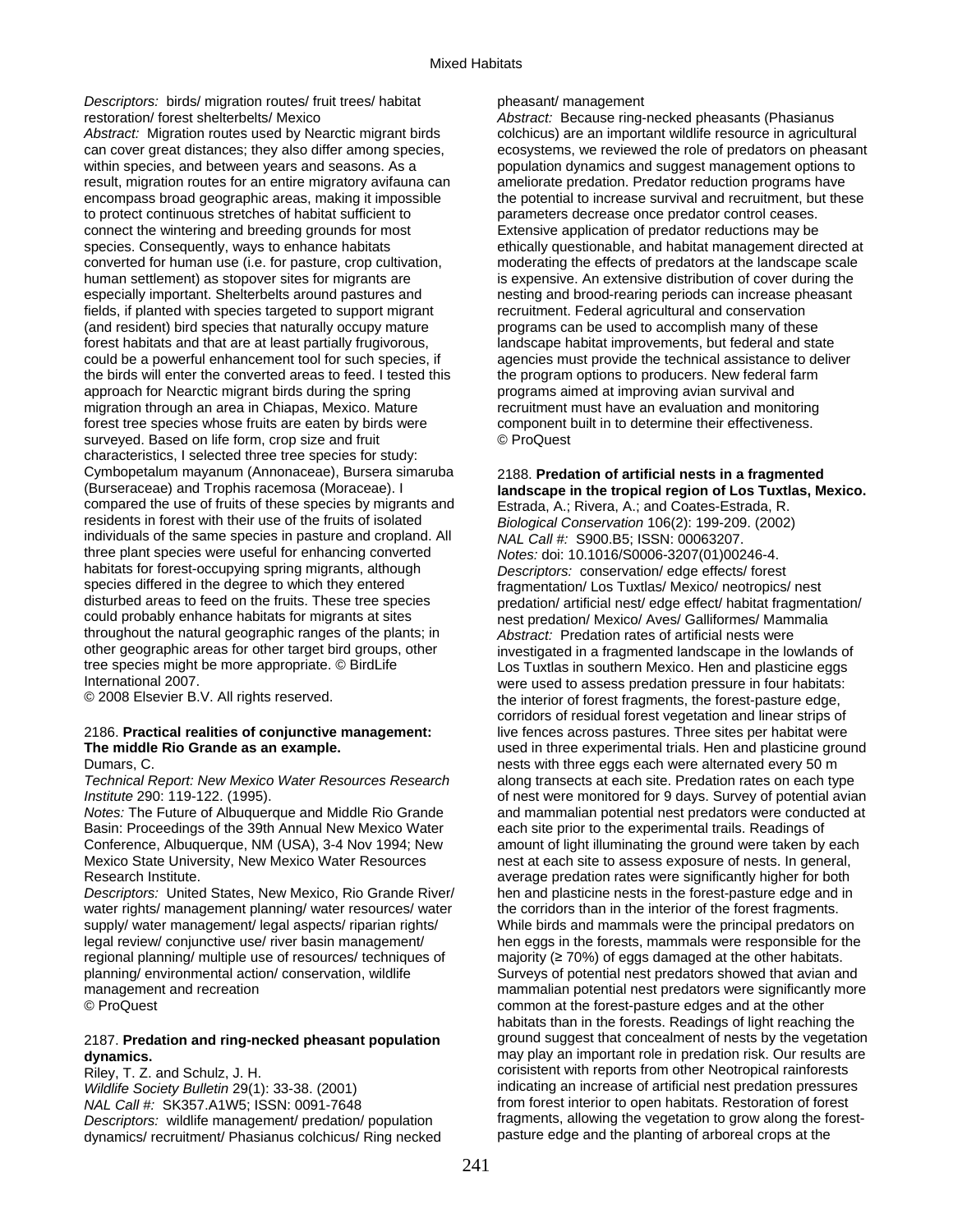forest-pasture edges may be measures that could increase Participants (12-15 persons)in each breakout session Science Ltd. **From a joint federal and provincial perspective.** Topics for

Wood, Paul A.; Dawson, Deanna K.; Sauer, John R.; and Wilson, Marcia H. 15) habitat transfer.<br>
In: Bird Conservation Implementation and Integration in the C ProQuest

In: Bird Conservation Implementation and Integration in the Americas: Proceedings of the Third International Partners in Flight Conference, General Technical Report-PSW 191/ 2191. **Progress towards understanding the structure,**  Ralph, C. J. and Rich, T. D.; Albany, CA: Pacific Southwest **function, and ecological significance of small stream**  Research Station, Forest Service, U.S. Department of **channels and their riparian zones.**  Agriculture, 2005. pp. 101-106. Agriculture, 2005. pp. 101-106.

*Descriptors:* conservation measures/ ecology/ land zones/ 1349-1351. (2003)<br>North America/ Aves: disturbance by man/ impact of *NAL Call #:* SD13.C35; ISSN: 00455067. North America/ Aves: disturbance by man/ impact of alternative management scenarios on wintering migrants *Notes:* doi: 10.1139/x03-146. and resident species/ habitat management/ population *Descriptors:* ecosystems/ vegetation/ wildlife/ ecology/ dynamics/ wintering migrants and resident species/ impact community structure/ ecosystem function/ forest of alternative management scenarios/ Mexico/ Campeche/ management/ riparian zone/ stream Rancho Sandoval/ Aves/ birds/ chordates/ vertebrates *Abstract:* Incomplete knowledge of the ecological functions Abstract: We developed models to predict the potential of small streams and their riparian zones, particularly their response of wintering Neotropical migrant and resident bird roles in larger watershed and landscape contexts, species to alternative management scenarios, using data contributes to confusion and debate about the levels of from point counts of birds along with habitat variables riparian vegetation retention required along small streams measured or estimated from remotely sensed data in a for the purpose of protecting aquatic ecosystems, riparian Geographic Information System. Expected numbers of wildlife, and water quality. As a consequence, there are occurrences at points were calculated for 100 species of marked differences in riparian forestry practices and birds, under current habitat conditions and under habitat management among jurisdictions throughout North conditions that would result from seven alternative **America.** To aid in resolving these issues, a symposium on management scenarios for Rancho Sandoval, a cattle small streams and their riparian zones was held at The ranch and private nature reserve in Campeche, Mexico. University of British Columbia from 19 to 21 February 2002, Most bird species of conservation concern would benefit which brought together scientists, managers, and from management scenarios that increase the amount of practitioners and provided a forum for the presentation and forest, but the highest priority resident species would not. discussion of emerging research results. This special issue species and the concerns of ranch managers, we as well as one solicited paper. recommend that forest area and connectivity be increased, © 2008 Elsevier B.V. All rights reserved. and pastures be maintained but more efficiently managed to support cattle and the priority resident and migrant birds 2192. **Projecting the bird community response resulting**<br> **from the adoption of shelterbelt agroforestry practices** 

© Thomson Reuters Scientific **in eastern Nebraska.** 

## 2190. **Proceedings of the 1998 Prairie Fish Habitat** *Agroforestry Systems* 53(3): 333-350. (2001)

*Descriptors:* Conferences/ environment management/ plants/ vertebrates/ agroforestry: shelterbelt plantings<br>
environmental impact/ habitat/ man-induced effects/ *Abstract:* Evolving agricultural policies have influence environmental impact/ habitat/ man-induced effects/ *Abstract:* Evolving agricultural policies have influenced

*Abstract:* A Prairie Fish Habitat Management Workshop wildlife habitat has become an explicit objective of existing was held at Hecla Island, Manitoba on June 3-5, 1998. The agricultural policy. Thus, there is renewed focus on field<br>workshop was sponsored by the Department of Fisheries borders and the use of shelterbelt agroforestry sys and Oceans, Habitat Management Division (DFO-HM) with achieve conservation goals in the Midwest. Two<br>input and cooperation from the provinces of Alberta, Representative Farms - a 283-ha dryland and 51 input and cooperation from the provinces of Alberta, end are representative Farms - a 283-ha dryland and 510-ha<br>Saskatchewan, Manitoba and Ontario. Separate breakout entringated farm were created in Saunders County. Nebr Saskatchewan, Manitoba and Ontario. Separate breakout irrigated farm were created in Saunders County, Nebraska.<br>Sessions dealing with 15 pre-selected topics were held The Habitat Analysis and Modeling System (HAMS) was sessions dealing with 15 pre-selected topics were held The Habitat Analysis and Modeling System (HAMS) was<br>involving 70 workshop participants. The workshop topics used to describe the composition and spatial pattern of th involving 70 workshop participants. The workshop topics used to describe the composition and spatial pattern of the<br>centered on key issues and activities with the potential to existing farms and surrounding landscape, as w centered on key issues and activities with the potential to existing farms and surrounding landscape, as well as for

cover and nest protection. © 2002 Published by Elsevier produced recommendations addressing their assigned topic © 2008 Elsevier B.V. All rights reserved. the workshop included: 1) wild rice 2) applying no net loss quantitatively 3) channelization 4) agricultural trends and 2189. **Predicting bird response to alternative** impacts 5) road crossings 6) cumulative effects 7) instream **management scenarios on a ranch in Campeche,** flow needs 8) biodiversity 9) whole lake destruction 10) **Mexico.**<br>
Wood, Paul A.: Dawson, Deanna K.: Sauer, John R.: and <sup>13</sup>) timber harvesting impacts 14) regional scale projects

*Notes:* 0196-2094 (ISSN). *Canadian Journal of Forest Research* 33(8): To balance the somewhat conflicting habitat needs of these includes a selection of papers presented at that symposium

# from the adoption of shelterbelt agroforestry practices

Pierce, R. A.; Farrand, D. T.; and Kurtz, W. B. **Management Workshop.**<br>Winnipeg, MB: Canadian Department of Fisheries and *Descriptors: bird (Aves): community respons* Winnipeg, MB: Canadian Department of Fisheries and *Descriptors:* bird (Aves): community response, landscape<br>Oceans: Canadian Manuscript Report of Fisheries and *variables/* tree (Spermatophyta)/ animals/ birds/ chordates/ Oceans; Canadian Manuscript Report of Fisheries and variables/ tree (Spermatophyta)/ animals/ birds/ chordates/ honhuman vertebrates/ plants/ spermatophytes/ vascular Canada, Alberta/ Canada, Manitoba/ Canada, Ontario/ management practices within agroecosystems, impacting Canada, Saskatchewan<br>Abstract: A Prairie Fish Habitat Management Workshop available habitat has become an explicit objective of existing borders and the use of shelterbelt agroforestry systems to the land scapes surrounding selected Breeding Bird Survey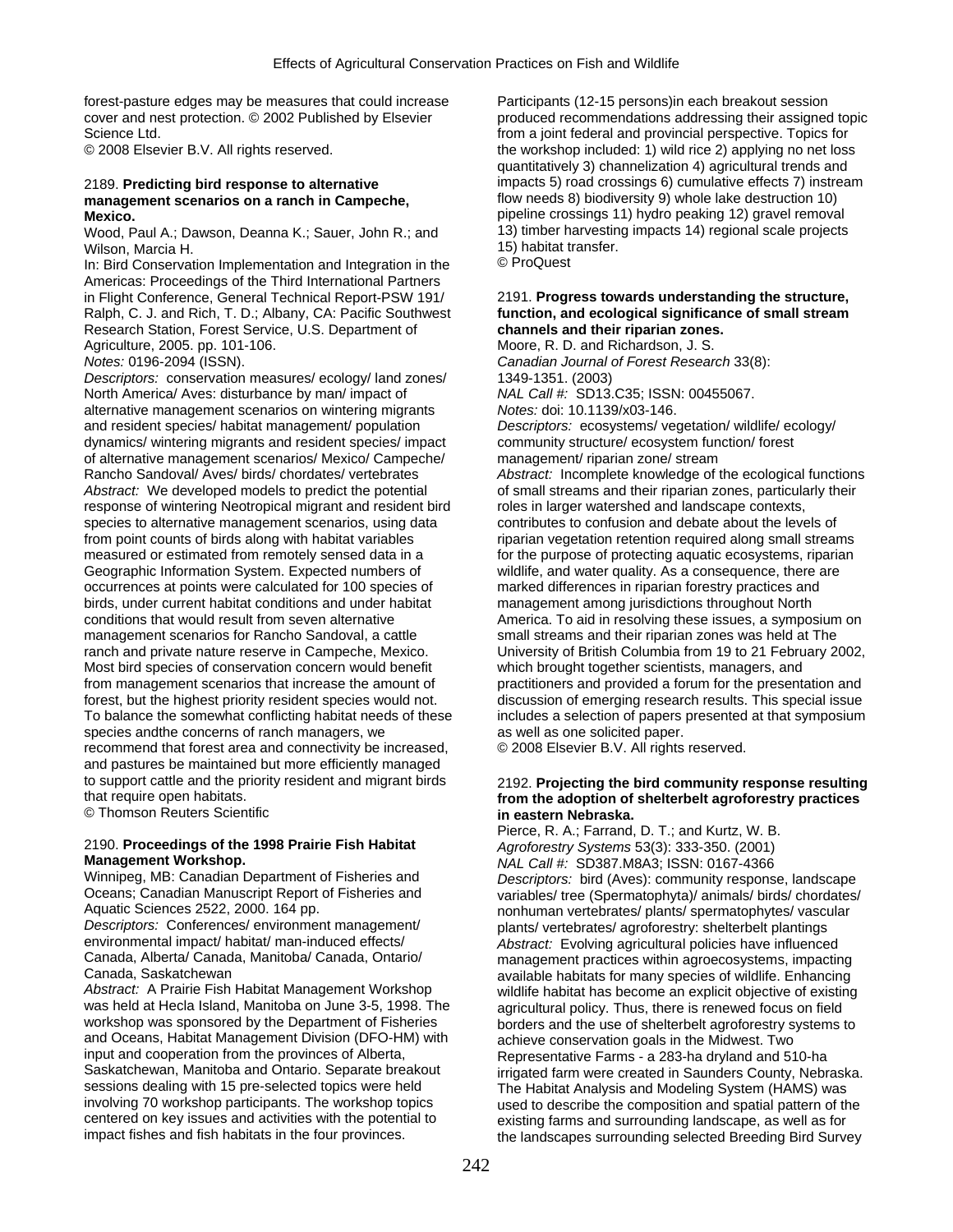(BBS) routes. Simulated land use changes resulting from affect the habitat. The introduction of exotic plant and the implementation of two shelterbelt scenarios, Agricultural animal species is another area that requires attention by and Wildlife, were incorporated on each Representative wildlife managers. Farm and surrounding landscape. Landscape variables © NISC which influence breeding bird species richness and community composition as determined from BBS routes 2194. **RCA III effects of sediment on the aquatic**  heterogeneous landscape results from implementing either **aquatic habitat.**<br>
scenario. The percent total woods was a significant **Castro Janine :** determinant of bird species richness on the BBS routes and<br>was important in influencing bird communities at the farm-<br>Washington, D.C. U.S. Dept. of Agriculture was important in influencing bird communities at the farm-<br>and landscape-level. Other landscape metrics which entity resources Conservation Service, 1995. Working pa influenced the bird community composition on BBS routes (United States. Soil Conservation Service) No. 6.<br>Wores: Title from web page. "August 1995." Description of the dige density values. Policies promoting shelterbelts create edge habitats which based on content viewed May 3, 2002. Includes ultimately favor birds within the Forest-edge/generalist guild bibliographical references. ultimately favor birds within the Forest-edge/generalist guild while bird species in need of conservation such as *NAL Call #:* aQH541.5.W3C37 1995<br>grassland-field species would potentially be negatively **http://www.nrcs.usda.gov/TFCHNICA** grassland-field species would potentially be negatively http://www.nrcs.usda.gov/TECHNICAL/NRI/pubs/<br>affected<br>wp06toxt.html affected. wp06text.html<br>© Thomson Reuters Scientific Network of Nescriptors: A

## 2193. A quiet crisis: What does the future hold for our States/ Soil erosion---United States/ Soil conservation---

*Wyoming Wildlife* 65(9): 15-38. (2001); ISSN: 0043-9819 United States *Descriptors:* wildlife-livestock relationships/ wildlife-human This citation is from AGRICOLA. relationships/ wildlife-habitat relationships/ wildlife/ wetlandwildlife relationships/ wetland draining/ tuberculosis/ 2195. **Red-shouldered hawk (Buteo lineatus)**<br> **abundance and habitat in a reclaimed mine language of the contract of the system** reserves/ refuges/ parks/ population ecology/ plague/ Balcerzak, Melissa J. and Wood, Petra Bohall<br>parasites/ diseases/ overwintering/ oil-gas development/ [*ournal of Raptor Research* 37(3): 188-197 parasites/ diseases/ overwintering/ oil-gas development/ *Journal of Raptor Research* 37(3): 188-197. (2003)<br>movements/ migration/ management/ mammals/ habitat MAI Call #: OI 696 F3.I682: ISSN: 0892-1016 movements/ migration/ management/ mammals/ habitat *NAL Call #:* QL696.F3J682; ISSN: 0892-1016<br>management/ habitat alterations/ food supply/ fires-burns/ *Descriptors: conservation/ terrestrial ecology:* management/ habitat alterations/ food supply/ fires-burns/ *Descriptors:* conservation/ terrestrial ecology: ecology, exotic species/ environmental factors/ drought/ corridors/ environmental sciences/ standardized broadcas exotic species/ environmental factors/ drought/ corridors/ environmental sciences/ standardized broadcast call<br>
conservation/ chronic wasting disease/ buildings/ environmental sciences/ standardized broadcast call brucellosis/ birds/ behavior/ bacterial diseases/ Wyoming early successional grassland habitat/ forested habitat/<br>Abstract: Several species of Wyoming wildlife came back fragmented forest patches/ habitat characteristics/ from the brink of extinction when science and management preferences/ habitat use/ landscape ecology/ landscape were combined. But there are many new problems facing fragmentation/ late successional forest habitat/<br>today's conservationists. The author presents a catalog of microbabitat/ mid successional shrub/ pole habitat/ the problems faced by Wyoming wildlife and the emerging reclaimed mine landscape/ relative abundance<br>challenges that conservationists need to meet. Several abstract: Eragmentation of the landscape by la challenges that conservationists need to meet. Several *Abstract:* Fragmentation of the landscape by large-scale species, including deer and pronghorns, survive on new mining may affect Red-shouldered Hawk (Buteo lineatus)<br>shrubs rejuvenated by burns. Fire suppression and grazing propulations by reducing the amount of forested habita shrubs rejuvenated by burns. Fire suppression and grazing populations by reducing the amount of forested habitat<br>by domestic herds have changed the shrub habitat. This a available in a landscape and by creating fragmented affected the wildlife of the region. The prolonged drought of the region affected the reproductive success of many species. Balancing forage use and effective water storage Red-shouldered Hawks in reclaimed mine landscapes<br>
can soften the effects of long term droughts. The variancy within four treatments: early-successional grassland occurrence of diseases like brucellosis, chronic wasting habitat, mid-successional shrub/pole habitat, latedisease, and sylvatic plague is another crisis faced by successional fragmented forest habitat, and late-Wyoming wildlife. By 1990, several new species were successional intact forest habitat. We quantified added to the federal listing of threatened and endangered microbabitat characteristics within an 11 3-m-rad added to the federal listing of threatened and endangered microhabitat characteristics within an 11.3-m-radius plot<br>species in Wyoming. These include Preble's meadow<br>centered on 156 vegetation plots throughout the four species in Wyoming. These include Preble's meadow centered on 156 vegetation plots throughout the four<br>iumping mouse and the lynx. As federal government<br>treatments. We surveyed 48 stations on and adjacent jumping mouse and the lynx. As federal government entity treatments. We surveyed 48 stations on and adjacent to<br>The manages a majority of Wyoming land, habitat management entity three mines for Red-shouldered Hawks using s manages a majority of Wyoming land, habitat management three mines for Red-shouldered Hawks using standardized<br>becomes difficult. Loss of wetland habitat has affected broadcast call techniques during February 2000-January becomes difficult. Loss of wetland habitat has affected broadcast call techniques during February 2000-January<br>Wyoming wildlife considerably. Studies found that wetland 2001 and measured landscape characteristics within 10 Wyoming wildlife considerably. Studies found that wetland 2001 and measured landscape characteristics within 1000-<br>types are difficult to re-create as they require careful measured measured on each station from digitized types are difficult to re-create as they require careful metally m buffer zones centered on each station from digitized<br>management of water levels. An increasing human and a aerial photographs. Mean abundance of Red-should management of water levels. An increasing human and the same all photographs. Mean abundance of Red-shouldered<br>1.07 population in Wyoming has increased the demand for Hawks was significantly higher in the intact forest (x= population in Wyoming has increased the demand for Hawks was significantly higher in the intact forest (x=0.07<br>outdoor recreation. Introduction of new technology, tools, detections/point. SE=0.03) than the grassland (x=0.0 and vehicles have impacted management issues, ethics,  $SE=0.01$  treatment, but did not differ from the fragmented<br>and the public image of recreation. Installation of new gas  $f( x=0.03. SE=0.01)$  or shrub/pole  $(x=0.03. SE=0.01)$ pipelines and development of natural gas fields adversely treatments. Most microhabitat characteristics in both

# environment: Potential NRCS actions to improve

Castro, Janine.; Reckendorf, Frank.; and United States. Resources Conservation Service, 1995. Working paper Notes: Title from web page. "August 1995." Description

Descriptors: Aquatic ecology---Environmental aspects---United States/ Aquatic resources conservation---United **wildlife?** United States/ Sediment transport---United States/ Aquatic Madson, Chris **Chris** organisms, Effect of contaminated sediments on---

## abundance and habitat in a reclaimed mine landscape.

technique/ applied and field techniques/ aerial photographs/ fragmented forest patches/ habitat characteristics/ habitat microhabitat/ mid successional shrub/ pole habitat/ available in a landscape and by creating fragmented forest patches surrounded by reclaimed mine lands. We examined habitat characteristics and relative abundance of within four treatments: early-successional grassland detections/point,  $SE=0.03$ ) than the grassland (x=0.01, forest (x=0.03, SE=0.01) or shrub/pole (x=0.03, SE=0.01)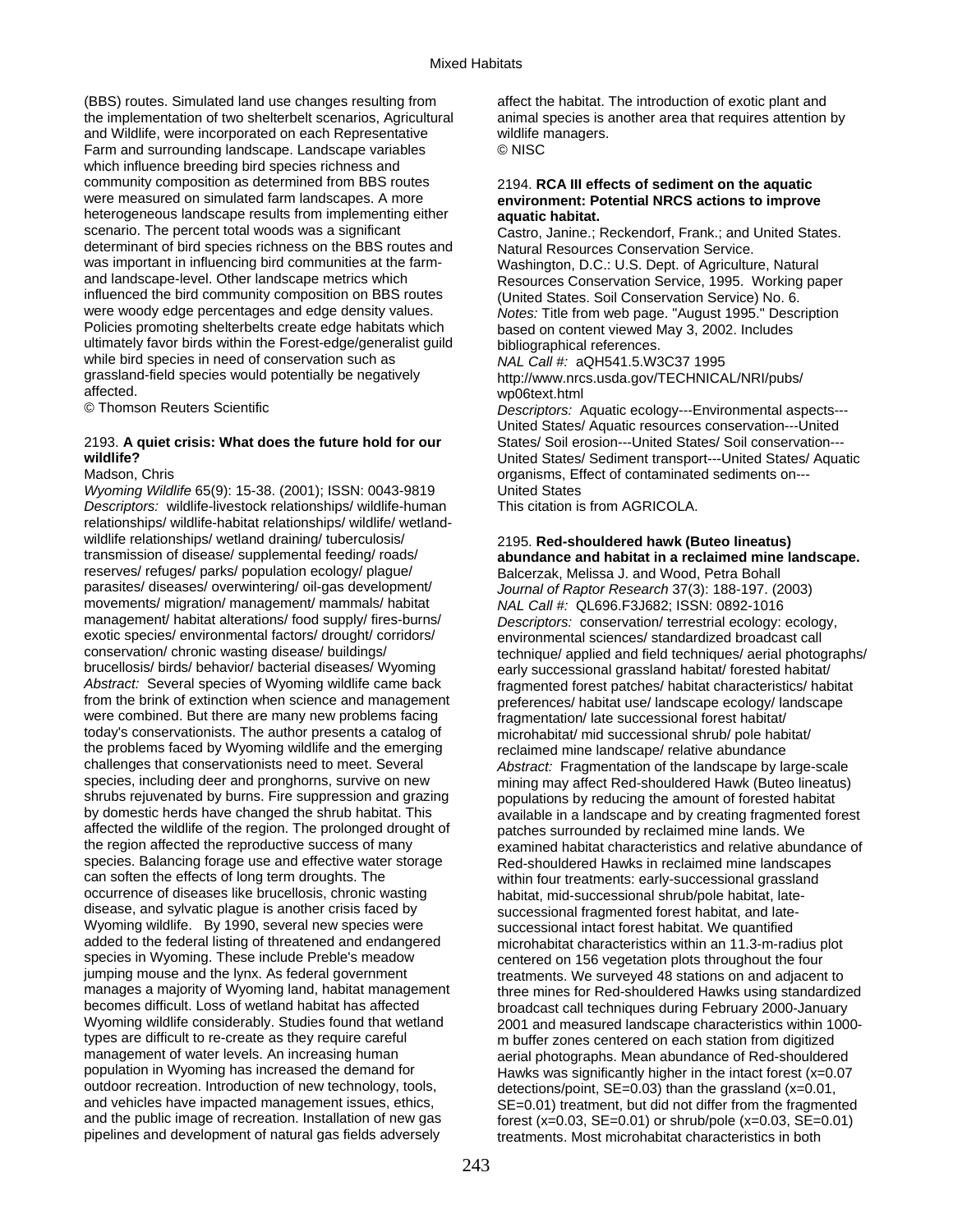characteristic determining presence of Red-shouldered **cultivation intensity?**  Hawks in a forest-dominated landscape. More wetlands in Brose, Ulrich the landscape may provide abundant amphibians and *Agriculture, Ecosystems and Environment* 98(1-3): reptiles, which are important in the diet of Red-shouldered 163-167. (2003)

Ross, Bradley D. and Yahner, Richard H. 7-14. (2003) sustainable agriculture requires evaluations at regional

*Descriptors:* conservation measures/ nutrition/ feeding regional diversity of temporary wetland carabid beetles was 2016 behavior/ ecology/ habitat utilization/ habitat/ land zones/ analysed for six landscapes of 10 km<sup>2</sup> behavior/ ecology/ habitat utilization/ habitat/ land zones/ analysed for six landscapes of 10 km<sup>2</sup> each. The relative<br>Aves: habitat management/ quilds and habitat associations/ importance of landscape features and cultiv Aves: habitat management/ guilds and habitat associations/ importance of landscape features and cultivation intens<br>interval analysis/ for animal/ community structure/ habitat for the regional diversity was compared. Total regional analysis/ foraging/ community structure/ habitat for the regional diversity was compared. Total species<br>Transport the regional diversity was compared. Total species that preference/ habitat/ Pennsylvania/ Centre County/ Ridge richness was correlated with the mean soil-indices tha<br>And Valley Physiographic Province/ Aves/ birds/ chordates/ were used as indicators of cultivation intensity. Th and Valley Physiographic Province/ Aves/ birds/ chordates/

Abstract: We examined distributional patterns of avian **the importance of cultivation intensity for arthropod**<br>communities. The diversity of wetland and habitat-specific guilds in relation to habitat data in the Ridge and Valley communities. The diversity of wetland and habitat-spe<br>Physiographic Province, Centre County, Pennsylvania. Species correlated with the temporary wetlands mean Physiographic Province, Centre County, Pennsylvania. Species correlated with the temporary wetlands mean<br>County-wide avian data (migratory, habitat, and foraging statution of flooding and the density of temporary wetlands, County-wide avian data (migratory, habitat, and foraging duration of flooding and the density of temporary wetla<br>
puild classifications) were obtained from the Pennsylvania but apart from this, there was no impact of lands guild classifications) were obtained from the Pennsylvania but apart from this, there was no impact of landscape<br>Breeding Bird Atlas (BBA), and habitat data (cover types, entitled at the fatures on diversity. These results Breeding Bird Atlas (BBA), and habitat data (cover types, features on diversity. These results do not corrobora<br>Froadways, and streams) were derived from satellite imagery concepts of using indices of landscape structure a roadways, and streams) were derived from satellite imagery concepts of using indices of landscape structure as<br>and the state transportation department. Based on linear-<br>biodiversity indicators, but the importance of cultiv and the state transportation department. Based on linear-<br>
regression analyses, certain quild types were positively<br>
intensity cannot be too strongly emphasised. regression analyses, certain guild types were positively intensity cannot be too strongly<br>affected by extensive amounts of herbaceous grasslands © Thomson Reuters Scientific affected by extensive amounts of herbaceous grasslands (e.g., neotropical migrants) and herbaceous land (e.g., canopy-sallier foragers) and negatively affected by 2198. **The relationship between productivities of**  herbaceous cultivated lands (e.g., deciduous forest **salmonids and forest stands in northern California**  species) and developed lands (e.g., trunk-bark foragers). **watersheds. watersheds Neotropical migrats and canopy-sallier foragers were** Frazey, Sharon L. and Wilzbach, Margaret A. Neotropical migrats and canopy-sallier foragers were positively associated with wooded land/herbaceous grassland and wooded land/herbaceous land edges, *NAL Call #:* SD388.W6; ISSN: 0885-6095 respectively. However, deciduous and coniferous forest *Descriptors:* conservation measures/ biometrics/ ecology/ species were negatively associated with herbaceous land land zones/ Salmonidae: habitat management/ size/ body and developed land interfacing forest habitat, and trunk- length/ biomass/ productivity/ forest stand productivity bark foragers were negatively associated by greater relationships/ management implications/ small watersheds/ amounts of deciduous wooded land/developed land edges. California/ Pisces, Actinopterygii, Salmoniformes/ Differences in the abundance of nest predators and brood chordates/ fish/ vertebrates parasites may be among the reasons why regional species *Abstract:* Productivities of resident salmonids and upland richness differs with various types of land uses or edges. and riparian forests in 22 small watersheds of coastal Birds associated with forested habitats were positively northern California were estimated and compared to correlated with the amount of forestland within BBA blocks; determine whether: 1) upland site productivity predicted conversely, forest associates were negatively affected by riparian site productivity; 2) either upland or riparian site edge habitat. Thus, professionals need to consider the productivity predicted salmonid productivity; and 3) other amount and juxtaposition of different land uses as well as parameters explained more of the variance in salmonid the extent and types of edge habitat when creating natural productivity. Upland and riparian site productivities were<br>
reserves and managing avian communities. Even minor estimated using Site Index values for redwood (Sequ reserves and managing avian communities. Even minor increases in the amount of forest fragmentation and associated increase in edge can make habitat unsuitable Salmonid productivity was indexed by back-calculated for deciduous and coniferous forest species. length at age 1 of the largest individuals sampled and by

## fragmented and intact forest differed from shrub/pole and 2197. **Regional diversity of temporary wetland carabid**  grasslands. Amount of wetland was the most important **beetle communities: A matter of landscape features or**

Hawks. *NAL Call #:* S601.A34; ISSN: 0167-8809 Descriptors: agriculture/ biodiversity/ ecology: environmental sciences/ cultivation intensity/ habitat 2196. **Regional analysis of associations between avian** heterogeneity/ landscape ecology/ landscape features/ **guilds and habitat variables. landscape structure/ macro ecology/ regional diversity/**<br>
Ross Bradley D and Yahner Richard H **Structure** Species richness/ temporary wetland community *Journal of the Pennsylvania Academy of Science* 77(1): *Abstract:* The challenge of finding applicable indicators for *NAL Call #:* Q11.J682; ISSN: 1044-6753 scales to lead to policy-relevant results. In this study, the vertebrates<br>
vertebrates<br>
Abstract: We examined distributional patterns of avian<br>
the importance of cultivation intensity for arthropod

Western Journal of Applied Forestry 22(2): 73-80. (2007)

sempervirens) and red alder (Alnus rubra), respectively. © Thomson Reuters Scientific total biomass. Upland and riparian site indices were correlated, but neither factor contributed to the best approximating models of salmonid productivity. Total salmonid biomass was best described by a positive relationship with drainage area. Length of dominant fish was best described by a positive relationship with percentage of hardwoods within riparian areas, which may result from nutrient and/or litter subsidies provided by red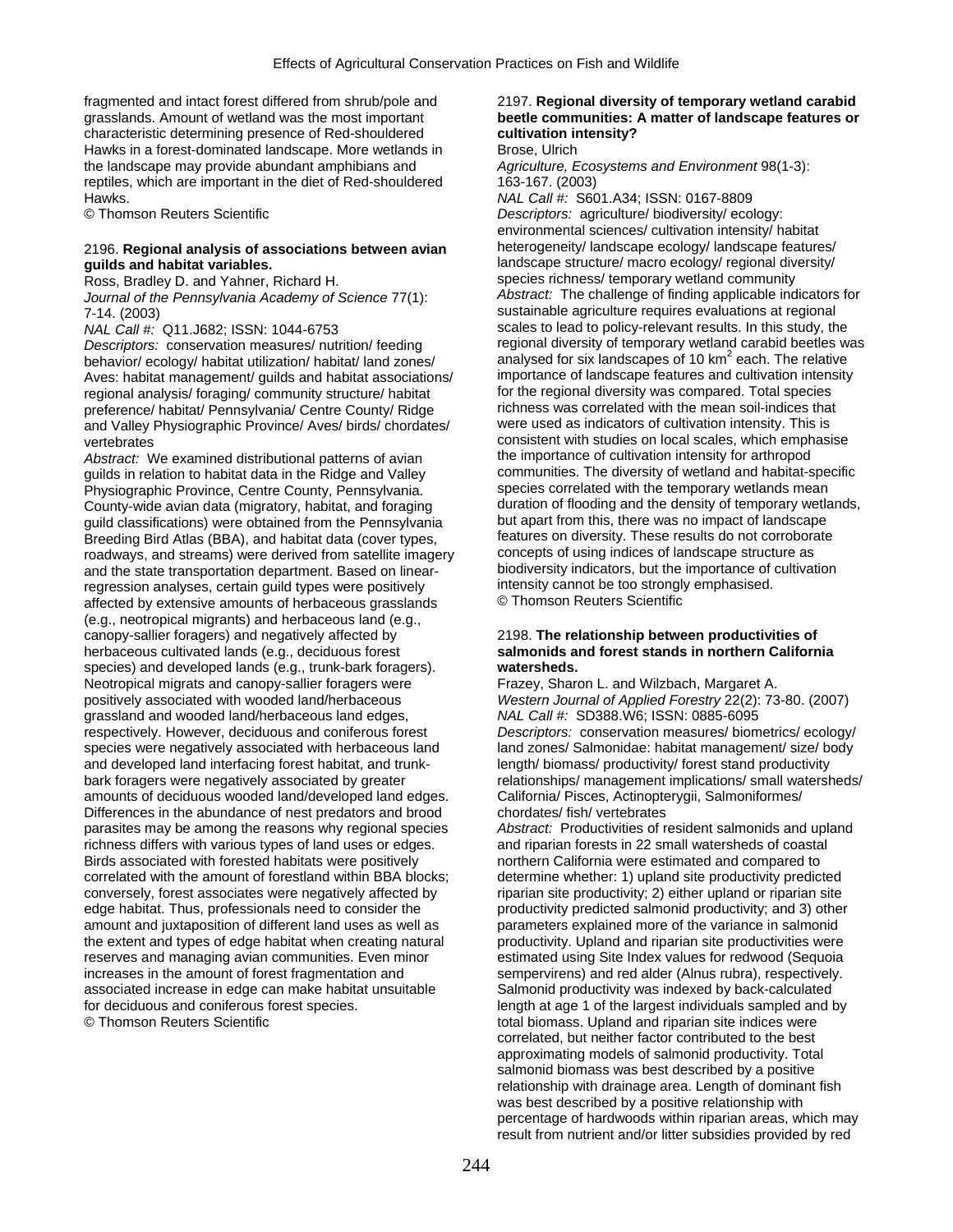alder. The inability of forest productivity to predict salmon 2200. **Replacing sources with sinks: When do**  productivity may reflect insufficient variation in independent **populations go down the drain?**  variables, limitations of the indices, and the operation of Keagy, Jason C.; Schreiber, Sebastian J.; and other factors affecting salmonid production. The lack of an Cristol, Daniel A. apparent relationship between upland conifer and salmonid *Restoration Ecology* 13(3): 529-535. (2005) productivity suggests that management of land for timber *NAL Call #:* QH541.15.R45R515; ISSN: 1061-2971 productivity and component streams for salmonid *Descriptors:* Icteridae/ Passeriformes/ Agelaius production in these sites will require separate, albeit phoeniceus/ Fringillidae/ red-winged blackbirds/ Boulder integrated, management strategies. The conservation of county/ ecosystems/ conservation/ wildlife management/ © Thomson Reuters Scientific grasslands/ habitat management/ habitat quality/ habitat

## 2199. **Relative abundance of bobwhites in relation to** converted hayfield/ marshes, salt/ source-sink model/

Lusk, J. J.; Guthery, F. S.; George, R. R.; Peterson, M. J.;

*Journal of Wildlife Management* 66(4): 1040-1051, (2002)

*Descriptors:* artificial neural network/ Colinus virginianus/ amount of higher quality habitat is destroyed and is then Index of abundance/ land-use variables/ northern bobwhite/ replaced by some undetermined amount of lower quality<br>
relative abundance/ Texas/ weather/ birds/ land use/ habitat. We examined how much low-quality habitat would relative abundance/ Texas/ weather/ birds/ land use/ habitat. We examined how much low-quality habitat would<br>nopulation dynamics/ relative abundance/ weather/ Lipited heard to be created to maintain the equilibrium populat population dynamics/ relative abundance/ weather/ United

Abstract: Weather and land use are important factors sink model, we find that (1) the number of hectares of Abstract: influencing the number of hectares of equal influencing the population dynamics of northern bobwhites st influencing the population dynamics of northern bobwhites created habitat per hectare of destroyed habitat must equal<br>Colinus virginianus) in Texas and elsewhere. Using an the ratio of the high-quality habitat's productivi (Colinus virginianus) in Texas and elsewhere. Using an the ratio of the high-quality habitat's productivity to the low-<br>artificial neural network, we studied the effects of these quality habitat's productivity, however, (2 artificial neural network, we studied the effects of these quality habitat's productivity, however, (2) if the crea<br>factors on an index of bobwhite abundance (hereafter habitat is a sink, then there is a threshold fraction factors on an index of bobwhite abundance (hereafter, habitat is a sink, then there is a threshold fraction of<br>index) in 6 ecoregions in Texas. We used roadside-count destroyed high-quality habitat below which the initial index) in 6 ecoregions in Texas. We used roadside-count destroyed high-quality habitat below which the initial<br>data collected by the Texas Parks and Wildlife Department population abundance cannot be maintained through the data collected by the Texas Parks and Wildlife Department (TPWD) during 1978-1997. Weather variables were June, creation of habitat. We illustrate these results using data on<br>July and August mean maximum temperatures, and winter red-winged blackbirds (Agelaius phoeniceus) in two July, and August mean maximum temperatures, and winter end-winged blackbirds (Agelaius phoeniceus) in two<br>(Dec-Feb), spring (Mar-May), summer (Jun-Aug), and fall different regions where high-quality habitat is being (Dec-Feb), spring (Mar-May), summer (Jun-Aug), and fall different regions where high-quality habitat is being<br>(Sep-Nov) rainfall. We also included the proportion of replaced by or converted into lower quality habitat. (Sep-Nov) rainfall. We also included the proportion of replaced by or converted by or converted into lower quality  $\circ$  NISC county area in cultivation, the number of livestock per hectare of noncultivated land, and the previous year's bobwhite count in the analyses. The data were partitioned 2201. **Representation of landcover along breeding bird**  into training and validation data sets prior to analyses. The neural model explained 65% of the variation in the training Niemuth, N. D.; Dahl, A. L.; Estey, M. E.; and Loesch, C. R. data (n = 72) and 61% of the variation in the validation data *Journal of Wildlife Management* 71(7): 2258-2265. (n = 17). The most important variables contributing to (Sept. 2007) network predictions were July temperature, fall rainfall, *NAL Call #:* 410 J827 cattle density, and the previous year's bobwhite count. *Descriptors:* Breeding Bird Survey/ fragmentation/ State-level simulation results indicated that the bobwhite grasslands/ landscape/ resolution/ roads/ wetlands index decreased with increasing June temperature and *Abstract:* The North American Breeding Bird Survey (BBS) livestock density. The bobwhite index increased with July is used extensively to make inferences about populations of and August temperature, fall rainfall, and the previous many North American bird species and is increasingly year's bobwhite count. Bobwhite abundance increased with being used for avian conservation planning. How well BBS the proportion of county area in cultivation up to routes represent the landscape is poorly known, even approximately 20% cultivation and then declined. Winter, though accuracy of representation could significantly affect spring, and summer rainfall had little effect on the bobwhite inferences made from BBS data. We used digital landcover index. Although many relationships appeared data to examine how well landcover within 400-m buffers approximately linear or were decelerating, proportion of around BBS routes represented the surrounding landscape noncultivated land showed strongly curvilinear responses.<br>Therefore, cultivation up to approximately 20% of county area was beneficial, but the benefits disappeared as route neighborhood were not statistically significant for cultivation increased beyond this level. Further, at low upland cover classes. The area of temporary and seasonal livestock densities, between 0.15 and 0.40 head/ha, small wetland basins was accurately represented by BBS routes increases in head/ha resulted in a decrease in the bobwhite in our study area, but the area of semipermanent and index of 156.4%/head/ha. The results also indicated that a permanent wetland basins was significantly potential bias might exist in the survey protocol resulting in underrepresented along BBS routes. Number of wetland artificially inflated counts under some weather conditions. basins and upland patches was higher along routes. Area<br>© 2008 Elsevier B.V. All rights reserved. expansion of urban, forest, and hay landcover classes was higher

restoration/ land zones/ models and simulations/ prairie/ **weather and land use.**<br> **Lusk J. J. Guthery E.S. George R. R. Peterson M. J. and Alteration explorations/ habitat change/ wetlands/** and DeMaso, S. J.<br>
lournal of Wildlife Management 66(4): 1040-1051 (2002) Colorado

*NAL Call #:* 410 J827; ISSN: 0022541X *Abstract:* We investigate the scenario in which some States/ Colinus virginianus<br>Abstract: Weather and land use are important factors sink model, we find that (1) the number of hectares of

county area in cultivation and livestock density on (the route neighborhood) for 52 routes in the Prairie Pothole<br>
noncultivated land showed strongly curvilinear responses. Region of North Dakota and South Dakota. Differen composition between landcover along BBS routes and the of urban, forest, and hay landcover classes was higher along routes, although differences were not statistically significant. Amount of bias in landcover representation was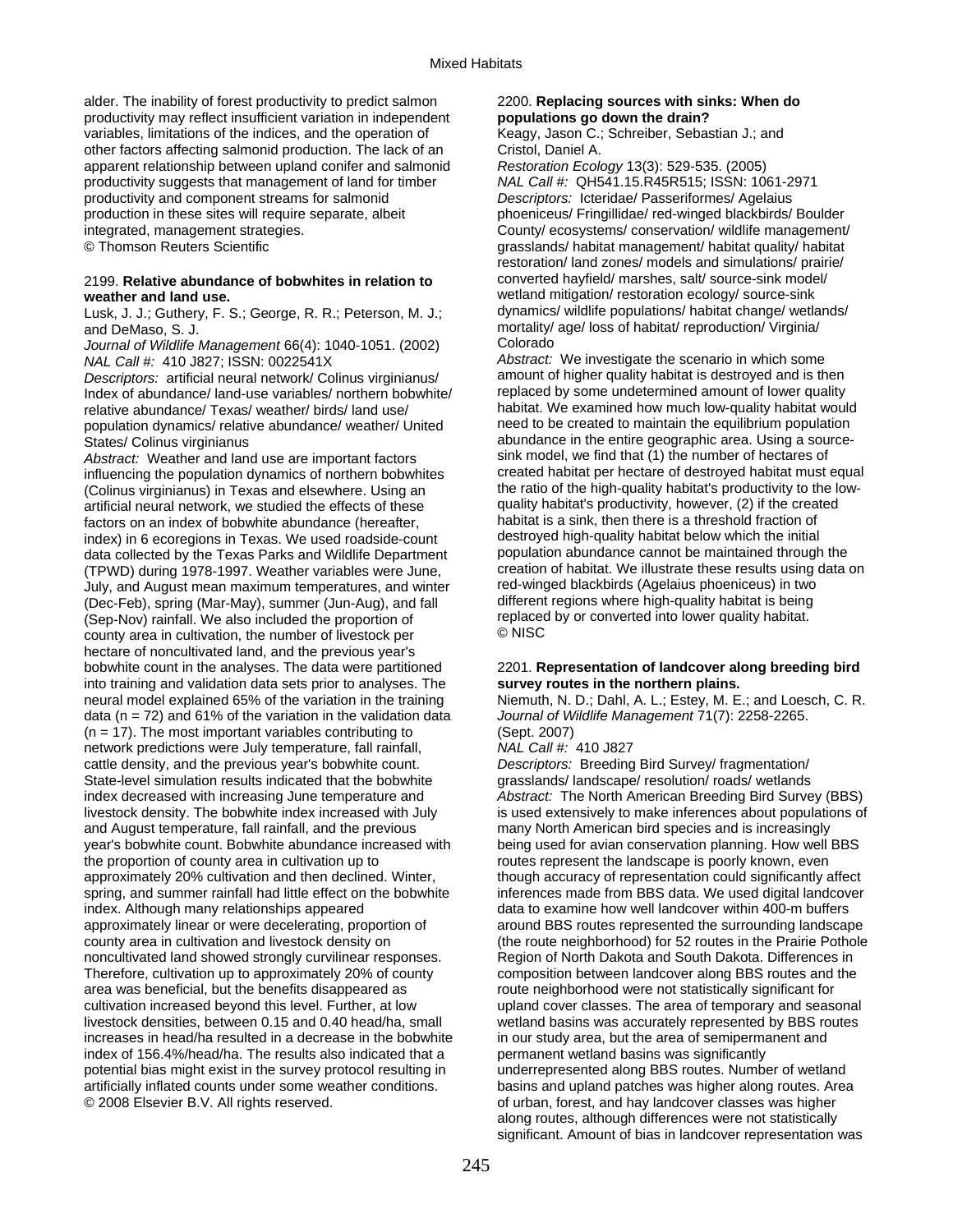negatively correlated with the proportion of each landcover 2203. **Response of birds to fire in the American**  type in the study area, but bias was not correlated with area **Southwest.**  of the route neighborhoods. Differences between landcover Bock, Carl E. and Block, William M. along BBS routes and the route neighborhood were In: Bird Conservation Implementation and Integration in the primarily attributable to increased anthropogenic activity Americas: Proceedings of the Third International Partners along roads and siting of roads away from relatively large, in Flight Conference, General Technical Report-PSW 191/ deep water bodies. Our results suggest that inferences Ralph, C. J. and Rich, T. D.; Albany, CA: Pacific Southwest made from BBS data in our study region are likely biased Research Station, Forest Service, U.S. Department made from BBS data in our study region are likely biased for species that are associated with deeper-water habitats Agriculture, 2005. pp. 1093-1099. or are strongly influenced by landscape fragmentation. *Notes:* 0196-2094 (ISSN). Inferences made from BBS data for species associated with *Descriptors:* conservation measures/ ecology/ abiotic uplands or shallow wetlands are less likely to be biased factors/ physical factors/ land zones/ Aves: habitat because of differences in landcover composition. management/ prescribed burning/ community structure/ fire This citation is from AGRICOLA. This citation is from AGRICOLA. This citation is from AGRICOLA.

## **compatibility initiative. nost southwestern grasslands, oak savannas, and** most southwestern grasslands, oak savannas, and

Proceedings from the Wood Compatibility Initiative should be applied, but under experimental conditions that<br>workshop General Technical Report-PNW 563/Johnson facilitate studying its impacts on birds and other workshop, General Technical Report-PNW 563/ Johnson, facilitate studying its impacts on birds and other<br>Adelaide C: Haynes, Richard W ; and Monserud, Robert components of biodiversity. Fire plays a critical role in Adelaide C.; Haynes, Richard W.; and Monserud, Robert components of biodiversity. Fire plays a critical role in<br>A.: Portland, OR: Pacific Northwest Research Station. The maintaining a balance between desert grassland and A.; Portland, OR: Pacific Northwest Research Station, maintaining a balance between desert grassland and<br>Forest Service, U.S. Department of Agriculture, 2002. Chihuahuan desertscrub, but unburned areas also are Forest Service, U.S. Department of Agriculture, 2002. pp. 93-99. important for birds dependent upon woody vegetation

http://www.fs.fed.us/pnw/pubs/gtr563/gtr563a.pdf played a critical role in maintaining relatively open oak<br>Descriptors: commercial activities/ conservation measures/ (Quercus spp.), pinyon-juniper (Pinus- Juniperus), and *Descriptors:* commercial activities/ conservation measures/ freshwater habitat/ lotic water/ terrestrial habitat/ land ponderosa pine (Pinus ponderosa) woodlands and their zones/ comprehensive zoology: forestry/ forestry regimes/ bird assemblages, while stand replacement fires sustained streamside resources/ wildlife management/ habitat aspen groves (Populus tremuloides) at higher elevations.<br>management/ forest ecosystem management/ streams/<br>Carefully controlled prescribed burning, thinning, and management/ forest ecosystem management/ streams/ forest and woodland/ riparian forests/ riparian habitat grazing management will be needed to return fire to its<br>Abstract: Through the Wood Compatibility Initiative (WCI) prehistoric role in these habitats. There is an urge *Abstract:* Through the Wood Compatibility Initiative (WCI), prehistoric role in these habitats. There is an urgent need<br>the Center for Streamside Studies (now the Center for the comperative effort between managers and res the Center for Streamside Studies (now the Center for for cooperative effort between managers and researchers<br>Water and Watershed Studies) at the University of the complement replicated burns to quantify avian responses Water and Watershed Studies) at the University of to implement replicated burns to implement replicated burns to the University of the many responses was to implement replicated burns to appropriate habitats. Washington has undertaken a series of research efforts in appropriate habitats.<br>Addressing production and protection of forest fish wildlife © Thomson Reuters Scientific addressing production and protection of forest, fish, wildlife, and other aquatic and riparian resources. These efforts consist of micro-habitat and habitat-unit-scale mechanistic 2204. **Response of reptile and amphibian communities**  studies, trans-scale studies exploring hierarchical linkages **to canopy gaps created l**<br>of structure and function, as well as the development of a **southern Appalachians.** of structure and function, as well as the development of a **southern Appala**<br>
landscape classification model linking physical and **Franking** Greenberg, C. H. landscape classification model linking physical and biological processes across scales and integrating *Forest Ecology and Management* 148(1-3): 135-144. (2001) terrestrial and aquatic ecosystem components. Wood *NAL Call #:* SD1.F73; ISSN: 03781127. Compatibility Initiative funded projects have involved *Notes:* doi: 10.1016/S0378-1127(00)00486-2. collaboration with scientists at the Pacific Northwest *Descriptors:* coarse woody debris/ gaps/ natural Research Station, National Marine Fisheries Service, U.S. Fish and Wildlife Service, Weyerhaeuser Company, the Appalachian herpetofauna/ southern Appalachian reptiles/<br>City of Seattle, the Lummi Nation and others. The Center biodiversity/ turbulence/ wind/ amphibian communities/ City of Seattle, the Lummi Nation and others. The Center biodiversity/ turbulence/ wind/ amphibian community<br>for Streamside Studies has addressed the role of large ecosystems/ canopy gap/ community response/ for Streamside Studies has addressed the role of large ecosystems/ canopy gap/ community response/<br>woody debris in streams, including stream input processes herpetofauna/ relative abundance/ species richness/ woody debris in streams, including stream input processes herpetofauna/ relative abundance/ species richness/<br>and hydraulic and biologic functions. Other studies have windthrow/ United States/ Amphibia/ Amphiuma means/ and hydraulic and biologic functions. Other studies have windthrow/ United States/ Amphibia/ Amphiuma means/<br>investigated freshwater habitat condition and its relation to Anura/ Bufo americanus/ Caudata/ Reptilia/ Serpente investigated freshwater habitat condition and its relation to Anura/ Bufor and the role of hyporheic flux in redd salmonid productivity and the role of hyporheic flux in redd<br>selection by salmonids In collaboration with others historic *Abstract:* Reptile and amphibian communities were selection by salmonids. In collaboration with others, historic *Abstract:* Reptile and amphibian communities were riparian stand condition, specifically canopy cover related to sampled in intact gaps created by wind disturbance,<br>stream shading, has been investigated as well as the role salvage-logged gaps, and closed canopy mature for stream shading, has been investigated as well as the role of geomorphic variability in affecting stream temperatures. (controls). Sampling was conducted during June-October in<br>This paper summarizes the results from WCI studies (1997 and 1998 using drift fences with pitfall and fu This paper summarizes the results from WCI studies

chordates/ vertebrates

2202. **Research on streamside issues through the wood** *Abstract:* Fire was a common prehistoric disturbance in Bolton, Susan and Berman, Cara conterous forests, but not in Sonoran and Mojave In: Congruent Management of Multiple Resources: desertscrub, or in riparian ecosystems. Prescribed burning *Notes:* 0363-6224 (ISSN); Literature review. and/or heavy grass cover. Understory fire probably once<br>http://www.fs.fed.us/pnw/pubs/gtr563/gtr563a.pdf played a critical role in maintaining relatively open oak

initiated over the past four years.<br>
© Thomson Reuters Scientific **traps.** Thomson Reuters Scientific and litter coverage, and litter depth was highest in controls and lowest in and litter depth was highest in controls and lowest in salvaged gaps. Percent cover, length, and diameter of coarse woody debris (CWD) were significantly greater in intact gaps than in salvaged gaps or controls. Coarse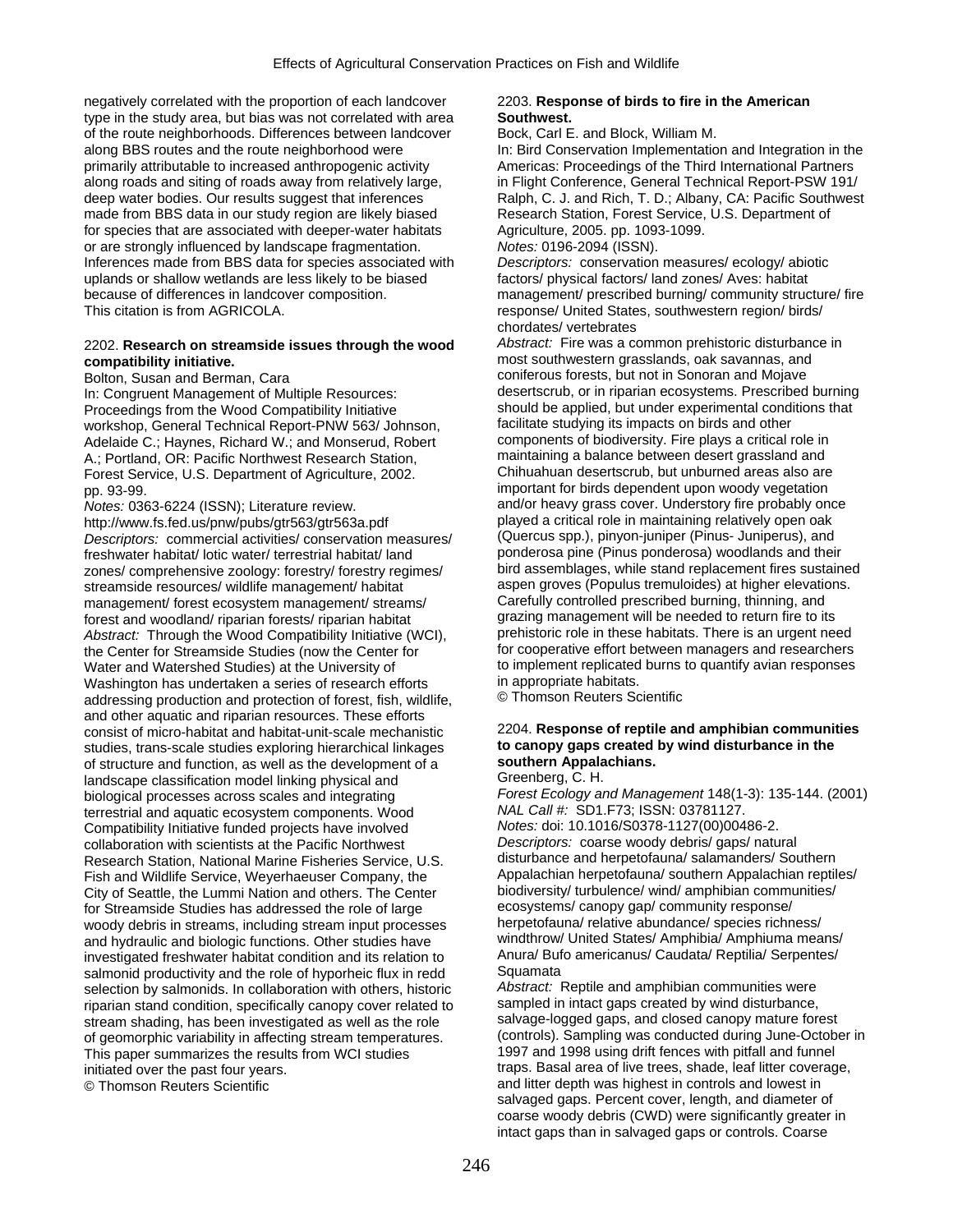woody debris was more decayed and had less bark in avifauna in fragmented agricultural landscapes should controls than gaps. The relative abundance of salamanders include both local- and landscape-scale variables, including and American toads, and species richness and diversity of the amount and pattern of woody cover in the surrounding amphibians did not differ among treatments. In contrast, landscape. relative abundance of two lizard species and (marginally) © 2008 Elsevier B.V. All rights reserved. snakes, and species richness and diversity of reptiles was higher in both gap treatments than in controls. Results 2206. **Responses of elk and mule deer to cattle in**  suggest that higher light in gaps positively influenced reptile **summer.**<br>abundance, but CWD at the tested levels was not an **COO** P K important determinant of habitat quality. The presence of a<br>
partial canopy and other forest features in both gap<br> *Journal of Range Manageme* treatments may have adequately retained the microclimatic conditions required by moisture-sensitive amphibians. Xeric *Notes:* "Special Electronic Section".<br>
study sites and an associated assemblage of species that *Descriptors:* animal competition/ ge study sites and an associated assemblage of species that *Descriptors:* animal competition/ geographical information are pre-adapted to relatively warm, dry conditions also systems/ grazing/ pastures/ rangelands/ summer/ wild<br>might partially explain the absence of any significant animals/ cattle/ Cervus elaphus/ Odocoileus hemionus response by amphibians. In the closed canopy forests of<br>the southern Appalachians, I suggest that salamanders<br>Abstract: Cattle graze seasonally on national forest the southern Appalachians, I suggest that salamanders *Abstract:* Cattle graze seasonally on national forests in the were historically dominant, whereas many reptile species western USA, and mule deer (Odocoileus hemionus) occurred at low densities and depended upon infrequent elk (Cervus elaphus) are sympatric with cattle in most of<br>
natural disturbance to create ephemeral patches of suitable these areas. But the effects of interspecific in natural disturbance to create ephemeral patches of suitable these areas. But the effects of interspecific interactions in<br>habitat. Further study is required to determine what the resources selected and animal habitat. Further study is required to determine what terms of both the resources selected and animal<br>parameters of disturbance influence reptile and amphibian distributions across landscapes are poorly under parameters of disturbance influence reptile and amphibian distributions across landscapes are poorly understood. At<br>communities, and how these effects might differ along a distributions across landscapes are poorly underst communities, and how these effects might differ along a the USDA Forest Service Starkey Experimental Forest and<br>Range (Starkey), located in northeast Oregon, USA, elk moisture gradient and among species.<br>
© 2008 Elsevier B.V. All rights reserved. The range of the sand mule deer were free ranging within a 78 km<sup>2</sup> study and mule deer were free ranging within a 78 km<sup>2</sup> study and mule dee

## 2205. **Response of riparian avifauna to percentage and** among pastures in summer on a deferred-rotation<br>**pattern of woody cover in an agricultural landscape.** Schedule, Elk, mule deer, and cattle were located with an

**pattern of woody cover in an agricultural landscape.**<br>Perkins, M. W.; Johnson, R. J.; and Blankenship, E. E. *NAL Call #:* SK357.A1W5; ISSN: 00917648 Our objective was to examine responses of elk and mule *Descriptors:* agriculture/ birds/ corridor/ fragmentation/ deer to cattle at several spatial and temporal levels. We habitat/ landscape/ riparian/ woody cover/ agricultural compared elk and mule deer distributions, use of plant management/ forest cover/ riparian zone/ United States/  $p$ asture (24 km<sup>2</sup>) during early summer (cattle present in<br>Contopus virens/ Icterus galbula/ Myiarchus crinitus/ odd-numbered years) and late summer (cattle present Contopus virens/ Icterus galbula/ Myiarchus crinitus/

percentage and pattern of woody cover in agricultural were present, the proportion of elk locations within the areas, we recorded richness and abundance of breeding pasture decreased and use of the ponderosa pine/Douglas birds in 500-m transects along 18 wooded streams in fir (Pinus ponderosa/Pseudotsuga menziesii) plant southeastern Nebraska. Transects had differing amounts of community within the pasture decreased in early summer species as woodland (22 species) or edge (30 species) and distributions when cattle were present, but it was a analyzed results from the 1999 and 2000 breeding seasons predictor on years when cattle were absent. In late using information theoretic methods. Richness of the summer, the cattle resource selection function variable was woodland group increased with percentage of woody cover a predictor of elk distributions regardless of presence of out to 500 m, but abundance did not change. In contrast, can cattle. For mule deer distributions the cattle out to 500 m, but abundance did not change. In contrast, richness of the edge group was not affected by landscape selection function variable was not a significant predictor in variables, but abundance increased as percentage of early summer (cattle present or absent), or in late summer<br>woody cover decreased out to 1,000 m. Eight species when cattle were present, but it was a negative predictor o increased in abundance and 5 decreased with increasing percentage of woody cover in the landscape out to distances of 500, 1,000, or 2,000 m. The great crested opposite direction from elk use in 3 of 4 season/year flycatcher (Myiarchus crinitus) was not present at sites with combinations for both pasture and ponderosa pine/Douglas ≤14.7% woody cover in the surrounding landscape out to fir. Our results suggest that competition for forage could 500 m, and the eastern wood-pewee (Contopus virens), occur between elk and cattle in late summer and that except for one site, was not present at sites with ≤24% species interactions may be stronger between elk and woody cover out to 500 m. The Baltimore oriole (Icterus cattle than mule deer and cattle. woody cover out to 500 m. The Baltimore oriole (Icterus cattle th<br>
calbula) and warbling vireo (Vireo gilvus) apparently CCABI galbula) and warbling vireo (Vireo gilvus) apparently responded to the presence of large eastern cottonwood (Populus deltoides) trees. Management for a diverse

Coe, P. K.; Johnson, B. K.; Kern, J. W.; Findholt, S. L.; Journal of Range Management 54(2): A51-A76. (2001)<br>NAL Call #: 60.18 J82 ; ISSN: 0022-409X. animals/ cattle/ Cervus elaphus/ Odocoileus hemionus/ were historically dominant, whereas many reptile species western USA, and mule deer (Odocoileus hemionus) and/or<br>occurred at low densities and depended upon infrequent elk (Cervus elaphus) are sympatric with cattle in most © 2008 Elsevier B.V. All rights reserved. The state of the state of mule deer were free ranging within a 78 km<sup>2</sup> study area enclosed by a 2.4 m high fence while cattle were moved<br>among pastures in summer on a deferred-rotation automated telemetry system from 1993-96 and locations *Wildlife Society Bulletin* 31(3): 642-660. (2003) were linked to a geographic information system of Starkey. ecosystem/ avifauna/ community structure/ conservation communities, and resource selection functions in one cattle pasture (24  $km^2$ ) during early summer (cattle present in Populus deltoides/ Vireo gilvus even-numbered years). Elk and deer differed in their spatial Abstract: To better understand bird response to and temporal responses to presence of cattle. When cattle woody cover in the surrounding landscape (~2-39%) out to and increased in late summer. The cattle resource selection distances of 500, 1,000, and 2,000 m. We grouped bird function variable for early summer was not a predictor of elk when cattle were present, but it was a negative predictor of mule deer distributions when cattle were absent in late summer. Mule deer use increased or decreased in the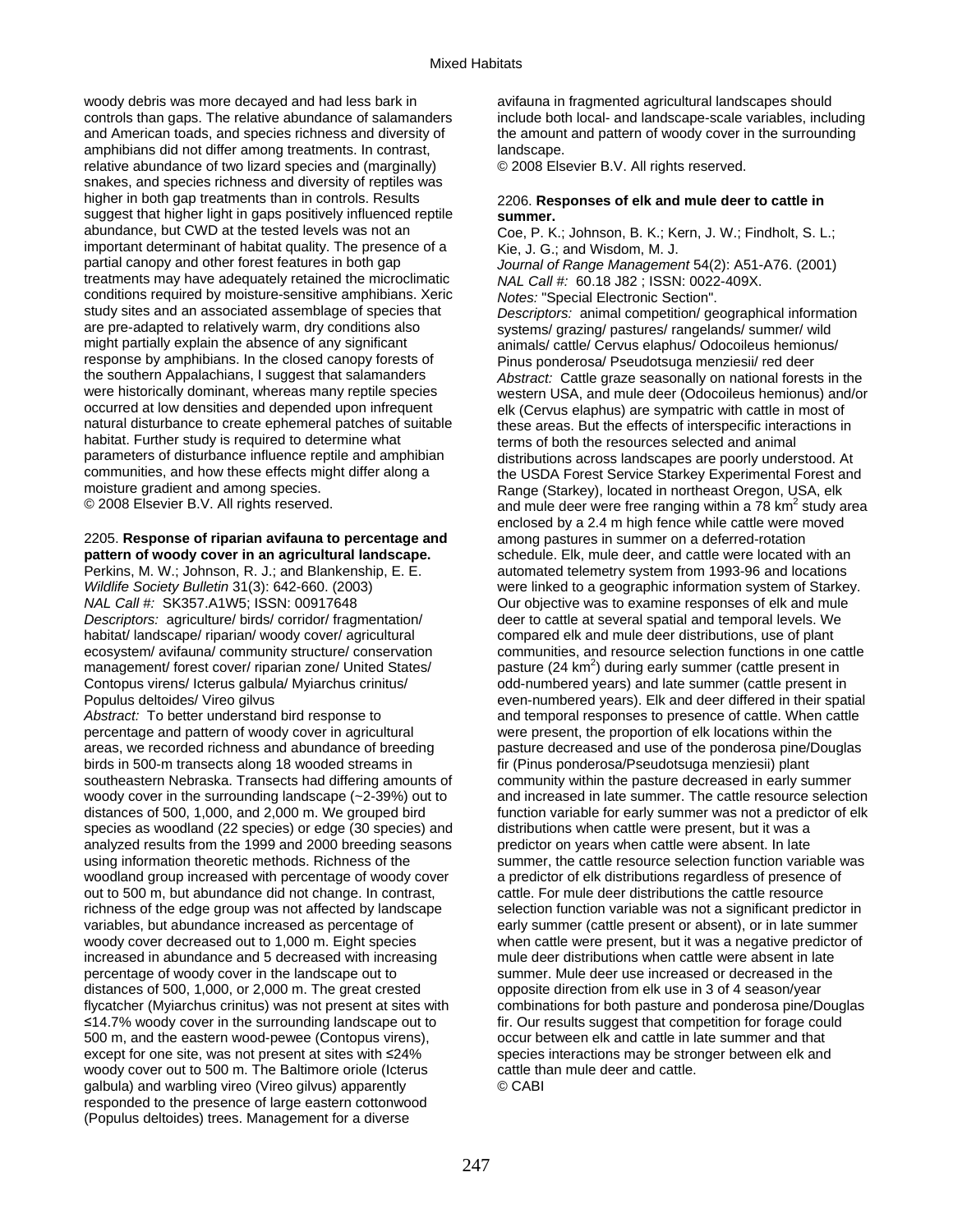## 2207. **Responses of isolated wetland herpetofauna to** ecosystems/ rivers/ lakes/ environment management/ **upland forest management.** United States/ environmental management/ aquatic

Russell, Kevin R.; Hanlin, Hugh G.; Wigley, T. Bently; and environments/ conservation, wildlife management and Guynn, David C. **Recreation** and the recreation of environmental action basic approaches,

*Journal of Wildlife Management* 66(3): 603-617. (July 2002) concepts, and theory/ reclamation *NAL Call #:* 410 J827; ISSN: 0022-541X *Abstract:* This volume examines the prospects for repairing

*Descriptors:* Amphibia/ Reptilia/ forestry/ upland forest the damage society has done to the USA's aquatic management/ isolated wetland taxa responses/ / habitat resources: lakes, rivers and streams, and wetlands. management/ community structure/ population dynamics/ Restoration of Aquatic Ecosystems outlines a national wetland taxa/ upland forest management/ semiaquatic strategy for aquatic restoration, with practical habitat/ isolated wetland/ South Carolina/ Marion County/ recommendations covering both the desired scope and Woodbury Tract/ wetland taxa community exactle scale of projects and needed government action. It features *Abstract:* Because many amphibians and reptiles case studies of aquatic restoration activities throughout the associated with wetlands also use adjacent terrestrial country. With a wealth of data and commentary, the book habitats to complete their life cycles, it has been suggested examines key concepts and techniques used in restoration; that undisturbed upland areas are required to maintain common factors in successful restoration efforts; threats to populations of these species. To date, however, measured the health of the nation's aquatic ecosystems; approaches responses of wetland herpetofauna to upland silviculture to evaluation before, during, and after a restorat include only retrospective comparisons or anecdotes and the emerging specialties of restoration and landscape without true spatial and temporal references. We used an ecology--and how they will contribute to better integration of experimental approach to measure responses of restoration efforts. Individual chapters provide an overview; herpetofauna at isolated wetlands in the Coastal Plain of a selective history of aquatic ecosystem management: South Carolina, USA, to disturbance of adjacent loblolly planning and evaluating ecosystem restoration; lakes; pine (Pinus taeda) forests. We used drift fences with pitfall rivers and streams; wetlands; integrated ecosystem traps to sample herpetofauna at 5 wetland sites for 1 year restoration; and a national restoration strategy. An before (1997) and 2 years after (1998-1999) the following appendix discusses restoration case studies. treatments were applied to the upland stands surrounding © ProQuest each site: (1) reference (unharvested), (2) clearcutting, and (3) clearcutting followed by mechanical site preparation. 2209. **Restoration, reconciliation, and reconnecting**  Although silvicultural treatments significantly altered **with nature nearby.** overstory and ground-cover characteristics of upland Miller, James R. stands, we did not observe any treatment-related changes *Biological Conservation* 127(3): 356-361. (2006) in the overall richness, abundance, or community similarity *NAL Call #:* S900.B5; ISSN: 0006-3207. of amphibian and reptile communities at the wetlands. *Notes:* doi:10.1016/j.biocon.2005.07.021. Turtles and snakes were less abundant adjacent to clearcut *Descriptors:* reconciliation ecology/ habitat restoration/ after 1.5 years, possibly in response to physical disturbance biodiversity<br>of nest sites and changes in ground cover. Fifteen of the 17 Abstract: B of nest sites and changes in ground cover. Fifteen of the 17 *Abstract:* Biotic homogenization is in many ways a function species of herpetofauna with ≥30 individual captures of spatial and temporal scale. Another aspect of this showed no effects of treatments. Bronze frogs (Rana became phenomenon that perhaps receives somewhat less showed no effects of treatments. Bronze frogs (Rana phenomenon that perhaps receives somewhat less<br>clamitans) entered the wetlands in proportionally higher attention is related to "the scale of human experienc numbers from clearcuts and site-prepared stands 1.5 years particularly in the way that people view homogenization.<br>
after treatment, possibly in relation to increased standing Here. I examine the relationship between scale after treatment, possibly in relation to increased standing Here, I examine the relationship between scale and efforts<br>water in treated stands. In contrast, site preparation by the reverse the loss of native species using water in treated stands. In contrast, site preparation endoting the reverse the loss of native species using two case studies<br>appeared to reduce the abundance of black racers (Coluber entity in the Midwestern U.S. Both of appeared to reduce the abundance of black racers (Coluber in the Midwestern U.S. Both of these are focused on the<br>constrictor) 6 months after treatment. In the short term at restoration of prairie, one in a rapidly urbaniz constrictor) 6 months after treatment. In the short term at restoration of prairie, one in a rapidly urbanizing area and<br>least, many species of isolated wetland herpetofauna in the cone in a rural context. At a large reser least, many species of isolated wetland herpetofauna in the one in a rural context. At a large reserve in a rural area, it is<br>southeastern Coastal Plain may tolerate some disturbance onesible to restore prairie at a scale southeastern Coastal Plain may tolerate some disturbance possible to restore prairie at a scale that is sufficient to<br>in adjacent upland stands. Responses of isolated wetland accommodate populations of grassland obligate b in adjacent upland stands. Responses of isolated wetland accommodate populations of grassland obligate birds. This<br>herpetofauna to upland silviculture and the need for same as an unrealistic goal, however, for small reserv herpetofauna to upland silviculture and the need for is an unrealistic goal, however, for small reserves in the<br>adjacent forested buffers likely depend on the specific in the midst of suburban development and rapidly escal adjacent forested buffers likely depend on the specific midst of suburban development and rapidly escalating land<br>landscape context (e.g., natural disturbance regimes) in prices. Small reserves in this context may be suita landscape context (e.g., natural disturbance regimes) in prices. Small reserves in this context may be suitable for which the wetlands occur and composition of the resident taxa with smaller habitat requirements, but also have a vital<br>
role in reversing biotic homogenization by enabling people

http://fermat.nap.edu/catalog/1807.html cities and suburbs. (© 2006 Elsevier)

*Descriptors:* wetlands/ environmental restoration/ aquatic © NISC

to evaluation before, during, and after a restoration project;

birds/ Aves/ habitat management/ land use gradient/

attention is related to "the scale of human experience", herpetofaunal community.<br>
© Thomson Reuters Scientific The Community of the structure of the experience nature directly. Not only does this improve to experience nature directly. Not only does this improve their quality of life, but may also foster support for efforts to 2208. **Restoration of aquatic ecosystems: Science,** maintain biodiversity in more remote locations. Thus, the **technology, and public policy. and interest in the conservation and ecological restoration at various conservation at various** Committee on Restoration of Aquatic Ecosystems - points on the land-use gradient are somewhat different but Science, Technology and Public Policy and National complementary and inter-related. Conservation scientists Research Council Washington, DC: National Academy have an obvious role in the restoration and management of Press; 576 pp. (1992) large reserves, but they also have an important part to play *NAL Call #:* QH541.5.W3N38 1992; ISBN: 0309092884. in restoring and maintaining elements of biodiversity in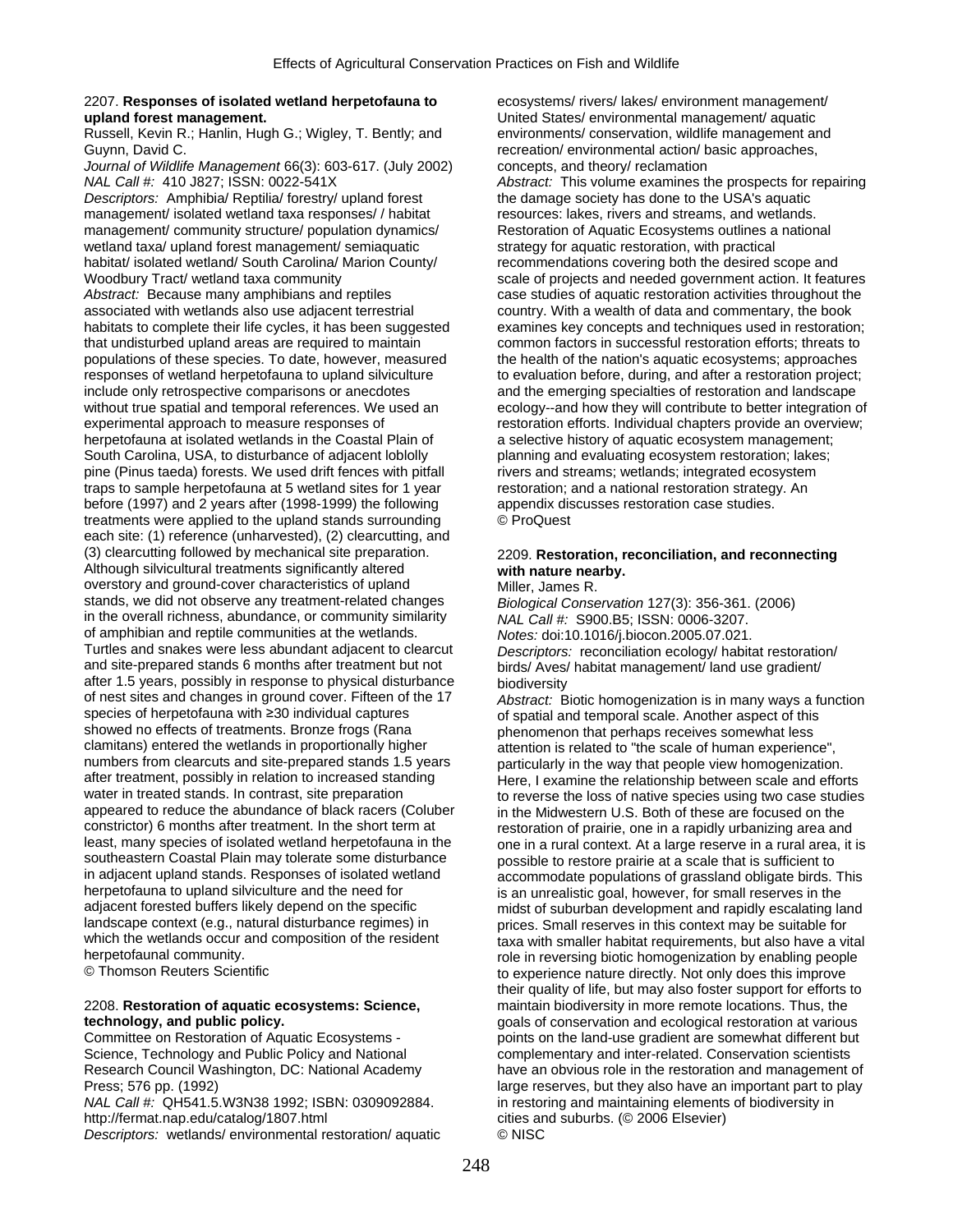*Descriptors:* wildlife/ traps-trapping/ techniques/ stocking- from 13 unmanaged woodland remnants within Neal Smith transplanting/ restoration/ nets-netting/ management/ National Wildlife Refuge, a 2,292-ha prairie and savanna management/ conservation programs/ conservation/ variables within each site to assess variation in habitat<br>captive animal care/ breeding/ DDT/ Iowa quantity and quality. Principal components analysis (PC *Abstract:* The author discusses the history of wildlife was used to identify major gradients of environmental declining 130 years ago. The Department of Natural woodlands along three environmental gradients, defined by Rresources started a restoration program for wild turkeys (1) stand size, shape, topography, and oak dominance; (2) in the late 1970s. New cooperative programs by the degree of disturbance; and (3) isolation. Total lepidopteran National Wild Turkey Federation for wild turkey restoration species richness, however, was only predicted by variation were also begun. Nearly 75% of Iowa's remaining in the first principal component. Species richness of forestlands were filled with turkeys by 1980s. The turkeys **in the first principal component.** Specialists was signific were traded for prairie chickens. The prairie chickens on release in the wild, dispersed and moved from wintering Surprisingly, more isolated woodland remnants contained a areas to spring mating grounds. The USDA's Conservation greater richness of oak feeders. Our results suggest that Reserve Program planted cool-season grasses. Artificial approaches to restoring oak savannas should emphasize released at dawn for breeding. This method proved individual management units larger, priority sites for successful and from 1987 to 1994 more than 549 prairie restoration should possess a low importance of trees that chickens were released. As the timber, which stands along are indicative of past habitat disturbance (e.g., Honey field edges in Iowa was being destroyed, the ruffed-grouse locust, White mulberry) even if canopy closure is population also declined. In 1979 an expanded effort was substantial. Connectivity among restored habitats may begun and turkeys and pheasants were traded for grouse. benefit savanna moth communities only when habitat In a span of eight years, almost 1243 ruffed grouse were linkages contain a flora similar in composition to focal released in Iowa. Trapping pressures and habitat patches. degradation had eliminated river otters from Iowa. Sixteen © Thomson Reuters Scientific otters were flown in from Louisiana in 1985 and over 15 years 286 other otters were released at 19 sites. By 1964 2212. **Review of 15 years of research on ecotoxicology**  of DDT. Young chicks from breeders having genetically wild **drainage sediment rich in selenium.**  breeding stock were used for restoration. The young were  $W_u$ , L. fed artificially. In 10 years, 100 falcons were released in  $F_{Cofox}$ urban locations. Trumpeter swans were severely threatened by hunting, egging, and wetland drainage. In *NAL Call #:* QH545.A1E29; ISSN: 0147-6513 1993, the DNR began a recovery program. Swans obtained *Descriptors:* wetlands/ selenium/ land reclamation/ from zoos and flightless breeding pairs were established.<br>One hundred swans were produced from these flightless vegetation/ soil remediation/ water reservoirs/ sedi-One hundred swans were produced from these flightless vegetation/ soil remediation/ water reservoirs/ sediment<br>pairs. Ospreys, bald eagle, bobcats, sandhill cranes were pollution/ leaching/ ecotoxicology/ pollution effects also restored. Fees received from hunters and anglers are control/ microorganisms/ salinity effects/ agricultural<br>funding the restoration and conservation efforts.<br>pollution/ habitats/ reservoirs/ water birds/ methylatic funding the restoration and conservation efforts.<br>© NISC external mater/ sediment contamination/ remediation/

# 2211. **Restoring lepidopteran communities to oak** Gambusia affinis/ Kesterson Reservoir/ Central Valley/

*Abstract:* Ecological restoration is deemed important for concentrations in water entering the Kesterson Reservoir the long-term conservation of biodiversity, but ecologists averaged 300  $\mu$ gL<sup>-1</sup>. In pond waters 20-30% of the Se was still lack an understanding of how habitat availability and selenate, while only 2% was selenite in the drainage water species diversity. This problem seems particularly apparent on by water birds were found to contain 18-390 mg Se kg in Tallgrass Prairie and savanna ecoregions, where dry weight. Mosquitofish collected from the San Luis Drain<br>restored management units represent the majority of extant contained 332 mg Se kg<sup>-1</sup>, and those collected from restored management units represent the majority of extant habitat. In this study, we tested three principal hypotheses, ponds ranged from 339 to 380 mg kg<sup>-1</sup>. Livers of water each stating that the diversity of Lepidoptera would be

2210. **Restoring Iowa's wildlife. greater in (1) patches of savanna habitat that were larger;** Little, Terry W. (2) patches that were of higher habitat quality; and (3) *Iowa Conservationist* 60(5): 22-31. (2001); patches that had greater connectivity to management units ISSN: 0021-0471 of similar physiognomy. Lepidoptera were sampled in 2003 hunting and anti-hunting/ history/ habitat use/ ecosystem reconstruction project. We also measured 11 environmental<br>management/ conservation programs/ conservation/ variables within each site to assess variation in habitat quantity and quality. Principal components analysis (PCA) restoration in Iowa. The wildlife populations Iowa started variation among the 13 sites. Our PCA differentiated among Lepidoptera known to be oak specialists was significantly affected by variation along all three PCA gradients. mating grounds were created and the prairie chickens were aspects of both habitat quantity and quality. Beyond making

# and remediation of land contaminated by agricultural

*Ecotoxicology and Environmental Safety* 57(3): 257-269.<br>(Mar. 2004)

pollution/ leaching/ ecotoxicology/ pollution effects/ pollution drainage water/ sediment contamination/ remediation/ contamination/ nesting/ rooted aquatic plants/ safety/ **savannas: Contrasting influences of habitat quantity** California/ western mosquitofish/ land pollution/ ecosystems **and quality. and quality. and guality and energetics**/ prevention and control/ effects of pollution/ Summerville, Keith S.; Steichen, Renae M.; and water quality/ soil pollution: monitoring, control, remediation Lewis, Michelle N. *Abstract:* The consequences of elevated Se accumulation *Restoration Ecology* 13(1): 120-128. (2005) **at the Kesterson Reservoir National Wildlife Refuge in the Kesterson Reservoir National Wildlife Refuge in the Net California created adverse effects on** *NAL Call #:* QH541.15.R45R515; ISSN: 1061-2971 Central Valley of California created adverse effects on<br>Descriptors: conservation/forestry/ tall grass prairie/ wildlife and led to extensive research on the behavior wildlife and led to extensive research on the behavior of Se habitat disturbance/ savanna ecoregion in both the wetland and upland ecosystems. Selenium habitat quality in a restored system interact to determine entering the reservoir. Submerged rooted aquatic plants fed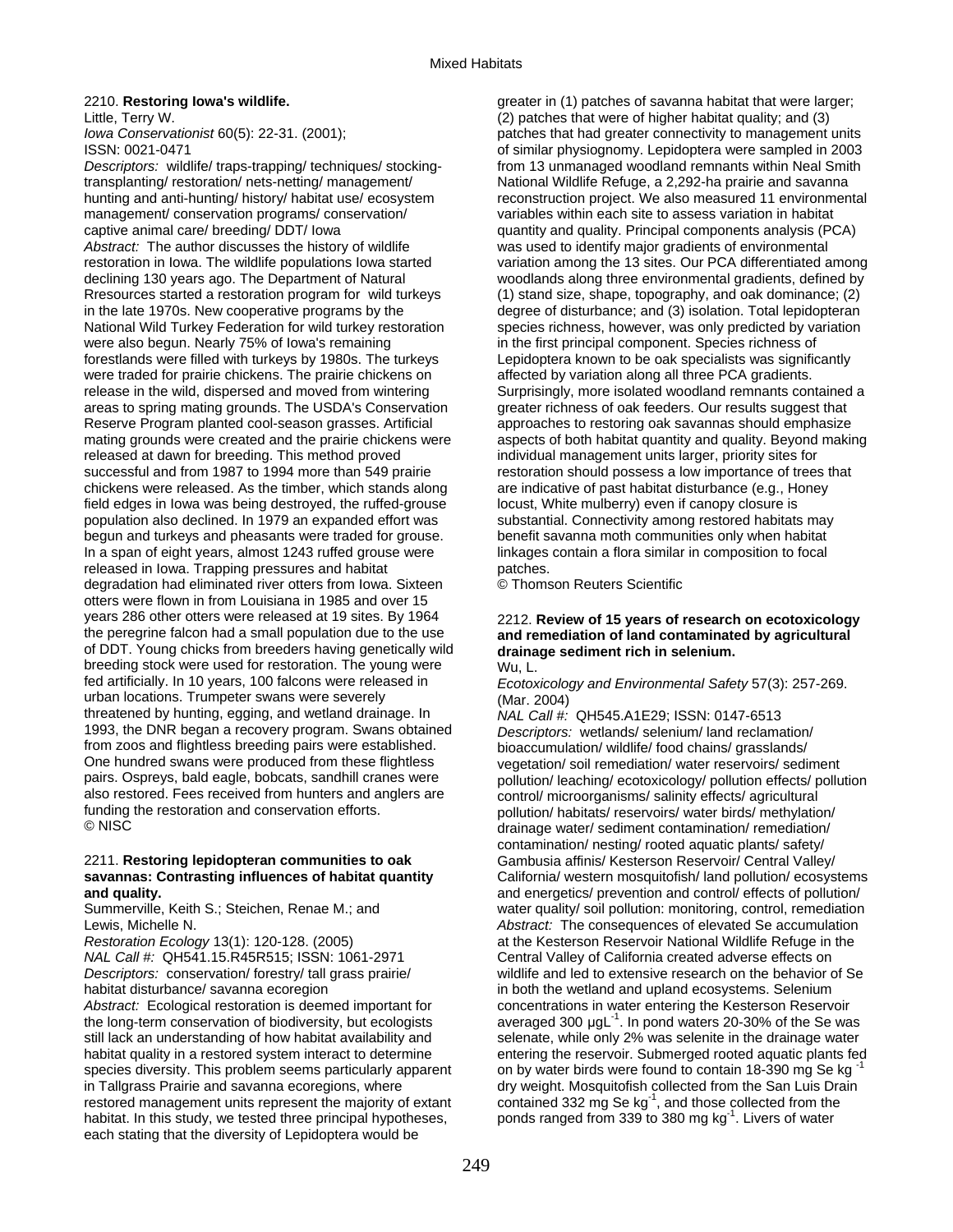birds had Se concentrations ranging from 19.9 to 127 mg *Abstract:* The bald eagle (Haliaeetus leucocephalus) kg<sup>-1</sup>. The high concentrations of Se accumulation in the population in North America declined greatly after World food chain of the wetland strongly suggest that Se War II due primarily to the eggshell thinning effects of p,p'bioaccumulation was the cause of death and deformity of DDE, a biodegradation product of DDT. After the banning of embryos of the waterfowl nesting at the wetland habitat. In DDT in the United States and Canada during the early June 1986, the Kesterson Reservoir was closed to drain- 1970s, the bald eagle population started to increase. water inputs, and the wetland was transformed to an upland However, this population recovery has not been uniform. grassland. New remedial plans were proposed. These new Eagles nesting along the shorelines of the North American plans involved soil, water, and vegetation management to Great Lakes and rivers open to spawning runs of dissipate Se by bioaccumulation and volatilization through anadromous fishes from the Great Lakes still exhibit soil microorganisms and plants. The investigations of the impaired reproduction. We have explored both ecological potential transfer of Se from farm land into the crop and and toxicological factors that would limit reproduction of vegetables in the Central Valley indicated that plant tissue bald eagles in the Great Lakes region. Based on our Se concentrations generally fall in a nonseleniferous studies, the most critical factors influencing eagle category, except that the highest Se concentration of cotton populations are concentrations of environmental toxicants. was at a threshold where toxicity in animals could occur at While there might be some continuing effects of DDE, total a relatively low frequency. At the Kesterson upland PCBs and most importantly 2,3,7,8-tetrachlordibenzo-pgrassland habitat, average total Se concentrations ranged dioxin equivalents (TCDD-EQ) in fishes from the Great from 500 to 8000 μg kg<sup>-1</sup> and water-extractable Se ranged Lakes and rivers open to spawning runs of anadromous from 10 to 700 μg kg-1 in the top 15cm of soil and varied fishes from the Great Lakes currently represent a significant greatly, by a factor greater than 100, among soil samples. hazard to bald eagles living along these shorelines or near Uptake of Se by the plants was profoundly affected by the these rivers and are most likely related to the impaired soil available Se concentration, soil moisture, pH, soil reproduction in bald eagles living there. salinity, soil sulfate concentration, soil reoxidation condition, © ProQuest kind of plant species, and soil-management practices. The rate of soil Se dissipation at the Kesterson grassland 2214. **Riparian and woodlot landscape patterns and** system was from 1% (low methylation rate) to 5% (high migration of neotropical migrants in riparian forests methylation rate) Se inventory per year and it will take from **eastern South Dakota.**<br>46 to 230 years to bring the soil Se down to a normal level, Swanson, David L.: Dea 4mg Se kg<sup>-1</sup> soil. However, the Kesterson upland Liknes, Eric T. grassland habitat had Se bioaccumulation values less than In: Bird Conservation Implementation and Integration in the<br>10% of those of the previous wetland. The potential food-<br>Americas: Proceedings of the Third Internation 10% of those of the previous wetland. The potential food-<br>
chain contamination at the existing Kesterson grassland is Thin Flight Conference. General Technical Report-PSW 191/ chain contamination at the existing Kesterson grassland is in Flight Conference, General Technical Report-PSW 191/<br>much less problematic. No negative impact on wildlife has Ralph, C. J. and Rich, T. D.: Albany, CA: Pacific much less problematic. No negative impact on wildlife has Ralph, C. J. and Rich, T. D.; Albany, CA: Pacific Southwest<br>been reported for the upland habitat. Plants may contribute Research Station Forest Service U.S. Departm to the Se reoxidation process and be able to reduce the Agriculture, 2005. pp. 541-549. movement of Se in the soil. At the Kesterson grassland, the *Notes:* 0196-2094 (ISSN).<br>
distribution of soil Se is extremely uneven; high levels of *Descriptors: conservation* distribution of soil Se is extremely uneven; high levels of *Descriptors:* conservation measures/ ecology/ population leaching of soil Se is not at an area level. It is unlikely that management/ riparian corridor woodlands and farmstead problems of transport of Se from the Kesterson soil to the woodlots for neotropical migrants/ community structure/ adjacent uncontaminated environment by leaching can neotropical migrants in riparian corridor woodlands and<br>farmstead woodlots/population censuses/forest and

## 2213. **A review of factors affecting productivity of bald** riparian habitat/ South Dakota/ Missouri and Big Sioux **eagles in the Great Lakes region: Implications for** rivers/ community structure of neotropical migrants in

Bowerman, W. W.; Giesy, J. P.; Best, D. A.; and birds/ chordates/ vertebrates

*Notes:* Conference: Work Session on Environmentally shelterbelts. Natural riparian woodlands have been Induced Alterations in Development: A Focus on Wildlife, markedly reduced over the past century, but anthropogenic Racine, WI (USA), 10-12 Dec 1993; Source: Wildlife woodlands have increased during this same period. In this Development., 1995; Editors: Rolland, R. //Gilbertson, M. paper, we review and synthesize mist net and point count //Colborn, T.; Document number: NIH 95-218. data from riparian corridor woodlands (Missouri and Big PCB/ TCDD/ PCB compounds/ birds/ mortality/ water richness, diversity, and community similarity in these two pollution/ eggs/ environmental quality/ polychlorinated habitats during spring and fall migrations. We hypothesized biphenyls/ aquatic birds/ freshwater pollution/ that the larger and more contiguous woodland area and environmental impact/ toxicology and health/ pollution greater vegetative diversity of riparian corridor woodlands effects on organisms relative to woodlots would attract higher numbers and more

# migration of neotropical migrants in riparian forests of

Swanson, David L.; Dean, Kurt L.; Carlisle, Heather A.; and

Research Station, Forest Service, U.S. Department of

dynamics/ terrestrial habitat/ land zones/ Aves: habitat occur. farmstead woodlots/ population censuses/ forest and woodland/ riparian corridor woodlands and farmstead woodlots/ community structure of neotropical migrants/ **recovery. recovery. recovery. riparian corridor woodlands and farmstead woodlots/ Aves/** 

Kramer, V. J. *Abstract:* Woodland habitat types in the northern Great *Environmental Health Perspectives* 103(4 Supp.): Plains compose only a very small fraction of the total land 51-59. (1995) surface. These woodlands occur primarily as natural *NAL Call #:* RA565.A1E54; ISSN: 0091-6765. riparian forests or as scattered anthropogenic woodlots and *Descriptors:* DDT/ reproduction/ Haliaeetus leucocephalus/ Sioux rivers) and farmstead woodlots in southeastern South United States, Great Lakes/ pesticides (organochlorine)/ Dakota to compare neotropical migrant abundance, species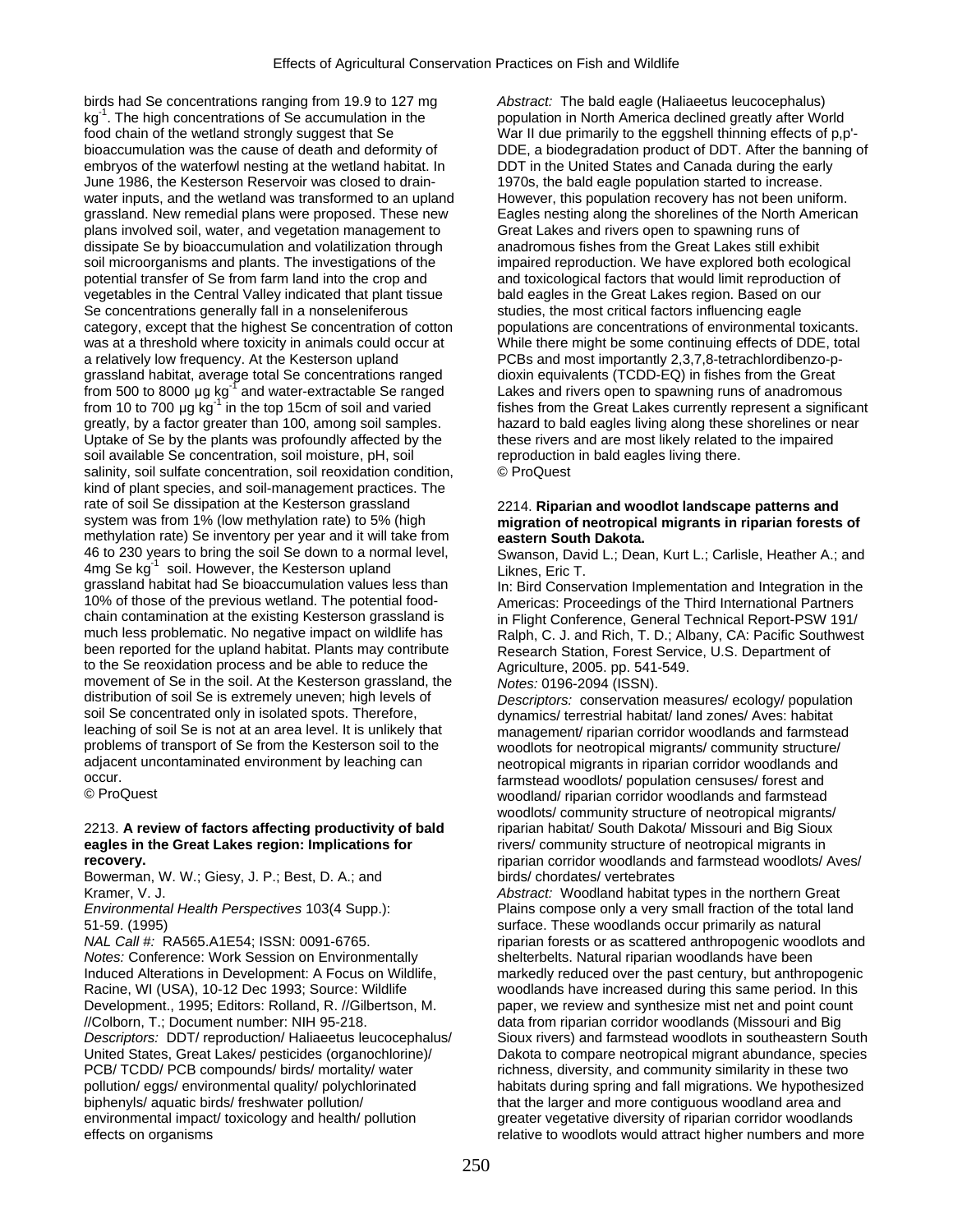species of neotropical migrants. Point count abundances reaches within all four buffer widths in years one and two were higher in woodlots than in riparian corridors in both post-treatment, several trends are emerging including both spring and fall, whereas capture rates were similar in increases and decreases in species' relative abundances.<br>spring, but higher in Missouri River woodlands than at other Riparian microclimate changes post-thinning inclu sites in fall. Species richness and diversity were similar in a 2 degree air temperature increase and three to eight riparian corridors and woodlots at both seasons. percent relative humidity decrease near the stream within Community overlap between riparian corridors and the 50 to 75 ft riparian buffer, during the warmest times of woodlots was high in spring, but was lower in fall. In the year. Use of multiple riparian buffer widths at proje general, these data suggest that overall abundance and diversity of neotropical migrant communities are similar sensitive species' responses to the joint effects of upslope between riparian corridors and farmstead woodlots, despite and riparian forest management. some differences for individual species. In addition,  $\oslash$  NISC recaptured migrants were capable of gaining mass during stopover in woodlots. Farmstead woodlots appear to 2217. **Riparian communities associated with Pacific**  effectively supplement natural riparian corridor woodlands **Northwest headwater streams: Assemblages,**  as stopover sites for neotropical migrants. Thus, **processes, and uniqueness.**  conservation of even small woodland parcels may benefit Richardson, J. S.; Naiman, R. J.; Swanson, F. J.; and neotropical woodland migrants during migration.<br>
© Thomson Reuters Scientific metal of the lower and of the lower of the lower and of the lower and of the lower and the lower and the lower and the lower and the lower and t

## 2215. **Riparian buffers and thinning designs in western** *NAL Call #:* GB651.W315. **Oregon headwaters accomplish multiple resource** *Descriptors:* riparian areas/ streams/ aquatic habitat/<br> **objectives.** wildlife/ riparian ecology **objectives.**<br>Olson, Deanna H.; Chan, Samuel S.; and **wildlife/** riparian ecology<br>Abstract: Riparian areas

In: Congruent Management of Multiple Resources: processes - but is the same true for the margins of small<br>Proceedings from the Wood Compatibility Initiative streams? This review considers riparian areas alongside Proceedings from the Wood Compatibility Initiative streams? This review considers riparian areas alongside<br>workshop, General Technical Report-PNW 563/Johnson, small streams in forested, mountainous areas of the Paci Adelaide C.; Haynes, Richard W.; and Monserud, Robert Northwest and asks if there are fundamental ecological<br>A.; Portland, OR: Pacific Northwest Research Station, example differences from larger streams and from other regi Forest Service, U.S. Department of Agriculture, 2002. if there are consequences for management from any<br>if the moist forests along many small street of the moist forests along many small street of the moist forests along m

*Descriptors:* conservation measures/ freshwater habitat/ streamside and upslope forest is not as strong as that lotic water/ terrestrial habitat/ land zones/ comprehensive found in drier regions. Small streams typically l lotic water/ terrestrial habitat/ land zones/ comprehensive found in drier regions. Small streams typically lack<br>Foodpay: habitat management/ headwater riparian and foodplains and the riparian area is often constrain zoology: habitat management/ headwater riparian and floodplains, and the riparian area is often constrained by<br>upland forests/ riparian buffer/ thinning/ multiple resource the hillslope. Nevertheless, riparian-associated o management/ headwater streams/ forest density some unique to headwater areas, are found along small<br>management/ buffer design/ forest and woodland/ riparian streams. Disturbance of hillslopes and stream channels

# **Effects on stream amphibians and riparian and the Second Comperate, conifer dominated forests of the Pacific<br>
microclimates in headwater drainages.<br>
Northwest provide a unique environment. Forest**

*NAL Call #: QL671.M8; ISSN: 1051-1733* 

*Descriptors:* amphibians/ forest management/ thinning/ streams/aquatic habitat/habitat management/<br>
microclimates/temperature/riparian buffers/Oregon<br>
Abstract: Management of forested headwaters varies from<br>
little consideration of aquatic-riparian resources to creation<br>
of su scenarios. In managed forests of headwater subdrainages<br>in northwestern Oregon, we are examining the effects on<br>amphibians and riparian microclimates of 4 no-entry<br>riparian buffer widths (approximately 20, 50 to 75, 250, a tpa). Although the dominant species generally persisted in

Riparian microclimate changes post-thinning included about the year. Use of multiple riparian buffer widths at project and stand scales may hedge uncertainty regarding

© Thomson Reuters Scientific *Journal of the American Water Resources Association* 41(4): 935-947. (Aug. 2005)

Olson, Deanna H.; Chan, Samuel S.; and *Abstract:* Riparian areas of large streams provide important Thompson, Charles R.<br>The many instream habitat to many species and control many instream habitat to many species and control many instream<br>In: Congruent Management of Multiple Resources: the processes - but is the same tru workshop, General Technical Report-PNW 563/ Johnson, small streams in forested, mountainous areas of the Pacific<br>Adelaide C.; Haynes, Richard W.; and Monserud, Robert Northwest and asks if there are fundamental ecological A.; Portland, OR: Pacific Northwest Research Station, differences from larger streams and from other regions and Forest Service, U.S. Department of Agriculture, 2002. pp. 81-91.<br>Motes: 0363-6224 (ISSN). The motor of the Pacific Northwest, the contrast between the motors: 0363-6224 (ISSN) of the Pacific Northwest, the contrast between the upland forests/ riparian buffer/ thinning/ multiple resource the hillslope. Nevertheless, riparian-associated organisms,<br>management/ headwater streams/ forest density some unique to headwater areas, are found along small management/ buffer design/ forest and woodland/ riparian streams. Disturbance of hillslopes and stream channels and<br>habitat/ Oregon/ United States, western region/ faunal streams incroclimatic effects of streams on the rip habitat/ Oregon/ United States, western region/ faunal microclimatic effects of streams on the riparian area provide<br>The processes and diversity of habitats responses to riparian buffers responses to riparian buffers great heterogeneity in processes and diversity of habitats.<br>
© Thomson Reuters Scientific The tight coupling of the terrestrial riparian area with the aquatic system results from the closed canopy and high 2216. **Riparian buffers within a forest thinning context:** edge-to-area ratio for small streams. Riparian areas of the **microclimates in headwater drainages. Northwest provide a unique environment. Forest**<br>Olson, Deanna H.: Chan, Samuel S.: Ellenburg, Loretta: **north-management quidelines for small streams** vary w Olson, Deanna H.; Chan, Samuel S.; Ellenburg, Loretta; management guidelines for small streams vary widely, and<br>and Rugger, Cynthia<br>management guidelines for small streams vary widely, and and Rugger, Cynthia there has been little evaluation of the local or downstream<br>
Northwestern Naturalist 84(2): 109. (2003) consequences of forest practices along small streams. consequences of forest practices along small streams.<br>This citation is from AGRICOLA.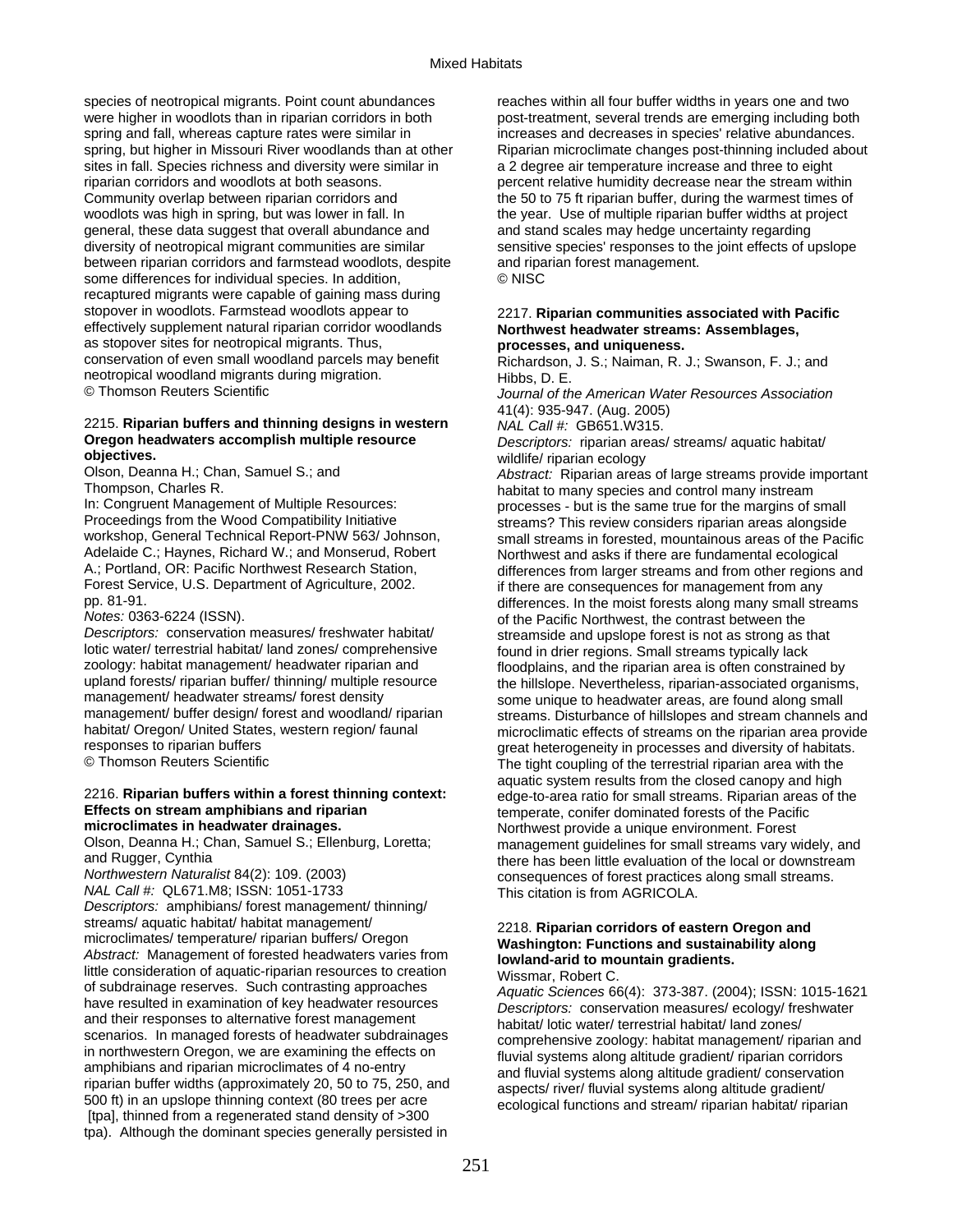corridors along altitude gradient/ Oregon, eastern region/ *Abstract:* Over the last three decades, livestock exclosure

Abstract: Riparian corridors of eastern Oregon and to livestock impacts. This research has addressed the Washington, like those in other regions, comprise small effects of livestock exclusion on many characteristics of portions of river drainages but provide disproportionately riparian ecosystems, including vegetation, aquatic and important ecosystem functions. However, most riparian and terrestrial animals, and geomorphology. This paper fluvial (streams and rivers) systems have been greatly reviews, critiques, and provides recommendations for the altered. Degraded ecosystems commonly reflect influences improvement of riparian livestock exclosure research. of land-uses (e. g., mining, logging, road construction, fire Exclosure-based research has left considerable scientific suppression, livestock grazing), hydro-developments (e. g., uncertainty due to popularization of relatively few studies, dams, irrigation, flood control) and other human actions. weak study designs, a poor understanding of the scales Some important consequences include: degradation and and mechanisms of ecosystem recovery, and selective, fragmentation of habitats, changes in riparian plant agenda-laden literature reviews advocating for or against associations, isolated fish populations, and altered flow and public lands livestock grazing. Exclosures are often too sediment regimes. This synthesis paper evaluates some small (<50 ha) and improperly placed to accurately major environmental factors that can influence the measure the responses of aquatic organisms or<br>sustainability of riparian corridors and fluvial systems along geomorphic processes to livestock removal. Depending sustainability of riparian corridors and fluvial systems along geomorphic processes to livestock removal. Depen<br>lowland-arid to mountain gradients within river drainages of upon the site conditions when and where livestock lowland-arid to mountain gradients within river drainages of eastern Oregon and Washington. Four tributary rivers of the exclosures are established, postexclusion dynamics may Columbia River, the Grande Ronde and John Day Rivers in vary considerably. Systems can recover quickly and northeastern Oregon, and the Yakima and Methow Rivers predictably with livestock removal (the "rubber band" on the eastside of the Cascade Mountains in Washington, model), fail to recover due to changes in system structure provide perspectives on environmental conditions. Factors or function (the "Humpty Dumpty" model), or recover slowly evaluated include: a) dominant riparian plant associations and remain more sensitive to livestock impacts than they and distributions in relation to differences in precipitation were before grazing was initiated (the "broken leg" model). and temperature regimes along elevation gradients; b) Several initial ideas for strengthening the scientific basis for ecological and physiochemical functions of riparian and livestock exclosure research are presented: (1) fluvial systems along elevation gradients; c) long-term incorporation of meta-analyses and critical reviews. (2) use historical and contemporary cumulative impacts of human of restoration ecology as a unifying conceptual framework; actions; and d) management provisions that could restore (3) development of long-term research programs; (4) and sustain ecosystem functions. Ecological functions of improved exclosure placement/design; and (5) a stronger<br>
riparian and fluvial systems are viewed as being closely commitment to collection of pre-treatment data. riparian and fluvial systems are viewed as being closely commitment to collection of pre-<br>coupled because of their dependence on hydrological © Thomson Reuters Scientific coupled because of their dependence on hydrological (surface and sub-surface) and sediment routing regimes. From a river landscape perspective, achieving greater 2220. **Risk assessment for conservation under**<br> **Ecological uncertainty: A case study with a street in the act of the act of the act of the street and the street of the** integrating the management of riparian and fluvial **dwelling amphibian in managed forests.**<br> **dwelling amphibian in managed forests.**<br>
Sutherland, Glenn Douglas, University of Brand Douglas, Liniversity of Brand Douglas, L ensuring the delineation of major limiting factors (e. g., (Canada), 2002.<br>
erosion, water shortages and temperatures) and (*Notes: Degree: I* erosion, water shortages and temperatures) and **Notes: Degree: PhD; Advisor: Bunnell, Frederick L.**<br>
identification of streamside and channel networks that link<br> *Descriptors:* ecological uncertainty/ decision-makin identification of streamside and channel networks that link *Descriptors:* ecological uncertainty/ decision-making/ forest and spacing of refuge habitats for fish and wildlife). Ascaphus truei/ risk assessment Management actions should encourage the connectivity of *Abstract:* Quantifying risks of forest and habitat<br>reaches and habitats and maintenance of riparian and management options are often limited by uncert reaches and habitats and maintenance of riparian and management options are often limited by uncertainties in<br>fluvial functions so interactions can occur. Efforts should fluvial functions so interactions can occur. Efforts should habitat associations, life history and population trends for<br>include renewal of natural flood and sediment routing resident species. Using the tailed frog Ascaphu include renewal of natural flood and sediment routing resident species. Using the tailed frog Ascaphus truei , a<br>regimes and the reestablishment of habitats adjacent to readwater stream-dependent amphibian. I: (1) develope regimes and the reestablishment of habitats adjacent to headwater stream-dependent amphibian, I: (1) developed<br>ecologically intact habitats.

habitat/ man-made habitat/ land and freshwater zones/ possibly because most sampling sites were in disturbed comprehensive zoology: farming and agriculture/ habitat watersheds. Underlying geology was a consistently management/ population dynamics/ livestock exclosures/ important determinant of occurrence patterns, with finefreshwater habitat/ riparian habitat/ cultivated land habitat/ scale stream structure more important in determining riparian farming areas/ United States, western region

ecology of riparian corridors and fluvial systems along research has emerged as a preferred method to evaluate altitude gradient/ Washington the ecology of riparian ecosystems and their susceptibility

# ecological uncertainty: A case study with a stream-

Sutherland, Glenn Douglas. University of British Columbia

management/ habitat management/ amphibians/ tailed frog/

ecologically intact habitats. https://www.mateurarchical models of habitat relationships across this<br>C Thomson Reuters Scientific intervals of the species' range in British Columbia: (2) examined plausi species' range in British Columbia; (2) examined plausible life history responses to habitat change, and (3) 2219. **Riparian livestock exclosure research in the** investigated population persistence outcomes within and among streams to uncertain effects of forest harvesting and **recommendations.** disturbance scenarios. To develop habitat association Sarr, Daniel A. relationships I used classification and regression trees *Environmental Management* 30(4): 516-526. (2002) (CART) together with simple and partial Mantel tests. *NAL Call #:* HC79.E5E5; ISSN: 0364-152X. Variables describing biophysical setting at meso- and *Notes:* Literature review. micro-scales had a greater influence on occurrence and *Descriptors:* commercial activities/ ecology/ terrestrial abundance of larval frogs than did adjacent forest practices,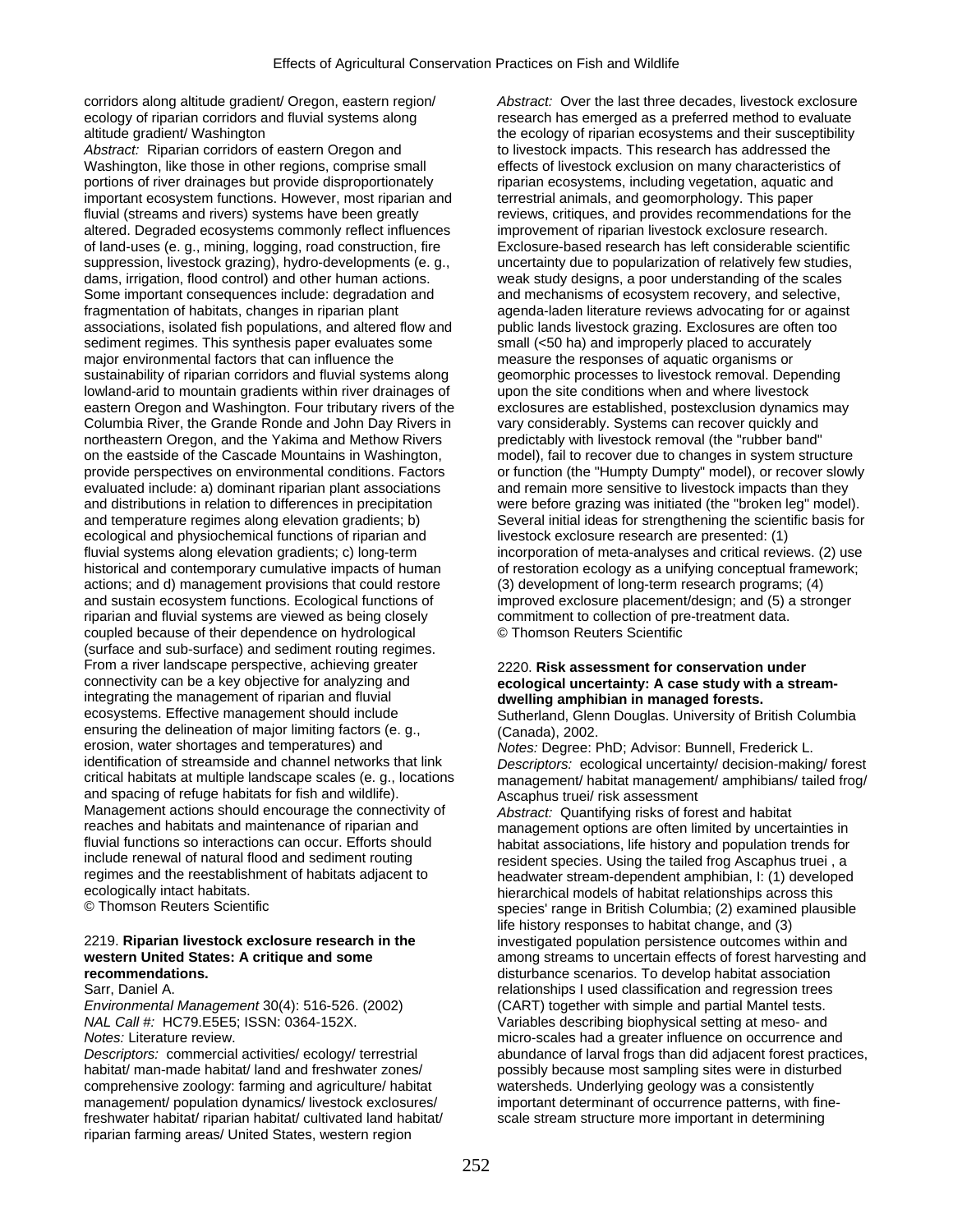abundance. Using life stage-based population matrix the best management systems for all properties in a models, I explored consequences of different life history watershed and the cost-effectiveness of policies for strategies and ranges of habitat productivity and enhancing sustainable resource management at the environmental variation on population persistence. watershed scale. Persistence is decreasingly sensitive to changes in growth © ProQuest rates, tadpole and adult survival, and fecundity. Populations also appear more sensitive to changes in survivorship of in- 2222. **Riverine floodplain forests of the southeastern**  stream stages (eggs, hatchlings and tadpoles) than riparian **United States: Invertebrates in an aquatic-terrestrial**  stages (juveniles/adults). Clinal, elevational, and local **ecotone.**  reductions in habitat productivity (e.g., shorter growing Smock, Leonard A. seasons, reduced light penetration in mid-seral forests) ln: Invertebrates in seasons, reduced light penetration in mid-seral forests) In: Invertebrates in freshwater wetlands of North America:<br>In: Invertebrates in freshwater wetlands of North America:<br>Follony and management/ Batzer, Darid P fluctuations in demographic rates determine risks of loss of Rader, Russell B.; and Wissinger, Scott A.<br>Small populations, even if environmental variation is New York: John Wiley & Sons, 1999; pp. 1. relatively low. Using a spatially explicit metapopulation- *Notes:* Literature review; ISBN: 0471292583. landscape dynamics model, I explored six plausible *NAL Call #:* QL365.4.A1I58<br>hypotheses linking habitat alterations to population *Descriptors:* Macroinvertebrows hypotheses linking habitat alterations to population *Descriptors:* Macroinvertebrata/ life cycle/ riverine flood dynamics in response to forest harvesting and<br>disturbances. Risks to populations from disturbance<br>productivity/ community structure/ population density<br>disturbances. Risks to populations from disturbance disturbances. Risks to populations from disturbance entity productivity/ community structure/ population density/<br>depend strongly on assumptions about age at first distribution within habitat/ semiaquatic habitat/ flood p depend strongly on assumptions about age at first distribution within habitat/ semiaquatic habitat/ flood plain<br>The production. Incremental effects of forest harvesting on the habitat/ forest and woodland/ forested freshwa risks were small compared with those already incurred flooding/ hydrologic cycle/ United States, Southeast through stochastic events (floods, debris flows, climatic © Thomson Reuters Scientific variation) or state of the landscape. Once extirpated, population recovery through dispersal appears unlikely.<br>
However, key uncertainties about the impacts of harvesting **conservation of birds.**<br>
and forest succession on demographic rates render<br> **REGIVENT OF PONCOLOGY AS KEY** and forest succession on demographic rates render<br>evaluation of alternative riparian protection systems difficult<br>with present knowledge.<br>with present knowledge.<br>(2001): ISSN: 00664162

*Notes:* Literature review; Publisher: The Rocky Mountain these habitats or ecosystems include grasslands or<br>Mathematics Consortium.

*Descriptors:* decision making/ government policies/ and floodplains. Whereas the extent of all natural habitats sustainable development/ resource management/ United has diminished significantly owing to outright loss from sustainable development/ resource management/ United has diminished significantly owing to outright loss from<br>States, Missouri/ risk/ watershed management/ farming/ anticulture and development the suppression of States, Missouri/ risk/ watershed management/ farming/ and agriculture and development, the suppression of<br>agricultural watersheds/ river basin management/ regional and disturbance by agents such as fire and flooding agricultural watersheds/ river basin management/ regional disturbance by agents such as fire and flooding has led to<br>planning/ environmental protection/ resource conservation/ further losses. Accordingly, the abundances of planning/ environmental protection/ resource conservation/ further losses. Accordingly, the abundances of many bird<br>models/ MADM/ best management practices/ BMPs/ species adapted to disturbance-mediated habitats have models/ MADM/ best management practices/ BMPs/ species adapted to disturbance-mediated habitats have<br>sustainable use/ watershed protection/ conservation, settled as well. In North America, these declines have sustainable use/ watershed protection/ conservation, declined as well. In North America, these declines have<br>wildlife management and recreation/ modeling, declines have theen more severe and common than those of species wildlife management and recreation/ modeling,<br>mathematics, computer applications/ policy and planning/<br>associated with less frequently disturbed habitats such mathematics, computer applications/ policy and planning/ associated with less frequently disturbed habitats such as<br>mature or closed-canopy forests. Field studies consistently

*Abstract:* Determining best management systems for reveal the direct role of disturbance and successional properties and evaluating their sustainability at the reveal properses in structuring avian habitats and communitio properties and evaluating their sustainability at the processes in structuring avian habitats and communities.<br>
watershed scale are useful and important aspects of conservation strategies involving the management of integrated watershed management. Multiattribute decision-<br>making (MADM) is very useful for modeling the selection of application of fire, or the expression of wildfire, and making (MADM) is very useful for modeling the selection of application of fire, or the expression of wildfire, and use of best management systems for properties in a watershed. best management systems for properties in a watershed. certain types of silviculture have the potential to diversify<br>This paper reviews four MADM approaches including utility sarian habitats at the local Jandscape, and reg This paper reviews four MADM approaches including utility avian habitats at the local, landscape, and regional scale.<br>Theory, surrogate worth tradeoff, free iterative search and Many aspects of the disturbance ecology of b theory, surrogate worth tradeoff, free iterative search and Many aspects of the disturbance ecology of birds require<br>stochastic dominance with respect to a function (SDWF).<br>further research Important questions involve asso stochastic dominance with respect to a function (SDWF). further research. Important questions involve associations<br>Emphasis is on determining how the first three methods between the intensity and frequency of disturbance a Emphasis is on determining how the first three methods between the intensity and frequency of disturbance and the could be used to determine the best (most preferred) yield by viability of bird populations, the scale of di could be used to determine the best (most preferred) viability of bird populations, the scale of disturbance with combinations of attributes and associated management systems for a property. An application of the expected utility of natural vs. anthropogenic disturbance. The effects of method with risk neutral preferences is presented in which disturbance and ensuing successional proces method with risk neutral preferences is presented in which disturbance and ensuing successional processes on birds<br>farmer's preferences for five attributes are used to rank five are potentially long-term, and comprehensive farming systems for an agricultural watershed in Missouri. A essential. framework is presented for assessing the sustainability of © 2008 Elsevier B.V. All rights reserved.

Ecology and management/ Batzer, Darold P.; New York: John Wiley & Sons, 1999; pp. 137-165.

habitat/ forest and woodland/ forested freshwater wetland/

with present knowledge. (2001); ISSN: 00664162. © NISC *Notes:* doi: 10.1146/annurev.ecolsys.32.081501.114031. *Descriptors:* fire/ flood pulse/ habitat selection/ silviculture/ 2221. **Risk-based multiattribute decision-making in** successional habitats/ avifauna/ conservation management/ **property and watershed management. disturbance/ fire/ flooding/ habitat creation/ population**<br>Prato, T. decline/ North America/ Aves/ Vertebrata Prato, T.<br>Natural Resource Modeling 12(3): 307-334. (1999); decline/ North America/ Aves/ Vertebrata<br>Abstract: Natural ecological disturbance *Natural Resource Modeling* 12(3): 307-334. (1999); *Abstract:* Natural ecological disturbance creates habitats that are used by diverse groups of birds. In North America, Mathematics Consortium.<br>Descriptors: decision making/ government policies/<br>and floodplains. Whereas the extent of all natural habitats techniques of planning<br>Abstract: Determining best management systems for<br>reveal the direct role of disturbance and successional Conservation strategies involving the management of respect to the spatial structure of populations, and the role are potentially long-term, and comprehensive monitoring is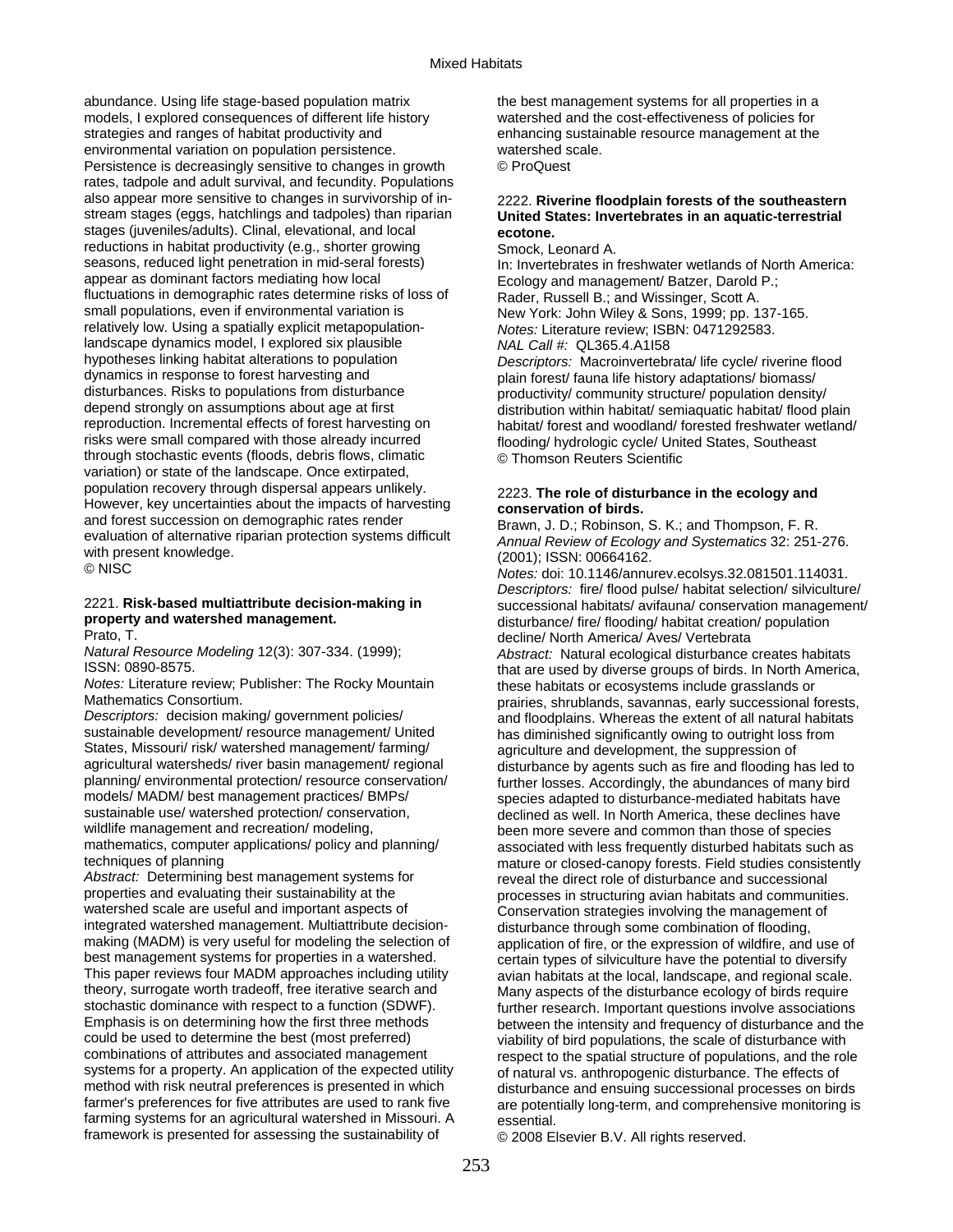*Notes:* Literature review; Special issue: Invertebrate it has been shown to be the most important factor biodiversity as bioindicators of sustainable landscapes/ influencing spider occurrence and abundance in the field.<br>
edited by M.G. Paoletti. Includes references. Thus the pest management system (conventional or IPM evaluation/ monitoring/ environmental management/ can play in controlling pest organisms. Only from a few environmental impact/ habitats/ agricultural land/ urban species occurring in different ecosystems quantitative areas/ industrial sites/ species diversity/ biomass/ information of their searching and predatory potential is taxonomy/ identification/ soil pollution/ pesticides/ heavy available resulting in functional response relationships to<br>metals/ genetic engineering/ crops/ stress/ orchards/ previdensity. A list of methods for further quan polluted soils evaluation of spider impact on pest in getting insight in

*Abstract:* Earthworms, which inhabit soils and litter layers predation processes is presented.<br>
in most landscapes, can offer an important tool to evaluate © ProQuest in most landscapes, can offer an important tool to evaluate different environmental transformations and impacts. Agricultural landscapes, urban and industrialized habitats 2226. **Rural riparian restoration.**  have some earthworms that represent interesting indicators Small, Stacy to monitor different contaminations, to assess different *PRBO Observer* (119): 4-5. (2000) transformations. Species number, abundance and biomass communities/ ecosystems/ habitat management/ can give easily measurable elements. Ecological guilds can management/ orchards/ plantations/ plantings/<br>help in comparing different environments. Taxonomy is revegetation/ rice/ riparian habitat/ techniques/ relatively well known, at least in temperate areas, where California: Sacramento Valley<br>species identification is in general easily solved. CD-ROM Abstract: Information is prese species identification is in general easily solved. CD-ROM *Abstract:* Information is presented on the need for riparian<br>based programs facilitate rapid identification of collected habitat management for bird species in th specimens. The substantial amount of research carried out region of California. on these invertebrates has made these soil organisms 
in SC more promising for further improved and accurate work in assessing sustainability of different environments. In most<br>
cases earthworm biomass or abundance can offer a<br>
valuable tool to assess different environmental impacts<br>
such as tillage operations, soil pollution, different<br>

83-159. (1996); ISSN: 0238-1249<br>Descriptors: predator-prey interactions/ pesticides/

*Abstract:* Spiders are well known predators of insects conservation measure that may benefit amphibians in (including insect pests) but about there role as biological managed forests However few amphibian surveys hare control agents in agroecosystems (particularly in orchards) been conducted in buffer strips. We compared total<br>little is known. In the last decade new information salamander abundance amphibian species richnes little is known. In the last decade new information<br>
(especially of the behaviour of spiders in different<br>
sampling proportions for five species of salamanders (especially of the behaviour of spiders in different exampling proportions for five species of salamanders<br>agroecosystems) has become available and this increased between 17 managed stands and 12 unloaged strear agroecosystems) has become available and this increased between 17 managed stands and 12 unlogged, streamside<br>expectations about spiders as beneficial organisms.<br>forests in the Coast Range of western Oregon. We also expectations about spiders as beneficial organisms.<br>Spiders are a very heterogeneous group of animals with intertied relationships between buffer strip width and Spiders are a very heterogeneous group of animals with identified relationships between buffer strip width and<br>different hunting tactics and therefore, they play a different salamander population indices. Surveys conducted different hunting tactics and therefore, they play a different salamander population indices. Surveys conducted on 20<br>  $\frac{1}{x}$  a m plots demonstrated that torrent salamanders ecological role. At family level these tactics are rather [x] 40 m plots demonstrated that torrent salamanders<br>
(Rhyacotriton spo.), clouded salamanders (Aneides representative example for ecological studies for the whole ferreus), Dunn's salamanders (Plethodon dunni), western family. On the other hand properties and behaviour found in red-backed salamanders (Plethodon vehiculum), total different species of one family can be seen as characteristic salamander abundance, and amphibian species richness<br>for the whole family. A comprehensive review of spiders as were sensitive to forest practices in riparian a for the whole family. A comprehensive review of spiders as were sensitive to forest practices in riparian areas. We<br>natural enemies of pest species of different crops is given conclude that riparian buffer strips are a use

2224. **The role of earthworms for assessment of** offering information about the expected prey spectrum per **sustainability and as bioindicators.** family. A qualitative evaluation of pest-spider relationships Paoletti, M. G. has been carried out for a whole range of agroecosystems *Agriculture, Ecosystems and Environment* 74(1/3): and the results are transposed to spider groups inhabiting 137-155. (June 1999) the orchard ecosystem. The effect of pesticides on spiders, *NAL Call #:* S601.A34; ISSN: 0167-8809 [AEENDO]. both from laboratory and field experiments is discussed and Thus the pest management system (conventional or IPM or *Descriptors:* earthworms/ indicator species/ sustainability/ ecological) determines to a great extent the role of spiders prey density. A list of methods for further quantitative

**Descriptors: agricultural crops/ agricultural practices/ birds/** revegetation/ rice/ riparian habitat/ techniques/ wildlife/ habitat management for bird species in the Central Valley

assessed using earthworm biomass and numbers.<br>This citation is from AGRICOLA. ecology/ community structure/ terrestrial habitat/ land and freshwater zones/ Amphibia: forestry/ habitat management/ 2225. **The role of spiders as predators of insect pests** riparian buffer strips/ forestry technique/ species richness/ **with particular reference to orchards: A review.** <br>Bogya, S. and Mols, P. J. **property a review.** Coast Range/ species richness/ forestry management Bogya, S. and Mols, P. J.<br>Acta Phytopathologica et Entomologica Hungarica 31(1-2): chechniques/ evaluation/ Amphibia/ amphibians/ chordat *techniques/ evaluation/ Amphibia/ amphibians/ chordates/ vertebrates* 

*Descriptors:* predator-prey interactions/ pesticides/ *Abstract:* Logging and other forest practices are widely biological control/ Araneae/ Insecta/ agriculture/ reported to be a threat to some amphibian populations in applied entomology<br>
the Pacific Northwest. Riparian buffer strips are one the Pacific Northwest. Riparian buffer strips are one managed forests. However, few amphibian surveys have (Rhyacotriton spp.), clouded salamanders (Aneides conclude that riparian buffer strips are a useful habitat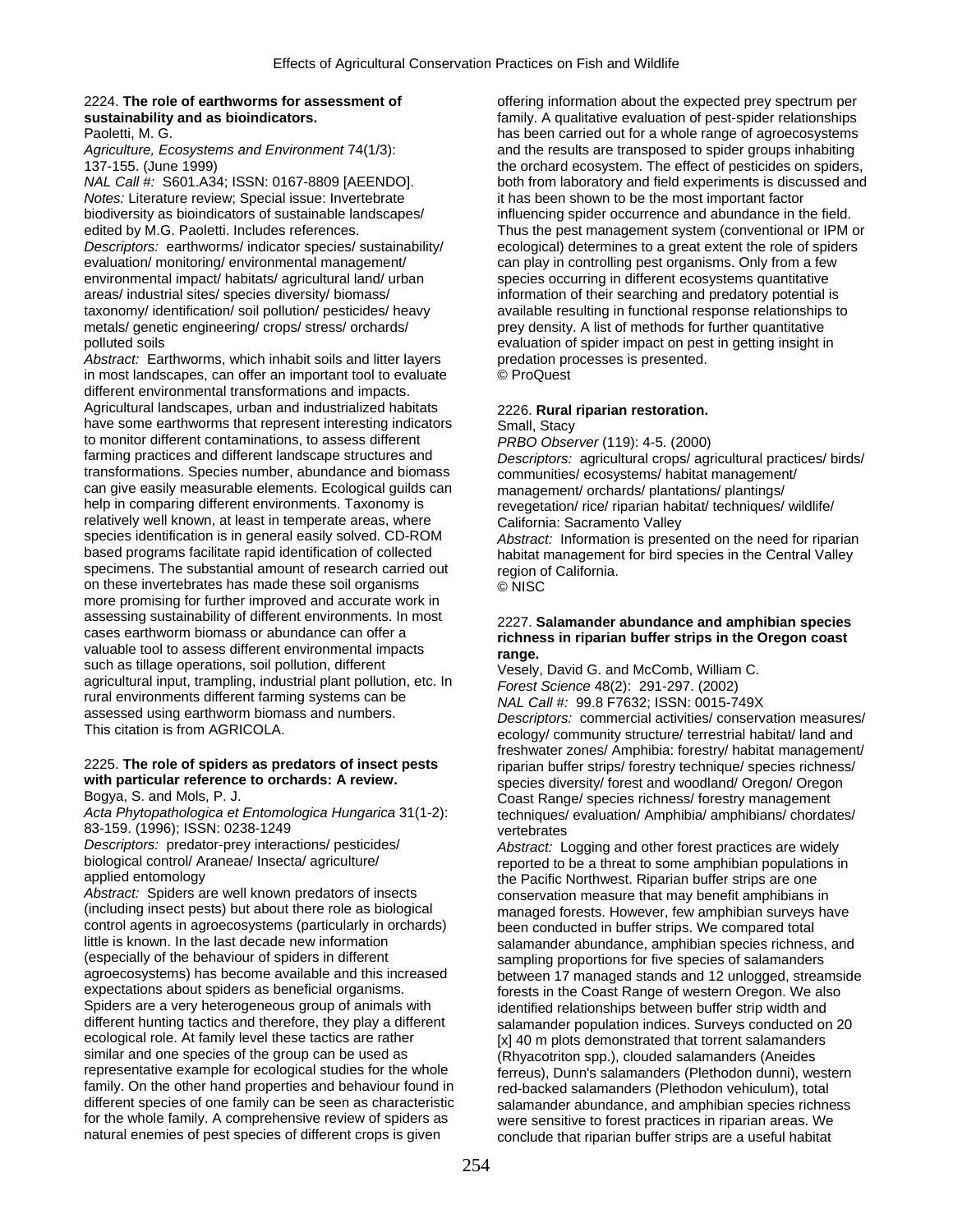management strategy for several salamander species. *Notes:* doi: 10.1016/S0006-3207(02)00123-4. However, buffer strip widths currently requiredby state *Descriptors:* fire/ Gopherus/ land management/ private forest practices regulations may not be adequate to prevent property/ status survey/ land management/ population size/ local declines in the diversity of amphibian communities. private land/ sampling/ species conservation/ United States/ © Thomson Reuters Scientific **Animalia** Animalia/ Gopherus/ Gopherus polyphemus/ Polyphemus/

Toft, J.; Cordell, J.; and Starkhouse, B. Washington

*Notes:* Responsibility: School of Aquatic and Fishery

http://www.fish.washington.edu/Research/Publications/

*Descriptors:* baseline studies/ biological surveys/ coastal associated with types of selection forestry and/or wild<br>zone management/ habitat improvement/ monitoring/ management. Agricultural sites and unburned areas zone management/ habitat improvement/ monitoring/ management. Agricultural sites and unburned areas<br>shoreline restoration/ Puget Sound/ benthic invertebrates/ provided poor habitat and pine plantations were only intertidal zone/ shoreline modifications/ overwater structure/ slightly better. Our estimates of tortoise population dens<br>invenile salmon/ Salmon Bay/ Chinook salmon/ riparian indicated that the current landscape supports juvenile salmon/ Salmon Bay/ Chinook salmon/ riparian

*Abstract:* The Salmon Bay Natural Area (SBNA) is a modern land use practices. In addition, our estimate for planned restoration project which will protect and enhance density of active burrows was approximately one third of<br>the last largely undeveloped, wooded shoreline on Seattle's that projected for the entire state range 20 y the last largely undeveloped, wooded shoreline on Seattle's that projected for the entire state range 20 years ago by<br>Salmon Bay, This is an important location in the migration Auffenberg and Franz [Auffenberg, W., Franz, of endangered populations of juvenile Chinook salmon, The status and distribution of the gopher tortoise (Gopherus)<br>since it is directly downstream from the Hiram M. The polyphemus). In: Bury, R. B. (Ed.), North American since it is directly downstream from the Hiram M. <br>Chittenden Locks. The overall objectives for restoring the **The Contagne** Conservation and Ecology (US Fish and Wildlife Chittenden Locks. The overall objectives for restoring the Tortoises: Conservation and Ecology (US Fish and Shoreline habitat are to improve riparian and upland Service Wildlife Research Report 12). pp. 95-126]. shoreline habitat are to improve riparian and upland Service Wildlife Research Report 12). pp. 95-126].<br>Service Wildlife Research Report of 12). pp. 95-126]. The existing overwater structure and However, some good vegetation, remove the existing overwater structure and However, some good sites for gopher tortoises remain in<br>Associated rip-rape and enhance intertidal habitat in order to south Georgia and our data also suggested that associated rip-rap, and enhance intertidal habitat in order to improve rearing opportunities for juvenile salmonids.<br>Fieldwork was conducted during Spring and Summer 2004 ways can be developed to retain traditional land Fieldwork was conducted during Spring and Summer 2004 ways can be developed to retain traditional at the overwater site and an adjacent reference site management practices on private property. at the overwater site and an adjacent reference site, management practices on private proper<br>sampling benthic invertebrates terrestrial insects fish (via  $\degree$  2008 Elsevier B.V. All rights reserved. sampling benthic invertebrates, terrestrial insects, fish (via snorkel surveys), and sediment grain size. The overwater site consisted of a recreational house with a deck and an 2230. **Seasonal and habitat influences on avifauna of**  attached floating dock, while the reference site was a **an agricultural impoundment in southwest Florida:**  stretch of adjacent beach. Two different tidal levels were **Results of a five-year monitoring program.**  included in the sampling design, pertaining to the high tidal Main, Martin B. and Allen, Ginger M. elevation of the overwater structure at +8 Mean Lower Low *Florida Scientist* 70(3): 219-240. (2007); ISSN: 0098-4590 Water (MLLW) and the low tidal elevation of the floating *Descriptors:* ecology: environmental sciences/ climatology: dock at +1 MLLW. All measurements of total invertebrate environmental sciences/ biogeography: population studies/ densities showed significantly higher numbers at the wildlife management: conservation/ wildlife habitat/ species reference site as compared to the overwater site. This diversity/ avifauna/ seasonal influence/ habitat influence/ includes benthic macroinvertebrates, harpacticoid avian assemblage/ agricultural impoundment copepods, and terrestrial insects, all important juvenile *Abstract:* Agricultural impoundments represent potentially salmonid prey items. The reference site also had a greater important habitat, but little information is available on the number of taxa with significantly higher densities. Taxa use of these areas by wildlife or how that use varies richness of benthic invertebrates was not limited by the seasonally. We conducted weekly surveys during a 5-year overwater structure, as number of taxa were similar at the period to document seasonal, annual, and habitat two sites and even greater at the low tidal elevation influences on the avian community of a 10.5-ha agricultural overwater structure site for benthic macroinvertebrates. impoundment in southwest Florida. The impoundment<br>Taxa richness of insects was much higher at the reference included a mix of wetland and upland cover types typical Taxa richness of insects was much higher at the reference site. **impoundments in the region.** We recorded approximately

population status and effects of land use practices on **the gopher tortoise, Gopherus polyphemus.** which were augmented by winter migrants. The avian

**Testudinidae** 

2228. **Salmon Bay Natural Area pre-restoration** *Abstract:* Although private properties are predicted to play **monitoring 2004. and Starkhouse B. Washington and Starkhouse an increasingly significant role in conservation, surveys of Toft J. Cordell J. and Starkhouse B. Washington <b>Species of special concern** are rare on these la University; Rep. Fish. Res. Inst. Wash. Univ. Created a template for a multi-county survey of randomly No. 0503, 2005.<br>
Notes: Responsibility: School of Aquatic and Fishery **School of Aquatic and Fishery** tortoise (Gopherus polyphemus) in south-central Georgia, Science, Fisheries Research Institute, Washington USA. Current land use was strongly correlated with tortoise University.<br>http://www.fish.washington.edu/Research/Publications/ burrows were found on lands with open-canopied pine pdfs/0503.pdf<br>Descriptors: baseline studies/ biological surveys/ coastal associated with types of selection forestry and/or wildlife shoreline restoration/ Puget Sound/ benthic invertebrates/ provided poor habitat and pine plantations were only<br>intertidal zone/ shoreline modifications/ overwater structure/ slightly better. Our estimates of tortoise popu vegetation/ Washington<br>
20% of the animals present before implementation of<br> *Abstract*: The Salmon Bay Natural Area (SBNA) is a modern land use practices. In addition, our estimate for Salmon Bay. This is an important location in the migration Auffenberg and Franz [Auffenberg, W., Franz, R., 1982.<br>The status and distribution of the gopher tortoise (Gopherus

© ProQuest 113 of the 229 potential native resident and migratory avifouna known to occur in the region, including 5 species 2229. **Sampling on private property to evaluate** of state or federally listed wading birds. Of the 85 species Hermann, S. M.; Guyer, C.; Hardin Waddle, J.; and assemblage was relatively evenly distributed and 5 of the 7 Greg Nelms, M. Greg Nelms, M. *Biological Conservation* 108(3): 289-298. (2002) abundant species. Wetland cover types attracted the most *NAL Call #:* S900.B5; ISSN: 00063207. Species and birds, many of the most abundant of which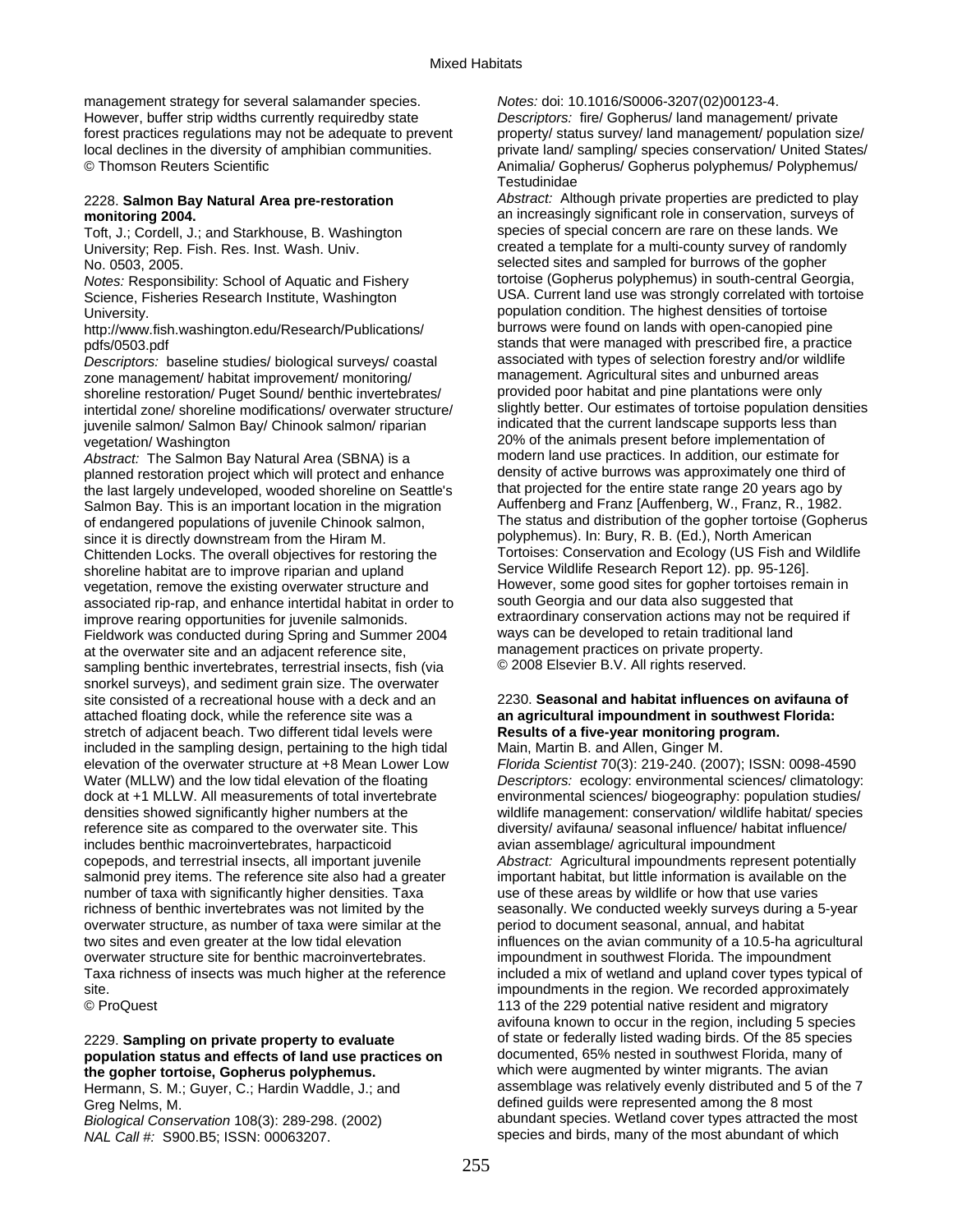were species known to use wetlands with relatively dense Tulare Basin/ San Joaquin Valley/ habitat use/ Sacramento vegetation. Seasonal effects associated with changing Valley/ feeding ecology/ waterfowl/ ducks/ shorebirds/ wetland conditions and migratory species were principal movements/ wetlands<br>
factors influencing changes in the bird community.<br>
Abstract: Habitat selection and use are measures of factors influencing changes in the bird community. Numbers of species and birds were inversely related to the relative importance of habitats to wildlife and necessary rainy summer months and positively associated with information for effective wildlife conservation. To measure<br>improved foraging conditions created by seasonal changes the relative importance of flooded agricultural fields improved foraging conditions created by seasonal changes in water level. Annual effects were less important but in water level. Annual effects were less important but other landscapes to northern pintails (Anas acuta) wintering<br>species and numbers of birds declined during the year of in Tulare Basin (TB), California, we radiotagged lowest annual rainfall Southwest Florida has thousands of pintails during late August-early October, 1991-1993 in TB hectares devoted to agricultural impoundments, the and other San Joaquin Valley areas and determined use collective contribution of which may be extremely important and selection of these TB landscapes through March each for conservation of regional and migratory bird populations, year. Availability of landscape and field types in TB yet almost nothing is known about the value of these changed within and among years. Pintail use and selection habitats in working landscapes or how best to manage (based upon use-to-availability log ratios) of landscape and

## 2231. **Seasonal variation in waterfowl nesting success** landscape type before the hunting season (Prehunt). and its relation to cover management in the Canadian **Safellow**

Emery, R. B.; Howerter, D. W.; Armstrong, L. M.; *Journal of Wildlife Management* 69(3): 1181-1193. (2005)<br>NAL Call #: 410 J827; ISSN: 0022541X. *Notes:* doi: 10.2193/0022-541X(2005)069 most available, used, and, along with floodwater areas,

*Descriptors:* Cover management/ Initiation date/ mallard/ were the least selected field types and accounted for less nesting success/ planted cover/ Prairie Pothole Region/ than or equal to13% of pintail use. Agricultural drain<br>seasonal variation/ waterfowl/ habitat management/ nesting evaporation ponds, sewage treatment ponds, and seasonal variation/ waterfowl/ habitat management/ nesting evaporation ponds, sewage treatment ponds, and<br>success/ seasonal variation/ vegetation cover/ waterfowl/ expreservoirs accounted for 42-48% of flooded landscape success/ seasonal variation/ vegetation cover/ waterfowl/ reservoirs accounted for 42-48% of flooded landscape<br>wildlife management/ Canada/ North America/ Anas/ Anas available but were little used and least selected. Exodu wildlife management/ Canada/ North America/ Anas/ Anas

*Abstract:* Early hatched waterfowl are more likely to enter safflower, and barley-wheat fields early in winter, indicating the breeding population. Managers' primary tool to increase that preferred habitats were lacking in TB during late win<br>nesting success in the Prairie Pothole Region (PPR) of Agriculture conservation programs could improve nesting success in the Prairie Pothole Region (PPR) of Agriculture conservation programs could improve TB for<br>North America is managing upland vegetation for duck pintalls by increasing flooding of fallow and harvested North America is managing upland vegetation for duck pintails by increasing flooding of fallow and harvested<br>nesting cover. To determine whether managed covertypes safflower and grain fields. Conservation of remaining nesting cover. To determine whether managed covertypes safflower and grain fields. Conservation of remaining<br>affect early-season nesting success, we modeled seasonal wetlands should concentrate on increasing the amount and variation in nesting success using >17,000 duck nests productivity of marsh that is shallow-flooded as pre-irrig<br>found in managed and unmanaged covertypes in prairie grain fields dry. If pintails were provided with adequat found in managed and unmanaged covertypes in prairie grain fields dry. If pintails were provided with adequate<br>Canada from 1993 to 2000. Nesting success was higher in preferred field and marsh habitats, including hunt-day Canada from 1993 to 2000. Nesting success was higher in preferred field and marsh habitats, including hunt-day<br>most managed covertypes than in unmanaged covertypes sanctuaries, contaminant risks associated with exposure to most managed covertypes than in unmanaged covertypes sanctuaries, contaminant risks associated with exposure to<br>early in the nesting season. Planted cover appeared to be drainwater evaporation ponds probably should remain early in the nesting season. Planted cover appeared to be drainwater evaporation ponds probably should remain lowerty and the hest managed coverty of the formation and the hest managed coverty of the formation early-season the best managed covertype for increasing early-season for these waterform in the season in the their abundance in TBC in TBC as it had binh abundance in TBC in TBC in TBC in TBC in TBC in TBC in TBC in TBC in TBC in TBC i nesting success as it had high early-season nesting increased.<br>success and was selected by nesting ducks in greater  $\circ$  Thomson Reuters Scientific success, and was selected by nesting ducks in greater proportion than its availability; however, nesting success in planted cover declined later in the nesting season while 2233. **Setting restoration goals for disturbed Great**  nesting success in most unmanaged covertypes increased. **Lakes island ecosystems: Policy considerations after**  Nevertheless, even with reduced nesting success late in **you've got the data.** the season, planted cover was more productive than Flaspohler, D. J. and Hurley, P. M. surrounding unmanaged covertypes. Future waterfowl In: 47th International Association for Great Lakes Research<br>management efforts should focus on providing safe nesting Conference; Vol. 2004.; pp. 44; 2004. management efforts should focus on providing safe nesting cover early in the nesting season. *Notes:* Location: South African Institute for Aquatic

## 2232. **Selection of flooded agricultural fields and other** South Africa. landscapes by female northern pintails wintering in **Tulare Basin, California.** factors/ ecosystem approach/ ecosystem health/ forest

*Wildlife Society Bulletin* 31(3): 793-803. (2003) restoration/ policy/ management/ forest environments/<br>
NAI Call #: SK357 A1W5: ISSN: 0091-7648 conservation/ rivers/ lakes/ anthropogenic impact/ *NAL Call #:* SK357.A1W5; ISSN: 0091-7648 conservation/ rivers/ lakes/ anthropogeni<br>Descriptors: environment-ecology/ Anas acuta/ California/ freshwater environments/ North America *Descriptors:* environment-ecology/ Anas acuta/ California/ habitat selection/ northern pintail/ San Joaquin Valley/

in Tulare Basin (TB), California, we radiotagged female them for wildlife.<br>
© Thomson Reuters Scientific **the entity of the seasons**, years, and diel periods.<br>
Fields flooded after harvest and before planting (i.e., pre-Fields flooded after harvest and before planting (i.e., preirrigated) were the most available, used, and selected landscape type before the hunting season (Prehunt). **prairies.**<br> **prairies.** The state of the selected pre-<br>
irrigated field type during Prehunt. Pre-irrigated barley-<br>
Frairigated prehunt. Pre-irrigated barley-Anderson, M. G.; Devries, J. H.; and Joynt, B. L. wheat received 19-22% of use before hunting season, but<br>Journal of Wildlife Management 69(3): 1181-1193. (2005) selection varied greatly among years and diel periods. During and after hunting season, managed marsh was the [1181:SVIWNS]2.0.CO;2.<br>
Descriptors: Cover management/ Initiation date/ mallard/ were the least selected field types and accounted for less platyrhynchos/ Anatidae pintails from TB coincided with drying of pre-irrigated fallow,<br>Abstract: Early hatched waterfowl are more likely to enter safflower, and barley-wheat fields early in winter, indicating affect early-season nesting success, we modeled seasonal wetlands should concentrate on increasing the amount and<br>uariation in nesting success using >17,000 duck nests productivity of marsh that is shallow-flooded as pre-i

© 2008 Elsevier B.V. All rights reserved. The Society of Biodiversity (SAIAB), (Formerly JLB Smith Institute of Ichthyology), Pvt Bag 1015, Grahamstown, 6140,

Fleskes, J. P.; Jarvis, R. L.; and Gilmer, D. S. habitat/ Great Lakes/ habitat management/ habitat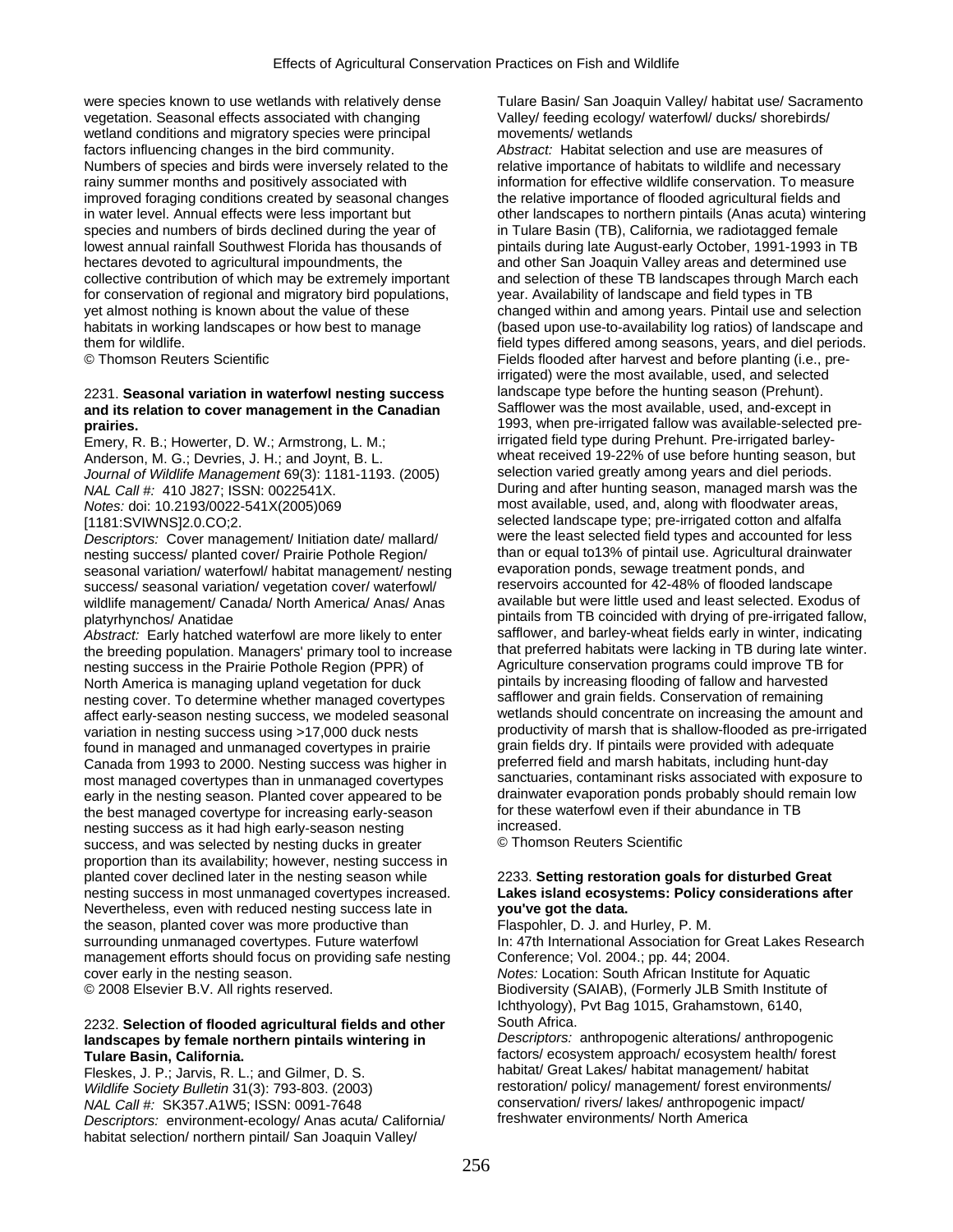*Abstract:* Restoration and maintenance of native forest wetlands/ wildlife-habitat relationships biodiversity on Great Lakes islands requires an *Abstract:* The shortgrass prairie is at the western edge of understanding of past ecosystem condition including the North American grasslands, beginning just east of the measures of anthropogenic disturbance. To aid restoration Rocky Mountains. The birds living in this region and and management of Sleeping Bear Dunes National adapted to the semi-arid climate, include raptors that use Lakeshore (Michigan, USA we compared patterns of forest cattle and bison bones for nest material, burrowing owls, woody and herbaceous plant species composition on two and sparrows that sing in flight. The Rocky Mountains, islands in northern Lake Michigan, one with no history of which take moisture from Pacific storm-fronts, are islands in northern Lake Michigan, one with no history of white-tailed deer (South Manitou Island [SMI]), and the responsible for the dry climate of the prairie. The human-introduced deer (North Manitou Island [NMI]). We on the prairies are described in the article. Livestock and also compared current to pre-European forest conditions prairie dog grazing plays an important role in the mosaic Current forest composition differs substantially from the are grasslands, lowland riparian areas, wetlands, sand historic condition. Also, recovery from a period of deer sage prairie, and playa lakes. About 70% of the shortgrass overabundance and excessive browse during the 1970s prairie is privately owned, with the remainder being under and early 1980s has progressed at a slow pace, if at all. For the jurisdiction of the states and the federal government. example, Canada yew is functionally extirpated, and forest The major conservation issues in the shortgrass prairie are herbs are either absent or far less abundant on NMI than habitat loss and habitat alteration. Due to lack of proper SMI. We believe that active intervention will be necessary irrigation, most of the area is in grassland form only. The for the restoration of certain biodiversity elements. We current focus of conservation is on the decline of discuss the conservation and policy issues related to our Neotropical migrant bird species, which makes protecting findings with a particular emphasis on the unique grasslands the highest bird conservation priority. The

## 2234. **Short duration grazing and duck nesting: A case** in the article.<br>**history** © NISC **history.** © NISC

Evrard, J. O.; Wisconsin Department of Natural Resources; PUB-SS-745 2000, 2000. 2237. **Shrub regrowth, antiherbivore defenses, and** 

*Notes:* Research Management Findings 45, published Oct **nutritional value following fire.** 

http://www.dnr.state.wi.us/org/es/science/publications/ *NAL Call #:* 60.18 J82 ; ISSN: 0022-409X

*Descriptors: Bos taurus/ Anatinae/ ducks/ cattle/ habitat* management/ prairie/ landscape management/ Wisconsin management/ grasslands/ mowing/ nutrient content/

reproductive behavior/ behavior/ ecology/ population harvesting/ abundance/ riparian forest/ pair formation/ pairing success/ territoriality/ territory characteristics/ acacia (Acacia rigidula), honey mesquite (Prosopis strips/ riparian habitat/ forest buffer strips/ Alberta/ was located in Rob and Bessie Welder Wildlife Refuge in Parulidae/ Passeriformes, Aves/ birds/ chordates/ Texas, USA. Averaged across sampling periods, burned

Birding 33(6): 546-551. (2001); ISSN: 0161-1836<br>
Descriptors: adaptation/ agricultural practices/ birds/<br>
Conservation/ Conservation Reserve Program/ ecosystems/<br>
grazing/ habitat alterations/ mammals/ neotropical migrants

other with historically (but not currently) high densities of topography, the diverse vegetation, and the climate present using 19th century survey data, and data collected in 2002. hature of the prairie. The various habitat types present here vulnerability of Great Lakes islands to ecological conservation of shortgrass prairie is under the control of the disturbance.<br>
Morth American Bird Conservation Initiative (NABCI). The example of the various organizations involved in the prairie details of the various organizations involved in the prairie conservation and their modes of functioning are discussed

2000 by the Bureau of Integrated Science Services, Schindler, J. R.; Fulbright, T. E; and Forbes, T. D. A. Visconsin Department of Natural Resources. July 3004 Journal of Range Management 57(2): 178-186. (2004 Journal of Range Management 57(2): 178-186. (2004) PUBL\_RS\_745\_00.pdf *Descriptors:* chemical composition/ controlled burning/ © NISC nutritive value/ palatability/ plant composition/ plant height/ protein digestibility/ sprouts/ tannins/ Acacia rigidula/ Celtis 2235. **Short-term effects of timber harvest on** pallida/ Odocoileus virginianus/ Prosopis glandulosa **abundance, territory characteristics, and pairing** *Abstract:* Prescribed fire is a commonly used as a follow**success of ovenbirds in riparian buffer strips.** up procedure to mechanical top growth removal methods Lambert, J. Daniel and Hannon, Susan J. Such as mowing and roller chopping, but the effects of fire *Auk* 117(3): 687-698. (2000) on spinescence and tannin content of shrub sprouts produced after mechanical top growth removal are *Descriptors:* commercial activities/ reproduction/ unknown. Following mowing, (1) height, spinescence, and reproductive behavior/ ecology/ population tannin content in sprouts produced after burning; (2) dynamics/ terrestrial habitat/ land and freshwater zones/ nutrient and fibre contents in sprouts of the 3 study species; Canada/ Seiurus aurocapillus (Parulidae): forestry/ timber and (3) utilization of sprouts of each species in burned and<br>harvesting/ abundance/ riparian forest/ pair formation/ unburned plots were determined in each of blac population density/ forest and woodland/ riparian buffer glandulosa), and spiny hackberry (Celtis pallida). The study vertebrates blackbrush acacia and honey mesquite had 54% and 94%, © Thomson Reuters Scientific respectively, shorter thorns than unburned plants. Burned and unburned spiny hackberry plants had similar thorn lengths. Averaged across species, sprouts of burned plants 2236. **The shortgrass prairie.**  Gillihan, Scott W. and Carter, Michael F.<br>Gillihan, Scott W. and Carter, Michael F. had similar tannin levels as unburned plants 6 and 12<br>Birding 33(6): 546-551 (2001): ISSN: 0161-1836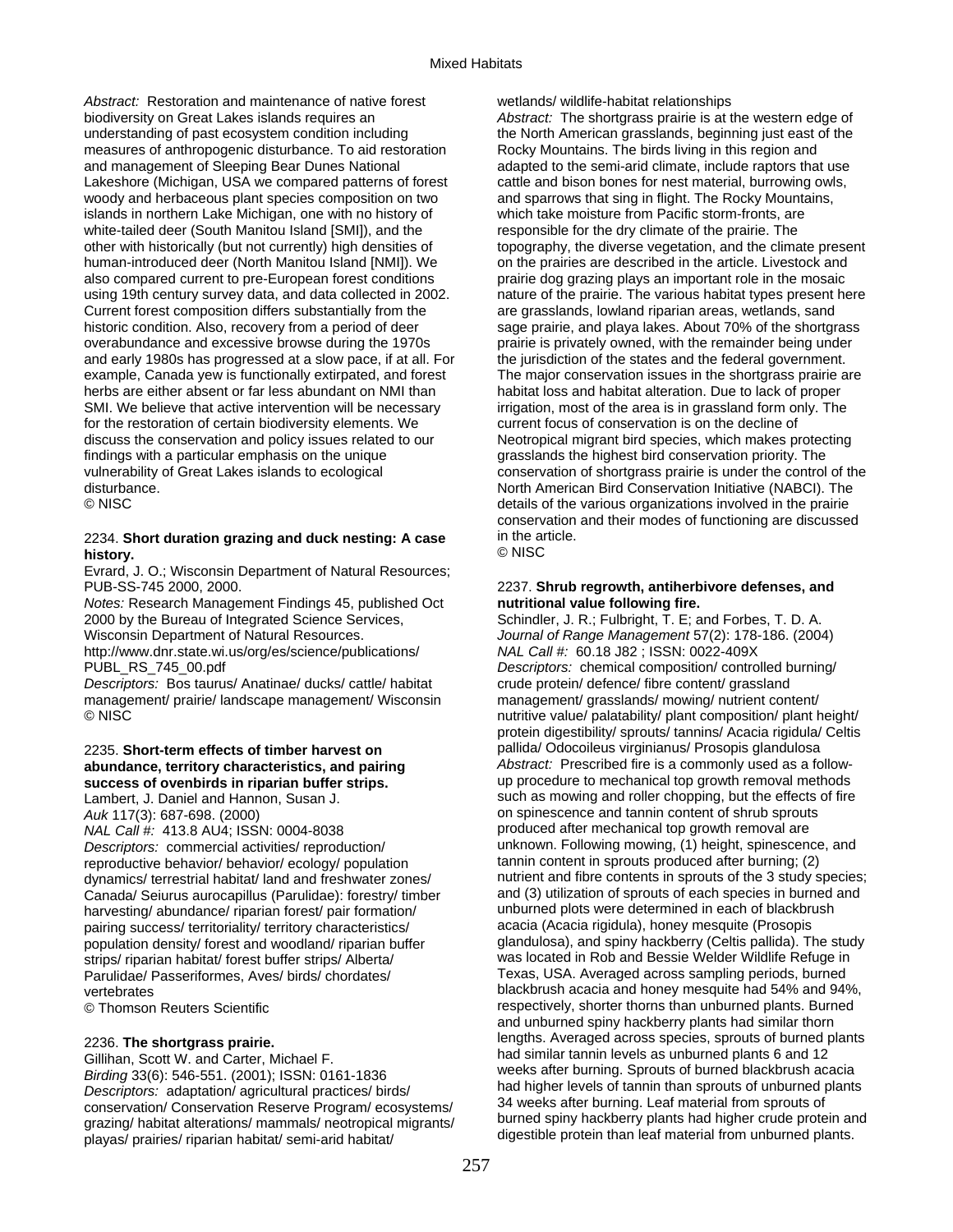Blackbrush acacia sprouts in burned plots contained lower population viability/ rangeland management/ restoration/ digestible dry matter and digestible energy than plants in sink environment/ source/ source environment/ source unburned plots. Honey mesquite sprouts in burned plots habitat/ source habitats/ spatial analysis/ species groups/ than plants in unburned plots. Burning appears to be a viability/ wildlife/ wildlife-habitat relations/ conservation desirable follow-up treatment to mowing because it management/ ecosystem management/ habitat temporarily increases nutritional value of shrub sprouts, management/ habitat quality/ landscape ecology/ source-<br>decreases physical defenses, and suppresses growth of sink dynamics/ vertebrate/ United States decreases physical defenses, and suppresses growth of shrub species that have low palatability to white-tailed deer. *Abstract:* We defined habitat requirements (source © CABI habitats) and assessed trends in these habitats for 91

Onal, H. and Yanprechaset, P. also summarized knowledge about species-road relations *Ecological Economics* 60(4): 763-773. (2007) for each species and mapped source habitats in relation to *NAL Call #:* QH540.E26 ; ISSN: 09218009. road densities for four species of terrestrial carnivores. Our *Descriptors:* Conservation reserve/ Integer programming/ site accessibility/ species representation<br>Abstract: Nature reserves not only protect habitat-stressed<br>Abstract: Nature reserves not only protect habitat-stressed<br>Service (FS) and the USDI Bureau of Land Management *Abstract:* Nature reserves not only protect habitat-stressed Service (FS) and the USDI Bureau of Land Manage<br>Species but also provide recreation and welfare services to (BLM) to develop an ecosystem-based strategy for species but also provide recreation and welfare services to (BLM) to develop an ecosystem-based strategy for<br>Reonle Therefore, site accessibility matters in reserve managing FS and BLM lands within the basin. Our results people. Therefore, site accessibility matters in reserve design. This study incorporates public accessibility, indicated that habitats for species, groups, and families<br>determined by urban populations and distances between associated with old-forest structural stages, with nativ determined by urban populations and distances between urban areas and reserve sites, as an additional factor in grasslands, or with native shrublands have undergone representation and economic characteristics of individual managing old-forest structural stages include consider<br>sites. An optimization approach is introduced to determine of (1) conservation of habitats in sub-basins and sites. An optimization approach is introduced to determine of (1) conservation of habitats in sub-basins and<br>a reserve network with maximum accessibility while vatersheds where decline in old forests has been a reserve network with maximum accessibility while watersheds where decline in old forests has been<br>satisfying specified representation targets under financial strongest; (2) silvicultural manipulations of mid-seral forest satisfying specified representation targets under financial constraints. The paper also presents an empirical to accelerate development of late-seral stages; and (3)<br>application of this approach to endangered/threatened birds long-term silvicultural manipulations and long-term application of this approach to endangered/threatened birds in Illinois, USA, and analyzes the tradeoffs between accommodation of fire and other disturbance regimes in all<br>
ecological economic, and social objectives of biological structural stages to hasten development and ecological, economic, and social objectives of biological forested structural stages to hasten development and<br>conservation. The results show that: i) the conventional improvement in the amount, quality, and distribution o conservation. The results show that: i) the conventional improvement in the amount, quality, and distribution of<br>forest stages. Implications of our results for managing<br>forest stages. Implications of our results for managi minimal representation approach would result in a small forest stages. Implications of our results for managing<br>
reserve network, but this network would have poor rangelands include the potential to (1) conserve native reserve network, but this network would have poor accessibility; ii) public accessibility can be improved grasslands and shrublands that have not undergone large-<br>significantly by selecting alternative sites with the same scale reduction in composition of native plants; ( significantly by selecting alternative sites with the same scale reduction in composition of native plants; (2) control amount of conservation budget: iii) further improvement in some radicate exotic plants on native grass amount of conservation budget; iii) further improvement in or eradicate exotic plants on native grasslands and<br>accessibility can be achieved by enlarging the network, but shrublands where invasion potential or spread of ex accessibility can be achieved by enlarging the network, but shrublands where invasion potential or spread of exotics is<br>in this particular case the gains would be insignificant after highest; and (3) restore native plant c in this particular case the gains would be insignificant after highest; and (3) restore native plant communities by using<br>the first few additional sites: and iy) a regionally integrated intensive range practices where pote the first few additional sites; and iv) a regionally integrated conservation plan, as opposed to decentralized highest. Our analysis also indicated that >70 percent of the conservation efforts, is beneficial for both species 91 species are affected negatively by one or more factors protection and social welfare.  $\blacksquare$  associated with roads. Moreover, maps of the abundance

## trends and management implications, Volume 1: **Overview.** potential to mitigate a diverse set of negative factors

Station, Forest Service, U.S. Department of Agriculture;

management/ habitat trend/ Interior Columbia Basin/ trends in habitat outcomes that were estimated as part of<br>Interior Columbia Basin Econyptom Management Project/ the habitat outcome analysis for terrestrial species withi

contained higher digestible dry matter and digestible energy species of focus/ terrestrial vertebrates/ validation research/ species of terrestrial vertebrates on 58 million ha (145 2238. **Site accessibility and prioritization of nature** million acres) of public and private lands within the interior **reserves.** Columbia basin (hereafter referred to as the basin). We *Notes:* doi: 10.1016/j.ecolecon.2006.01.011. assessment was conducted as part of the Interior Columbia<br>*Descriptors:* Conservation reserve/ Integer programming/ Basin Ecosystem Management Project (ICBEMP), a conservation reserve design besides species strong, widespread decline. Implications of these results for<br>
representation and economic characteristics of individual managing old-forest structural stages include considerati © 2008 Elsevier B.V. All rights reserved. **come that in relation to classes of road density** of source habitats in relation to classes of road density suggested that road-associated factors hypothetically may reduce the potential to support persistent populations of 2239. **Source habitats for terrestrial vertebrates of**  terrestrial carnivores in many subbasins. Management **focus in the interior Columbia Basin: Broad-scale**  Wisdom, M. J.; Holthausen, R. S.; Wales, B. C.; associated with roads. Comprehensive mitigation of road-<br>Hargis C. D.: Saab, V. A.: Lee D. C.: Hann W. L.: associated factors would require a substantial reduction in Hargis, C. D.; Saab, V. A.; Lee, D. C.; Hann, W. J.;<br>Rich, T. D.; Rowland, M. M.; Murphy, W. J.; and<br>Eames, M. R. Portland, OR: Pacific Northwest Research<br>Station Enrest Service, U.S. Department of Agriculture: recreation, General states, and the parameters of the human activities. A major assumption of our work was<br>General of the same of the state of the state of the state of the state of the state of the conducted by agency Technical Report-PNW 485, 2000. 156 p.<br>
Notes: 00929654 (ISSN).<br>
Descriptors: cluster analysis/ conservation/ forest Mores As a preliminary step in the process of validation, we found management/ habitat/ habitat condition/ habitat habitat high agreement between trends in source habitats and prior<br>management/ habitat high agreement between trends in source habitats and prior<br>management/ habitat rend/ ht Interior Columbia Basin Ecosystem Management Project/<br>Interior Columbia Basin Ecosystem Management Project/ the basin. Results of our assessment also were assumed to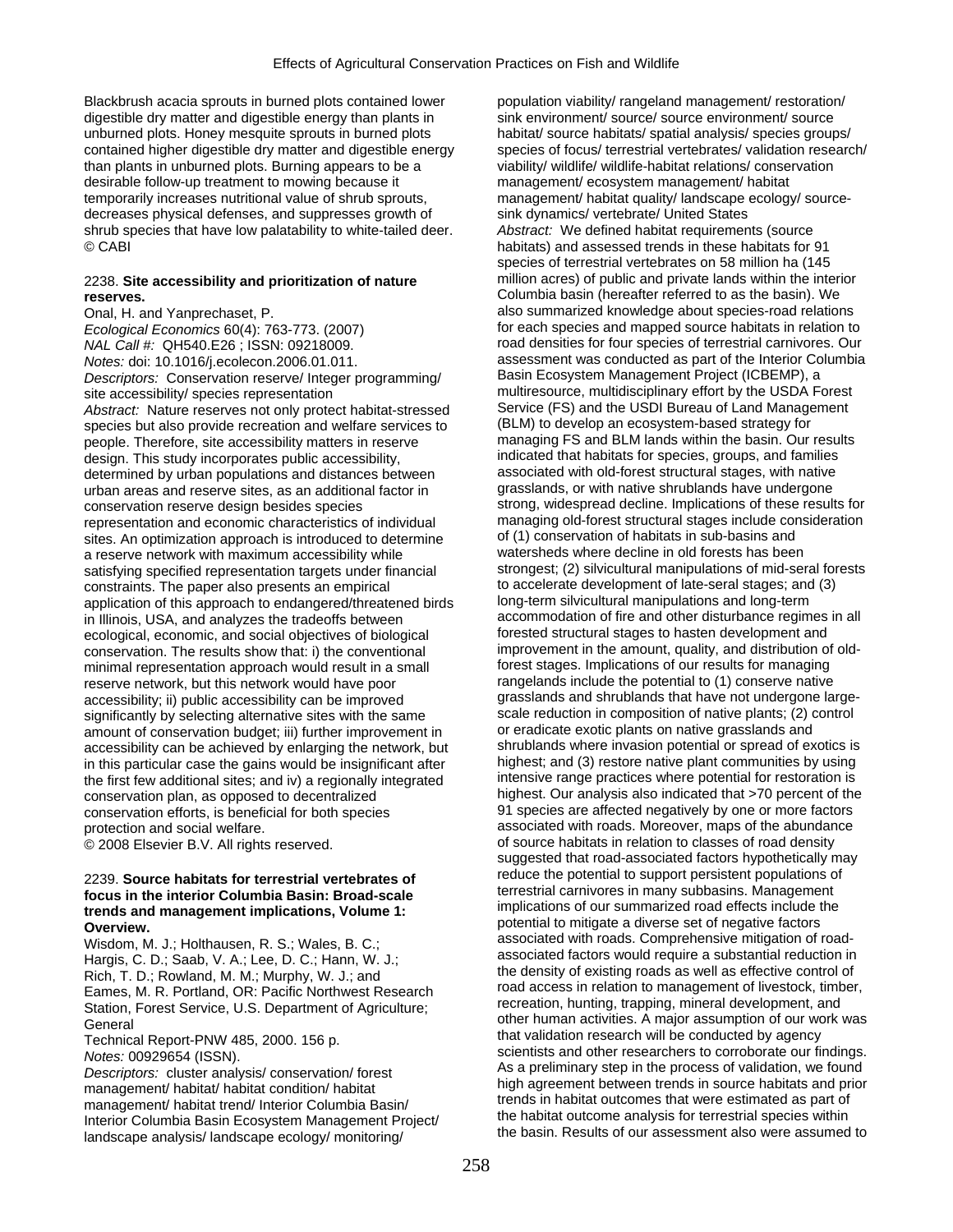lead to finer scale evaluations of habitats for some species, the natural habitat interiors and the edges than in the Implementation procedures are necessary to relate our wheat fields and extending the saum (zone of perennial findings to local conditions; this would enable managers to herbs and grasses) adjacent to wooded riparian habita effectively apply local conservation and restoration supplement numbers and diversity of ground beetles in the practices to support broad-scale conservation and agricultural landscape. restoration strategies that may evolve from our findings. © Thomson Reuters Scientific © 2008 Elsevier B.V. All rights reserved.

## 2240. **Southeastern Arizona Turkey Management Plan. neotropical migrants in natural and anthropogenic**

Heffelfinger, J.; Wakeling, B.; MIllican, J.; Stone, S.; **woodlands.**  Skinner, T.; Fredlake, M.; and Adkins, M. Gentry, Dale J. and Swanson, David L. Phoenix, AZ: Arizona Game and Fish Department, *South Dakota Academy of Science: Proceedings*  2000. 25 p. 80: 361. (2001)

*Notes:* Project Number: AZ W-053-M. *NAL Call #:* 500 SO82; ISSN: 0096-378X http://www.azgfd.gov/pdfs/h\_f/management/ *Descriptors:* woodlots/ nesting habitats/ Great Plains/ birds/ SoutheasternArizonaWildTurke%20ManagementPlan.pdf predation/ nesting success/ coastal habitat/ neotropical *Descriptors:* burning/ control/ cutting/ diet, artificial/ migrants/ rivers/ shelterbelts/ fragmented habitats fertilization, soil and water/ fire/ grazing/ habitat *Abstract:* Historic woodland nesting habitat for Neotropical management for wildlife/ harvests/ history/ mast/ planning, migrant songbirds in the Northern Great Plains consists strategic/ planting/ population distribution/ predators/ primarily of riparian habitat surrounding streams and rivers. seedlings/ stocking-transplanting/ surveys/ turkeys/ water/ These deciduous woodlands have become narrower as wildlife management/ Arizona/ Huachuca Mountains trees were cleared to make the land available for Abstract: The purpose of this plan is to provide guidance to agriculture. Since then, new habitats for woodland nesting agencies and organizations involved in the conservation birds have arisen in the form of anthropogenic woodlots and management of turkeys and their habitat. Strategies and shelterbelts. A decreased nesting success is are listed for various management actions which are based associated with isolated and fragmented habitats due to on research or management experience. Insufficient increased rates of both nest predation by mammalian and<br>information at this time precludes a more detailed avian predators, and brood parasitism by Brown-headed implementation schedule with specific projects and funding Cowbirds at forest edges. We compared nesting success needs. The information and strategies contained in this plan in the two habitats to determine if Neotropical migrants are should help guide the development of such specific actions. more successful nesting in reduced natural habitats or in Specific projects are already being planned and will be anthropogenic woodlots. We also determined density and funded and implemented on an individual basis. The metative abundance of breeding birds with point counts four © NISC times during the summer. A total of 46 nests were found.

## 2241. **Species diversity, richness, and evenness of** each habitat resulted in higher nesting success in the ground beetles in wheat fields and adjacent grasslands **and riparian zones. and riparian zones. 1999 12.5 (0.249)** although we were not able to compare them

*Southwestern Entomologist* 26(4): 315-324. (2001);

*Descriptors:* commercial activities/ conservation measures/ These results represent only one field season, two more ecology/ terrestrial habitat/ man-made habitat/ land and are plan<br>freshwater zones/ Carabidae: farming and agriculture/  $\bullet$  NISC freshwater zones/ Carabidae: farming and agriculture/ habitat management/ community structure/ grassland/ grasslands adjacent to wheat fields/ riparian habitat/ 2243. **Spiders in decomposition food webs of** <br>
riparian zones adjacent to wheat fields/ cultivated land **agroecosystems: Theory and evidence.** riparian zones adjacent to wheat fields/ cultivated land habitat/ wheat fields/ Oklahoma/ Stillwater/ Carabidae/ Wise, D. H.; Snyder, W. E.; Tuntibunpakul, P.; and Halaj, J.<br>Caraboidea, Adephaga, Coleoptera, Insecta/ arthropods/ Journal of Arachnology 27(1): 363-370. (1999) Caraboidea, Adephaga, Coleoptera, Insecta/ arthropods/ coleopterans beetles/ insects/ invertebrates *NAL Call #:* QL451.J6 ; ISSN: 0161-8202. *Abstract:* Natural habitats adjacent to or near agricultural *Notes:* Literature review. fields harbor a variety of beneficial arthropods that assist in *Descriptors:* decomposition/ conservation tillage/ grazing/ pest control. Ground beetles are polyphagous predators of mineralization/ nutrients/ pastures/ predation/ predators/ various agricultural pests and often colonize cereal fields prey/ productivity/ subsidies/ tillage/ ecology/ Araneae/ from adjacent habitats. Our objective was to measure the arthropods/ Arachnida/ invertebrates/ animals richness, diversity, and evenness of ground beetles in the *Abstract:* The involvement of spiders in decomposition food interiors and boundaries of winter wheat fields and adjacent webs has the potential to affect agricultural productivity grasslands and riparian zones, and suggest strategies for through two quite different types of interactions (1) managing carabid diversity and abundance in agricultural cascading, top-down effects of spider predation on rates of landscapes. We used pitfall traps to study ground beetles in mutrient mineralization - spider- initiated trophic cascades in winter wheat fields and in adjacent riparian zones and the detrital food web that could alter rates of decomposition grasslands from 1993 through 1997 in north-central and release of nutrients to plants, and (2) a bottom-up Oklahoma. During autumn, winter, and spring, species linkage, through spiders, between decomposition and richness, evenness, and diversity were generally higher in grazing food webs - energy from the detrital web

groups, or families as part of implementation procedures. interiors of wheat fields. We suggest adding grassy strips to herbs and grasses) adjacent to wooded riparian habitats to

# 2242. **Species richness and nesting success of**

avian predators, and brood parasitism by Brown-headed Calculation of Mayfield nesting success on the nests in each habitat resulted in higher nesting success in the French, B. Wade and Elliott, Norman C. Statistically due to low sample size. Density and relative French, B. Wade and French C.<br>Southwestern Entomologist 26(4): 315-324 (2001): Southwestern abundance were compared between ISSN: 0147-1724 **ISSN:** 0147-1724 **ANOVA** and no significant differences were detected.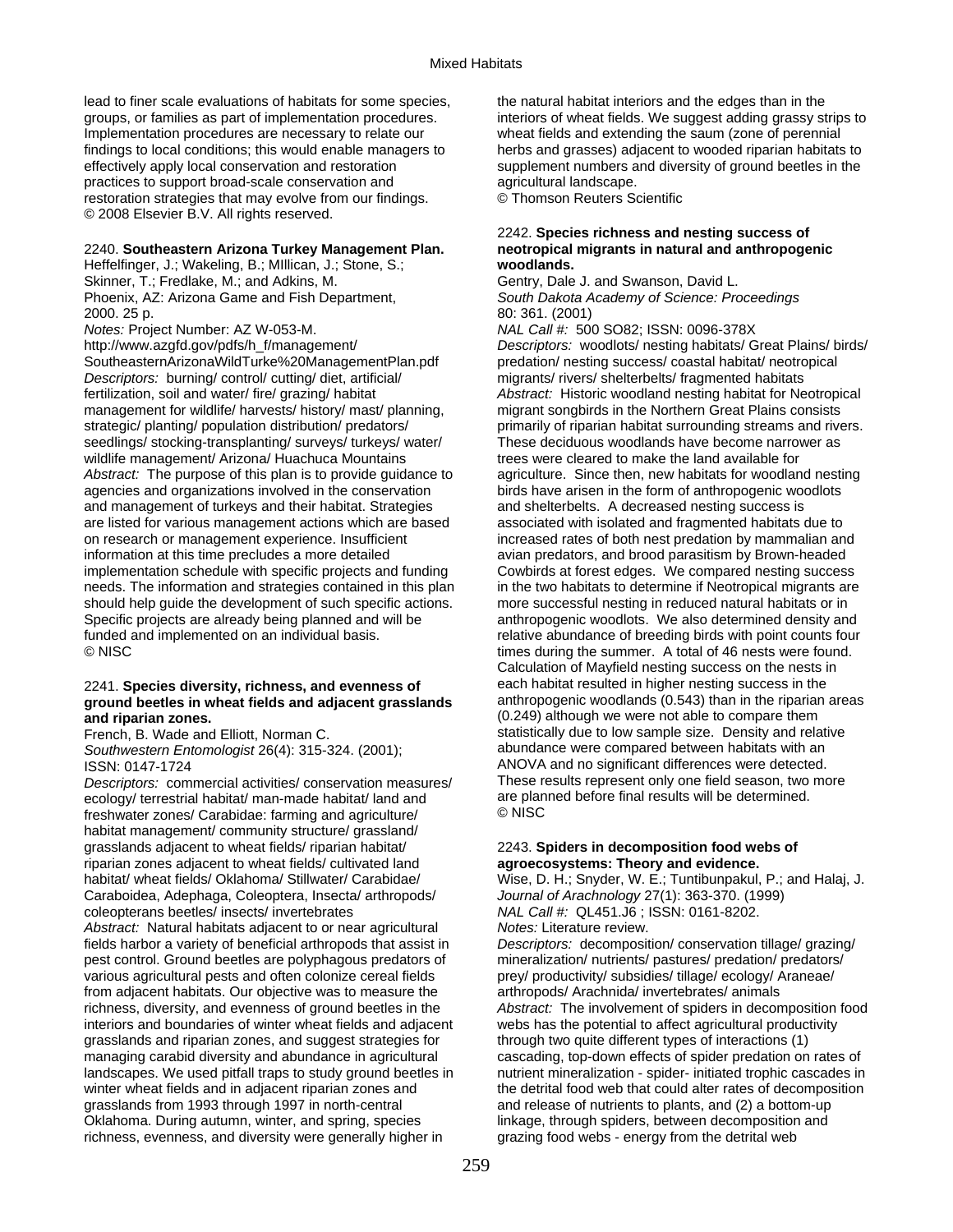contributing to elevated spider densities, which in turn might borders. Although this form of survey has its limitations and reduce pests and enhance net primary production. Scant thus should be used in conjunction with other measures, experimental evidence exists to refute or support either the results strengthened the belief that changes in habitat hypothesis. The first set of interactions is most likely to be does influence the composition and number of birds. of significance in no-till and conservation tillage farming. In © NISC theory, spiders have the potential to enhance productivity by increasing rates of mineralization, but theory also 2245. **Stream buffer effectiveness: Macroinvertebrate**  predicts that spiders, by preying on important detritivores **and salamander species as bioindicators of ecosystem**  and fungivorus, depress rates of litter decomposition. Field **stress, Coastal Plain, Georgia.**  experiments by Kajak et al. have uncovered such negative Muenz, Tara K.; Golladay, Stephen W.; and effects of spiders in mown pastures. Although this negative vellidis, George effect could reduce plant growth, the expected time lags in *Ecological Society of America Annual Meeting,*  most types of crops suggest that the overall impact of *Proceedings* 87(2002) spiders on plant production will be determined more by the *NAL Call #:* QH540.E365.<br>
interactions comprising the second hypothesis. However, *Notes: 87th Annual Meetin* interactions comprising the second hypothesis. However, *Notes:* 87th Annual Meeting of the Ecological Society of the later hypothesis, that bottom-up control processes in America and the 14th Annual International Conference of the decomposition web affect crop productivity via energy the Society for Ecological Restoration. Tucson, Ar subsidies to spiders and other generalist predators in the USA; August 04-09, 2002. grazing web, remains conjecture without clear experimental *Descriptors:* conservation/ freshwater ecology: ecology, confirmation. This hypothesis should be tested in environmental sciences/ best management practices/ confirmation. This hypothesis should be tested in environmental sciences/ best management practices/<br>environmental sciences/ best management practices/ accosvatem stress/ around agroecosystems in which detritus-based food webs can BMPs/ agricultural impacts/ ecosystem stress/ ground<br>
feasibly be manipulated. feasibly be manipulated. water systems/ stream buffer/ water quality<br>© CABI

ISSN: 0026-6515. **assessments.** 

Descriptors: birds/ census-survey methods/ communities/ Survey (U.S.); and United States. Environmental conservation/ ecosystems/ habitat alterations/ habitat <br>management/ reserves/ refuges/ parks/ techniques/ wildlife- Sacramento Calif habitat relationships/ eastern meadowlark/ dickcissel/ gray Series: U.S. Geological Survey open-file report catbird/ common yellowbird/ cardinal/ rufous-sided towhee/ 94-44. (1994). yellow-billed cuckoo/ eastern wood-pewee/ blue-gray *Notes:* Open-File Report 94-44; Spine title: National gnatcatcher/ summer tanager/ rose-breasted grosbeak/ standards and guidelines for pesticides in water, bed<br>great crested flycatcher/ Kentucky warbler/ bobwhite quai/ sediment, and aquatic organisms, Includes bibliograp mourning dove/ Missouri references (p. 48-51).

*Abstract:* Ever since the incorporation of Whetstone Creek *NAL Call #:* SB970.4.U6N69 1994 Conservation Area, Missouri, in 1977, several conservation *Descriptors:* Pesticides---Government policy---United department managers have strived to alter the landscape States/ Pesticides---Law and legislation---United States/<br>using a variety of land management practices so as to Pesticides---Fnyironmental aspects---United States/ attract a range of wildlife including songbirds. Recent Water---United States---Pesticide content practices include controlled burning, grazing, haying, and This citation is from AGRICOLA. practices include controlled burning, grazing, haying, and grain planting in the open lands, and timber cutting and thinning in the forestlands. These changes in habitat result 2247. **A survey of research on riparian responses to**<br>in changes in the array and population of birds as diverse **silviculture.**<br>**birds need diverse habitat for** birds need diverse habitat for survival. The Breeding Bird<br>
Survey, conducted by diving on roads and recording the<br>
number of birds seen or heard, is an effective instrument to<br>
number of birds seen or heard, is an effecti

the Society for Ecological Restoration, Tucson, Arizona,

© Thomson Reuters Scientific

## 2244. **Stop! Look! And listen!** 2246. **Summary of national standards and guidelines**  Clawson, Rick **for pesticides in water, bed sediment, and aquatic**  *Missouri Conservationist* 64(3): 23-27. (2003); **organisms and their application to water-quality**

Nowell, Lisa H.; Resek, Elizabeth A.; Geological

Sacramento, Calif.: U.S. Geological Survey; vi, 115 p.: ill.;

sediment, and aquatic organisms. Includes bibliographical

Pesticides---Environmental aspects---United States/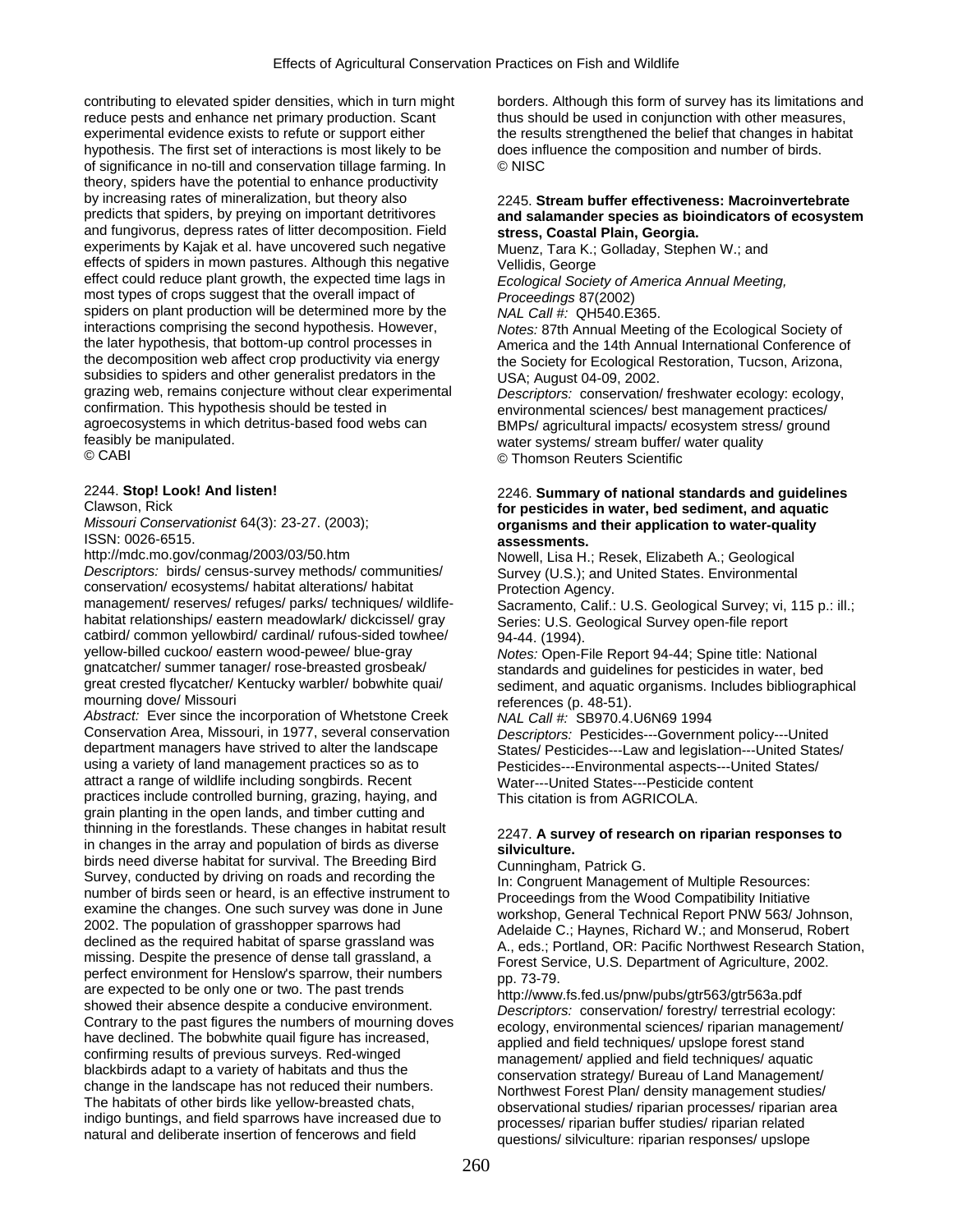management activities: riparian system impacts/ vegetation 2249. **Terrestrial movements of juvenile and adult tailed**  *Abstract:* Some of the most critical issues that federal land **frogs in relation to timber harvest in coastal**  managers and researchers are facing in the Pacific **British Columbia.**  Northwest are centered around riparian processes and Wahbe, Tanya R.; Bunnell, Fred L.; and Bury, R. Bruce management, and how upslope management activities *Canadian Journal of Forest Research* 34(12): affect riparian systems. Researchers are developing a 2455-2466. (2004)<br>literature on riparian-related questions dominated by MAL Call #: SD13.C35; ISSN: 0045-5067 literature on riparian-related questions dominated by observational studies of riparian-area processes, *Descriptors:* Anura/ Leiopelmatidae/ Lissamphibia/ vegetation, and wildlife species. Some experiments were <br>Ascaphus truei/ timber harvest/ clearcutting/ forestry conducted, and more are on the way. Issues that led to the practices/ wildlife habitat/ habitat use/ tailed frog/ Pacific development of the Northwest Forest Plan motivated many Northwest/ North America of these past and present studies. Very few of these *Abstract:* Tailed frog (Ascaphus truei Stejneger) studies, however, have examined the relation between populations are at risk in much of the Pacific Northwest, upslope forest stand management and its effects on and recolonization of sites may be slow postlogging. To density-management and riparian-buffer studies are among and old growth, we employed pitfall traps and drift-fence the few exceptions to this development. Some questions arrays installed along streams and 100 m into upland addressed, will help researchers and managers better old growth than in clearcuts, and more frogs were captured management and riparian ecosystems. clearcuts was most evident with juvenile frogs, which © Thomson Reuters Scientific **Exhibited more upstream movements than adults.** 

## 2248. **Survey of state programs for habitat, hunting,** streams (e.g., 12 m), frogs at our coastal sites were **and nongame management on private lands in the** captured at greater distances from streams (≥100 m),

hunting/ leasing/ nonconsumptive use/ nongame groups of interconnected streams within watersheds management/ private land/ wildlife management/ status of Ascaphus. Population monitoring can ensure United States conservation measures promote long-term persistence.

Abstract: I conducted a study of state wildlife agency **CONISC** administrators to document access, leasing, and management programs of state wildlife agencies that assist 2250. **Threatened and endangered species on U.S.** <br> **Department of Defense lands in the arid west. USA**<br> **Department of Defense lands in the arid west. USA** on private lands. The study serves as a comparison with surveys about access and management programs on private lands that were conducted about 15 years earlier by (2002); ISSN: 15324982. other authors. Administrators (96%) believed that access to *Notes:* doi: 10.1080/153249802760284801. objectives. Access opportunities for hunting had decreased lands/ species conservation/ arid region/ endangered<br>(45%) and leasing of lands for hunting had increased species/ habitat loss/ land management/ United States  $(69.4%)$  over the past 15 years. Demands for access to riparia<br>view wildlife on private lands were minor (66%). Habitat *Ahstra* view wildlife on private lands were minor (66%). Habitat *Abstract:* Department of Defense (DOD) lands in the arid management on private lands that were leased either western United States provide important habitat for many<br>increased (39%), remained the same (39%), or was threatened and endangered species (TFS). We explore the unknown (22%). Habitat management on lands that were status of these species and evaluate threats to their<br>not leased was believed to have increased (42%), stayed survival and recovery. Thirty-two military sites locate not leased was believed to have increased (42%), stayed survival and recovery. Thirty-two military sites located in the same (42%), or was unknown (16%). The 4 most Chinuahuan. Sonoran, Moiave, and Great Basin deserts the same (42%), or was unknown (16%). The 4 most Chihuahuan, Sonoran, Mojave, and Great Basin deserts<br>important management practices suggested for landowners collectively support 34 listed and candidate species and important management practices suggested for landowners collectively support 34 listed and candidate species and<br>who are considering wildlife, habitat, and hunting on their one delisted species. We assess the relationship who are considering wildlife, habitat, and hunting on their one delisted species. We assess the relationship between<br>lands were habitat practices (69%), access and hunter the status of these species and land degradation by lands were habitat practices (69%), access and hunter the status of these species and land degradation by<br>management (12%), planning and enterprise management categorizing species according to major habitat type (11%), and animal population management (8%). More enumerating the major threats to their survival and cooperation, empowerment of landowners, technical recovery. Habitat loss and degradation due to incre cooperation, empowerment of landowners, technical recovery. Habitat loss and degradation due to increasing<br>support, educational assistance, and funding were help human activities throughout the region are the most support, educational assistance, and funding were human activities throughout the region are the most<br>identified goals for public wildlife agencies and private significant factors is affecting these species. Urban identified goals for public wildlife agencies and private significant factors is affecting these species. Urban and<br>Iandowners to effect proper management of all wildlife. landowners to effect proper management of all wildlife,<br>habitats, and users on private lands.<br>overgrazing are most important among Arid habitats, and users on private lands. overgrazing are most important among Arid

riparian ecosystems. The Bureau of Land Management examine the terrestrial movements of Ascaphus in clearcuts are emerging from this and other work that, when habitat. In the fall, we captured frogs farther from streams in understand the interactions between upslope forest ≤ 25 m from streams in clearcuts. Stronger stream affinity in Compared with inland sites where frogs remained close to **United States. having lower stream affinity than frogs at inland sites. Long-**Benson, D. E. distance overland movements appear more likely where *Wildlife Society Bulletin* 29(1): 354-358. (2001) forested stands are present. Aggregations of Ascaphus at *NAL Call #:* SK357.A1W5; ISSN: 00917648 individual streams may not represent distinct populations *Descriptors:* access/ fee-hunting/ habitat management/ and should not be managed as distinct units. Preserving management/ stewardship/ wildlife enterprises/ habitat instead of individual streams will improve the conservation

# **Department of Defense lands in the arid west, USA.** Tazik, D. J. and Martin, C. O.

Arid Land Research and Management 16(3): 259-276.

Descriptors: desert wildlife/ land management/ military species/ habitat loss/ land management/ United States/

threatened and endangered species (TES). We explore the categorizing species according to major habitat type and Grassland/Desert Scrub species, while hydrologic alternation is notable among Riparian and Aquatic species. Nonnative species impact TES through habitat modification,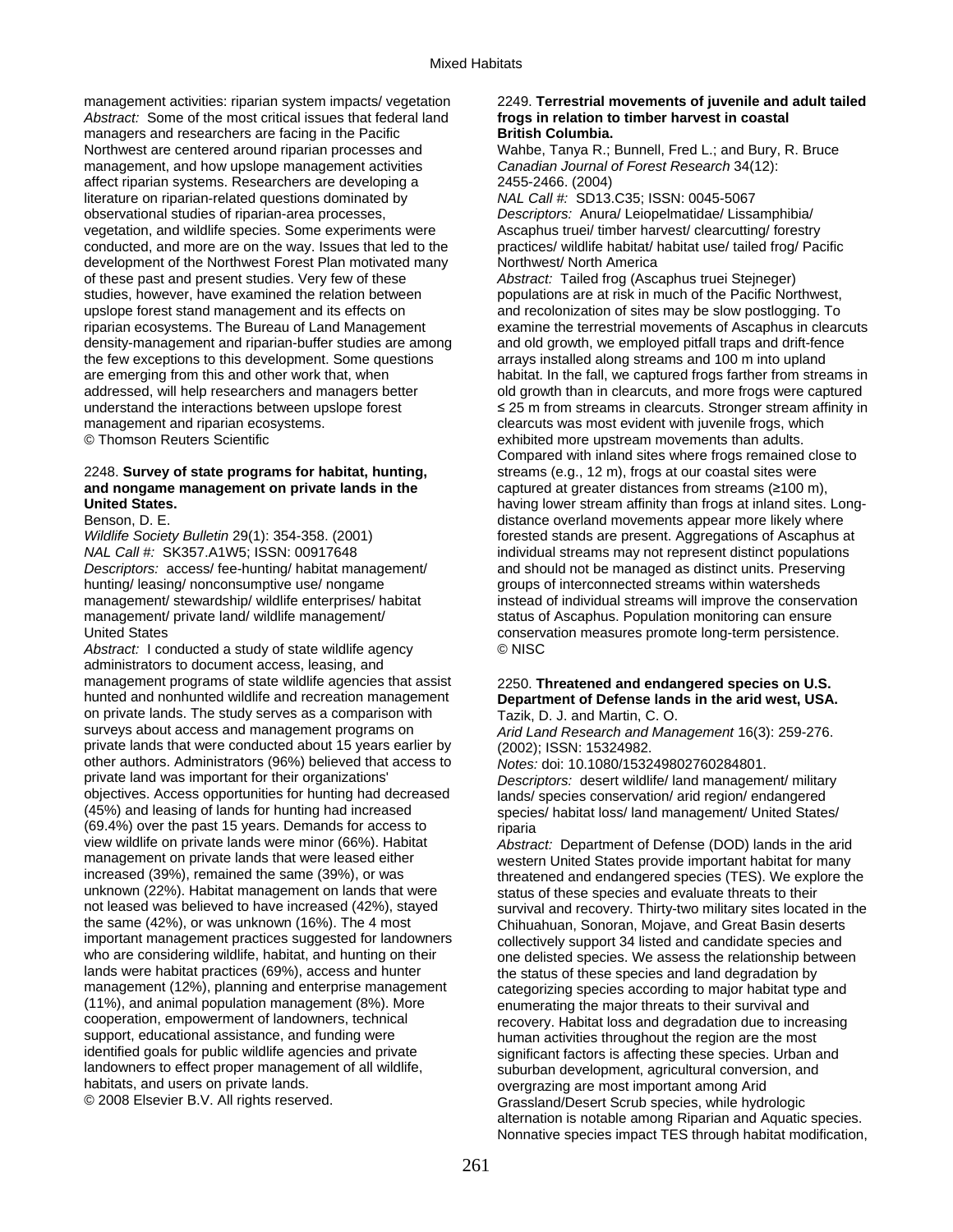as well as direct predation and competion. Specific the extennology may attract numerous wildlife species. Using conservation issues are discussed for selected species. this technique in a pasture or agroforestry setting creates While military disturbances have the potential to impact desirable open foraging habitat providing: grain, soft mast, many of these species, poor watershed management and grass seeds available during and after steer practices of the past and the influx of humans are primarily harvesting. the objective was to evaluate the utilization of ecosystems upon which they depend. Their continued macroura), White-tailed Deer (Odocoileus virginianus), survival and recovery requires coordinated conservation Eastern Wild Turkey (Meleagris gallopavo silvestris), and activities at the regional level. Northern Bobwhite Quail (Colinus virginianus) numbers. in

## northern bobwhite and red-cockaded woodpecker in **the Red Hills.** plots (UPP), and thinned pine plots (TPP) contained on 2

In: Bird Conservation Implementation and Integration in the greater on SHS and SHP in both studies. No significant<br>Americas: Proceedings of the Third International Partners difference with respect to sites, but a significa Americas: Proceedings of the Third International Partners difference with respect to sites, but a significant difference<br>in Flight Conference, General Technical Report-PSW 191/ with respect to treatments within sites was d in Flight Conference, General Technical Report-PSW 191/ Ralph, C. J. and Rich, T. D.; Albany, CA: Pacific Southwest numbers were significantly greater on SHP. Steers grazing<br>Research Station, Forest Service, U.S. Department of no-till corn attracted wildlife by creating desirab Research Station, Forest Service, U.S. Department of

*Notes:* Volume 2; Responsibility: Pacific Southwest (>6 months).<br>Research Station: U.S. Forest Service General Technical (© NISC Research Station; U.S. Forest Service General Technical Report series; ISSN: 0196-2094; Bird Conservation Implementation and Integration in the Americas: Third 2253. **USDA conservation programs: A look at the**  International Partners in Flight conference held 2002 **record.**  March 20-24 in Asilomar, California. Hansen, L. and Claassen, R.

http://www.fs.fed.us/psw/publications/documents/ *Agricultural Outlook (AO)* 284: 22-25. (2001) psw\_gtr191/Asilomar/pdfs/1151-1157.pdf *NAL Call #:* aHD1751.A422

*Descriptors:* Colinus virginianus/ bobwhite/ theory-model/ *Descriptors:* agricultural sector/ conservation/ constraints/ ecological requirements/ habitat/ forest/ habitat environmental policy/ environmental protection/ erosion/ management/ landscape management/ Florida/ Georgia evaluation/ habitats/ soil conservation/ wetlands/ wildlife *Abstract:* Sport hunting for Northern Bobwhites (Colinus *Abstract:* This paper reports on the findings of studies that virginianus) is the reason that approximately 300,000 acres examined the performance of USDA conservation<br>of semi-wild lands still exist in the Red Hills region of north programmes. These studies, in general, point to si Florida and south Georgia. Use of fire for management and environmental benefits from soil conservation and wildlife relatively large (400 to 4,000 ha), contiguous land restoration: soil erosion is down; wildlife habitat has ownerships permitted populations of bobwhite and Red- improved; and wetlands are protected/restored. Remaining cockaded Woodpecker (Picoides borealis) to persist in the agri-environmental problems that have to be addressed are Red Hills as regional populations of these two species discussed. declined precipitously. Three factors play important roles in © CABI the habitat shared by these species: canopy cover, canopy tree species composition, and ground cover composition. 2254. **Use of Maryland biological stream survey data to**  occurrence of fire (ecological stability) and the costs of land **measures of biological stream health.**  management (economic stability). We used simple habitat Barker, Linda S.; Felton, Gary K.; and models for these species to examine tradeoffs that optimize Russek Cohen, Estelle<br>habitat conditions for each species. Maintaining conditions Frielmannental Monitori that enable healthy populations of both species to co-exist 1-19. (2006) into the 21st century will require innovative management *NAL Call #:* TD194.E5; ISSN: 0167-6369<br>tools, including habitat restoration, and serious interest in *Descriptors: commercial activities/ conset* tools, including habitat restoration, and serious interest in *Descriptors:* commercial activities/ conservation measures/

# **harvested by steers in a pasture and agroforestry example in a stream ecology survey data/ habitat management/<br>setting in east central Mississippi. This is a setting in east central Mississippi.**

Descriptors: game species/ no-tillage/ corn/ harvesting/ Coastal Plain and Piedmont regions<br>
livestock/ pastures/ Mississippi/ mourning dove/ Zenaida Abstract: This study was undertaken macroura/ white-tailed deer/ Odocoileus virginianus/ importance of riparian buffers to stream ecology in<br>eastern wild turkey/ Meleagris gallopavo silvestris/ northern agricultural areas. The original Maryland Biological eastern wild turkey/ Meleagris gallopavo silvestris/ northern agricultural areas. The original Maryland Biological Stream<br>bobwhite quail/ Colinus virginianus/ wildlife/ nutrition Survey (MBSS) data set was partitioned to r bobwhite quail/ Colinus virginianus/ wildlife/ nutrition Survey (MBSS) data set was partitioned to represent<br>Abstract: Due to vegetation conditions and waste grain agricultural sites in Maryland's Coastal Plain and Piec

responsible for the current status of TES and the corn fields harvested by steers on Mourning Dove (Zenaida © 2008 Elsevier B.V. All rights reserved. Study I, 2 steer harvested sites (SHS) and 2 conventionally harvested sites (CHS) were monitored measuring Mourning 2251. **Two species in one ecosystem: Management of** a dove use. Study II incorporated agroforestry techniques<br> **northern bobwhite and red-cockaded woodpecker in** comparing: steer harvested plots (SHP), unmanaged pine Engstrom R. T. and Palmer W. E.<br>
In: Bird Conservation Implementation and Integration in the greater on SHS and SHP in both studies. No significant Agriculture, 2005. pp. 1151-1157.<br>
Motes: Volume 2: Responsibility: Pacific Southwest (>6 months).<br>
(>6 months).

programmes. These studies, in general, point to significant

# determine effects of agricultural riparian buffers on

**Environmental Monitoring and Assessment 117(1-3):** 

ecology/ freshwater habitat/ lotic water/ land zones/ comprehensive zoology: farming and agriculture/ 2252. **Upland game species use of no-till corn sites** agricultural riparian buffers/ Importance assessment/ use of **setting in east central Mississippi.** community structure/ streams/ survey data use to assess Manning, Dawn Holland. Miss. State University, 2006. importance of agricultural riparian buffers/ environmental<br>Motes: Advisor: Boyd, Michael E. importantly relations/ stream ecology/ stream/ ecology/ Maryland/ indicators/ stream ecology/ stream/ ecology/ Maryland/

Abstract: This study was undertaken to determine the Abstract: Due to vegetation conditions and waste grain a magricultural sites in Maryland's Coastal Plain and Piedmont<br>availability, steers harvesting corn planted using no-till a magricultural sites in Maryland's Coastal P regions. ANOVA, multiple linear regression (MLR), and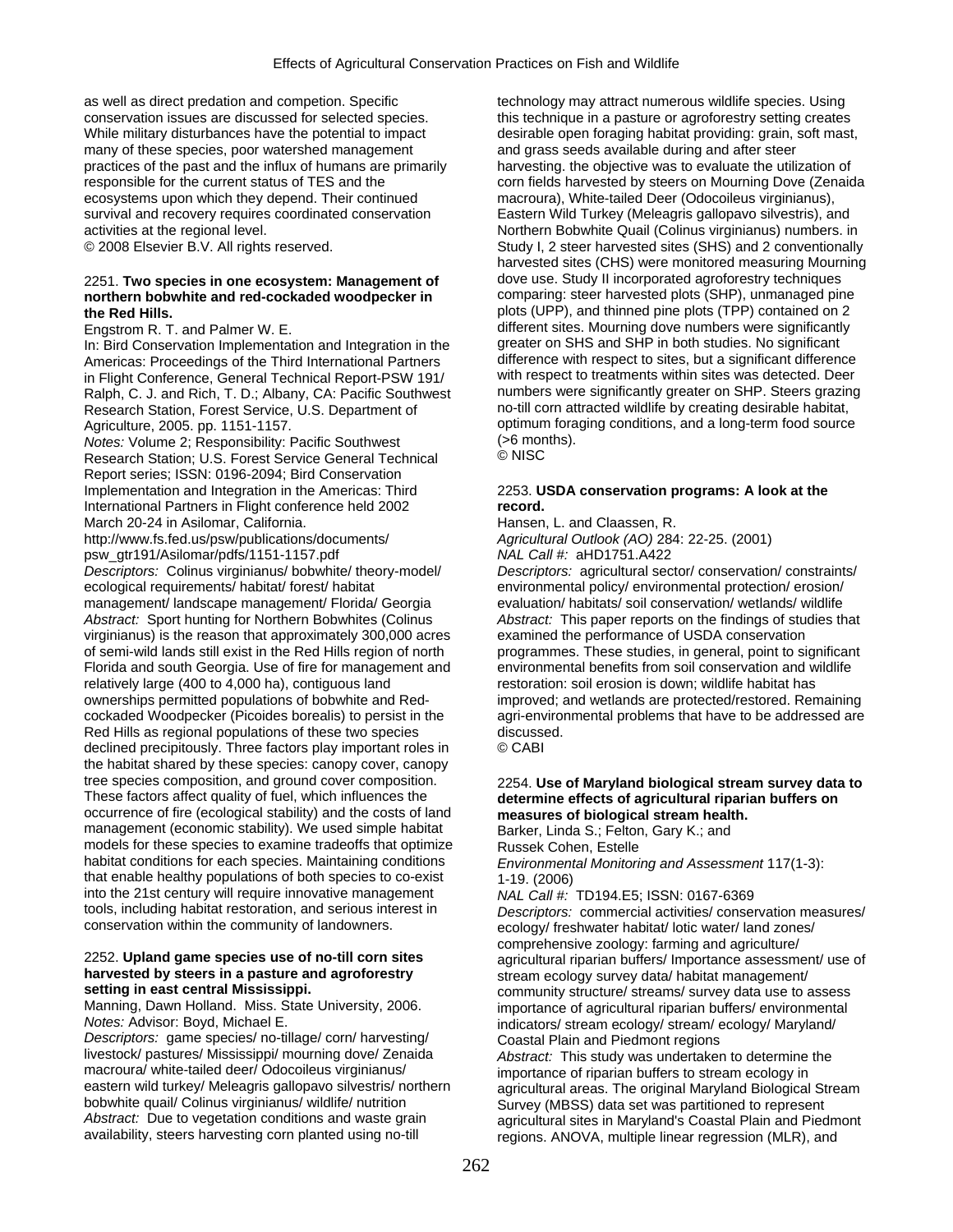CART regression tree models were developed using only of riparian strips at the landscape scale. During that time, riparian and site catchment landscape characteristics. Microtus pennsylvanicus, which was nearly absent from our and analyzed as a combined data set. All models indicated apparently confined C. gapperi and P. maniculatus to forest that land management at the site was not the controlling remnants such as 20 m-wide strips. A conclusion that factor for fish IBIs (FIBI) at that site and, hence, using FIBI emerges from this study and related studies on birds is that to evaluate site-scale factors would not be a prudent some species prefer larger strips or non-riparian habitats<br>procedure. Measures of instream habitat and location in the whereas others prefer narrow strips along riparia procedure. Measures of instream habitat and location in the stream network were the dominant explanatory factors for We recommend that managers ban the all-encompassing FIBI models. Both CART and MLR models indicated that norms and manage for heterogeneity at different scales. forest buffers were influential on benthic IBIs (BIBI). Because our study was conducted at the stand scale and Explanatory variables reflected instream conditions, because it is not accompanied with an evaluation of the adjacent landscape influence, and chemistry in the Coastal socio-economic aspects of riparian management, we Plains sites, all of which are relatively site specific. The cannot determine the proper mixture of strips in the However, for Piedmont sites, hydrologic factors were landscape. However, our results could help managers to important, in addition to adjacent landscape influence, and enhance the key-role of riparian ecosystems in maintaining chemistry. Both Coastal Plain and Piedmont CART models regional biodiversity and contribute to the maintenance of identified several hydrologic factors, emphasizing the local biodiversity by creating refuges for terrestrial wildlife.<br>
dominant control of hydrology on the physical habitat index <br>
© Thomson Reuters Scientific dominant control of hydrology on the physical habitat index (PHI). Riparian buffers were a secondary influence on PHI in the Coastal Plain, but not in the Piedmont. Between 40% 2256. **Using adaptive management to meet**  and 70% of the variation in FIBI, BIBI, and PHI was **conservation goals.**  explained by the "easily obtainable" variables available Franklin, Thomas M.; Helinski, Ronald; and from the MBSS data set. While these are empirical results Manale, Andrew<br>specific to Maryland, the general findings are of use to The Fish and Wild specific to Maryland, the general findings are of use to In: Fish and Wildlife Response to Farm Bill Conservation<br>11 other locations where the establishment of forest buffers is Practices: Bethesda, MD: The Wildlife Societ considered as an aquatic ecosystem restoration measure. ftp://ftp-fc.sc.egov.usda.gov/NHQ/nri/ceap/fwfb8.pdf<br>© Thomson Reuters Scientific

Darveau, Marcel; Labbe, Paul; Beauchesne, Patrick; managing natural resources. Their decision-making

*NAL Call #:* SD1.F73; ISSN: 0378-1127 billions of dollars spent each year on managing natural

*Descriptors:* commercial activities/ conservation measures/ resources, accountability is more important than ever. ecology/ terrestrial habitat/ land and freshwater zones/ Producing results is the key to success. Managers must Canada/ Mammalia: forestry/ riparian forest/ habitat have the necessary data to make enlightened decisions management/ forestry practices/ habitat utilization/ forest during program implementation -- not just at the conclusion and woodland/ riparian habitat/ habitat use/ Quebec/ of a program. Adaptive management is described as an

Abstract: Because riparian forest strips are perceived to describe how adaptive management is being applied by buffer aquatic ecosystems from logging-related practicing fish and wildlife managers. Indicators were disturbance, they are usually not harvested. However, their identified to monitor and evaluate contributions to fish and value as refuges for terrestrial wildlife is unknown. We wildlife habitat for each of the case studies. Data collected conducted two live-trapping experiments in the riparian at each stage of the studies were used to make mid-course zone adjacent to rivers in a boreal balsam fir (Abies and included adjustments that enabled leadership to improve or enhance balsamea) forest in Quebec. In the first experiment, we ongoing management actions. compared late summer use, during 4 separate years, of different width riparian strips (20, 40, 60 m, and control 2257. **Using an IBI to assess effectiveness of mitigation**  [>300 m wide]), and different stand thinning intensities (20 **measures to replace loss of a wetland-stream**  m intact and 20 m thinned of 1/3 of all trees) on resident **ecosystem.**  small mammals. We found no differences in the densities of Teels, B. M.; Mazanti, L. E.; and Rewa, C. A. the most common species, Clethrionomys gapperi and *Wetlands* 24(2): 375-384. (June 2004) Peromyscus maniculatus, among strip types or among *NAL Call #:* QH75.A1W47 strips (60 m and controls). In controls, C. gapperi was less baseline studies/ beavers/ biological surveys/ carnivores/ abundant in the first 20 m adjacent to the river (P=0.004) community composition/ construction/ dominant species/ while P. maniculatus was more abundant (P=0.02) in that ecosystem management/ ecosystems/ environmental area. Neither species, however, showed an edge effect in monitoring/ fish populations/ habitats/ impoundments/ the 60 m-strips (P>0.10). In the second experiment, we indigenous species/ lentic environment/ lotic environment/ monitored small mammals over eight consecutive weeks in man-induced effects/ monitoring/ natural resources/ a 160 m [x] 170 m quadrat enclosing a 20 m-thinned forest reservoirs/ restoration/ species diversity/ standards/ strip and a clear-cut to investigate some aspects of the role streams/ surveys/ watersheds/ Etheostoma/ Virginia

MBSS data were both stratified by physiographic region study area in the previous years, invaded the clear-cuts and

other locations where the establishment of forest buffers is Practices; Bethesda, MD: The Wildlife Society, 2007. 11 pp.<br>
considered as an aquatic ecosystem restoration measure. The little-fc sc egov usda gov/NHO/pri/ceap/ Descriptors: aquatic habitat/ conservation practices/ terrestrial habitat/ wildlife species/ wildlife management 2255. **The use of riparian forest strips by small** *Abstract:* This publication provides natural resource **mammals in a boreal balsam fir forest. professionals with quidance on doing an effective job of** professionals with quidance on doing an effective job of Belanger, Louis; and Huot, Jean process should produce the kind of results desired by the *Forest Ecology and Management* 143(1-3): 95-104. (2001) public, elected officials, and their agencies' leadership. With Laurentian Mountains/ La Foret Montmorency/ Mammalia/ adapt-and-learn methodology as it pertains to implementing chordates/ mammals/ vertebrates Farm Bill conservation practices. Four regional case studies

years (P>0.05). We also tested for edge effects in large *Descriptors:* abundance/ aquatic habitat/ artificial wetlands/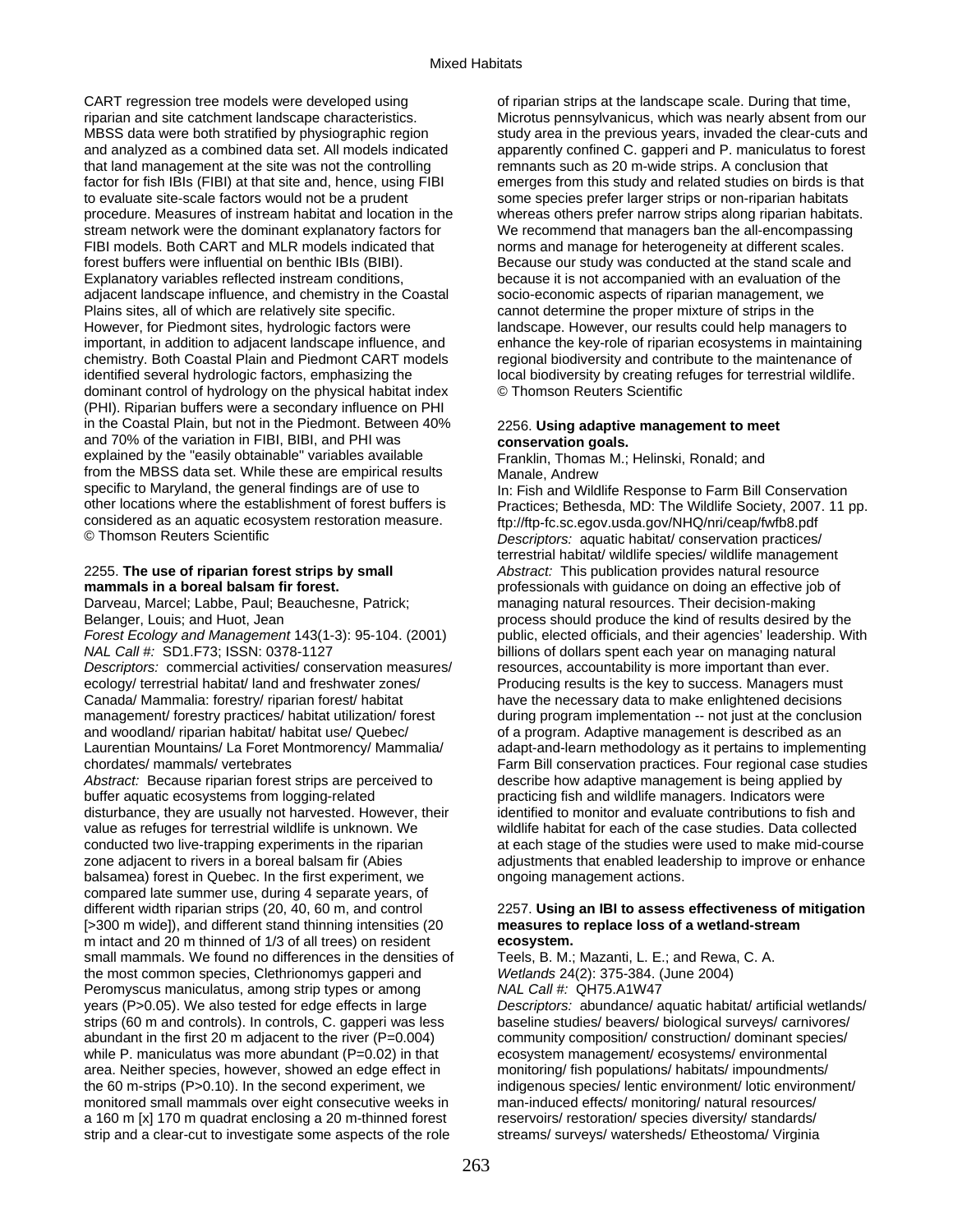Abstract: Approximately 7.3 hectares of wetlands, harbor and the Landowner Conservation Assistance composed of six separate cells, were created to mitigate Program have been remarkably successful Landowners are the loss of a 6-hectare, beaver-influenced, wetland-stream drawn to three aspects of these programs: (1) the removal complex destroyed by the construction of a multi-purpose of regulatory burdens associated with attracting complex destroyed by the construction of a multi-purpose impoundment in the Cedar Run watershed in Fauquier endangered species to their property; (2) technical County, Virginia, USA. The mitigation action physically entity and quidance on how to restore habitats for endangered replaced the lost wetlands and was judged successful in species; and (3) cost-share assistance for habitat meeting planned objectives and regulatory requirements restoration. Technical guidance appears to be more<br>(which did not include standards for biota). A pre-project important than either regulatory relief or financial ass fish survey conducted in 1974 in the wetland-stream in securing the cooperation of some landowners. Assessing complex and three nearby streams provided a baseline the success or failure of conservation banking proved more condition from which to assess project impacts on fish, as difficult, given the relatively small number of banks created determined from yearly surveys in the cells and the stream to date and the lack of any centralized database on them. reach immediately upstream. In addition, fish communities However, nearly half of the 47 endangered-species were sampled at 157 stream locations within the northern conservation banks we surveyed have sold credits, Virginia Piedmont from 1997 to 1999 to establish a regional indicating some success in either acquiring or restoring Index of Biotic Integrity (IBI) based on fish assemblages. A essential habitats.<br>modification of that IBI was developed to assess the  $\circ$  2008 Elsevier B.V. All rights reserved. modification of that IBI was developed to assess the effectiveness of the mitigation based on 22 stream segments that were heavily influenced by beaver. Pre- and 2259. **Using NatureServe information to assess**  post-project conditions were assessed by gauging them **conservation practice effects on at-risk species.**  against the wetland-stream complexes using this IBI. The Natural Resources Conservation Service Natural IBI score for the mitigation area dropped from the pre- Resources Conservation Service, 2007. 5 pp. project 34 to 18 the first year after construction and ranged ftp://ftp-fc.sc.egov.usda.gov/NHQ/nri/ceap/ from 18 to 28 over the ten-year post-project monitoring matureservesciencenote.pdf<br>period. A reduction in the number of native species was *Descriptors:* conservation p period. A reduction in the number of native species was *Descriptors:* conservation practices/ wildlife species/ and relative abundance within key species groups. In watersheds<br>general, the mitigation benefited species favoring lentic Abstract: T general, the mitigation benefited species favoring lentic *Abstract:* This publications provides a summary of the environments over those preferring lotic environments and **Abstract:** This publications provides a summary o environments over those preferring lotic environments and<br>had negative effects on trophic and habitat specialists and<br>could be used to assess effects of conservation practices had negative effects on trophic and habitat specialists and could be used to assess effects of conservation practices<br>less tolerant species. Scores for the mitigation cells were con at-risk species. Natural Heritage specie lower than scores for the original wetlands for the following data and geospatial models for predicting species<br>IBI metrics: number of darter species, number of minnow distribution hold promise for assessing the effects species, percent of the assemblage comprised of the single conservation practices on at-risk species. Lack of most dominant species, percent of tolerant individuals, most dominant species, percent of tolerant individuals, comprehensive geospatial digital data on conservation<br>percent of benthic invertivores, and percent of specialist practice application hinders quantification of practi percent of benthic invertivores, and percent of specialist practice application hinders quantification of practice effects<br>carnivores minus tolerants. Upstream reach IBI scores also on wildlife. If Missouri pilot project d carnivores minus tolerants. Upstream reach IBI scores also on wildlife. If Missouri pilot project data can be shown to diminished over the same 10-year period, although more apply to practice-to-species relationships natio diminished over the same 10-year period, although more apply to practice-to-species relationships nationwide, 89<br>gradually. The IBI showed that, despite meeting all succent of conservation practices nationwide have positiv regulatory requirements, the mitigation failed to replace the neutral, or mixed effects on most terrestrial wildlife and 79 original fish community in the wetland-stream complex and percent have expected positive or neutra adversely impacted additional stream habitat. Using tools aquatic biota. such as an IBI to monitor biological condition can help planners effectively mitigate unavoidable project impacts 2260. **Using NatureServe information to assess Farm** 

# 2258. **Using economic and regulatory incentives to** *Arlington, VA: NatureServe, 2007. 94 p.* **Press of Press in the Archives of Archives Archives Existence endangered species: Lessons learned from** *Notes: This study*

*Conservation Biology* 18(3): 639-645. (2004) wildlife species/ wildlife habitat/ Farm Bill/ *NAL Call #:* QH75.A1C5 ; ISSN: 08888892 conservation impact<br> *Descriptors:* conservation banking/endangered species/ *Abstract:* NatureSer *Descriptors:* conservation banking/ endangered species/ *Abstract:* NatureServe, in cooperation with USDA-NRCS, incentives/ private land/ safe harbor University of Missouri Resource Assessment Partnership<br>Abstract: We studied three new incentive-based programs (MoRAP) and Missouri Department of Conservation. *Abstract:* We studied three new incentive-based programs (MoRAP) and Missouri Department of Conservation, for restoring endangered species on private lands in the completed a pilot research project to develop and eve for restoring endangered species on private lands in the completed a pilot research project to develop and evaluate<br>United States: safe harbor, Environmental Defense's<br>methods for assessing benefits of conservation practic United States: safe harbor, Environmental Defense's methods for assessing benefits of conservation practices conservation banking. For each program, we gathered data objective was to utilize NatureServe data and other data<br>on the number of participating landowners, the number of sources to demonstrate processes that could both ev species targeted for assistance, and the cumulative acreage of enrolled land. Measured in this way, both safe

important than either regulatory relief or financial assistance

geospatial models/ environmental impact/ aquatic species/

on at-risk species. Natural Heritage species-occurrence distribution hold promise for assessing the effects of percent of conservation practices nationwide have positive, percent have expected positive or neutral effects on most

resources caused by compensatory mitigation actions.<br>
Comer, P.; Diamond, D.; Sowa, S.; Goodin, K.; Purcell, D.; ©<br>
Butler, D.; Cook, E.; Hamilton, C.; Hammerson, G.; Master, L.; Nigh, T.; Ormes, M.; True, D.; and White, B. **restore endangered species: Lessons learned from** *Potes:* This study was funded by USDA Natural Resources three new programs.<br>Conservation Service under agreement # 68-3A75-5-146.

**three new programs.**<br>
Wilcove, D. S. and Lee, J. **Conservation Service under agreement # 68-3A75-5-146.**<br> *Conservation Services/ environmental impactual music* Descriptors: conservation practices/ environmental impact/

on at-risk wildlife species and habitats in Missouri. Our key sources to demonstrate processes that could both evaluate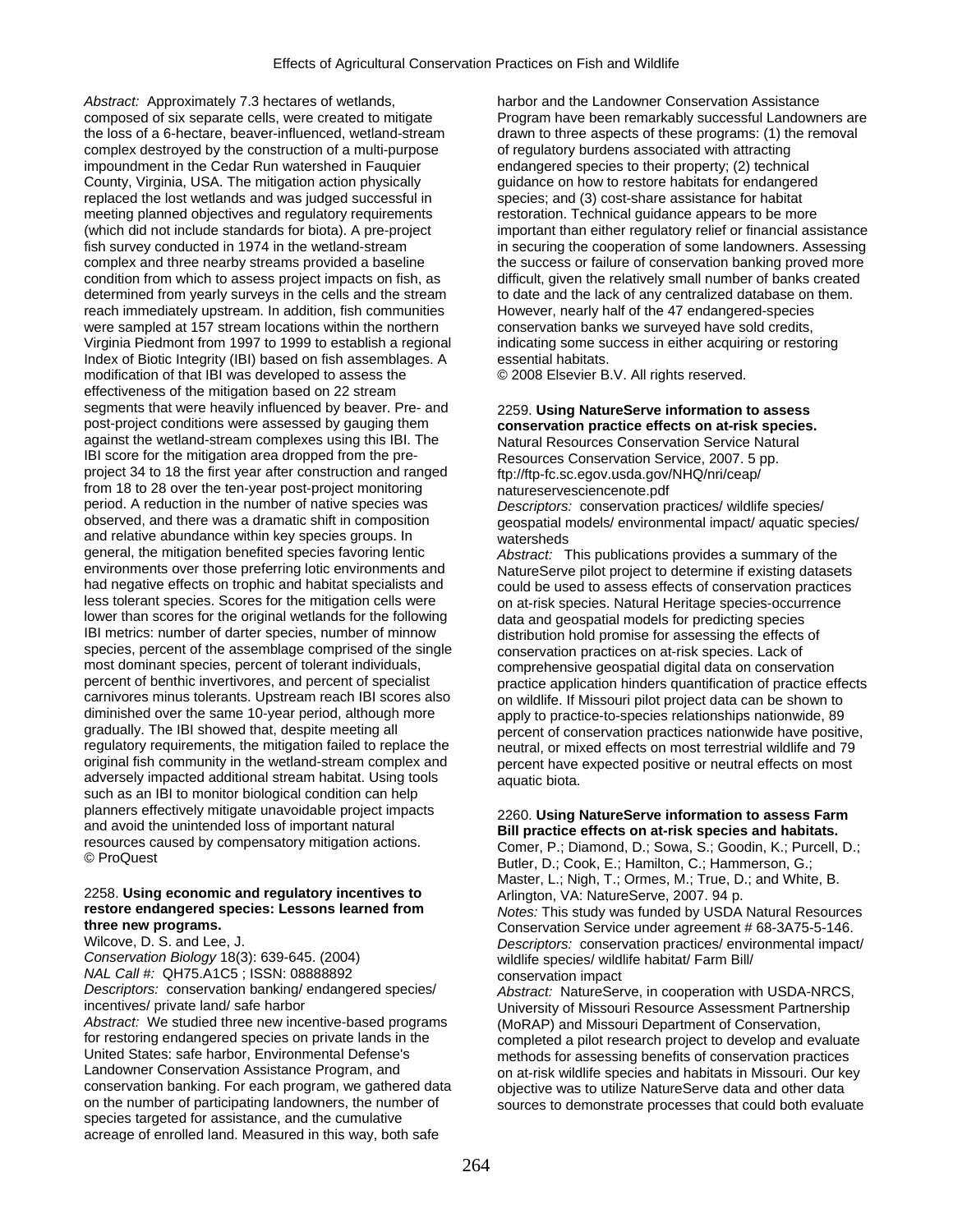the impacts of currently implemented conservation 2263. **Variation in ant populations with elevation, tree**  practices as well as help prioritize future Farm Bill program **cover, and fire in a pinyon-juniper-dominated**  allocations. **watershed.** 

## **biodiversity.** *NAL Call #:* QH1.G7.

In: Brighton Crop Protection Conference: Pests and es/articles/MontBlanketal2008.pdf<br>Diseases, 1998; Proceedings of an International entity are accriptors: ants/ prescribed fire/ Great Basin/ ecosystem Diseases, 1998: Proceedings of an International *Descriptors:* ants/ pre<br>
Conference Brighton UK: Vol. 3 Conference. Brighton, UK; Vol. 3. management/ altitude<br>
Farnham LIK: British Crop Protection Council: *Abstract:* Climate change and fire suppression have Farnham, UK: British Crop Protection Council; *pp.* 939-950; 1998.

*Descriptors:* biodiversity/ availability/ agricultural land/ resulting in a loss of biological diversity. To assess the habitats/ nutrients/ pesticides/ pollution/ sediment/ aquatic effects of using prescribed fire in restoration efforts, and composition were<br>environment/ environment/ agricultural entomology abundance, species richness, and environment/ environment/ agricultural entomology abundance, species richness, and composition were<br>Abstract: Buffer zones can give conservation benefits by examined pre- and post-burn along the elevation and tree *Abstract:* Buffer zones can give conservation benefits by examined pre- and post-burn along the elevation and tree<br>
reducing pollution of adjacent habitat, and by improving cover gradients encompassed by a pinyon-juniper reducing pollution of adjacent habitat, and by improving cover gradients encompassed by a pinyon-juniper<br>resource availability or habitat value within the buffer zone woodland in a central Nevada watershed. Ants were itself. The effect of pollution of aquatic and terrestrial non- sampled using pitfall traps in 6 sites for the elevation study crop habitats by sediments, nutrients and pesticides are and in 2 sites for the tree cover study, representing p<br>reviewed and the potential for additional benefits arising burn and control sites in a randomized block desig reviewed, and the potential for additional benefits arising. particular reference to management prescriptions to determine how variation in ant populations was © CABI Ant species richness remained unchanged for all

http://www.dnr.state.mn.us/publications/wildlife/

*Descriptors:* Phasianus colchicus/ common pheasants/ **breeding amphibian species.**  ring-necked pheasants/ agriculture/ habitat/ abundance/ Regosin, J.<br>Minnesota/ winter habitat/ habitat management/ Reed, J. M. Minnesota/ winter habitat/ habitat management/

*Abstract:* The purpose of this study is to determine how *NAL Call #:* 410 J827; ISSN: 0022541X much winter habitat is needed to sustain local populations *Descriptors:* Ambystoma laterale/ Ambystoma maculatu<br>of ring-necked pheasants (Phasianus colchicus) over a buffer zone/ density/ migration distance/ Notophthalmus of ring-necked pheasants (Phasianus colchicus) over a range of winter conditions. We estimated relative vindescens/ Rana sylvatica/ terrestrial ecology/ vernal pool using roadside surveys. In addition, we estimated amounts use by spotted salamanders (Ambystoma maculatum),<br>of winter cover, winter food, and reproductive cover on blue-spotted salamanders (A. laterale), wood frogs (Rana of winter cover, winter food, and reproductive cover on each study area by cover mapping to a geographic sylvatica), and eastern newts (Notophthalmus viridescens) information system (GIS). During 2003-2004, pheasant within blocks of forest enclosed by drift fencing and pitfall indices varied in association with weather and habitat. A traps in the vicinity of a single breeding pond. Adult winter preliminary evaluation indicated that mean pheasant densities within forest habitat <100 m from the breeding<br>indices were positively related to habitat abundance in pond were low for all species (range 0.1-1.9 individuals/ most, but not all, regions. Future work will include continued 100 m<sup>2</sup>, n = 6 enclosures). During our 2-year study, at least<br>heasant surveys for at least three additional years 40% of wood frogs, 52% of blue-spotted salam pheasant surveys for at least three additional years, 40% of wood frogs, 52% of blue-spotted salamanders, and more<br>improved estimates of habitat abundance, and more 60% of spotted salamanders wintered >100 m from the improved estimates of habitat abundance, and more 60% of spotted salamanders wintered >100 m from inter closer<br>complex analysis of the association between pheasant breeding pond. Males tended to winter closer to the complex analysis of the association between pheasant breeding pond. Males tended to winter closer to the<br>indices and habitat parameters. A final product of this breeding pond than did females. Adult wood frogs and indices and habitat parameters. A final product of this breeding pond than did females. Adult wood frogs and<br>broject will be a GIS habitat model that managers can use eastern newts were largely absent from upland forest project will be a GIS habitat model that managers can use eastern newts were largely absent from upland forest<br>to target habitat development efforts where they may vield adjacent to the breeding pond during spring and summ to target habitat development efforts where they may yield the greatest increase in pheasant numbers. but they entered these areas in significant numbers to

MontBlanc, E. M.; Chambers, J. C.; and Brussard, P. F. 2261. **The value of buffer zones for the conservation of** *Western North American Naturalist* 67(4): 469-491. (2007)

Boatman, N. D.<br>In: Brighton Crop Protection Conference: Pests and<br>In: Brighton Crop Protection Conference: Pests and<br>es/articles/MontBlanketal2008.pdf

facilitated expansion of pinyon-juniper woodlands into sagebrush-steppe ecosystems of the Great Basin, USA, *Notes:* Literature review.; ISBN: 0-901396-52-5 sagebrush-steppe ecosystems of the Great Basin, USA, Networks: https://www.marcultural.com/marcultural.com/marcultural.com/marcultural.com/marcultural.com/marcultural.com/ma resource availability or habitat value within the buffer zone woodland in a central Nevada watershed. Ants were<br>itself. The effect of pollution of aquatic and terrestrial non-sampled using pitfall traps in 6 sites for the within buffer zones on farmland is considered, with Vegetation and ground cover variables were also sampled supported by the various Agri-Environment schemes. correlated with differences in vegetation and ground cover. treatments. Tree cover had no significant effect on ant 2262. The value of farm programs for providing winter cover and food for Minnesota pheasants.<br>
Haroldson, Kurt; Giudice, John; Kruege, Wendy; and Krueger, W.<br>
In: Summaries of Wildlife Research Findings 2004/<br>
In: Summarie Wingate, Paul J.; Kimmel, Richard O.; Lawrence, Jeffrey S.;<br>and Lenarz, Mark S.<br>St. Paul, Minnesota: Department of Natural Resources<br>Division of Fish and Wildlife, Wildlife Populations and<br>Research Unit, 2004; pp. 21-30.<br>R

## research2004.html **but a control of the case of the 2264.** Variation in terrestrial habitat use by four pool-<br>Descriptors: Phasianus colchicus/ common pheasants/ **breeding amphibian species.**

geographic information systems<br>Abstract: The purpose of this study is to determine how MAL Call #: 410 J827; ISSN: 0022541X abundance of pheasant populations on 36 study areas *Abstract:* We conducted a 2-year study of terrestrial habitat indices were positively related to habitat abundance in pond were low for all species (range 0.1-1.9 individuals/<br>most but not all regions. Future work will include continued 100 m<sup>2</sup>, n = 6 enclosures). During our 2-year © NISC winter. Analyses of net flow of amphibians resulting from fall movement suggest that summer and winter densities of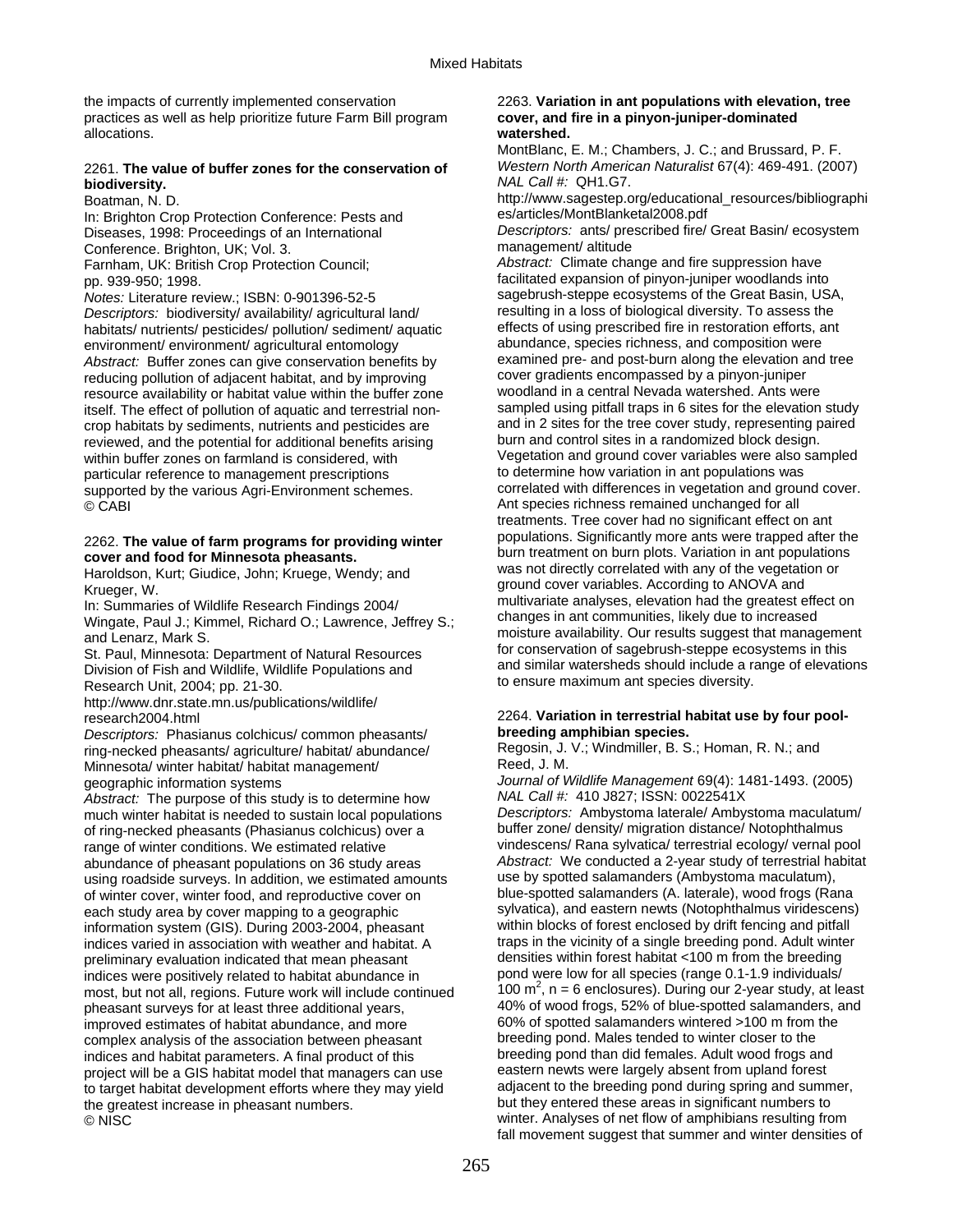Ambystoma salamanders remained similar, while there abundance. Hypothesized negative impacts of water were large increases in wood frog and eastern newt developments on wildlife are not supported by data and during fall. These results support a growing body of both positive and negative effects of wildlife water beyond 100 m from breeding pools is important for of previous research. Long-term, experimental studies are maintaining pool-breeding amphibian populations. Narrow needed to address unanswered questions concerning the<br>protected buffer strips around breeding ponds might be efficacy and ecological effects of water developments. We even less effective than previously thought due to the areas. monitoring efforts associated with water development

© 2008 Elsevier B.V. All rights reserved. programs.

# 2265. **Vegetation management and ecosystem**

Sullivan, Thomas P. and Sullivan, Druscllia S. **developments. developments.** *Environmental Reviews* 11(1): 37-59. (2003) Taylor, Daniel A. R. and Tuttle, Stuart R. *NAL Call #:* GE140.E59; ISSN: 1181-8700 *Bat Research News* 47(4): 152. (2006) *Descriptors:* glyphosate herbicide: pesticide, soil pollutant, toxin/ Alces alces [moose] (Cervidae): bioindicator/ *Notes:* Papers presented at the 36th Annual North spp. [hare] (Leporidae): bioindicator/ Odocoileus spp. Carolina, 18-21 October 2006. (Cervidae): bioindicator, deer/ plant (Plantae): bioindicator/ *Descriptors:* Chiroptera/ terrestrial ecology/ bat mortality/ animals/ Artiodactyls/ chordates/ Lagomorphs/ mammals/ water shortages/ livestock water developments/ wildlife nonhuman mammals/ nonhuman vertebrates/ plants/ drinking water/ livestock troughs vertebrates/ agro ecosystem/ biodiversity/ crop production/ *Abstract:* Livestock water developments are often one of forest ecosystem/ species richness/ temperate climate/ the few water sources available to wildlife on arid we<br>terrestrial ecosystem/ vegetation management/ rangelands. Bats are especially vulnerable to water terrestrial ecosystem/ vegetation management/

## **developments. significant mortality to bats and other wildlife can occur at significant mortality to bats and other wildlife can occur at**

*Journal of Range Management* 52(4): 302-311. (July 1999) birds and mammals are drowned annually, including *NAL Call #: 60.18 J82; ISSN: 0022-409X [JRMGAQ].* 

*Descriptors:* game birds/ water resources/ arid lands/ experiments on the effects of water development predators/ wildlife management/ Ovis canadensis/ configuration and water level on bat access. Although<br>Odocoileus virginianus/ Odocoileus hemionus/ Chiroptera/ wildlife escape structures are mandatory on most federal Odocoileus virginianus/ Odocoileus hemionus/ Chiroptera/ Antilocapra americana/ wild birds/ desert rodents/ rangelands, they were present in <7 percent of the trough<br>Lagomorpha/ adverse effects/ reptiles/ water quality/ cost we inspected and >50 percent were obstructed by fencin Lagomorpha/ adverse effects/ reptiles/ water quality/ cost we inspected and >50 percent were obstructed by henefit analysis/ duration/ experimental design/ Callipepla/ or bracing. Bats required 3-6 times the number of benefit analysis/ duration/ experimental design/ Callipepla/

*Abstract:* Resource managers in the western United States obstructions. The ratio of successful to unsuccessful<br>have long assumed that water was a key limiting factor on drinking attempts changed from 2:1 to 1:2 when wate have long assumed that water was a key limiting factor on drinking attempts changed from 2:1 to 1:2 when water<br>wildlife populations in arid habitats. Beginning in the 1940s- levels were lowered by 12" in smaller troughs. F wildlife populations in arid habitats. Beginning in the 1940s-<br>1950s, state and federal resource management agencies wildlife escape structures can be built and installed 1950s, state and federal resource management agencies initiated water development programs intended to benefit inexpensively and alternative fencing and bracing methods<br>
name species and other wildlife. At least 5.859 such can facilitate bat access while still meeting livesto game species and other wildlife. At least 5,859 such can facilitate bat access while still meeting livestock<br>developments have been built in 11 western states Most management objectives. To address these issues, BCI and developments have been built in 11 western states. Most state wildlife management agencies in the western United the USDI-Natural Resources Conservation Service initiated<br>States have ongoing wildlife water development programs the water for Wildlife Project to raise awareness a States have ongoing wildlife water development programs the water for Wildlife Project to raise awareness amon<br>that vary greatly in extent. Ranchers and range managers range and wildlife managers about the importance of that vary greatly in extent. Ranchers and range managers range and wildlife managers about the importance of the<br>The interact in the importance of the sources for livestock many of livestock waters to bats and other wildli also have developed water sources for livestock, many of livestock waters to bats and other wildlife, to evaluate<br>which also are used by wildlife. Recently, critics have existing conditions for wildlife at livestock waters which also are used by wildlife. Recently, critics have existing conditions for wildlife at livestock waters, and to<br>suggested that wildlife water developments have not publish a comprehensive manual on developing wildlife suggested that wildlife water developments have not publish a comprehensive<br>vielded expected benefits, and may negatively impact friendly livestock waters. yielded expected benefits, and may negatively impact friendly<br>wildlife by increasing predation, competition, and disease. C NISC wildlife by increasing predation, competition, and disease transmission. Based upon a comprehensive review of scientific literature, we conclude that wildlife water developments have likely benefitted many game and nongame species, but not all water development projects have yielded expected increases in animal distribution and

densities within terrestrial habitats near the breeding pond remain largely speculative. However, our understanding of evidence that maintenance of suitable terrestrial habitat developments is incomplete, because of design limitations efficacy and ecological effects of water developments. We also recommend that resource managers apply more disproportionate representation of males within these rigorous planning criteria to new developments, and expand

This citation is from AGRICOLA.

## **disturbance: Impact of glyphosate herbicide on plant** 2267. **Water for wildlife: Improving access and reducing and animal diversity in terrestrial systems. mortality for bats and other wildlife at livestock water**

Capreolus capreolus (Cervidae): bioindicator, deer/ Lepus American Symposium on Bat Research, Wilmington, North weed control weed control shortages, sometimes losing up to 50% of their body weight © Thomson Reuters Scientific in evaporative water loss daily. Drinking rates of more than one bat/sec are not uncommon at livestock troughs. 2266. **Viewpoint: Benefits and impacts of wildlife water** Without proper wildlife escape structures and maintenance, Rosenstock, S. S.; Ballard, W. B.; and DeVos, J. C. livestock troughs. Recent evidence suggests thousands of Journal of Range Management 52(4): 302-311. (July 1999) birds and mammals are drowned annually, including *Notes:* Literature review.<br> *Descriptors:* game birds/ water resources/ arid lands/ experiments on the effects of water development Zenaida<br>Abstract: Resource managers in the western United States obstructions. The ratio of successful to unsuccessful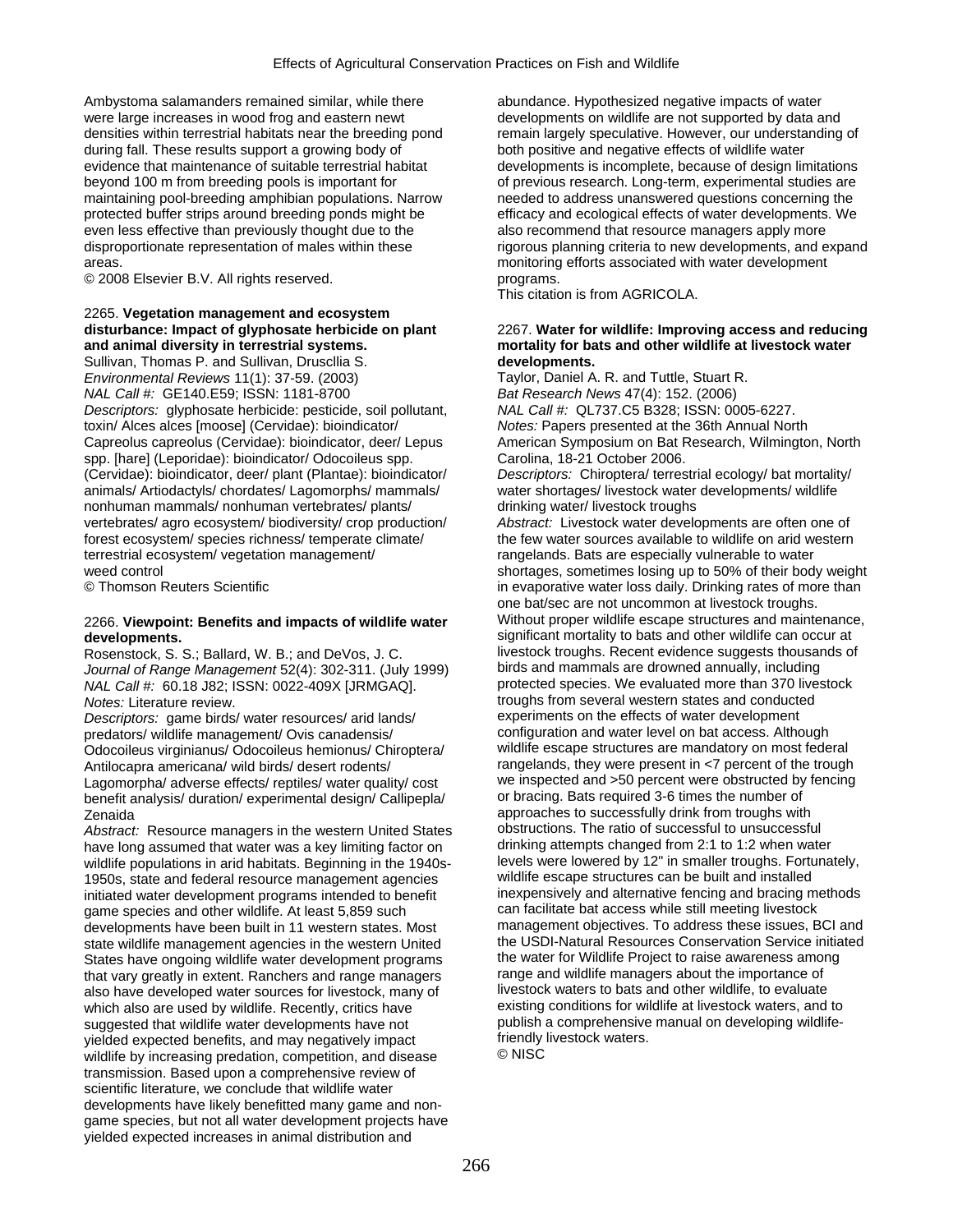## 2268. **Water, water everywhere but not a place for fish:** wetland/ habitat mitigation/ forest and woodland/ hardwood **Tackling water and fish habitat management for** forest/ Illinois/ Mid America Airport/ a chordates/

**productive fisheries in North America.**<br>
Taylor, W. W.; Hughes, S. M.; and Mueller, K. B. <br>
© Thomson Reuters Scientific Taylor, W. W.; Hughes, S. M.; and Mueller, K. B. *Transactions of the North American Wildlife and Natural Resource Conference* 71: 131-149. (2006) 2271. **Wild bee species increase tomato production and Descriptors:** natural resource management/ water **California.** management/ habitat conservation/ aquatic habitat/ wildlife Greenleaf, Sarah S. and Kremen, Claire<br>habitats/ Wildlife Habitat Incentives Program/ natural Biological Conservation 133(1): 81-87 (2 habitats/ Wildlife Habitat Incentives Program/ natural *Biological Conservation* 133(1): 81-87. (2006) fisheries/ North America/ habitat management/ National *Descriptors:* commercial activities/ nutrition/ diet/

## 2269. **Waterbird communities and habitat relationships** California/ Insecta, Hymenoptera, Apocrita, Aculeata, **in coastal pastures of northern California. A** Apoidea, Apidae/ arthropods/ Hymenopterans/ insects/

Colwell, M. A. and Dodd, S. L. invertebrates *Conservation Biology* 9(4): 827-834. (1995) *Abstract:* Pollination provided by bees enhances the grazing/ wild birds/ waterfowl/ grasslands/ permanent of anthropogenic change on many bee species are grasslands/ wetlands/ nature conservation/ wild animals unstudied. We experimentally investigated how pollination Abstract: Waterbird (including geese) assemblages by wild bees affects tomato production in northern (diversity, composition, and species' densities) were California. We found that wild bees substantially in examined in 20 pastures near Humboldt Bay, California, in the production of field-grown tomato, a crop generally relation to habitat characteristics (vegetation height, soil considered self-pollinating. Surveys of the bee community penetrability, water depth), abundance of invertebrates on 14 organic fields that varied in proximity to natural<br>(worms and other invertebrates), and presence of livestock. | habitat showed that the primary bee visitors. A (worms and other invertebrates), and presence of livestock. Nonrandom pasture use by birds resulted in a highly vosnesenskii was found primarily on farms proximate to pastures were correlated with this nonrandom pattern: tomato floral abundance, temperature, or year explained and one gull species correlated negatively with vegetation appears to increase B. vosnesenskii populations and<br>
height; densities of two plover species correlated negatively should be preserved near farms. Additional resea height; densities of two plover species correlated negatively with soil penetrability; and waterfowl densities correlated positively with water depth. Species composition varied specific differences in dependency on natural habitats among pastures. Wading birds used pastures with tall underscore the importance of considering the natural vegetation, shorebirds and gulls frequented short-grass histories of individual bee species when projecting presence of waterbirds and their densities increased in plans for pollination services. Thus, to maintain an entire intertidal habitat has been reclaimed as pastureland, natural habitat, should be implemented. © 2006 Elsevier pastures offered valuable habitats to nonbreeding Ltd. All rights reserved waterbirds. It is suggested that grazing in coastal pastures **CO** Thomson Reuters Scientific can be used to provide a mosaic of vegetation heights, which would yield greater waterbird diversity as well as 2272. **Wildfire, fuel reduction, and herpetofaunas**<br> **across diverse landscape mosaics in northwester** higher densities of some species. **across diverse landscape mosaics in northwestern**  © CABI **forests.** 

## 2270. **Wetland mitigation and amphibians: Preliminary** *Conservation Biology* 18(4): 968-975. (2004) **observations at a southwestern Illinois bottomland** *NAL Call #:* QH75.A1C5; ISSN: 0888-8892

*Descriptors:* conservation measures/ terrestrial habitat/ and woodland/ United States, northwestern region/ land and freshwater zones/ Amphibia: habitat management/ Amphibia/ amphibians/ chordates/ reptiles/ vertebrates wetland mitigation/ forest habitat/ semiaquatic habitat/ *Abstract:* The herpetofauna (amphibians and reptiles) of

# respond differently to surrounding land use in northern

NAL Call #: S900.B5; ISSN: 0006-3207 Fish Habitat Initiative and The Communism of the associations/ mutualism/ man-made habitat/ land zones/<br>4-Application Stration is from AGRICOLA. Anthono Applications are applications of Applications in Applications Anthophora urbana/ Bombus vosnesenskii: pollination/ Solanum lycopersicum/ land use/ tomato production/

production of many crops. However, the contribution of wild *Descriptors:* pastures/ habitats/ coastal areas/ plant height/ bees remains unmeasured for many crops, and the effects California. We found that wild bees substantially increase From October 1991 to May 1992, 29 species and 10 776 urbana Cresson and Bombus vosnesenskii Radoszkowski, birds were observed, most (78%) of which foraged. were affected differently by land management practices. B. clumped spatial distribution. Habitat characteristics of natural habitats, but neither proximity to natural habitat nor waterbird diversity and densities of three sandpiper species variation in the visitation rates of A. urbana. Natural habitat needed to determine how to maintain A. urbana. Speciespastures, and waterfowl used flooded pastures. Both the population trends of pollinators and designing management association with livestock. In coastal areas where much bee community, multiple approaches, including maintaining

Bury, R. Bruce

**hardwood forest restoration site.** *Descriptors:* commercial activities/ conservation measures/ Mierzwa, Kenneth S. ecology/ population dynamics/ freshwater habitat/ lotic *Journal of the Iowa Academy of Science* 107(3-4): water/ terrestrial habitat/ abiotic factors/ land zones/ 191-194. (2000) forestry/ burning practices/ abundance/ habitat *NAL Call #:* Q11.J68; ISSN: 0896-8381 management/ population size/ streams/ forest fire/ forest northwestern forests (US.A.) is diverse, and many species are locally abundant. Most forest amphibians west of the Cascade Mountain crest are associated with cool,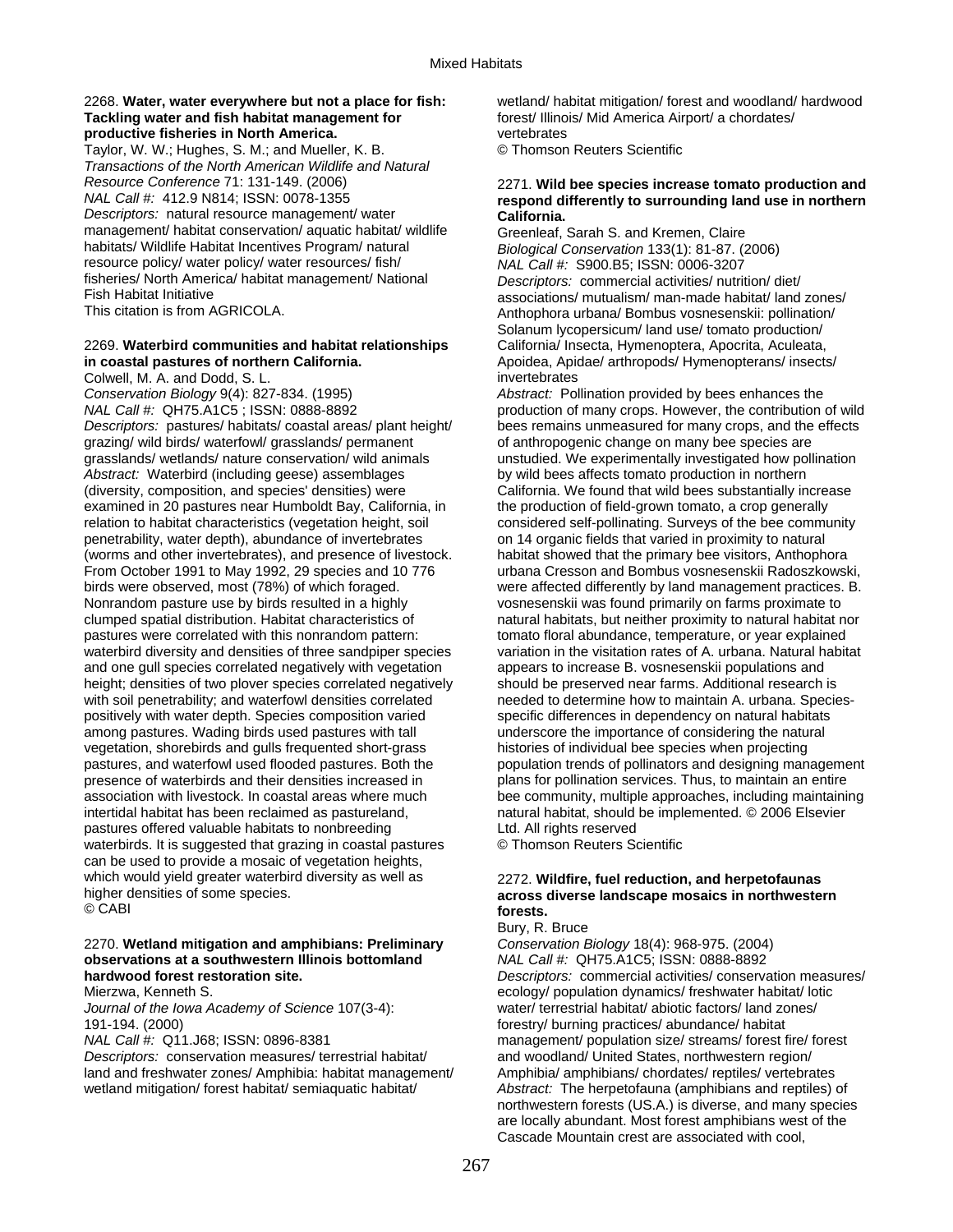cascading streams or coarse woody material on the forest *Descriptors:* conservation programs/ USDA/ Farm Bill/ floor, which are characteristics of mature forests. Extensive wildlife conservation/ wetlands/ wildlife/ fish/ Wetlands loss and fragmentation of habitat resulted from logging Reserve Program/ NRCS/ conservation buffers/ across approximately 50% of old-growth forests in northern wildlife habitat California and approximately 80% of stands in Oregon and *Abstract:* Since its initial authorization in 1990, more than Washington. There is a complex landscape mosaic and 1.6 million acres of primarily drained or degraded wetlands overlap of northern and southern biotic elements in the on agricultural lands have been enrolled in the U.S.<br>Klamath-Siskiyou Region along the Oregon and California Department of Agriculture's (USDA) Wetlands Rese Klamath-Siskiyou Region along the Oregon and California Department of Agriculture's (USDA) Wetlands Reserve<br>
Department of Agriculture's (USDA) Wetlands Reserve<br>
Program (WRP). The Natural Resources Conservation experiences many low-severity fires annually, punctuated Service (NRCS) and its partners are working with by periodic major fires, including the Biscuit fire, the largest landowners to restore these lands to ecologically productive in North America in 2002. In the fire's northern portion, wetland and upland buffer habitats. Numerous studies have severe fire occurred on >50% of stands of young, managed documented the value of restored and created wetlands to trees but on only about 25-33% of old-growth stands. This fish and wildlife resources. However, few objective studies suggests that the legacy of timber harvest may produce have been completed that document fish and wildlife fire-prone stands. Calls for prescribed fire and thinning to response to wetlands enrolled in and restored through reduce fuel loads will remove large amounts of coarse WRP. Preliminary results of some studies underway<br>woody material from forests, which reduces cover for indicate that wildlife use of WRP sites is comparable amphibians and alters nutrient inputs to streams. Our exceeds that of non-program restored wetland habitats. In preliminary evidence suggests no negative effects of addition, anecdotal reports on some WRP restored wetland wildfire on terrestrial amphibians, but stream amphibians complexes indicate that wildlife response has been greater decrease following wildfire. Most reptiles are adapted to than expected. Additional studies are needed to enable open terrain, so fire usually improves their habitat Today, WRP program managers and participants to better the challenge is to maintain biodiversity in western forests understand how lands enrolled in the program aff ect local in the face of intense political pressures designed to fish and wildlife use and the landscape factors that affect 'Prevent" catastrophic fires. We need a dedicated research wildlife community dynamics and population trends effort to understanding how fire affects biota and to influenced by the lands enrolled. Elements of USDA's proactively investigate outcomes of fuel-reduction Conservation Effects Assessment Project are intended to management on wildlife in western forests. **begin addressing this need.** © Thomson Reuters Scientific

Gray, R. L. and Teels, B. M. Sand Teels, B. M. Sand L. Bruggers, Richard L.; Owens, Richard; and Uniditie Society Bulletin 34(4): 906-913 (2006) The Hoffman, Thomas *Wildlife Society Bulletin* 34(4): 906-913. (2006)<br>*NAL Call #: SK357.A1W5; ISSN: 00917648. Notes: doi: 10.2193/0091-7648(2006)34* 

*Descriptors:* conservation programs/ Conservation *Descriptors:* bird (Aves): pest/ human (Hominidae)/ Reserve Program/ Conservation Security Program/ mammal (Mammalia): pest/ animals/ birds/ chordates/<br>Environmental Quality Incentives Program/ Farm Bill/ humans/ mammals/ nonhuman mammals/ nonhuman Environmental Quality Incentives Program/ Farm Bill/ Wetlands Reserve Program/ Wildlife Habitat Incentives Services Program/ administrative guidance/ agriculture/

*Abstract:* Private lands constitute 70% of the land base in guidance/ livestock/ overabundant populations/ resear<br>the United States and are important to the conservation of needs assessment/ scientist perceptions/ stakeho the United States and are important to the conservation of needs assessment/ scientist perceptions/ stakehold<br>tish and wildlife. The last 4 Farm Bills established a variety perceptions/ timber/ wildlife damage management fish and wildlife. The last 4 Farm Bills established a variety perceptions/ timber/ wildlife damage management<br>of conservation programs that integrate fish and wildlife **programs** research/ wildlife manager perceptions/ wi of conservation programs that integrate fish and wildlife research/ wildlife manager percep<br>habitat as an important consideration in farm policy. These diseases/ wildlife-human conflicts habitat as an important consideration in farm policy. These diseases/ wildlife-human conflicts<br>programs provide cost-sharing opportunities, technical and abstract: This paper presents the results of a nationwide assistance, and other financial incentives to restore or research needs assessment of the important wildlife-<br>enhance habitats, and protect habitats through long-term or conflict issues and associated research needs of the enhance habitats, and protect habitats through long-term or conflict issues and associated research needs of the<br>Dermanent conservation easements. The programs are COSDA/APHIS-Wildlife Services (WS) program and its permanent conservation easements. The programs are **USDA/APHIS-Wildlife Services (WS) program** and its program and its program and its program and its program and its program and its program and its program its providing l providing landscape-scale habitat changes, resulting in increased populations of many species. © 2008 Elsevier B.V. All rights reserved. And S. and 6 members of the National Wildlife Services Advisory

Program (WRP). The Natural Resources Conservation indicate that wildlife use of WRP sites is comparable to or

## 2275. **Wildlife damage management research needs:**  2273. **Wildlife and fish conservation through the Perceptions of scientists, wildlife managers, and Farm Bill. stakeholders of the USDA/Wildlife Services program.**

*International Biodeterioration and Biodegradation* 49(2-3):<br>213-223. (2002)

[906:WAFCTT]2.0.CO;2. *NAL Call #:* QH301.I54; ISSN: 0964-8305 Grassland Reserve Program/ Sodbuster/ Swampbuster/ vertebrates/ primates/ vertebrates/ USDA/ APHIS Wildlife Program<br>Abstract: Private lands constitute 70% of the land base in quidance/ livestock/ overabundant populations/ research

programs provide cost-sharing opportunities, technical *Abstract:* This paper presents the results of a nationwide WS/National Wildlife Research Center (NWRC) scientists Committee (NWSAC) to the US Secretary of Agriculture responded to a request for participation. This paper 2274. **Wildlife benefits of the Wetlands Reserve Program.**<br>
Rewa, Charles A.<br>
Rewa, Charles A.<br>
In: Fish and wildlife benefits of Farm Bill conservation<br>
In: Fish and wildlife damage management in the United States.<br>
Important national problems identified included issue programs: 2000-2005 update, Technical Review 05-2/<br>
Haufler, Jonathan B., editor; Bethesda, MD: The Wildlife entergy and related to aviation, timber, agriculture, aquaculture, and<br>
Society, 2005. pp. 133-146.<br>
ftp://ftp-fc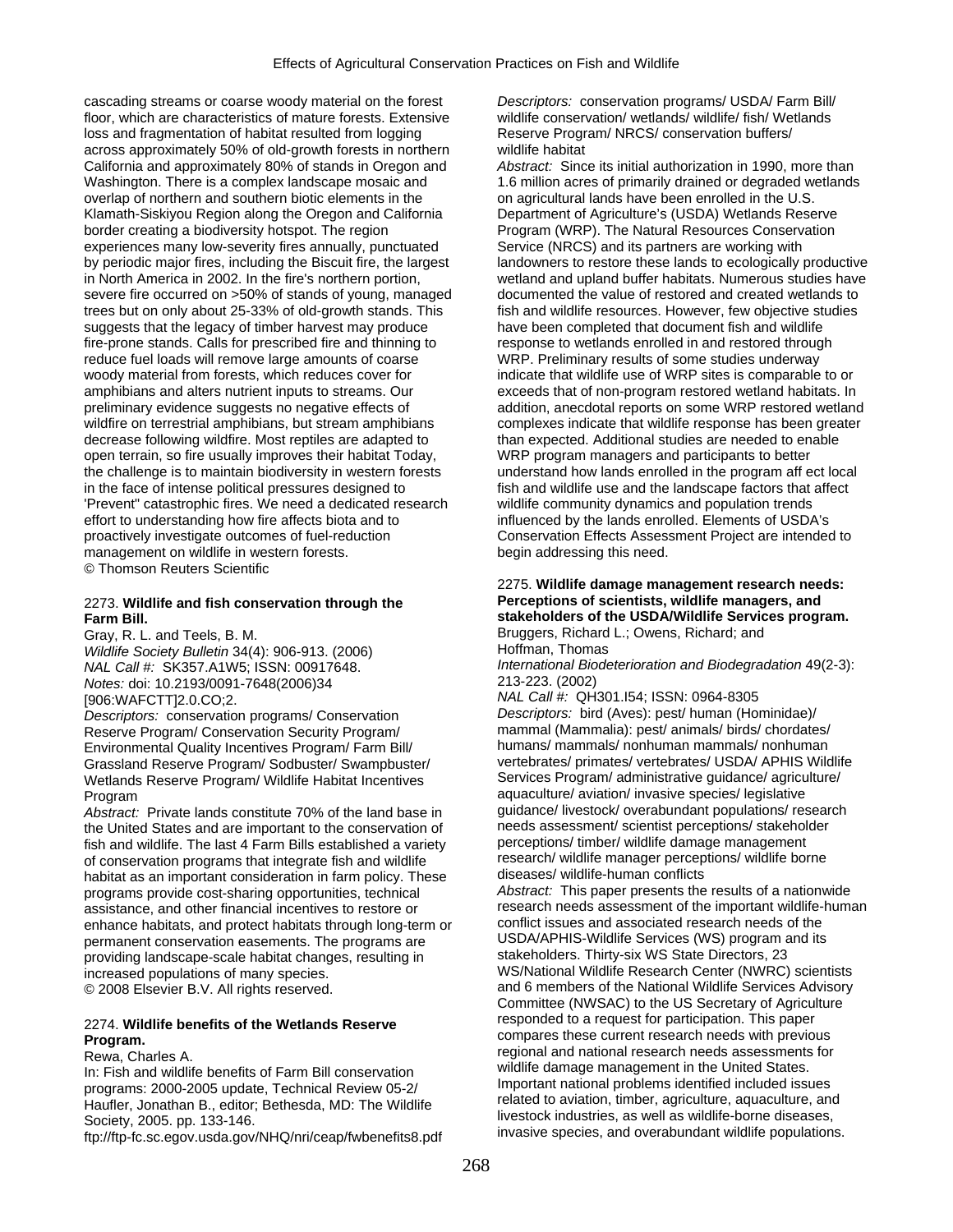This assessment provides useful input, along with 2280. **Wildlife use of water catchments in southwestern**  legislative and administrative guidance, to NWRC for **Arizona.**  allocating resources to specific research projects that O'Brien, C. S.; Waddell, R. B.; Rosenstock, S. S.; and address the WS program's needs for knowledge and new Rabe, M. J. address the WS program's needs for knowledge and new methods. *Wildlife Society Bulletin* 34(3): 582-591. (2006)

## 2276. Wildlife exposure to organophosphorus

*Reviews of Environmental Contamination and Toxicology*<br>172: 21-63. (2001)

*NAL Call #:* TX501.R48; ISSN: 0179-5953 [RCTOE4].

cholinesterase/ markers/ monitoring/ wildlife/ but few studies have directly quantified wildlife use. We

"Wildlife of Agriculture, Pastures, and Mixed Environs,"<br>"Wildlife of Riparian Habitats," "An Overview of Models and **2281. Wildlife wins through the conservation seed**<br>Their rele in Wildlife Management " "Decaving Wood in Their role in Wildlife Management," "Decaying Wood in **program.**  Pacific Northwest Forests: Concepts and Tools for Habitat Management," among others.<br> **Forest Landowner 60(2): 46-49. (2001)**<br>
© NISC *FOREST FOREST FOREST FOREST FORESTION: 108* 

© Thomson Reuters Scientific *NAL Call #:* SK357.A1W5; ISSN: 00917648. *Notes:* doi: 10.2193/0091-7648(2006)34

**insecticides.**<br> *Descriptors:* **Arizona/ catchment/ habitat improvement/<br>
<b>Sanchez Hernandez, J. C.**<br> *Descriptors:* **Arizona/ catchment/ habitat improvement/<br>
<b>Sonoran Desert/ video monitoring/ water development** Sonoran Desert/ video monitoring/ water development<br>Abstract: Construction of water developments has been used as a wildlife-habitat improvement technique in desert environments since the 1940s. Use of water developments *Notes:* Literature review. **by wildlife has been described in anecdotal observations,** *Descriptors:* organophosphorus insecticides/ exposure/ through water-hole counts, and with triggered still-cameras, nontarget organisms were made in the matrix of the used video surveillance equipment to document wildlife use This citation is from AGRICOLA. **only and Solution 1.** Of 3 water catchments located in the Sonoran Desert, southwestern Arizona, USA, from June 2000 to November 2003. For each visitation, we recorded time of day, season<br> **of accomplishments, 1998-1999.**<br>
Hackett, E.<br>
In: A comprehensive review of Farm Bill contributions to<br>
with temperature and relative humidity. We logged 37,989<br> Madison, MS: USDA, NRCS, Wildlife Habitat Management exceeded the number of visits by game species (mule deer<br>Inetitute, 2000: pp. 117-124 Institute, 2000; pp. 117-124.<br>
MAL Call #: aS604.6 C66 2000<br>
Descriptors: Wildlife Habitat Incentives Program [WHIP]/ **For turkey vultures (Cathartes aura)**, owls, diurnal raptors, wildlife habitats/ wildlife management/ endangered species/<br>ecological restoration/ landowners/ Colinus virginianus/<br>Salmo salar/ conservation programs<br>Salmo salar/ conservation programs<br>ecorded were bathing, consumption o 2278. Wildlife-habitat relationships in Oregon and<br>
Washington.<br>
Unhason, D. H. and O'Neil, T. A.<br>
Corvallis, OR: Oregon State University Press. (2001)<br>
Descriptors: vertebrates/ habitat/ habitat change/ habitat<br>
managemen

© NISC *NAL Call #:* SD144.A15F67; ISSN: 10879110 *Descriptors:* agriculture/ carbohydrates/ nutritional

2279. **Wildlife issues for the 2002 Farm Bill.** tonnages/ forestry/ agriculture/ animals/ forestry/<br>
Franklin, T. M. and Rowse, B. H.<br>
Wildlife Society Bulletin 29(2): 731-733. (2001)<br>
NAL Call #: SK357.A1W5; ISSN: 0091764 during the winter months.

© 2008 Elsevier B.V. All rights reserved.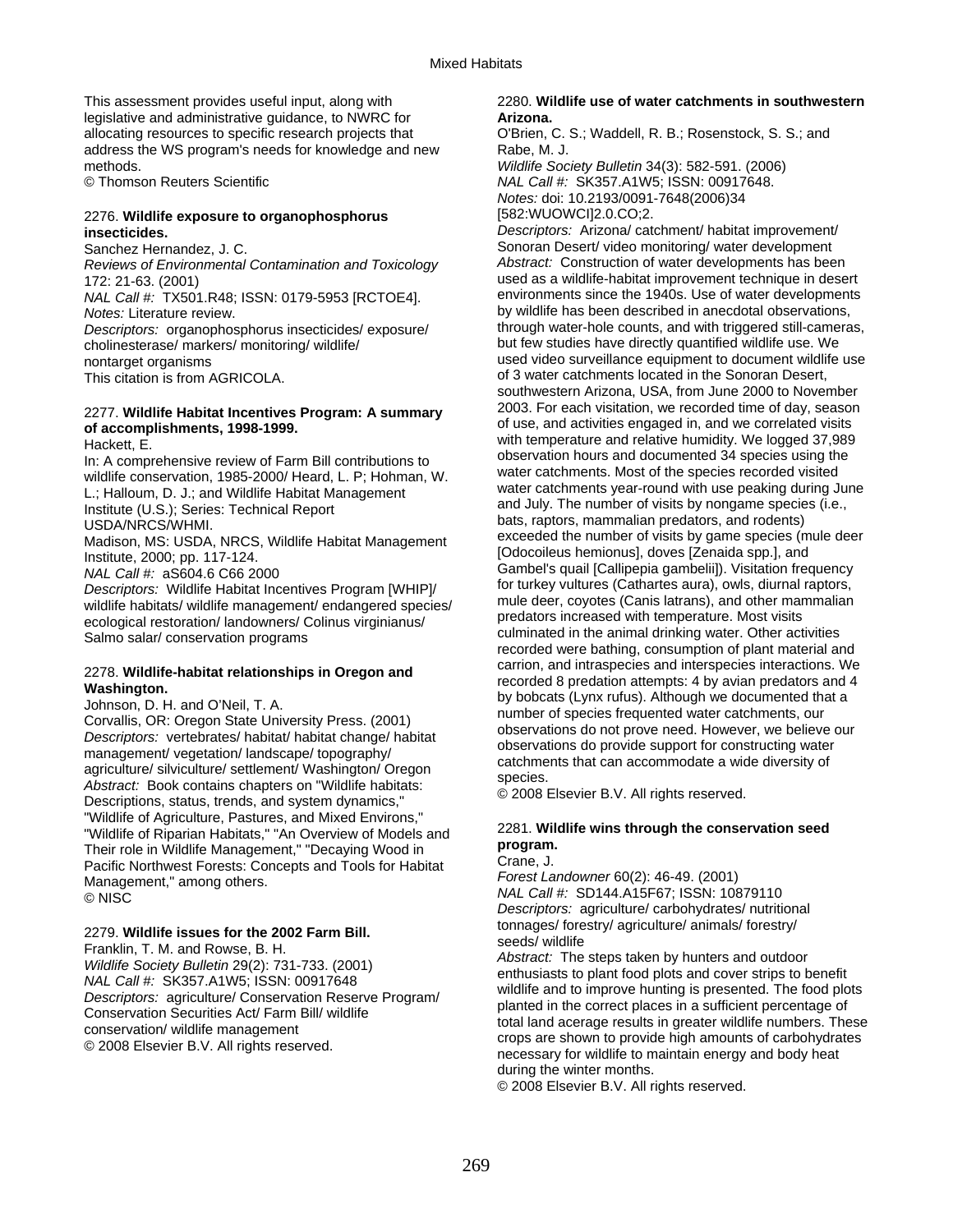we speed up or slow down ecological succession? rates ranging from 0.04-0.86 and differing significantly Hamel, P. B.; Twedt, D. J.; Nuttle, T. J.; Woodson, C. A.; among winters. Survival was lower during early winter and

Wetlands and Water Resources: How Well Can Riverine ownership. A 1 C increase in the mean weekly maximum Century?, General Technical Report-SRS 50/ Holland, a 2.5 cm increase in new snow raised the probability of Marjorie M.; Warren, Melvin L.; and Stanturf, John A.; death by 0.08. Asheville, NC: Southern Research Station, Forest Service, © 2008 Elsevier B.V. All rights reserved. U.S. Department of Agriculture Southern Research Station,

http://www.srs.fs.usda.gov/pubs/gtr/gtr\_srs050.pdf Moser, Brian W. and Hilpp, G. Keith *Descriptors:* afforestation/ agricultural land/ alluvial land/ *Journal of Raptor Research* 37(4): 286-291. (2003) habitats/ plant succession/ population density/ species *NAL Call #:* QL696.F3J682; ISSN: 0892-1016. richness/ wild birds/ wildlife management/ winter/ birds *Notes:* Translation by: Marquez, C.<br> *Abstract:* Recent assessments of afforestation on *Descriptors:* conservation measure *Abstract:* Recent assessments of afforestation on *Descriptors:* conservation measures/ ecology/ man-made agricultural lands in the Mississippi Alluvial Valley imply the habitat/ land zones/ Falconiformes/ Nyctea scandiaca:<br>importance of quickly developing vertical forest structure to habitat management/ habitat utilization/ w importance of quickly developing vertical forest structure to habitat management/ habitat utilization/ winter use of tree<br>benefit wildlife. Examining this assumption, we find that here habitations/ habitat management impli benefit wildlife. Examining this assumption, we find that plantations/ habitat management implications/ cultivated<br>// plantations/ habitat management implications/ names is manimals manufations/ terrestrial habitat/ shrub mammals and birds occur through the full successional land and shrub steppe/ terrestrial habitat/ shrub steppe/<br>sere as targets of proactive management and control.<br>cultivated land habitat/ Oregon/ Columbia Basin/ Aves. Different species of animals thrive in structures available at Strigiformes, Strigidae/ birds/ chordates/ vertebrates different times during succession. Thus, forest managers' *Abstract:* We studied wintering raptor use of hybrid poplar<br>
choices of strategies favor species' success differentially. (Populus spp.) plantations in comparison choices of strategies favor species' success differentially. (Populus spp.) plantations in comparison to surrounding communities occurring during winter, have heretofore been Diurnal raptors were surveyed in shrub-steppe, poplar<br>
considered only in passing. However, because they occur<br>
olantations, and irrigated croplands. I ogistic regr considered only in passing. However, because they occur plantations, and irrigated croplands. Logistic regression<br>in areas where herbaceous plants dominate vegetation analyses suggested that the three most common raptors in areas where herbaceous plants dominate vegetation analyses suggested that the three most common raptors,<br>structure, these communities include species otherwise Red-tailed Hawks (Balm jamaicensis) American Kestrels structure, these communities include species otherwise **Red-tailed Hawks (Balm jamaicensis)**, American Kestrels<br>Falco sparverius), and Northern Harriers (Circus cyaneus in the Mississippi Alluvial Valley provides ephemeral habitat were associated with croplands, interiors of 1-yr-old<br>for birds that winter in herbaceous areas. To provide habitat plantations and plantation edges. Shrub-step for birds that winter in herbaceous areas. To provide habitat plantations, and plantation edges. Shrub-steppe was also<br>for winter birds, managers may wish to consider steps are selected as a significant predictor of sites for winter birds, managers may wish to consider selected as a significant predictor of sites with American<br>The best model for the Northern Harrier also maintaining large tracts in herbaceous vegetation similar to Kestrels. The best model for the Northern Harrier also<br>that occurring 3 to 7 years after cessation of farming included the interior of 2-yr-old plantations, but that occurring 3 to 7 years after cessation of farming included the interior of 2-yr-old plantations, but excluded<br>croplands and edges of older plantations. Plantations and

# **necked pheasants (Phasianus colchicus) in plantation ages within this landscape will likely provide southeastern North Dakota.**<br> **plantation ages within this landscape will likely provide southeastern North Dakota.**

Homan, H. J.; Linz, G. M.; and Bleier, W. J. **Canadian Common Centers** Scientific *American Midland Naturalist* 143(2): 463-480. (2000) NAL Call #: 410 M58; ISSN: 00030031<br>
Descriptors: bird/ habitat use/ survival/ wetland/ United<br>
States/ Phasianus colchicus/ Typha<br>
Abstract: From 1992 to 1995 we used radiotelemetry to<br>
Abstract: From 1992 to 1995 we used semipermanent weitands. Prieasants showed nonrandom<br>habitat use at two hierarchical scales. At the second-order scale (23-km<sup>2</sup> blocks) semipermanent wetlands were<br>management/land zones/livestock depredation/Norther mabriat use at worder are active the second-order analysis/colonization/habitat management/integrated<br>
scale (23-km<sup>2</sup> blocks) semiperment weltands were<br>
preferred during two winters in which habitat selection could<br>
be as

2282. **Winter bird communities in afforestation: Should** 1994-1995. The average winter survival rate was 0.41, with Broerman, F.; and Wahome, J. M. midwinter periods for birds weighing less than 1090 g and In: Proceedings of a Conference on Sustainability of for birds captured in semipermanent wetlands under private Wetlands Continue to Support Society into the 21st temperature decreased the probability of death by 0.06 and

## Forest Service, U.S. Department of Agriculture, 2284. **Wintering raptor use of hybrid poplar plantations**  in northeastern Oregon.

cultivated land habitat/ Oregon/ Columbia Basin/ Aves, cover types in the Columbia Basin of northeastern Oregon. (Falco sparverius), and Northern Harriers (Circus cyaneus) activities.<br>
COCABI COCABI COCABI COCABI COCABI COCABI COCABI COCABI COCABI COCABI COCABI COCABI COCABI COCABI COCABI COCA<br>
COCABI COCABI COCABI COCABI COCABI COCABI COCABI COCABI COCABI COCABI COCABI COCABI COCABI COCABI plantation edges appeared to be used by wintering raptors disproportionately to their availability. Our data suggest that 2283. **Winter habitat use and survival of female ring-** maximizing plantation edges and managing for a variety of suitable habitat for wintering raptors in this region.